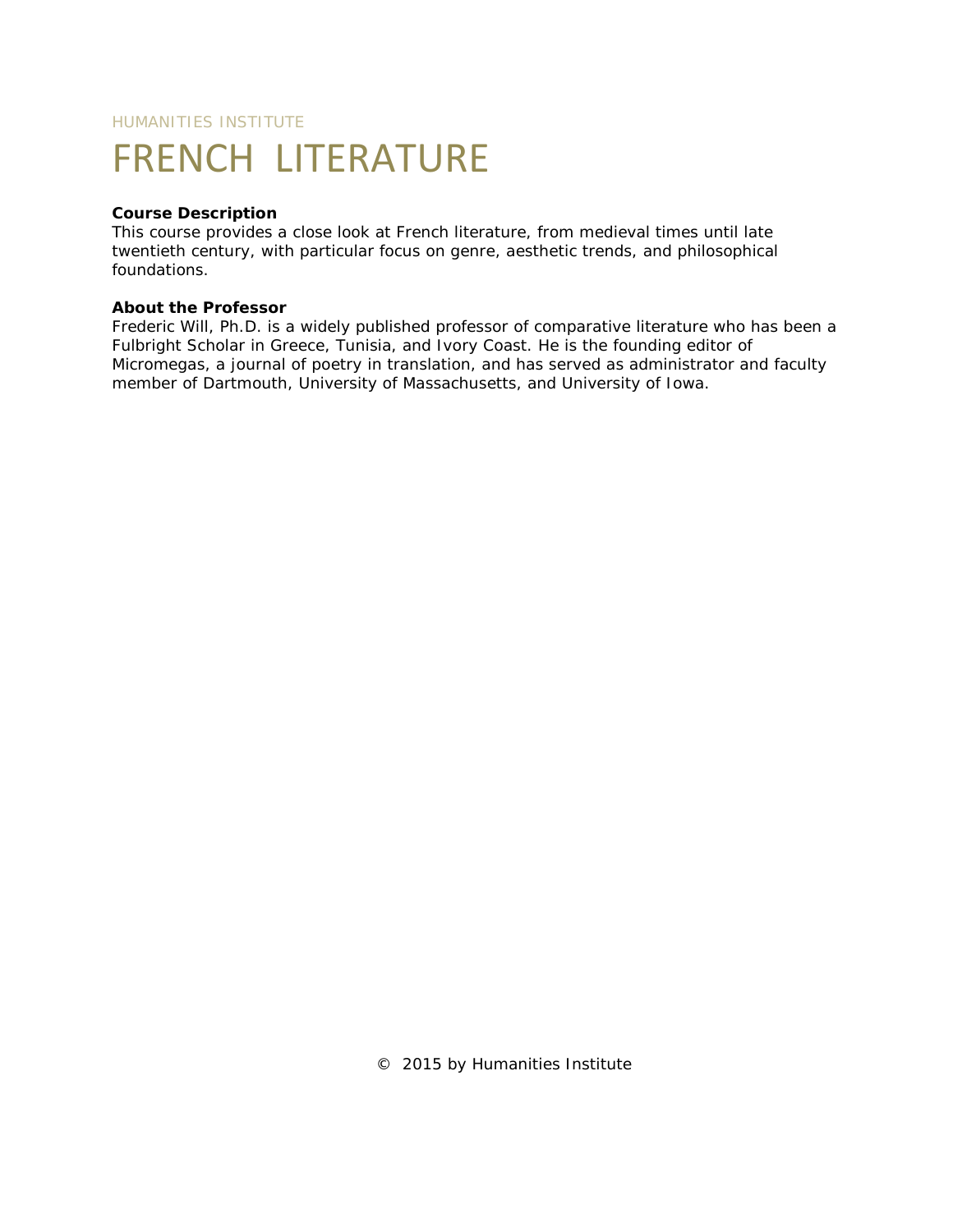**Contents** ( chronological )

Unit I *M***edieval French Literature** *Week 1-2 Song of Roland* Chretien de Troyes, Perceval Froissart, *Chronicles*

Unit II **Renaissance French Literature** Week 3-4 Rabelais, *Gargantua, Pantagruel* Montaigne, *Essais* Poetry (Villon, Ronsard, Lyric Poems)

Unit III **17th Century French Literature** : *NeoClassical Literature Week 5-6 Moliere, Le bourgeois gentilhomme (The Middle-Class Gentleman)* Moliere, *Le Malade Imaginaire (The Imaginary Invalid)* Pascal, *Pensees* Racine, *Iphigeneia, Phedre* Corneille, *Cinna, Le Cid* Rochefoucault, *Maxims*

Unit IV **18th Century French Literature** : Enlightenment Literature Week 7-9 Voltaire, Candide Diderot, *Encyclopedie* Rousseau, Confessions Laclos, *Les Liaisons Dangereuses* Beaumarchais, Marriage of Figaro Lafayette, *The Princess of Cleves*

Unit V **19th Century French literature** *Week 10-12 Zola, Therese Raquin, Emile* Balzac, The Magic Skin Chateaubriand, *Memoires d'outre tombe* Flaubert, *Un Coeur Simple* Poetry (Mallarme, Rimbaud, Baudelaire, Selected Lyrics )

Unit VI **20th Century French Literature** Week 13-15 Proust, Swann's Way Gide, The Immoralist Camus, The Stranger Drama (Claudel, Beckett, Anouilh) Sartre, Nausea Poetry (Apollinaire, Valery, Guilevic, Selected Lyrics)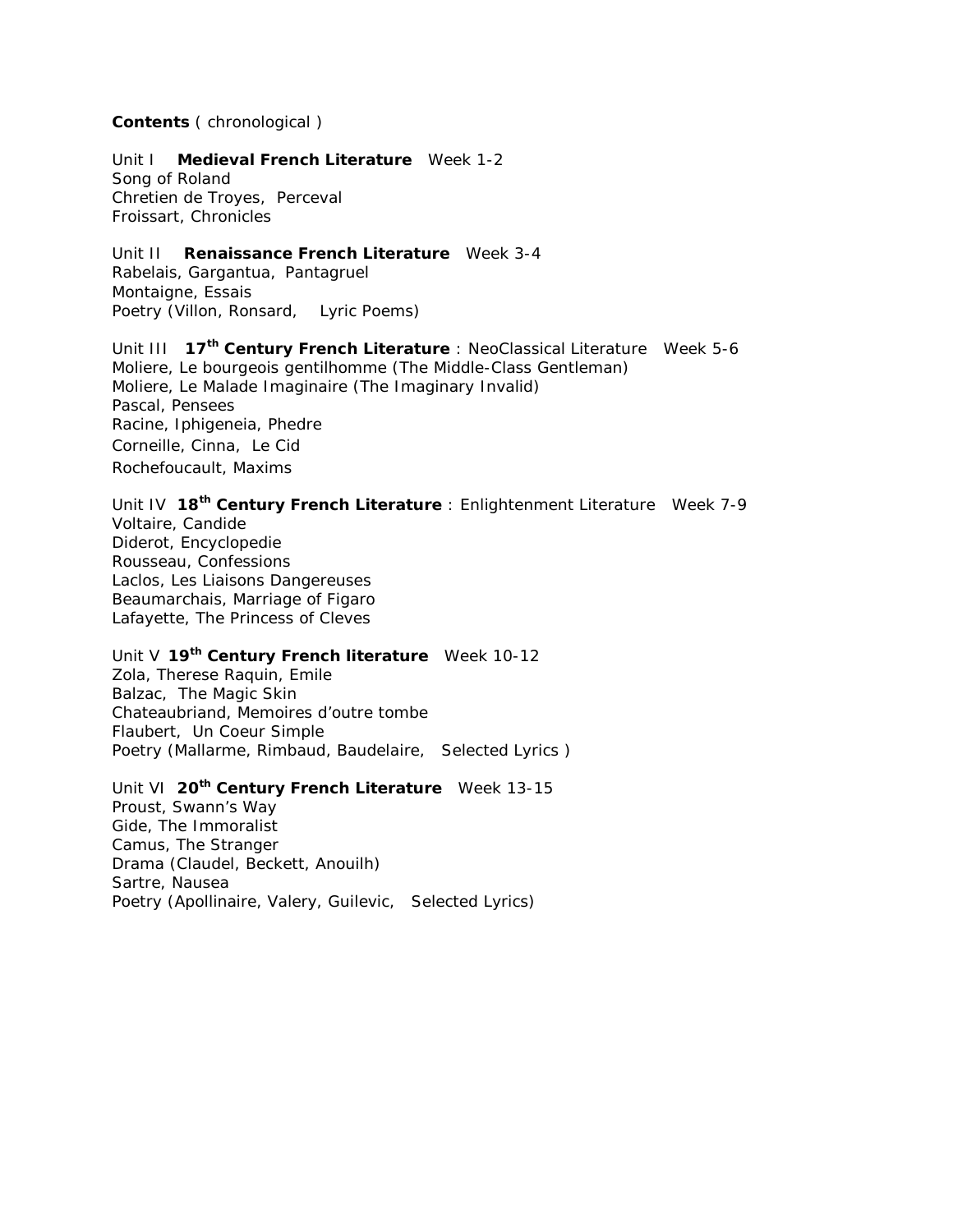## **Contents** ( Alphabetical )

## Authors

Balzac, The Magic Skin Beaumarchais, Marriage of Figaro Camus, The Stranger Chateaubriand, *Memoires d'outre tombe* Chretien de Troyes, Perceval Corneille, *Cinna, Le Cid* Diderot, *Encyclopedie* Flaubert, *Un Coeur Simple* Froissart, *Chronicles* Gide, The Immoralist Laclos, *Les Liaisons Dangereuses* Lafayette, *The Princess of Cleves Moliere, Le bourgeois gentilhomme,Le Malade Imaginaire*  Montaigne, *Essais* Pascal, *Pensees* Proust, Swann's Way Rabelais, *Gargantua, Pantagruel* Racine, *Iphigeneia, Phedre* Rochefoucault, *Maxims* Rousseau, Confessions Sartre, Nausea *Song of Roland* Villon, Ronsard, Lyric Poems Voltaire, Candide *Zola, Therese Raquin, Emile*

## *Topics*

*M*edieval French Literature 16<sup>th</sup> Century French Literature 17<sup>th</sup> Century French Literature 18<sup>th</sup> Century French Literature 19<sup>th</sup> Century French literature 20<sup>th</sup> Century French Literature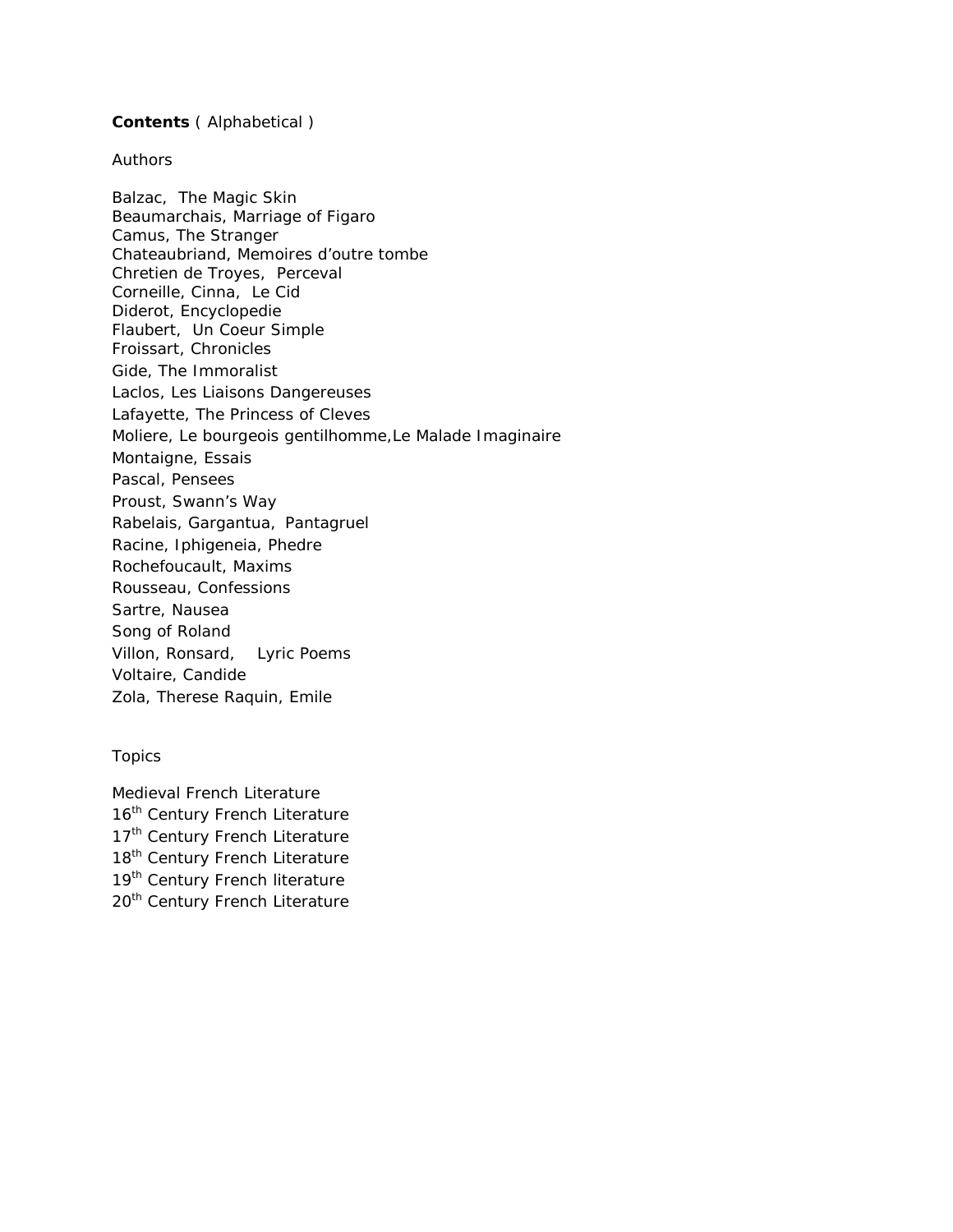# **ASSIGNMENTS**

## **Unit Essays**

Unit I Medieval French Literature

Between *The Song of Roland* and the work of Montaigne and Rabelais, centuries elapse. What indicators of that time passage do you find most striking? Break your response down into a few basic points.

# Unit II 16<sup>th</sup> century French literature

What viewpoints do Rabelais and Montaigne have in common? What qualifies them as major figures of what we call Renaissance thought? How do they relate to the ancient Classics, as well as to Mediaeval Christian thought? Which author seems to you closer to our own time?

Unit III 17<sup>th</sup> Century French literature

Does drama seem the natural genre to represent the classical achievement of French literature? In answering, reflect on the public character of drama, unique among literary genres—with the possible exception of the epic, when it was a widespread form of popular entertainment.

Moliere clearly writes a social critique of his own time. Do Racine and Corneille also address issues of their own time, in the works you have read? Is their concern with ancient themes a covert way of dealing with contemporary issues?

Unit IV 18<sup>th</sup> Century French Literature

What common traits seem to you to bind together the  $18<sup>th</sup>$  century texts we have read? A new social and scientific world is in the making, new ideals for the well lived life: these changes should be palpable to you. Do you feel identifiably closer to the 18th century mind than to the 17th, to judge from the examples we have read?

If you review our readings for the 18th century, you will see that we put little stress on imaginative literature. This is because the lasting texts of the period, in France, are philosophical or critical. Do you see some reason for the dearth of French imaginative writing in this century? Does this dearth belong to the larger picture of the century as a whole?

# Unit V 19<sup>th</sup> Century French Literature

How does the realism of Flaubert's and Zola's fiction fit with the philosophy of love you find in Stendahl? Do you see some important themes in common, among the views of the romantic in those three authors?

How wide is the range of style and viewpoint among the four poets we read in this section? Does Verlaine, say, have anything substantial in common with Rimbaud?

You now have a brief survey of the major literary forms of the French l9th century. Can you still discern the continuity with earlier French culture? At first glance it might seem that this period of French culture generates new concepts of prose fiction and lyric poetry; formal and substantial changes in perspective. Do developments in these two genres seem to you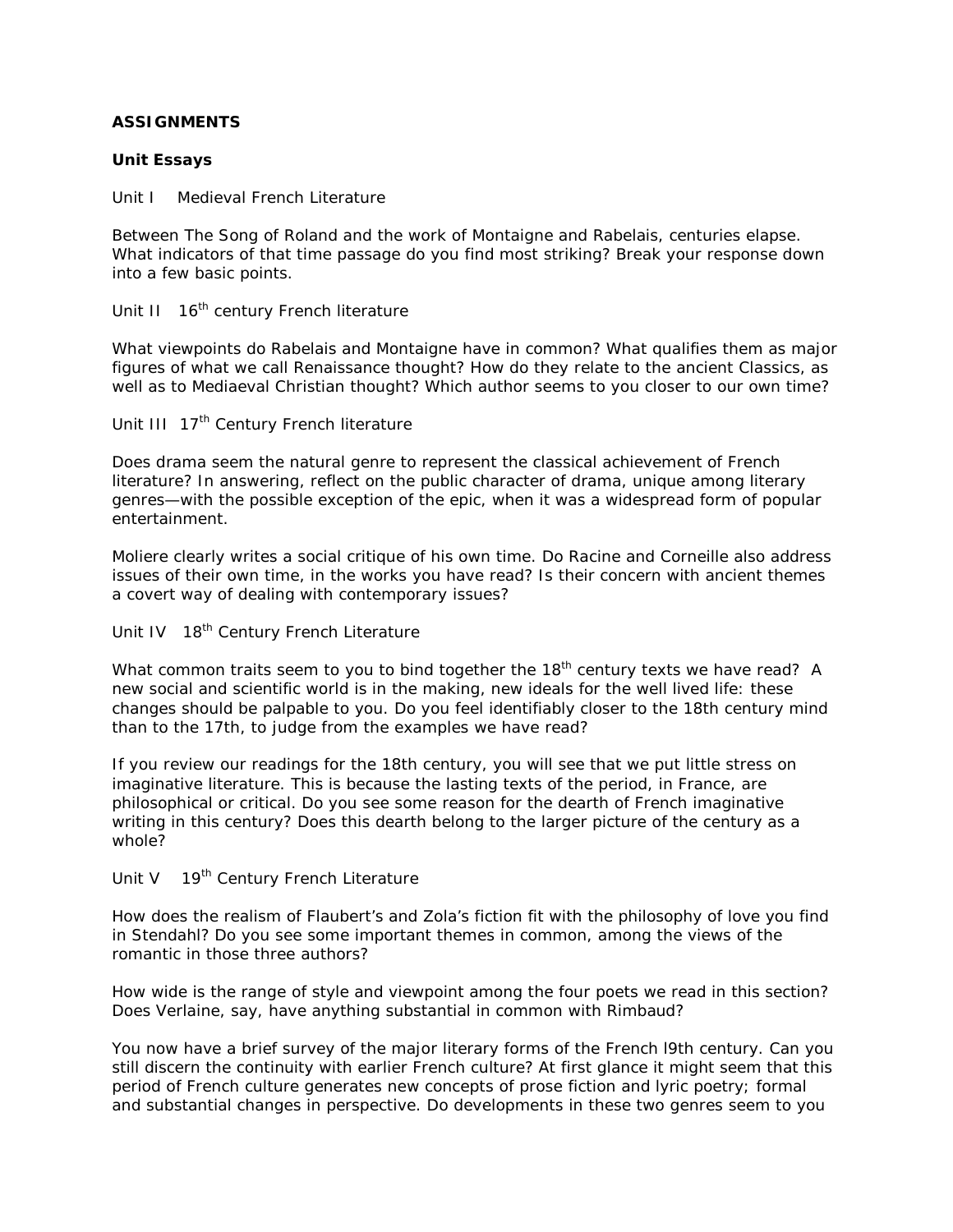sharply new, or rooted in earlier French culture?

Unit VI 20<sup>th</sup> century French literature

Review the 20 th century French literature we have read. How does it reflect the 'historical period' in which it was written, a period replete with wars, international tensions, social crises. How is literature a mirror of its time, or a flight from its time? What are the outstanding provocations to particular works? Do writers respond to public or private events?

What role does lyric poetry play in expressing the French life experience in the 20<sup>th</sup> century? How might the turn toward language and unique personal experience, as the particular fascination of much poetry—Apollinaire, Valery—limit the capacity of poetry to represent the tumultuous turns of  $20<sup>th</sup>$  century French history?

**Final Essay** (Please choose one question from the selection below for your final essay)

As you review the development of French literature, from the Late Middle Ages to the end of the 20<sup>th</sup> century, do you see anything you would want to call "progress"? Or is there no "progress." In answering this question you are invited , of course, to consider whether the idea of progress applies at all, in the realm of the arts. You are free to prefer terms like "change" or "development," for "progress"—if that seems to you a better line of argument.

Can you see a pattern in the development of the different genres—epic, lyric poetry; drama; fiction; philosophy—as French literature "develops." Does each genre seem to be the leading form of expression at a particular period, then to yield to another genre? Does any one genre seem to be of preeminent importance in French literature?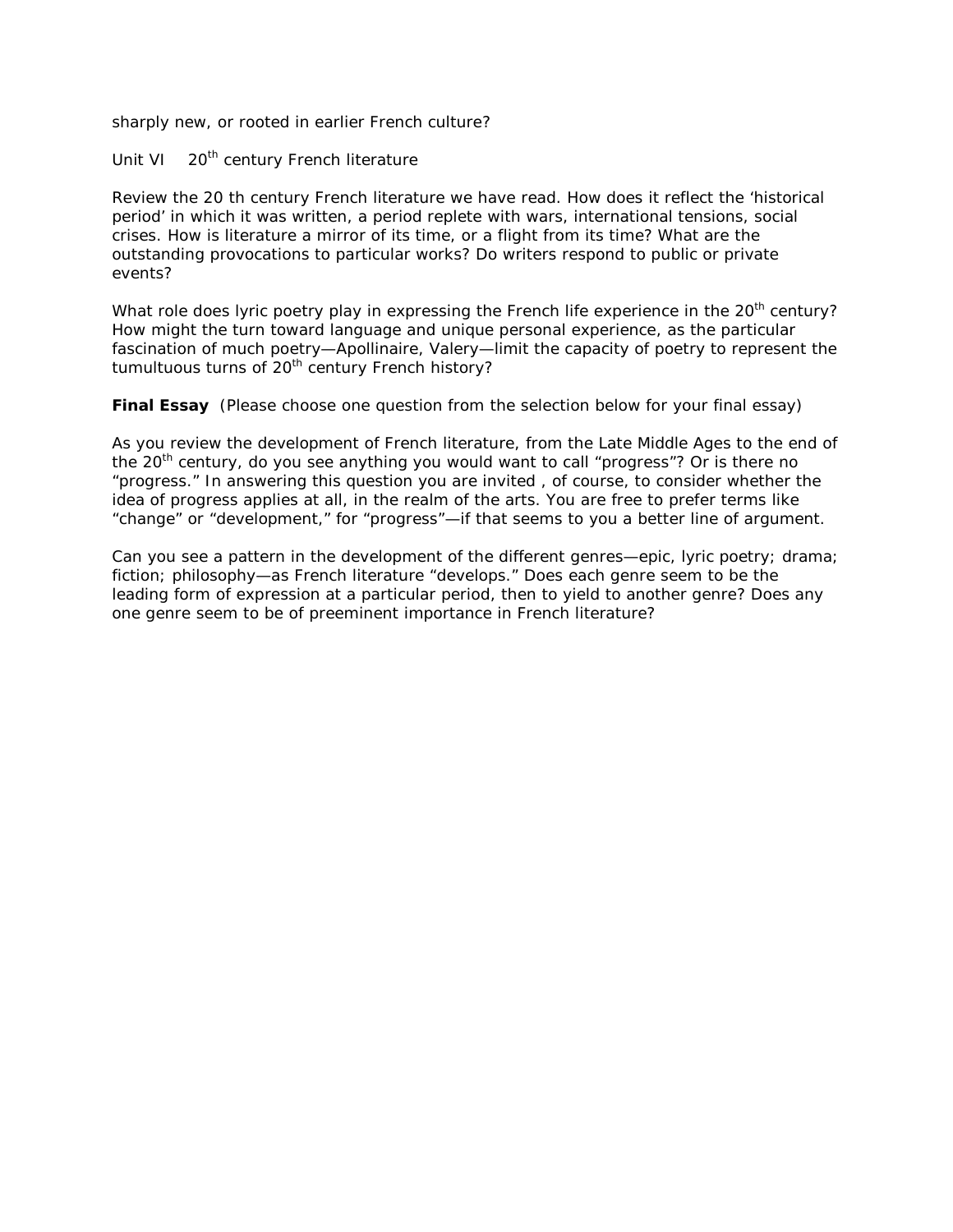Selected Secondary Sources:

*Turnell, Martin, The Classical Moment, 1948 Fowlie, Wallace, A Guide to Contemporary French Literature from Valery to Sartre, 1957 Princeton Encyclopedia of Poetry and Poetics, 1993 Hollier, Denis, A New History of French Literature, 1994 Thompson, William, ed., The Contemporary Novel in France, 1995 Hawcroft, M., Rhetoric: Readings in French Literature, 1999. Small Worlds: Minimalism in Contemporary French Literature, 1999. Angel Flores, Anchor Anthology of French Poetry from Nerval to Valery, 2000 Distant Voices Still Heard: Contemporary Readings of French Renaissance Literature, 2000*

## Texts:

*The texts used in this course are available online. (In addition, each of these books is available in hard copy.)The appropriate author/text online citations are as follows:*

*Apollinaire, Guillaume, Lyrics, http://www.poetryintranslation.com Balzac, Honore de ,The Magic Skin, [http://www.readprint.com](http://www.readprint.com/) Baudelaire, Charles, Les Fleurs du Mal, [http://books.](http://books/)google.com Beckett, Samuel Waiting for Godot www.samuel-beckett.net Beaumarchais*: *The Marriage of Figaro, [http://oll.libertyfund.org](http://oll.libertyfund.org/) Camus, Albert, The Stranger, http://books.google.com Chanson de Roland,<http://omacl/.org/Roland> Chateaubriand, Memoires d'outre tombe, http://www. tkline.pgcc.net Chrétien de Troyes,<http://omacl.org/Yvain> Claudel, Paul, The Hostage http://books.google.com Corneille, Pierre, Cinna and Le Cid, http://www.gutenberg.org Descartes, René, Discourse on Method, http://www.literature.org Flaubert, Gustave, http://book.google.com Froissart, Chronicles, [www.fordham.edu](http://www.fordham.edu/) Gide, Andre, [http://books.google.com](http://books.google.com/) Lafayette, Madame de, The Princess of Cleves, http://www.gutenberg.org Larochefoucault, Maxims, http:// books.google.com Mallarmé, Stephane, http://www.poetryintranslation.com Moliere, The Bourgeois Gentleman, The Imaginary Invalid, Tartuffe http://www.gutenberg.org Montaigne, Michel de, Essays, http://www.gutenberg.org Pascal, Blaise, Pensees, [http://www.gutenberg.](http://www.gutenberg/)org Proust, Marcel, www.gutenberg.org/etext Rabelais, Gargantua and Pantagruel, http://www.gutenberg.org Racine, Iphigeneia, Phedre http://books.google.com Ronsard, http://www.everypoet.com Rimbaud, Arthur, Lyrics, [http://www.](http://www/) mag4.net Sartre, Jean Paul, Nausea, No Exit http://books.google.com Stendahl, De l"Amour, http://books. google.com Valery, Paul, Lyrics, [http://www.textetc.com](http://www.textetc.com/) Villon, Francois, Lyrics, http://www.everypoet.com Voltaire, Candide http://books.google.com Zola, Emile, Therese Raquin, www.online-literature. com*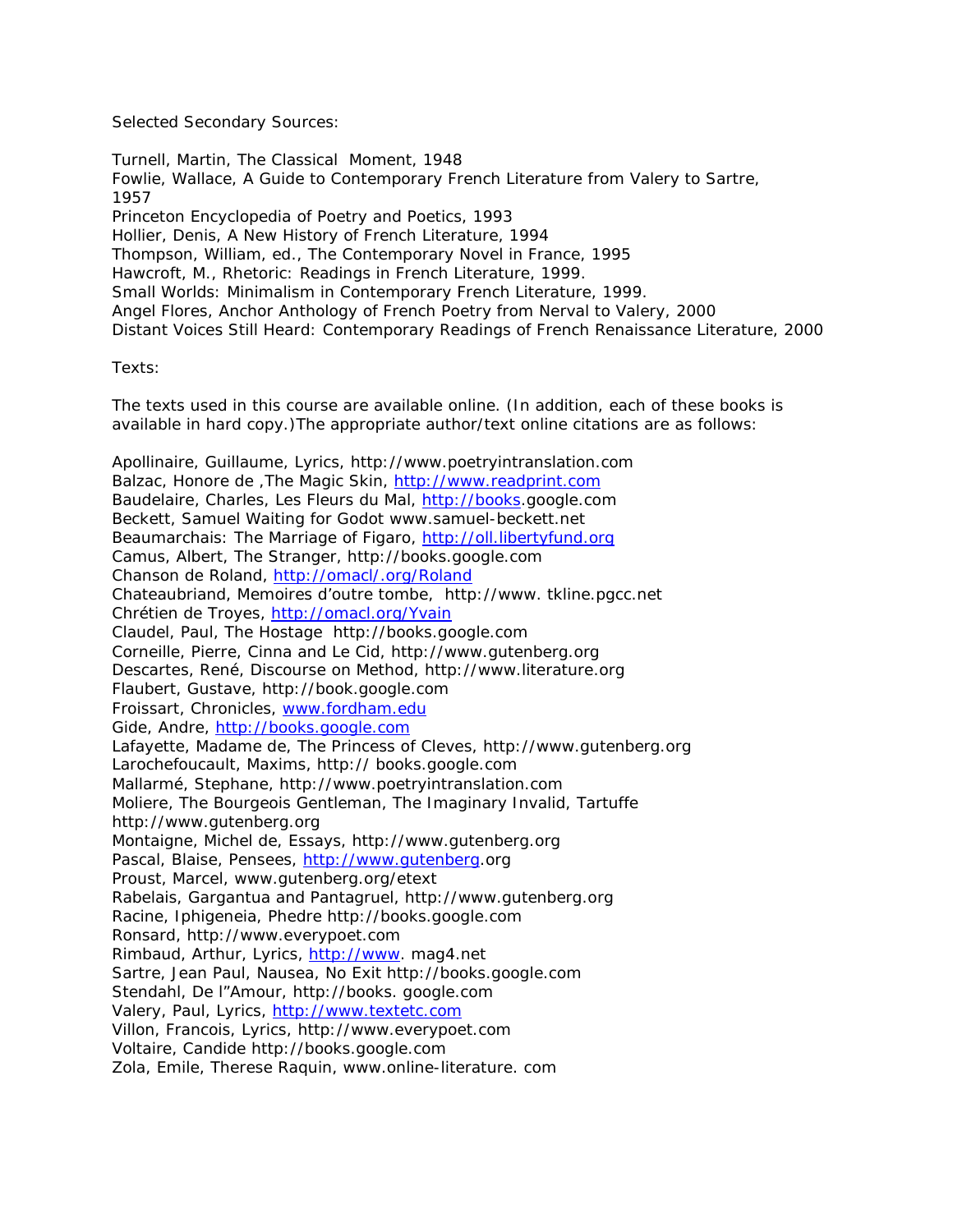*Medieval French Literature*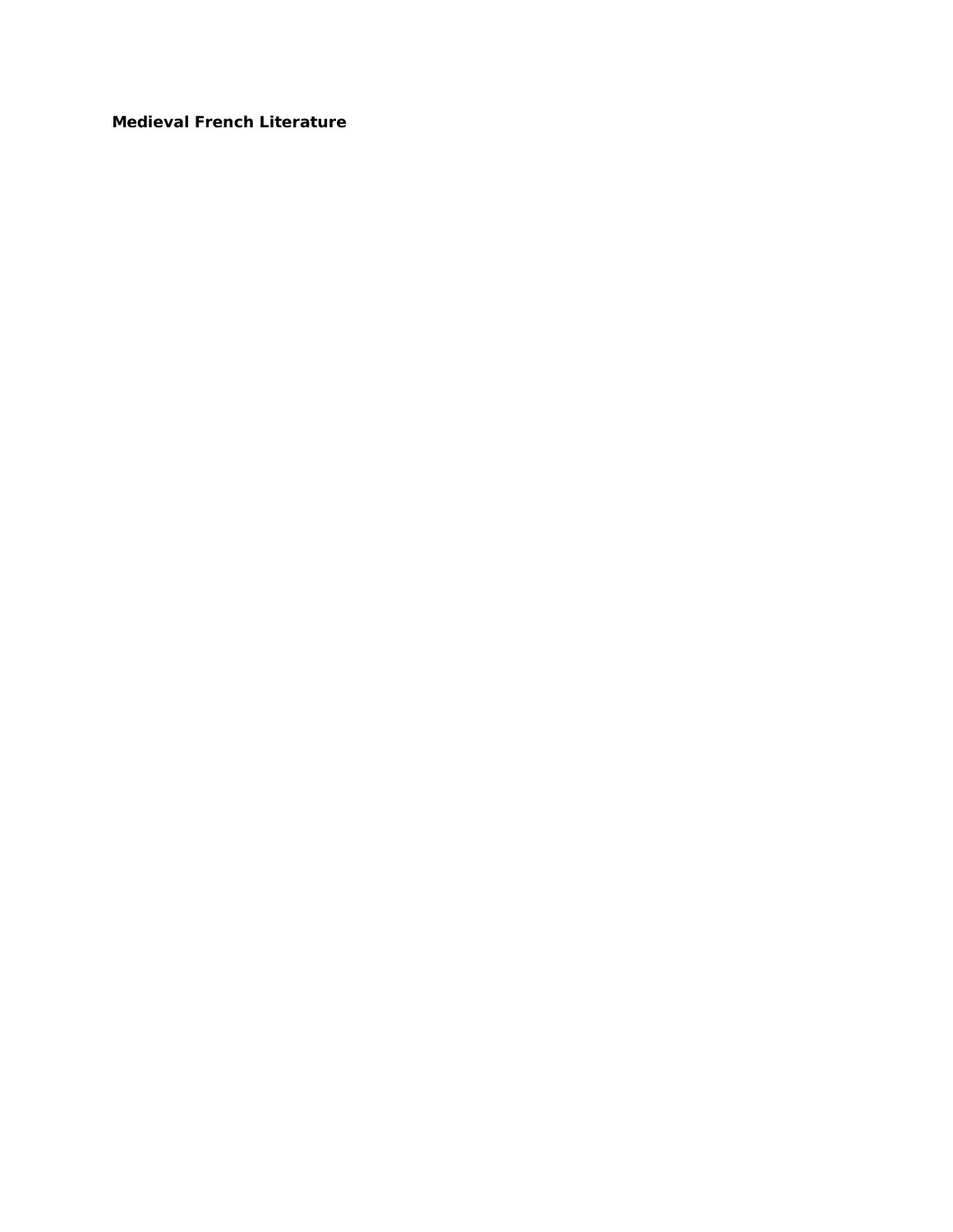# *Song of Roland*

## *Introduction*

*Chivalry, Warfare, and Fate.* The Song of Roland is the first artistic expression of the French national spirit. In this heroic poetry, which pits French monarchy and chivalry against the Muslim invader from Spain. The conflict of religious cultures, as we might put it today, is absorbed into human conflict. There are seeds of tragic humanity. (As you read along, when do the characters in this tight formally expressed poetry, with its ritualistic refrains, begin to attach themselves to your feelings?)

*Overview :*The *Chanson* (composed around 1100) is one of a series of some 120 poems that constitute the *Chansons de Gestes*. This assortment of sung epic poems, handed down by professional singers in regional courts, celebrates the exploits and historical importance of the court of Cbarlemagne, the King from whom French mediaeval culture takes many of its shaping impulses. These poems are immersed in two cultures, and there is dispute about the axis of their inspiration: Charlemagne's court itself, which thrived in the  $8<sup>th</sup>$  century, or the Crusades, during which many of the Chansons were composed. In either case all agree that the works are saturated in reverence for the figure of the holy King, and in chivalric Christian values.

*Summary:* The epic—composed in decasyllabics, often accompanied by musical notation concerns a rear guard action historically fought—but profoundly reimagined by the poet- between a cohort of men under the leadership of Count Roland, a major retainer of Charlemagne himself, and a band of so-called Saracens, probably Basques, in the mountains of the Pyrenees. The line of chivalric horsemen are ambushed by the wiles of Ganelon, a disgruntled traitor to the king, furious that Roland has designed him as messenger to the enemy camp, who has urged the Basques to attack the line of horse. and to a nearly sure death. The tale brings together crisp language, sharp portrayals of chivalric aristocrats, and a seething treachery, which in a further stage of the epic leads to the trial and execution of Ganelon.

*The Puzzle*: as with an equally ancient British epic, *Beowulf,* there is dispute whether the *Chanson de Roland* was the product of an individualistic creator or of a group project from within the anonymous body of oral epic creators of mediaeval France. In either case a further central question is raised by the historicity of the text. The Saracens are cast as pagans, and out and out foils for the God and King honoring chivalric warriors in Roland's train. Is this sharpening of religious conflict, within the poem, a reflection of a specific moment in French history, or part of the religious imagination of the author?

# *Reading*

*Chanson de Roland,<http://omacl/.org/Roland>* Verses I-LXXXVII 50 pages

# *Questions*

# *Theme: The Foundations of a Literature*

What do you make of the literary craft of this epic text? Is there tension in the plot? (Do you wonder how it will turn out?) How does the narrator induce us to sympathize with the ardor of the French knights? Has your own culture a founding epic?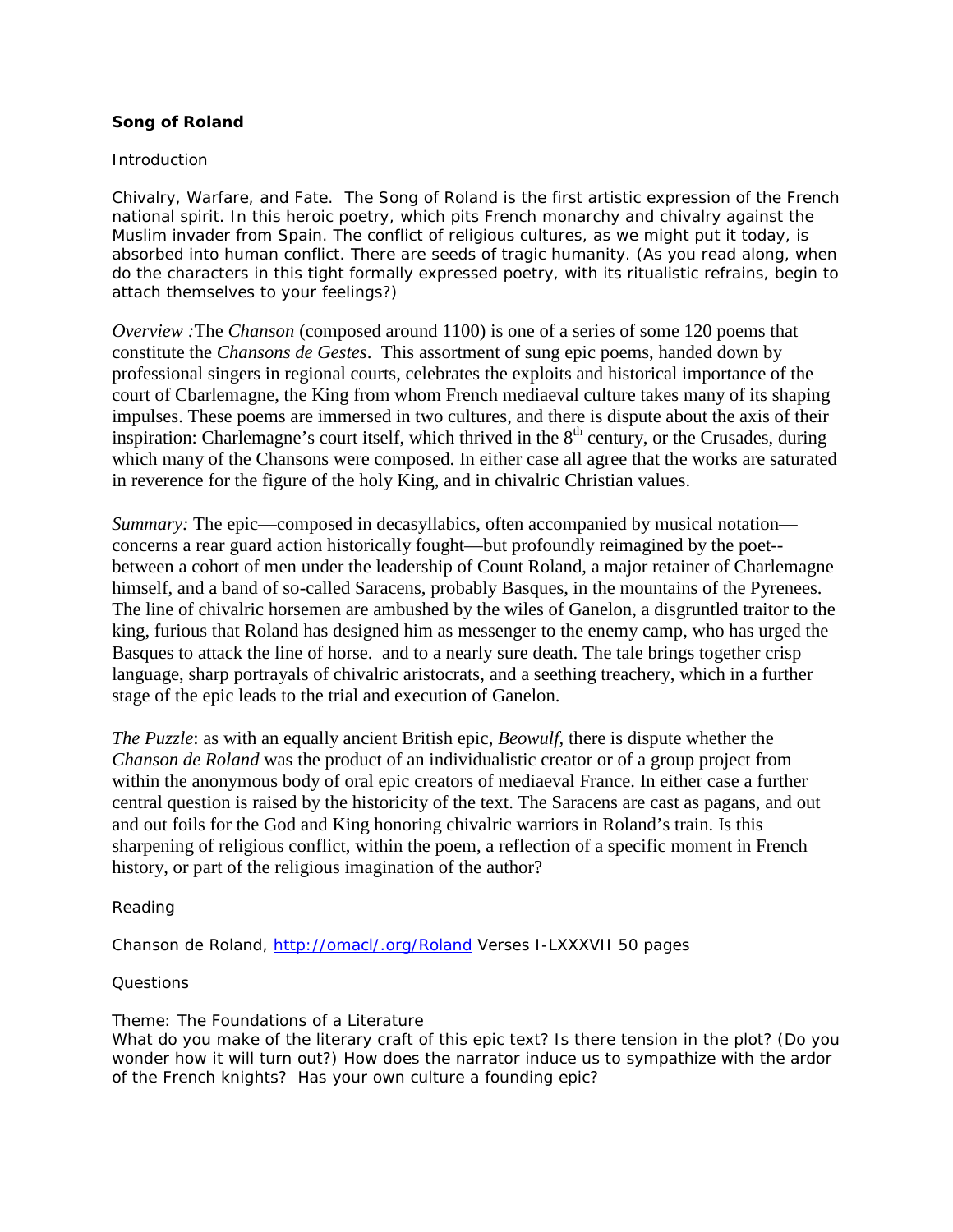#### *Idea: Epic nationality*

Does the culture world described in the *Song of Roland* resemble the world Froissart depicts? Is the author of the *Song of Roland* conscious of his own nationality, or are his allegiances to international Christian chivalry?

#### *Idea: Chivalry*

The theme of the Chanson de Roland is chivalresque, highlighting the drama of conflict between Christians and Moors. How does the author show his preferences? Is there tension in the "plot"? How does the perspective of the Roland mesh with that of the Arthurian legends that Chrétien dramatizes?

*Comparative Literature :Epic and History The Song of Roland* Homer *The Iliad* Homer *The Odyssey*

In origin, the epic that was to become The Song of Roland commemorated a battle dating from the period of Charlemagne (8th century A.D) fought against the Basques. The Song of Roland, it seems, was an enspiriting tale told to the French soldiers, in that Battle of Roncevalles (78 ). In the transformation of the epic before us, into a revered text of its own, we see the indirectness with which epic literature relates to the historical base. Epic literature is if nothing else always artifice. It transforms history.

Like epic material in Homer, The Song of Roland was kept alive by a tradition of oral recitation. The Iliad and Odyssey, and the vast body of epic material that compose the earliest Greek oral literature, were recited by itinerant 'specialists' in the epic tradition. The Song of Roland was kept alive, far more actively than in its textual form, by traveling jongleurs, actors cum performers, who recited the epic to audiences throughout France. This tradition could be found in the French countryside, three centuries after the actual creation of The Song of Roland.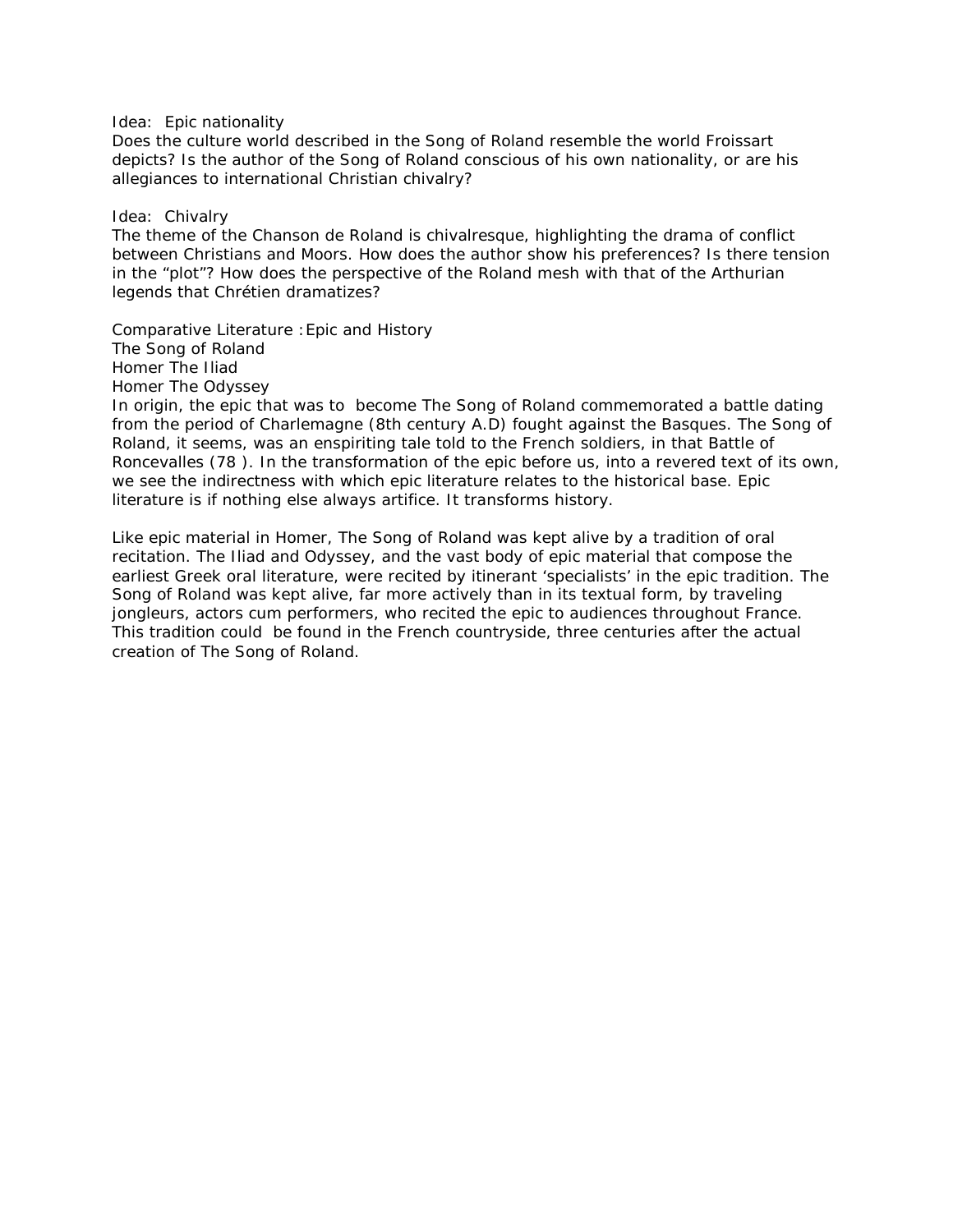# **Chretien de Troyes,** Perceval

## *Introduction*

*The Quest for the Holy Grail.* You might say that the basis for Chivalry, the dominant late mediaeval quest of Christianized Europe, was the search for the Holy Relics of Jesus Christ. The Crusades were built from this quest, and so was the greatest epic poetry of the time, like *Perceval*. By an exaggeration you might compare the pure/hearted and faithful Percival, in search of the Grail, to Roland. Both figures are models for manly valor in their time.

*Overview:* Chretien de Troyes lived in the second half of the 12 th century, in the province of Champagne, but beyond that we know little of his life. He was the foremost author of courtly romances, and a major concern of his work was the Arthurian legends of the Round Table. The best of his work is devoted to reconciling the chivalresque traditions of the *Chansons de Geste* see above, *Chanson de Roland*—with the growing cult of devotion to women, inspired by worship of the Virgin Mary. Characters like Lancelot and Queen Guinevere were prominent in shaping the narratives of his verse.

*Principal work*: *Perceval, or the Story of the Grail* was written between ll80 and ll90. This work consisted of 9,234 octosyllabic lines, and is notable for the grail quest which motivates the characters' actions, though we note that the theological hunger driving Perceval is also an expression of the interest the author takes in the rhetorical adventure through which he puts the hero questing for the most holy relic of Christ's passion. The ensuing quest of Lancelot takes him to a lifeless water presided over by a mysterious Fisher King, who eventually yields to Lancelot a presence to the grail itself, the chalice allegedly taken by Joseph of Arimatheia at the Crucifixion: 'the grail…was made of fine, pure gold; and in it were set precious stones of many kinds, the richest and most precious in the earth or the sea…' The theological quest, the subtle language of exposition, and the collateral theme of linguistic inquiry make of this poem a sophisticated end product of the long developing Arthurian tradition. *Literary distinctiveness*: Chrétien deals in the *Lancelot* with a profoundly Christian theme, the

longing mediaeval quest for the final relics of Jesus Christ. Just as Roland and his cohort, on sortie to protect the nation of France and its kind, Lancelot goes questing to rediscover the holy relics of his faith. The archetypal profundity of the grail quest, with the Castle in the background, the half dead waters before the Holy Castle, and the chivalric persistence of the hero—this powerful mythography waited 900 years, til T.S. Eliot's *The Wasteland*, to receive a twist as mystical as Chrètien gave it.

# *Reading*

*Chrétien de Troyes,<http://omacl.org/Yvain>* (*Part. I* Verses 1-2328) 85 pages

## *Questions*

## *Theme: Arthurian legend and Chretien de Troye's Perceval*

What is the reason for the power of the Arthurian cycle in the Middle Ages? What kind of view of history is embodied in the Arthurian legends? Has this view of history any connection with the linear chronological history of the period, what you would read on the "history timeline"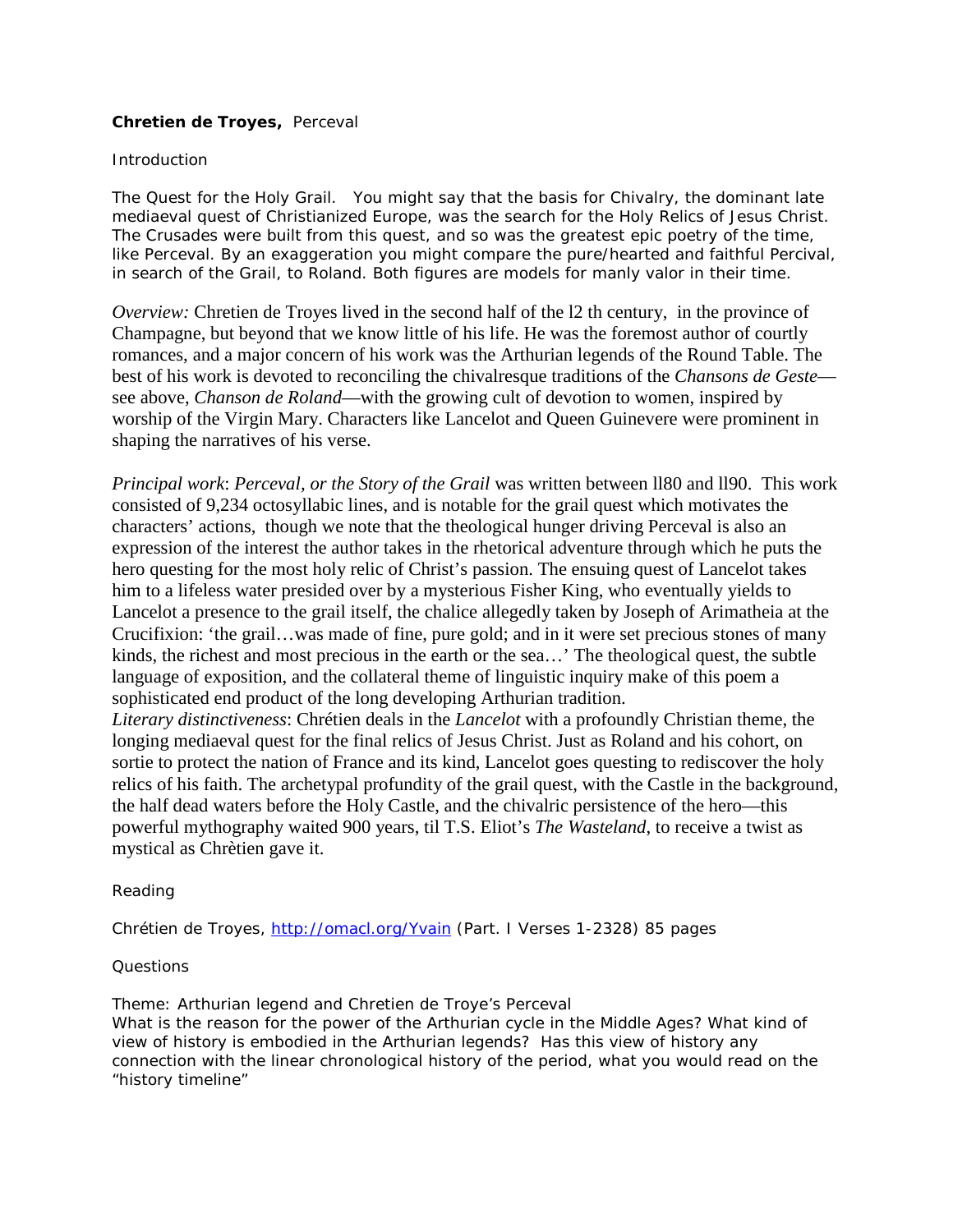#### *Comparative Literature* Chretien de Troyes, *Perceval*

*King Arthur: Legends*

In Chretien de Troyes' Perceval, the knight is a member of King Arthur's Roundtable, and as a holy knight he acquires the role of guarding the Grail, the chalice from which Christ reputedly drank at the Last Supper. As such an honored guardian, Perceval becomes a hero within Christian legend and evokes testimony from any number of Mediaeval legend framers. The immediacy of the Christian story was heightened by the rather empty information landscape separating the later Middle Ages from the actual events of Christ's life.

*Comparative Literature: Medieval Faith and Art*

Chretien de Troyes, *Perceval*

Richard Wagner *Parsifal*

Richard Wagner, the German opera composer, presented Parsifal as his final opera, in l882. You will note the profoundly personal tone Wagner infuses the music with. Parsifal is there not only the Knight who controls the Grail, but a model of the virtue Wagner came most to admire, compassion. This same trait—don't you agree?—defines the character of Perceval.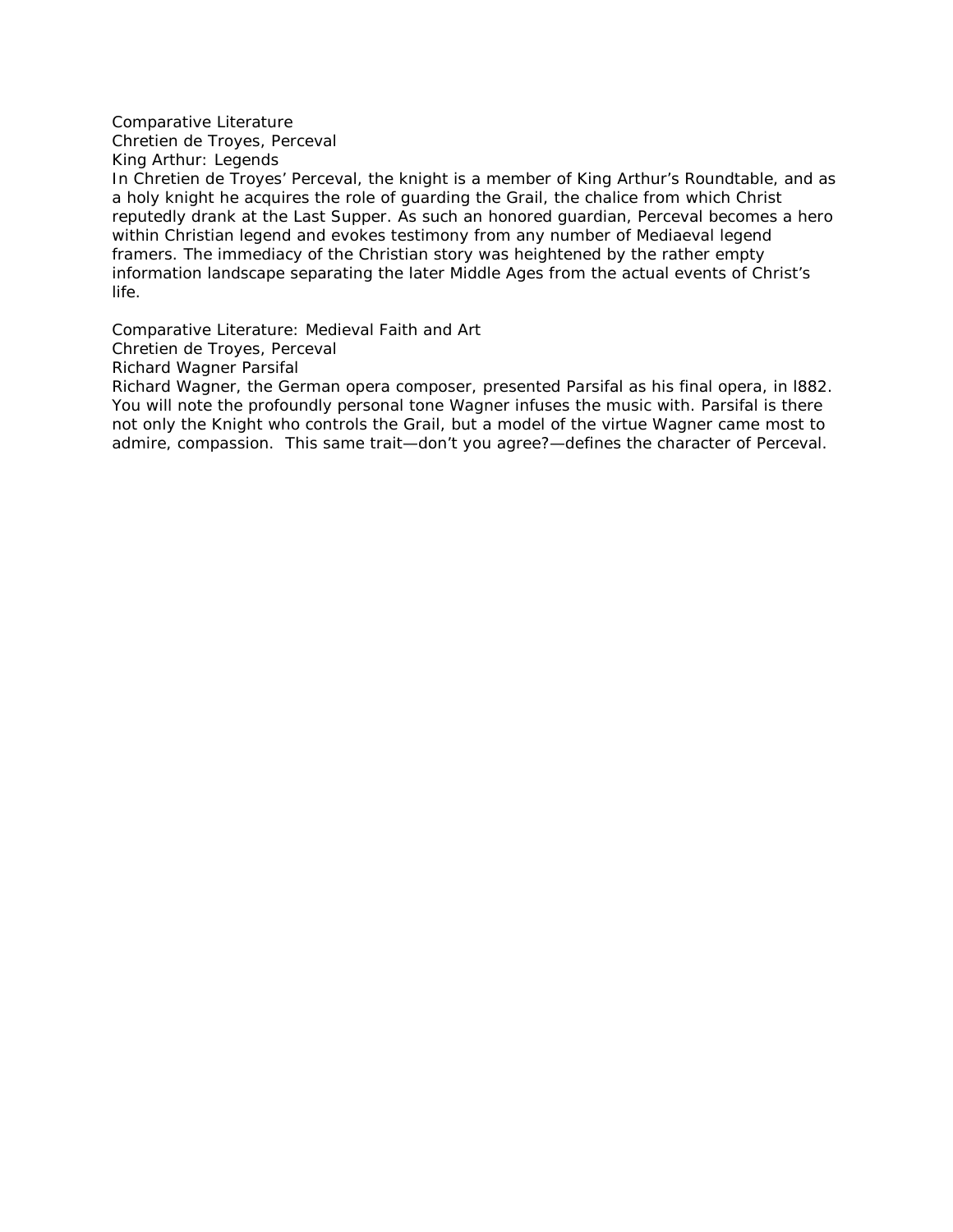## **Froissart,** *Chronicles*

## *Introduction*

*History between Chronicle and Diary.* Froissart's chronicles touch every object of interest for the historian of 14th century France. Not an academic historian, Froissart tells the tale of court, warfare, social dynamics, and labor practices. He becomes, thereby, one of the first historians of modern Europe, and a recorder of reference for the self-awareness of the gradually shaping French nation.

*Overview*: Froissart (1337-1410) was above all a chronicler, the French term for an early stage of what we might call the 'scientific historian.' His *Chronicles* (1369-1400) of French (and British and Scottish) culture in the waning stages of that chivalry which is highlighted in the *Roman de la Rose*, and even more profoundly in the *Perceval* of Chrétien de Troyes, where love of the lady links to theology, mark a moment of cultural transition, from the truly mediaeval in France to the pre modern. The time of Froissart, of course, is the Hundred Years War, which was a time of national suffering and hardship, and with it of a growing development of that pre-capital urbanization which would make the period of chivalry a nostalgic memory. Froissart stands at a crossroads, as we see it in retrospect, though to him the Chivalric was still alive, though waning.

*Main themes*: The dominant of the *Chronicles* is given in the Prologue, where Froissart calls on all young gentlemen of worth—which to him meant either the clergy or the nobility—to become 'preux chivaliers,' 'proud knightly gentlemen, a concept fully in place in the times of earlier historians, like Villehardouin two centuries earlier, but already 'old fashioned' in Froissart's time. In the following pages Froissart colorfully depicts a world, of knights and ladies, jousts and impregnable castles, manly devotion to the Virgin, a world which perhaps English language readers find in the similarly nostalgic fictions of a writer like Sir Walter Scott, in the l9th century. We need only return to the *Chanson de Roland,* with its 'true epic spirit,' to realize how sophisticatedly far Froissart has come from that tone.

The Tone (in the also archaizing English of an early 20<sup>th</sup> century translation): *Thus they set forth as they were ordained, and they that went by the sea took all the ships that they found in their ways: and so long they went forth, what by sea and what by land, that they came to a good port and to a good town called Barfleur, the which incontinent was won, for they within gave up for fear of death. Howbeit, for all that, the town was robbed, and much gold and silver there found, and rich jewels: there was found so much riches, that the boys and villains of the host set nothing by good furred gowns…*

# *Reading*

*Froissart, Chronicles, [www.fordham.edu](http://www.fordham.edu/)* (Battle of Poitiers) 30 pages

## *Questions*

## *Concept: History*

How did the first significant writer of history, in the French language, conceive of his nation's history? He dealt with his own culture as though it represented a nation in the modern sense. What were some of the characteristics of what he considered to be a uniquely French identity?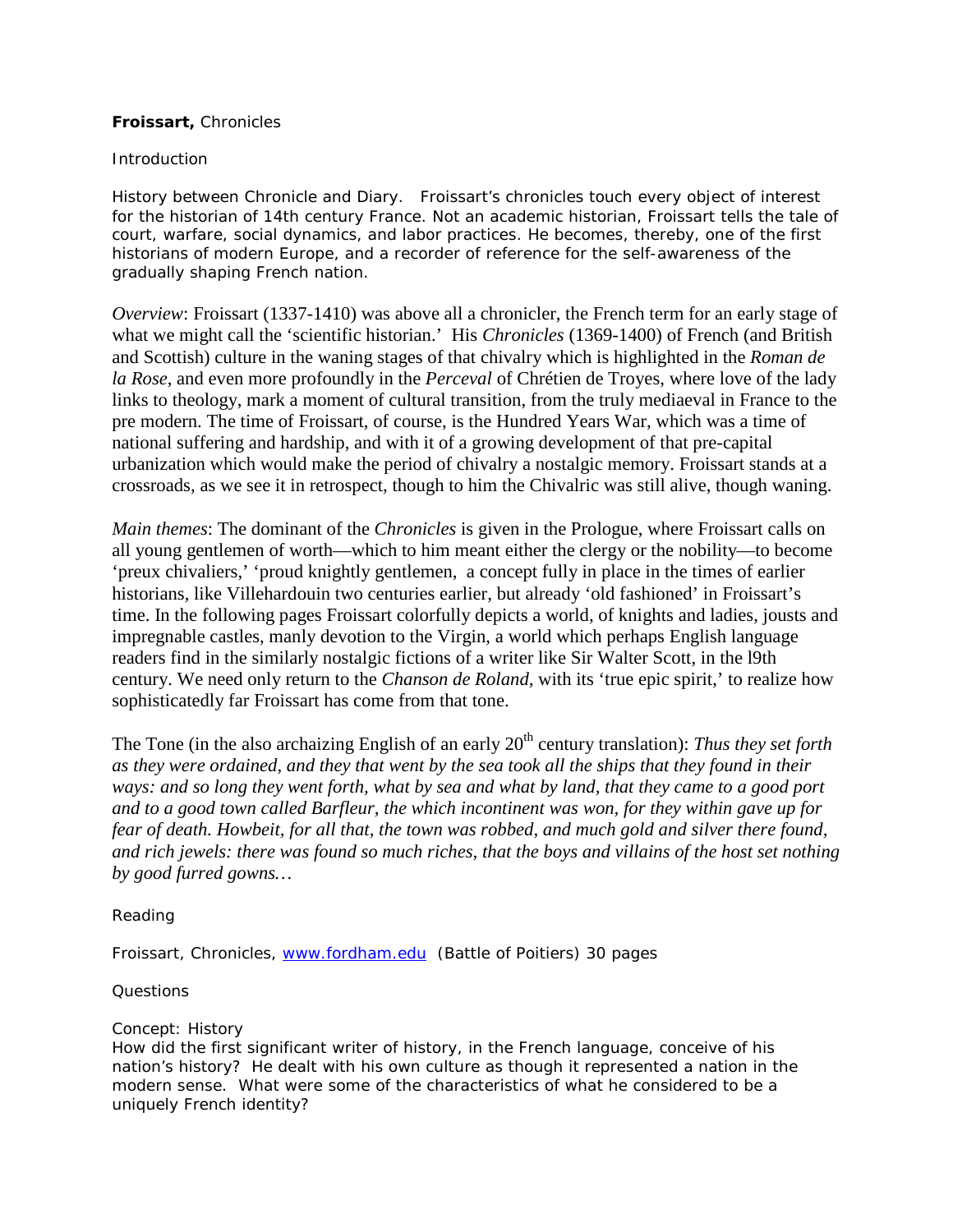## *Theme: The relation of history to fiction*

How does Froissart's conception of history correspond to the Arthurian legend concept, or the concept inherent in *The Song of Roland*? Can you think of all these texts we are presently reading as pre-modern? What ties bind them to the older world of the Middle Ages? What does the term "modern" mean to you?

#### *Idea ; Cultural Change and what it means*

Does Froissart's relative "realism" make him seem more "modern" than Chretien and the author of *The Song of Roland*? We will be asking this kind of question frequently. Do you feel comfortable with the idea of "modernity?" Would you say that the term "modern" applies to your own culture, or is the "notion of modernity" itself now old fashioned?

#### *Comparative Literature: Chronicle and History*

Froissart, Chronicles

Sima Qian, Histories

Ibn Khaldun, Histories.

As a chronicler of his own time, Froissart is one of our chief sources of "information" about the France of the l4th century. His work is (not accidentally) coeval with the coming into national self-consciousness of France itself.) Note that historiography developed at different paces throughout the world, and in every case marks a culture's initial coming to grips with its own identity: consult China's first historian of account, Sima Qian (145-90 B.C.) or the Arab thinker and scientist Ibn Khaldun (14th century A.D.), both of whom did much to create sense of cultural identity, as did Froissart.

*Comparative Literature: Court and Daily Life – East and West* Froissart, Chronicles

The Pillow Book

Lady Murasaki, The Tale of Genji.

To Froissart's inside history of court and peasant life, in 14th century France, you might want to compare the "historical observations" of two great Japanese works of fiction/chronicle/ gossip/thoughts about life. I refer to the Pillow Book and the Tale of Genji, both written around 1000 CE, or a little later. Each of these works, like Froissart's, sheds light on the social life of its time.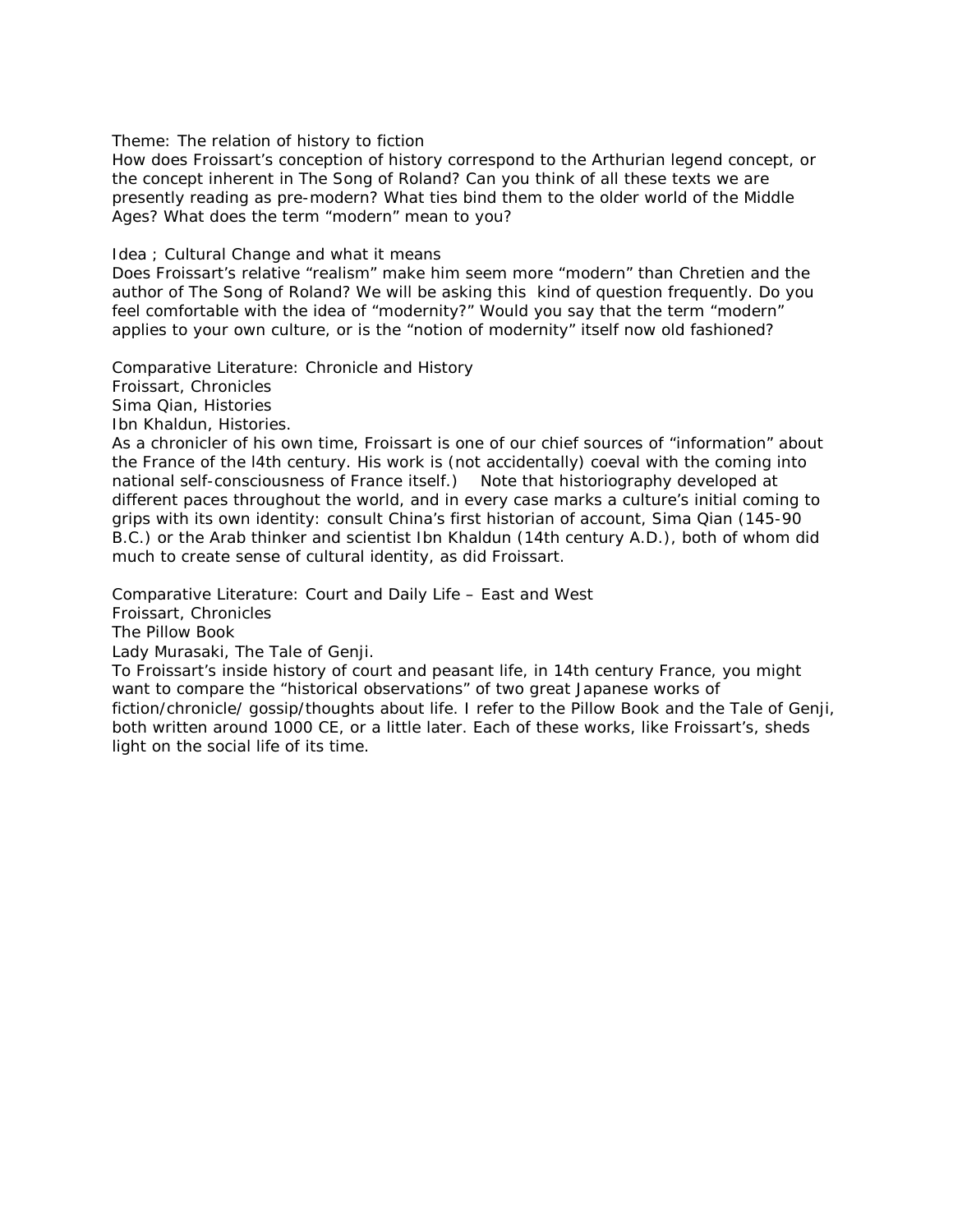**Renaissance French Literature**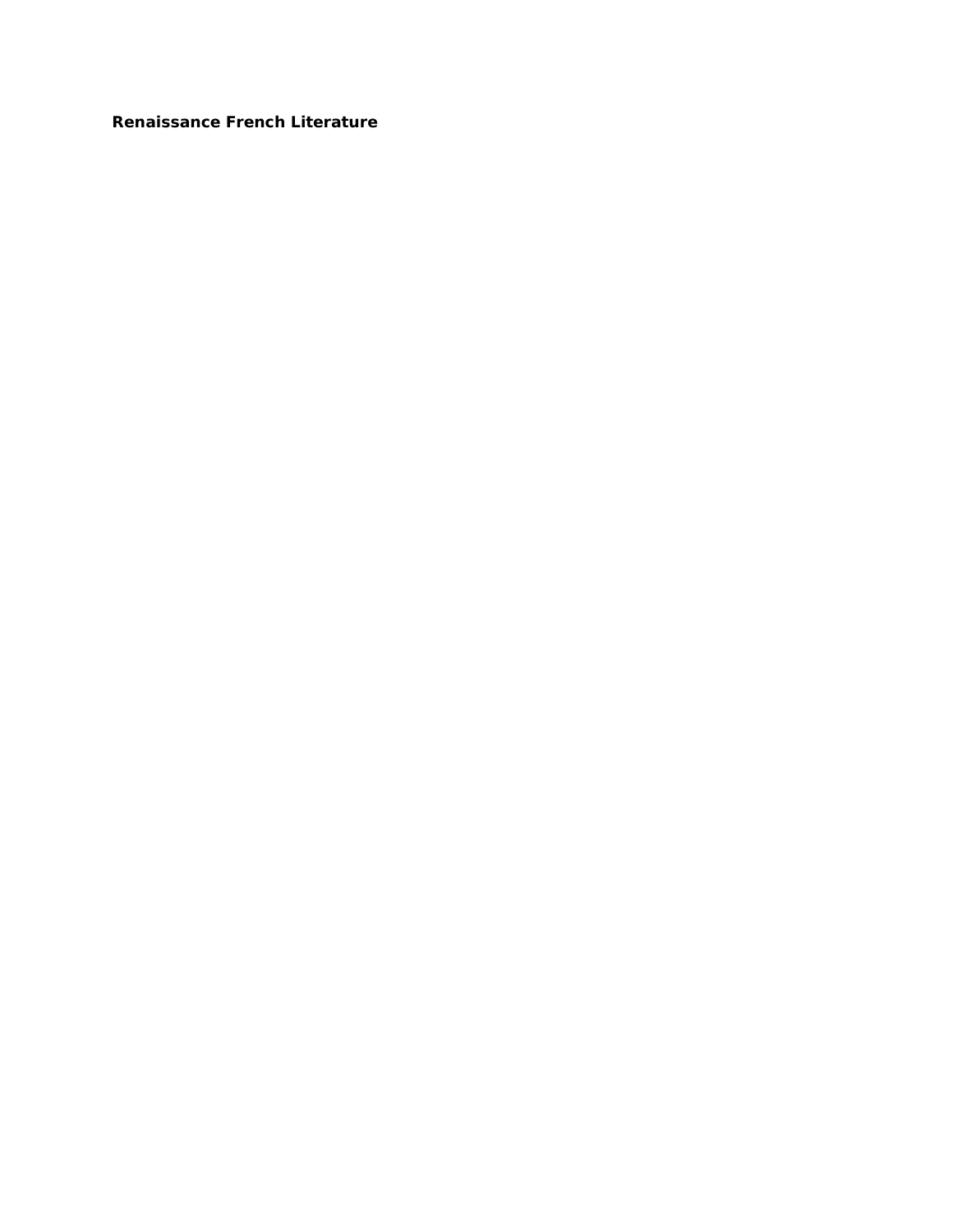## **Rabelais,** *Gargantua, Pantagruel*

## *Introduction*

*Between The Middle Ages and Modern Sensibility.* Rabelais joins Montaigne as a passionate Renaissance man, educated in the classics but intensely interested in the real world around him, and in the realities of corporeal life in society. Can you see the beginnings of the novel form in work like that of Rabelais?

*Overview*: Francois Rabelais (1495-1553) was born in the province of Touraine, and by an uninterrupted progression passed through a religious education and into monkhood as a Franciscan friar in the convent of Fontenay-le-Comte. From the start, though, Rabelais' passion had been for learning, and he had rapidly found his way into the study of Greek, Hebrew and Arabic. This scholarly turn alienated the Franciscans, who had come to prefer poverty to learning, and were glad to see Francois join the Benedictine order, which soon he left in order to serve as a simple parish priest. Needing more income he then turned toward the study of medicine, which was to become his career, and in the course of which he grew close to many of the opinion shapers of his time, like the Clément Marot of our previous entry, or Maurice Scève. Through a series of partially realized writings, which were the true muscle of Rabelais' daily life, he created two remarkable works, *Gargantua* (1534) and *Pantagruel (1532)*, which established his reputation.

*Main Themes of his Work*: the basic outline of Rabelais's writings is simple: talk, philosophy, anecdote, history, gossip, scandal, and a hearty secular philosophy of 'do what you will,' 'fais ce que voudra,' weave their ways around a tale involving Gargantua (a hero out of Arthurian legend), his immense and grossly vulgar son, Pantagruel, and Pantagruel's buddy in arms, Panurge. It characterizes the subordination of plot to tale and brilliant chatter that much of the long work of Rabelais is devoted to the tricky question of whether Panurge should get married.

*The Cultural Position of Rabelais*: Rabelais—like all the authors included earlier—thought and worked in a firm and still orthodox Christian tradition. The mediaeval perspective from which he emerged to a secular career, clung to him in his scorn for women, common among mediaeval men, his deep sense of allegory, and the heavy coarseness of much of his imagination—how about the hero who floods Paris by pissing copiously from the summit of Notre Dame Cathedral? On the other hand, though, Rabelais builds on a pagan joie de vivre and a love of secular life which allies him with many post Christian energies of French literature.

## *Reading*

*Rabelais, Gargantua and Pantagruel, [http://www.gutenberg.org](http://www.gutenberg.org/)* (Book I, Chapter I-XV; Book V, Chapter XXXVIII-XLVII), 75 pages)

## *Questions*

*Question ; Medieval/Renaissance Interface* What identifies Rabelais as a post-mediaeval sensibility? Does he still write with one foot in the Middle Ages?

*Theme: Story lines and the Medieval Literary Tradition*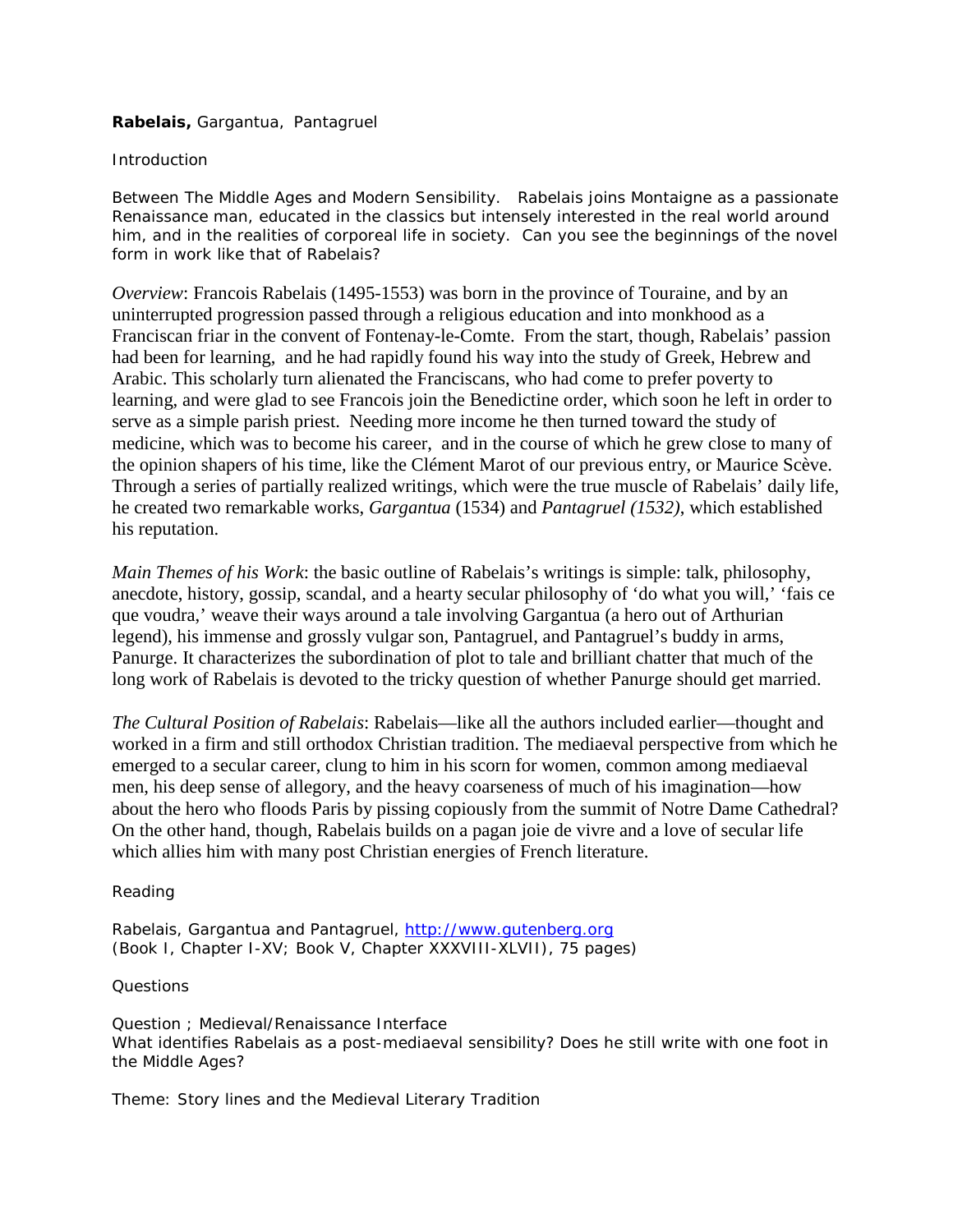We are familiar with the novel form, which reigns in literature today. Though that genre has changed through the centuries, it retains a consistent form: a coherent narrative that runs from beginning to end, a narration. Rabelais was writing under the spell of the mediaeval fabliaux, discontinuous entertainments. He was pre-novel. Can you see the tension in *Gargantua* between earlier and later literary forms? Between the fabliau and the novel tobe?

## *Comparative Literature : Rabelais as "Medieval Man"*

Rabelais, Gargantua

Bakhtin, The Dialogic Imagination.

The Russian critic, Bakhtin, (The Dialogic Imagination, 1981), has written extensively on Rabelais and his sense of reality. The new literary form of the novel, says Bakhtin, was a step toward realism—"the zone of maximal contact with contemporary reality in all its openendedness." Rabelais, says Bakhtin, was on his way toward that kind of realism we find in the novel. Can you see the ways in which Rabelais is both on the modernizing track and still part of the Middle Ages? Is Rabelais still of a "fantastic" and myth filled imagination, without a reality base of the kind you associate with the novel? Does Rabelais display that head-on self-knowledge that characterizes Montaigne?

## *Comparative Literature : The Somatic in Literature*

Rabelais, Gargantua

Swift, Gulliver's Travels.

You will notice the exuberant references to body parts and body functions in Rabelais' Gargantua. (Pissing from the top of Notre Dame Cathedral, Gargantua drowns so many thousands of little Frenchmen!) Are you startled by this kind of directness? Do you see some traces of it in Montaigne? Have you every read Jonathan Swift's Gulliver's Travels, (1726). Which is often but differently 'scatological'? We today are said to live in an age freeing itself of denial, letting it all hang out. But do you think that the scatological/defecatory material in Rabelais would be acceptable in the cultural media of advanced Western society? (If not, why not?) Why is even talking about "breaking wind" more of a conversation stopper than affirming an unpopular political position?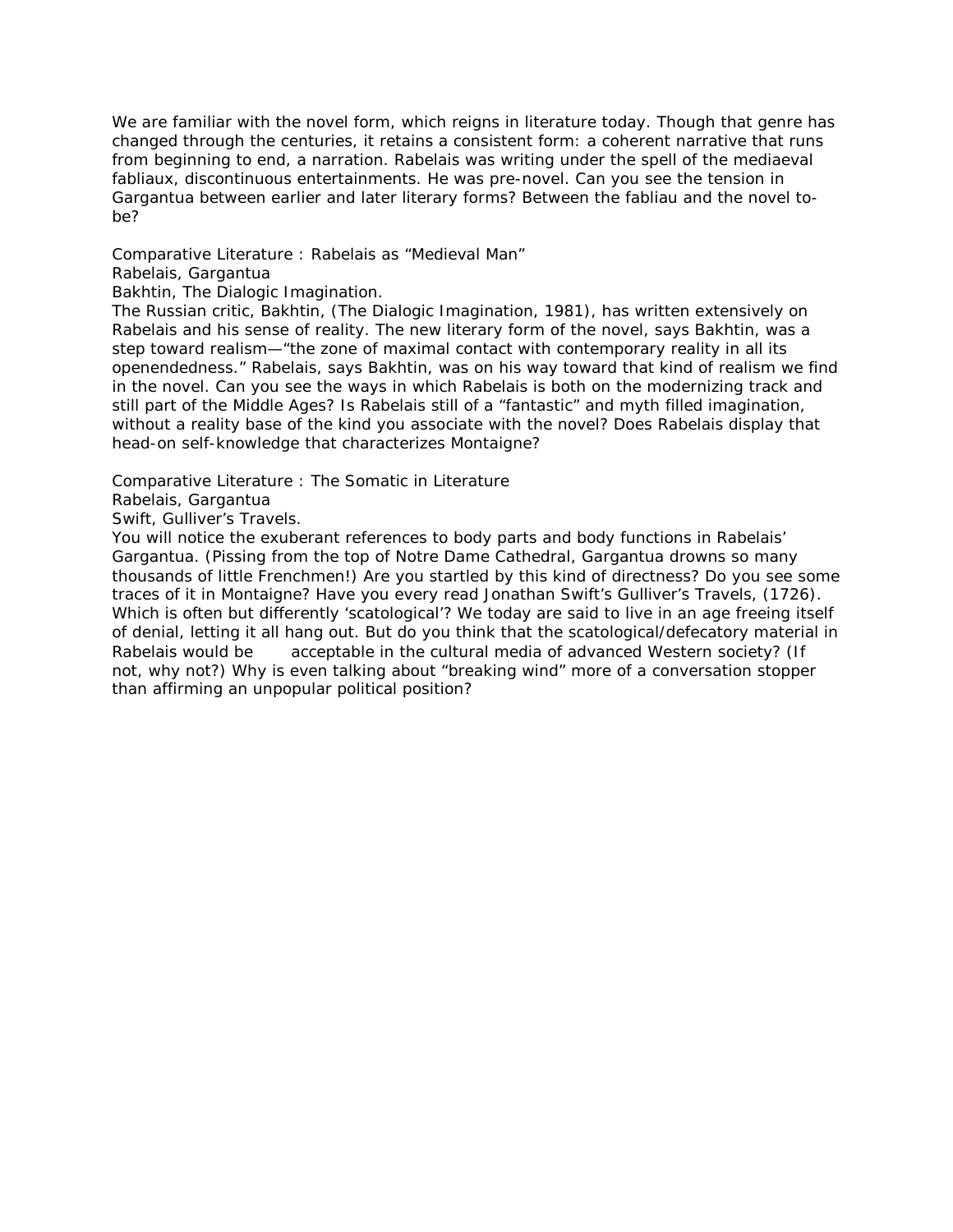## **Montaigne,** *Essais*

## *Introduction*

*The Discovery of the Self.* From Froissart to Montaigne is a large jump in time, two centuries, and from a world still basically "Mediaeval" to one in which the stirrings of the city-state, "modern commercial patterns," even "early science" are making themselves felt.

*Overview:* Michel de Montaigne (1533-1592) was born of an old merchant family, in the year that saw the publication of the first book of Rabelais' *Pantagruel*. It was the particular good luck of Montaigne, that his father had firm and original ideas of childhood education, and brought up his son on Latin, which the young man learned and loved as the result of imaginative pedagogy. After an intense period of education, Montaigne retired from public life at the age of thirtyseven. In the tower of his family chateau Montaigne entered into the life of a country gentleman, and began to write the first of his essays, probably around 1571. A period of travels then ensued, especially in Italy, until Montaigne was called back to be Mayor of Bordeaux, and after four more years he retired once more, this time more permanently, and began devoting himself to writing the *Essais* for which we primarily know him.

*The Essais of Montaigne (1580)*: Montaigne writes of himself with a directness we would never have imagined from, say, the works of Rabelais or Ronsard, two of the most personal of Renaissance French writers. Montaigne takes us right into his life, and doing so becomes one of the first truly modern voices, telling us his tastes, his weaknesses, his attitudes toward life and death, his view of friendship—which was immensely important to him, of married wives—which was much less important to him, and of ethical responsibility. We awaken from reading him with huge respect for his civility, his good sense, his basically secular perspective, and his dignity.

# *A Sample from the Essay on Age:*

*Of all the great human actions I ever heard or read of, of what sort soever, I have observed, both in former ages and our own, more were performed before the age of thirty than after; and this ofttimes in the very lives of the same men. May I not confidently instance in those of Hannibal and his great concurrent Scipio? The better half of their lives they lived upon the glory they had acquired in their youth; great men after, 'tis true, in comparison of others; but by no means in comparison of themselves. As to my own particular, I do certainly believe that since that age, both my understanding and my constitution have rather decayed than improved, and retired rather than advanced.* 

## Reading

*Montaigne, Michel de, Essays, [http://www.gutenberg.org](http://www.gutenberg.org/)* (Chapters XXIV, XXV, XXVII, X, XX, XXXVIII) 60-70 pages

## *Questions*

## *Topic : Self-awareness in Literature*

How does Montaigne display his self-awareness? Can you see why he has been called the first personal identity in Western literature? In what ways has the cultural world changed, as you pass from the earlier French literature we have read into the mind of Montaigne? What viewpoints do Rabelais and Montaigne have in common? What qualifies them as major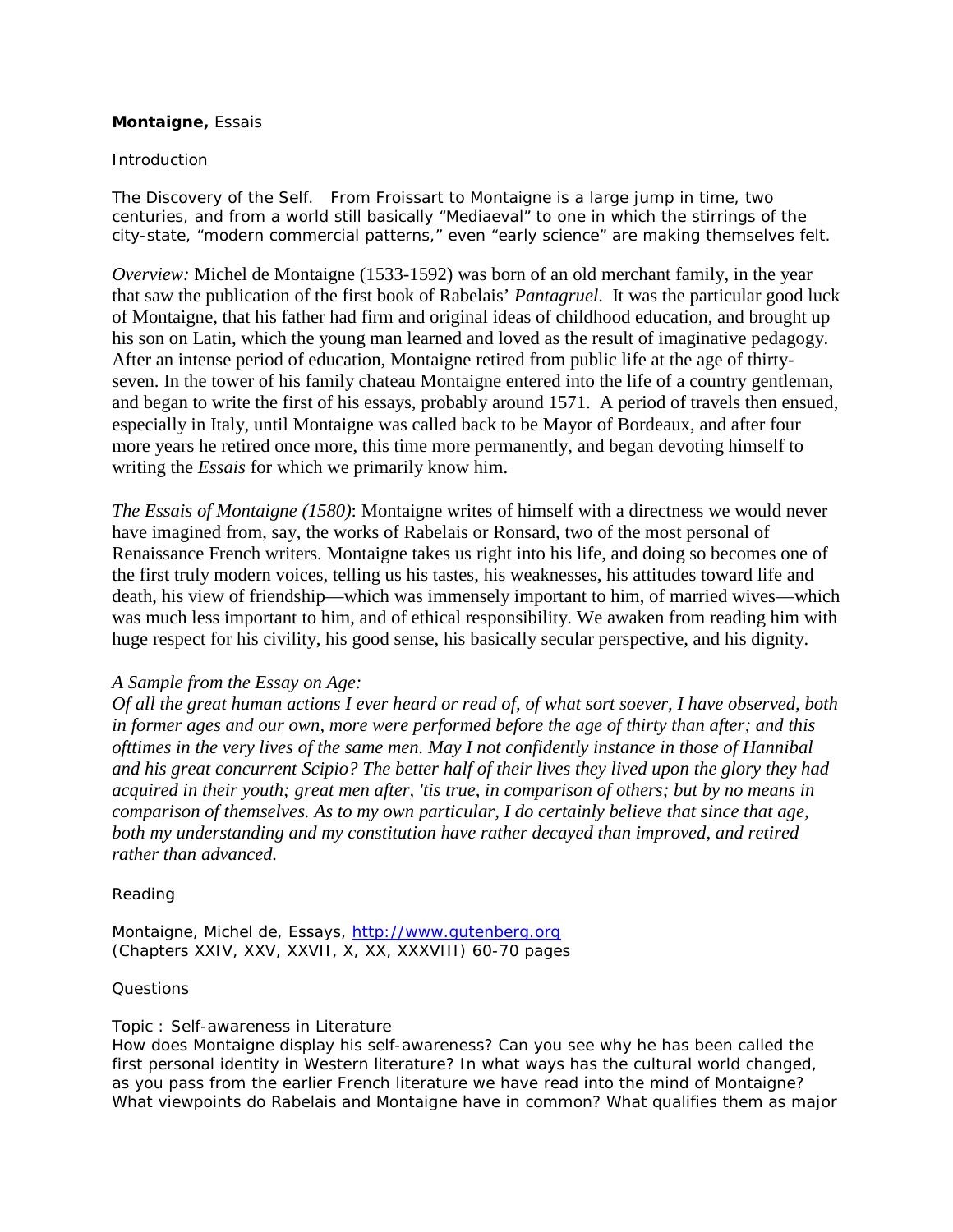figures of what we call *Renaissance* thought? How do they relate to the ancient Classics, as well as to Mediaeval Christian thought?

*Comparative Literature :* Montaigne and the Classics Montaigne, Essays Plato, Apology, Crito St. Augustine, Confessions

Montaigne speaks like a 'real person' because he examines himself frankly and directly, without denial as we might say today. You might want to compare Montaigne's thinking, in the Essays, with that of Socrates in the dialogues (Apology, Crito) in which that independent Greek philosopher asks himself ultimate questions about moral value and relation to one's community. What makes Montaigne the more "modern" of the two men? Compare also St. Augustine's Confessions (4th century CE.) Augustine examines himself meticulously and unsparingly—opening out his innate "sinfulness." Does something about Augustine reflect the fact that he lived more than a millennium before Montaigne?

*Comparative Literature :* Montaigne and the Classics

Montaigne, Essays

Sandys, History of Classical Scholarship

Highet, The Classical Tradition

Montaigne was deeply versed in Latin, a language in which his father tried to make the whole household converse—even though by Montaigne's time Latin was fast becoming a language for the educated few, not for regular conversation. Locate a copy of a classic of scholarship, Sandys, History of Classical Scholarship, l921; reprinted 2009. (You might also like The Classical Tradition by Gilbert Highet (1985), a somewhat more popular account of the development of classical learning) Sandys will give you insight into the several stages of recovery of classical texts during the European Renaissance, and enable you to appreciate the kind of deep immersion in Latin Montaigne felt all his life.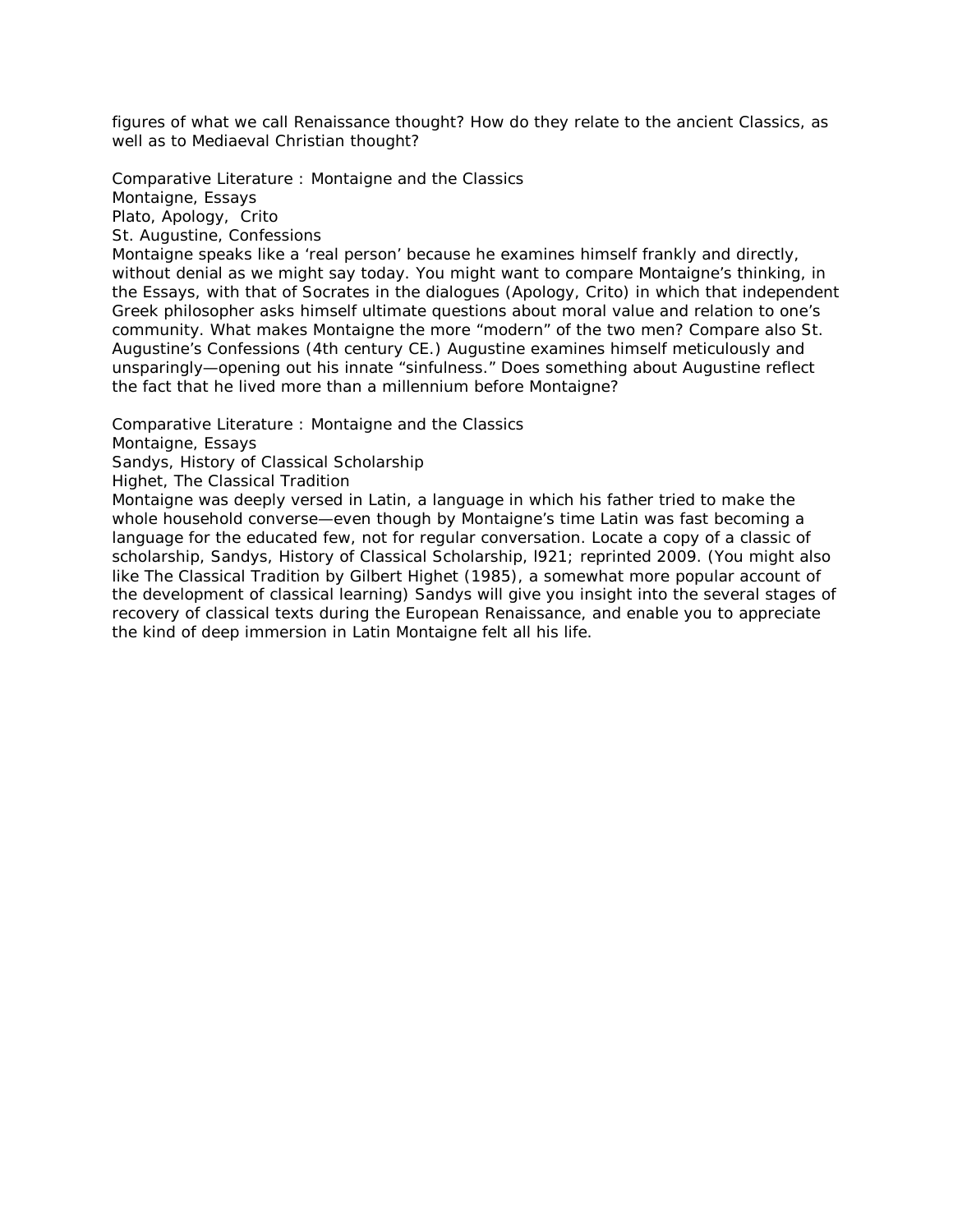## **Poetry (Villon, Ronsard,** Lyric Poems)

## Introduction

*Overview*: Francois Villon (1431-1480) was born in the year when Joan of Arc went to the stake. He was a man of the streets, born in a poverty of which we know no details, and when not studying at the University of Paris he was a thief and fugitive, often in flight from the law, frequently imprisoned, and twice close to death by hanging. He was also a poet known to us today by a slim selection, notably by two *Testaments* (Wills), one large the other brief, in which he verbally bequeaths his few worldly goods to friend real or imaginary whom he conjures up into his poetry. (Attempts to identify the people and places he describes ultimately fail, for the mixture of crazy fantasy with authenticity defeats the project, and attests to Villon's native genius, which belies all efforts to turn him into that kind of representative of literary history that scholars treasure.) In many ways Villon speaks intensely to us in the fashion of Christopher Marlowe, a similar 'brilliant rascal' who lit up the sky of Elizabethan England fifty years after Villon. Villon's *Testaments* are full of turbulent emotions*—hatred, scorn, vulnerability to the transitoriness of life, the horror of death—*andthanks to his brilliance, sense of humor, and superb ear he comes down to us as the first powerful and individual voice in French literature. Yet at the same time, as you can see at every point in his poetry, he lives soaked in the world values of the mediaeval writers we have sampled to this point, wrapped up in the Virgin Mary, true to the Christian senses of order, transitoriness, grace, and despair which we can find in all the works sampled here.

# *How it sounds:* a stanza from the *Ballad of the Hanged (1461)*

The rain has soaked us, washed us: skies Of hot suns blacken us, scorch us: crows And magpies have gouged out our eyes, Plucked at our beards, and our eyebrows. There's never a moment's rest allowed: Now here, now there, the changing breeze Swings us, as it wishes, ceaselessly, Beaks pricking us more than a cobbler's awl. So don't you join our fraternity, But pray that God absolves us all.

*Overview*: Pierre de Ronsard (1524-1585), called in his day the 'Prince of Poets,' was born in the Valley of the Loire, into an illustrious family. At the age of twelve he became a page of the Duke of Orleans; from that portal his way was opened into an early life of travel and sophisticated exposure, including extensive stays in Scotland and England, and shortly later Germany and Italy. He was by age twenty fluent in English, German, and Italian, no small part of his qualifications for poetic eminence. At this fulcrum point in his brilliant youth he was struck by deafness, a handicap challenging his strongest powers; and it is the power of his personality that led him to a life of extraordinary literary creativity. His self-deepening took over with several years of intense study of Greek and Latin literatures—one might think of the studious preoccupations of Rabelais or Margaret of Navarre—and before long a meeting with a kindred spirit, Joachim du Bellay, who was to be a significant partner in his literary career. It was the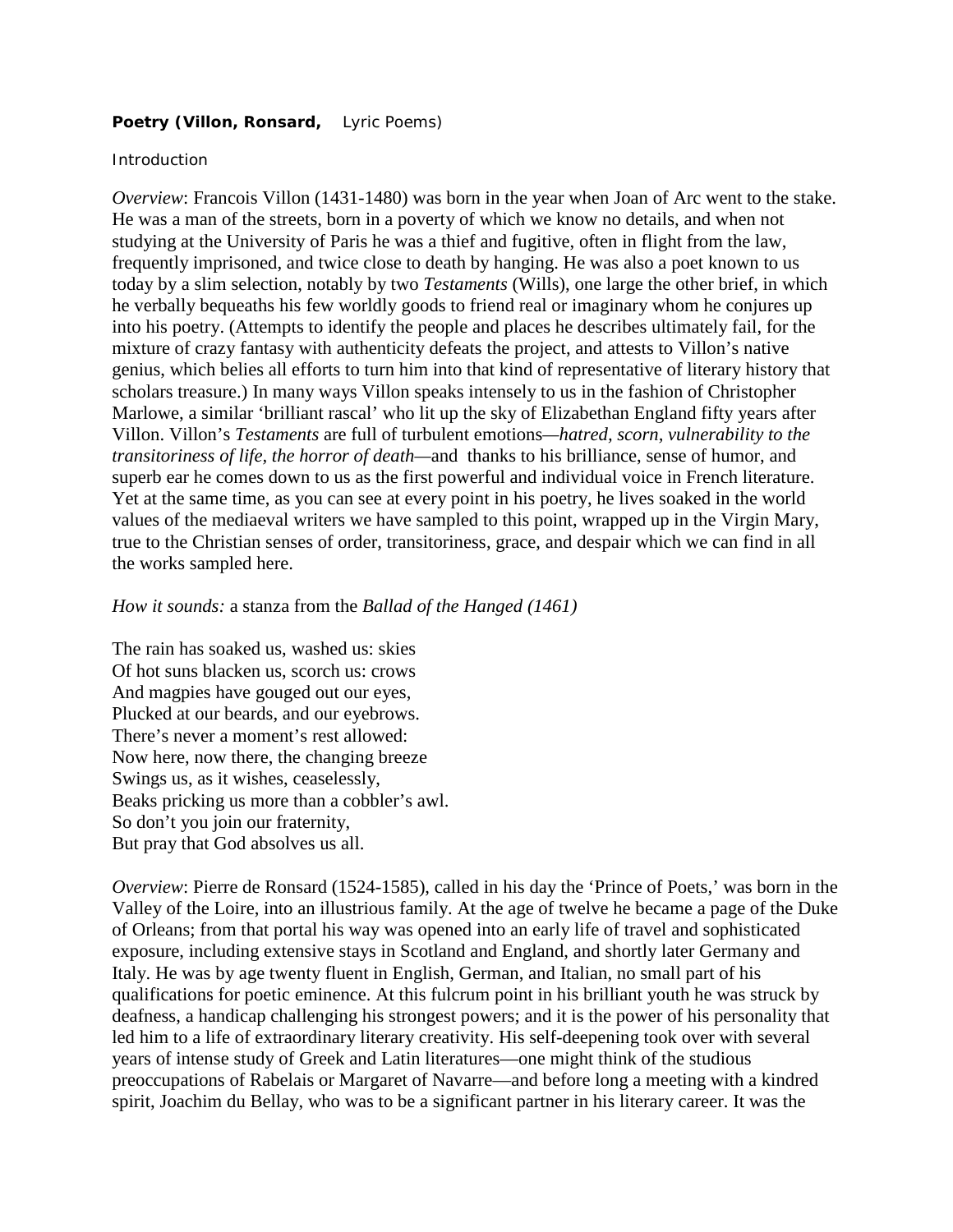point at which Ronsard was nearly ready to retire to his country home, to take advantage of many kinds of royal privilege, and to create the works that have made his famous: works touching every literary genre except drama, and paying constant close tribute to the poetries of Latin authors like Ovid and Horace.

*Ronsard's genius in poetry*: deeply immersed in the subtle turns of phrase, enjambements, and feeling for interior cesurae, Ronsard did his best work when letting deep feeling out in measured and nostalgic tone. His immense popularity in his day—the next two centuries would usher in a sharp decline in Ronsard's literary reputation—is to us clearest in the infinite (and perfect) sadness of a sonnet like the following translation by the equally great English poet, W.B. Yeats:

*When you are very old, at evening, by the fire, spinning wool by candlelight and winding it in skeins, you will say in wonderment as you recite my lines: "Ronsard admired me in the days when I was fair."*

*Then not one of your servants dozing gently there hearing my name's cadence break through your low repines but will start into wakefulness out of her dreams and bless your name — immortalised by my desire.*

*Reading*

*Villon, Francois, Lyrics, http://www.everypoet.com Ronsard, http://www.everypoet.com* 

# *Question*

Different though these two lyric poets are, they share a robust universality—passion for life and sadness at loss, love of beauty, joy in language and its forms for their own sakes. What identifies these two poets as partners in the Renaissance perspective, as we are encountering it in this course?

## *Unit Review*

Try to get in the habit, throughout this course, of thinking texts into their broad cultural setting: in these first weeks, remember that we are in culture that thrives on local courts, the strong influence of Christian theology and myth, and a pre-urban stability with great emphasis on agriculture. It will be useful to you, if you can, to depart from your own world's assumptions, as you reach out to this older world.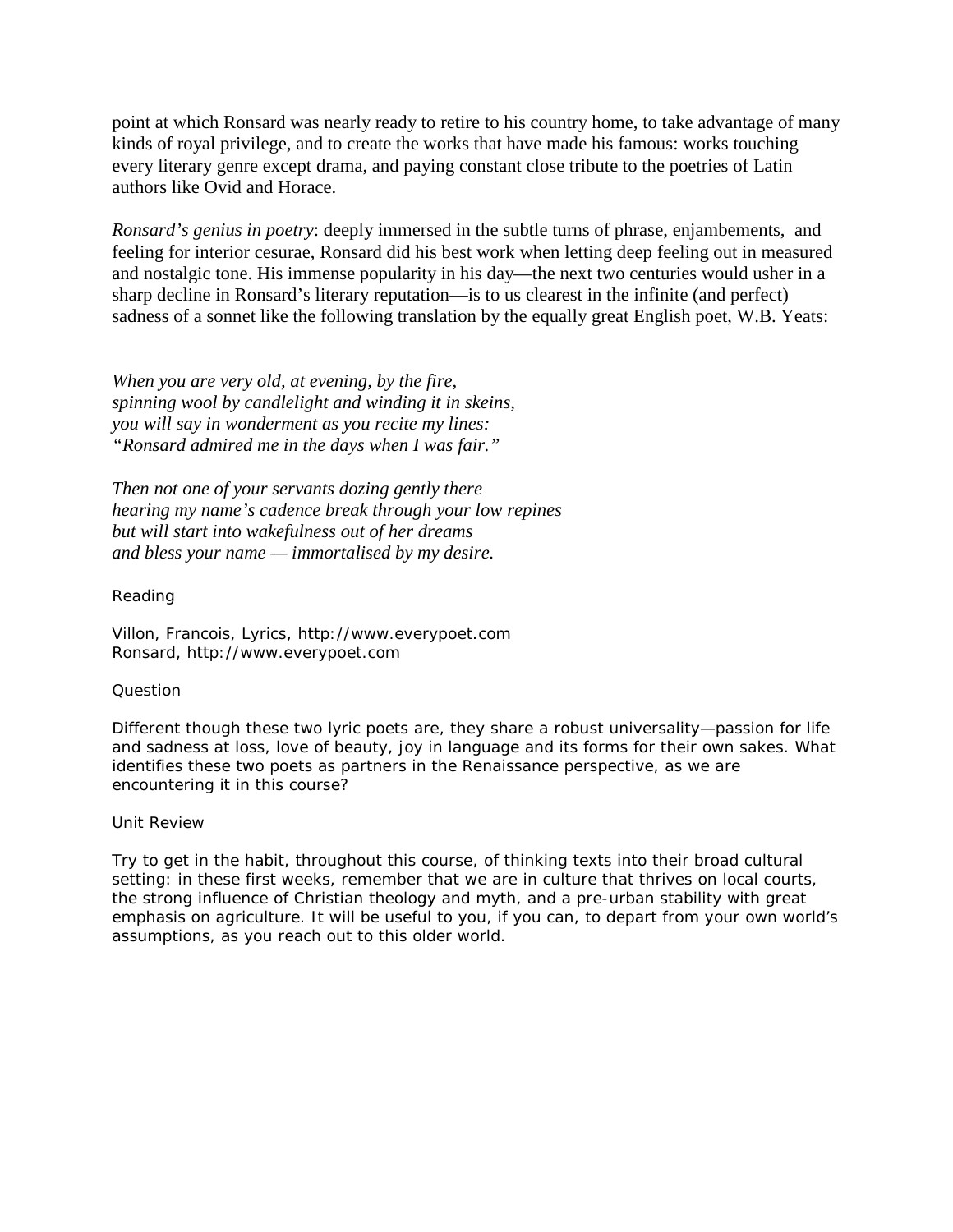*17th Century French Literature : NeoClassical Literature*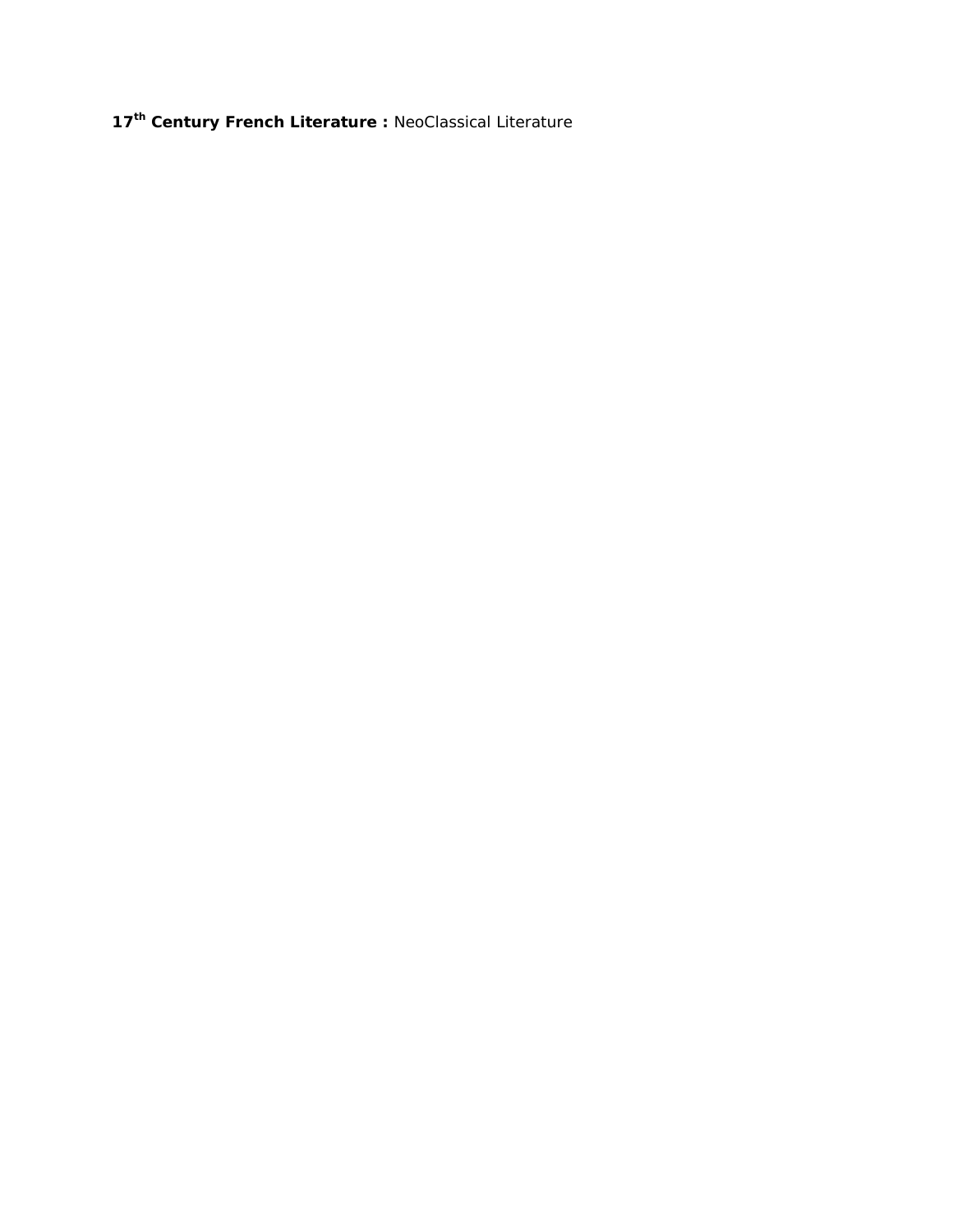# *Moliere, Le bourgeois gentilhomme (The Middle-Class Gentleman)*

## *Introduction*

*Middle Class Society and its Foibles.* Racine and Corneille are tragic or tragic-comic dramatists, but Moliere introduces us to a new register in French literature, irony or satire. (Rabelais seems to write a mixture of caricature and fantasy.) For that, French literature needed an analytic genius as playwright; in return French culture served up, to Moliere, a new phenomenon, the middle class. This class was starting to make prominent appearance throughout Europe, by the mid-17th century. Once again, many factors—economic, political, military-- contributed to that social phenomenon, which was sure to generate all those foibles that assert themselves when what we might call "family values" are called to perform like the chivalric values of old.

*Overview:* Jean Baptiste Poquelin Molière (1622-1673) was raised in the heart of Paris, son of an upholsterer, and educated by the Jesuits, in whose College he became active in Latin learning and in acting of Roman comedy. The following years found Moliere gradually making his way into the active world of street theaters, private enterprise wandering theater shows, and getting a sense of the whole dramatic territory. His confidence at last well established, after the favorable reception of certain of his youthful efforts, he returned to Paris in l658, and had the perfect luck to catch the favorable attention of King Louis XIV. The final fifteen years of his life were spent in a high creative mode, and he created nineteen plays during this period, many of them among the highest achievements of French literature.

*The nature of Molière's comedies*: in the highest, and most universal of his comedies, Moliere comes close to portraying universal types, characters who act out, indeed almost become, traits of what is 'always and everywhere valid.' The Doctor Despite Himself, the Would be Middle Class Gentleman, *The* Miser, *The* Misanthrope; all these characters are known to all at all times. Underneath this level of broad humanity, in many of Molière's satirical dramas, lies a level of farce and slapstick, which was always part of the French dramatic tradition, from the times of the rough and tumble streets dramas of mediaeval times.

*A sample: from the opening of Act 1 of The Imaginary Invalid*: SCENE I.--ARGAN (sitting at a table, adding up his apothecary's bill with counters).

ARG. Three and two make five, and five make ten, and ten make twenty. "Item, on the 24th, a small, insinuative clyster, preparative and gentle, to soften, moisten, and refresh the bowels of Mr. Argan." What I like about Mr. Fleurant, my apothecary, is that his bills are always civil. "The bowels of Mr. Argan." All the same, Mr. Fleurant, it is not enough to be civil, you must also be reasonable, and not plunder sick people. Thirty sous for a clyster! I have already told you, with all due respect to you, that elsewhere you have only charged me twenty sous; and twenty sous, in the language of apothecaries, means only ten sous. Here they are, these ten sous.

# *Reading*

*Moliere, The Bourgeois Gentleman, The Imaginary Invalid, Tartuffe [http://www.gutenberg.org](http://www.gutenberg.org/)* (both plays entire) 50 pages per play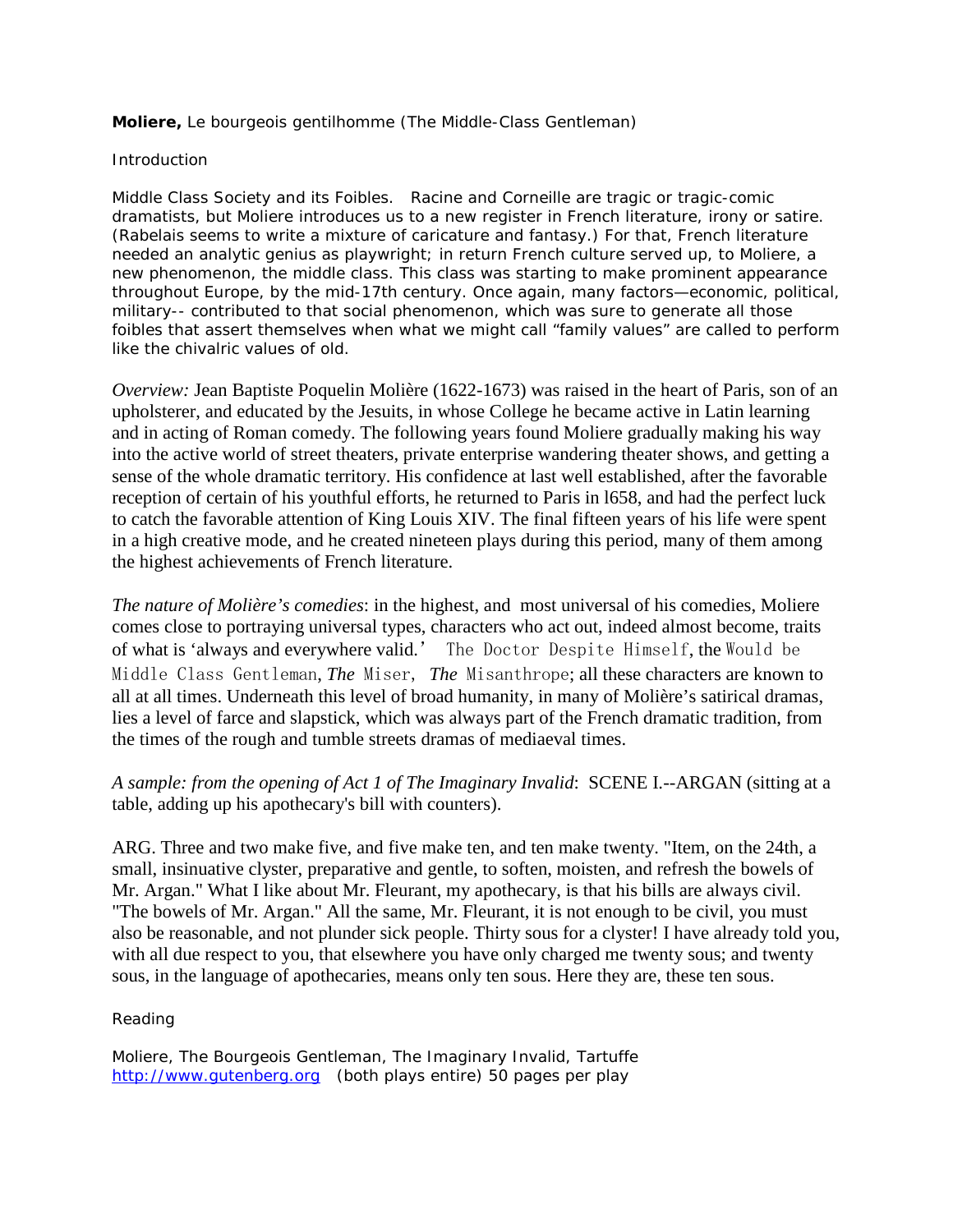## Questions

#### Idea :Social Stratification

The two plays we are reading are social commentary, unlike the work of Racine and Corneille. What is Molière's view of the social classes in French society? Is the title, *The Bourgeois Gentleman*, ironic? What is the status of the bourgeoisie in France at Molière's time? Have you met anything like the bourgeois individual or bourgeois view-point in the earlier readings in this course? Is the imaginary invalid a universal figure or does he too stem directly from the social world out of which Moliere is writing? What is Molière's own social situation, and how does it play out in these two dramas?

## Question : The universality of the imaginary invalid

Is the imaginary invalid a universal figure or does he too stem directly from the social world out of which Moliere is writing? What is Molière's own social situation, and how does it play out in these two dramas?

#### *Theme : Satire*

How is Molière's comedy a satire? What is he satirizing? Is the vice of hypocrisy universal, or culturally bound? Is satire the principal genre of comic drama? How do the effects of satire differ from those of tragic drama, like Phèdre? Are the emotions sought for different from one another?

## *Question : The Background to Our Readings*

Literature, as you know, comes into being from a society and a historical moment in that society. It is, however, wise to read the literature first, then to "fill in the background." Do you believe that "background" is essential for understanding "the great classics"?

## *Comparative Literature: Comedy and the Foibles of Society*

Moliere, Le Bourgeois gentilhomme

Aristophanes, Comedies

Theophrastus, Characters

Moliere's comic perspective requires a keen eye for social foibles. Check out the Greek comic dramatist Aristophanes, for the supreme master of such foibles. His targets are such laughable (in his view) aspects of Athenian society as its addiction to the law courts, its tolerance for abstract philosophers, its inclination to make war. In each play Aristophanes directs his humor against some such absurd development of his society. You might be interested in Theophrastus' Characters, (300 BCE), a kind of handbook of typically eccentric and "abnormal characters" that appear in society. The Greek dramatist drew models from this (categorizing and judgmental) Theophrastus.

# *Comparative Literature : Social Comedy throughout the Ages*

Moliere, Dramas

## Contemporary Television

In contemporary western comedy do we pillory the same character failings as Moliere? The hypocrite, the imagined ill person, the pretentious magistrate? More generally, do we indict general types of failing? If you are a follower of the "popular cultural media," which have assumed prominence in the last thirty years through television, do you find such broad types playing a role in our amusement industry? Jefferson, Jack Tripper, Archie Bunker, George Costanza (on Seinfeld)? Are these the kinds of character we love to pillory?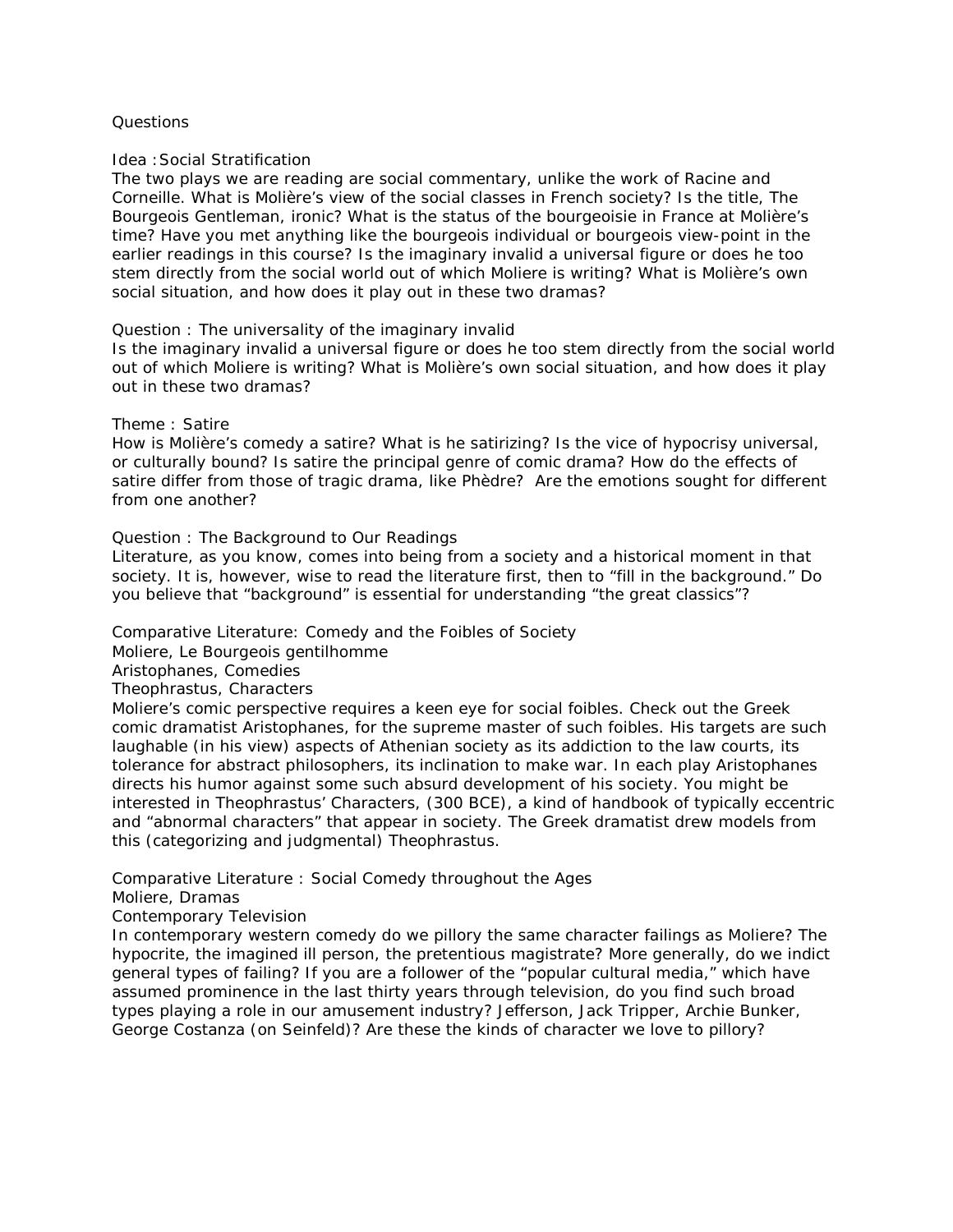# **Moliere,** *Le Malade Imaginaire (The Imaginary Invalid)*

*Le Malade imaginaire (The Imaginary Invalid)* was Molière's final play, first performed in February 1673 in Paris. A satire of the medical profession and a comedy-ballet, or a comedy combined with song and dance, the play contains a good deal of farce and was written to amuse King Louis XIV. It is also a superb character study of a hypochondriac, or a patient obsessed with being ill, and it contains a brilliant social and political commentary on Paris in the 1670s. Many critics have even found a subtle but powerful philosophical strain in the work, and it is an excellent example of the stylized comedy-ballet popular in Louis XIV's courtly theater. Molière himself played the main role of the hypochondriac Argan, and famously coughed up blood during his fourth performance, dying later that evening in what came to be known as a bitter irony, given the play's subject of imaginary illness.

## Reading

The play is now widely available in collections such as the 2000 Penguin Classics edition of *The Miser and Other Plays: A New Selection*, in which it is translated as *The Hypochondriac. <http://www.enotes.com/imaginary-invalid>*

## *Questions*

## *Question : The universality of the imaginary invalid*

Is the imaginary invalid a universal figure or does he too stem directly from the social world out of which Moliere is writing? What is Molière's own social situation, and how does it play out in these two dramas?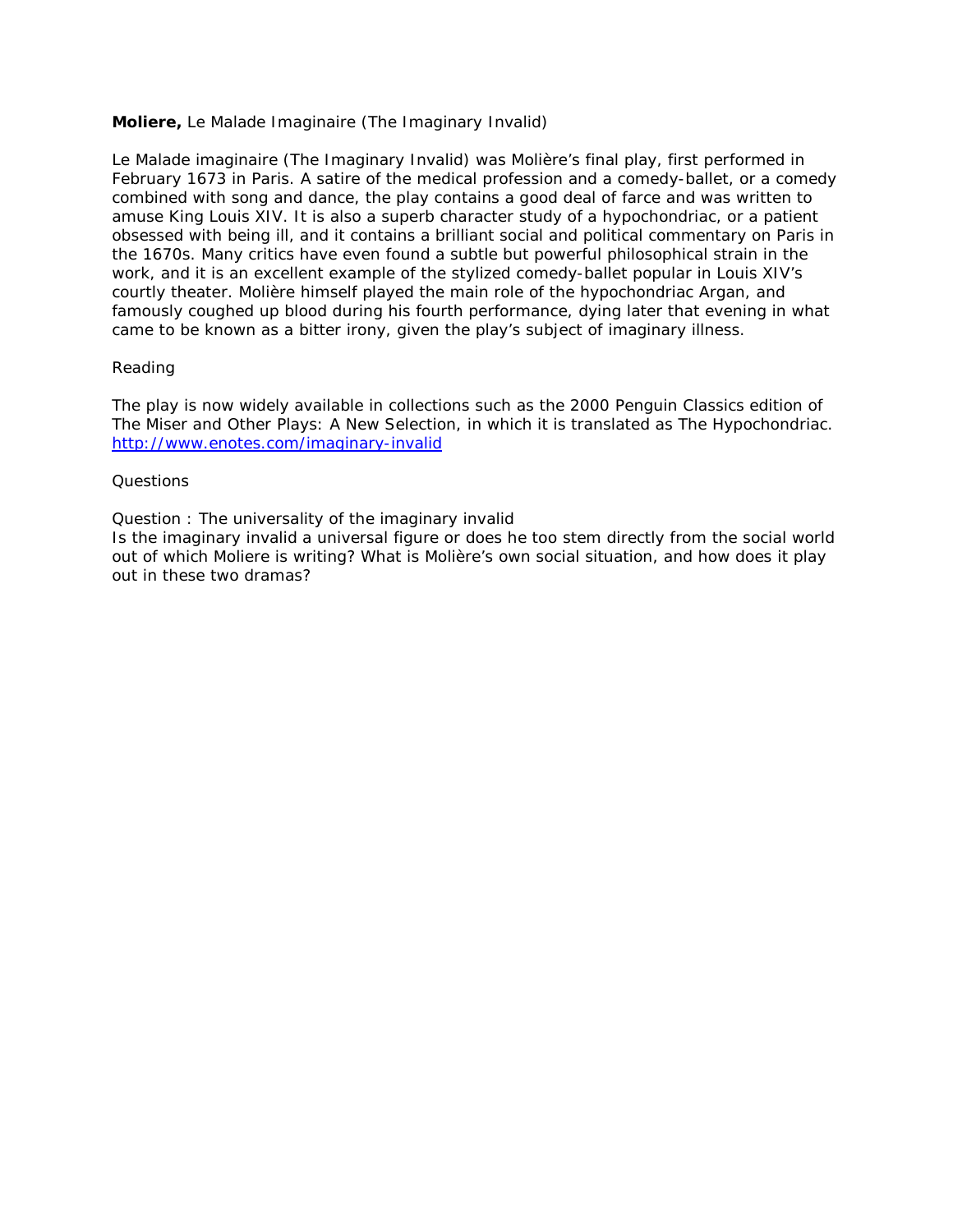## *Descartes, Discourse on Method*

# *Introduction*

*Clear and Distinct Ideas.* Parallel to the literary traditions we have seen evolving, over several centuries, runs a robust trans-European philosophical tradition, which is as cultureexpressive as the literary movements philosophy is involved with. The growth of scientific thinking, which is already highly advanced in the realms of astronomy, engineering, anatomy, is by the 17th century sharing its insistence on clear method with the philosophers of the time, like Descartes.

*The Concept of Human Nature and Reason.* In the *Discourse on Method*, Descartes makes much of "clear and distinct ideas," which he considers the basis of significant thought. How does this perspective relate to that of the dramatists whom you have read? Which of them seems most "rationally analytical"? What connections do you see between Descartes' mindset and that of the world changing scientists--Galileo, Newton—who were shaping the thought of his time?

*Overview*: René Descartes (1596-1650), like Corneille, was educated by the Jesuits; he subsequently went on to take part in three campaigns of the Thirty Years War, which was ravaging Europe through the Catholic Protestant conflict, the intensity of which we sampled earlier in discussing Agrippa d'Aubigné. It was in winter quarters during his first campaign (1619) that Descartes conceived the ideas for his best known work, *A Discourse on Method*, which would finally be published eighteen years later. After his military period Descartes returned to the social scene of Paris, but not for long, as his growing preoccupation with philosophy and mathematics drew him toward the congenial intellectual atmosphere of Holland again. There he remained until l649, when Queen Christina of Sweden invited him to teach her philosophy in Stockholm. It was there that he died, having left a large body of groundlaying philosophical work, which would constitute a turning point for the foundations of modern thought as a whole.

*The Bent of Descartes' Work*: Descartes' philosophical work—at its most developed in what we call the *Meditations*—got its lasting imprint from the reflections that first besieged him in the *Discourse*. As a mathematician, Descartes was from the outset disposed to doubt—mathematics, living from hypotheses, demands proof at every stage. As he surveyed the propositions on which he depended, for the view he had of the world itself, he concluded that only one proposition could not be doubted, namely that he was thinking as he surveyed. That he was capable of thought—*je pense, donc je suis*—was the one thing Descartes felt he could be certain of. On the rock of this conviction he constructed a philosophical perspective which gave priority to ideas, and consequently prioritized mind over matter, the immortality of the soul—which was immaterial, and the existence of that God whose infinite and perfect existence could only have entered our thinking if indeed he existed, as he does. In another influential work, *A Treatise on the Passions of the Soul* (1649), Descartes asserts that the passions are good, and that only our misuse of them is dangerous and evil; a perspective that Corneille embraced and exemplified in many of his dramas.

# *Reading*

*Descartes, René, Discourse on Method, http://www.literature.org*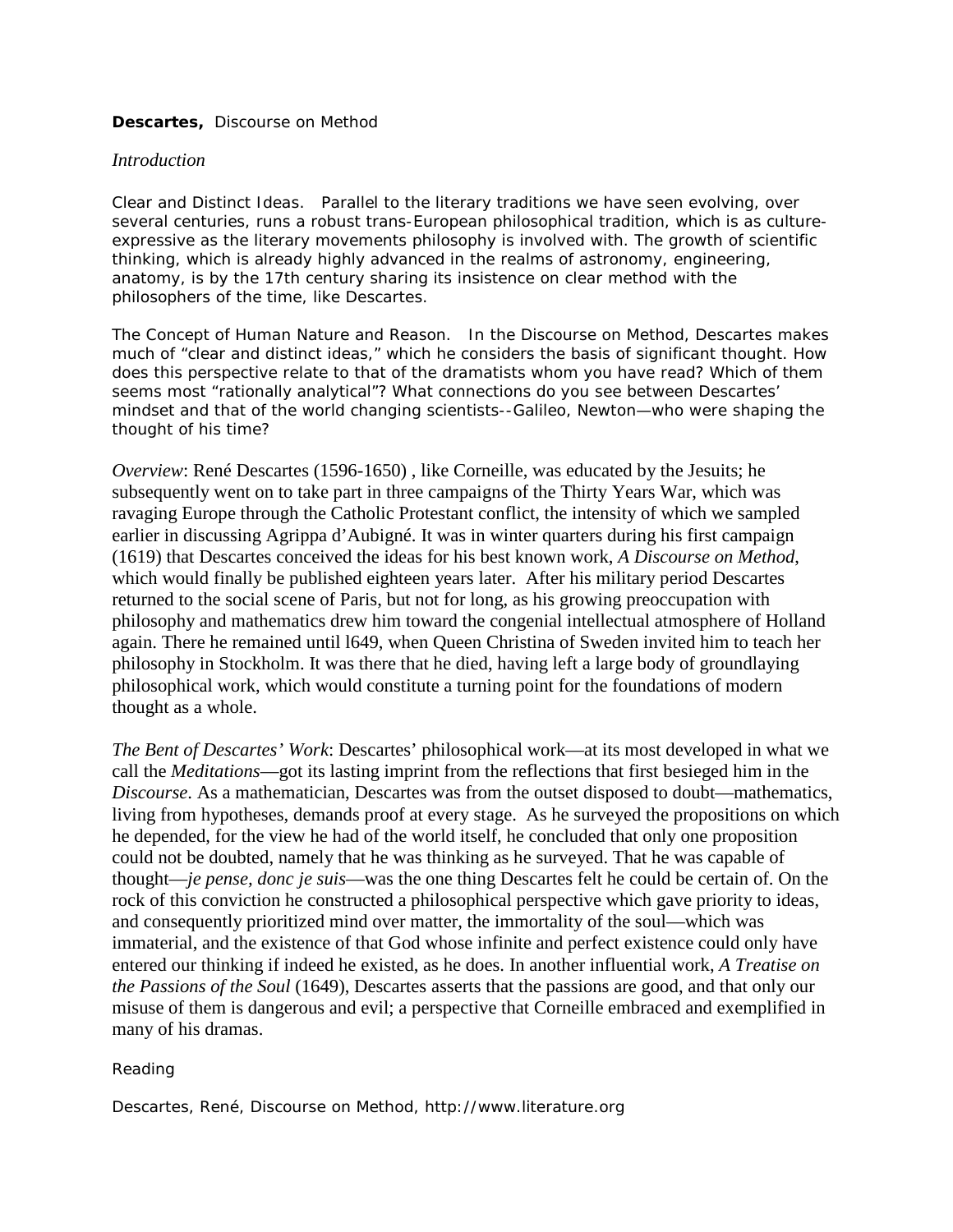## (Chapters 1-6) 45 pages

## *Questions*

## *Theme : What is the relation of philosophy to literature?*

While our course topic is French literature, we cannot exclude a number of great texts, like Descartes' *Discourse*, which reflect deeply on the nature of thought, of human personality, and of values. Do you see any connections between Descartes' thinking and the work of the 17th century dramatists you are about to read?

## *Comparative Literature : Clear and Distinct Ideas*

## Descartes, Discourse on Method

## Lao-tzu, The Way

Descartes used his capacity for clear and distinct ideas to found sectors of advanced mathematics, philosophical speculation, and moral reasoning. While avowedly "a faithful Christian," his thinking was for the most part a triumph of reason rather than faith. You might find it instructive to compare this thought direction of Descartes with the address of a Buddhist thinker, like Lao-Tzu, to the world out there. Lao-tzu too is interested in a clear relation between our consciousness and the world to be "known." Lao-tzu, however, believes in clearing the mind and letting the world just happen, unshaped by reason or any other force. By fine tuning this difference between Descartes and Lao-tzu you will find yourself probing the difference between Western reason and Eastern letting it be.

#### *Comparative Literature*

## Descartes, Discourse on Method

#### Coleridge, Biographia Literaria

Descartes' rationalism may seem to be unfriendly to the exercise of imagination. (As we understand "imagination," today, it customarily conflicts with the "spirit of scientific inquiry.") But in fact Descartes points out at length, in his Meditations, that imagination is a property of God, and our most reliable guide to the nature of our Creator. Our contemporary sense of "imagination'" customarily links that faculty to an "emotive state" '"full of fancy," and not implicated in the practical weave of reality. In order to sort out the development of the concepts of reason and imagination you might want to take a look at the key text of modern literary thinking about Imagination, Coleridge's Biographia Literaria (1818).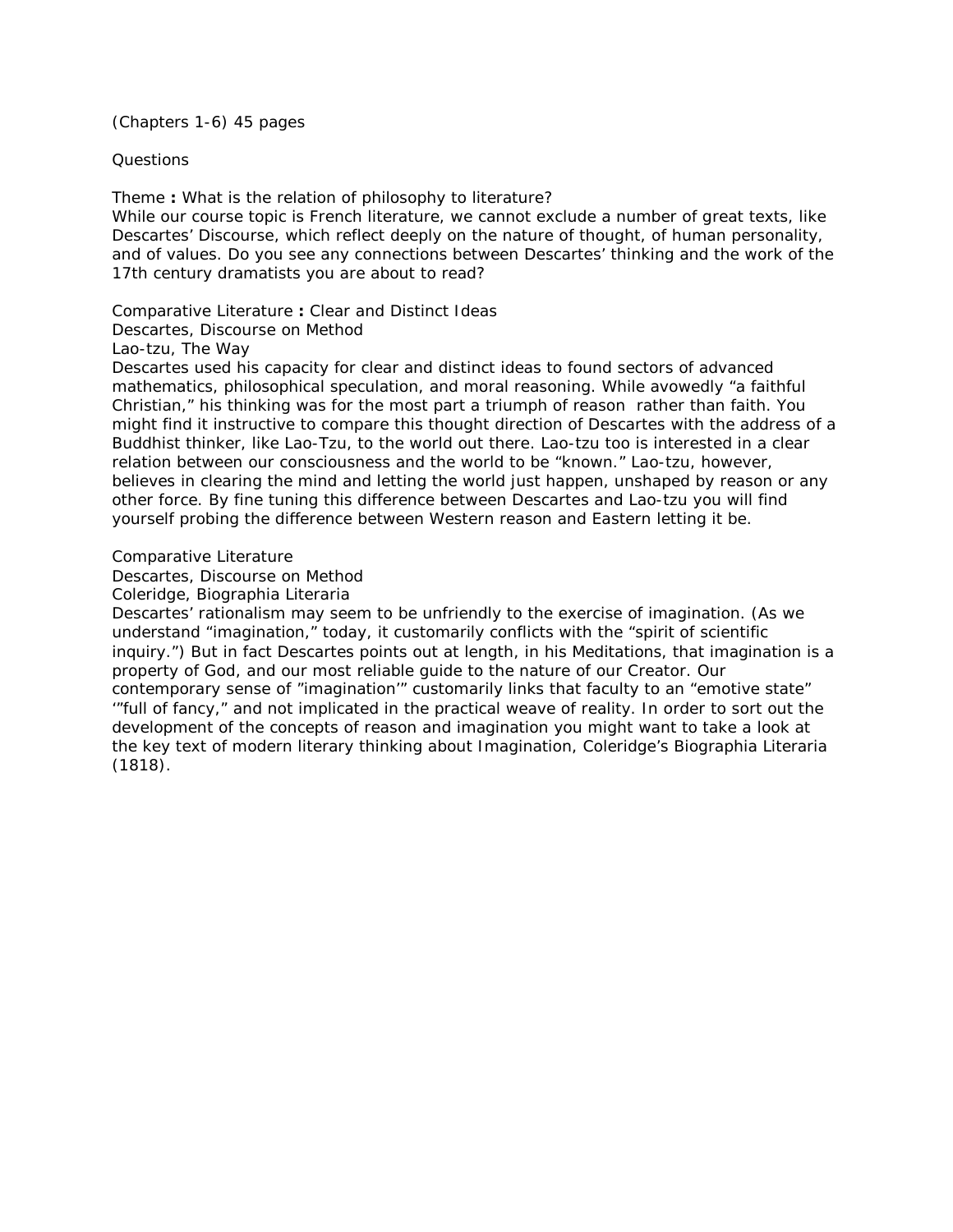## **Pascal,** *Pensees*

## *Introduction*

*Taking a Chance on Order.* Like his contemporary, Descartes, Pascal was a profound mathematician and philosopher. Unlike Descartes, Pascal devoted more thought to "spiritual" and "moral" issues than to scientific questions. Pascal contributes both to the religious and the philosophical life of his time. He is renowned as the founder of analytic geometry, and as a probing philosopher of the moral life and the faith life. Tradition draws special attention to his noted argument of "the bet," which he formulates in his *Pensees*. As you will have read, "the bet" is that God exists, the decision for God being in your favor if He does exist, and of no harm to you if He doesn't.

*Overview:* Blaise Pascal (1623-1662) was born in the Auvergne, of a good and responsible family. With his two sisters, Pascal was a genius from the start, and when the mother died early Pascal's dad, who was himself passionately interested in mathematics, moved the family to Paris, where they would have more contact with the intellectual currents of the day. Before he was twelve, Pascal had mastered the elements of Euclid. Not much later, the family moved to Rouen, where Blaise aided his father, employed in administrative calculations, by inventing a calculating machine which would be the forerunner of the first cash register. In the subsequent years both Pascal and his sister moved to Paris again, and became acquainted both with Descartes, whom we visited in an earlier entry, and with the Jansenist movement—a religious movement, within Catholicism, which flourished in the seventeenth and eighteenth centuries, and which stressed human depravity and the need for divine grace—with its religious center at Port Royal. Both Pascal and his elder sister committed themselves to the movement, which was to play a sharp role in Pascal's later development. In defence of the Jansenist leader, Arnauld, Pascal composed a brilliant series of *Provincial Letters*, designed to defend Jansenism and Arnauld, and though the success of this work was powerful Pascal eventually turned to writing a defence of Christianity in general. Incomplete at his death, the remains of this large work, now called the *Pensées (1669)*, were to become Pascal's most famous legacy—in addition to his incomparably important work in mathematics, especially in advanced calculus.

# From *Les Pensées*:

*Montaigne's faults are great. Lewd words; this is bad, notwithstanding Mademoiselle de Gournay. His opinions on suicide, on death. He suggests an indifference about salvation,*  without fear and without repentance. *As his book was not written with a religious purpose, he was not bound to mention religion; but it is always our duty not to turn men from it. One can excuse his rather free and licentious opinions on some relations of life; but one cannot excuse his thoroughly pagan views on death, for a man must renounce piety altogether, if he does not at least wish to die like a Christian. Now, through the whole of his book his only conception of death is a cowardly and effeminate one.*

## *Reading*

*Pascal, Blaise, Pensees, [http://www.gutenberg.org](http://www.gutenberg.org/)* (Chapters III, IV, IX, XIII) 80 pages

## *Questions*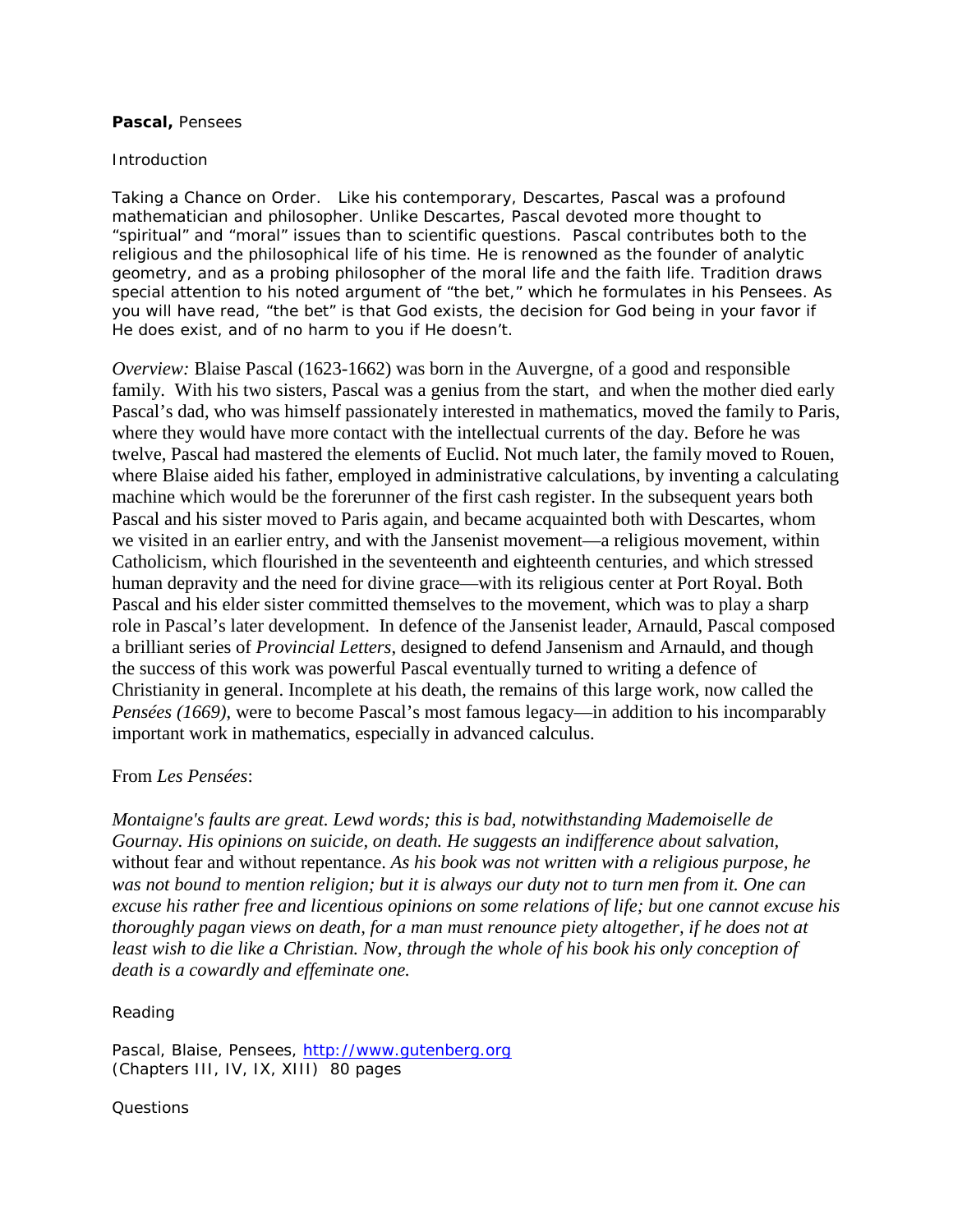## *Dilemma : Irreconcilable differences in world view*

Like his contemporary, Descartes, Pascal was a profound mathematician and philosopher. Unlike Descartes, Pascal devoted more thought to "spiritual" and "moral" issues than to scientific questions. Do you see connections between the thought in Pascal's *Pensées*, and the perspectives in the dramatists who were his contemporaries?

#### *Theme : What is the Religious Leaning of the 17th Century Dramatists?*

Do the great creators of  $17<sup>th</sup>$  century drama seem to you to take a position toward religion? Do their plays presuppose order and meaning in the universe? A good god who cares for the creation? Or are Racine and Corneille basically tragic in viewpoint, and Moliere simply a satirist?

#### *Comparative Literature*

Pascal, Pensees Charles Peguy, Poems Paul Claudel, Poems Francois Mauriac, The Nest of Vipers Pascal's religious sensibility belongs to an age for which the religious categories of Christianity are coming under close inspection, and even the God worshipped among thinkers is regularly called "un dieu caché," a godhead revealing itself covertly, and in its own absence. Pascal's "bet" springs from such a perspective. We learn to love God by believing, but are always casting in the dark. You might want to look up figures like Charles Peguy, Paul Claudel, or Francois Mauriac, all of whom are distinguished 20th century French Catholic figures, all of whom are searchers. Then go back in mind into the perspectives of Perceval, which we read earlier. Do you see how different the Christian narrative appears in this still mediaeval believer?

## *Comparative Literature*

Pascal, Pensees

Soren Kierkegaard, Either/Or

Pascal views the human being as cast into the sea of life, and struggling to orient himself, intermediate as he is between the infinitely small and the infinitely vast. Our finitude and our high aspirations mark us. This kind of thinking made Pascal a creative forerunner to the founder of Existentialism, Soren Kierkegaard, for whom man is in transit in life, reaching toward God but anchored in mud. Try reading Kierkegaard's Either/Or or Concluding Unscientific Postscript (1846), for a sense of the connection of this thinking with that of Pascal.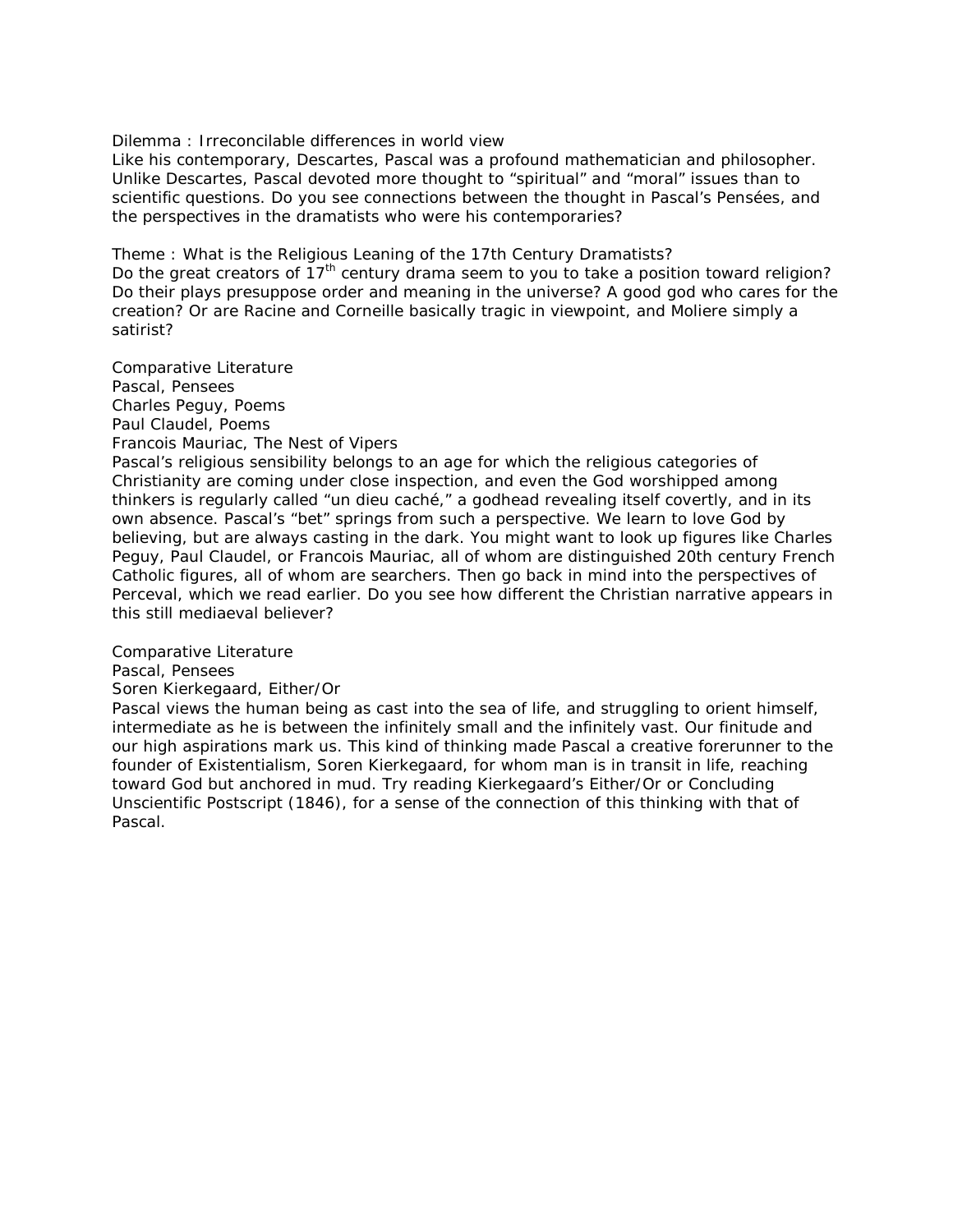## **Racine**, *Iphigeneia, Phedre*

*The remaking of the ancient Classics.* Montaigne and Rabelais were both steeped in the texts of Ancient Greece and Rome. Racine, creating a century later, reinterprets those same ancient texts for the stage, and in so doing must bring his new vision to a living audience with its own contemporary tastes. Take a small example of the new sensibility Racine introduces. In the play of Euripides, from which Racine's *Phedre* derives, Phedre herself is not on stage when she receives the tragic news of the death of Hippolytus. In Racine's play Phedre remains on stage, to absorb the full brunt of the news. Can you see the sensational vivacity Racine is driving at, which contrasts with the reticence of the Greek playwright?

*Overview:* Jean Racine (1639-1699) Brought up, like Molière, in the center of Paris, Racine however was of high middle class background, and at an early age, in the schools of Port Royal, he received the most thorough classical education available, coming especially into a mastery of Greek, which was to be a major source of inspiration throughout his dramatic career. After an unsuccessful attempt to study theology, which did not interest him, Racine returned from seminary to Paris, and once more embraced the excitement of urban life, making influential and agreeable friendships, with the fable writer La Fontaine, and soon with Molière and Boileau. Racine's first tragedy was published in l664. There followed a period of pain and growth for Racine, as his masters of religious instruction, from whom he had learned so much at seminary, published their strong disapproval of Racine's devotion to the stage, a slur which brought sharp response from Racine, and a firm new decision to commit his life to the theater. With the superb play *Andromaque* (1667) Racine initiated a series of masterpieces—B*ritannicus, Iphigénie, Phèdre—*which would establish for French tragedy, as Molière did for comedy, a world wide pre eminence. It comes to us as a shock that at the height of his powers and fame, with *Phèdre* in l677, Racine virtually abandons the theater, marries a woman who has never read a line of his work, reconciles with his Port Royal masters, and devotes himself henceforth to God, king, and family.

*The nature of Racinian tragedy*: Racine is a psychologist, at his best dissecting the intense emotions of passionate, vengeful, and introspective women. His sense of structure is faultless in his finest plays, like *Phèdre*, and mounts to a purifyingly tragic climax, handled with infinite verbal subtlety, in the consummate French classical blend.

# *Sample, from Phèdre:*

This malady of mine is from far back. Only just married to Aegeus' son, My peace, my happiness seemed safe at last, When Athens showed me my proud enemy. I saw him. First I blushed and then grew pale; At sight of him my troubled soul was lost. My eyes no longer saw, I could not speak; I felt my blood run icy and then burn; I recognized Her! Venus! Dreaded fires, Inevitable torments for that blood Which she pursues.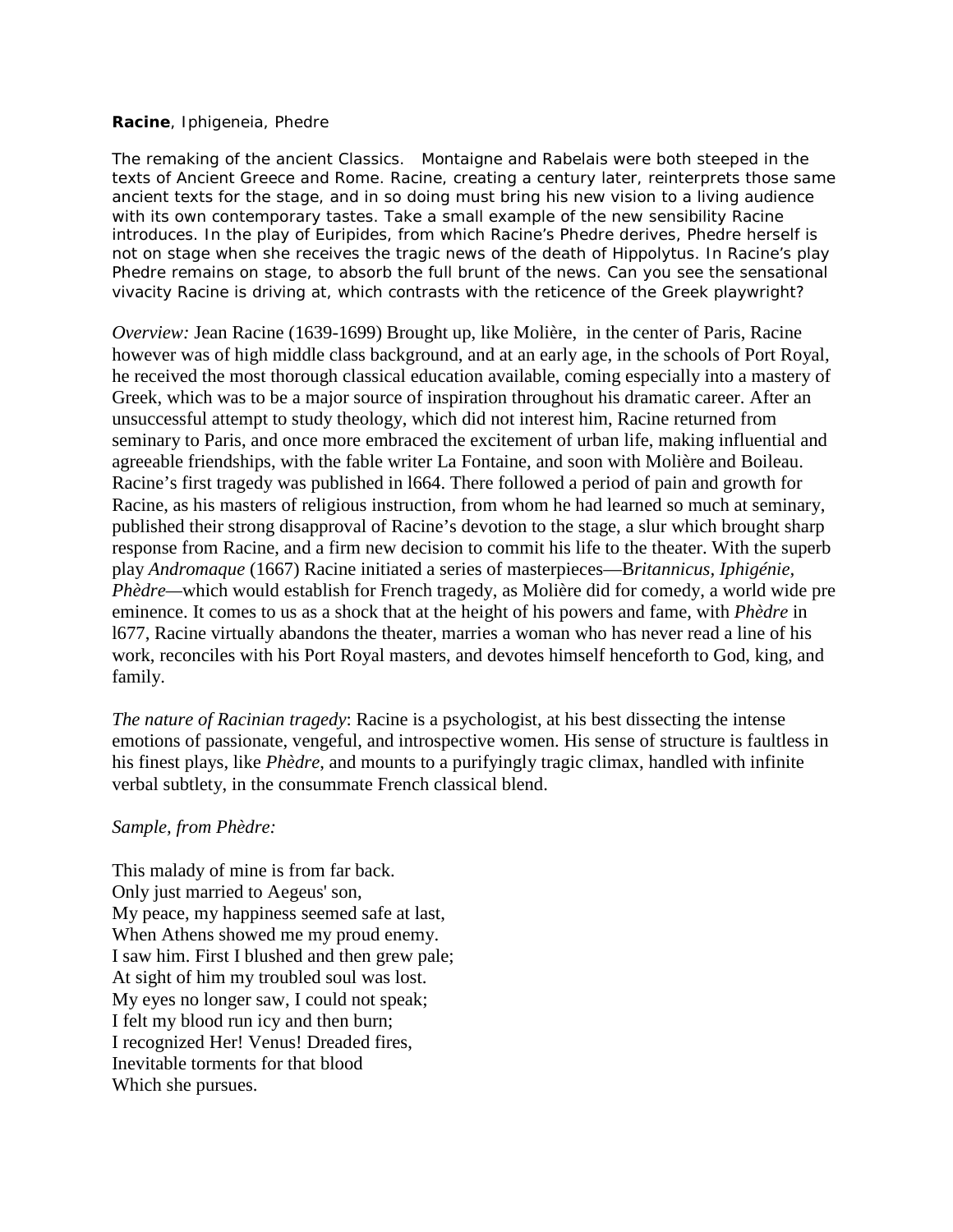## *Reading*

*Racine, Iphigeneia, Phedre [http://books.google.com](http://books.google.com/)* (both plays entire) 50 pages per play

## *Questions*

## *Idea : Modernization of Greek themes in l7th century drama*

Compare the assigned French tales to the ancient Greek legends that lie behind them; how has Racine remodeled the ancient theme? What fatal twist has he given to Phèdre's passion? What kind of passion has Racine added to the Greek legend of Iphigeneia and sacrifice? What is the playwright's view of human nature, as we see it emerge in these plays? Is he keenly interested in his audience, as he shapes his dramatic ideas? How does he take his audience into account?

## *Theme: Passion and Classical Drama*

Compare these tales to those of the ancient Greek legends that ground them. How are some 17<sup>th</sup>-century French plays constituted of modernizations of Greek themes? How has Racine modeled his new version? What fatal twist has he given to Phedre's passion? What is the playwright's view of human nature, as we see it emerge in this play?

## *Comparative Literature*

Racine, Phedre

Euripides, Hippolytus Robert Graves, The Greek Myths

The classical tradition in drama is fertile because the Greek myths, as activated on stage, were flexible, accessible to many subtle and profound interpretations. You might draw a connection between Phedre and Euripides's Hippolytus; read the newer play first, for this course, and then retreat. When you have finished Euripides' play, go to a handbook like Robert Graves, The Greek Myths, in which you will see that there were many versions of the myth in Greek literature besides that in Euripides. In other words, our habit of reading a modern version of the classics in terms of a classical version, like a play by one of the great Athenian playwrights, is deceptive. There is in fact no ground zero of any of the Greek myths; they regress into the multiple mists of the past.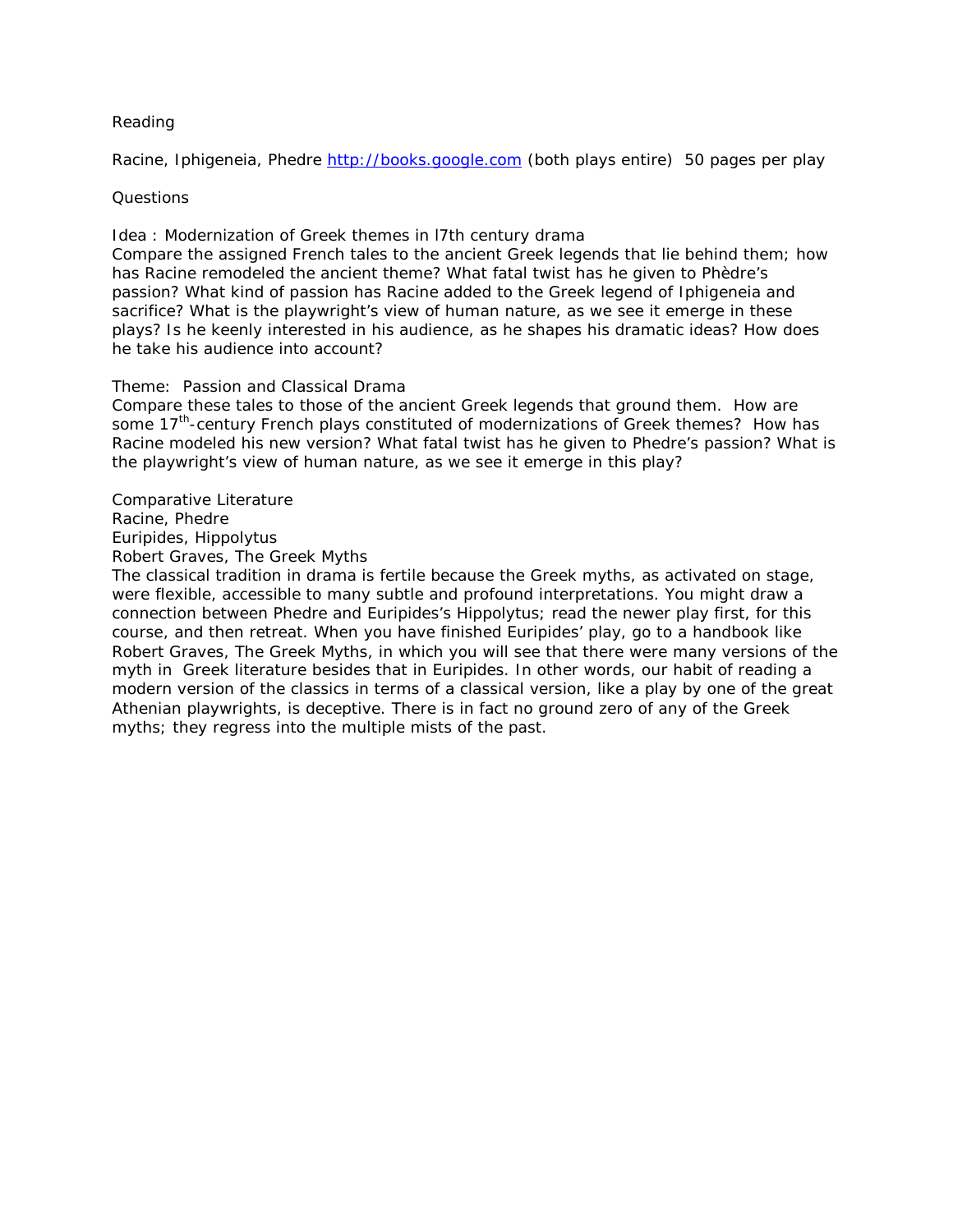## **Corneille**, *Cinna, Le Cid*

## *Introduction*

*Honor and Revenge on The 17th Century Stage. Le Cid* intertwines several passions: lust, honor, glory on the battlefield. Although the tale ends as a "romantic comedy," it has spilled much blood and evoked much heroism before it concludes. In literary historical terms, this play will remind you of the world setting of *The Song of Roland*, where honor and chivalry join. The element of Romance—Rodrigue and Chimene are "destined for one another"marks the modernity of this mediaeval tale. In *Cinna*, you see, we expect bloodshed to come out of the hero's hostility to the Emperor Augustus. But what happens? The Emperor's benign and guileless attitude wins over his enemies. The "sentimentality" of the modern stage remodels the starker world presentations of older literature.

*Overview*: Pierre de Corneille (1606-1684) grew up into a Jesuit education, and early convinced himself that the stage was his destiny. In 1634 he produced his first tragic drama, *Médée*, and in the next year his tragedy*, Le Cid*, brought him fame and attention after the successes of a single night's performance. *Le Cid*, a fruit of Corneille's long time preoccupation with Spanish drama, and chiefly with the stage of Calderon (1600-1681), deals like its predecessors with those questions of honor, fate, and destiny which belonged to the Spanish tradition. For several reasons, among which was the tribute to the Spanish tradition—the Spaniards being the greatest foreign rivals of France at the time—*Le Cid* aroused huge controversy, and though the newly formed Académie Francaise objected strongly to many violations of the Aristotelian unities, and its 'primitive' addictions to dueling and honor, the play won enormous approval from the French public, and Corneille was from then on the principal father of French classical drama.

Corneille went on from there to a prolific dramatic career, comedies as well as tragedies, and it is generally felt that the four tragedies he created between l636 and 1643—*Le Cid, Horace, Cinna, Polyeucte*—were not only his finest work but one of the triumphs of the French tragic drama, which was establishing the l7th century as one of the world's more fertile, in skilled and wise portrayals of human fate. The general themes of these works turn repeatedly around issues of honor and the dignity with which the tragic hero, representing a summit of human mirror, can survive the most dreadful traits with his tragic endurance. Many of his finest plays were based on ancient Roman history, though not with a desire to be historically accurate, rather, to use the Roman event as background for staging eternally valid truths about human nature and its destiny. It is worth noting that for Corneille it was essential at least broadly to follow the dramatic rules of the three unities, which were at that time enshrined in the value system of the French Academy. The unities of place, time, and action, as Aristotle was interpreted to have meant them, in his *Poetics*, held firm sway over French dramatic creation throughout the l7th century.

## *Readings*

*Corneille, Pierre, Cinna and Le Cid, http://www.gutenberg.org*  (both plays entire) 50 pages per play

*Questions*

*Theme : Power*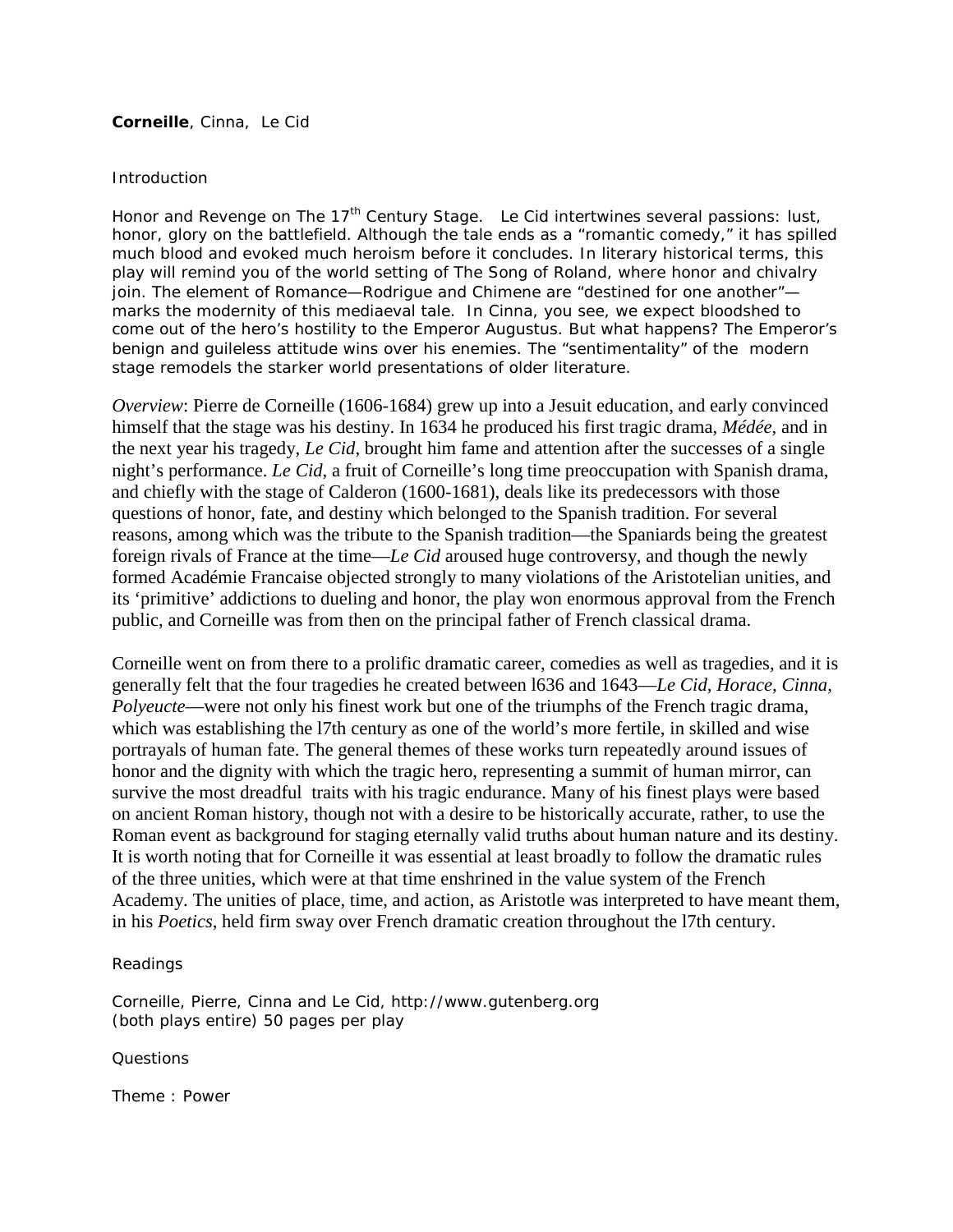How does Corneille, in *Le Cid*, treat the question of Absolute Power? Does he support the Emperor, and if so how can he excuse the Emperor's execution of Emilie's father? Do you find the conclusion a satisfying resolution of the dramatic conflict?

## *Theme : Honor and Revenge*

How does Corneille treat the question of honor and revenge, in Cinna? Does he support the Emperor, and if so how can he excuse the Emperor's execution of Emilie's father? Does *The Cid* reflect the same concept of honor, chivalry, and romance which we find in *Cinna*? Do you find the conclusion of Le Cid a satisfying resolution of the dramatic conflict?

#### *Theme : The Construction of Drama*

Have the characters in Corneille's plays full personalities, or do they "represent" virtues and vices? You might want to view this question in terms of literary theory: what goes into making a full literary character, one who is "rounded." Is the question meaningful? Has the human being, in his/her personality, a "roundedness" which can be captured in imaginative literature?

#### *Theme : Heroes*

Ancient Greek and Roman cultures were noted for their love of the hero, famed for his glorious actions. Does Corneille preserve this emphasis in *Cinna* and *Le Cid*? Does the hero retain his "noble traits" even in a culture which, say, has tastes for such as Rabelais and Montaigne, who are "modern" in the sense of demystifying the grand and noble in human affairs?

#### *Comparative Literature*

The Song of Roland

#### Corneille, Le Cid

Think back to The Song of Roland, almost a millennium earlier than Corneille, and you may find a cultural world that bears resemblance to the world Corneille's plays take place in. (It is a cliché that Corneille's plays are hard to appreciate today, and belong to an earlier era. Is this true?) What are the links between the world of Corneille and that of The Song of Roland? Do we confront in Corneille the Roman tradition which was so influential in forming the language and nation of France as it emerged from the Middle Ages?

#### *Comparative Literature*

Thomas Kuhn, The Structure of Scientific Revolutions

Think about clusters of great writers practicing their craft at the same moment in culture history: the great French dramatists we are studying; the three great Ancient Greek tragic dramatists; the burst of Tang Dynasty lyric poetry in China; the dense productivity of vast poetic theology in early India. How do you explain such cluster energy in the arts? (The Italian Renaissance provides a superb instance for painting; the Baroque period in Germany for music). You might want to look at a book like Thomas Kuhn, The Structure of Scientific Revolutions, (1962), which develops the idea that scientific development takes place when a critical mass of observers attends to a defined set of problems, in one time and place. Can Kuhn's point be translated to the way the arts develop?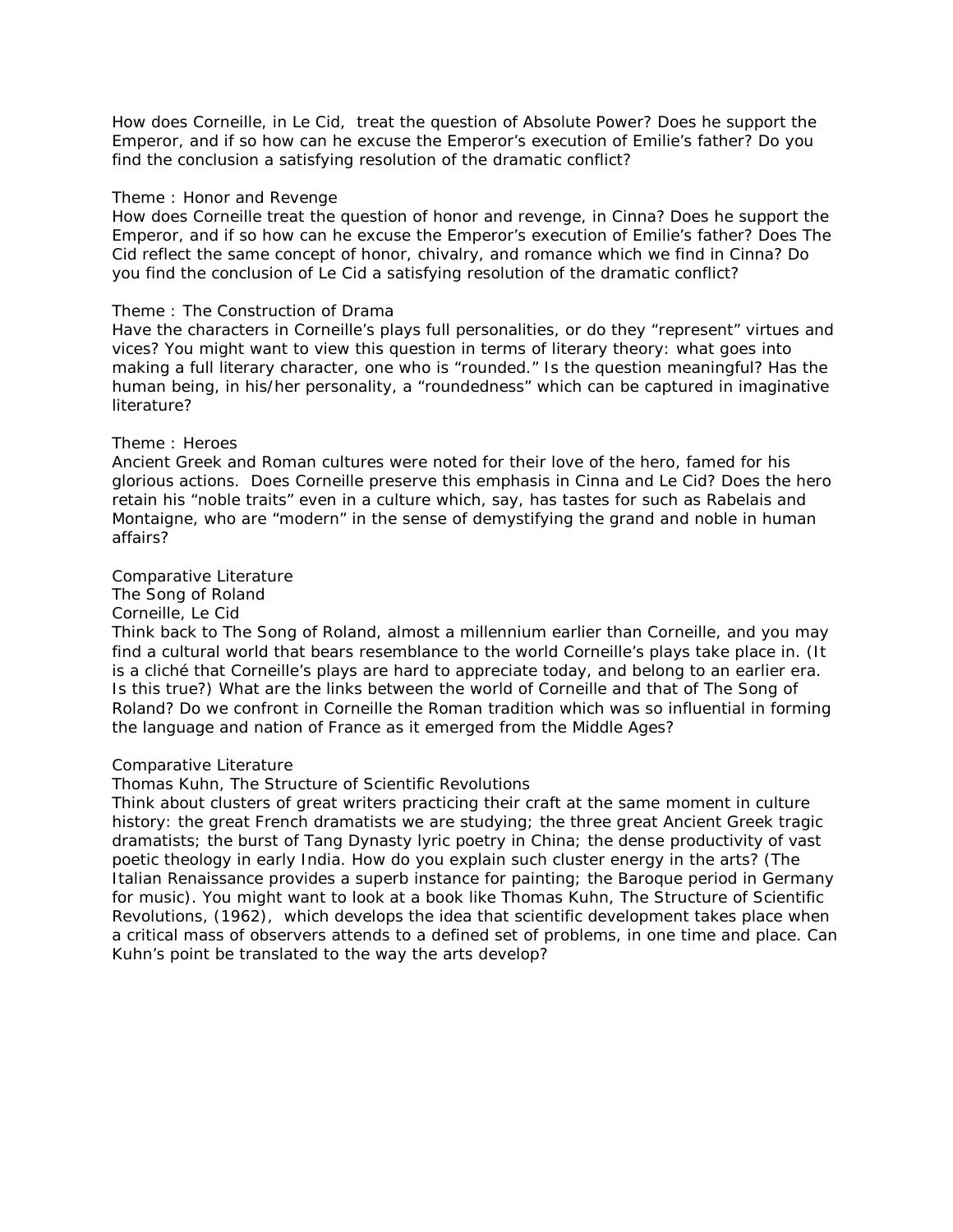## **Rochefoucault,** *Maxims*

## *Introduction*

*The Lapidary Maxim.* The *Maxims* take a sharp and often bleak look at human nature. Does Larochefoucault resemble Montaigne in his view of mankind? Is his perspective "dark," like that of Racine? Does Molière, in particular, seem to hone in on foibles in the way La Rochefoucault does?

## *Reading*

*Larochefoucault, Maxims, http:// books.google.com*

## *Questions*

## *Theme : The French Classical Style*

Translation inevitably modifies the tone of the original, but can you see through the translation into the kind of poetic language in which the three classical French dramatists composed? Educate yourself, please, in some of the niceties of the Alexandrine, the line of preference in the "grand siècle." Even a step in this direction will fortify your sense of this drama's reality.

## *Issue : The Background to our Readings*

Literature, as you know, comes into being from a society and a historical moment in that society. It is, however, wise to read the literature first, then to "fill in the background." Do you believe that "background" is essential for understanding "the great classics"?

## *Review*

You have now read from three dramatists of the classical period of French Literature. Step back and consider how sharply the world picture of these writers differs from that of the writer of *The Song of Roland*. Are you also beginning to get any sense of a "French" quality to that literature?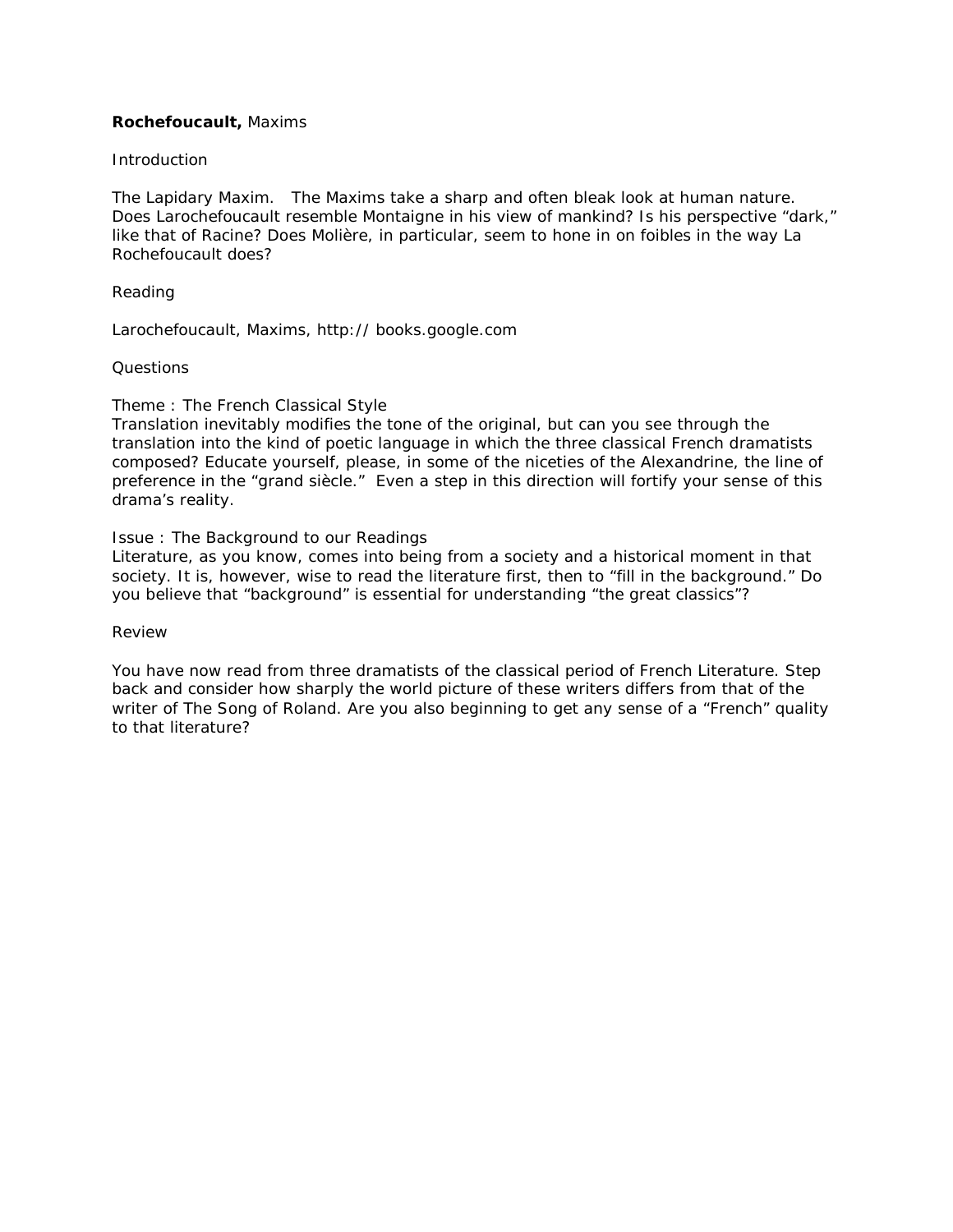**18th Century French Literature :** Enlightenment Literature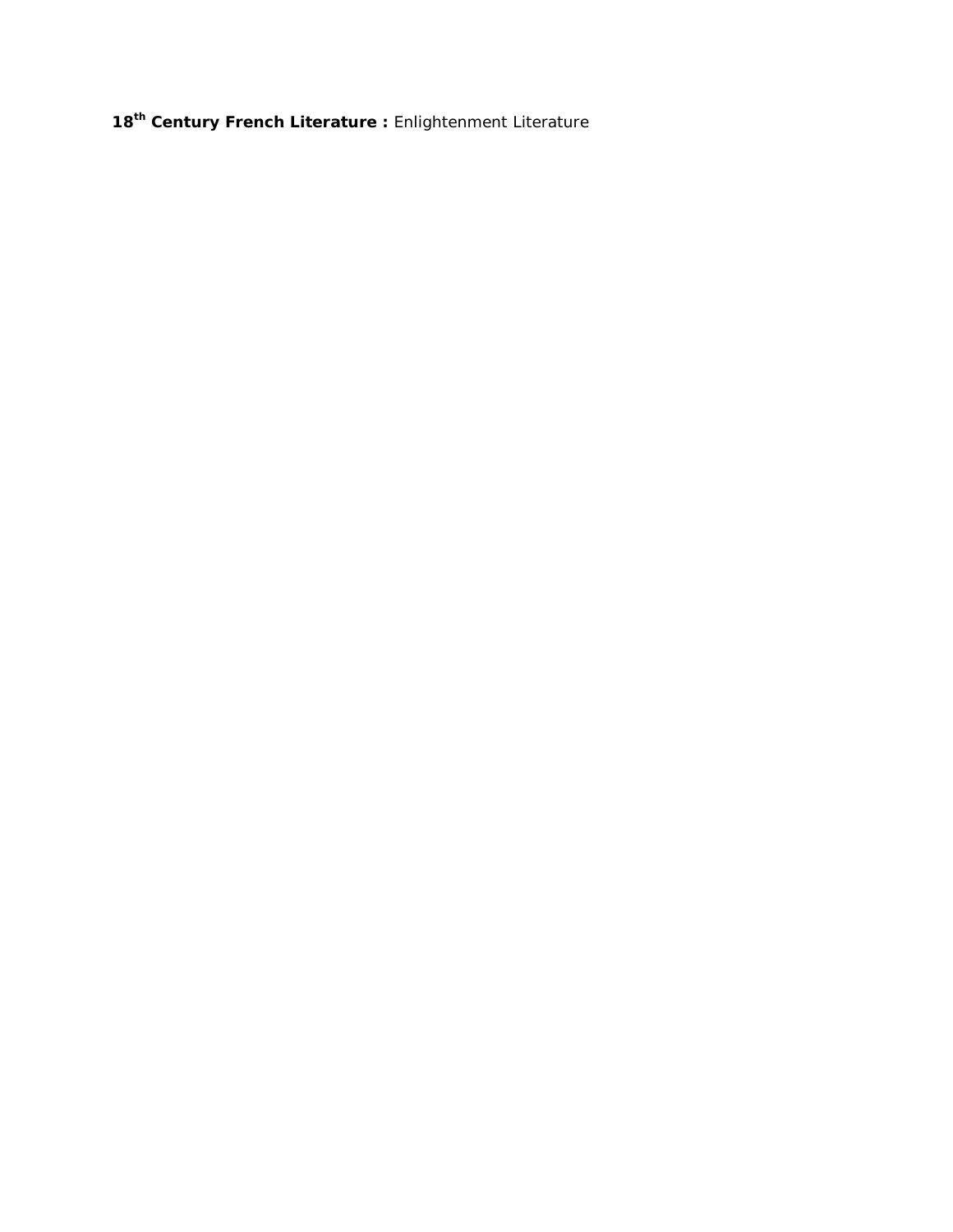## **Voltaire**, Candide

## *Introduction*

*Irony in the Face of a Dark Universe.* 18<sup>th</sup> century thinkers were constantly concerned with issues of free will and determination, and especially with "justifying the ways of God to man," that is making sense to man of the way the world plays out. Voltaire, in *Candide*, gives classic expression to man's concern with this "justification." But in this he is part of a skeptical spirit which infuses the critical-scientific minds of his time, as they look back on the orthodoxies of earlier periods. What is Voltaire's view of God's place in the universe?

*Overview*: Francois Marie Arouet (Voltaire) (1694-1778) was educated by the Jesuits, at the renowned Collège de Clermont, and at an early age launched into his literary career—having abandoned the law for art, to the horror of his father. Satires, an early drama, a couple of light comedies; Voltaire was already launched on an aggressive career which would send him to the Bastille for wounding aristocratic sensibilities. Freed from prison a second time he was exiled to England, where he made the acquaintance of many of the influential English intelligentsia: Swift, Congreve, Young, Bolingbroke. (His lifelong respect for British social justice and freedom springs from this experience.) In l734 his *Lettres philosophiques* was published, and with the frank expression of bitter criticism of his own country, he became once again an endangered species, and retreated quietly to a country house in Champagne, where he was to spend the next fifteen years—not quietly but out of sight, and writing most of his best dramas , and the first of his prose tales, *Zadig(1747)*. The remainder of Voltaire's long life was spent largely in Switzerland, close to France but not dangerously so, and saw him in constant literary and cultural activity, corresponding voluminously with many of the literati and intelligentsia of his time, and in every work attempting to speak out for tolerance, freedom, good sense, and justice. Though a conservative in all matters but religion—which he considered pure bigotry—he was relentless in his Enlightenment pursuit of the kind of mature monarchical/democratic society he encountered in England.

Sample: from the conclusion of Voltaire's tale, *Candide* (1759):

# *Pangloss used now and then to say to Candide:*

*"There is a concatenation of all events in the best of possible worlds; for, in short, had you not been kicked out of a fine castle for the love of Miss Cunegund; had you not been put into the Inquisition; had you not traveled over America on foot; had you not run the Baron through the body; and had you not lost all your sheep, which you brought from the good country of El Dorado, you would not have been here to eat preserved citro*

*ns and pistachio nuts."* 

*"Excellently observed," answered Candide; "but let us cultivate our garden."* 

*Reading*

*Voltaire, Candide http://books.google.com* (entire book) 150 pages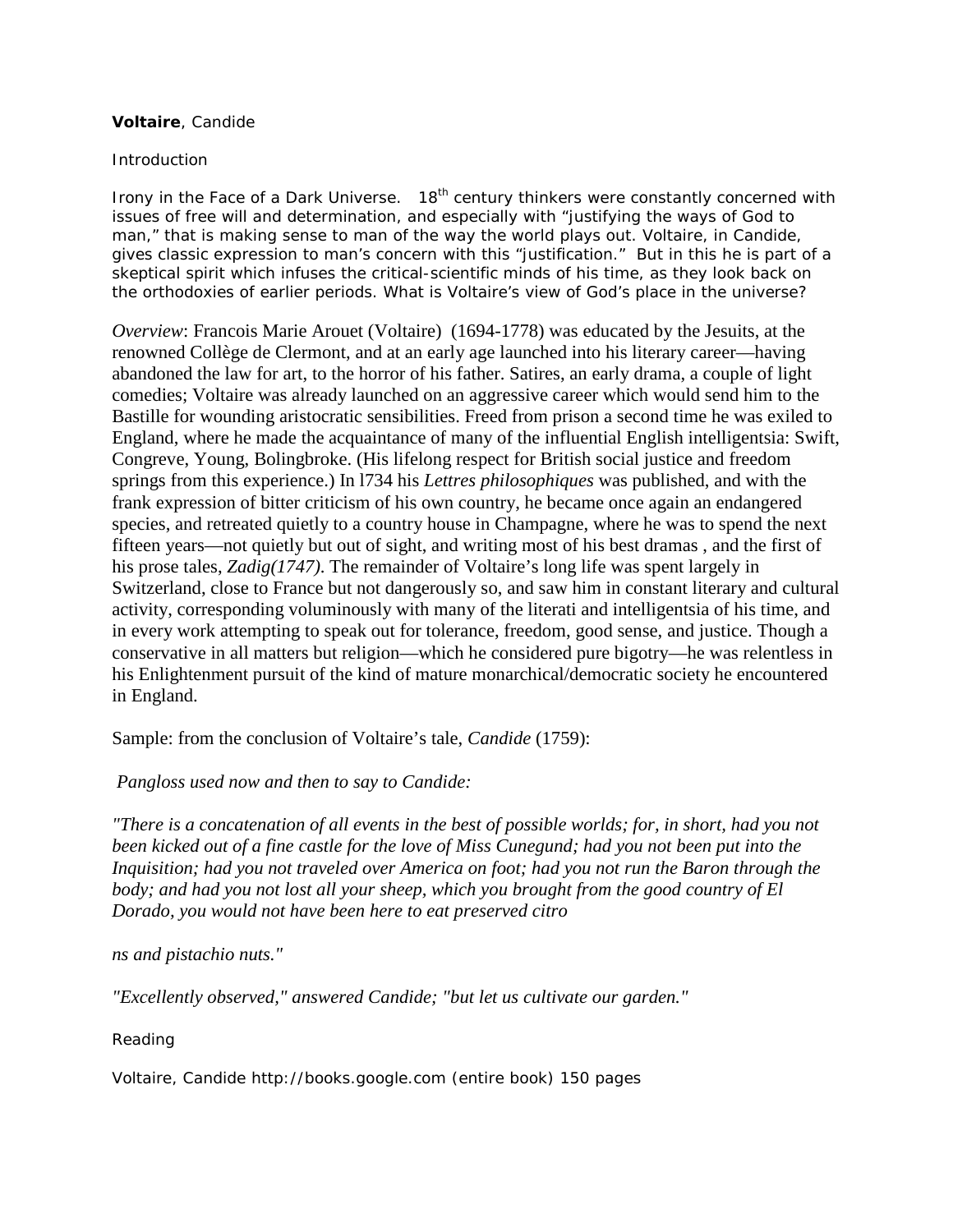## *Questions*

#### *Theme: Philosophy in Literature*

Eighteenth century thinkers were concerned with "justifying the ways of God to man," that is making sense to man of the way the world plays out. Voltaire, in *Candide*, gives classic expression to man's concern with this "justification." What is Voltaire's view of God's place in the universe? Does Voltaire look at mankind with a comic or a tragic eye?

#### *Theme: Science and Free Speculation*

We have touched down at a few landmarks of French literature: some early texts from Christian chivalry and history; some Renaissance work which reflected new but still "traditional" modes of thought—Montaigne and Rabelais; some sophisticated drama engaging with the new social world of the 17th century, as well as with the universal reflected in the classical literary tradition; and now we come, with Rousseau and Voltaire, on minds determined to question, to mock, to reveal all, with an openness unexplored in earlier centuries. What is the relation of this latter development to the growth of "scientific knowledge?" What new perspectives onto man and society was "science" bringing?

*Theme: What is the Relation of the Scientific Spirit to the Perspective of the Enlightenment?* What is the significance of the growth of material science for the development of literature and the other arts? Are the arts dependent, for their advancement, on precise knowledge of the natural world, and of us in it?

*Comparative Literature : The Ways of God and Man* Voltaire, Candide Job Milton, Paradise Lost

You might want to look into the tradition of what is called Theodicy, the justification of the ways of God to man. This theological theme takes up the question of whether the evil that happens to human beings makes sense, or is random. From the Book of Job, in the Old Testament, to John Milton's Paradise Lost deep thought has been devoted to this thorny question. Is Voltaire mocking this tradition of inquiry into theodicy, or is he simply mocking the simplified positive attitude of "people" to disasters which don't directly affect them?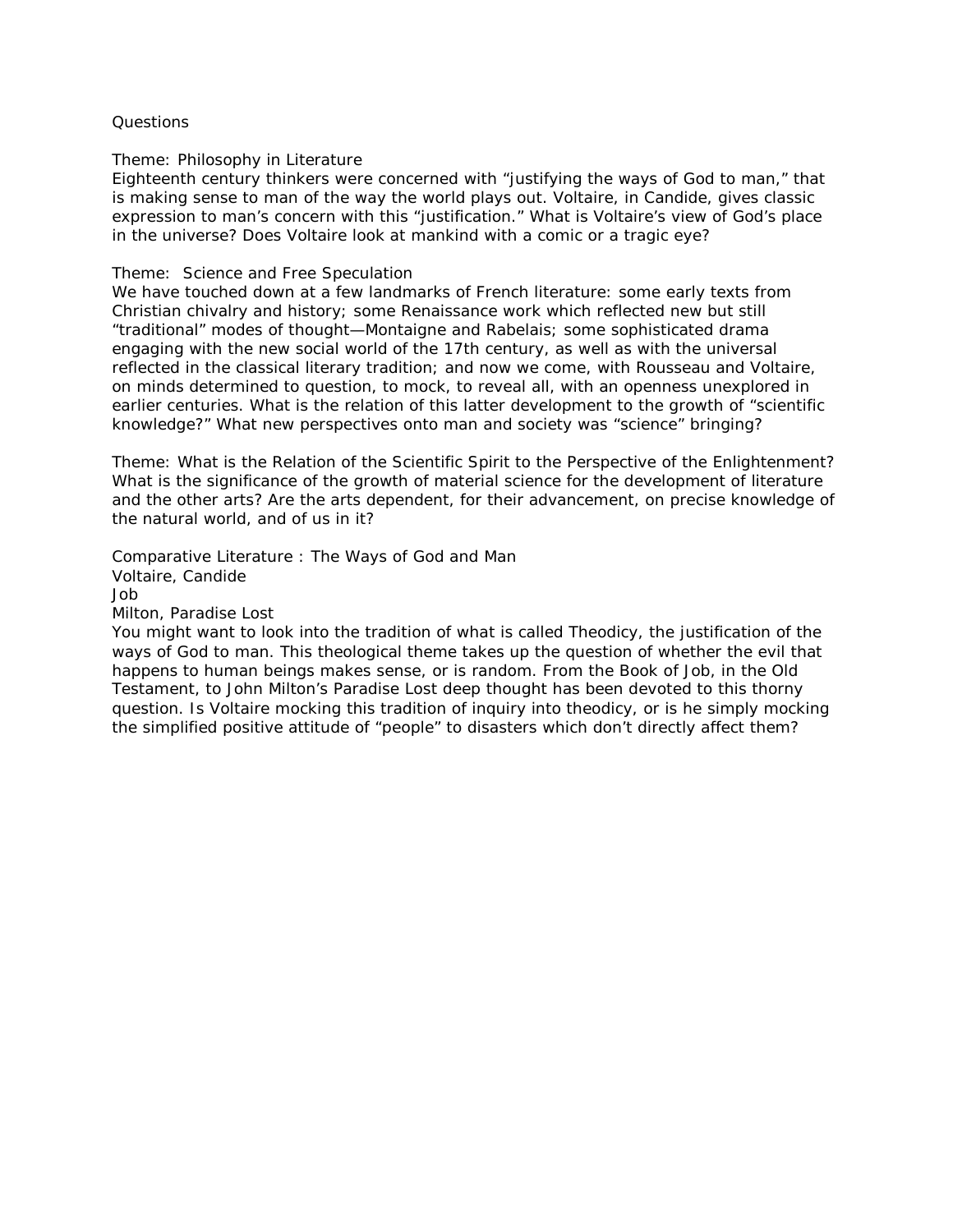#### **Diderot,** *Encyclopedie*

#### *Introduction*

*The Window Opens onto the world of Compendious Knowledge.* The Renaissance--which to us has been Montaigne and Rabelais—is considered a period of new awakening—to the wonders of ancient literature, to the natural world around us. The 18<sup>th</sup> century, in that perspective, might be considered a new Renaissance, for in this time of what we call "Enlightenment," there is an explosion of discoveries—in science, adventure, commerce which open up the human world to absolutely free investigation. Diderot masterminded the construction of the *Encyclopedie*, a vast compendium of the state of knowledge in his time, and a meeting point for the finest minds of his time.

#### *Comparative Literature: Classifying the Word*

Diderot, Encyclopedia - Isidore of Seville, Etymologies

What kind of view of the world is required for the creation of a broad general Encylopedia? You may want to think this out by reviewing the history of encyclopedias, which have a 2000 year history and have appeared in every civilization on the globe. With Diderot the explicit impulse to making an Encyclopedie is positive, to preserve what humanity has learned, for the following generations, and to aid them in their quest to make the world a better place to live. This is true Enlightenment thinking. Do you find the same perspective in Isidore of Seville's Etymologies, the vastest Mediaeval Encylopedia?

#### **Diderot,** *Rameau's Nephew*

*Sensibility Wired to the Max.* This portrait of a natural genius belongs to a century in which the individual is for the first time, in French literature, making his paradoxical flights of fancy conspicuous. By the time of the Romantic Movement, in the last decades of the century, genius and extravagant behaviors will be regularly admired as outward signs of the creative artist. You will note that Rameau's Nephew himself boils with that curiosity for knowing the whole world, that will be the leitmotif of Diderot's own *Encyclopedia*.

#### Reading

Diderot *Rameau's Nephew (*60 pages)

#### *Questions*

#### *Theme : The Scientific Spirit*

The Enlightenment is a period of new discoveries in both applied and theoretical science, as well as in the development of social science. How does this new atmosphere express itself in this "portrait" by Diderot?

#### *Theme : The Scientific Spirit*

The Enlightenment is a period of new discoveries in both applied and theoretical science, as well as in the development of social science in such as Condorcet. How does this new atmosphere express itself in the work of Diderot?

#### *Theme : Eccentricity with a Point*

You will have noticed, in reading *Les Liaisons Dangereuses*, the fully drawn traits of the characters in the texts. We are in the era of the novel, and all elements of the abstract or allegoric are been drained away from the fictional portrayal. But does Rameau's Nephew strike you as a piece that could be written today? If not, what is the reason?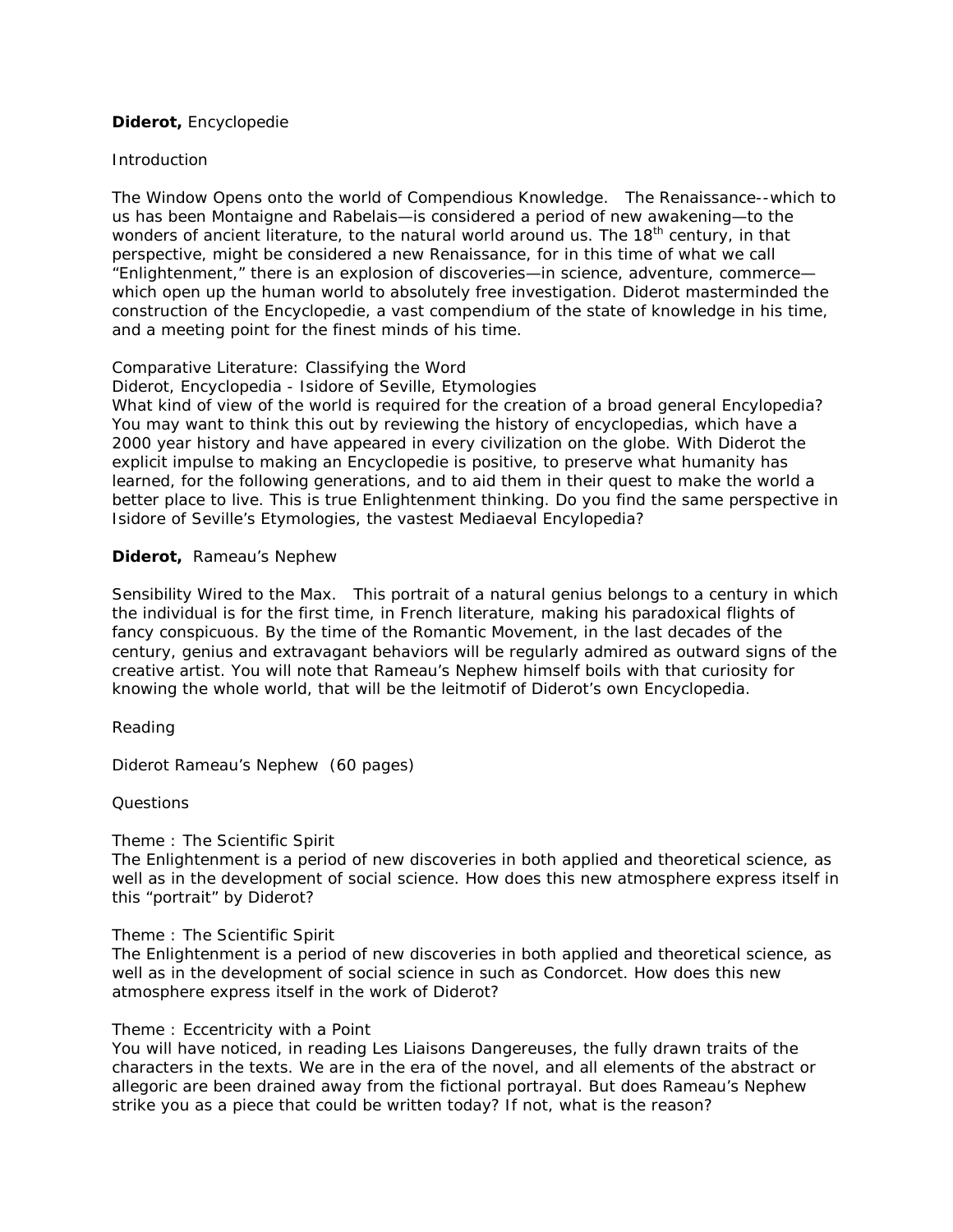*Comparative Literature : The Quicksilver Personality* Diderot, Rameau's Nephew Dostoyevsky, The Underground Man Shakespeare, Hamlet Contemporary Television

The theme of the paradoxical and quicksilver personality flickers in and out through literature, and you might like to track it. In Greek mythology we find characters like Heracles, who are given to faking madness, or otherwise playing with others' expectations; Hamlet, in Shakespeare's play, feigns madness in order to scope out the true feelings of the King, his step father; Dostoyevsky's Underground Man is as elusive and insightful as Rameau's Nephew, but more dangerous. The theme is extensive, and appears in fantastic guises on contemporary commercial TV, as in Kramer on Seinfeld, or Klinger on M\*A\*S\*H\*.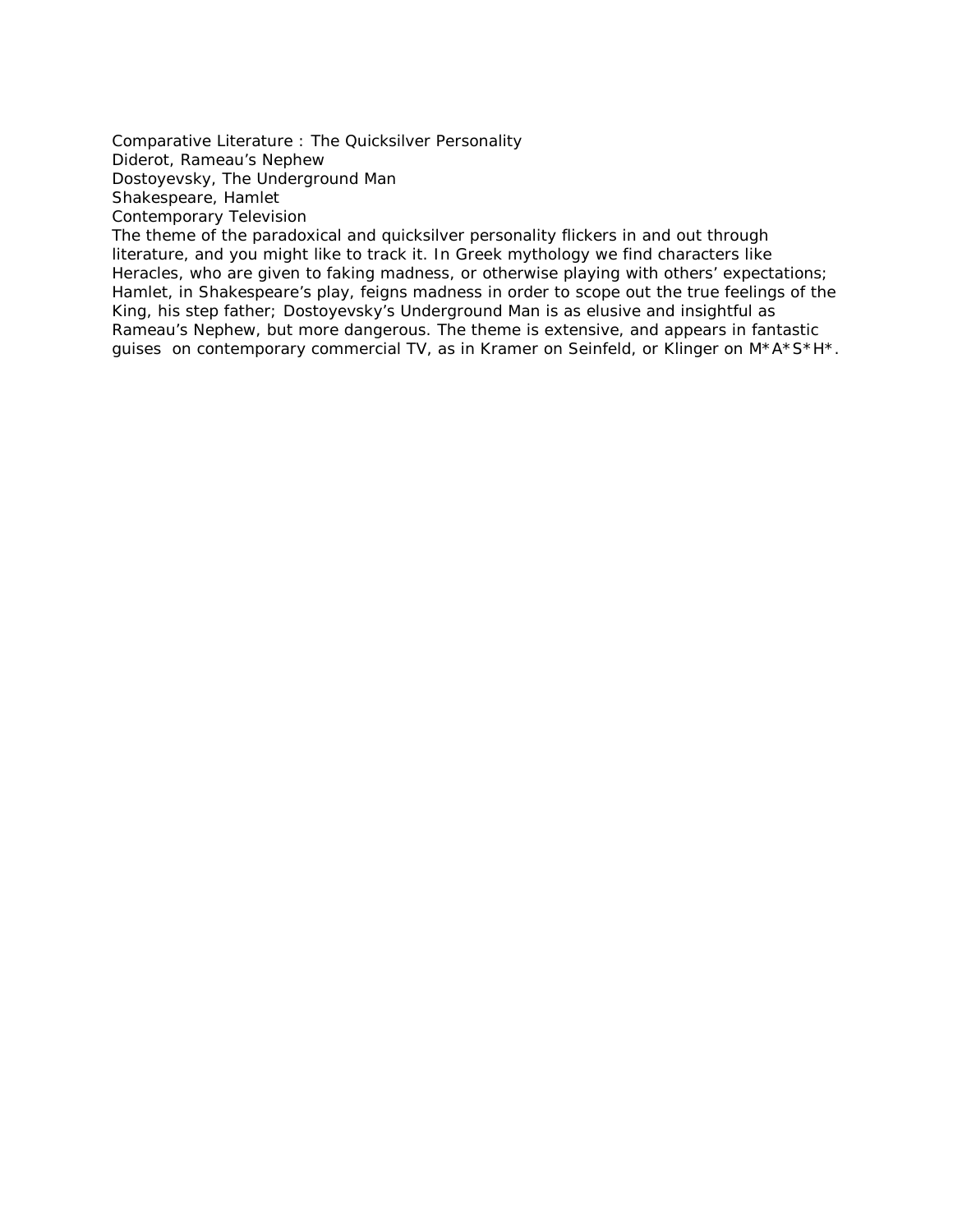#### **Rousseau,** Confessions

#### *Introduction*

*The opening out of the soul.* You are now in a century many would consider close to our own: friendly toward science, nation-centered, socially mobile; buoyed up by an increasingly prosperous middle class. Does Rousseau seem to you to probe the self in a modern way? How does he compare to Montaigne in that regard? How about Larochefoucault? Has Rousseau much use for a pessimistic view of human nature? Does he think mankind "naturally good"?

*Overview*: Jean-Jacques Rousseau (1712-1778) was born in Geneva, of a Genevan watchmaker and descended from a long Huguenot line, with its strong Calvinist morality. Put out of the house by his Father at an early age, the young boy began a wandering existence, blessed by some guardian angel who directed him from neighbor to friend and finally out into the large world, serving as tutor, handyman, music teacher, until eventually in l744 he made his way to Paris. He was at that time assailed by a variety of inspirations, which enabled him to see what seemed to him the true character of human existence. In his *Discours sur les Sciences et les Arts* (1750) he developed ideas which, in more elaborated form in his *Le Contrat Social* (1762), were to make him both famous and of exceptional influence on his entire century. These ideas were rich, both in strengthening ideas embedded in his time—belief in the natural goodness of man, and in the potential evil of social institutions, which corrupt us—and in original directions, contrary to the mode of his time—such as a deep distrust of the power of reason, which was widely viewed at the time, by the intellectuals, as the supreme gift to man from his creator.

Sample*:: But if there is a state where the soul can find a resting-place secure enough to establish itself and concentrate its entire being there, with no need to remember the past or reach into the future, where time is nothing to it, where the present runs on indefinitely but this duration goes unnoticed, with no sign of the passing of time, and no other feeling of deprivation or enjoyment, pleasure or pain, desire or fear than the simple feeling of existence, a feeling that fills our soul entirely, as long as this state lasts, we can call ourselves happy, not with a poor, incomplete and relative happiness such as we find in the pleasures of life, but with a sufficient, complete and perfect happiness which leaves no emptiness to be filled in the soul.*

Reading

Rousseau: *Confessions* (Book I) 75 pages

*Questions*

#### *Comparison*

Rousseau and Montaigne both inquire into the human personality. They are psychologists before psychology became a routine element in social analysis. What major differences do you see, between the ways these two writers open themselves to inspection? If you were ignorant of the men's dates, what would lead you to think Rousseau lived closer to our time than did Montaigne?

*Comparative Literature : Confession and Self-Examination in Literature* Augustine, *Confession* Rousseau*, Confessions*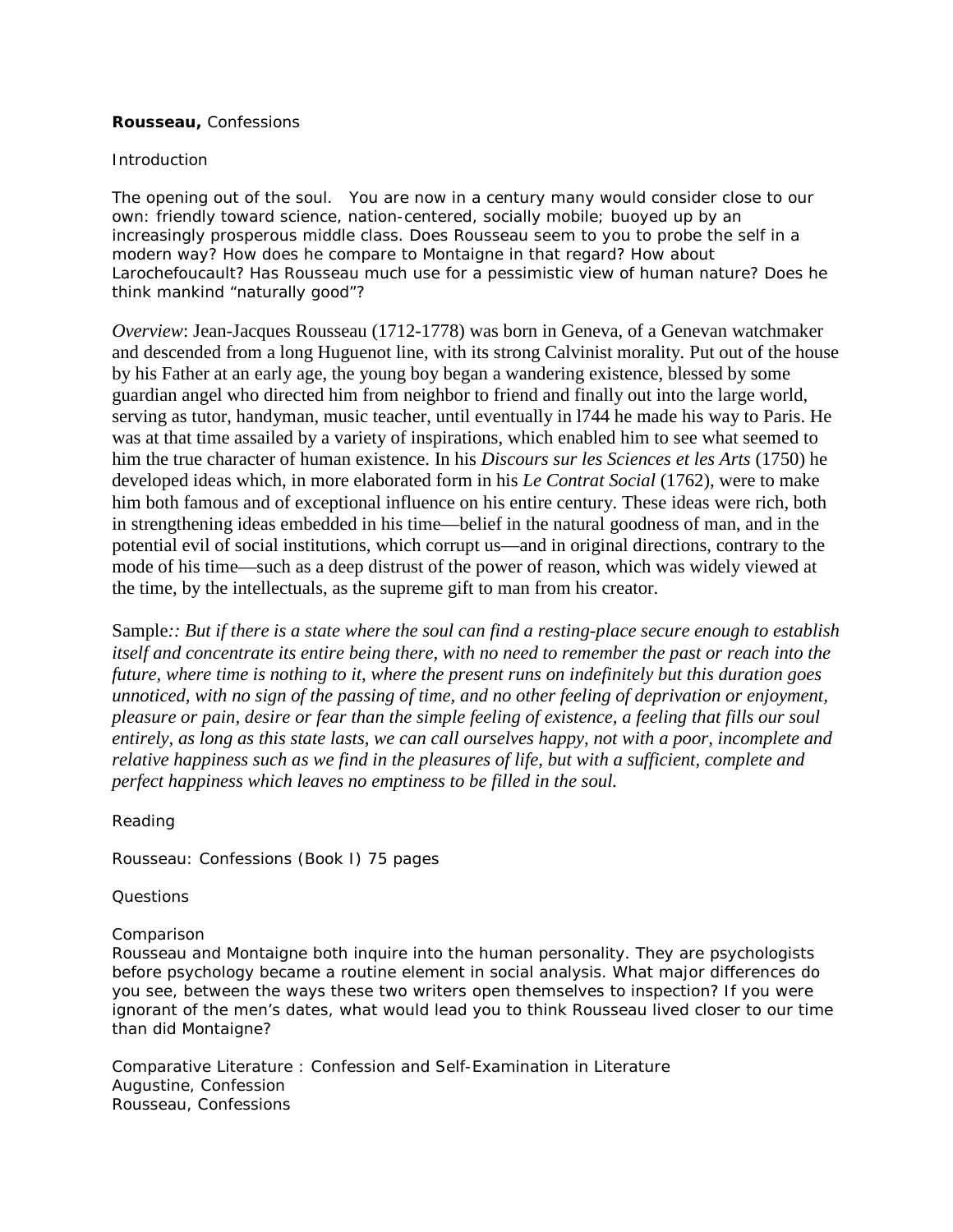#### Montaigne, *Essais*

It is hard to avoid Augustine, *The Confessions*, (400 CE), when looking for the spiritual connections of Rousseau. Both writers, though separate at a distance of a millennium and a half from one another, attempted to look deeply into their humanity, and to see what was there. Both found much evil there, and though Augustine explained that discovery in terms of separation from God, for Rousseau evil was innate selfishness, secular human nature. Discerning the broad differences between these two minds is easy, but fine tuning their complex relation is a challenge. You might also want to consider the difference between these investigators of selfhood and Montaigne, whose *Essais* you know, and who differs greatly from them in method of approach.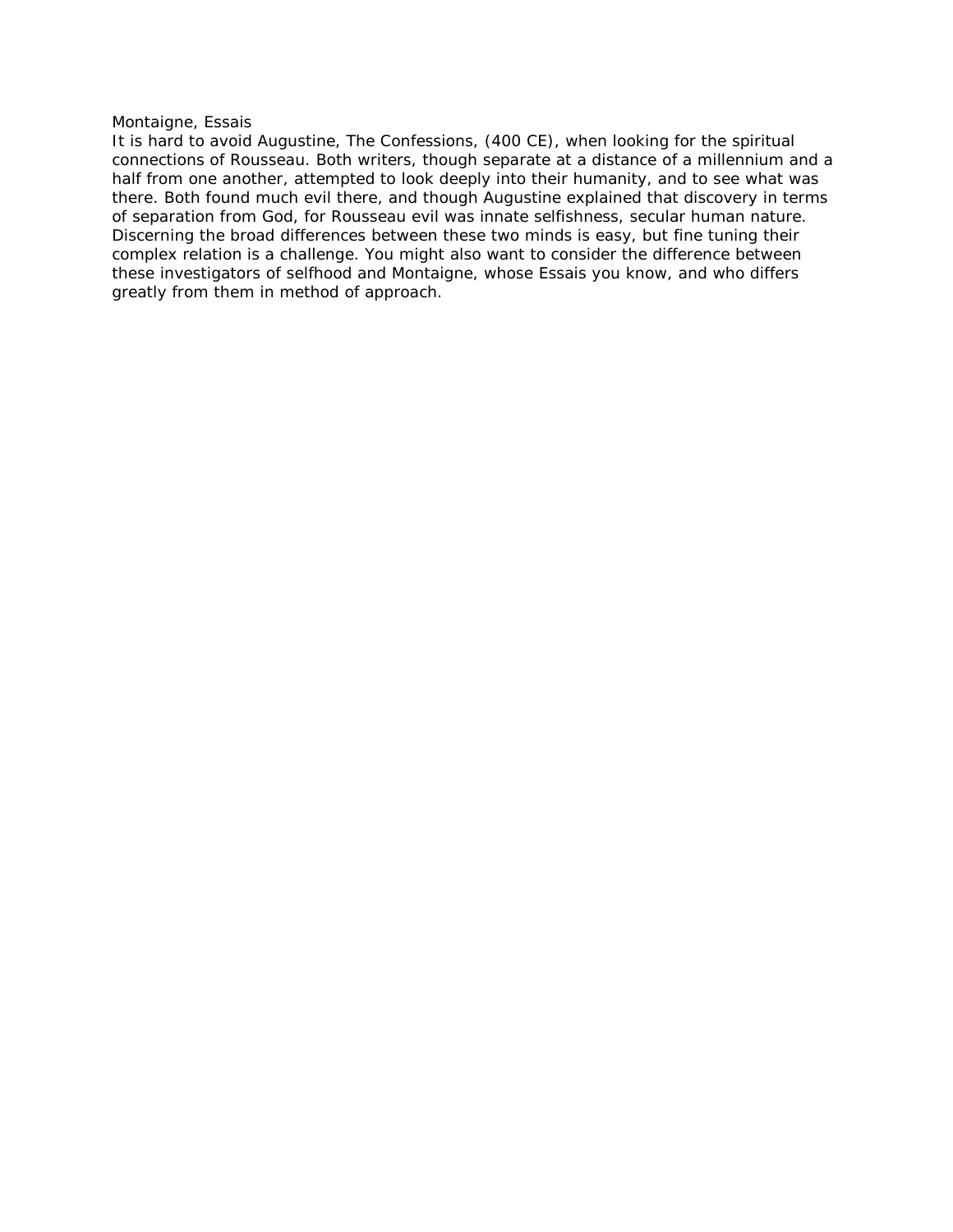#### **Laclos**, *Les Liaisons Dangereuses*

#### *Introduction*

*Life in the Fast Lane: Late 18th century style.* It seemed right to choose this late in the century example as our sole literary text, properly speaking, for the 18th century segment of our course. The fact is that the 18th century, in France, is at its best a period of cultural growth, scientific discovery, and the firming up of monarchical power. Laclos, however, gives us a literary insight into the evolving new perception of the human and social; a perception of the structure and invidiousness of high societal relations, a perception of the fallen in humanity, as well as of the delight in the erotic. All of these insights are fruits of a newly awakened realism about human existence, and about the forces that drive it.

*Overview*: Choderlos de Laclos (1741-1803) was born to a bourgeois family in the northern French city of Amiens. He was trained from youth for a military career, and sent for his education to the Ecole Royale d'Artillerie, and saw sporadic battle action during the early stages of the Napoleonic Wars. During an extensive career in the military he managed to find time for writing, which increasingly took over his interest and attention. Though he began by writing poetry, and even an *opéra comique,* it was not until he started to work on Les Liaisons Dangereuses, ultimately published in 1782, that he found his true artistic voice.

The novel, Les Liaisons, was the subject of much moral reprobation during its time, for the text, highlighting the last corrupt years of an *ancien régime* which is soon to give way to the Napoleonic era, and after that to a new l9th century world in which the intricacies of court corruption were no longer fashionable.

The novel itself involves two separate but intertwined themes in which figures of aristocratic background, the Viscomte de Valmont and the Marquise de Merteuil, conspire to seduce and corrupt two relative innocents at court. The drama plays out across this wily seduction plot, with eventual tragic results, expected to be sure, and in the end less fascinating than the machinations of the super sophisticated aristocrats.

Sample: the words of the marquise, *Les Liaisons Dangereuses (1782)* :

*When I came out into society I was 15. I already knew then that the role I was condemned to, namely to keep quiet and do what I was told, gave me the perfect opportunity to listen and observe. Not to what people told me, which naturally was of no interest to me, but to whatever it was they were trying to hide. I practiced detachment. I learn how to look cheerful while under the table I stuck a fork onto the back of my hand. I became a virtuoso of deceit. I consulted the strictest moralists to learn how to appear, philosophers to find out what to think, and novelists to see what I could get away with, and in the end it all came down to one wonderfully simple principle: win or die.*

## *Reading*

Laclos *Les Laisons Dangereuses* (Letters 1-39) 60 pages

*Questions*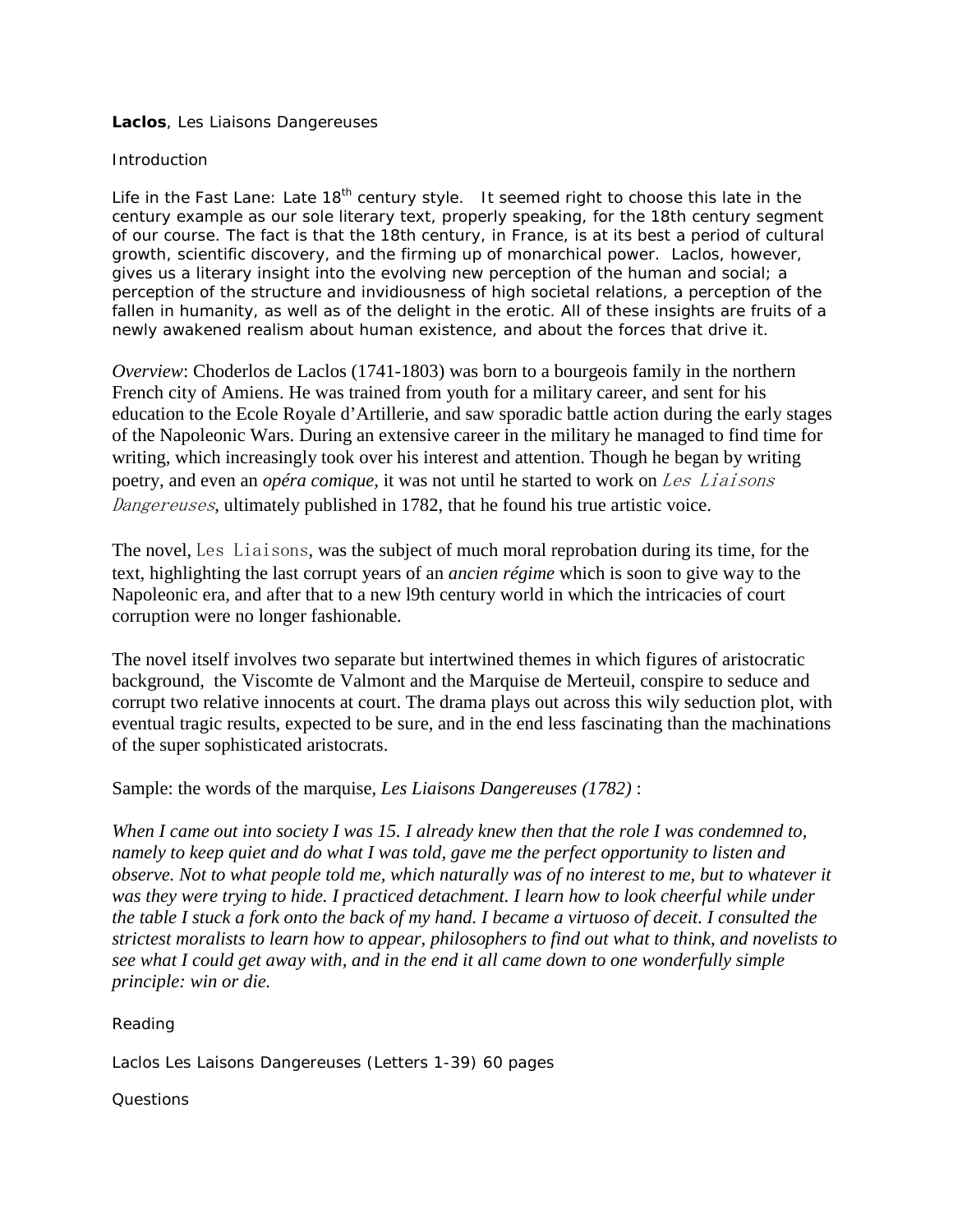#### *Idea : The rich complexity of the human social sphere*

Laclos enters the tangle of sexual pleasures, voluptuary psychology, and false innocence, in this intrigue- filled panorama of high society. You may begin to notice a "French sensibility" in questions of the fine points of human relationships. Think of Montaigne, Pascal, and Racine. Any spiritual precursors of Laclos there?

#### *Theme : Rationality. Is Human Social Behavior Rational?*

In many ways the thinkers of the 18th century wished to form a rational picture of the human universe—in distinction from the "mythical" world pictures inherited, as they saw it, from previous centuries of supernatural belief. Laclos plunges us into a social world where machinations, seductions, personal interest struggles, and malice predominate. Is Laclos saying that the human person is not "good" or "reasonable," as the  $18<sup>th</sup>$  century wanted human beings to be?

#### *Comparative Literature : Fiction Makes Its Way into the Mainstream*

Laclos, Les Liaisons Dangereuses

Staiger, Basic Concepts of Poetics

Literature is one, as a human production, but it expresses itself in different ways; (lyric, dramatic, epic/fictional. Each of these genres has its own relation to cultural history, and comes into existence in coordination with the conditions of its time. In Western traditions the epic came first, then the lyric, then the dramatic. The epic-fictional came to birth with Homer, but the novel/fictional waited long, until post-Renaissance times, for its full development. You might want to look at the book Basic Concepts of Poetics, by Emil Staiger, for a deep discussion of the issues involved in the division of literature into genes.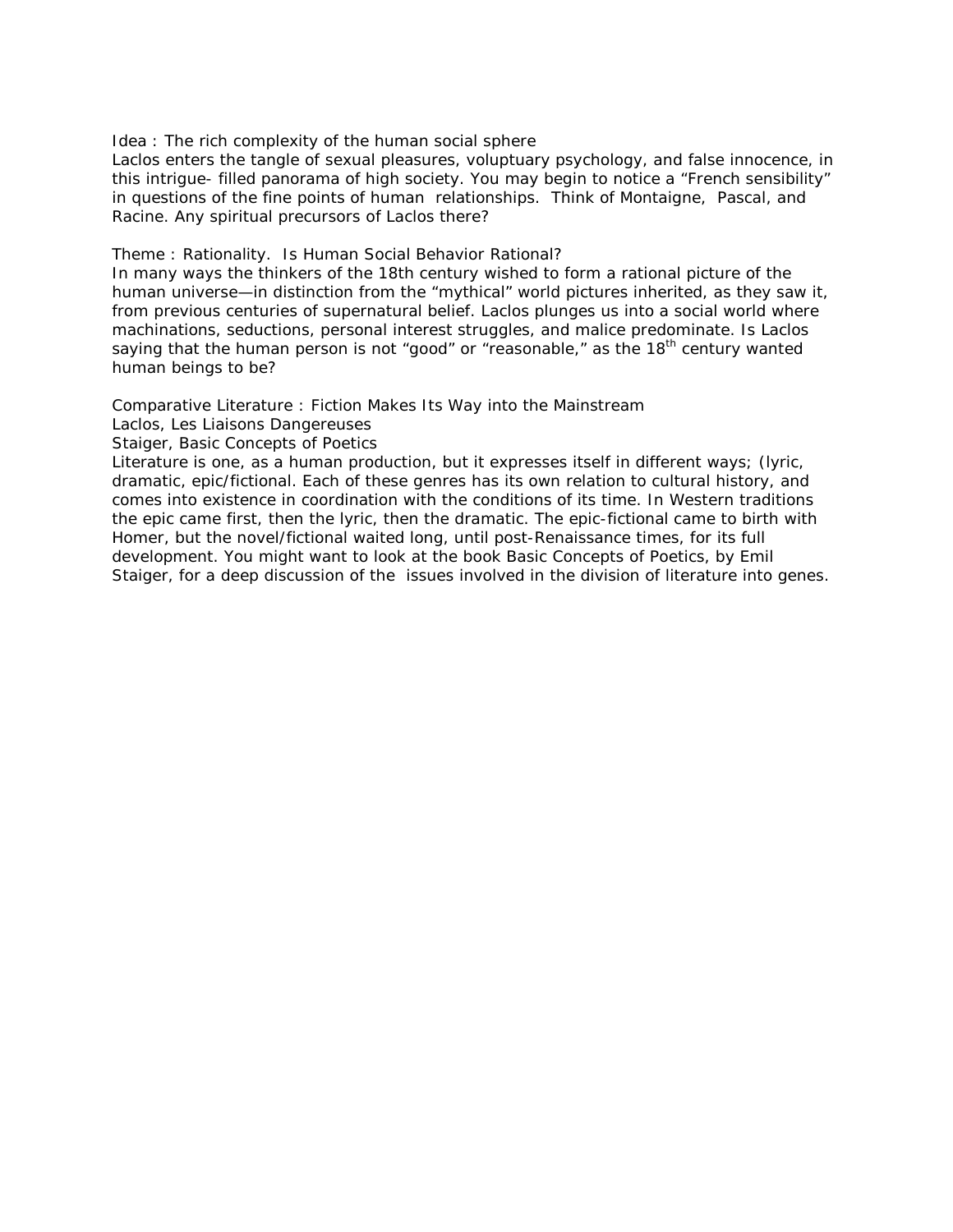## **Beaumarchais,** Marriage of Figaro

## *Introduction*

*The Growth of Social Consciousness.* The social world of Laclos is viewed through a different lens by Beaumarchais, whose Marriage so shocked his society that for a time it was banned, until it became an overnight success. How does Figaro himself come to represent the common man, and how does he triumph over aristocratic corruption? Can you see why this play was considered a forerunner of the French revolution?

*Overview*: Pierre-Augustin de Beaumarchais (1732-1799) was the son of a watchmaker, and also a skilled musician, and using the latter ability he managed to get himself employed as harp instructor for the daughters of King Louis XV. Having proven himself witty, vitriolic, and articulate, Beaumarchais, who wrote a number of better forgotten plays, found his way into the creation of the two plays which made his fame, to this day: *Le Barbier de Seville* (1775) and *Le Mariage de Figaro* (1784). Both of these plays revolve around the mischief of Figaro, a man of all trades, educated and quick, who ends up as a Barber. In the first of these plays he acts out the role of a witty partner in a love triangle, but in the second play, *Le Mariage de Figaro*, Figaro takes on the role of a critic of the aristocracy, an embittered victim of a privileged society with no respect for the common man; and he expresses these feelings with an incendiary vigor which, in looking back, we may feel part of the spirit that was soon to lead into the French Revolution.

## From Act V of *Le Mariage de Figaro*:

## Figaro

"I even saw her laugh with Delight, while he read her Billet!—They think themselves secure, but perhaps they yet may be deceived."—No, my very worthy Lord and Master, you have not got her yet—What! Because you are a great Man, you fancy yourself a great Genius.—"Which way?—How came you to be the rich and mighty Count Almaviva? Why truly, you gave yourself the Trouble to be born! While the obscurity in which I have been cast demanded more Abilities to gain a mere Subsistence than are requisite to govern Empires. And what, most noble Count, are your Claims to Distinction, to pompous Titles, and immense Wealth, of which you are so proud, and which, by Accident, you possess? For which of your Virtues? Your Wisdom? Your Generosity? Your Justice?—The Wisdom you have acquired consists in vile Arts, to gratify vile Passions; your Generosity is lavished on your hireling Instruments, but whose Necessities make them far less Contemptible than yourself; and your Justice is the inveterate Persecution of those who have the Will and the Wit to resist your Depredations." But this has ever been the Practice of the *little* Great; those they cannot degrade, they endeavour to crush.

## Reading

*Beaumarchais*: *The Marriage of Figaro, [http://oll.libertyfund.org](http://oll.libertyfund.org/)* entire play 50 pages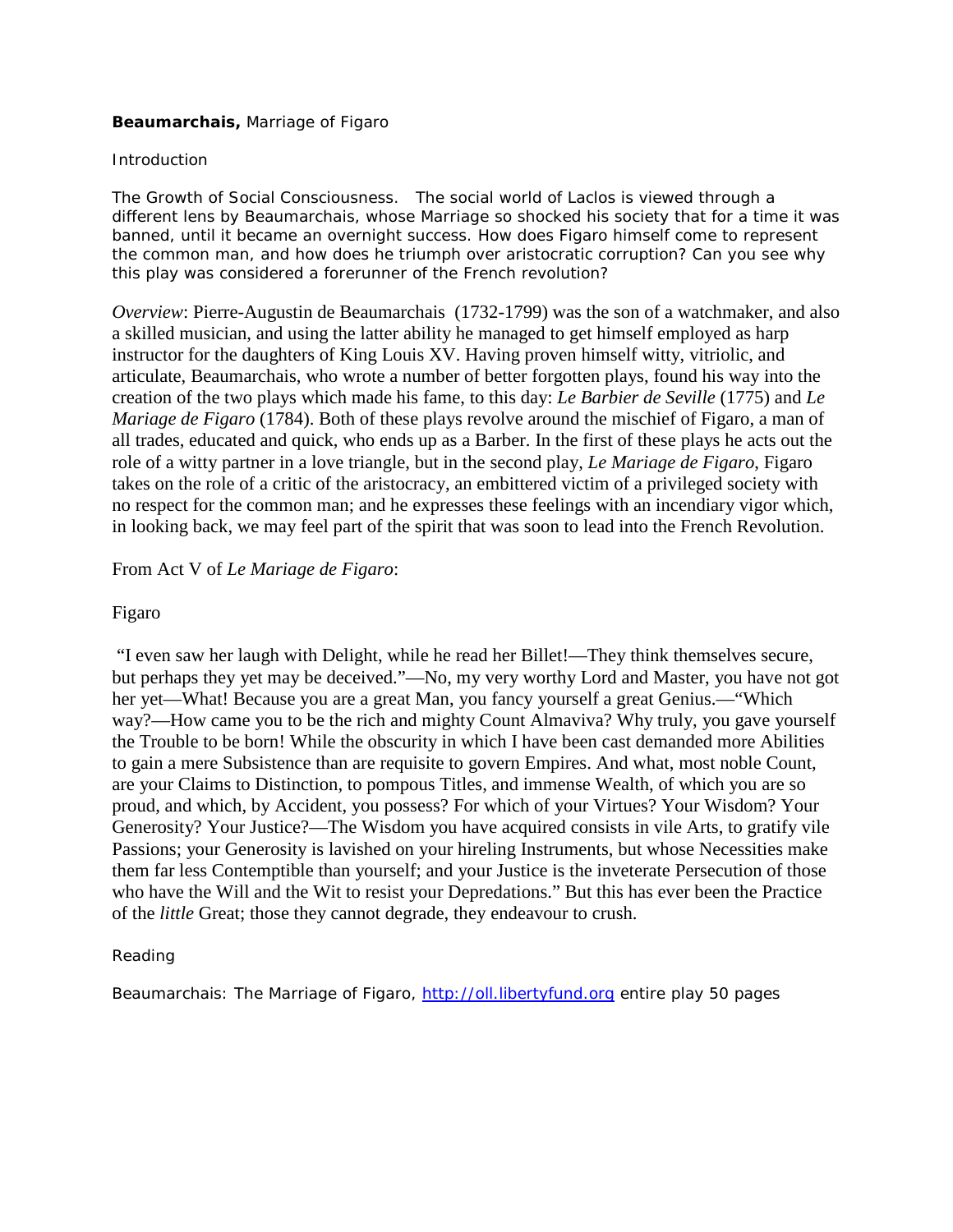## **Lafayette,** *The Princess of Cleves*

#### Question

Idea : Social Intricacy and Human Nature Within the strict confines of the French aristocracy, conditions were ripe for intrigue, both political and romantic. This elegant novel places us in the center of a virtuous woman's testing ground, torn between fidelity/propriety and passion. You may want to compare this fine work to that of Laclos, *Les Liaisons Dangereuses*. In the end, do the two texts make the same point?

#### Reading

*Lafayette, Madame de, The Princess of Cleves, http://www.gutenberg.org* (*The Princess of Cleves*) 150 pages

#### *Review*

We have read excerpts from some leading figures in "Enlightenment" thought. Diderot, Voltaire, and Rousseau, you might say, occupy a view of man and nature which could be comfortable for a "secular humanist" in our day. Can you see how this perspective distances these figures from Montaigne, say, who was a sceptic, but basically a shrewd realist, without an ideological agendum, when it came to the analysis of human nature? Or is this correct?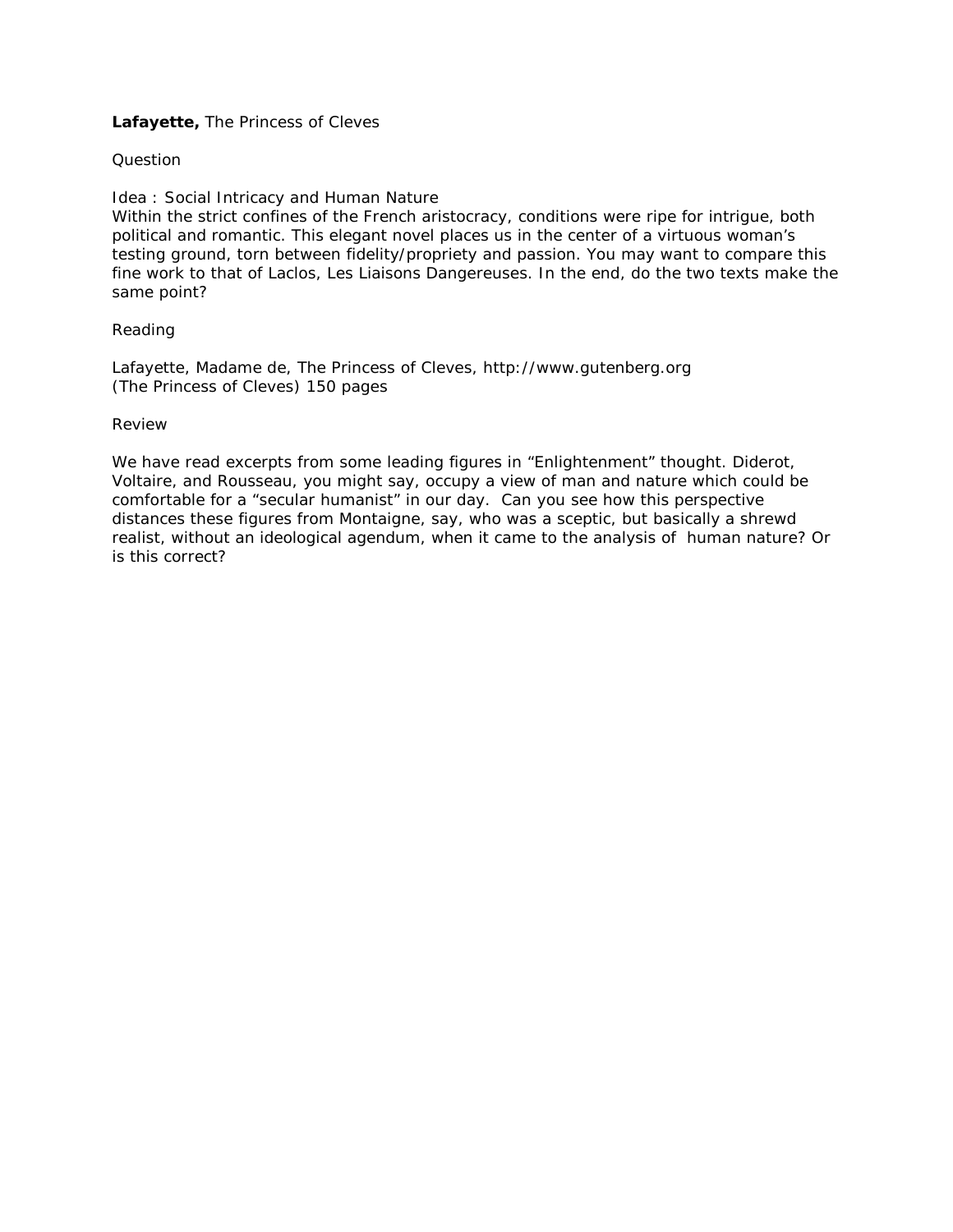# **19th Century French literature**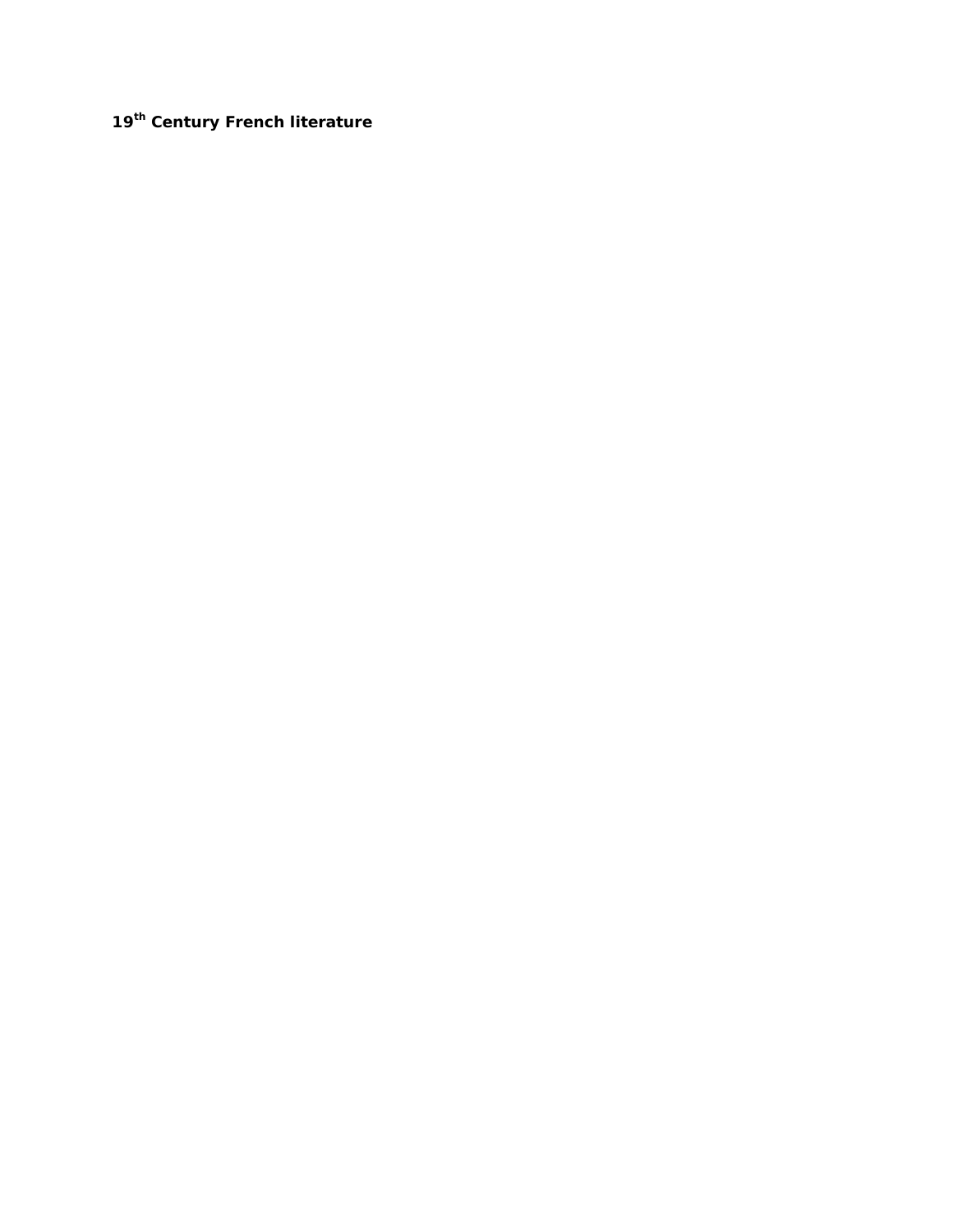#### *Zola, Therese Raquin, Emile*

#### *Introduction*

*The Novel as a Photograph.* We see in Flaubert the drive of the novel form to provide a close up image of society. Flaubert's major novels, like *Madame Bovary*, are carried out with meticulous research and scrupulous observation of the details of daily life. Zola goes considerably farther. He and his colleagues the Goncourt Brothers, go to work-sites and take notes on conversations among workers, make sketches of scenes so that they can recall details. And so on. Zola's impulse, in fiction, is both to reproduce society precisely, and to reproduce those sectors of society in which the underprivileged labor and struggle. In other words, this work contains both an artistic and a social agendum.

*Overview*: Emile Zola (1840-1902), who was to become known as the Father of French Naturalism, began his literary career, as did Balzac, by writing popular horror and mystery stories. From early on, however, he began conceiving the ideas of an extensive series of fictions in which the novel would become a kind of sociology, recording the growth of industrialization and the new middle class in France. His novel *Thérèse Raquin* (1867) heralded this large systematic vision—one thinks in this connection of Balzac's *La Comédie Humaine*—which was the first step toward the novel of Naturalism, and toward the series, *Les Rougon-Macquart*, of which twenty volumes were eventually to be written. It should be added that the cultural climate into which Zola wrote this work supported the idea of society, and its members, as parts of a vast evolving organism: the ideas of Darwin, of Hippolyte Taine (1828-1893), who formulated the notion of race, moment, and milieu as the determining shapers of society, and even the first texts of 'social science' were creating a new climate of social analysis. As it happened Zola chose to exemplify his vision/theory by a single family and its many members, all of whom were socially limited and even physiologically broken, good examples, therefore, of the broadly scornful view Zola had, of the human animal. Despite the limitations theory imposed on his vision, however, Zola has left us with three wonderfully powerful novels, on the level with the work of Dreiser, in America: *L'Assommoir* (1877), a brutal attack on the damages done by drink; *Germinal* (1885) on the conflict between capital and labor in a miner's strike; and *La Débacle* (1892) a study of politics and war.

# *Preface to first volume of the Rougon-Macquart series (1871):*

*I wish to explain how a family, a small group of human beings, conducts itself in a given social system after blossoming forth and giving birth to ten or twenty members, who, though they may appear, at the first glance, profoundly dissimilar one from the other, are, as analysis demonstrates, most closely linked together from the point of view of affinity. Heredity, like gravity, has its laws.*

## *Reading*

*Zola, Emile, Therese Raquin, www.online-literature. com* (Chapters 16-19) 50 pages

*Questions*

*Theme : Fictional Realism*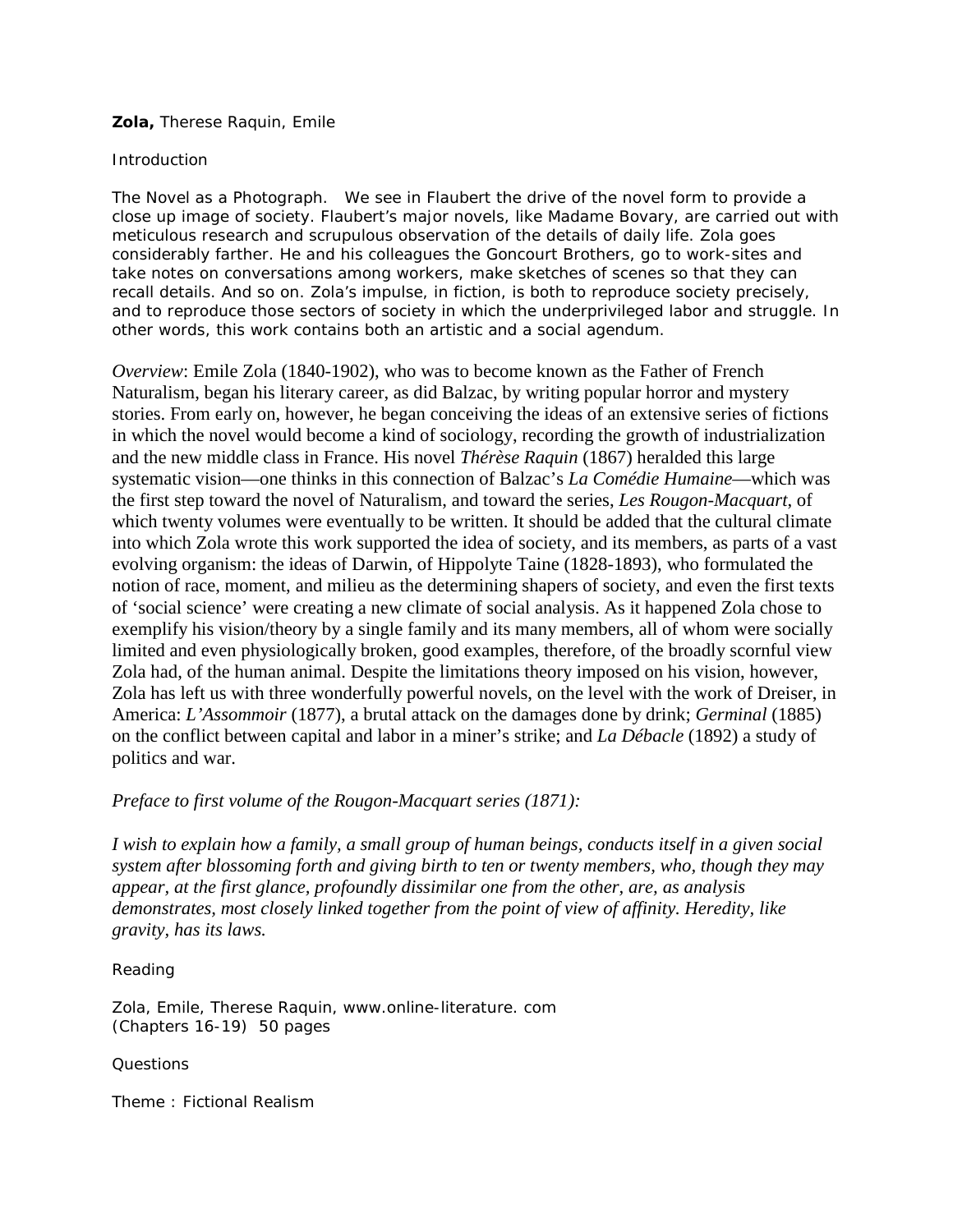With Zola and Flaubert we enter the space of the "realistic" novel, a form developed already in the Renaissance—remember Rabelais--but coming into maturity in the 19th century. What changes in social and economic culture do you think were responsible for the rapid 19th century evolution of this art form? What trademark insights have Zola and Flaubert into the reality of society? Are they more "realistic" than the 17th century dramatists, who were also astute observers of society?

*Comparative Literature :* Literature and the Photographic

You might be interested in the role photography plays in the aesthetics of the novel during the l9th century. Any history of photography will take you into both the broad issues involved here, in relating novel to photography, and into the precise uses certain fiction writers made of photographic techniques. The broad relation in question is deep but obvious; the socially descriptive new form of the novel, in l9th century Europe, is challenged to compete with the ostensibly more exact squeeze of reality given by the photo. As for the precise relations of film technique to novel writing, consider the common Victorian photographic technique of combing body parts from several different individuals in the same picture, and the comparable fictional technique—much used by Dickens—of presenting distorted bodies, heads, and limbs as parts of a single body.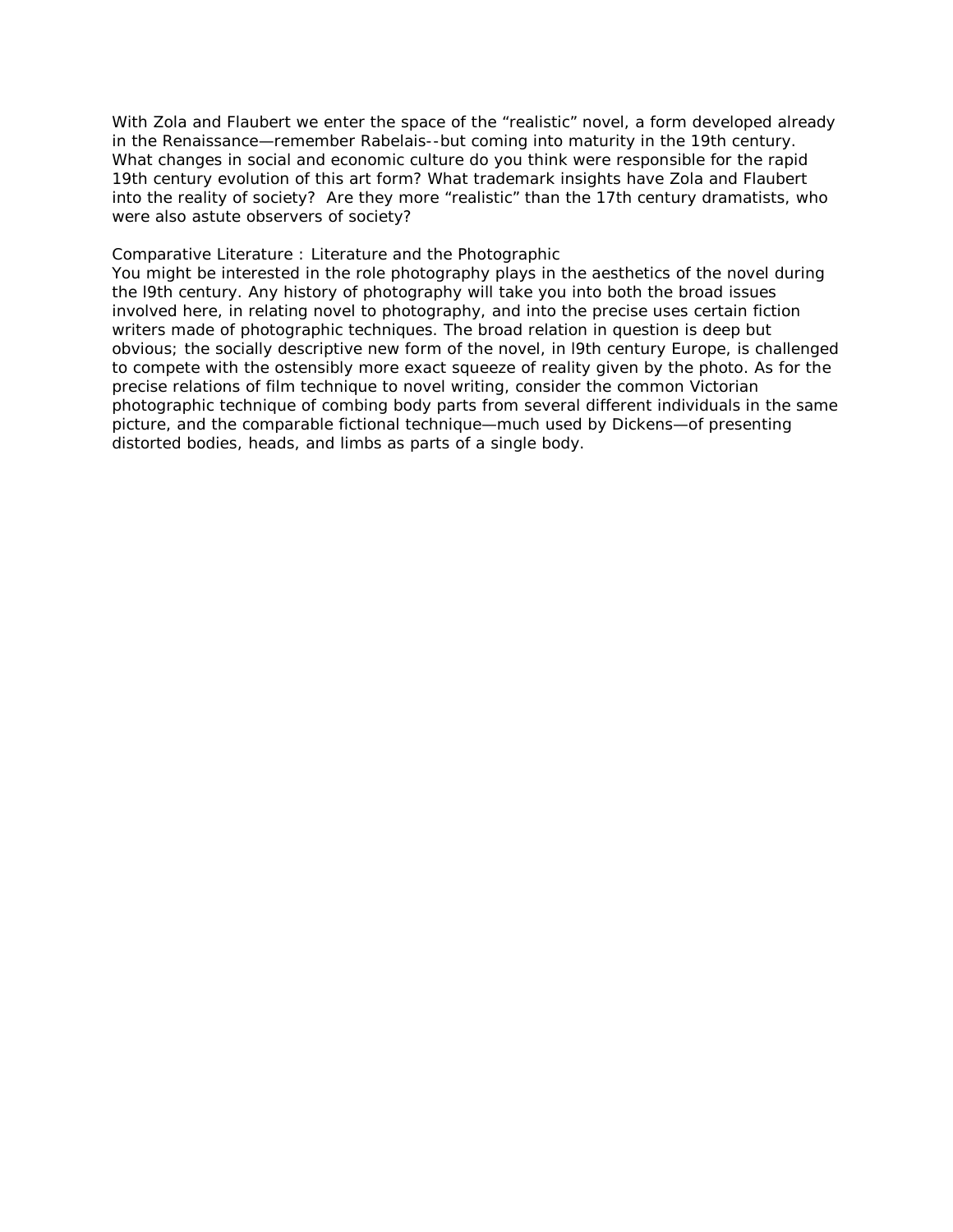**Balzac**, The Magic Skin

*The Human Comedy.* The closeness of literature to philosophy asserts itself in this work. Balzac teaches, as well as depicts, and his message in this text is that knowledge is preferable to the exercise of will power, which leave us dissatisfied. Would Montaigne have agreed?

*Overview*: Honoré de Balzac (1799-1850) was born in Tours, but then moved with his family to Paris in 1814. The young man had from early on a passionate interest in writing, and after having been apprenticed out as a lawyer's assistant, at the insistence of his parents, Balzac reinforced the feeling that only the writing life would do. He had a go at playwriting, then at writing popular horror penny dreadfuls, then finally after many failures, and schemes for financial success as a publisher, he published his first successful novel (*Les Chouans*, 1829) and was thereby launched on the activity that would preoccupy him for the remaining twenty two years of his life. The sequence of novels on which Balzac then launched, and which were to keep him at his desk for the rest of his life, living on black coffee, he eventually came to call *La Comédie Humaine*, taking Dante's text title as his foil, and aspiring to address the whole panorama of human life.

*The Material of La Comédie Humaine*: Balzac is the first 'realistic' French novelist, which is to say both that he attempted to portray all classes and types of society, and that he always strove to interpret his characters—there are several thousand of them—in terms of their physical and environmental settings, which are described as keenly as are the people's characters. As for those 'characters,' Balzac's most powerful interest was in the middle-class, which under the First Empire (Napoleon), the Restoration, and the July Monarch, with its 'roi bourgeois,' entered its early modern phase, as the main stay of social/political life. Balzac was accordingly far less interested in either the aristocracy or the peasants.

First lines of *The Country Doctor (1833)*:

*On a lovely spring morning in the year 1829, a man of fifty or thereabouts was wending his way on horseback along the mountain road that leads to a large village near the Grande Chartreuse. This village is the market town of a populous canton that lies within the limits of a valley of some considerable length. The melting of the snows had filled the boulder-strewn bed of the torrent (often dry) that flows through this valley, which is closely shut in between two parallel mountain barriers, above which the peaks of Savoy and of Dauphine tower on every side.* 

## Reading

*Balzac, Honore de ,The Magic Skin, [http://www.readprint.com](http://www.readprint.com/) Skin* (Part 1) 80 pages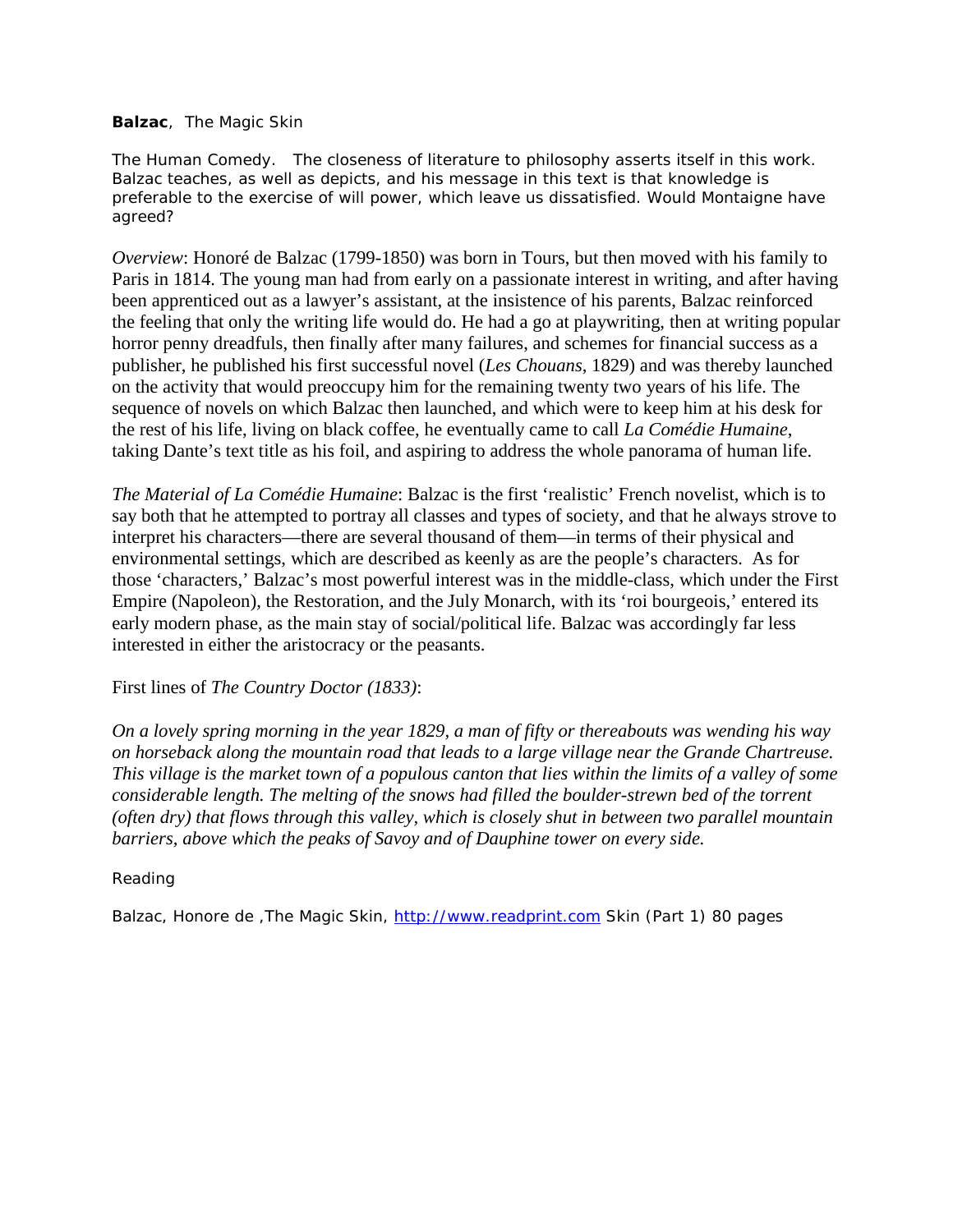#### **Chateaubriand,** *Memoires d'outre tombe*

#### *Introduction*

*Travel and the Exotic.* With the advent of the 19th century, came new facilities for transportation, exploration, and commercial development of the world. Intellectually adventurous French writers inevitably turned their attentions to "the exotic," to new experiences of North Africa or the Middle East, where they could enrich their imaginations, and flee the growing stranglehold of bourgeois France, the cultural milieu long before satirized by Moliere in *Le Bourgeois Gentilhomme*. Chateaubriand, as you can see, was at the center of this taste development, his eye on the "exotic," and on the human drama as it played out there.

*Overview*: Francois-René de Chateaubriand (1768-1848) was born in Saint-Malo in the same year as Napoleon. Brought up strictly, and with a stern education against which he chafed, Chateaubriand was ever restive for freedom and independence, though at the same time, as a person solitary by nature, his only real confidant was his sister Lucile. The Revolution broke out just as Chateaubriand enlisted in the Army, and as the son of a conservative family he had no sympathy with the new developments, and in 1791 made his way to America, where he was to spend eight months traveling in the wilder parts of North America, and making many observations of Native American tribes; experiences which became the base of his two short tales, *Atala* and *Rene*. There followed seven years in England, during which Chateaubriand eked out a meager living, and worked on the text of *Le Genie du Christianisme*, which was published in l802, just at the right moment to bring him fame, and to recommend him to Napoleon Bonaparte, who had just at that moment worked out a deal with the Papacy, once again to promote the public worship of Catholicism in France. For some time after this publication, Chateaubriand traveled in North Africa and the Middle East, seeking new material for texts like *Les Martyrs* (1809). In the subsequent decades Chateaubriand was largely active in politics, though he was constantly at work on his vast *Memoires d'outre Tombe* autobiography (1848-50), in which he gives thorough expression to the dominant themes of his oeuvre. In brief terms, the work of this prolific writer, who can be called the Father of French Romanticism, circles around the power of imagination, of his own hypersensitive poetic nature, and the enormous beauty of nature. His impassioned, and consistent love of Christianity drew on the ways in which that religious, in its historical development, and especially in the Middle Ages, promoted the imaginative freedom of the individual.

## *Reading*

Chateaubriand, Book XXXIX of *Memoires d'outre tombe* 40 pages *http://www. tkline.pgcc.net*

## *Questions*

#### *Idea: Travel and Romance*

Many factors—growth of commerce, developing Colonialism, tastes in the arts—contribute to the growth of travel writing and an accompanying "exoticism" in nineteenth century French literature. Chateaubriand is in the forefront of this new writing theme, which he exploits in his forty-two volume autobiography, from which you are reading.

*Theme : Finding Yourself by Seeking the New*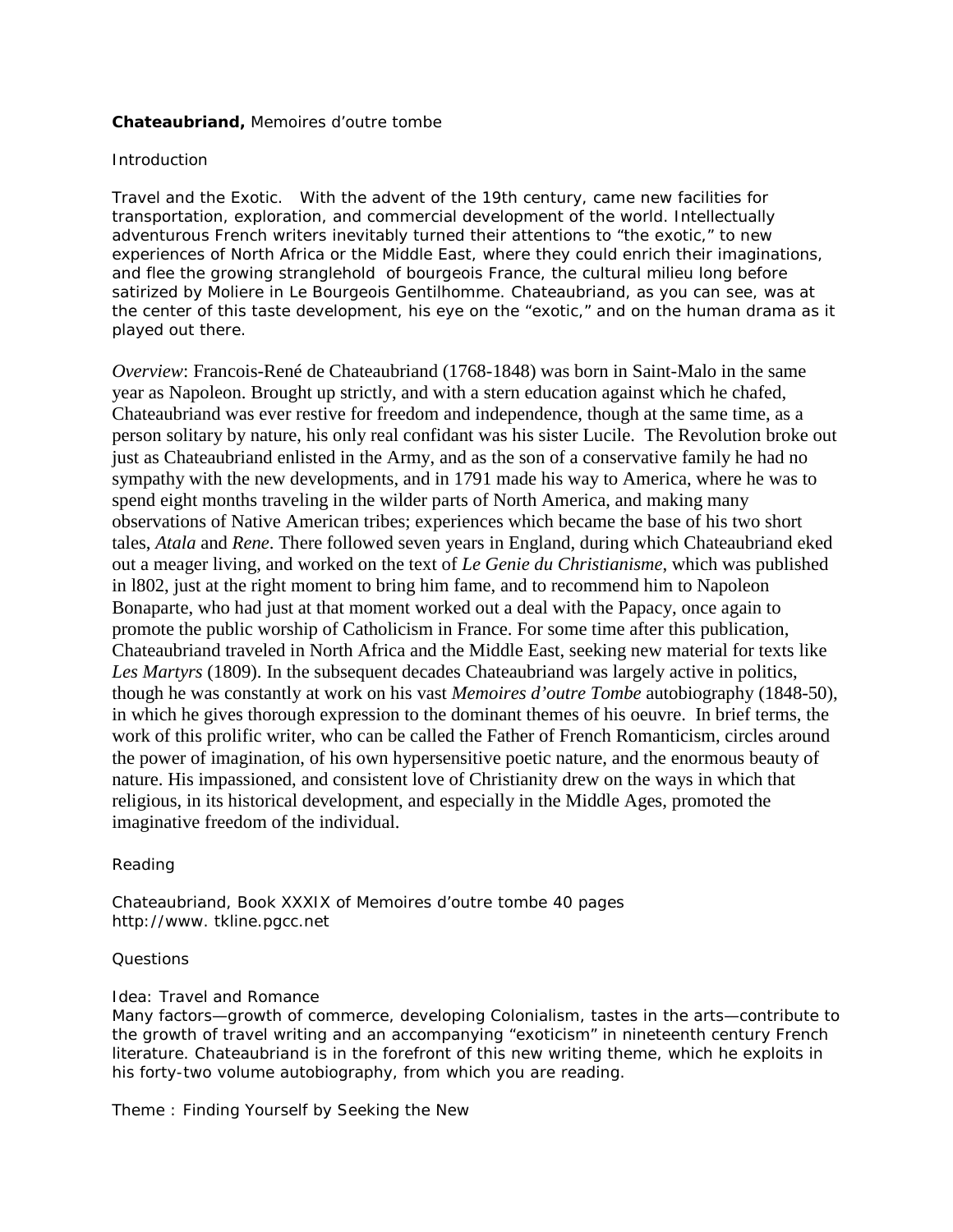You may remember Montaigne's ruminations, in "On Cannibals," about open mindedness toward new cultures. His own references were to the New World of the Americas, from which explorers were just bringing back the first reports. By the time of Chateaubriand, however, trade, military adventure, and individual curiosity were yielding an increasingly clear picture of the formerly little explored regions of the world. To these, artists and writers flocked, as to new sources of inspiration. Does anything like that international stimulation occur today? In tourism?

# *Comparative Literature : A New Discovery of the World* Chateaubriand, *Memoires d'outre tombe*

## Polanyi*, The Great Transformation*

The development of European economies, during the 19<sup>th</sup> century, was rapid, and touched all sectors of society. Industrialization, the growth of the middle class, the development of a financial sector with more than national reach; all these factors played into a shrinking of the inhabitable globe. In Chateaubriand's world intellectuals and artists were beginning to travel, and to incorporate the world at large in their work. One great book to consult, for a wider understanding of this issue, is Karl Polanyi's *The Great Transformation,* 1944. This book reviews the economic factors leading to the industrialization of what had once been an agricultural Europe.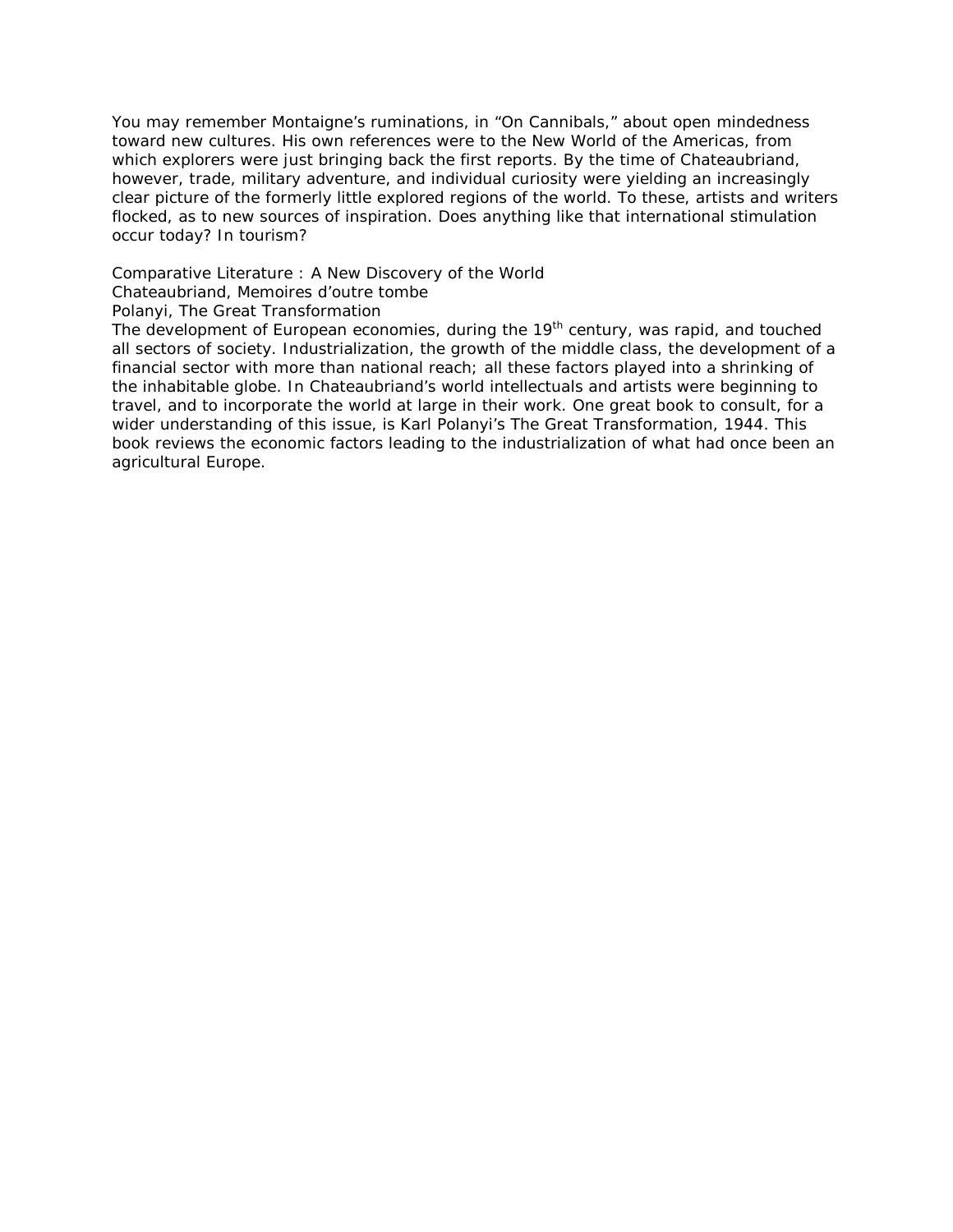## **Flaubert**, *Un Coeur Simple*

#### *Introduction*

*Drawing Literature Directly from Life.* With the Revolutions (French, American) which marked the end of the  $18<sup>th</sup>$  century, the importance of man's social setting became of intense interest. We have seen that already, in the 18th century, there was a marked speculative interest in the place of the social in man's life—Diderot, Voltaire, Rousseau—and in the 19<sup>th</sup> century this interest spread widely in literature, coinciding, as it happened, with the continued growth of the novel form. From this brew of cultural developments emerged the emphasis on imaginative prose as a direct replica/account of life in society. Hence "Realism."

*Overview*: Gustave Flaubert (1821-1880) the son of a Norman surgeon, was born and educated in Rouen. From early in life he was sketching a life-plan, a series of novels (to which he gave titles), reading voraciously, doing badly in school, and trying in every way possible to avoid going into the law as a profession—his father's desire. Around l840 Flaubert was back in Normandy, living with his mother, who died shortly after, then with himself, for he never married, and, except for one occasion, hardly traveled. His closest friend was Maxine du Camp, with whom he traveled to Greece and the Near East in 1849. He was a devoted worker in his own home, and in the course of his life wrote a few works which have set lasting standards for the French novel: *Madame Bovary* (1857), *Salammbo* (1869), and the *Trois Contes* (1877). His great contribution to French literature was customarily called 'realism,' and in fact Flaubert was forever concerned with fictional detail, with precision of observation, like Balzac, but at the same time his sense of form and structure set a new standard for French fiction. He was a tireless worker, not rarely spending hours remodeling a single phrase, or weeks on a particular page of a text like *Madame Bovary*.

## *From the beginning of Chapter 4, Madame Bovary (1856):*

*When the first cold days set in Emma left her bedroom for the sitting-room, a long apartment with a low ceiling, in which there was on the mantelpiece a large bunch of coral spread out against the looking-glass. Seated in her arm chair near the window, she could see the villagers pass along the pavement.*

*Twice a day Leon went from his office to the Lion d'Or. Emma could hear him coming from afar; she leant forward listening, and the young man glided past the curtain, always dressed in the same way, and without turning his head. But in the twilight, when, her chin resting on her left hand, she let the embroidery she had begun fall on her knees, she often shuddered at the apparition of this shadow suddenly gliding past. She would get up and order the table to be laid.*

## *Reading*

*Flaubert, Gustave[,http://book.google.com](http://book.google.com/) Un Coeur Simple (entire)*80 pages

## *Questions*

*Theme :* The Growth of the Novel With Flaubert we enter the space of the novel, a form developed already in the Renaissance,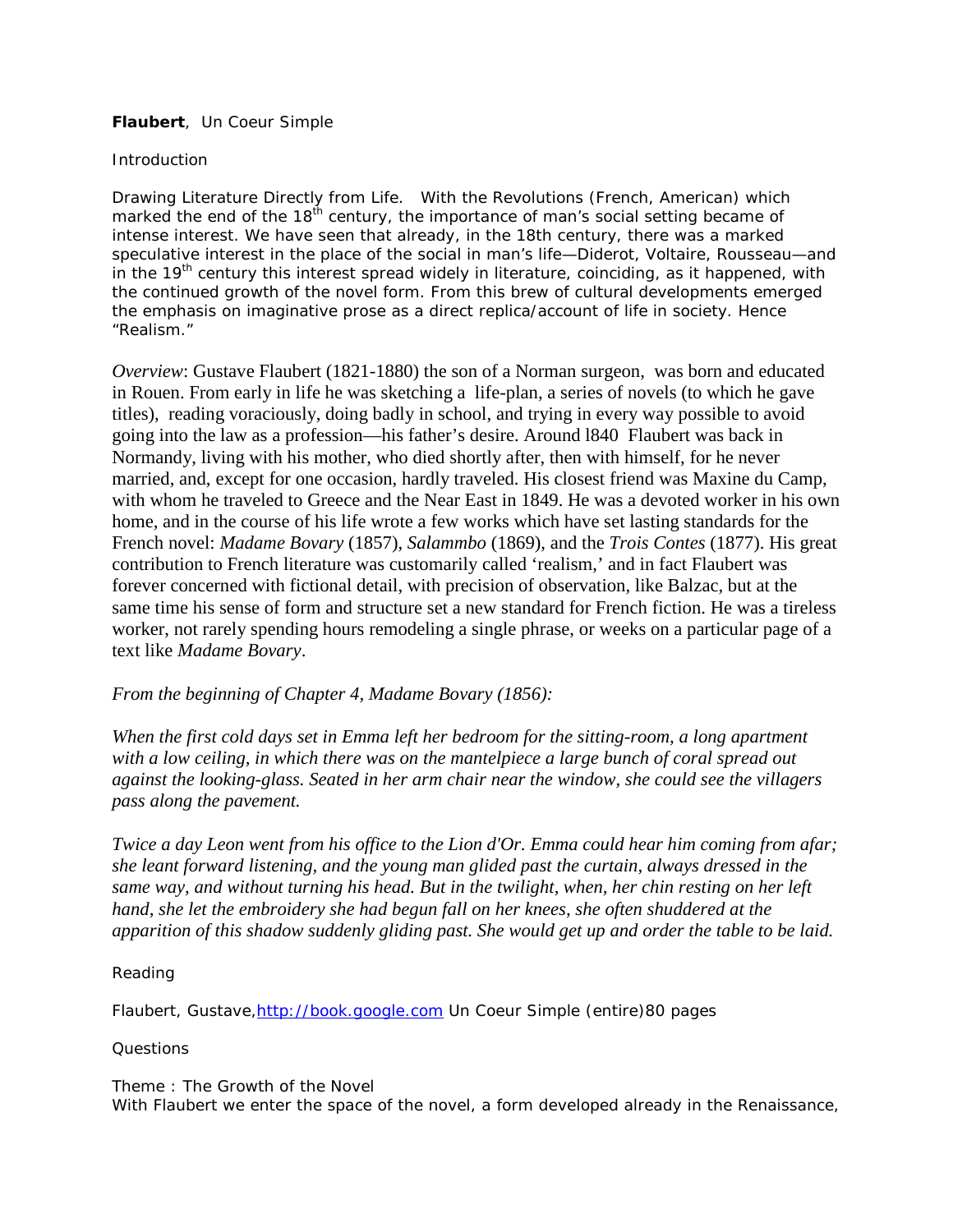but coming into maturity in the l9th century. What changes in social and economic culture do you think were responsible for the rapid l9th century evolution of this art form?

*Comparative Literature : Literary Realism*

The Song of Roland

Perceval - Auerbach, Mimesis

You will reflect that the "realistic" novel, with its ambitions to remain close to the actual character of social and personal life, differs sharply from the kinds of literary texts you have been reading earlier in this class. What kind of realism do you find when you think back to The Song of Roland or the Perceval? The question may seem odd, even silly, but as you try to answer you see that the meaning of "realism" differs according to time and place. You can probably imagine the author of The Song of Roland maintaining that his work is a 'realistic' depiction of his culture, its values and aesthetic concepts. For the large issue raised here, you should try reading in a fascinating book of scholarship, a classic now more than 75 years old: Erich Auerbach, Mimesis, (1953). This book takes essay sized soundings of the conception of "realism" and "reality" in literature at diverse epochs.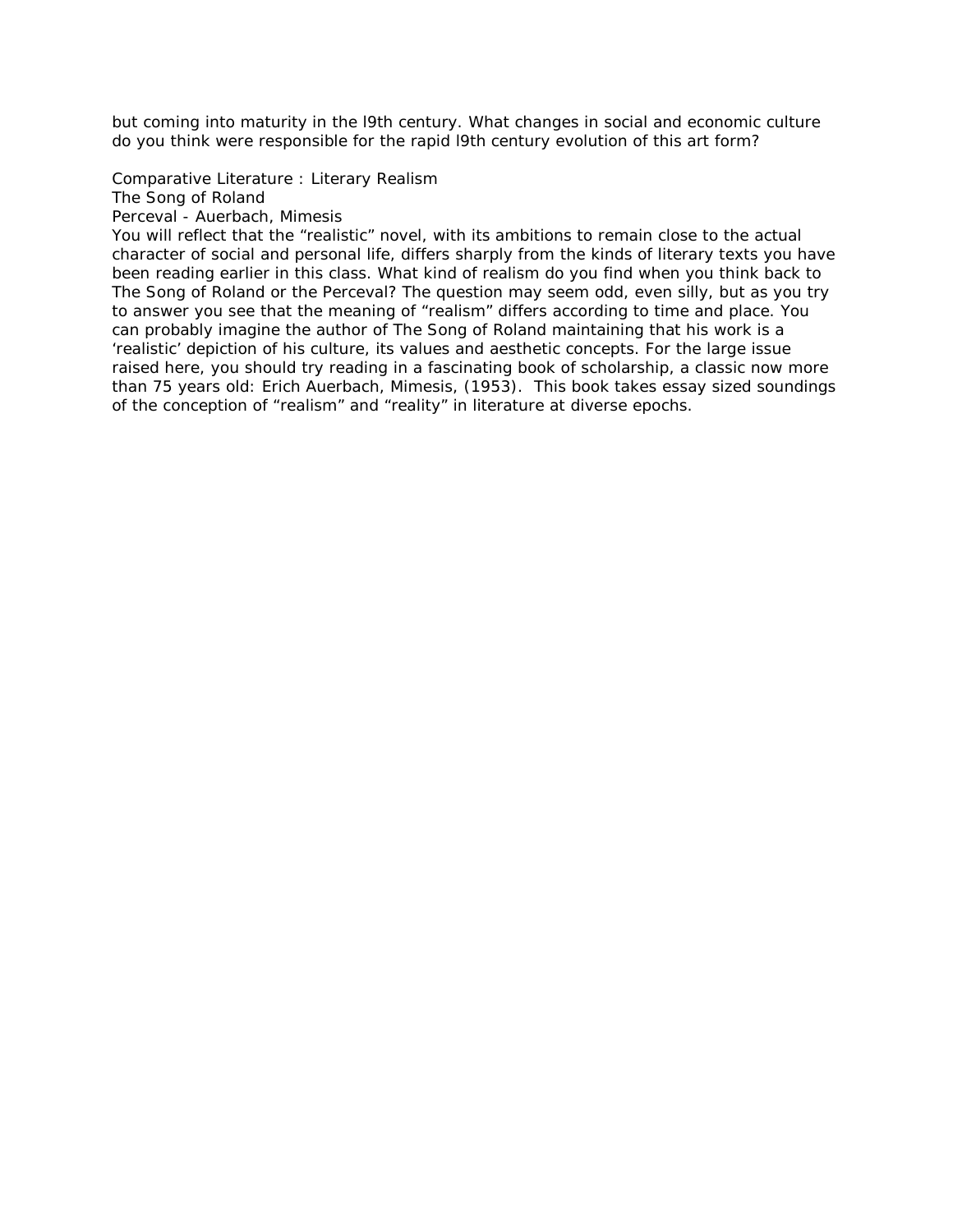## **Mallarme, Rimbaud, Baudelaire,** Selected Lyrics

#### *Introduction*

*The New Freedoms of the Lyric.* The social turn given literature by the Revolutions of the end of the 18th century—and by the new social perceptions of  $18<sup>th</sup>$  century thinkers converged to give "man in society" a fresh sense of the possibilities of personal expression. From the Romantic Movement on—the great stimulus given European literature by such as Coleridge and Wordsworth in England—the poet became a central figure of artistic creativity, often celebrated as much for the idiosyncratic style of his life and attitudes, as for the originality of his imagination.

*Overview*: Stéphane Mallarmé (1842-1898) was born in Paris, and spent his career life teaching English in diverse parts of France. His was not a dramatic life of journeys or love affairs; he exceeds Flaubert in duty to the page and the careful writing on it.

We have dealt with Baudelaire as symbolist poet, and Mallarmé picks up the thread inventively. He was both a theorist of poetry and a poet, and he was wont to develop his aesthetic ideas at a series of evening meetings he hosted, on Tuesday nights from nine to midnight. Those ideas, which he elaborated in his *Divagations (1897),* emphasized the music of poetry, but also the allusiveness of the language which went into creating the music. The result, typically, is poetry which does not yield to logic, but only to an intuitive and close reading, as well as to delicate listening. He added a new sense, also, of the layout of text and spaces on the open field of the page; a kind of visual experiment that underlies his late work, *Un coup de des n'abolira jamais le hazard (1897),* notoriously resistant to paraphrase. That work enshrines Mallarmé's dictum that beyond reality there is nothing, but that nothing is the home of forms, ideas that dictate the poem behind the poem. One of the famous applications of Mallarmé's work and aesthetic is Debussy's *L'après midi d'un faune*, music which is drawn from Mallarmé's poem of the same name (1876).

Sample, *A Negress* (1899):

*Possessed by some demon now a negress Would taste a girl-child saddened by strange fruits Forbidden ones too under the ragged dress, This glutton's ready to try a trick or two:*

*To her belly she twins two fortunate tits And, so high that no hand knows how to seize her, Thrusts the dark shock of her booted legs Just like a tongue unskilled in pleasure.*

*Facing the timorous nakedness of the gazelle That trembles, on her back like an elephant gone wild, Waiting upside down, she keenly admires herself, Laughing with her bared teeth at the child:*

*And, between her legs where the victim's couched,*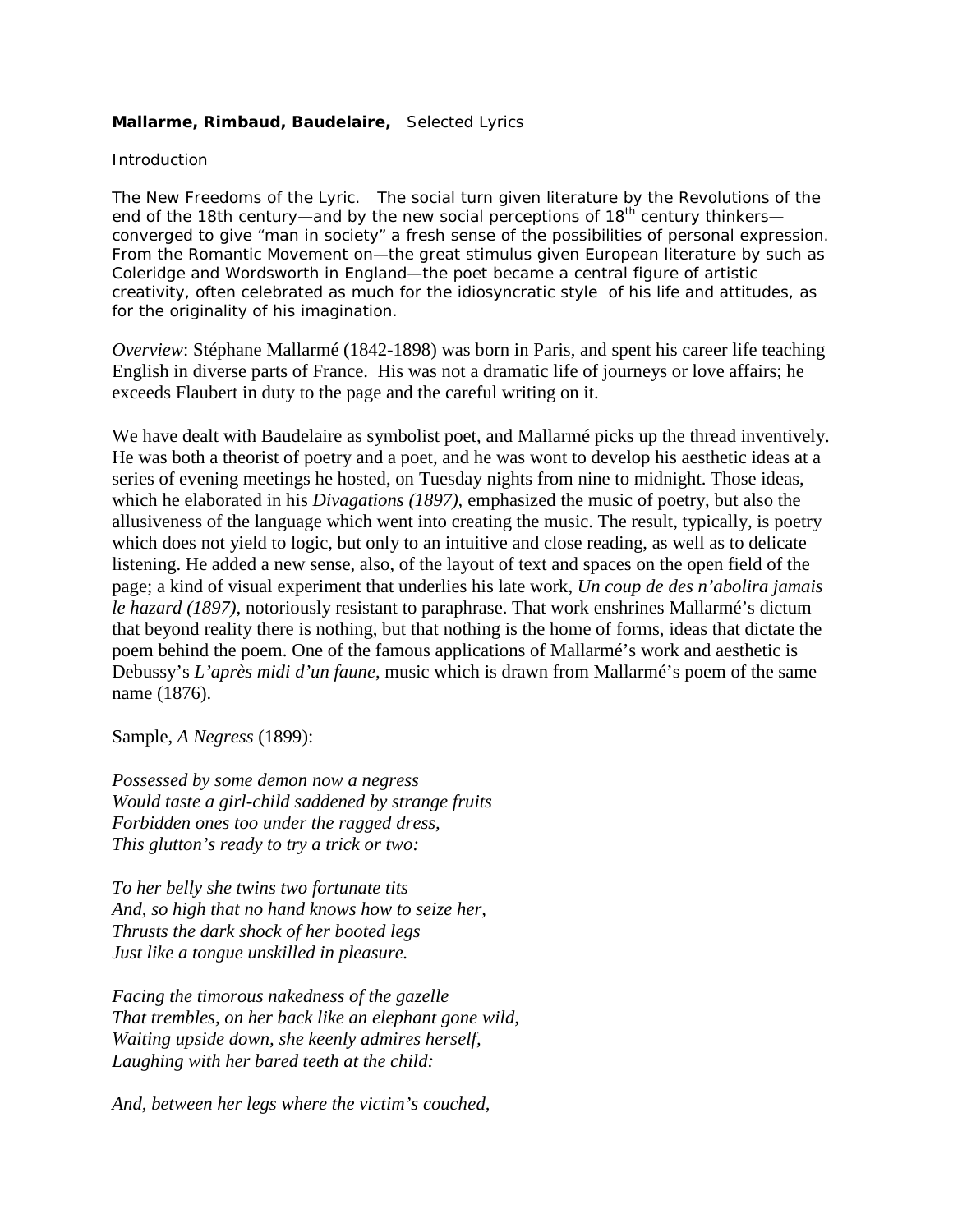# *Raising the black flesh split beneath its mane, Advances the palate of that alien mouth Pale, rosy as a shell from the Spanish Main.*

*Overview*: Arthur Rimbaud (1854-1891) was a close friend of the older poet, Paul Verlaine, and from him had a passionate sense of the importance of poetry. But Rimbaud, whose finest works of poetry—*Le bateau ivre* (1871), *Une saison en enfer* (1873)—were powerful and visionary texts, was nonetheless writing documents of a world he lived adventurously, and not armchair poetic testaments. Rimbaud's praise of a life in which the senses are totally disordered—in which there is a 'dérèglement complet de tous les sens,'—is congruent with the life he himself lived: teacher of French in London and Stuttgart, a wanderer begging his way on foot among the Italian Alps, a dockhand working in Marseilles, a mercenary soldier with Dutch troops headed for Indonesia, and far more, leading him ultimately through Egypt into Aden, and from there into Ethiopia, where, in the city of Harar, he established himself as a very successful trader/businessmen, and was well known for his honesty and justice in business. In l891 a tumor on his knee forced Rimbaud to return to Marseille for treatment, which was amputation of his leg. The autopsy revealed that he was suffering from cancer.

# Sample: *Morning of Drunkenness, from The Illuminations* (1873*):*

*O my Good! O my Beautiful! Appalling fanfare where I do not falter! rack of enchantmants! Hurrah for the wonderful work and for the marvelous body, for the first time! It began in the midst of children's laughter, with their laughter will it end. This poison will remain in all our veins even when, the fanfare turning, we shall be given back to the old disharmony. O now may we, so worthy of these tortures! fervently take up the superhuman promise made to our created body and soul: that promise, that madness! Elegance, science, violence! They promised to bury in darkness the tree of good and evil, to deport tyrannic respectability so that we might bring hither our very pure love. It began with a certain disgust and it ends--unable to grasp this eternity--it ends in a riot of perfumes.*

Laughter of children, discretion of slaves, austerity of virgins, loathing of faces and objects here, *holy be all of you in memory of this vigil. It began with every sort of boorishness, behold it ends with angels of flame and ice.*

Overview: Charles Baudelaire (1821-1868), whom some have called the father of all subsequent modern poetry in France, was born in Paris, given a conventional education, and soon able to acquire, among his teen age-mates, a reputation as a dandy and a womanizer. (He specialized in syphilis and gonorrhea, which he picked up before he was twenty, and which, added in to what was going to be a life filled with laudanum and excess alcohol, contributed to his early death, and to the massive stroke which left him aphasic for the last years of his life.) His greatest work, which sums up his lifetime of writing, is *Les Fleurs du Mal*, *The Flowers of Evil* (1857), in which he fully develops his basic themes—the essential power of symbols to move the soul, the richness of combined sense impressions as we take them in from nature, and ultimately the boredom, or 'ennui' resident in the human condition, which links to our susceptibility to evil sexual carelessness, addictions, a taste for the darkness of the occult. All of these basic themes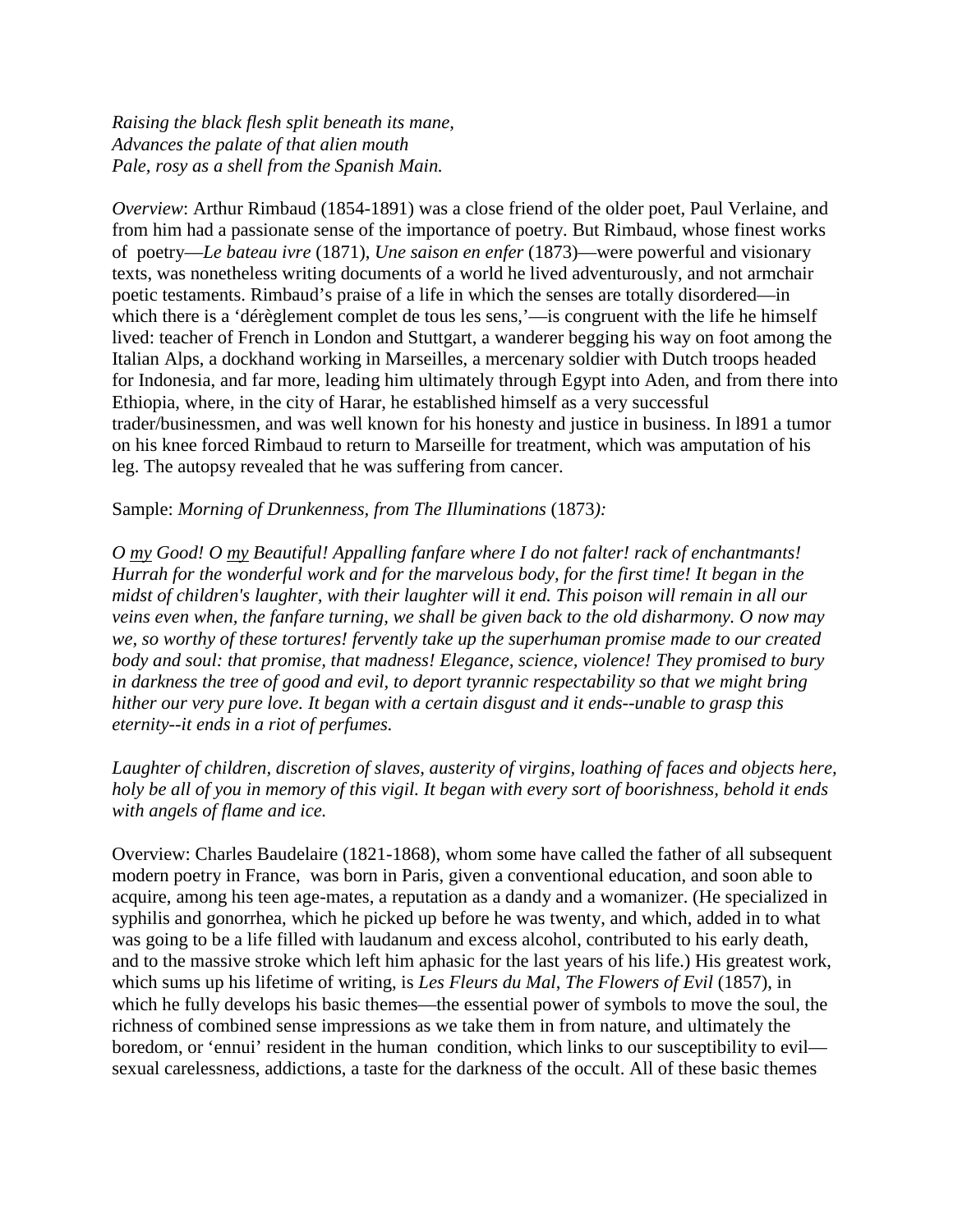echo out in other works: *L'Art romantique* (1868), *Petits Poèmes en prose* (1868) in which he creates the new genre of the prose poem, and a brilliant translation of Poe's short stories.

# *A translation of 'Spleen,' from The Flowers of Evil, translated by the English poet, Roy Campbell, 1952:*

I'm like the King of some damp, rainy clime, Grown impotent and old before my time, Who scorns the bows and scrapings of his teachers And bores himself with hounds and all such creatures. Naught can amuse him, falcon, steed, or chase: No, not the mortal plight of his whole race Dying before his balcony. The tune, Sung to this tyrant by his pet buffoon, Irks him. His couch seems far more like a grave. Even the girls, for whom all kings seem brave, Can think no toilet up, nor shameless rig, To draw a smirk from this funereal prig. The sage who makes him gold, could never find The baser element that rots his mind. Even those blood-baths the old Romans knew And later thugs have imitated too, Can't warm this skeleton to deeds of slaughter, Whose only blood is Lethe's cold, green water.

## *Readings*

Mallarmé, Rimbaud,Baudelaire(Lyrics from the respective websites)50 pages *Mallarmé, Stephane, http://www.poetryintranslation.com Rimbaud, Arthur, Lyrics, [http://www.](http://www/) mag4.net Baudelaire, Charles, Les Fleurs du Mal, [http://books.google.com](http://books.google.com/)*

## *Questions*

## *Theme : New Freedoms in Poetry*

To this point we have examined poetry both in its epic form—*The Song of Roland*—and in drama—in all three of the classical dramatists. There was great lyric poetry in the French Renaissance, but the highest achievements of the genre appear in the 19th century. What kinds of experiments in language can you see in the poets we are reading here? Why did the poet, in his role as the marginalized victim of society, the painfully oversensitive observer of the world, replace the robust older tradition—Roland; the 17th century dramatists—in which the poet was a central culture bearing figure at the heart of society?

*Comparative Literature :* The Lyric Breaks New Ground Arthur Rimbaud, Poems Charles Baudelaire, Poems Stephane Nallarme, Poems Hamburger, The Truth of Poetry With the Romantic Movement, at the turn of the l8th into the l9th centuries, literature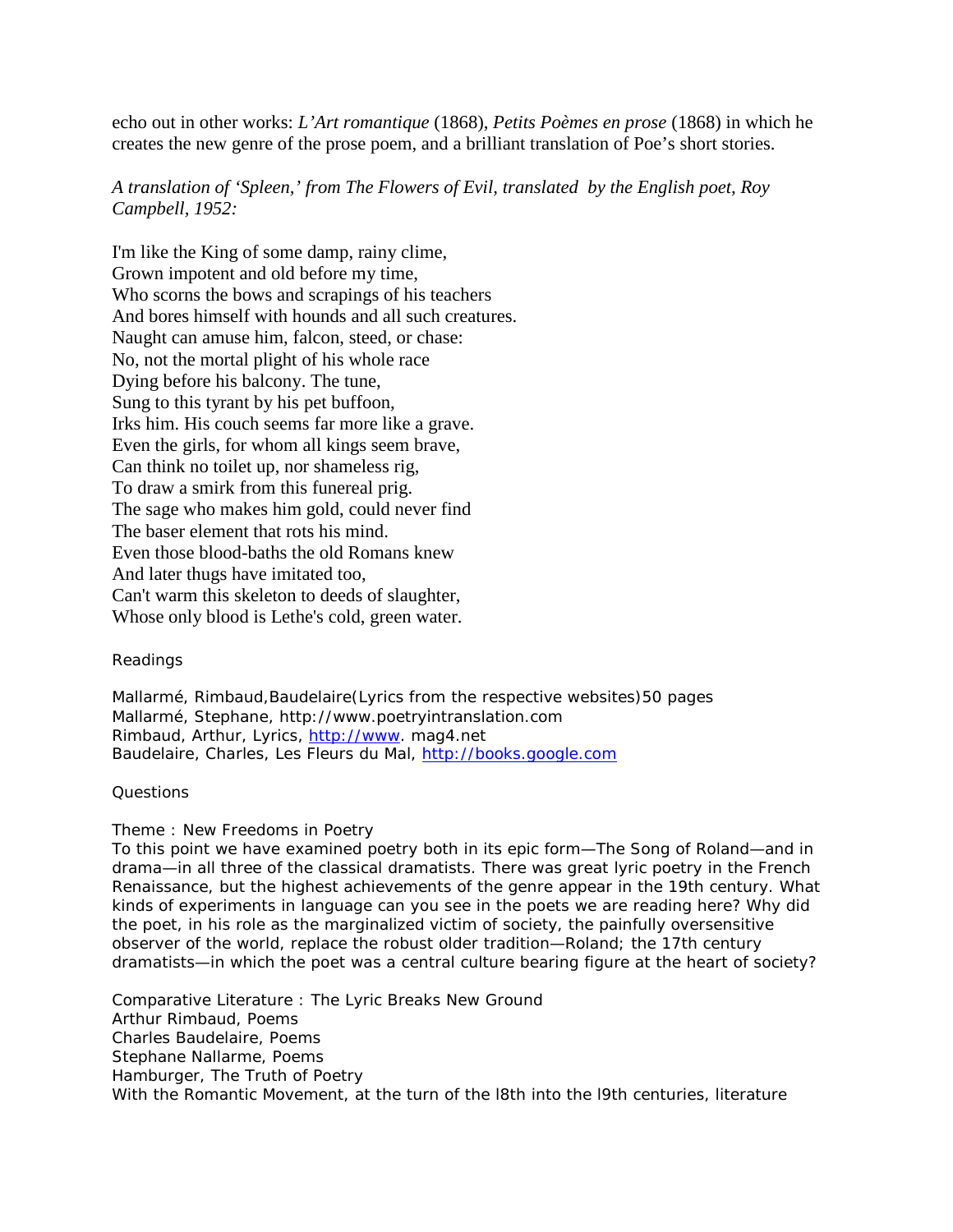began to free itself from many of the strictures of "older works": pre-set verse forms, strict narrative conventions, stable authors of both poems and fictional texts. Lyric poetry, after the model of such as Wordsworth, Lamartine, or Heine, picked up the idiosyncratic of its author's tone, and challenged (say in the mid-l9th century) the still fairly conservative assumptions of the poetry reading public. You can see the very different domains in which Rimbaud, Baudelaire, and Mallarme would have challenged their readers. For a wide perspective on the "revolution of modern poetry" you would enjoy reading Michael Hamburger, The Truth of Poetry (1969).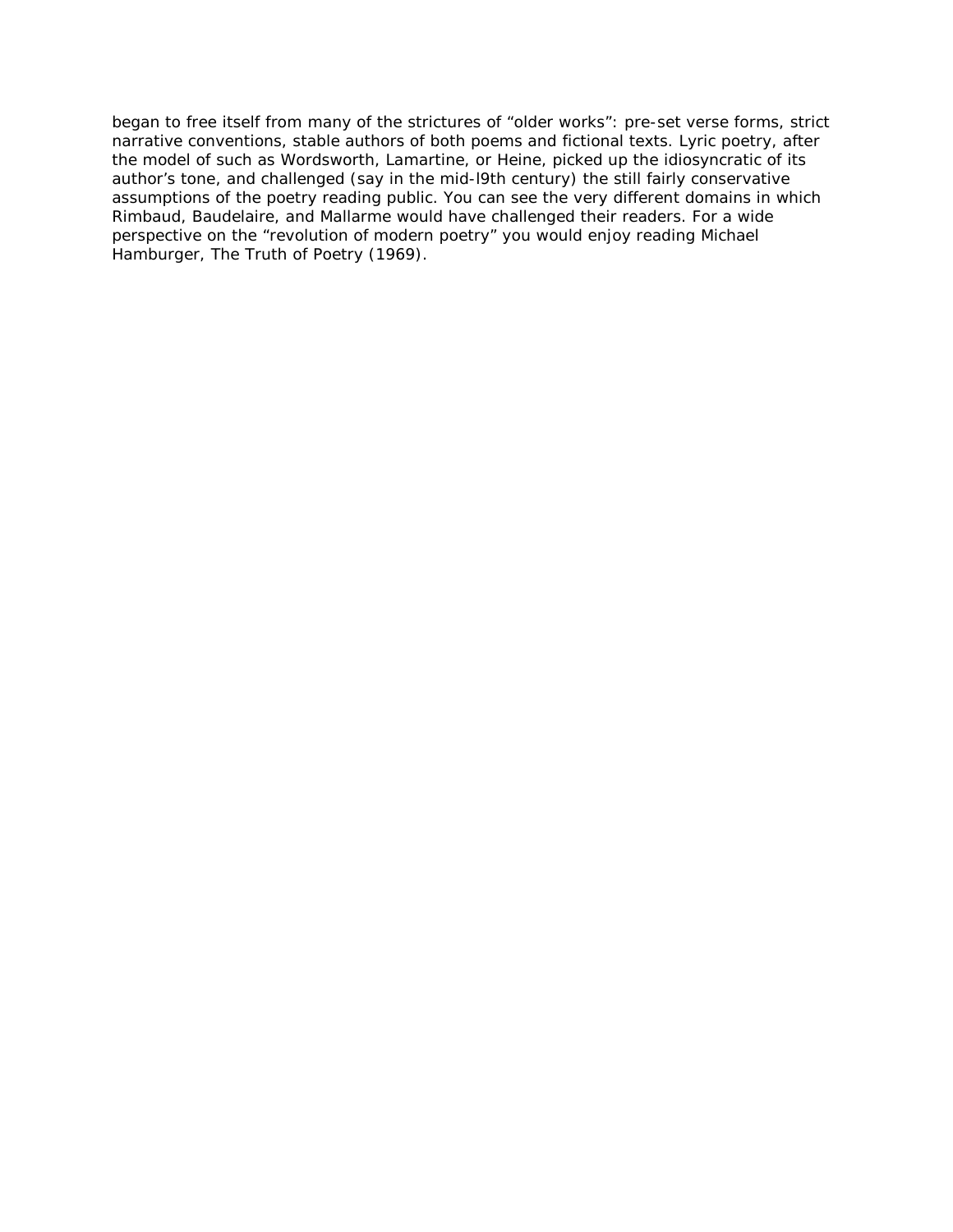#### *Stendhal, De L'Amour*

#### *Introduction*

*The Chemistry of Love.* Already with Chretien de Troyes, and the Arthurian legends, you were familiarized with the notion of Romantic love. With Stendahl you encounter a blisteringly analytic interpretation of love. (Does this analysis help you understand something of the mindset of, say, Racine's Phedre?) Does the Realism you find in Flaubert and Zola appear also in this perspective of Stendahl? Can you see the inheritance of the 18th century—Rousseau, Diderot—behind the kind of view of love Stendahl develops?

*Overview*: Henri Beyle, later Stendahl (1783-1842) was born in Grenoble and served as a soldier under Napoleon through to the end of the Russian campaign (1812). He was a great admirer of Bonaparte, and of Italy, as well, which he considered the home of passion and intensity. (From 1814-1821 he lived in Milan; from 1830-1841 he was consul, first in Trieste, then in Civitavecchia.) His earliest writings were on music, then, in *Racine et Shakespeare* (1823-25), on what he saw as the deep Romanticism of the great playwrights of the French seventeenth century. His two great novels, to follow, were *Le Rouge et le Noir* (1831) and the *Chartreuse de Parme* (1839). The former is a brilliant portrait of a young man who excels as a soldier under Napoleon, then, however, finds himself of limited power under the Restoration Government; in the end, after disguises and adventures, he is condemned to the scaffold for murder. *The Chartreuse de Parme*, like its predecessor, reviews the psychology of individuals living in a no longer militarily dramatic social environment, in this case a small provincial court in Italy, but in a social world so finely and subtly portrayed, that Stendahl can properly be considered the forerunner of the more recent psychological novels of our time.

## Excerpt from *Le Rouge et le Noir (1831)*:

*With the lively and graceful demeanour which came naturally to her when she was not in company, Mme de Rênal was coming out into the garden through the French window of the drawing-room when she noticed the figure of a young peasant standing by the front door. He was scarcely more than a boy, and his pale face showed signs of recent tears. He was wearing a spotless white shirt and carrying a very clean jacket of thick mauve wool under his arm.* 

*The peasant boy had so fair a complexion and such gentle eyes that Mme de Rênal's romantically inclined nature led her to imagine at first that he might be a girl in disguise, coming to ask some favour of the mayor. She felt a surge of pity for the poor soul standing there at the front door and obviously not daring to raise a hand to the bell. She went over to him, distracted for a moment from the deep distress whi*ch the prospect of a tutor in the house was causing her.

## *Reading*

*Stendahl, De l"Amour, http://books. google.com*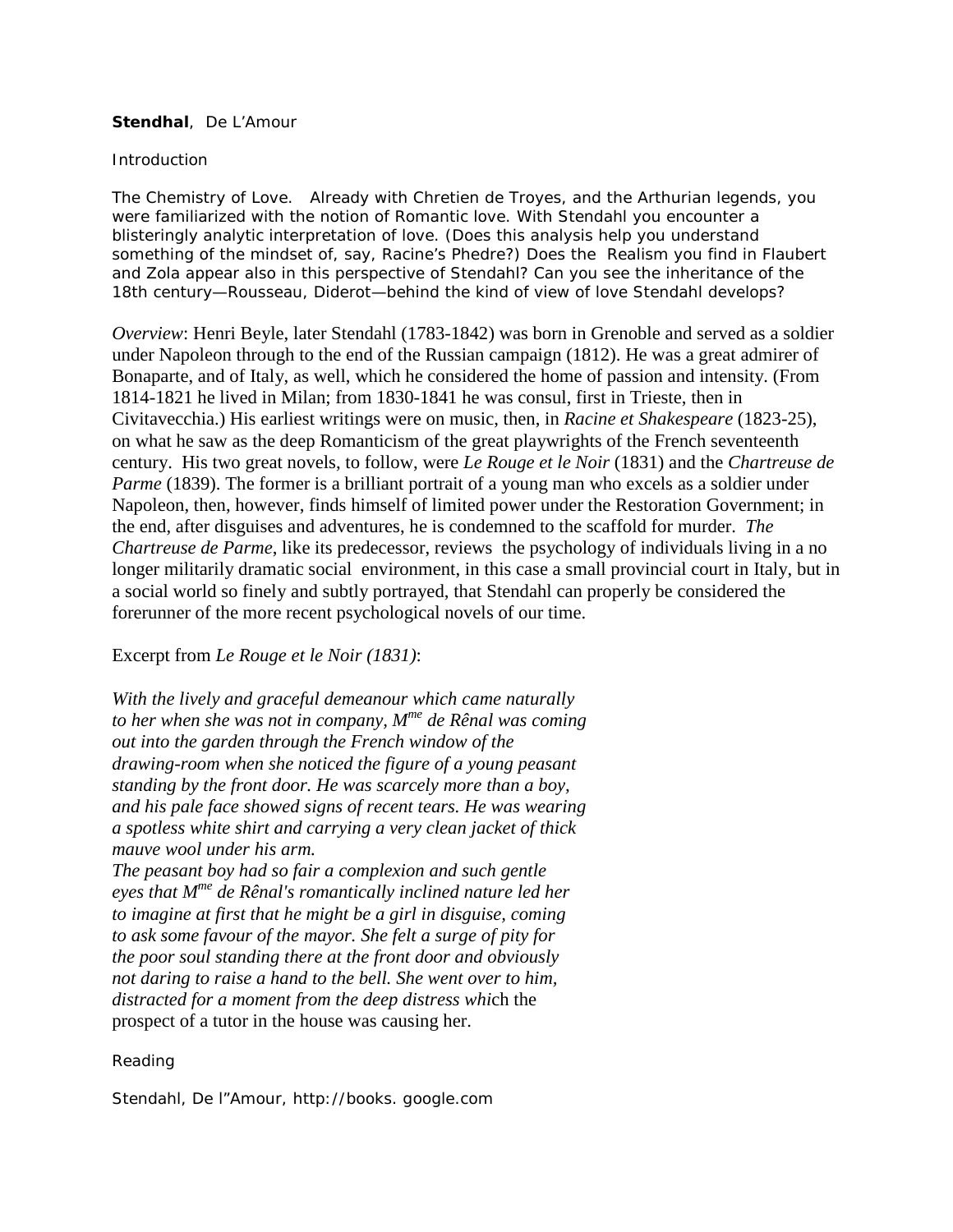#### (Book I) 100 pages

#### *Questions*

#### *Theme : Love*

What conception of romantic love did you find in earlier French literature? Was there a germ of the romantic in the chivalric world of Chretien's Percival? What about Montaigne and Rabelais? Did they feel sensitive to the romantic? And the great dramatists of the 17<sup>th</sup> century? Is there any "romance" in the French literature we have been reading, Stendahl included? Aren't the French supposed to be the "great lovers"? Are the French the nation of "great lovers" or of "cynical observers of love"?

#### *Theme : Continuity*

You now have a brief survey of the major literary forms of the French 19th century. Can you still discern the continuity with earlier French culture? At first glance it might seem that this period of French culture generates new concepts of prose fiction and lyric poetry; formal and substantial changes in perspective. Do developments in these two genres seem to you sharply new, or rooted in earlier French culture?

*Comparative Literature : The Literature of Love*

Stendahl, De l'Amour Plato, Phaedo, Phaedrus, Symposium Ovid, Ars Amatoria Cicero, De Amicitia

There is a long history of literary works not only reflecting the experience of love, but concerning the theme of love. Among the Ancient Western Classics are numerous profound texts relating their project to that of Stendahl. Recommended reading: Plato's dialogues on love--the Phaedo, the Symposium, Phaedrus—in which there is a constant distinction between corporeal love and various levels of "spiritual love"; Ovid's Ars Amatoria—a witty verse handbook for lovers, written for young Romans; Cicero's De Amicitia, a Roman thinker's reflections on love's near neighbor, friendship.

#### *Review*

Literature can turn in different directions: outward to the world to portray, inward to the self. What examples of these extremes have you encountered so far? (Consider Montaigne and Rousseau; then turn to Zola.) Does French literature as a whole, from your perspective, seem introspective or turned outward? Does your answer apply to poetry, too. Notice that for the first time, in this 19th century section, with these past weeks, we concentrate on lyric poetry. There was much great lyric work in France (Ronsard, DuBellay, Lamartine) prior to the poetry we are reading now, but the Romantic Movement, from which our three present poets "derive," was a powerful new impulse to lyric imagination.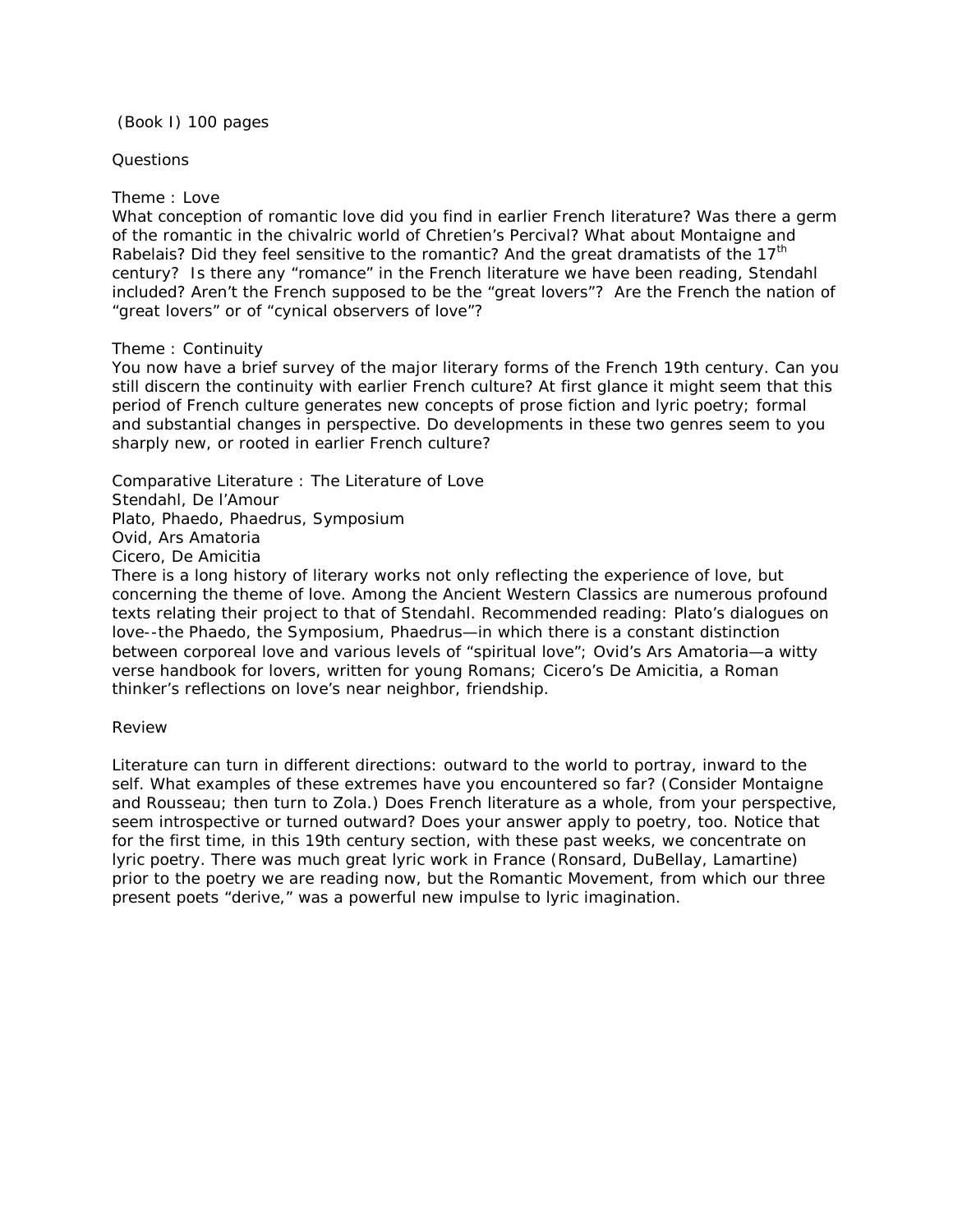# **20th Century French Literature**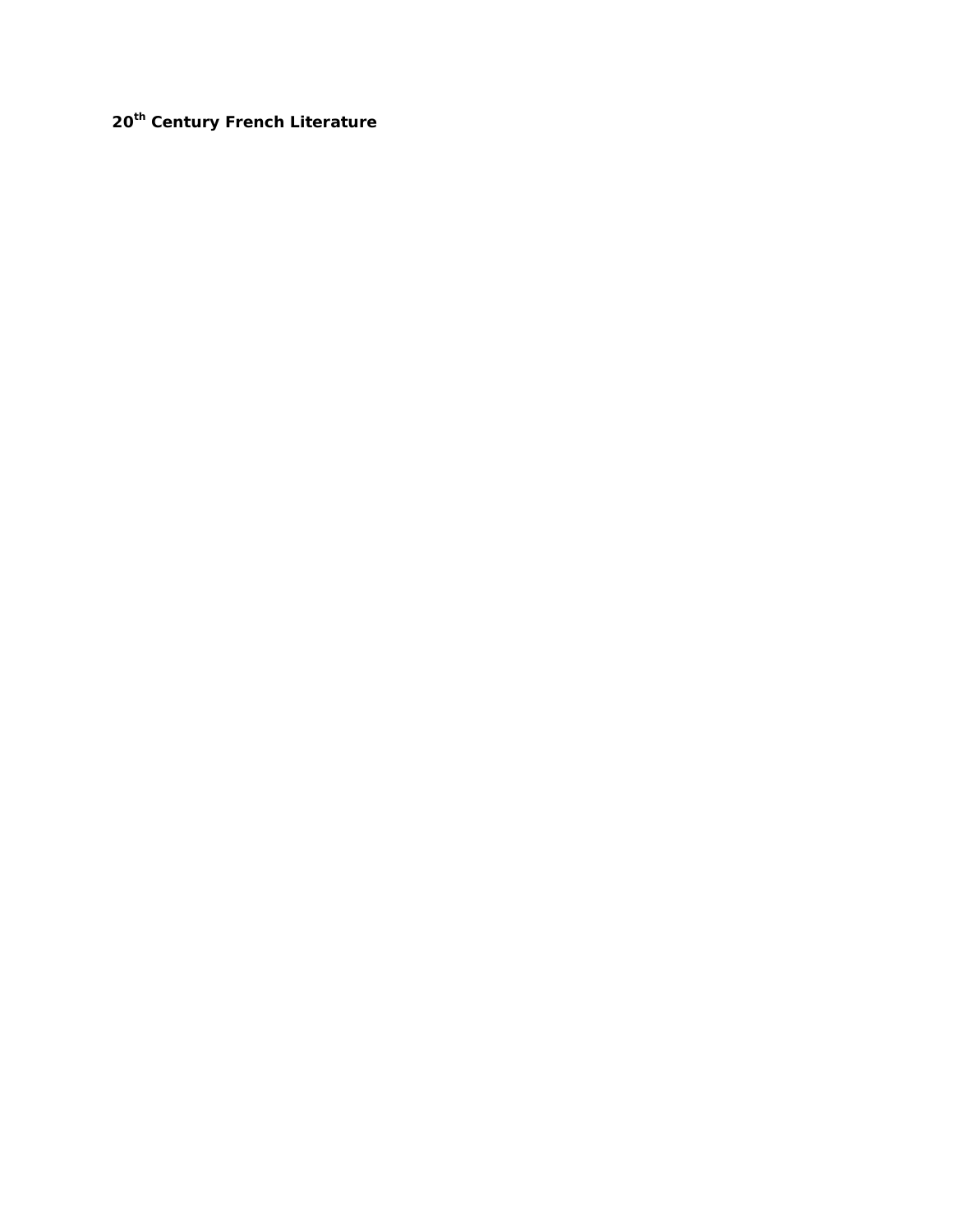#### **Proust**, Swann's Way

## *Introduction*

*Introspection.* Literature can turn in different directions: outward to the world to portray, inward to the self. What examples of these extremes have you encountered so far? (Consider Montaigne and Rousseau; then turn to Zola.) What do you make of Proust's introspective fiction? Is he able to construct a story out of his inner life and its memories? Does he remind you in any way of Montaigne?

*Overview*: Marcel Proust (1871-1922) was born into a cultivated Parisian family, his Father a prominent physician and medical researcher, who had contributed greatly to the fight against cholera in his time. The young Proust was born at the end of the Franco Prussian War, during the brutal suppression of the French Commune; an era which can be taken to mark the moment of decline of the French aristocracy, and the significant development of the new Middle Class; in other words the transition point of society that was to fascinate Marcel Proust throughout his life, and to form the material of the huge series of seven novels which was the fruit of his writing life, a life which saw little activity, but much reading, no marriage, a closeted homosexuality. Proust himself was fully prepared for this work; highly educated at the Lycée Condorcet, from early on a social climber with a fascination for the declining aristocracy, and with a suitable private income, he was able to devote his life attention to the sequence of novels making up *In Search of Times Past* (1913-1921), arguably the most powerful work of literary Modernism.

Overture to Swann's Way (1913): *For a long time I used to go to bed early. Sometimes, when I had put out my candle, my eyes would close so quickly that I had not even time to say "I'm going to sleep." And half an hour later the thought that it was time to go to sleep would awaken me; I would try to put away the book which, I imagined, was still in my hands, and to blow out the light; I had been thinking all the time, while I was asleep, of what I had just been reading, but my thoughts had run into a channel of their own, until I myself seemed actually to have become the subject of my book: a church, a quartet, the rivalry between François I and Charles V. This impression would persist for some moments after I was awake; it did not disturb my mind, but it lay like scales upon my eyes and prevented them from registering the fact that the candle was no longer burning.* 

# Reading

*Proust, Marcel, www.gutenberg.org/etext* (*Combray*; from *Swann's Way*) 75 pages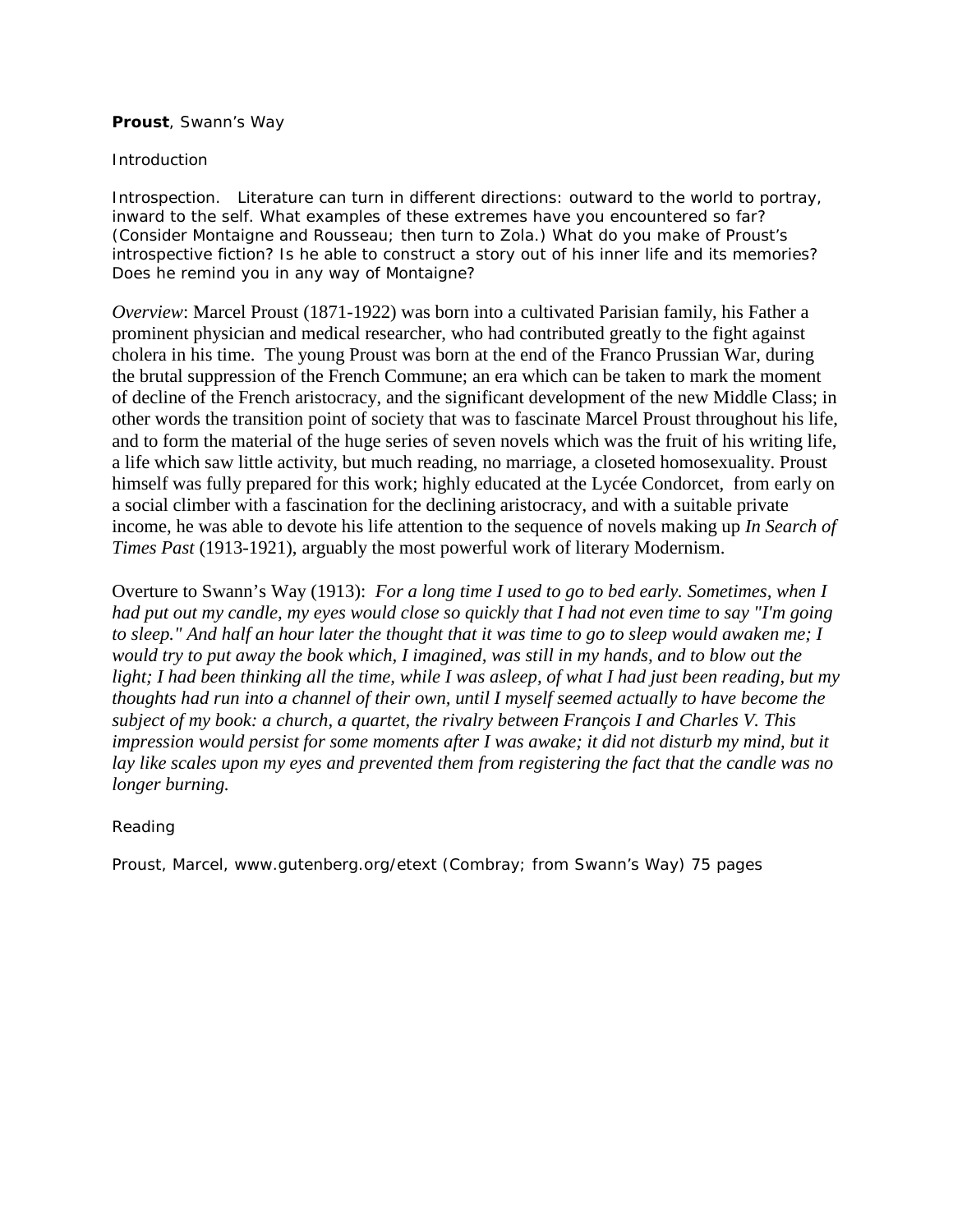## **Gide**, The Immoralist

## *Introduction*

*Overview*: André Gide (1869-1951) was one of the most influential figures in early twentieth century French literature. While his earliest work, a novel written when he was barely twenty, still flourished in the ambience of the Symbolist movement, his later in life works, reaching far into the last century, saw him involved with the break up of the European Colonialist colonies in Africa; thus with the full realignment of old political assumptions which dominated the world in which Gide grew up, as the scion of a middle class nineteenth century Protestant home.

## *Sample: interlocked quotes from Gide*:

When one has begun to write, the hardest thing is to be sincere. Essential to mull over that idea and to define artistic sincerity. Meanwhile, I hit upon this: the word must never precede the idea. Or else: the word must always be necessitated by the idea. It must be irresistible and inevitable; and the same is true of the sentence, of the whole work of art. And for the artist's whole life, for his vocation must be irresistible. -- *Journals*, 31 Dec 1891

That a germ of Michel (the immoralist) exists in me goes without saying. How many buds we bear in us, Scheffer, that will never blossom save in our books! They are 'dormant eyes' as the botanists call them. But if intentionally you suppress all of them but one how it grows at once! How it enlarges, immediately monopolizing all the sap! My recipe for creating a fictional hero is very simple: take one of these buds and put it in a pot all alone; you soon achieve a wonderful individual. Advice: choose preferably (if it is true

you can choose) the bud that bothers you the most. You get rid of it at the same time. This is perhaps what Aristotle called the purging of passions. *Letter of l916*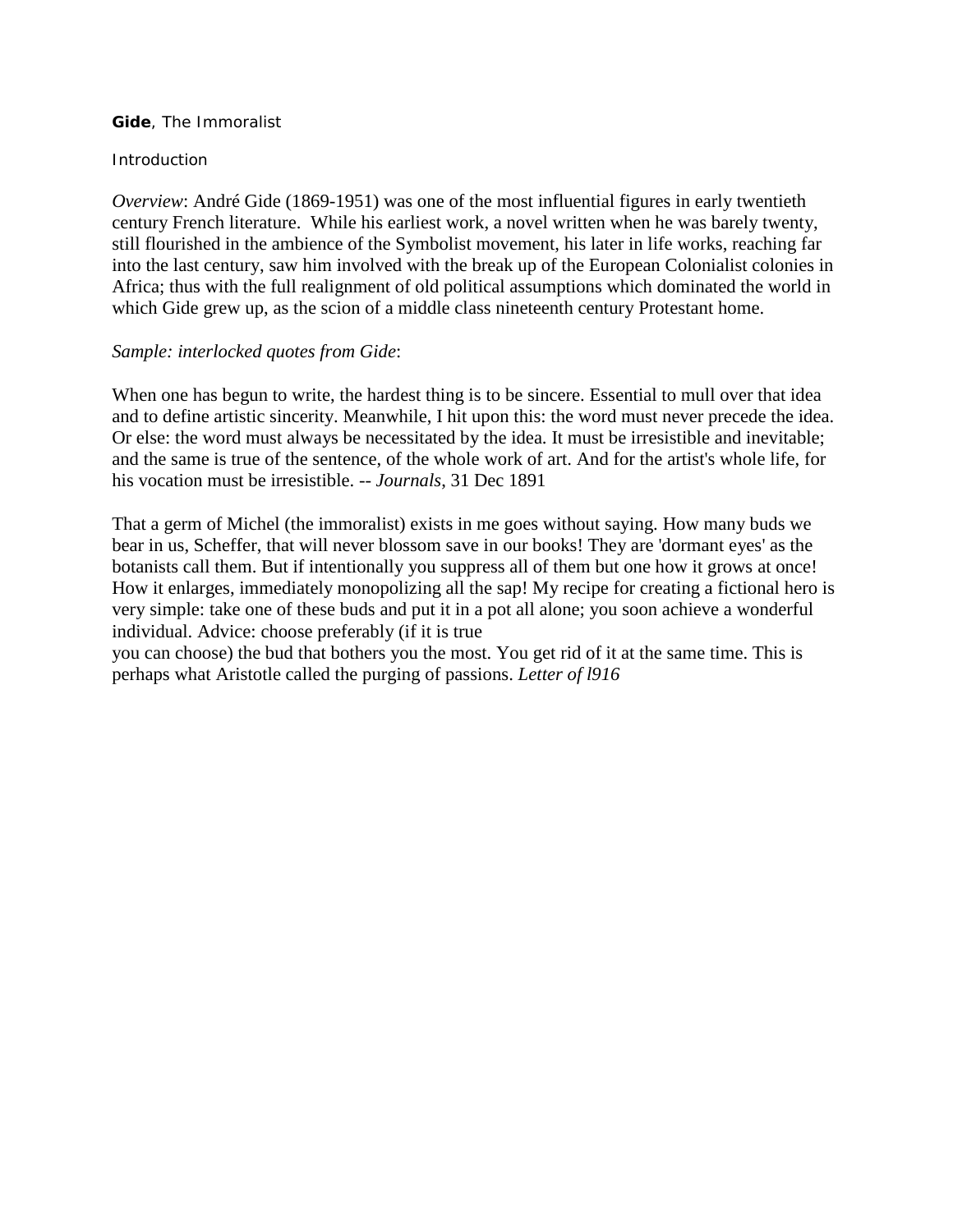## **Camus**, The Stranger

## *Introduction*

*Paths of Fictional Salvation.* With the advent of the novel, in the 18th century and even earlier—didn't Rabelais write in part as a novelist?--creators put great stress on this new form, which reaches far into the human condition, and was able to attract a rapidly growing reading public. While in the past, epic poetry or drama had been the leading force in literary arts, it began now to seem as though the novel could become the supreme vehicle for working out the meanings of life. How did Gide, Bernanos, and Camus view the power of the novel, to explain the meaning of the human experience? Did each novelist reach for a new conception of human being? Were their protagonists, in the texts we are reading, socially marginalized in similar ways?

*Overview*: Albert Camus (1913-1960) was born in French Algeria and died before the outbreak of the great conflict between France and Algeria, in which Algeria would break from her colonizer. Educated both in Algeria and France, Camus' deep involvement with Paris culture began with his engagement in the French Resistance, during WWII. There he founded the journal, *Combat*, which was devoted to the Free French cause, and in the subsequent years he carried out the mandatory flirtation with Communism, which eventually he broke from, as he discovered the tyrannical side of a movement initially intended to liberate the people. (That break with Communism was also Camus' break with Sartre, who felt Camus 'went soft.') Camus waged a lifelong battle on behalf of human individuality, and a lifelong quest for the meaning of life in what often seemed an absurd world. His finest work is *The Stranger* (1942, *The Plague* (1947), and *The Rebel* (1951). He was an ardent and lifelong opponent of capital punishment.

Sample: opening of the *The Stranger* (1942):

MOTHER died today. Or, maybe, yesterday; I can't be sure. The telegram from the Home says: YOUR MOTHER PASSED AWAY. FUNERAL TOMORROW. DEEP SYMPATHY. Which leaves the matter doubtful; it could have been yesterday.

The Home for Aged Persons is at Marengo, some fifty miles from Algiers. With the two o'clock bus I should get there well before nightfall. Then I can spend the night there, keeping the usual vigil beside the body, and be back here by tomorrow evening. I have fixed up with my employer for two days' leave; obviously, under the circumstances, he couldn't refuse. Still, I had an idea he looked annoyed, and I said, without thinking: "Sorry, sir, but it's not my fault, you know."

Afterwards it struck me I needn't have said that. I had no reason to excuse myself; it was up to him to express his sympathy and so forth. Probably he will do so the day after tomorrow, when he sees me in black. For the present, it's almost as if Mother weren't really.

## *Reading*

*Gide, Andre, [http://books.google.com](http://books.google.com/) The Immoralist* 115 pages *Camus, Albert, The Stranger, [http://books.google.com,](http://books.google.com/)* 130 pages

*Questions*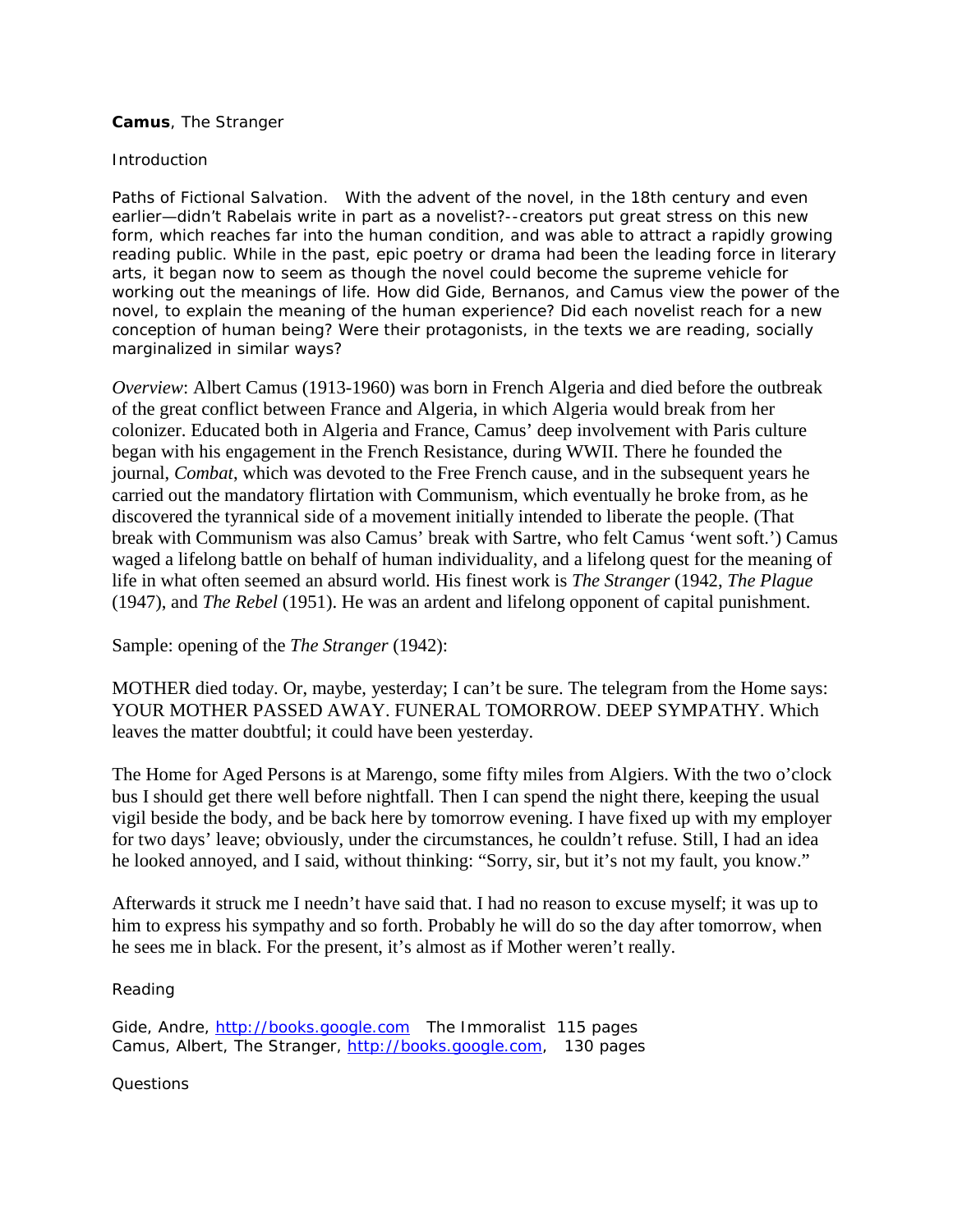#### *Theme : The Interface of the Novel with Religious Thought*

We have seen that Zola and Flaubert, for instance, kept the attention of the novel close to the details of society. With our three 20 th century French novelists, however, we are dealing with the individual up front in society, and querying the nature and fate of the individual. Do you see the connection between the immoralist and the stranger, for example, as figures trying to discover their identities in a society which is not prepared to understand them?

## *Comparative Literature: The Immoral of Fiction*

Andre Gide, The Immoralist; The Journals

In The Immoralist, Andre Gide portrays an individual for whom moral value has been drained from the world. Suggested reading: The Journals of Andrew Gide, (1889-1949), a stunningly rich diary, kept by this brilliant Frenchman during most of his mature life, on a day by day basis. In the several volumes of this work you will see what the world looks like from inside a keen thinker who adopts a civil but clinical lens onto the social world around him.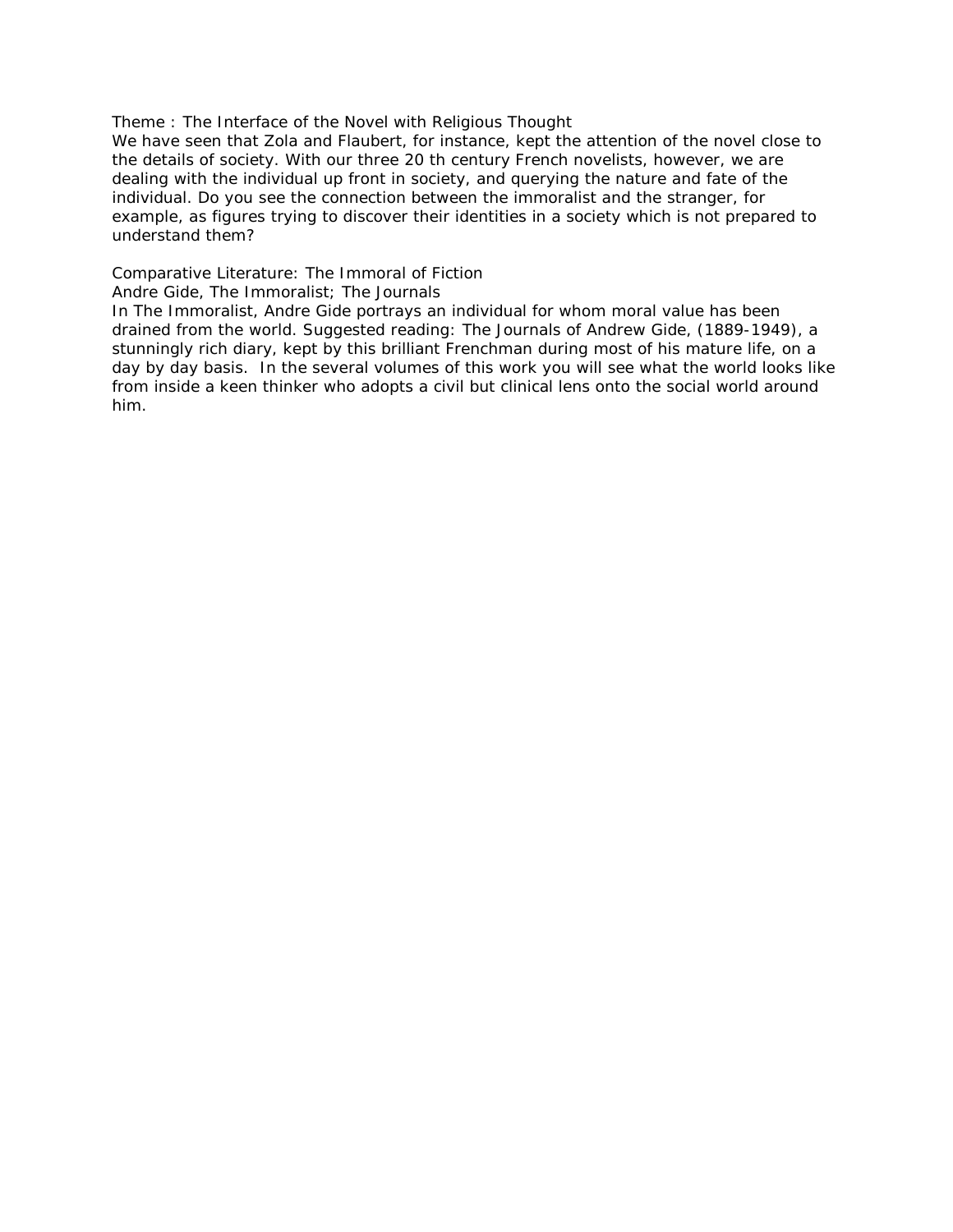## **Drama (Claudel, Beckett, Anouilh)**

### *Introduction*

*Drama as Wrestling Match.* Drama is traditionally built around conflict; for the interplay of forces can often best be illustrated by moving bodies on stage. The three playwrights we are reading for this assignment present profoundly differing conflicts. Which writer seems to you to wrestle with the most pressing contemporary issues? Does Claudel convince you, with his wrestling matches with the spirit of faith? Has Beckett's bleakness a lasting relevance to our time? How about Anouilh's conflict between the oppressive tyranny and the independent resister, Antigone? Do you find effective conflict in the tragic atheism of Beckett and Sartre?

*Overview:* Samuel Beckett (1906-1989) was born in a suburb of Dublin, son of a Civil Engineer and a nurse. Beckett was drawn to the study of languages, from early on, and at Trinity College, Dublin, he majored in French, English, and Italian. He was also a talented cricket player. graduating in 1927.

After graduation he went to Paris for a year of teaching English at the Ecole Normale Superieure, then returned to Ireland, and finally again to France; in the course of which years he was busy writing essays, learning and working with the expatriate community in Paris—especially with James Joyce, who was his great inspiration, and finally joining the French Resistance. At the end of the war he was honored with the *Croix de guerre*; a fitting tribute to an expatriate who had made French culture and the French language his own. (Most of Beckett's work was written in French, and most of it translated subsequently into English, by him. Beckett chose French for his writing, because it enabled him to write 'without style,' a goal for this writer whose creations were devoted to the bleakness and meaningless of contemporary life.) Beckett's plays *Waiting for Godot* (1955), *Endgame*, and *Krapps' Last Tape* epitomize the grim world he sees humanity occupying—today or perhaps always. The décor is minimal, the themes pervaded by death and indifference, the characters stripped of all human richness. The miracle is that Becket works with these ingredients to create of mood of anticipation and impending doom

From Samuel Beckett's poem, 'Cascando' (1961): why not merely the despaired of occasion of wordshed is it not better abort than be barren

the hours after you are gone are so leaden they will always start dragging too soon the grapples clawing blindly the bed of want bringing up the bones the old loves sockets filled once with eyes like yours all always is it better too soon than never the black want splashing their faces saying again nine days never floated the loved nor nine months nor nine lives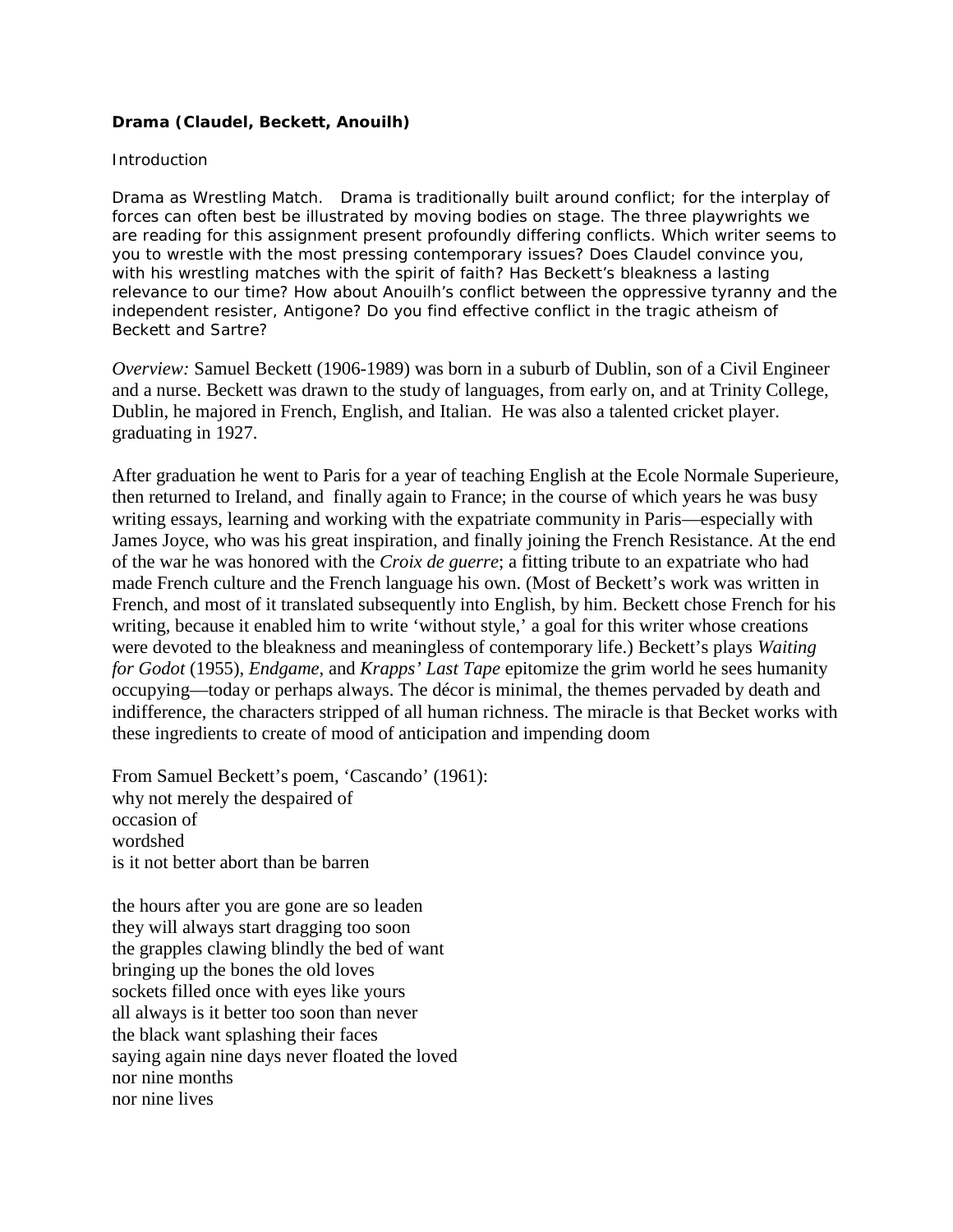*Overview*: Jean Anouilh (1910-1987) was a prolific French playwright, who incorporates many themes and styles in his extensive opus: domestic comedy, dark family dramas, historical canvases—like plays devoted to British history or Joan of Arc—and universal allegories, like *Antigone* (1945) his best known work today. For his dramatic talent Anouilh thanked both his Father, a meticulous tailor who taught his son the virtues of precision, and his Mother, a violinist who played in a nearby Casino theater, and through whom Anouilh had his first exposure to the life of directors and playwrights. His own earlier career also prepared Anouilh for craftsmanship and detail; that was the job of copyeditor at a Parisian publishing house, shortly before Anouilh made the fruitful acquaintance of Jean Giraudoux, who was at the time the senior figure of French theater. From that time on, Anouilh remained immersed in the excitement of the French theater, staying apart from the huge political/military issues of the Occupation. Late in life he said: 'I do not have a biography and I am happy about it.'

Sample, from Anouilh's Preface to *The Lark (1952)*, his play about Joan of Arc;

The play that follows makes no attempt to explain the mystery of Joan.

The persistent effort of so-called modern minds to explain mysteries is, in any case, one of the most naive and foolish activities indulged in by the puny human brain since it became overstocked with shallow political and scientific notions, and can yield nothing, in the long run, but the nostalgic satisfaction of the small boy who discovers at last that his mechanical duck was made up of two wheels, three springs and a screw. The little boy holds in his hands three springs, two wheels and a screw, objects which are doubtless reassuring, but he has lost his mechanical duck, and he has usually not found an explanation.

For my own part I always refuse to tell children how things work, even when I know; and in the case of Joan I must confess that I did not know.

Some nights, when I am feeling depressed, I try to be rational and I say: the situation- social, political and military-was ripe for the phenomenon of Joan; a little shepherdess, one of the countless little shepherdesses who had seen the Virgin or heard voices, and who happened to be called Joan, came to fill a gap in the works, and then everything began turning. If it hadn't been this one, another would have been found-there were candidates before and after her. When she was burnt, her place was taken by a little shepherd from the Landes, who led his countrymen to a few incomplete victories and was in his turn taken prisoner and burnt, without anyone thinking of making him into a hero or a saint.

## *Reading*

Claudel, *The Hostage*; Beckett, *Waiting for Godot*; Sartre, *No Exit* 50-65 pages per play

## *Questions*

# *Theme : Dilemma and Conflict*

Drama is traditionally built around conflict; for the interplay of conflicting attitudes can often best be illustrated by moving bodies on stage. The three playwrights we are reading for this assignment present profoundly differing conflicts. Which writer seems to you to wrestle with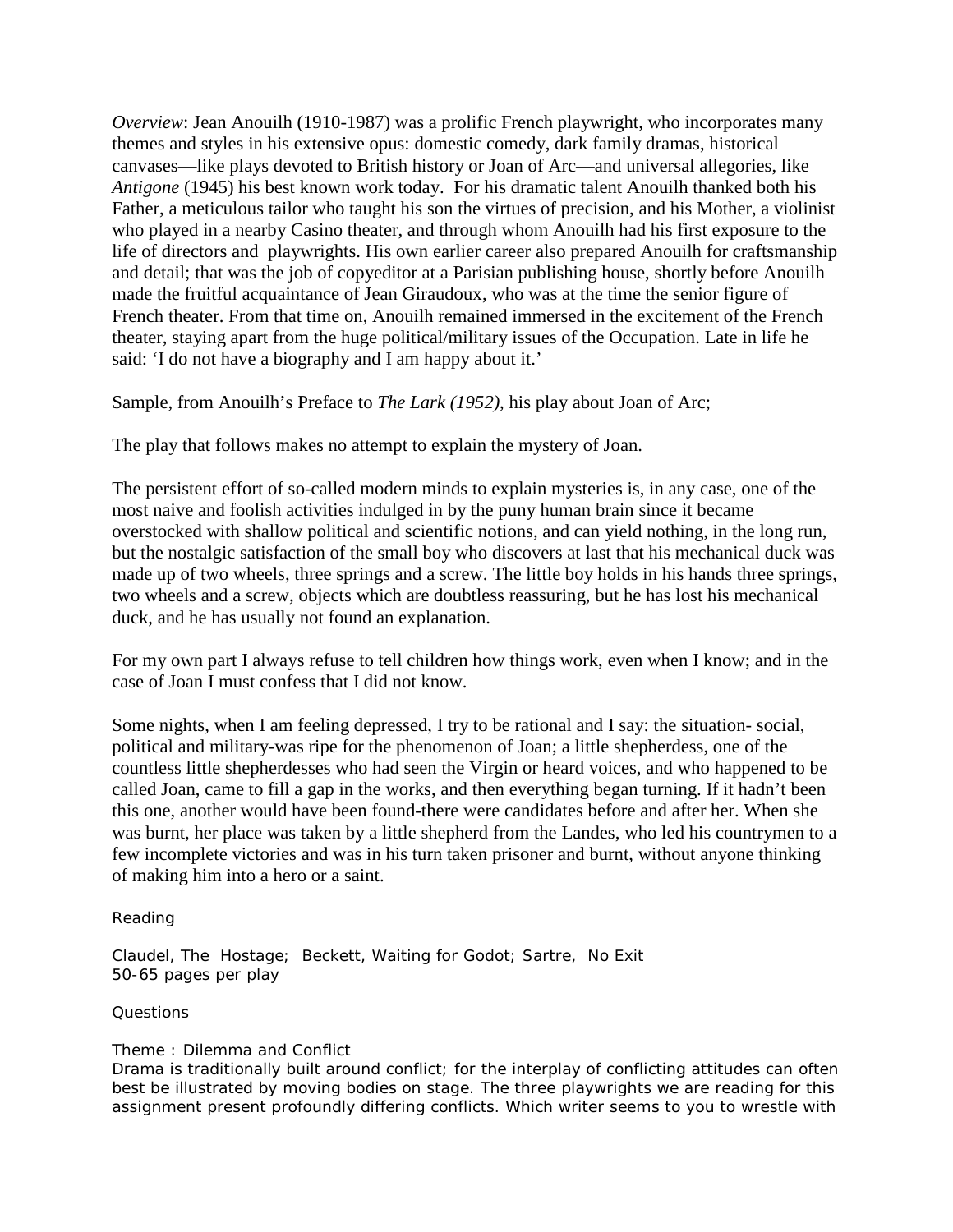the most pressing contemporary issues? Does Claudel convince you, with his wrestling matches with the spirit of faith? Do you find effective conflict in the tragic atheism of Beckett and Sartre?

## *Comparative Literature : The Evolution of the Theatre*

Anouilh, Antigone

Will (editor), Hereditas

We are reading drama from only two periods of French culture. Our first selections were from the classical French dramatists of the l7th century, our second, now, from the mid-20th century, three hundred years later. You are invited to consider the difference between these two clusters of texts. In reflecting on that difference, consider the contribution of the Greek myths to the classical drama, then look at the use of Greek myth in Anouilh's Antigone. Is the mythical element continuing to serve the same purpose in the modern play? A general issue is thus raised: what is the value of ancient myth for the creation of modern literature? You might be interested in the book Hereditas (Univ. Of Texas, 1964) which addresses precisely this question in a series of essays.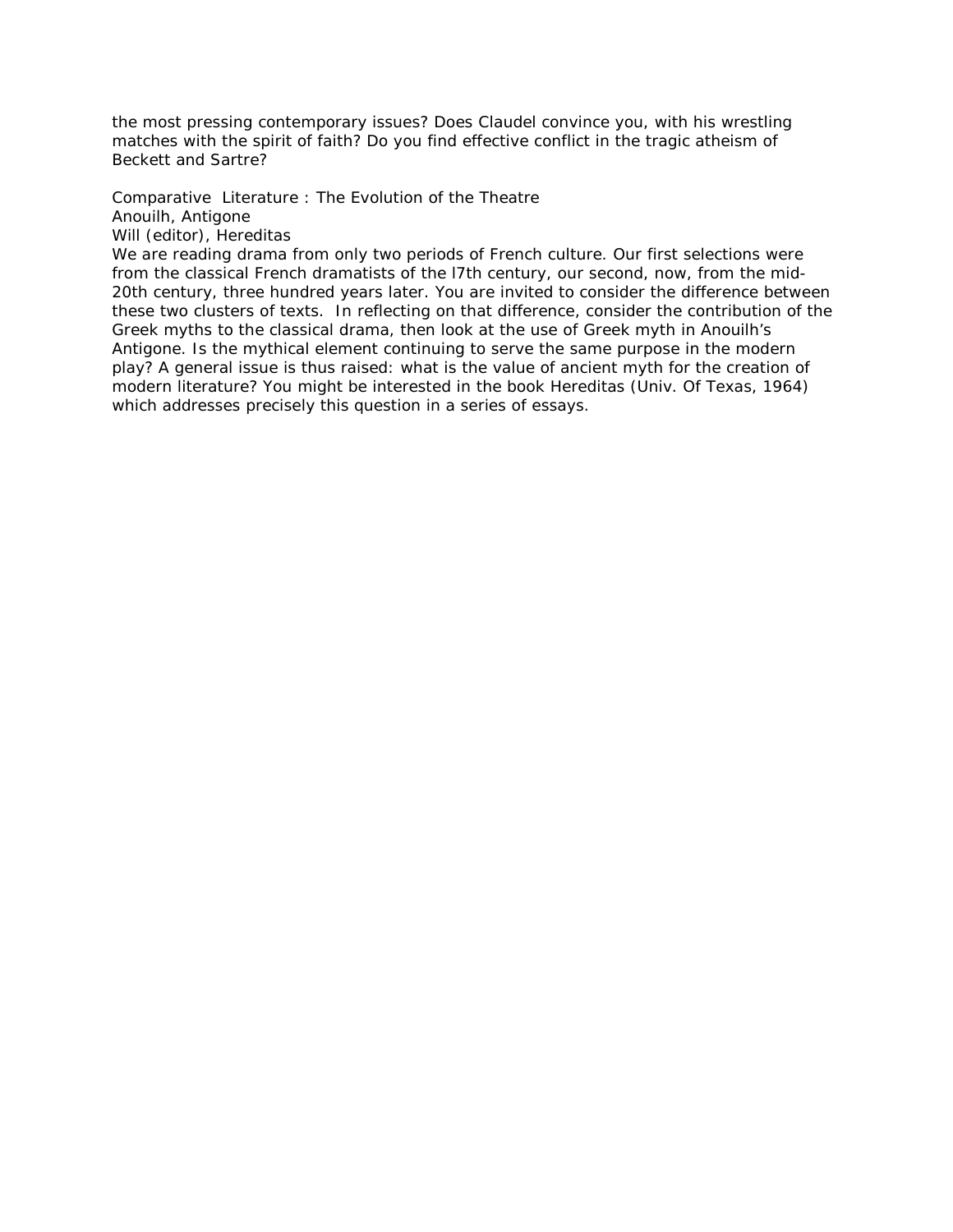#### **Sartre**, Nausea

#### *Introduction*

*Drama at the Interface between Metaphysics and Fiction.* The Second World War, and the spiritual atmosphere around it, provoked some of France's finest drama. The extremes of siege mentality brought out such as Jean Paul Sartre, who was a novelist as well as playwright and philosopher. *Nausea* represents the Existential thinking for which Sartre was considered a founder: a philosophy built on the idea that the human being exists plunged into a situation he cannot understand, and that does in fact not make sense; a godless universe in which human beings must create their own meaning.

*Overview*: Jean Paul Sartre (1905-1980) was the only child of a French naval officer, who died when the youngster was five months old, leaving Jean Paul to be raised by his Mother. Sartre grew up bookish, as he explains in his late memoir*, Les Mots* (The Words), and immersed himself both in classical language and literature, and in the philosophy of his moment, his first inspiration being that of Henri Bergson. As a student at the Ecole Normale, the most prestigious Parisian seed bed of leading intellectuals, Sartre proved himself to be both a fiery ideologue and a prankster. His dissident inclinations met a fine match in Simone de Beauvoir, his lifetime lover, whom he first met in 1929. Their first mutual attraction was all about resistance to the French War in Algeria, which both lovers thought unpardonably evil. In 1943 Sartre published his first major philosophical work, *L'Etre et le Néant,* a manifesto of Exisrtentialism. In 1939 Sartre joined the French army, where he worked as a meteorologist, until taken prisoner by the Germans. In l941 he returned again to Paris. Perhaps his finest writing was enshrined in the trilogy *Les Chemins de la Liberté*, 1945-49.

## From *The Wal*l (1959):

They pushed us into a big white room and I began to blink because the light hurt my eyes. Then I saw a table and four men behind the table, civilians, looking over the papers. They had bunched another group of prisoners in the back and we had to cross the whole room to join them. There were several I knew and some others who must have been foreigners. The two in front of me were blond with round skulls: they looked alike. I supposed they were French. The smaller one kept hitching up his pants: nerves.

It lasted about three hours: I was dizzy and my head was empty; but the room was well heated and I found that pleasant enough: for the past 24 hours we hadn't stopped shivering. The guards brought the prisoners up to the table, one after the other. The four men asked each one his name and occupation.

## *Reading*

*Sartre, Jean Paul, Nausea, No Exit [http://books.google.com](http://books.google.com/) (*140 pages)

## *Questions*

## *Issue : Existentialism and Literature*

In the case of Sartre, philosophy forms an essential part of the study of literature. Nausea analyzes the human situation with the imaginative insight we expect of poetry, yet with an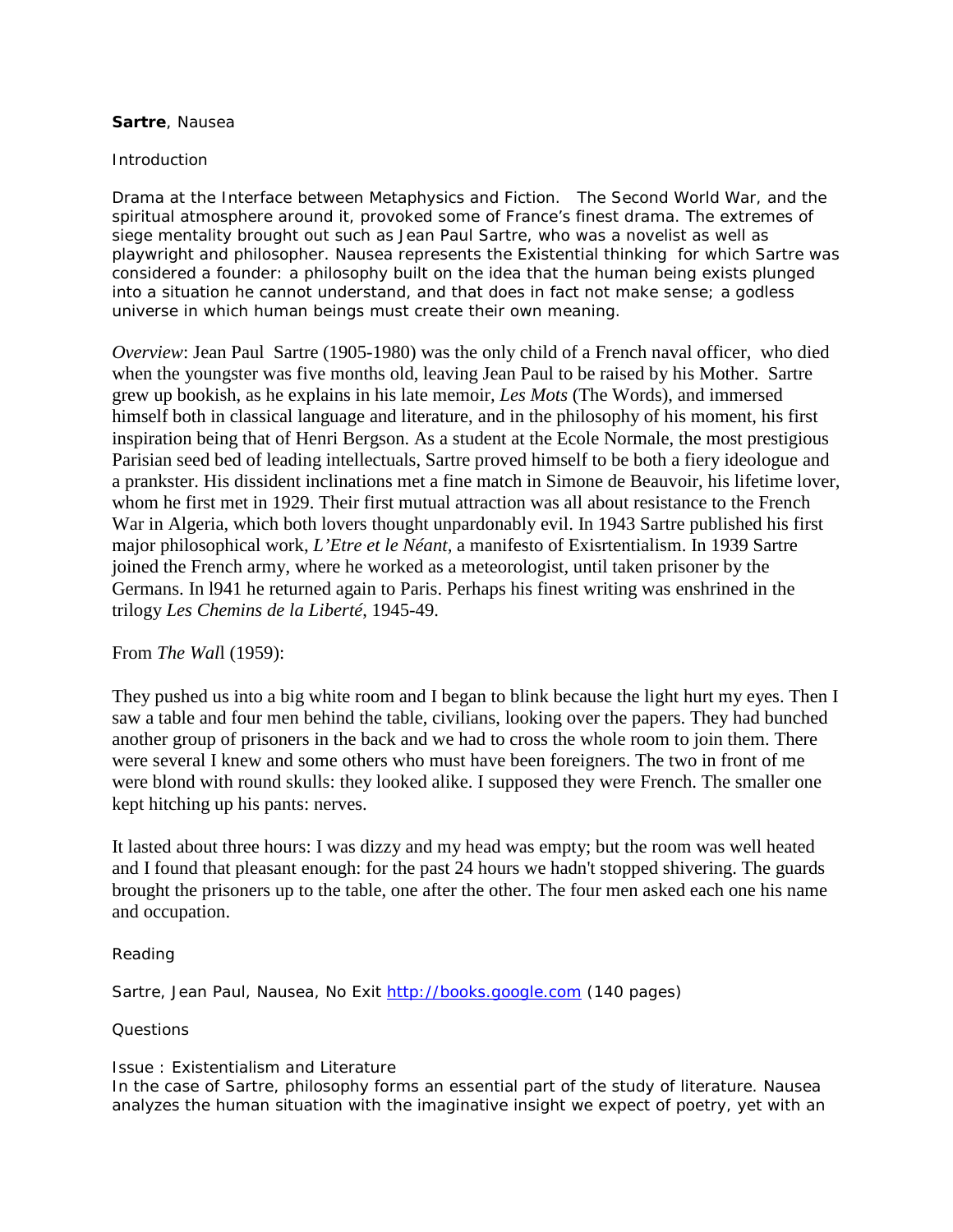architecture of rigorous thought surrounding it. Can you see the relation between the underlying argument of Sartre's philosophic novel, and some of the texts we have already read?

*Theme :* The Heroism of Extreme Experience

The existential hero—such as Roquentin in Sartre's *Nausea*—lives out the human condition to the fullest. He/she does not "live life to the fullest" in the manner of a 'Renaissance man,' someone with the perspectives of Montaigne, but rather 'lives out his "full existential potential."

*Comparative Literature:* Sartre and Greek Drama Sartre, *The Flies* Aeschylus, *Oresteia* Highet, *The Classical Tradition*

Sartre's play, *The Flies*, picks up closely on Aeschylus's *Oresteia.* The basic connection is between the pollution of Mycenae (Agamemnon's home city) through the returning hero's wife's behavior, and the pollution of France under the German occupation by the Vichy Government. In both cases—that of Aeschylus, that of Sartre—some kind of purification is awaited. The corruption has to be cleansed by some kind of violent purge. In Aeschylus's thinking, as far as we can reconstruct it, the thinking is religious—a catharsis of evil is needed; in Sartre's case a headstrong political intervention is required. Why do you think a "modern playwright" chooses an ancient theme to make his point? Suggestion: have a look at Gilbert Highet, *The Classical Tradition*, (1985), for a readable and thoughtful survey of the development of the "modern" uses of the classical.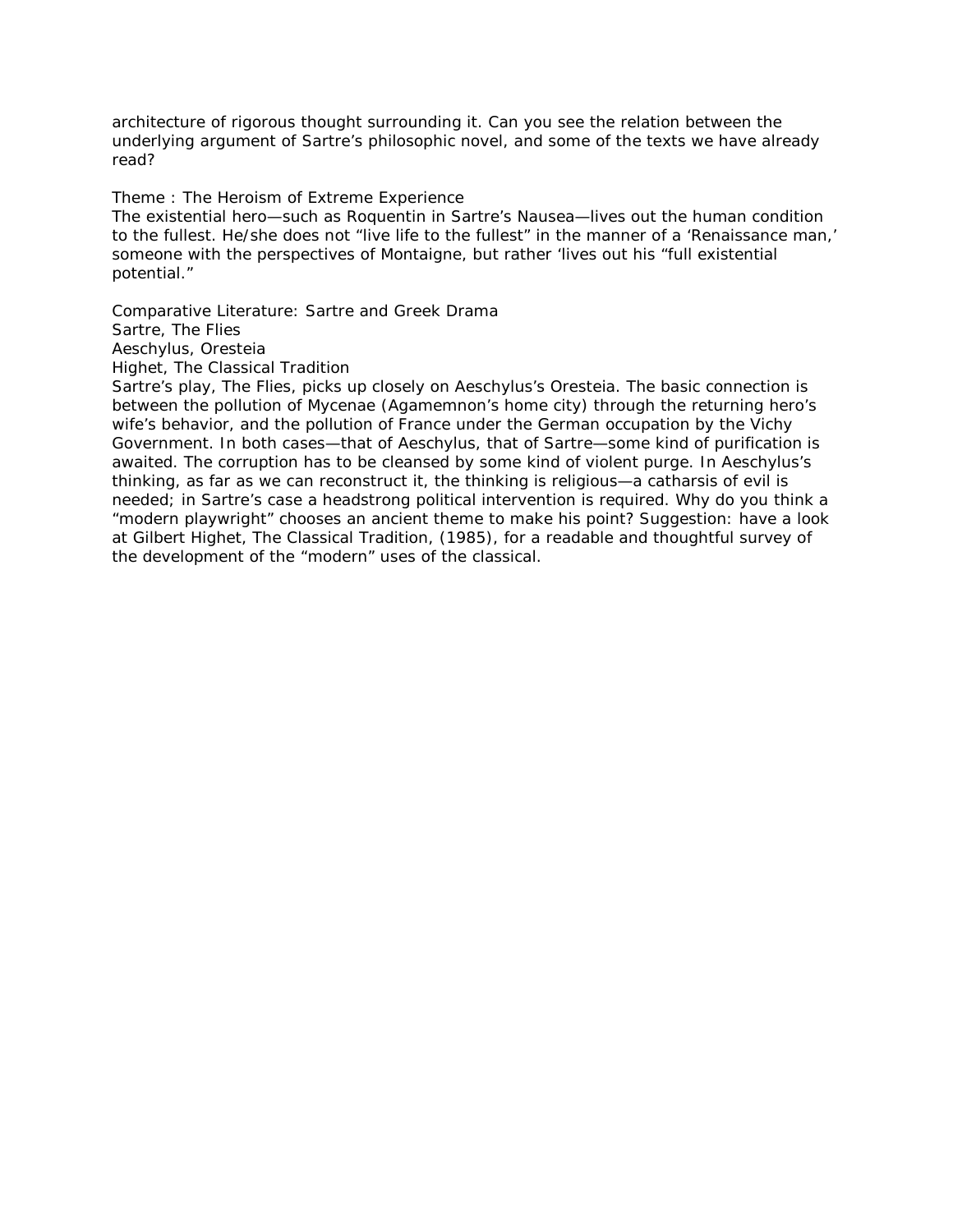## **Poetry (Apollinaire, Valery, Guilevic,** Selected Lyrics )

#### *Introduction*

*Language Takes over the Poem.* Both Valery and Apollinaire, in different ways, turn language in on itself, and put the poetic line to experimental uses. (Already in Mallarme and Rimbaud, in the preceding century, we had seen poetry moving away from conventional statement; from this point on the lyric will be part of the self-discovery frontier in modern literature.) What happens to the narrative, or theme of poetry, in Valery and Apollinaire? Is theme absorbed into the language through which the theme is presented? In what ways to these works explore poetry and the extremes of the human condition?

*Overview*: Paul Valéry (1871-1945) was born in Sete on the Mediterranean coast of France, and throughout his life remained drawn to the warm culture of that area. (His father was Corsican, his mother Italian.) He was educated in the nearby city of Montpellier, where he received a solid Classical education, and then for twenty years, while writing some of his best work, like the long poem *La Jeune Parque* (1917), he worked for his living at a news agency. By l920 Valery had become a full time writer, and entered the 'highest levels' of French literary culture. In 1925 he was elected to the *Académie francaise*, and in subsequent years he entered into an increasingly public phase of his career, representing his country in international diplomatic venues like the League of Nations. His poetry spoke from the Symbolist perspective, and at its finest, as in 'Le Cimetière Marin, ' he wrote some of the strictest and most powerful French poetry of the twentieth century. His *Cahiers (Notebooks*), not published until 1960, were a compendium of a lifetime's observations of the culture of his nation. One of his finest moments came in 1932, when he spoke on the one hundreth anniversary of the death of Goethe. On that occasion Valéry proved his powerful status, deeply penetrating the thought of that master. And with typical precision Valéry highlighted his special interest in Goethe's views of biology and optics.

## From *Le Cimetière Marin* (*The Graveyard by the Sea*) (1920):

This quiet roof, where dove-sails saunter by, Between the pines, the tombs, throbs visibly. Impartial noon patterns the sea in flame -- That sea forever starting and re-starting. When thought has had its hour, oh how rewarding Are the long vistas of celestial calm! What grace of light, what pure toil goes to form The manifold diamond of the elusive foam! What peace I feel begotten at that source! When sunlight rests upon a profound sea, Time's air is sparkling, dream is certainty -- Pure artifice both of an eternal Cause. Sure treasure, simple shrine to intelligence, Palpable calm, visible reticence, Proud-lidded water, Eye wherein there wells Under a film of fire such depth of sleep --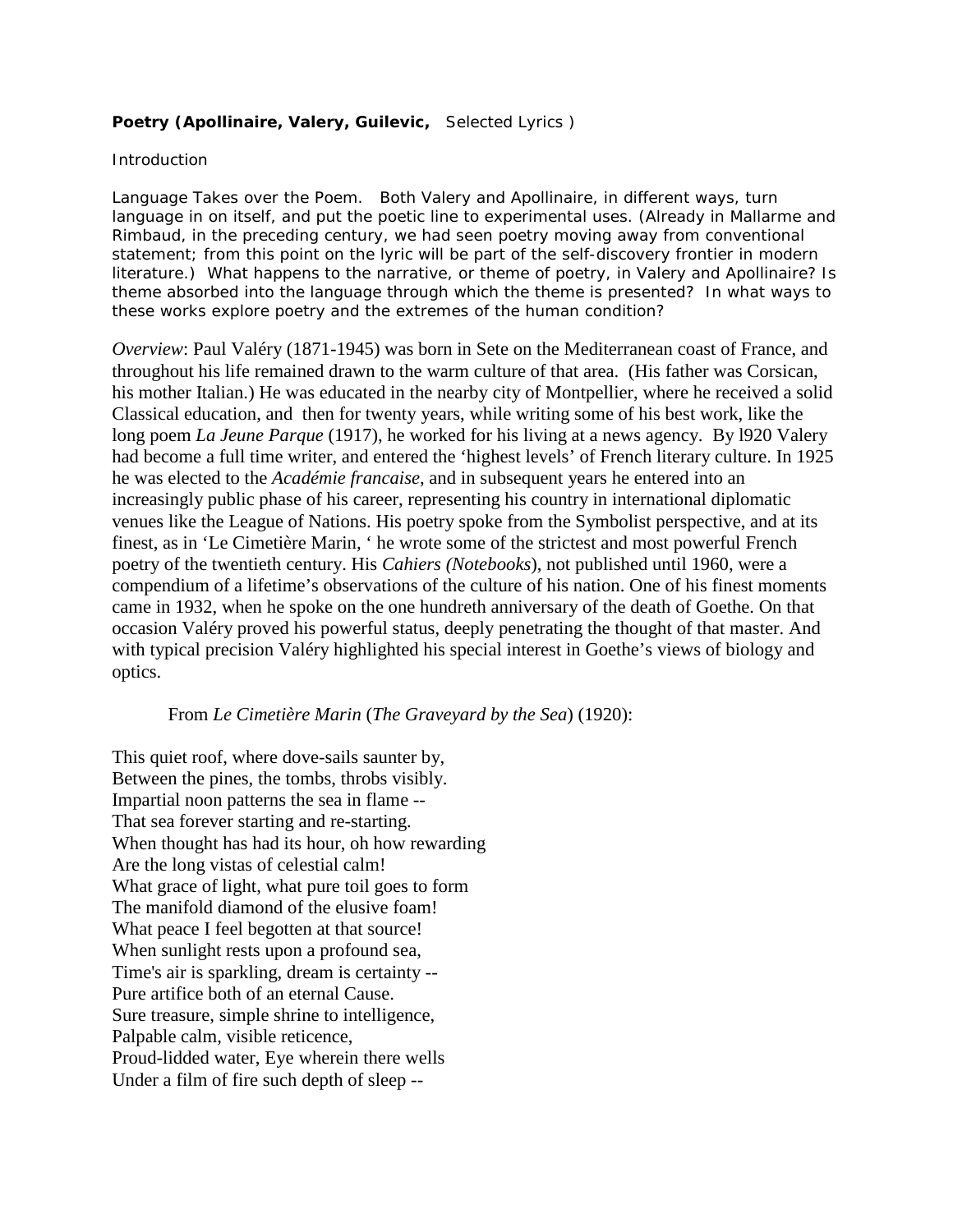O silence! . . . Mansion in my soul, you slope Of gold, roof of a myriad golden tiles.

## *Reading*

*Apollinaire, Guillaume, Lyrics, http://www.poetryintranslation.com* Apollinaire, Valéry (*selected lyrics from the sites included for this course*) 50 pages

## *Review*

The 20<sup>th</sup> century is a warring ground of conflicting values: religious reawakenings, dark cynicism, global cultural conflict, threats of nuclear disaster. Both novelists and playwrights, in France, struggled with these vast forces. Sartre and Camus leaned to the idea that mankind makes its own values and gods, while Claudel, for example, argues for the lasting order given by the Christian revelation. As so often happens, the lyric poets measure turbulence by finer tuned measures than the prose writers. Through Apollinaire and Valery you feel the pulse of the living creature for whom the 20<sup>th</sup> century is home.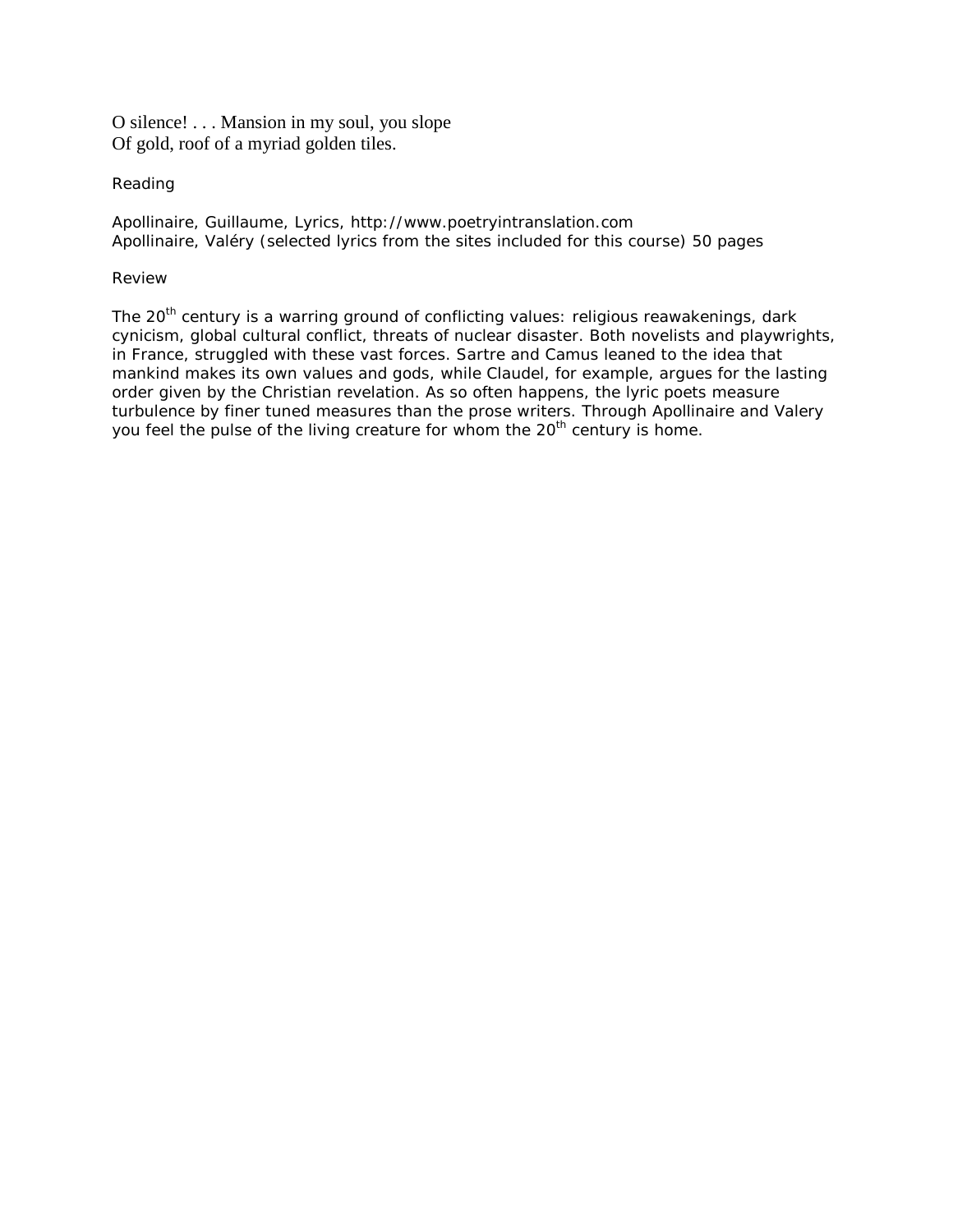# HUMANITIES INSTITUTE FRENCH LITERATURE

An Online Guide to French Literature

## **Guide Description**

Designed for English-speaking students, the online guide will cover the literary history of France. The topics reflect and mirror general aesthetic trends, including Romanticism, Nationalism, and Postmodernism, and the narratives themselves explore various modes of self-expression.

## **Instructor**

This guide was prepared by Frederick Will, Ph.D., professor emeritus of the University of Iowa.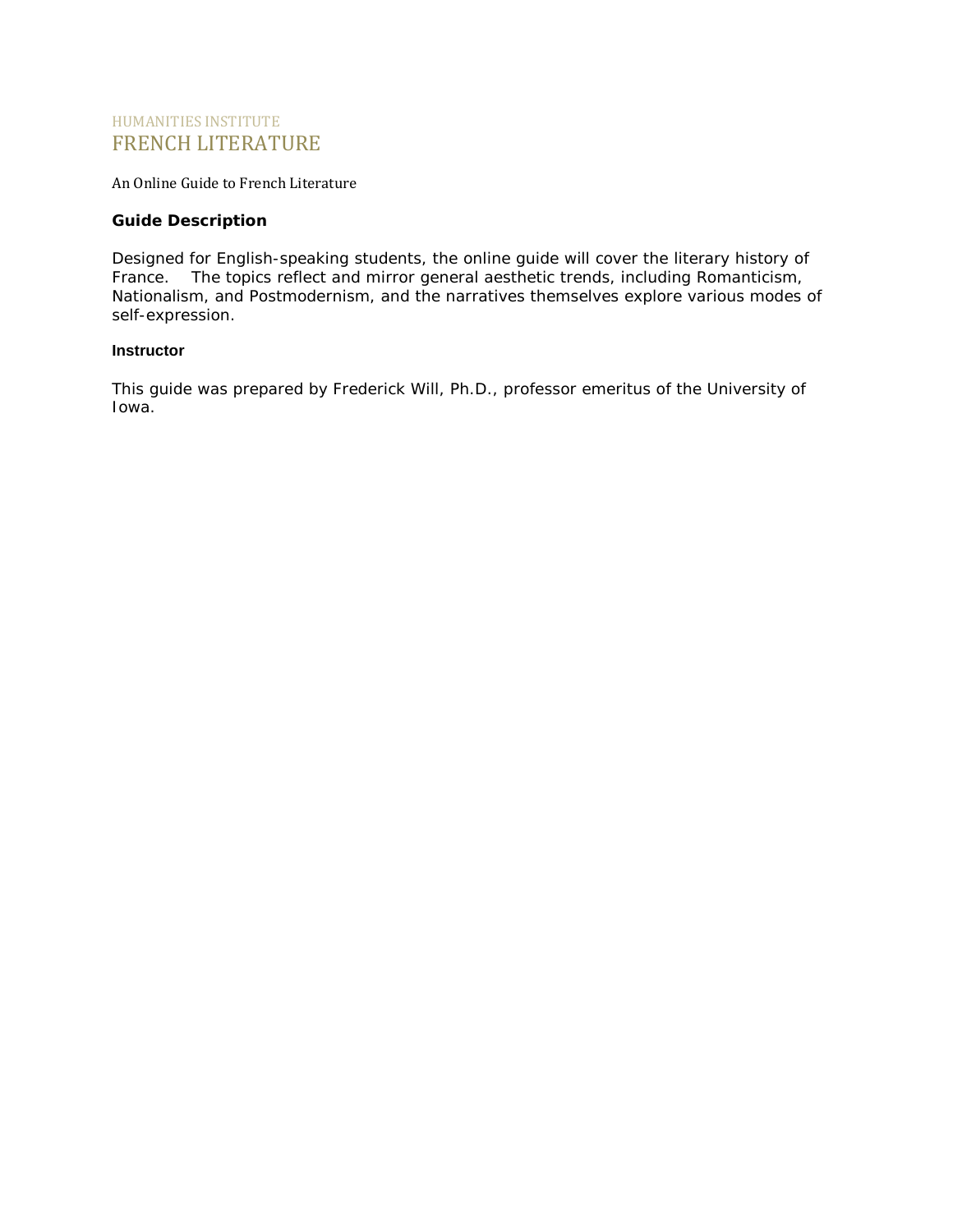#### **Table of Contents**

Mediaeval

- 1. Chanson de Roland (1098) 2. Chrétien de Troyes (1180) 3. Roman de la Rose (1230-1270) 4. Froissart mid l4th century 5. Christine de Pisan (1400)
- 6. Villon (mid l5th century)

16 th Century

7. Marot (1497-1544) 8. Calvin (1509-1560) 9. Rabelais (1495-1553) 10. Margaret of Navarre (1492-1549) 11. Ronsard (1524-1585) 12. Du Bellay (1525-1580) 13. Montaigne 1533-1592) 14. Jodelle (1532-1577) 15. Garnier (1545-1590)

l7th Century

16. Saint Francois de Sales (1587-1622) 17. d'Urfé (1568-1625) 18. d'Aubigné (1558-1630) 19. Malherbe (1555-1628) 20. Corneille (1606-1684) 21. Descartes (1596-1650) 22. Boileau (1636-1711) 23. Mme. De Sévigné (1626-1696) 24. Pascal (1623-1662) 25. Molière (1622-1673) 26. Racine (1639-1699) 27. Lafontaine (1621-1695) 28. Mme. De Lafayette (1621-1695) 29. Bayle (1647-1707) 30. Fontenelle (1657-1757) 31. La Bruyère (1645-1696) l8th Century

32. Montesquieu (1689-1755) 33. Voltaire (1694-1778)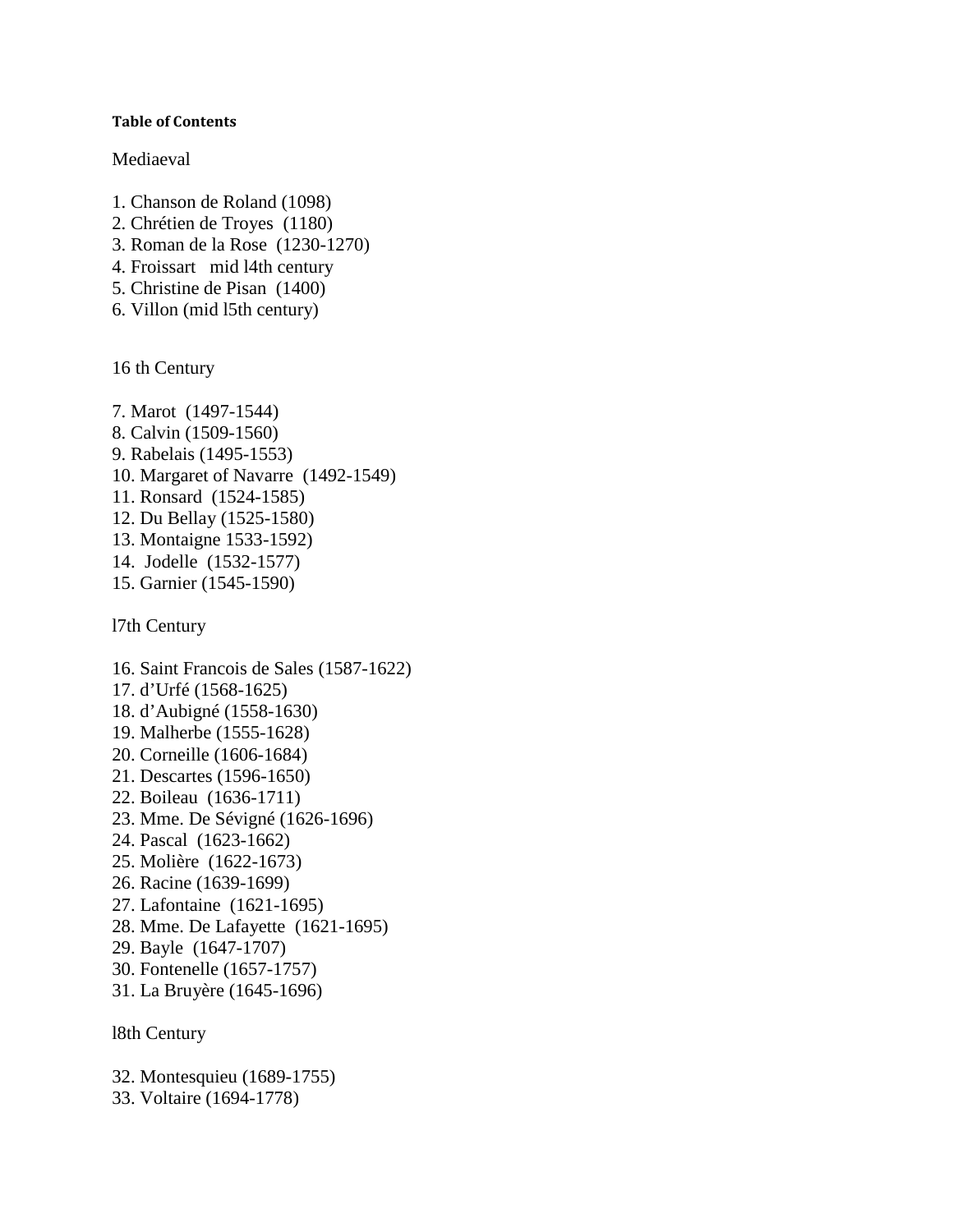34. Marivaux (1688-1767) 35. Rousseau (1712-1778) 36. Diderot (1713-1780) 37. Buffon (1707-1788) 38.. Beaumarchais (1732-1799) 39. Choderlos de Laclos (1741-1803) 40. Bernardin de Saint Pierre (1737-1814) 41. Marquis de Sade (1740-1814)

Early l9th Century

42. Chateaubriand (1768-1848) 43. Mme. De Stael (1722-1817) 44. Constant (1787-1830) 45. Amiel (1821-1881) 46.. Cousin (1792-1867) 46. Lamartine (1790-1869) 48 Hugo (1802-1885) 49. Alfred de Vigny (1797-1863) 50. De Musset (!810-1857) 51. Balzac (1799-1850) 52. Saint Simon (1760-1825) 53. Fourier (1772-1837) 54. Stendahl (1783-1842)

Later l9th Century

55. Gautier (1801-1872) 56. France (1844-1924) 57. Nerval (1819-1855) 58. Baudelaire (1821-1868) 59. Zola (1840-1902) 60. Maupassant (1850-1893) 61. Flaubert (1821-1880) 62. Goncourt Brothers (1822-1896) (1830-1870) 63. Mallarmé (1842-1898) 64. Péguy (1873-1910) 65. Taine (1828-1893) 66. Claudel (1868-1955) 67. Renan (1823-1892) 68. Rimbaud (1854-1891) Early 20<sup>th</sup> Century

69. Gide (1869-1951) 70. Eluard (1895-1952)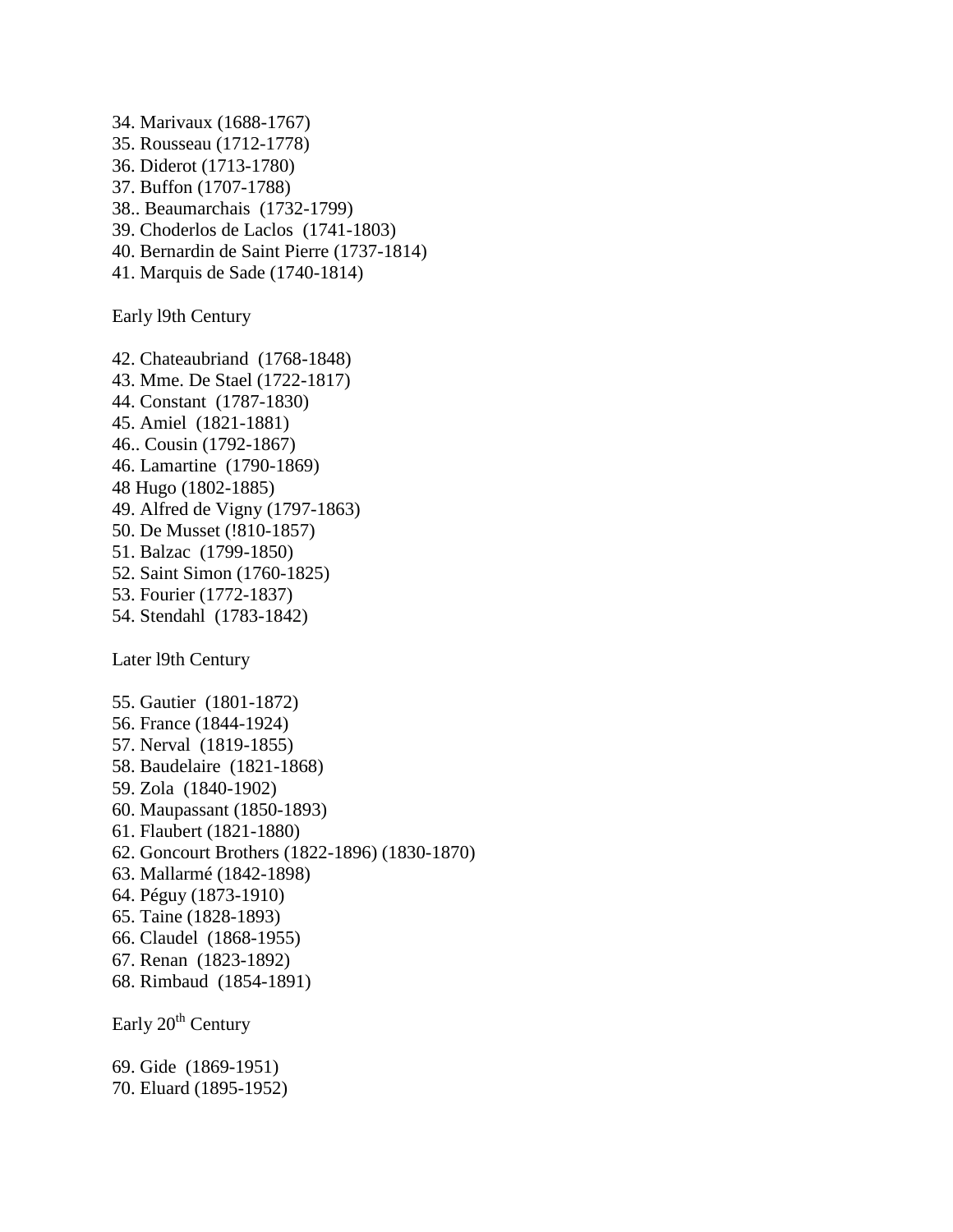- 71. Lautréamont (1846-1870)
- 72. Char (1907-1988)
- 73. Aragon (1897-1982)
- 74. Valery (1871-1945)
- 75. Proust (1871-1922)
- 76. Breton (1896-1966)
- 77. Mauriac (1885-1970)
- 78. Malraux (1901-1976)
- 79. Bernanos (1888-1948)
- 80. Sartre (1905-1980)
- 81. Marcel (1889-1977)
- 82. Camus (1913-1960)
- 83. Anouilh (1910-1987)
- 84. Giraudoux (1892-1944)

Later  $20<sup>th</sup>$  Century

- 85. Beckett (1906-1989) 86. Levi-Strauss (1908-2009) 87. Robbe-Grillet (1922-2000) 88. Derrida (1930-2004) 89. Foucault (1926-1982)
- 90. Lacan (1901-1981)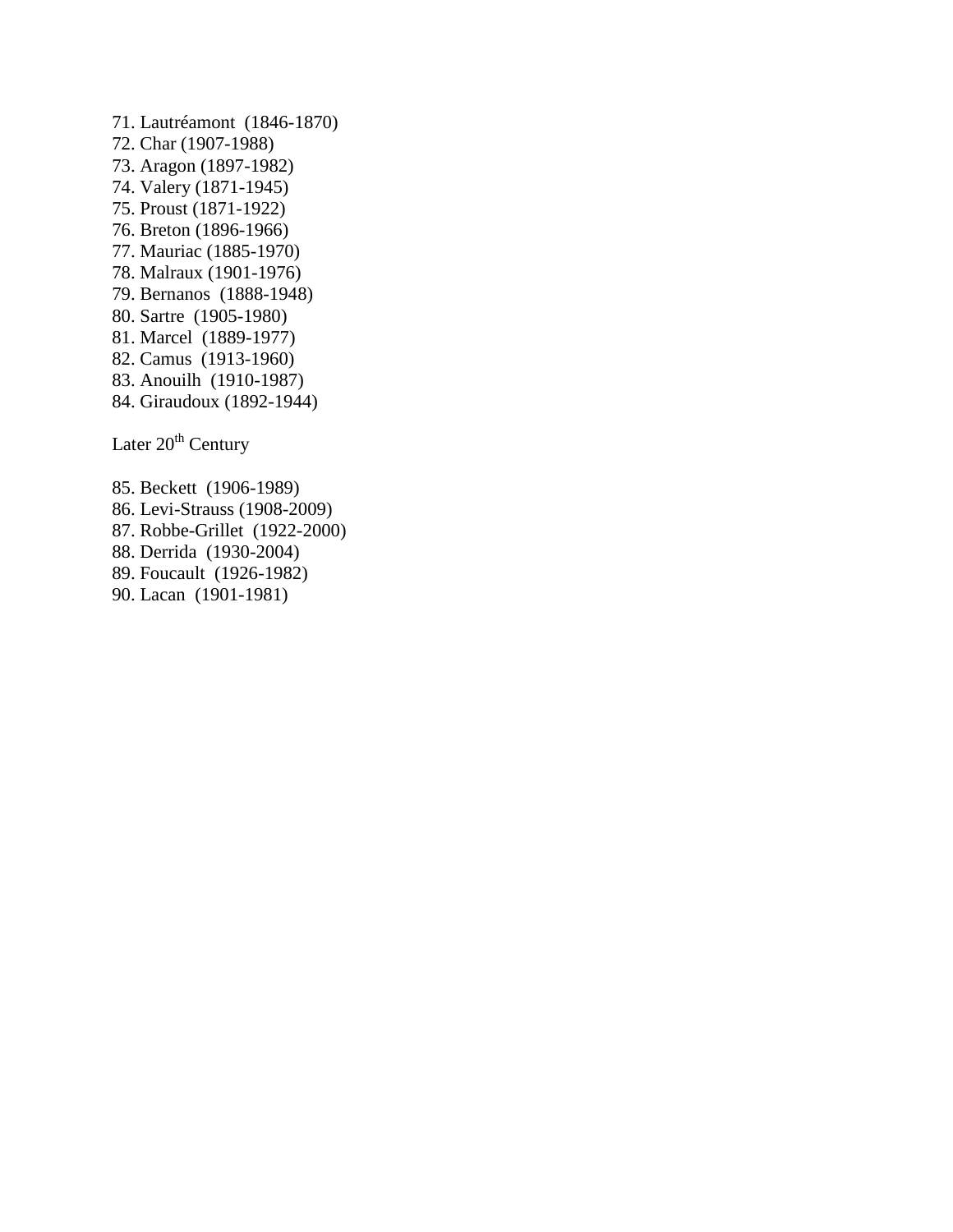**Mediaeval Literature**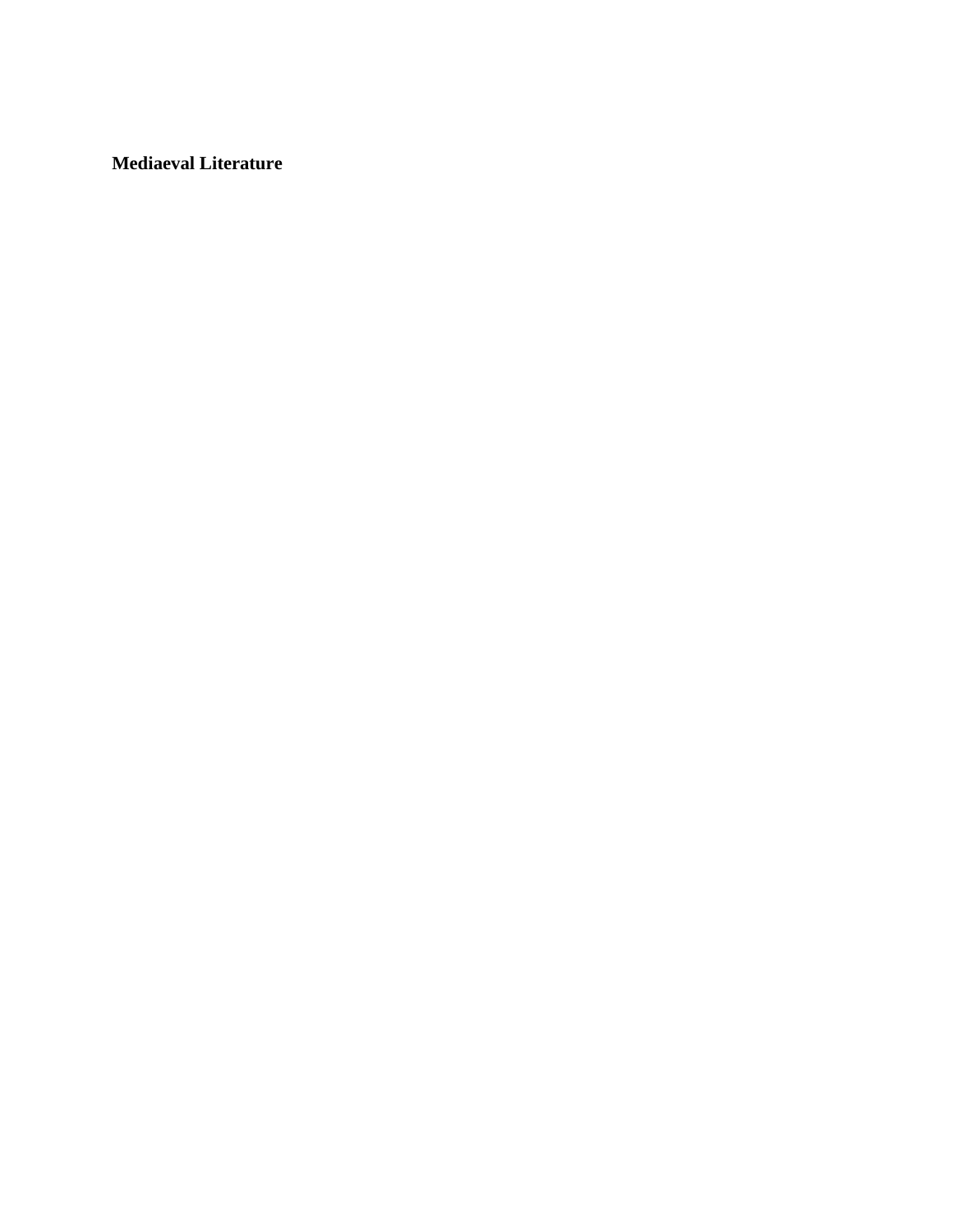# **1. Chanson de Roland**

*Overview :*The *Chanson* (composed around 1100) is one of a series of some 120 poems that constitute the *Chansons de Gestes*. This assortment of sung epic poems, handed down by professional singers in regional courts, celebrates the exploits and historical importance of the court of Cbarlemagne, the King from whom French mediaeval culture takes many of its shaping impulses. These poems are immersed in two cultures, and there is dispute about the axis of their inspiration: Charlemagne's court itself, which thrived in the  $8<sup>th</sup>$  century, or the Crusades, during which many of the Chansons were composed. In either case all agree that the works are saturated in reverence for the figure of the holy King, and in chivalric Christian values.

*Summary:* The epic—composed in decasyllabics, often accompanied by musical notation concerns a rear guard action historically fought—but profoundly reimagined by the poet- between a cohort of men under the leadership of Count Roland, a major retainer of Charlemagne himself, and a band of so-called Saracens, probably Basques, in the mountains of the Pyrenees. The line of chivalric horsemen are ambushed by the wiles of Ganelon, a disgruntled traitor to the king, furious that Roland has designed him as messenger to the enemy camp, who has urged the Basques to attack the line of horse. and to a nearly sure death. The tale brings together crisp language, sharp portrayals of chivalric aristocrats, and a seething treachery, which in a further stage of the epic leads to the trial and execution of Ganelon.

*The Puzzle*: as with an equally ancient British epic, *Beowulf,* there is dispute whether the *Chanson de Roland* was the product of an individualistic creator or of a group project from within the anonymous body of oral epic creators of mediaeval France. In either case a further central question is raised by the historicity of the text. The Saracens are cast as pagans, and out and out foils for the God and King honoring chivalric warriors in Roland's train. Is this sharpening of religious conflict, within the poem, a reflection of a specific moment in French history, or part of the religious imagination of the author?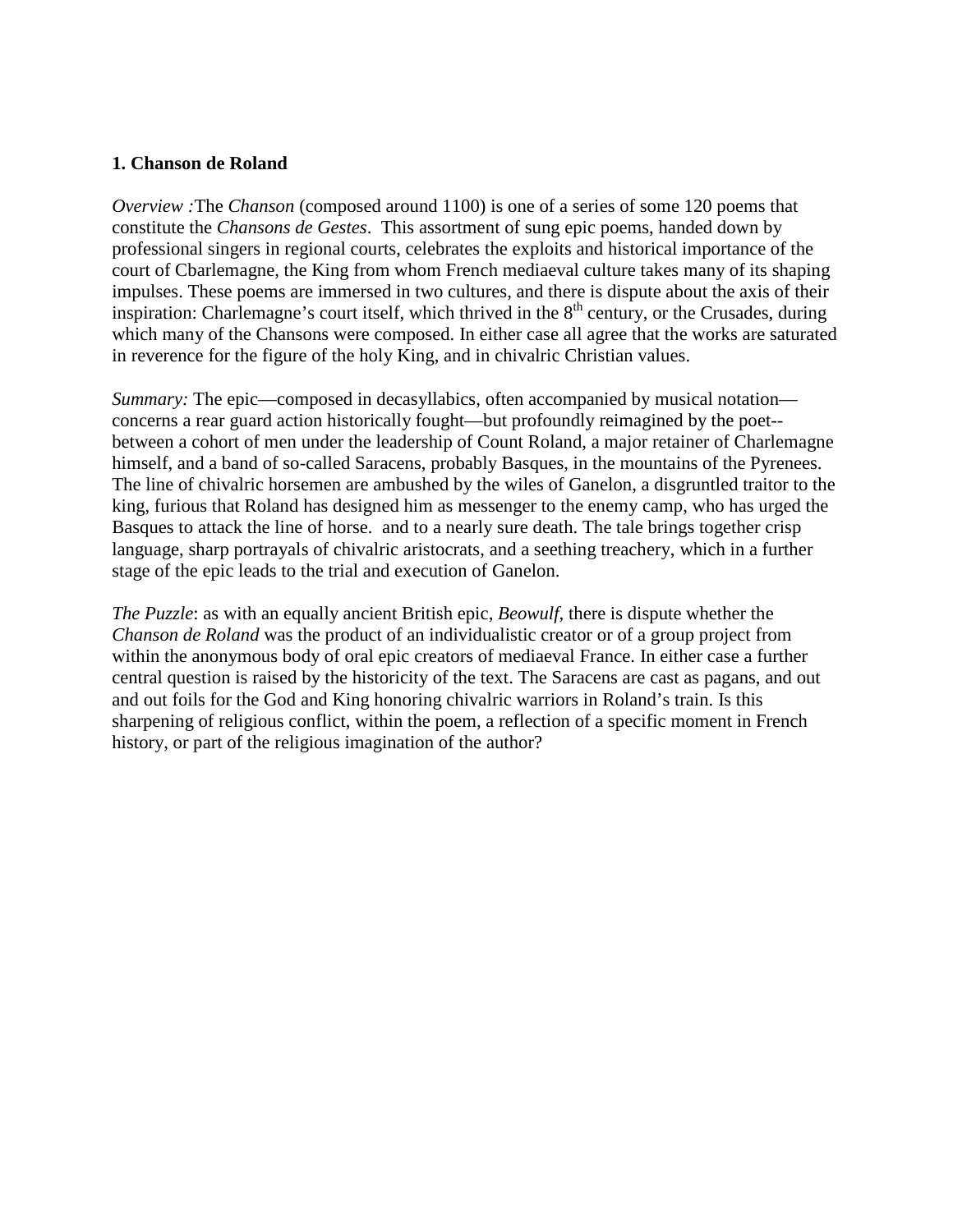# **2. Chrétien de Troyes**

*Overview:* Chretien de Troyes lived in the second half of the 12 th century, in the province of Champagne, but beyond that we know little of his life. He was the foremost author of courtly romances, and a major concern of his work was the Arthurian legends of the Round Table. The best of his work is devoted to reconciling the chivalresque traditions of the *Chansons de Geste* see above, *Chanson de Roland*—with the growing cult of devotion to women, inspired by worship of the Virgin Mary. Characters like Lancelot and Queen Guinevere were prominent in shaping the narratives of his verse.

*Principal work*: *Perceval, or the Story of the Grail* was written between ll80 and ll90. This work consisted of 9,234 octosyllabic lines, and is notable for the grail quest which motivates the characters' actions, though we note that the theological hunger driving Perceval is also an expression of the interest the author takes in the rhetorical adventure through which he puts the hero questing for the most holy relic of Christ's passion. The ensuing quest of Lancelot takes him to a lifeless water presided over by a mysterious Fisher King, who eventually yields to Lancelot a presence to the grail itself, the chalice allegedly taken by Joseph of Arimatheia at the Crucifixion: 'the grail…was made of fine, pure gold; and in it were set precious stones of many kinds, the richest and most precious in the earth or the sea...' The theological quest, the subtle language of exposition, and the collateral theme of linguistic inquiry make of this poem a sophisticated end product of the long developing Arthurian tradition.

*Literary distinctiveness*: Chrétien deals in the *Lancelot* with a profoundly Christian theme, the longing mediaeval quest for the final relics of Jesus Christ. Just as Roland and his cohort, on sortie to protect the nation of France and its kind, Lancelot goes questing to rediscover the holy relics of his faith. The archetypal profundity of the grail quest, with the Castle in the background, the half dead waters before the Holy Castle, and the chivalric persistence of the hero—this powerful mythography waited 900 years, til T.S. Eliot's *The Wasteland*, to receive a twist as mystical as Chrètien gave it.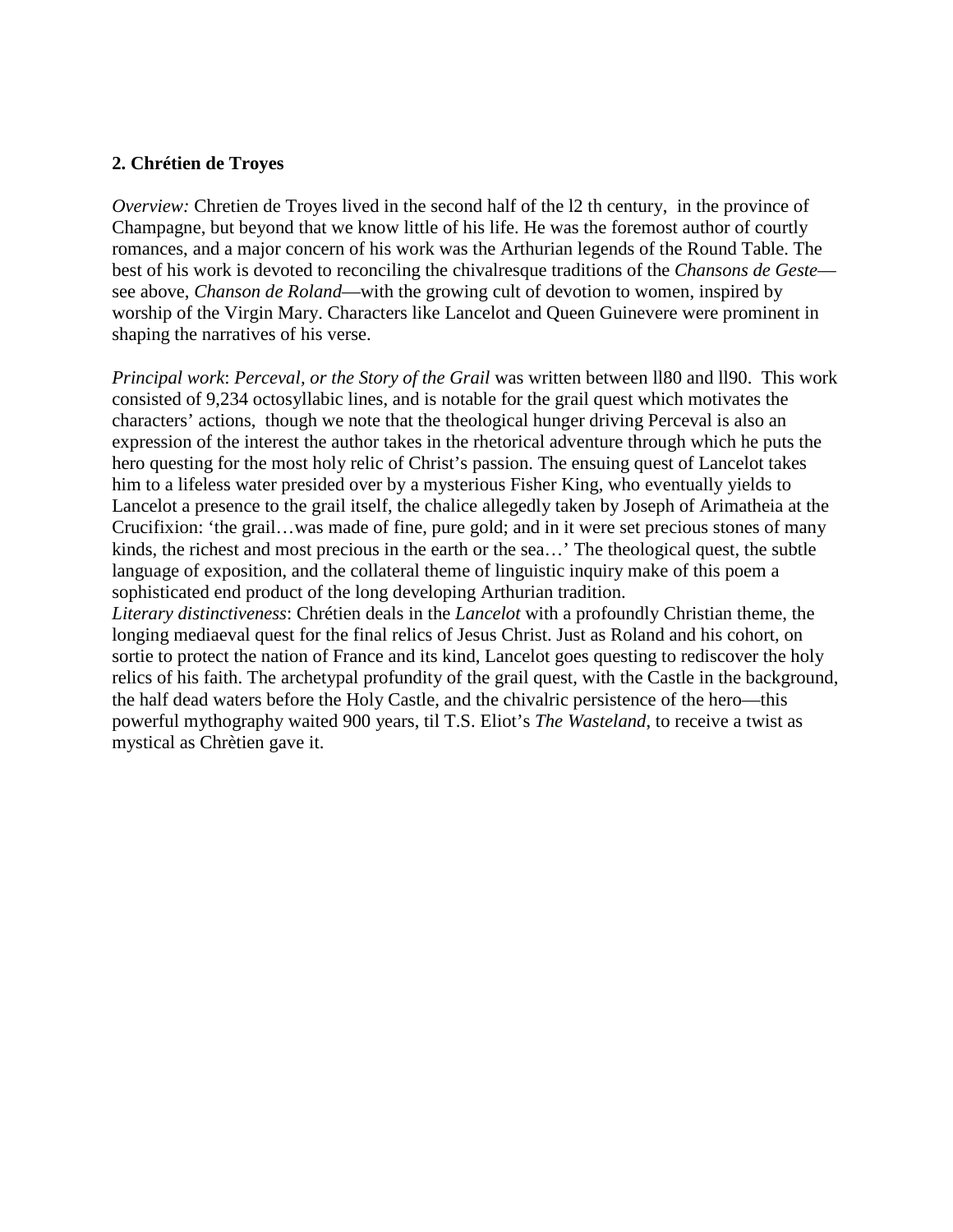### **3.** *Roman de la Ros:*

*Overview*: A lengthy allegorical work composed in the thirteenth century in two parts, the first part (a 4000 line series of octosyllabic verses) composed in the first half of the thirteenth century, the second part (consisting of 17,500 verses) in the second half of the century. The overall theme is Love, and the attempt of the lover to woo and win his beloved, which at the end of the second part he richly accomplishes. (The Rose is both the Virgin Mary, of course, and secular woman, and the interplay of the two loved objects enriches the entire work.) The first half of the work plays out as a manual of courtly love, taking its cues and its urbane twists and turns from a sophisticated knowledge of Ovid's *Art of Love*, the model-setting example for the amorous of Republican Rome. The second half of the poem, the longer section which is build onto the first part, is different in style and ambition, and results—though just why we don't know—from Jean de Meun's desire to appropriate an earlier manual of love. Jean de Meun gives a secularized, often bawdy, and clearly misogynistic twist to the *ars amatoria* theme.

*The Material*: there is scholarly debate over whether Jean de Meun succeeded in welding his poem onto that of his predecessor, Guillaume de Lorris. The first part charts the lover's efforts to woe and win the beloved, efforts thwarted by anti-love forces like Refusal, Evil Tongue, Fear and Shame. In the second part of the poem the efforts of the lover are largely a framework on which Jean de Meung can hang his fascinating, often irreverent views of morals, philosophy, and nature. The tenor of this second half is decidedly secular and turns especially thoughtful in its observations on nature itself, which takes on force as the source of beauty, the virtues, and the moral life. This secular turn foreshadows the great tradition of humanized nature, the teacher of mankind, which is highlighted in subsequent great creators of French literature like Montaigne, Voltaire, and Molière.

*Excerpt*, from Jean de Meun's profile (1275) of the worries of the typical husband:

Soon as I sally forth to work, Away you start, with smile and smirk,

Ready-for some wild prank or game, | Whereat your cheeks should burn for shame,

Singing aloud like siren sleek -- God curse you with an evil week!

When business drags me far from home To Frisia's shores, or e'en to Rome,

At once you mount coquettish dress, That leaves but little room to guess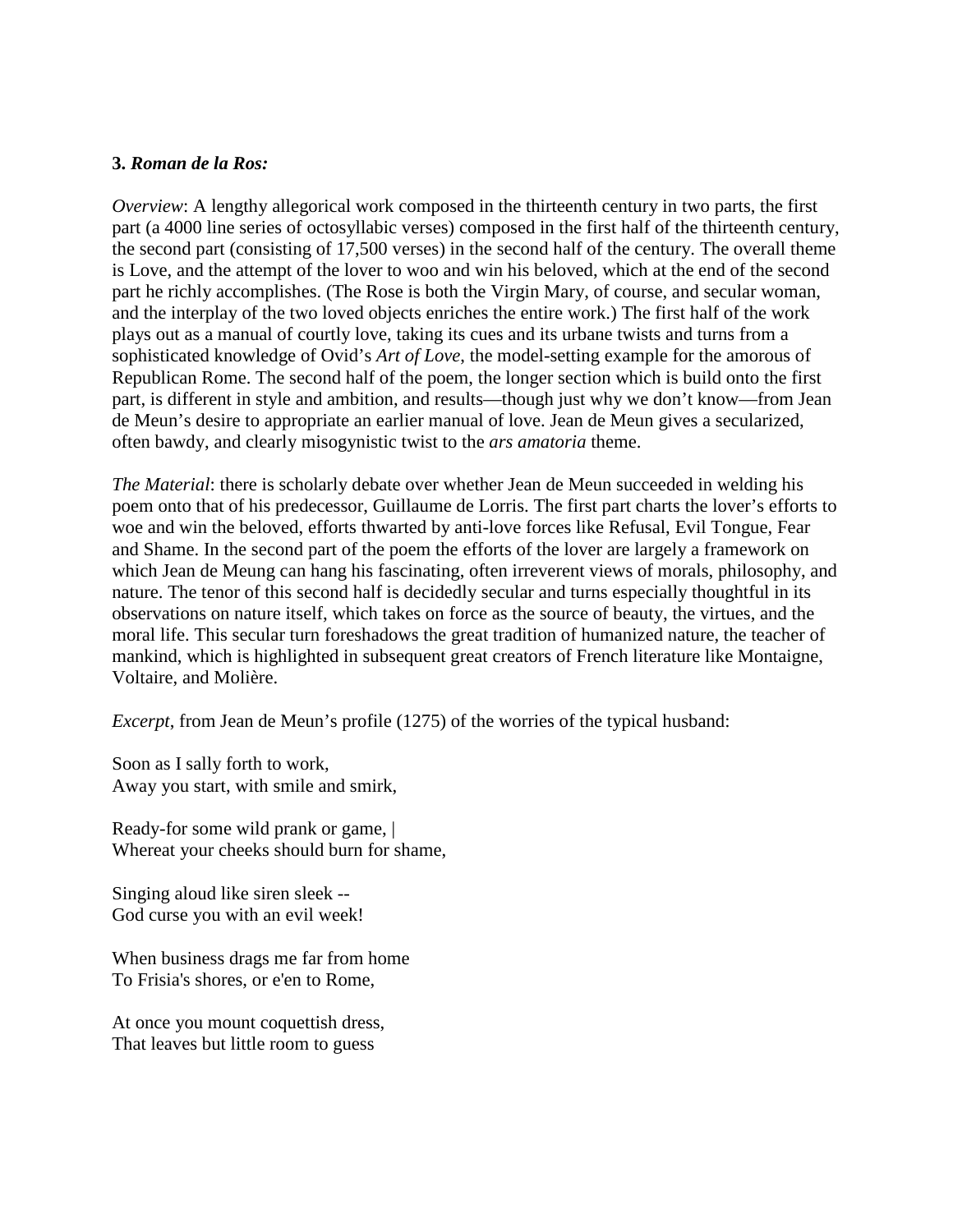# **4. Froissart**

*Overview*: Froissart (1337-1410) was above all a chronicler, the French term for an early stage of what we might call the 'scientific historian.' His *Chronicles* (1369-1400) of French (and British and Scottish) culture in the waning stages of that chivalry which is highlighted in the *Roman de la Rose*, and even more profoundly in the *Perceval* of Chrétien de Troyes, where love of the lady links to theology, mark a moment of cultural transition, from the truly mediaeval in France to the pre modern. The time of Froissart, of course, is the Hundred Years War, which was a time of national suffering and hardship, and with it of a growing development of that pre-capital urbanization which would make the period of chivalry a nostalgic memory. Froissart stands at a crossroads, as we see it in retrospect, though to him the Chivalric was still alive, though waning.

*Main themes*: The dominant of the *Chronicles* is given in the Prologue, where Froissart calls on all young gentlemen of worth—which to him meant either the clergy or the nobility—to become 'preux chivaliers,' 'proud knightly gentlemen, a concept fully in place in the times of earlier historians, like Villehardouin two centuries earlier, but already 'old fashioned' in Froissart's time. In the following pages Froissart colorfully depicts a world, of knights and ladies, jousts and impregnable castles, manly devotion to the Virgin, a world which perhaps English language readers find in the similarly nostalgic fictions of a writer like Sir Walter Scott, in the l9th century. We need only return to the *Chanson de Roland,* with its 'true epic spirit,' to realize how sophisticatedly far Froissart has come from that tone.

The Tone (in the also archaizing English of an early 20<sup>th</sup> century translation): *Thus they set forth as they were ordained, and they that went by the sea took all the ships that they found in their ways: and so long they went forth, what by sea and what by land, that they came to a good port and to a good town called Barfleur, the which incontinent was won, for they within gave up for fear of death. Howbeit, for all that, the town was robbed, and much gold and silver there found, and rich jewels: there was found so much riches, that the boys and villains of the host set nothing by good furred gowns…*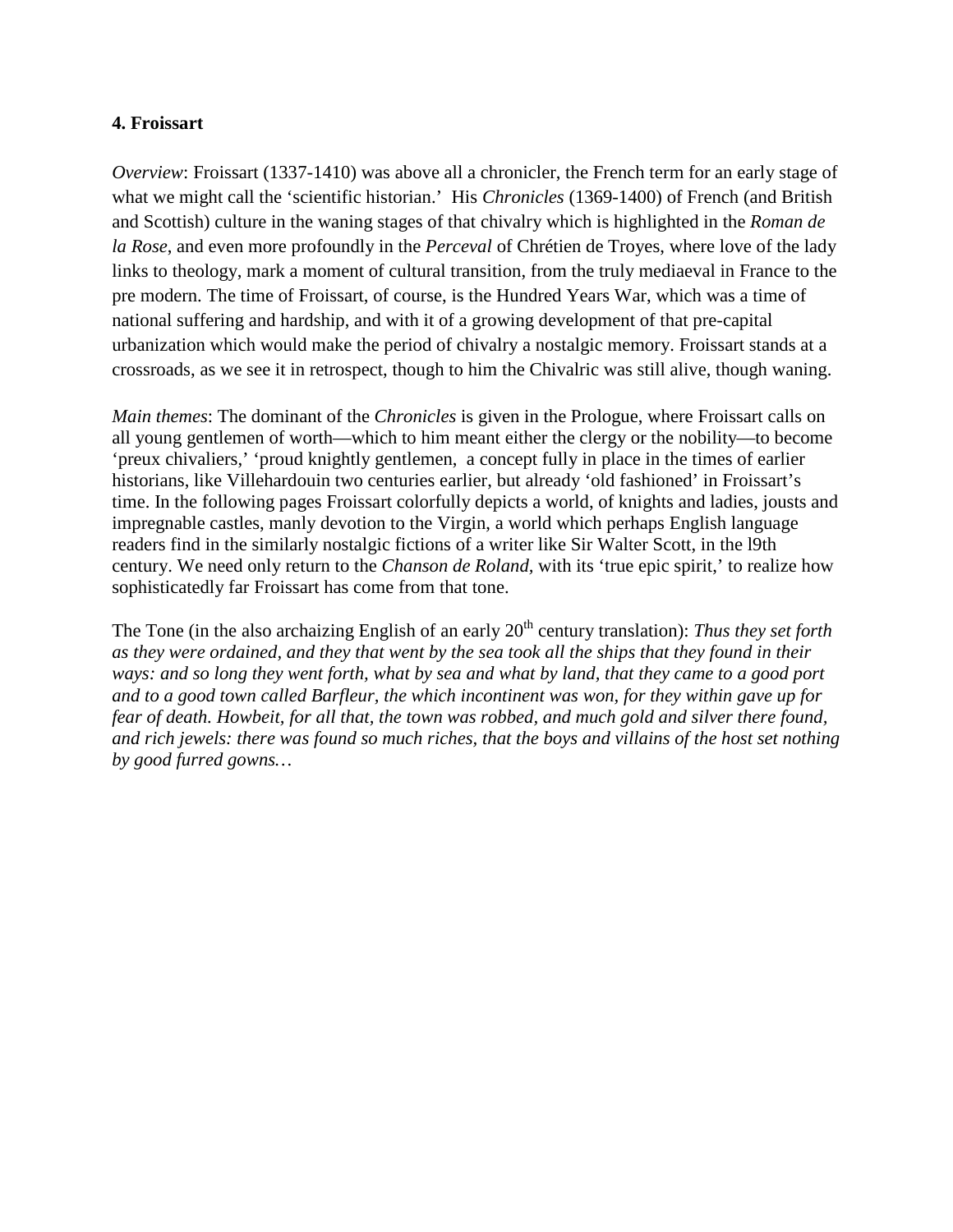## **5. Christine de Pisan**

*Overview*: Christine de Pisan (1364-1433) was born in Italy, but at an early age, fifteen, married a Frenchman, who died when she was only twenty five, leaving her a widow with three small children. It was her decision—and we have to pause, in awe—at what a statement like that means, for a woman at that time, to make her living by writing. (This makes her the first professional woman writer in French literature.) She had already been active with the pen, and soon, in her *Livre des Trois Vertus* (*Book of the Three Virtues*) (1405) she addressed the world with an active response to the Jean de Meun, whose sequel of the *Roman de la Rose* had proven to be the world view setter for French literary creation in the waning years of chivalry. In the course of defending her own sex and its virtues, Christine de Pisan gives a fascinating sweep of insights into the culture of polite society at her time, a society which, as we saw in discussing Froissart, was itself in transition toward (still not to) the *bourgeois* condition. Her defence of her own gender strikes a fascinating contrarian note, in a largely male-viewpoint literary culture.

## *How the Livre des Trois Vertus sounds*:

*Like the mourning dove I'm now all alone, And like a shepherdless sheep gone astray, For death has long ago taken away My loved one whom I constantly mourn. It's now seven years that he's gone, alas Better I'd been buried that same day, Like a mourning dove I'm all forlorn. For since I have such sorrow borne, And grievous trouble and disarray, For while I live I've not even one ray Of hope of comfort, night or mourn. Like the mourning dove I'm now all forlorn*

Translations, as we know, are as dated at what we translate, and language every hour adopting a new standpoint from which to view the past, yet even in this version, a century old in English, we pierce to the spirited loneliness of the young woman whom Simone de Beauvoir, herself one of the leading women writers of our time, thought of as the first feminist.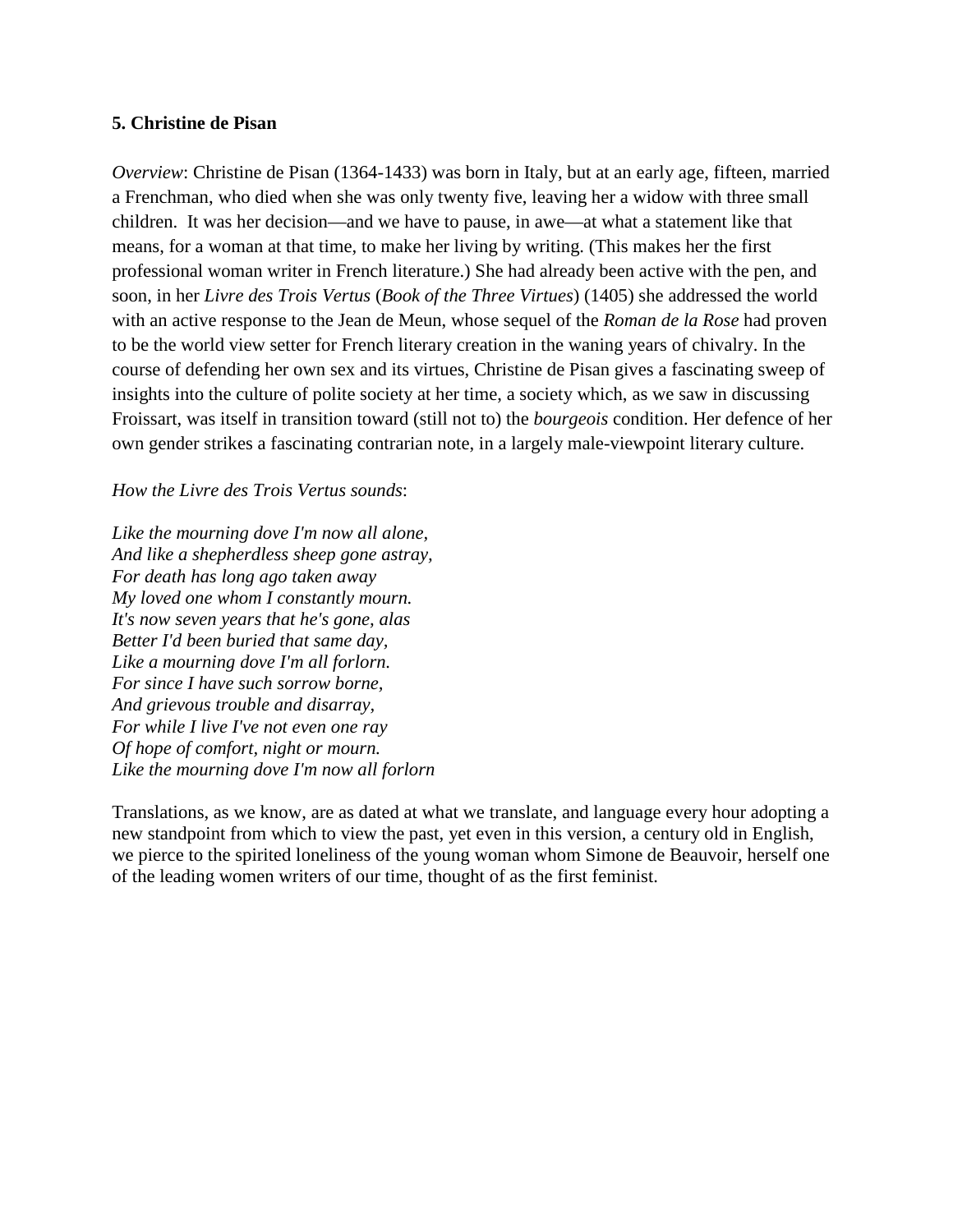### **6. Francois Villon**

*Overview*: Francois Villon (1431-1480) was born in the year when Joan of Arc went to the stake. He was a man of the streets, born in a poverty of which we know no details, and when not studying at the University of Paris he was a thief and fugitive, often in flight from the law, frequently imprisoned, and twice close to death by hanging. He was also a poet known to us today by a slim selection, notably by two *Testaments* (Wills), one large the other brief, in which he verbally bequeaths his few worldly goods to friend real or imaginary whom he conjures up into his poetry. (Attempts to identify the people and places he describes ultimately fail, for the mixture of crazy fantasy with authenticity defeats the project, and attests to Villon's native genius, which belies all efforts to turn him into that kind of representative of literary history that scholars treasure.) In many ways Villon speaks intensely to us in the fashion of Christopher Marlowe, a similar 'brilliant rascal' who lit up the sky of Elizabethan England fifty years after Villon. Villon's *Testaments* are full of turbulent emotions*—hatred, scorn, vulnerability to the transitoriness of life, the horror of death—*andthanks to his brilliance, sense of humor, and superb ear he comes down to us as the first powerful and individual voice in French literature. Yet at the same time, as you can see at every point in his poetry, he lives soaked in the world values of the mediaeval writers we have sampled to this point, wrapped up in the Virgin Mary, true to the Christian senses of order, transitoriness, grace, and despair which we can find in all the works sampled here.

### *How it sounds:* a stanza from the *Ballad of the Hanged (1461)*

The rain has soaked us, washed us: skies Of hot suns blacken us, scorch us: crows And magpies have gouged out our eyes, Plucked at our beards, and our eyebrows. There's never a moment's rest allowed: Now here, now there, the changing breeze Swings us, as it wishes, ceaselessly, Beaks pricking us more than a cobbler's awl. So don't you join our fraternity, But pray that God absolves us all.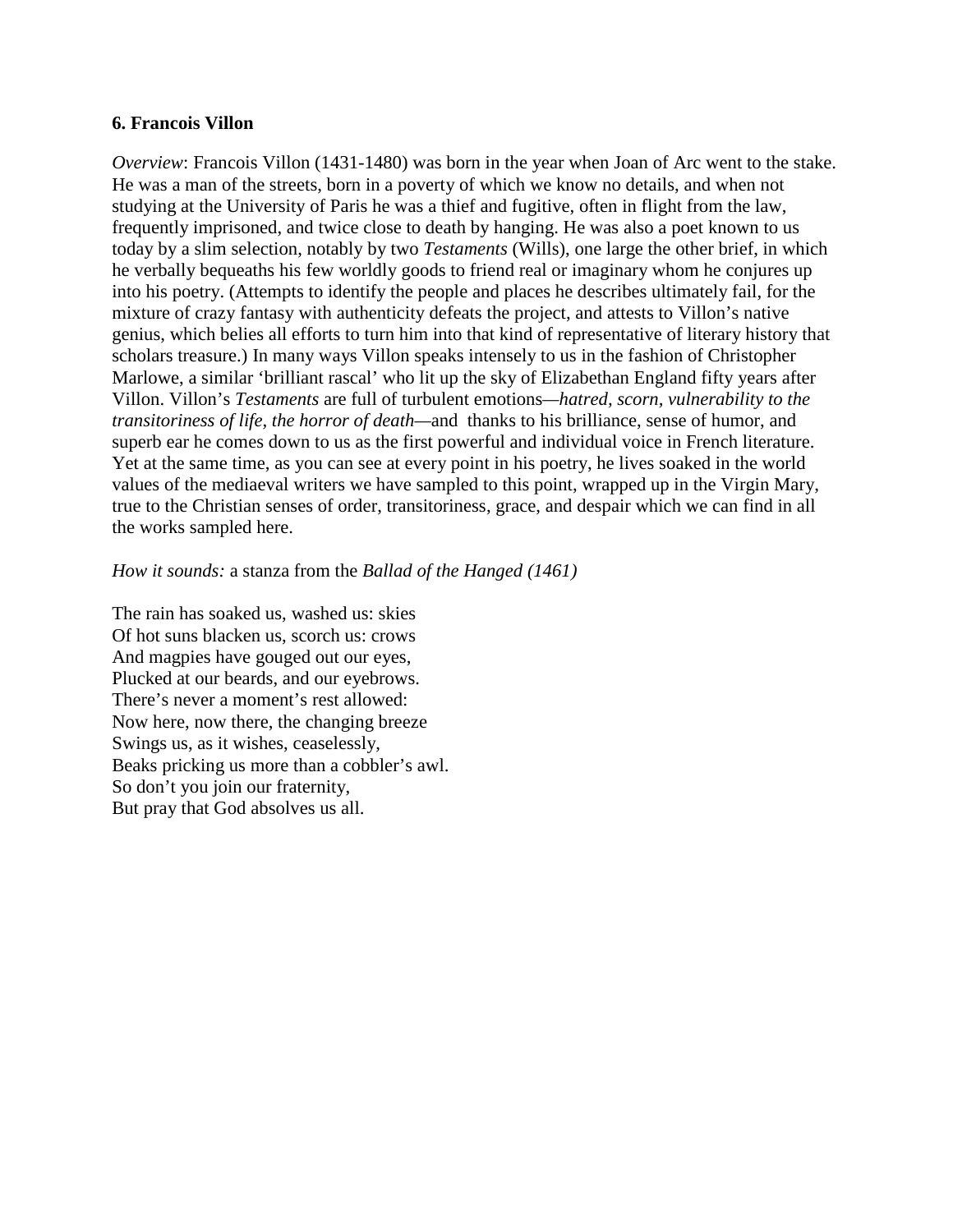**16th Century**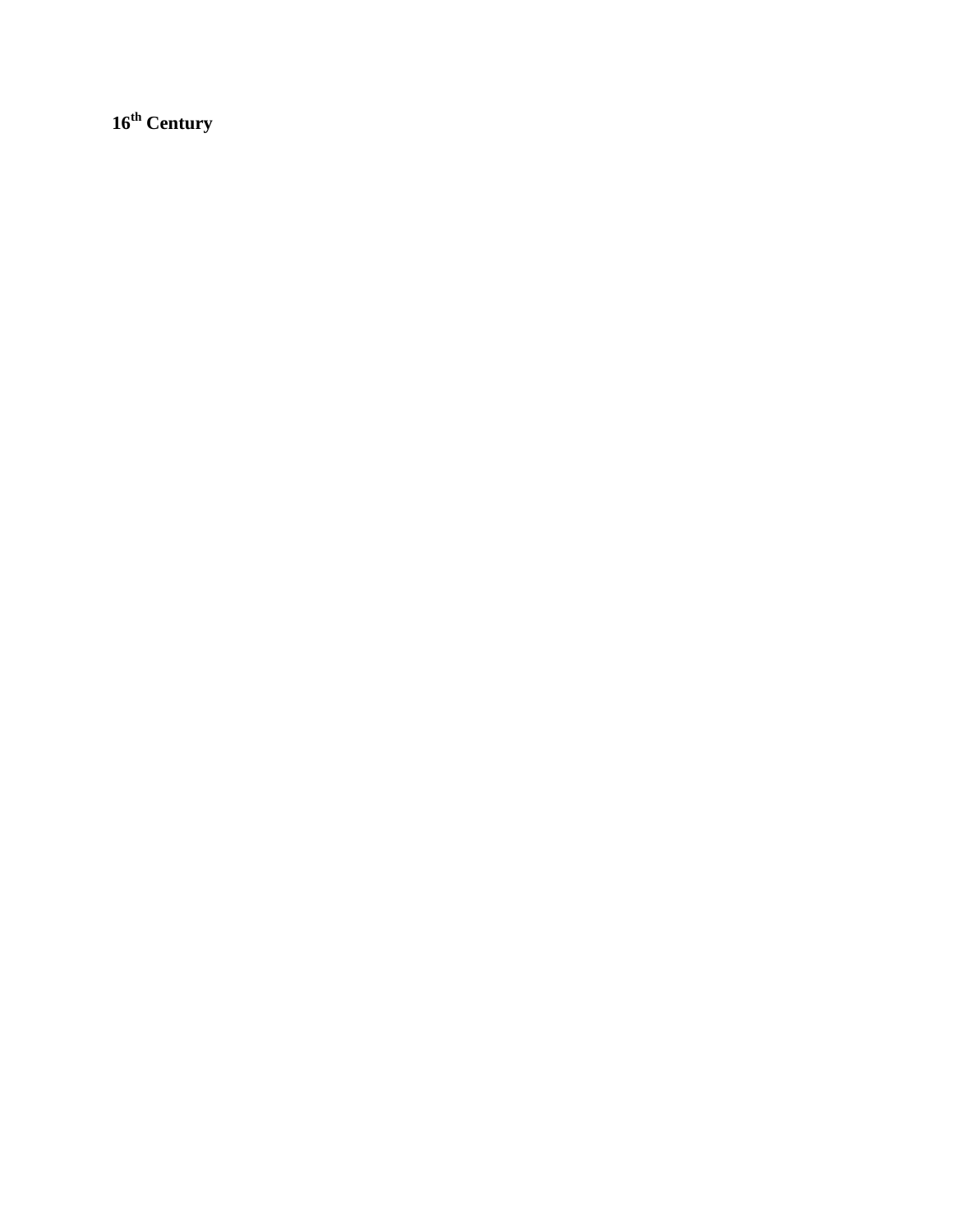### **7. Clément Marot**

*Overview*: Clement Marot (1497-1544) was born into a well placed family—unlike Villon, and unlike Villon created a literature of artifice and elegance. It was this poet's luck to be born into the court of Francois 1, the first modern monarch of France, and a towering figure drawn into the culture world by his creative sister, Margaret de Navarre. Destined to the study of law, Marot was well educated, but while at University preferred skirts to cesurae, and set a tone of aristocratic frivolity which he was never fully to outgrow. His first volume of poetry was dedicated to King Francois, and in consequence he found himself hired as valet de chamber by Margaret de Navarre herself. This was the beginning of a life at court, at least when he was not in either exile or prison, which was often the case, and for causes as specific as his translation of the Psalms, which brought down the wrath of a zealously orthodox Sorbonne establishment. While profoundly different in spirit from Villon—whose life and death stakes were foreign to the witty and elegant work before us—Marot was also writing from that last breath of truly mediaeval culture, within shouting distance of Christine de Pisan, or even of the first part of the *Roman de la Rose*, with its stylized protocols for the art of love, and its background of Virgin worship.

### *How 'To an Ailing Maiden' (1537) sounds:*

Sweet Jeannou, I bid you A good day. Though your stay Is like gaol, You'll be hale, Hearty too! Then go through Your room's door To some poor Restaurant; For Clément Does insist: Don't resist Your sweet tooth. It's the truth That you'd fast Scoff their last Cheese, frog, snail, Partridge, quail And jam bun! Have sweet fun, Lest your cheeks —thin, for weeks— Lose more wealth. God give health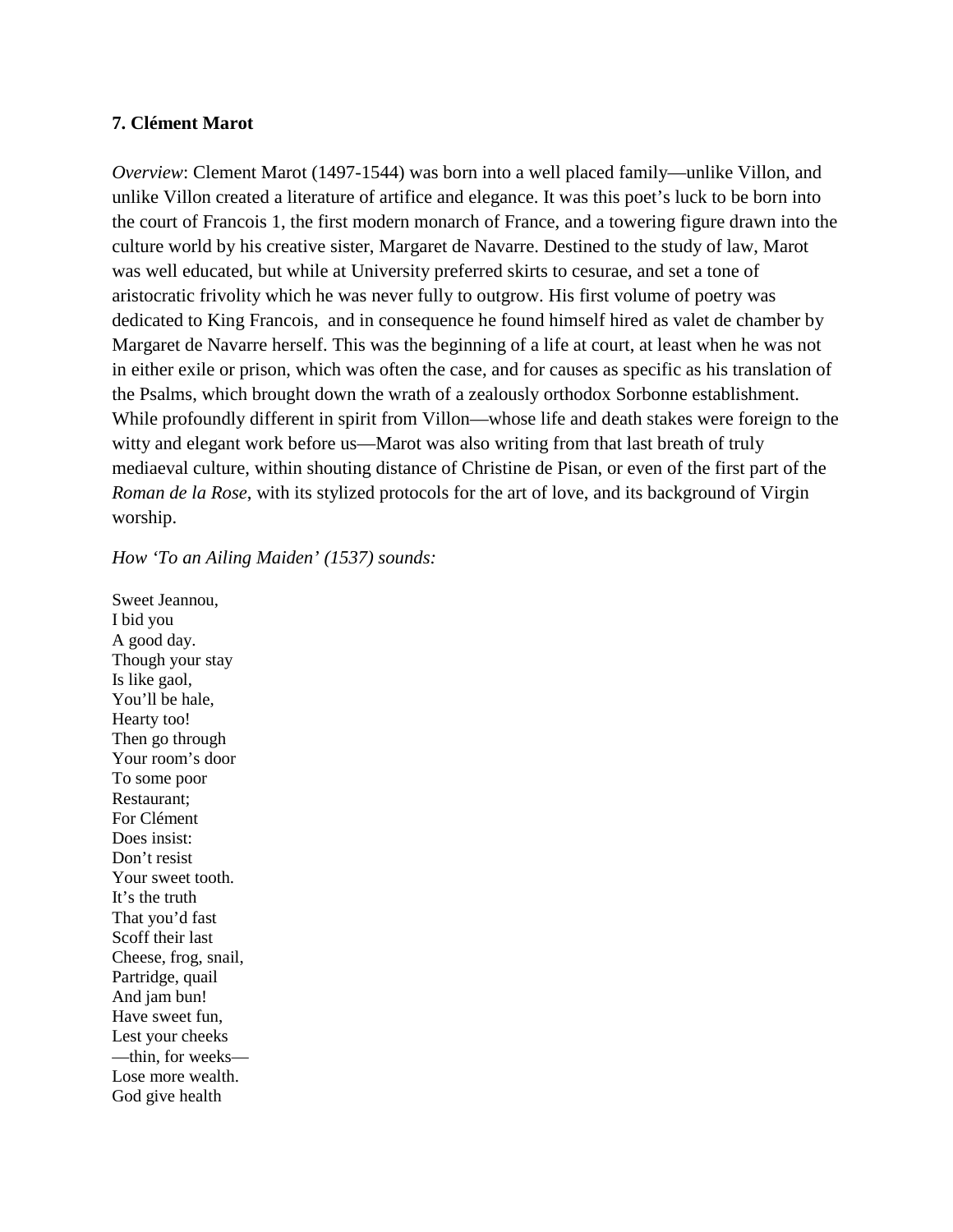Back to you, Sweet Jeannou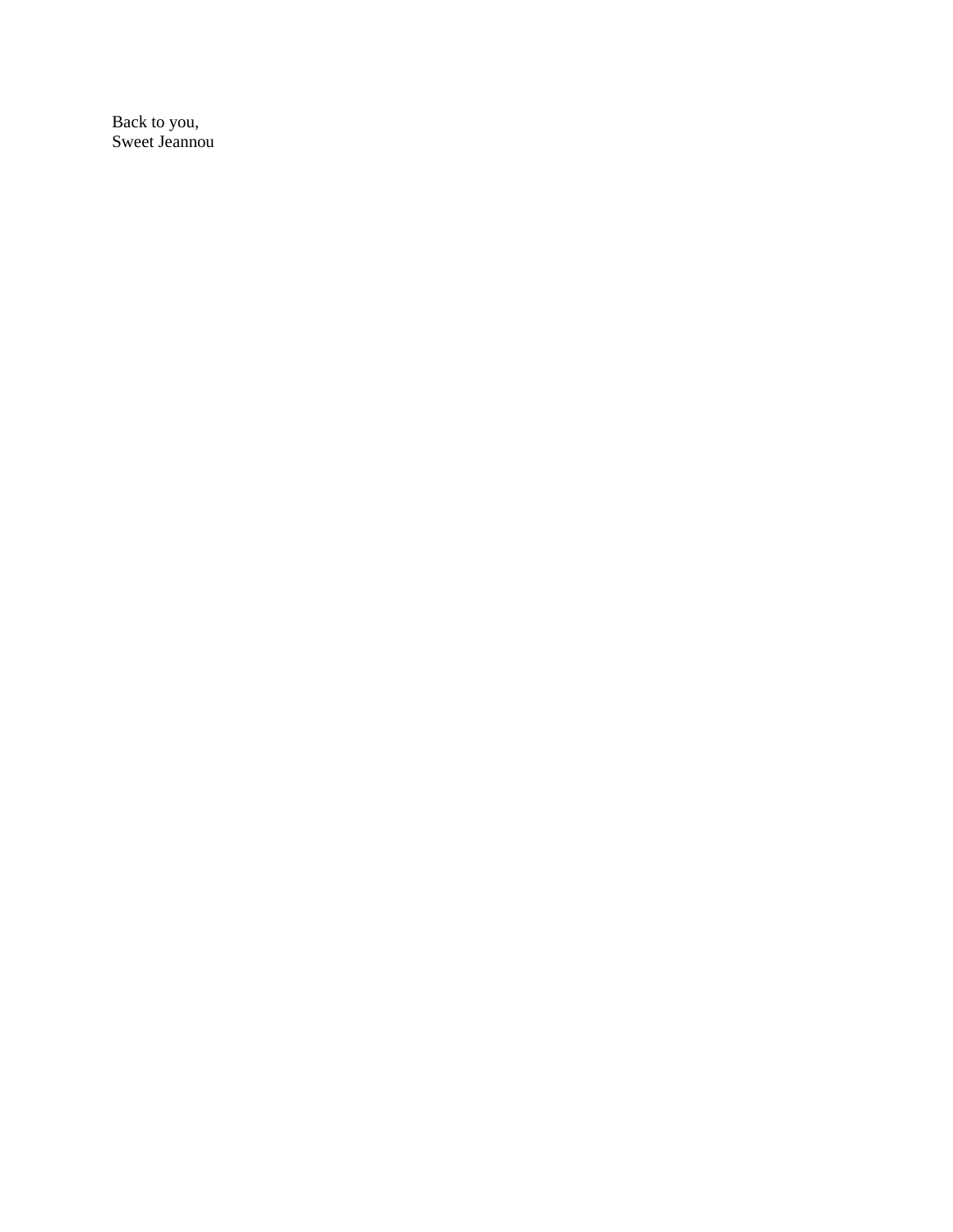## **8.Calvin**

Overview: Jean Calvin (1509-1564) was born in Picardy, and received a thorough traditional education, studying theology (at the Sorbonne) and law, as well as beginning the study of Greek. Quickly persuaded of the values of Protestantism, at this historically rich moment of change and tension in Christianity, the 'Protestant Reformation,' Calvin was forced (in l534) to flee to Switzerland. There he threw himself into the study of Hebrew, wrote an important preface for a French translation of the Bible, and before long began the publication (1541) of his master work, *L'institution chrétienne (1536/1541)*. The last twenty five years of his life were spent in Geneva, which by his powerful influence he transformed into an ardent Protestant stronghold, and a reliable sanctuary for Protestant refugees from unfriendly Catholic regimes like France.

Calvin's *Institutes*, as we call them, developed a theological perspective inherently repugnant to the French thinkers of the Renaissance. Calvin's central belief was in the power of original sin, which enjoined on humans humility—in view of their weakness—and a turning away from the joys of this world, which is an image of the Fall. This whole perspective put Calvin at odds with Renaissance thought, with its celebration of life, its questioning of theological tradition, and its love of art. But the *Institute*s can fascinate us on many levels, even if we have trouble with its theology. It has been observed that Calvin's book is the first French book written according to a definite plan; in this case by a plan conforming strictly to the four stages of the Athanasian creed—God as Father, Son, Holy Ghost, and Church militant on earth. Calvin's clarity of thought, and exact use of French contributed greatly to the development of his native language, as Luther's Bible translation did at the same time for the German language. Calvin's experience of translating his own text into Latin, of thinking his text in two languages, surely added to his consciousness of the inherent gifts of French.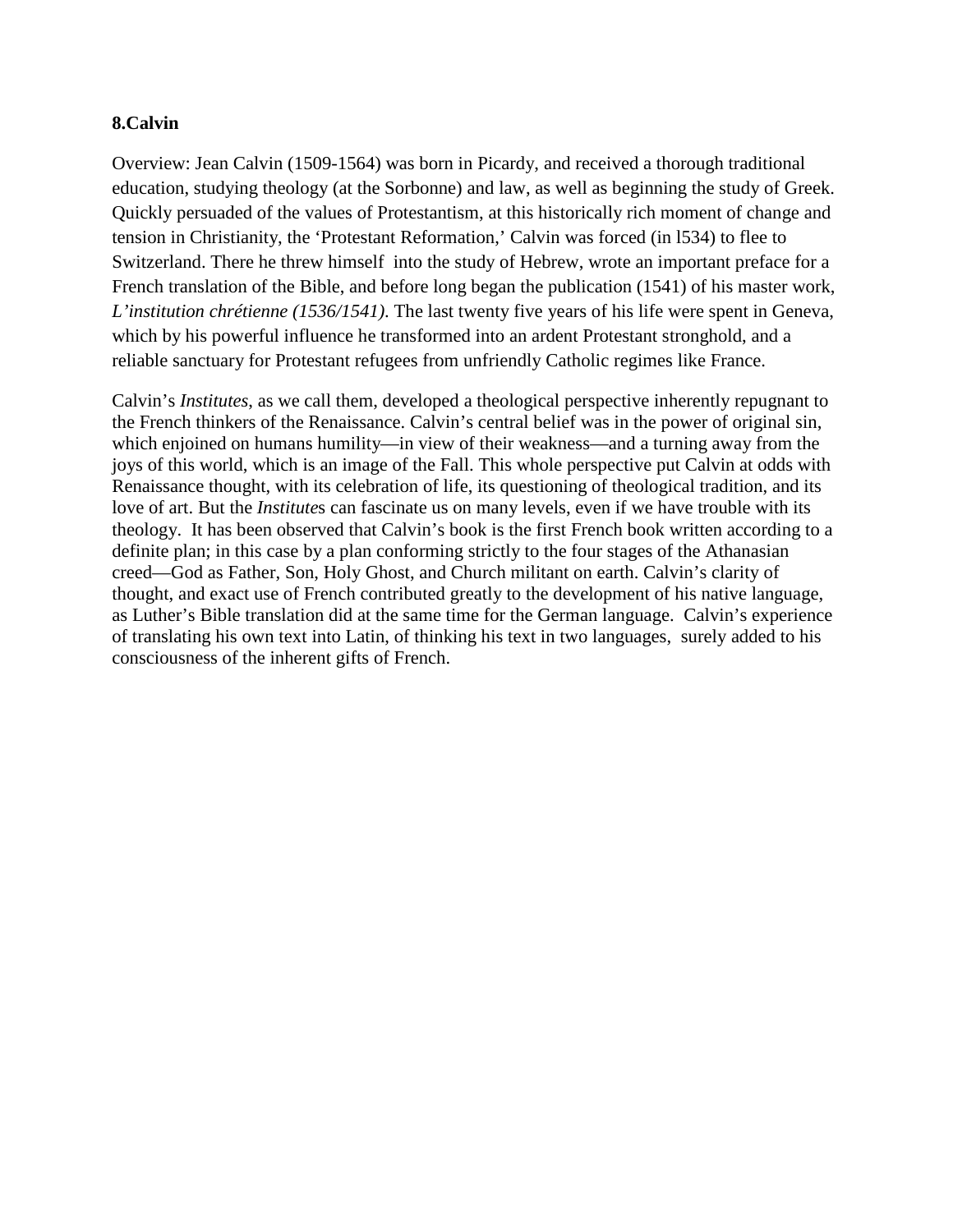### **9. Rabelais**

*Overview*: Francois Rabelais (1495-1553) was born in the province of Touraine, and by an uninterrupted progression passed through a religious education and into monkhood as a Franciscan friar in the convent of Fontenay-le-Comte. From the start, though, Rabelais' passion had been for learning, and he had rapidly found his way into the study of Greek, Hebrew and Arabic. This scholarly turn alienated the Franciscans, who had come to prefer poverty to learning, and were glad to see Francois join the Benedictine order, which soon he left in order to serve as a simple parish priest. Needing more income he then turned toward the study of medicine, which was to become his career, and in the course of which he grew close to many of the opinion shapers of his time, like the Clément Marot of our previous entry, or Maurice Scève. Through a series of partially realized writings, which were the true muscle of Rabelais' daily life, he created two remarkable works, *Gargantua* (1534) and *Pantagruel (1532)*, which established his reputation.

*Main Themes of his Work*: the basic outline of Rabelais's writings is simple: talk, philosophy, anecdote, history, gossip, scandal, and a hearty secular philosophy of 'do what you will,' 'fais ce que voudra,' weave their ways around a tale involving Gargantua (a hero out of Arthurian legend), his immense and grossly vulgar son, Pantagruel, and Pantagruel's buddy in arms, Panurge. It characterizes the subordination of plot to tale and brilliant chatter that much of the long work of Rabelais is devoted to the tricky question of whether Panurge should get married.

*The Cultural Position of Rabelais*: Rabelais—like all the authors included earlier—thought and worked in a firm and still orthodox Christian tradition. The mediaeval perspective from which he emerged to a secular career, clung to him in his scorn for women, common among mediaeval men, his deep sense of allegory, and the heavy coarseness of much of his imagination—how about the hero who floods Paris by pissing copiously from the summit of Notre Dame Cathedral? On the other hand, though, Rabelais builds on a pagan joie de vivre and a love of secular life which allies him with many post Christian energies of French literature.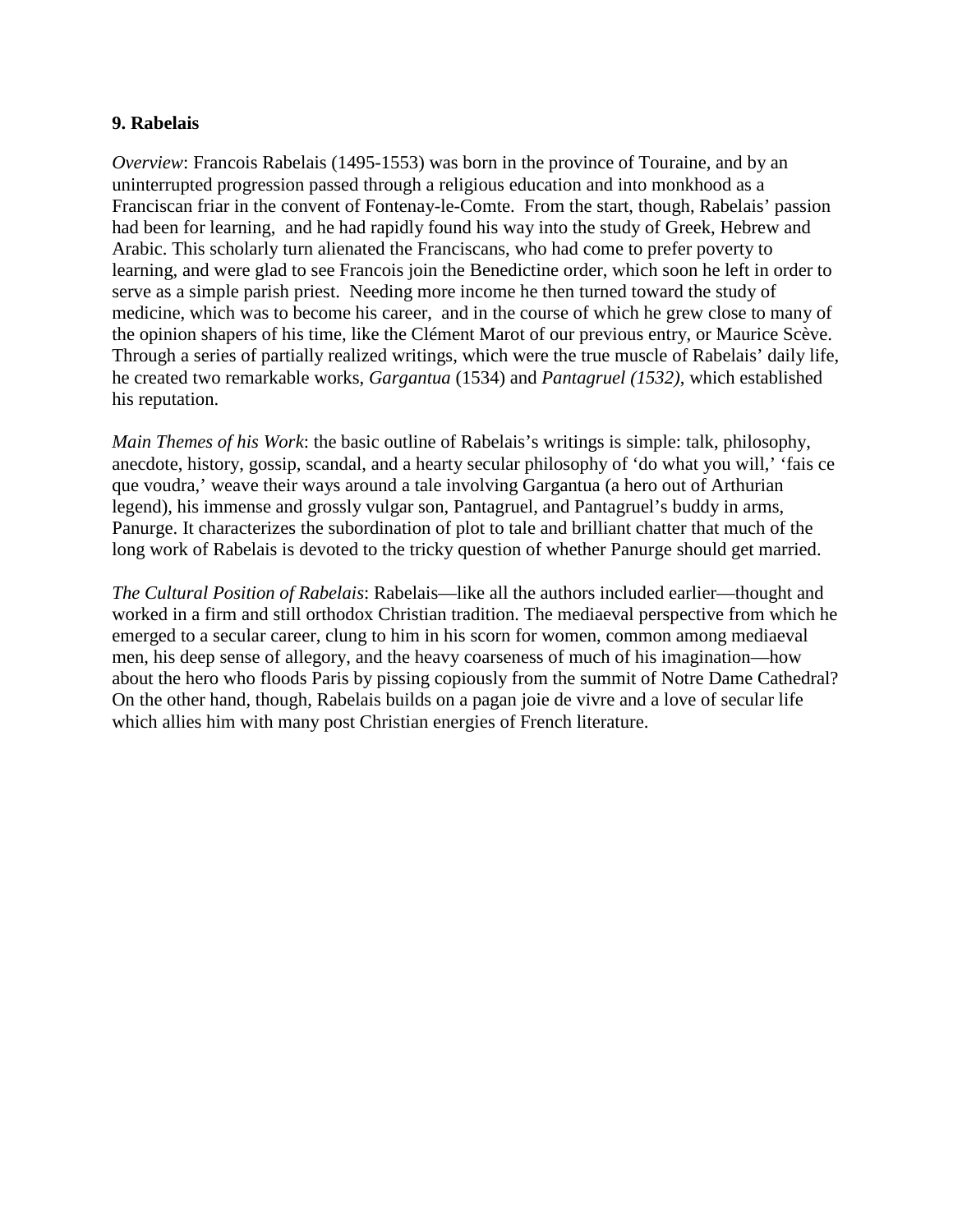## **10. Margaret of Navarre**

*Overview*: Margaret of Navarre (1492-1549) was married into royalty and in addition was the sister of the dominant King Francois 1. From early childhood, in a certain precocious mode not unknown among Renaissance French women, Margaret showed great desire for learning, and by her teens was in good control of Latin, Italian, Spanish, and a bit later of Greek and Hebrew. (Examples like this, or that of Rabelais, flesh out the cliché that the Renaissance was a time of passionate rediscovery of the Ancients.)

Margaret went on to devote the best of her life to her writings. The *Heptameron* (1546), a prose imitation of the widely famed *Decameron* (1351) of Boccaccio, is a series of tales told by wayfarers, each participant's contribution going the preceding one better. Marguerite was also a prolific poet, and in her long narrative works she far outdid in depth a lyricist like Marot, though her style was widely thought clumsy and infelicitous.

*Margaret's Philosophy*: Margaret de Navarre was one of the first French writers to express her philosophical ideas in poetry. As a serious Christian, and a student of Classical culture, she deepened herself in Neoplatonism, that blend of mystical Christianity, with Platonic idealism, which was a hallmark of Renaissance speculative thought, especially in France and Italy. Her intellectual forefather, in this turn of thought, was the 15 th century German Cardinal, Nicholas of Cusa.

Margaret in her own voice*: From the Mirror of the Sinful Life (1523)*. She responds here to three ladies who have been disputing about the best way to conduct their love lives:

...[T]hey would like you to decide for them Which one can show she feels the greatest love, And in her heart the greatest pain and grief. Is it the one who, faithful but unsure About one love, always repels another? Or is it she, alone, her lover gone, Who suffers an unbearable distress? Or lastly, she who leaves a perfect man To be like her two friends, no different In word or deed, and keep the unity Which loyal love has made of their three hearts?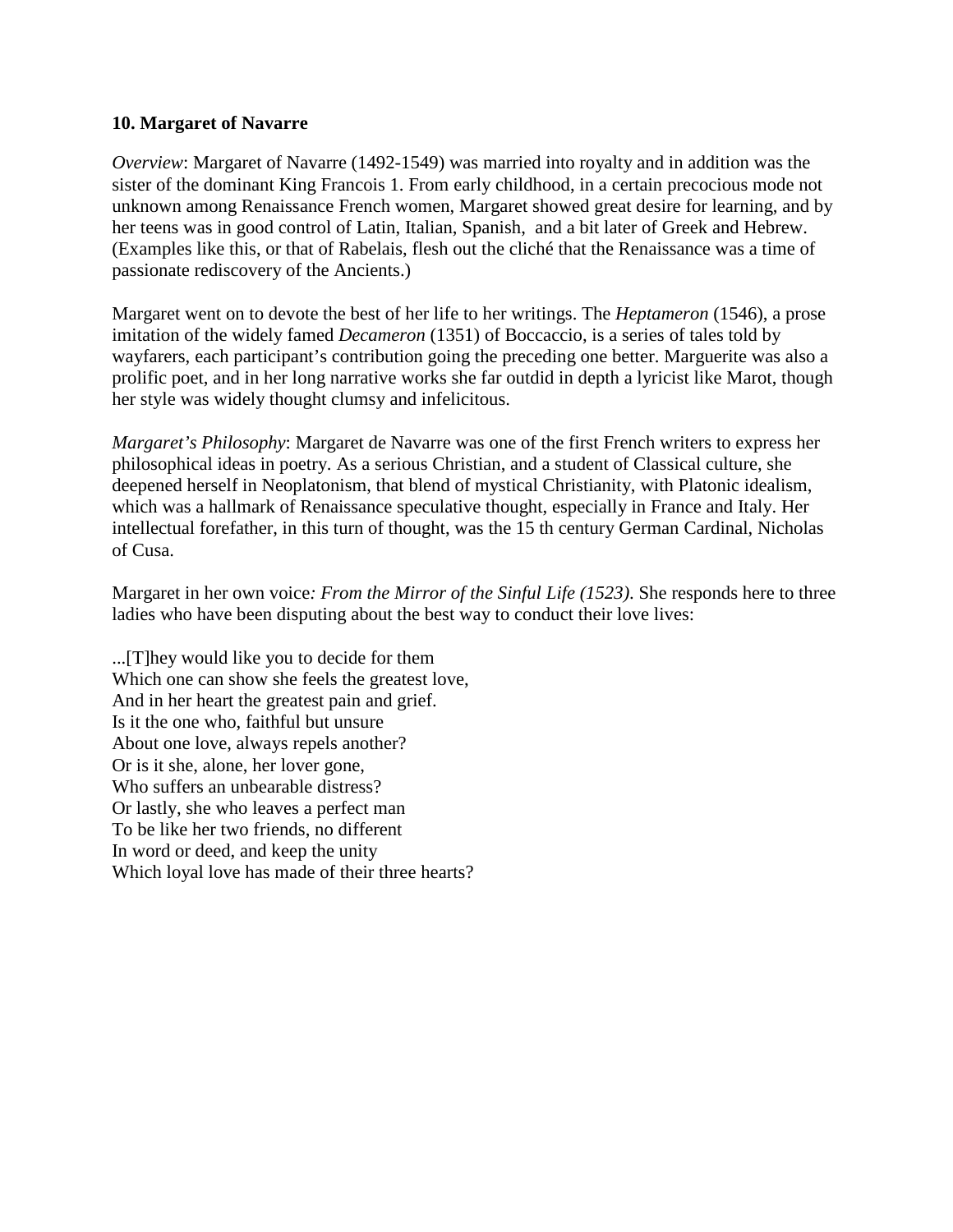## **11. Ronsard**

*Overview*: Pierre de Ronsard (1524-1585), called in his day the 'Prince of Poets,' was born in the Valley of the Loire, into an illustrious family. At the age of twelve he became a page of the Duke of Orleans; from that portal his way was opened into an early life of travel and sophisticated exposure, including extensive stays in Scotland and England, and shortly later Germany and Italy. He was by age twenty fluent in English, German, and Italian, no small part of his qualifications for poetic eminence. At this fulcrum point in his brilliant youth he was struck by deafness, a handicap challenging his strongest powers; and it is the power of his personality that led him to a life of extraordinary literary creativity. His self-deepening took over with several years of intense study of Greek and Latin literatures—one might think of the studious preoccupations of Rabelais or Margaret of Navarre—and before long a meeting with a kindred spirit, Joachim du Bellay, who was to be a significant partner in his literary career. It was the point at which Ronsard was nearly ready to retire to his country home, to take advantage of many kinds of royal privilege, and to create the works that have made his famous: works touching every literary genre except drama, and paying constant close tribute to the poetries of Latin authors like Ovid and Horace.

*Ronsard's genius in poetry*: deeply immersed in the subtle turns of phrase, enjambements, and feeling for interior cesurae, Ronsard did his best work when letting deep feeling out in measured and nostalgic tone. His immense popularity in his day—the next two centuries would usher in a sharp decline in Ronsard's literary reputation—is to us clearest in the infinite (and perfect) sadness of a sonnet like the following translation by the equally great English poet, W.B. Yeats:

*When you are very old, at evening, by the fire, spinning wool by candlelight and winding it in skeins, you will say in wonderment as you recite my lines: "Ronsard admired me in the days when I was fair."*

*Then not one of your servants dozing gently there hearing my name's cadence break through your low repines but will start into wakefulness out of her dreams and bless your name — immortalised by my desire.*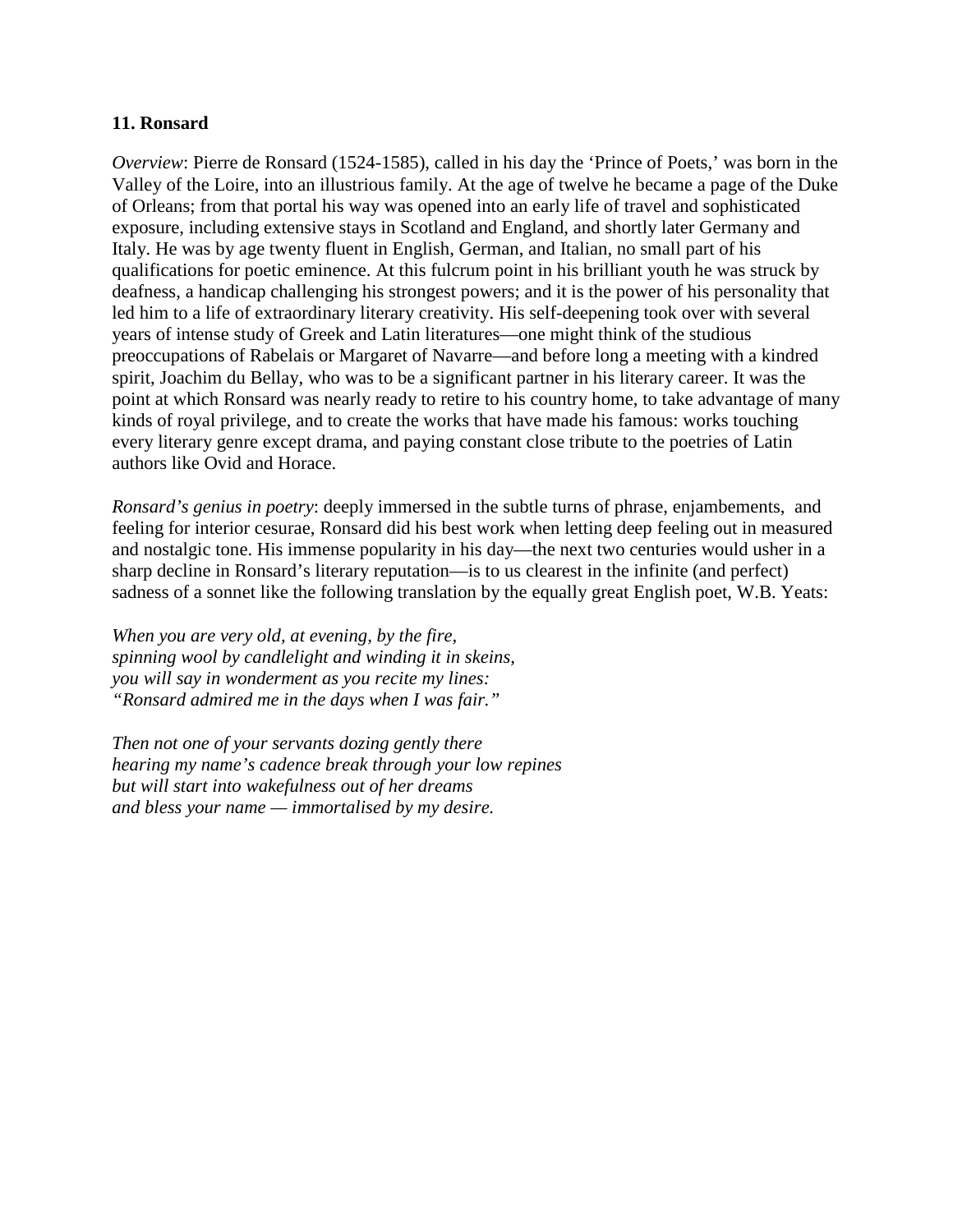# **12. Du Bellay**

*Overview*: Joachim du Bellay (1525-1580) was one of Renaissance France's strongest voices, though until the young man met Pierre de Ronsard this fate would hardly have seemed possible. Not long after meeting Ronsard, in l548, Du Bellay saw a remarkable outpouring of publications—including two volumes of verse and his long influential *Défense et Illustration de la Langue Francaise (1549)* –but during the same period was struck deaf by the same viral illness that had attacked Ronsard. Shortly after this eventful year Du Bellay accompanied one of his distinguished relatives on a trip to Rome, where he remained for four years, and wrote memoirs and portraits which would be published in 1558 as the *Antiquités de Rome*. In l580 Du Bellay died of a stroke, at the age of thirty five.

*The Défense et Illustration de la langue francaise:* this proclamation of the dignity and power of the vernacular French language was, though in considerable part borrowed from an Italian text concerning the Italian language, a powerful statement of the new French culture of the Renaissance. In this tractatus Du Bellay advances the idea, which was fundamental among contemporaries like Ronsard and his circle, that the French path to its own literary integrity went by way of the ancient, chiefly Latin, classics; but that, given obeisance to that particular swathe of antiquity, the French language was ready to perform as a vigorous independent language independent of Latin, that is—and thus to serve as the appropriate organ for the modern new French monarchy of the Renaissance. Du Bellay's passionate break with Latin, and assertion of the modernity of French, was of great importance to the culture of his time. A Sample: From Du Bellay's sonnet collection, *L'Olive* (1549):

*The night cold and sombre With dark shadows covers The earth and the sky, Like honey, as sweet, On heavenly feet, Comes sleep to the eye.*

*Then day, renewing, Its labour pursuing, Discloses the light, And with glow diverse Weaves this universe, A vast poem bright.*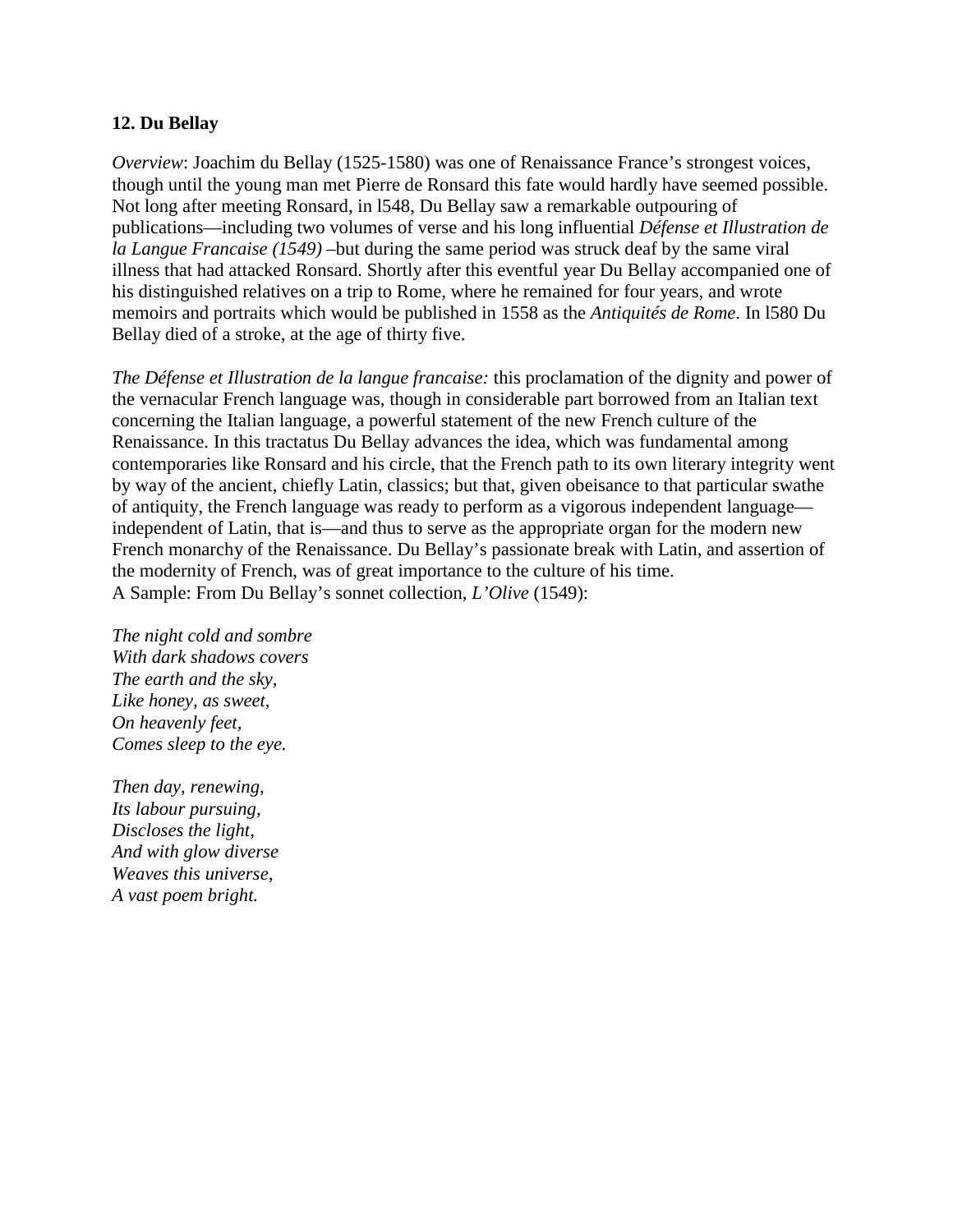## **13. Montaigne**

*Overview:* Michel de Montaigne (1533-1592) was born of an old merchant family, in the year that saw the publication of the first book of Rabelais' *Pantagruel*. It was the particular good luck of Montaigne, that his father had firm and original ideas of childhood education, and brought up his son on Latin, which the young man learned and loved as the result of imaginative pedagogy. After an intense period of education, Montaigne retired from public life at the age of thirtyseven. In the tower of his family chateau Montaigne entered into the life of a country gentleman, and began to write the first of his essays, probably around 1571. A period of travels then ensued, especially in Italy, until Montaigne was called back to be Mayor of Bordeaux, and after four more years he retired once more, this time more permanently, and began devoting himself to writing the *Essais* for which we primarily know him.

*The Essais of Montaigne (1580)*: Montaigne writes of himself with a directness we would never have imagined from, say, the works of Rabelais or Ronsard, two of the most personal of Renaissance French writers. Montaigne takes us right into his life, and doing so becomes one of the first truly modern voices, telling us his tastes, his weaknesses, his attitudes toward life and death, his view of friendship—which was immensely important to him, of married wives—which was much less important to him, and of ethical responsibility. We awaken from reading him with huge respect for his civility, his good sense, his basically secular perspective, and his dignity.

## *A Sample from the Essay on Age:*

*Of all the great human actions I ever heard or read of, of what sort soever, I have observed, both in former ages and our own, more were performed before the age of thirty than after; and this ofttimes in the very lives of the same men. May I not confidently instance in those of Hannibal and his great concurrent Scipio? The better half of their lives they lived upon the glory they had acquired in their youth; great men after, 'tis true, in comparison of others; but by no means in comparison of themselves. As to my own particular, I do certainly believe that since that age, both my understanding and my constitution have rather decayed than improved, and retired rather than advanced.*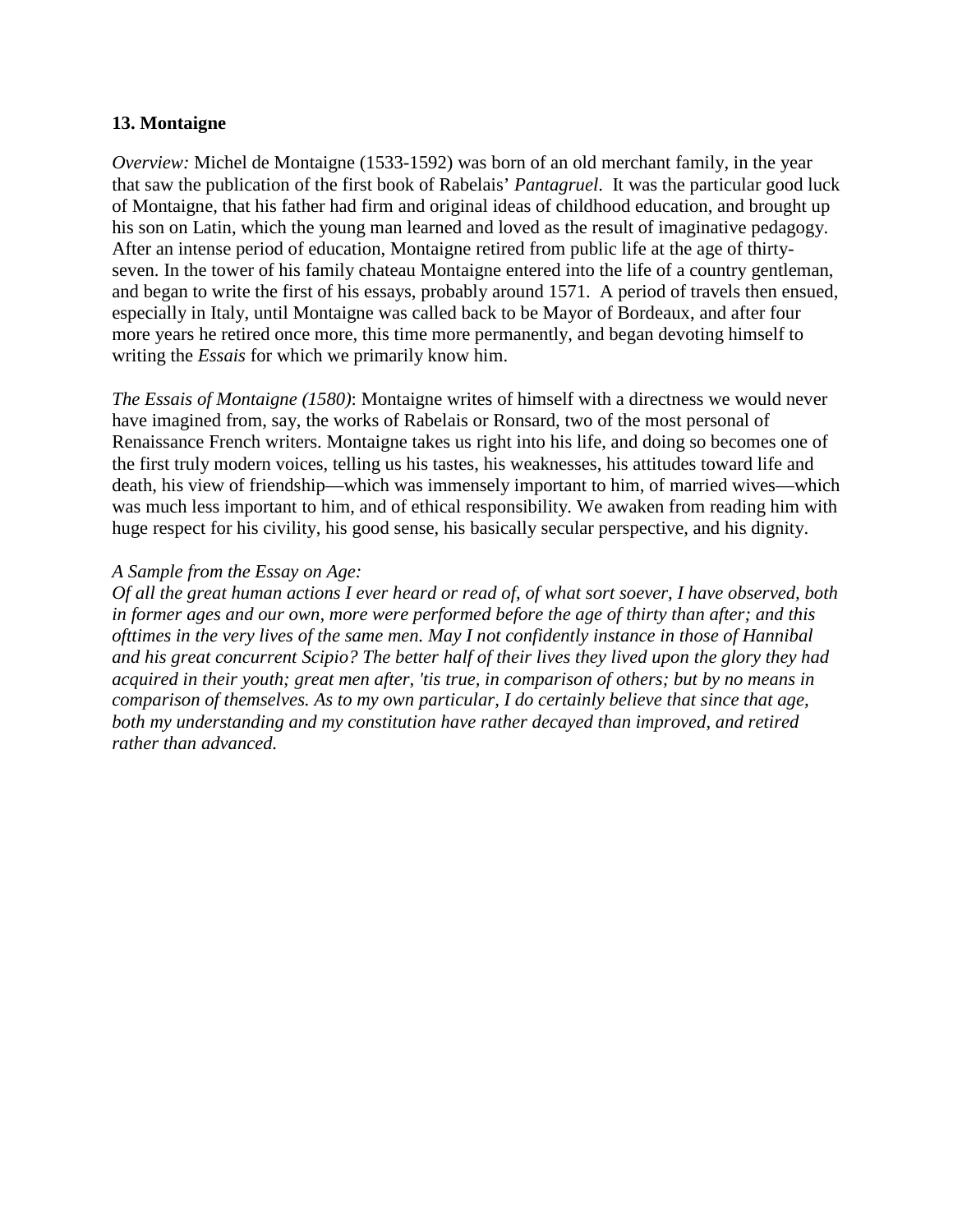# **14. Jodelle**

*Overview*: Etienne Jodelle (1532-1572) is reputed to have written, in a single year (1552) the first properly speaking tragedy, and the first comedy, in the French language. (Whether or not the claim is disputable, it suffices to remind us how little time separated the earliest French drama from the superb classical dramas that would flourish not a century later.) Jodelle's tragedy, *Cléopatre (1552),* covers the same literary material as Act V of Shakespeare's *Antony and Cleopatra,* but differs profoundly from Shakespeare's work, and in a way which indicates the growth process required for the development of the tragic genre in France.

French tragedy grew essentially from the Mystery plays of the late Middle Ages; a source of vivid scenes, but in which there was little forward moving dynamism. That dynamism problem hangs like a weight around Jodelle's work. In Act I of his tragedy, Antony appears on stage as a ghost of himself, and recounts his suicide, while predicting the suicide of Cleopatra. In the second scene, Cleopatra appears to her attendants, telling them of the appearance of Antony to her, in a dream, and announcing her own plan to commit suicide. The Act ends, as does every Act, with a choral song, dealing with a general theme like the inconstancy of fortune, or the advantages of keeping a low profile in life. The subsequent acts remain similarly static, only slowly unfolding the plot: the decision of Octavian and Agrippa that Cleopatra should not be allowed to kill herself, Cleopatra's urgent request that her life should be spared, Cleopatra's trip to the tomb of Antony—the only scene change in the play, and, in the last Act, Cleopatra's suicide, followed by the wails of her attendants. Except for the excursion to Antony's tomb, in Act four, the entire play remains static and lyric/operatic, without any of the energies that would mark classical French drama, but with the impulse of great drama implicit in it.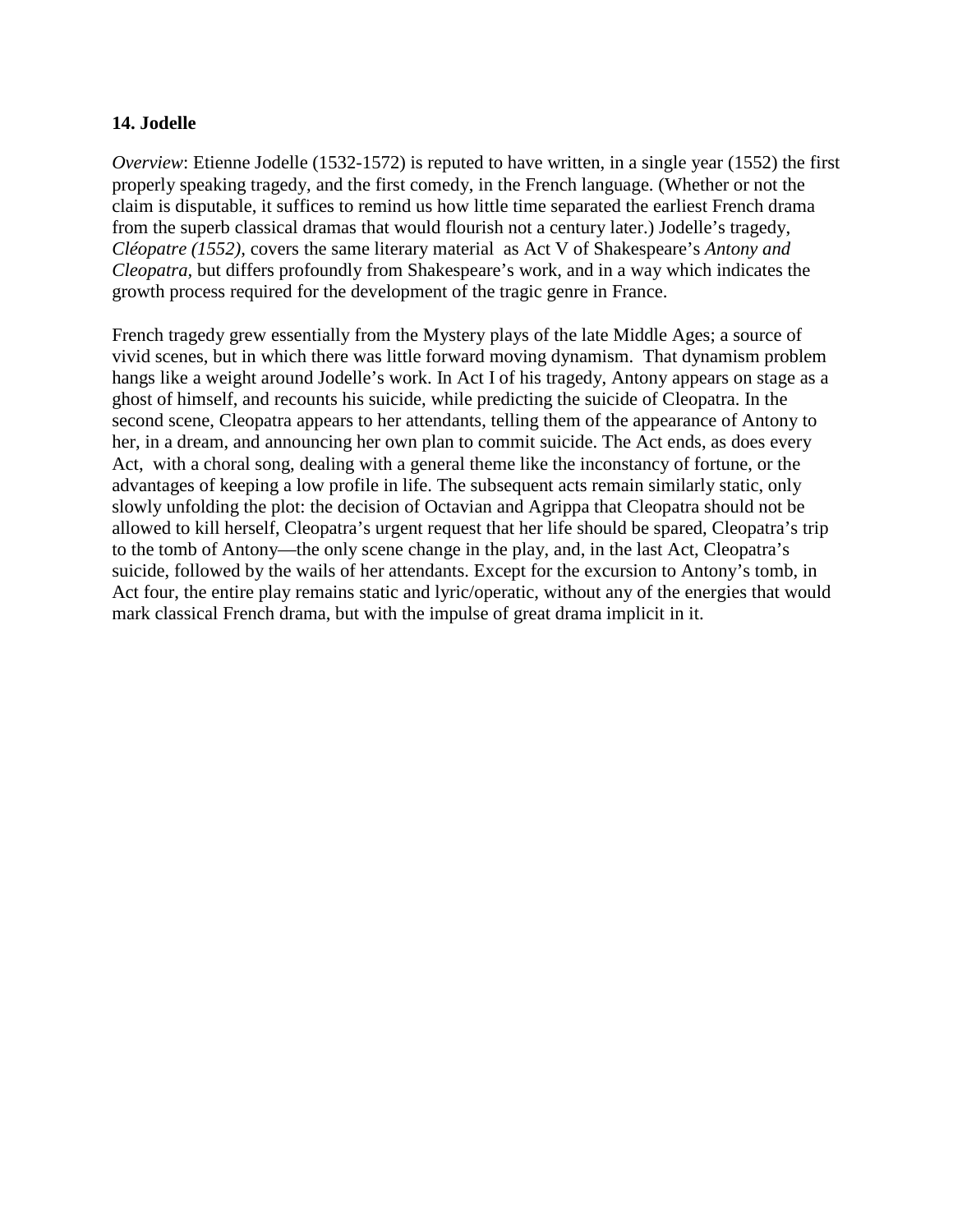# **15. Garnier**

Overview: Robert Garnier (1545-1590) was a dramatist contemporary of Jodelle, and deserves our attention for his place in the developing momentum of French tragic drama, which within less than a century later than Garnier was to achieve, in Corneille and Racine, the highest world level of maturity. We will see that Garnier moves the game forward from Jodelle, and thus helps to build the pattern of growing capability in French drama.

Garnier wrote eight tragedies, among which a fascinating development is observable. His first four plays are far more sophisticated than the very static drama of Jodelle—which we anatomized above, but still in a rigid mode as far as dramatic action is concerned. (These plays are full of declamatory passages, operatic immobilities that square badly with drama itself.) In the following three dramas there is a visible evolution, more characters on stage, and more action among them, with plots involving more complexity than in earlier drama, and finally, with the lessening of the static operatic manner, an enrichment of psychology; all of these developments en route toward the mastery of a Racine. The most effective play of Garnier is his *Bradamante (1582)*, a tragi-comedy, that is effectively a tragedy except that its conclusion is upbeat. In this play the excessively long speeches of *Porcie* (1568) are replaced by dialogue, conflict begins to enter in the relations among the characters, and action is employed to bring our people's emotions and character. The same points apply to Garnier's last play, *Les Juives*, which like Jodelle's *Cleopatra* is a kind of extended lament, but which promotes some action on stage, and brings the cborus into relation to the action. The outlines of a significant dramatic tradition are on the horizon, but would not be fully sketched in until playwrights of genius took over the tradition.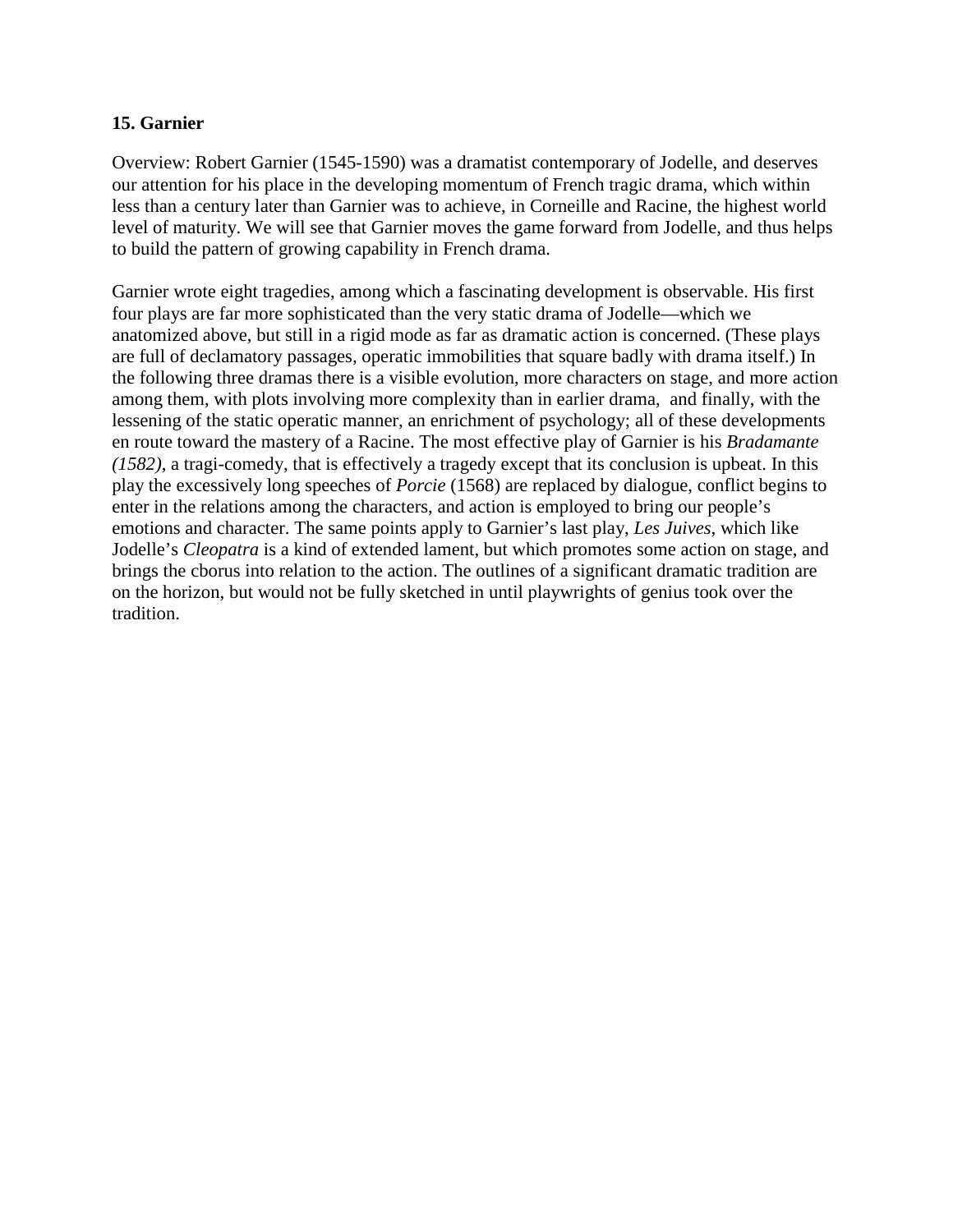**17th Century**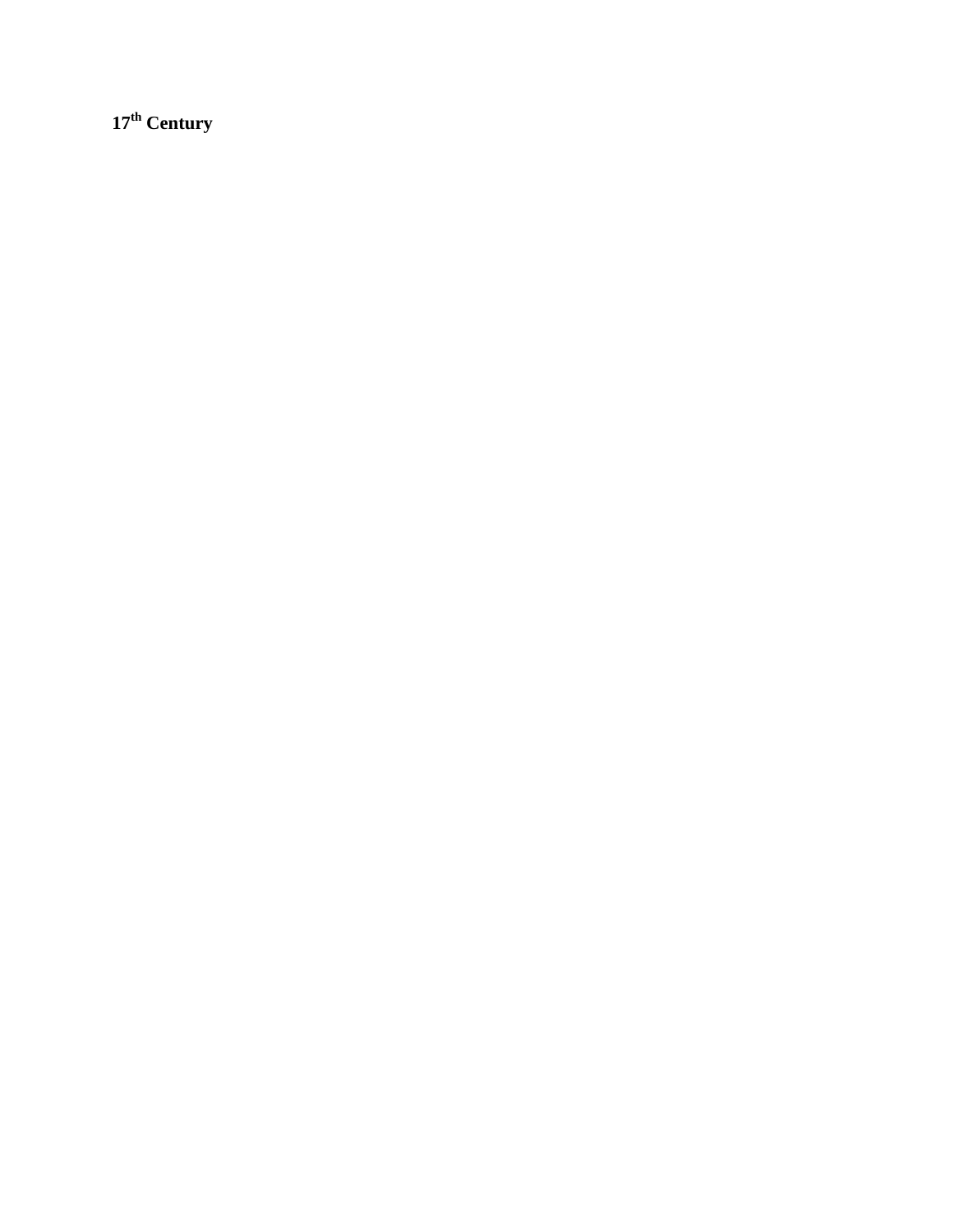### **16. Saint Francois de Sales**

*Overview:* Saint Francois (1587-1622) was Bishop of Geneva, and played at active role in the defense of Catholicism immediately after the Wars of Religion. In 1603 King Henry IV had restored the Jesuit order to France, and Saint Francois, who had received a Jesuit education, began enthusiastically to preach the revived Catholic doctrines which were emerging on the far side of the Protestant Rebellion. Greatly successful as a preacher to the new middle/upper class of France, those individuals who were finding their individual citizen voices as had Montaigne on a vastly complex level, St. Francois entered into 'spiritual correspondence with a variety of dignified ladies concerned with spiritual issues. St. Francois' corre'spondence with many of these women, and his own preaching in Paris, converged into his major work of writing, his *Introduction to the Devout Life* (1609). In that work he delineates a practical Christian way for people involved in the secular world—the new middle class world of which to this point we have seen nothing—but eager to stay orthodoxly right with their God. The departure in theological instruction is remarkable, for with the growth of a new social milieu in the l7th century a new kind of Christian need is felt. The need for such a book, and the welcome reception for it, are proven in fact: forty editions were published during the author's lifetime, and, along with two other treatises of his on the practical demands of the spiritual life, these texts of St. Francois became among the most popular writings of l7th century France. With his insistence of spiritual self-examination in daily life, the author clearly contributed to an inward turning not only of his own social moment but of future generations of French writers.

Sample of the *Introduction à la vie dévote (1609):* One man sets great value on fasting, and believes himself to be leading a very devout life, so long as he fasts rigorously, although the while his heart is full of bitterness;--and while he will not moisten his lips with wine, perhaps not even with water, in his great abstinence, he does not scruple to steep them in his neighbour's blood, through slander and detraction. Another man reckons himself as devout because he repeats many prayers daily, although at the same time he does not refrain from all manner of angry, irritating, conceited or insulting speeches among his family and neighbours.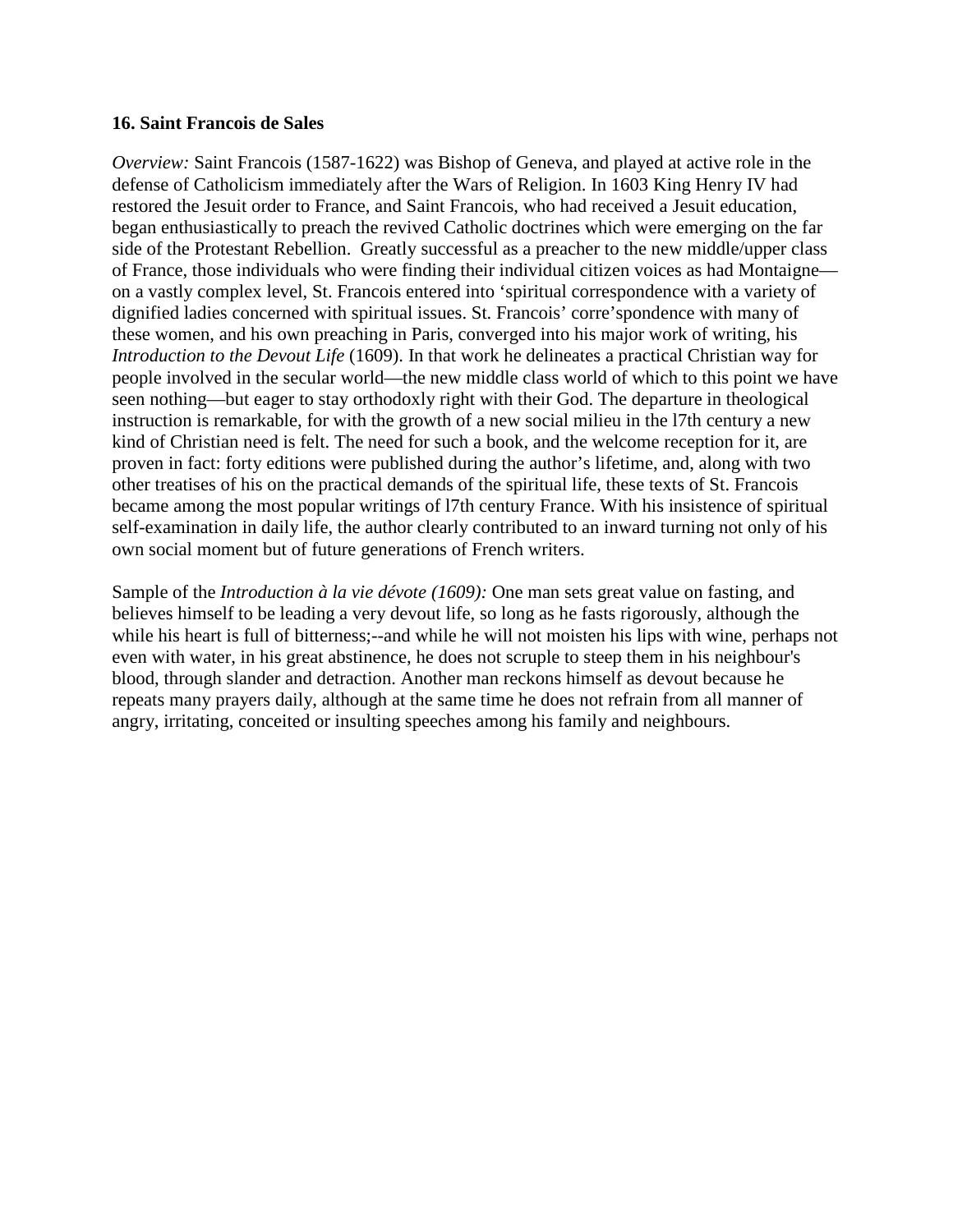# **17. D'Urfe**

*Overview*: Honoré d'Urfé (1568-1625) was the youngest son in a distinguished family, and was brought up in an atmosphere of books and learning. A great admirer of Henri IV, who had been instrumental in bring to a close the religious wars, which were tearing France apart in the early years of the century, d'Urfé dedicated the first part of his one great work, *l'Astrée*, to that monarch. Such a dedication was meaningful, for the dedicated work was a great success in its time.

*L'Astrée* is a huge pastoral romance, with over five thousand pages. There is a central story around which are grouped eighty episodes, in many genres—letters, verse, pastoral descriptions, conversations, tales. The whole work was published in five installments; each installment was divided into twelve books; the installments were published in 1601, 1610,1619, 1627, and 1628.

Prior to d'Urfé's work, there had been, during the preceding century, a rage for pastoral romances. The granddaddy of these efforts was Montalvo's *Amadis de Gaule*, printed in Spain at the beginning of the sixteenth century. (The hyperbolic romance/chivalric tone was pilloried by Cervantes in *Don Quijote*.) Of all the breed, however, the work of d'Urfé had the longest public afterlife, because of its influence on the art, politics and style of his own day.

And what is the central theme? Céladon and his beloved Astrée struggle through every imaginable obstacle in their effort to be united in married love: only in the twelfth volume, after Céladon has tried to drown himself, and the pair have been separated by misunderstandings, jealousies, quarrels, and local obstacles, is the marriage consummated. But that is not all, in this tale which is essentially about love, love thwarted and love realized; the subtext is the alliance between physical and spiritual love, for a strong Platonic current traverses the text, baptizing love with every kind of transcendent importance. It is the longest running soap opera in town; perhaps it speaks also to the religious, transcendent aspirations of the audience.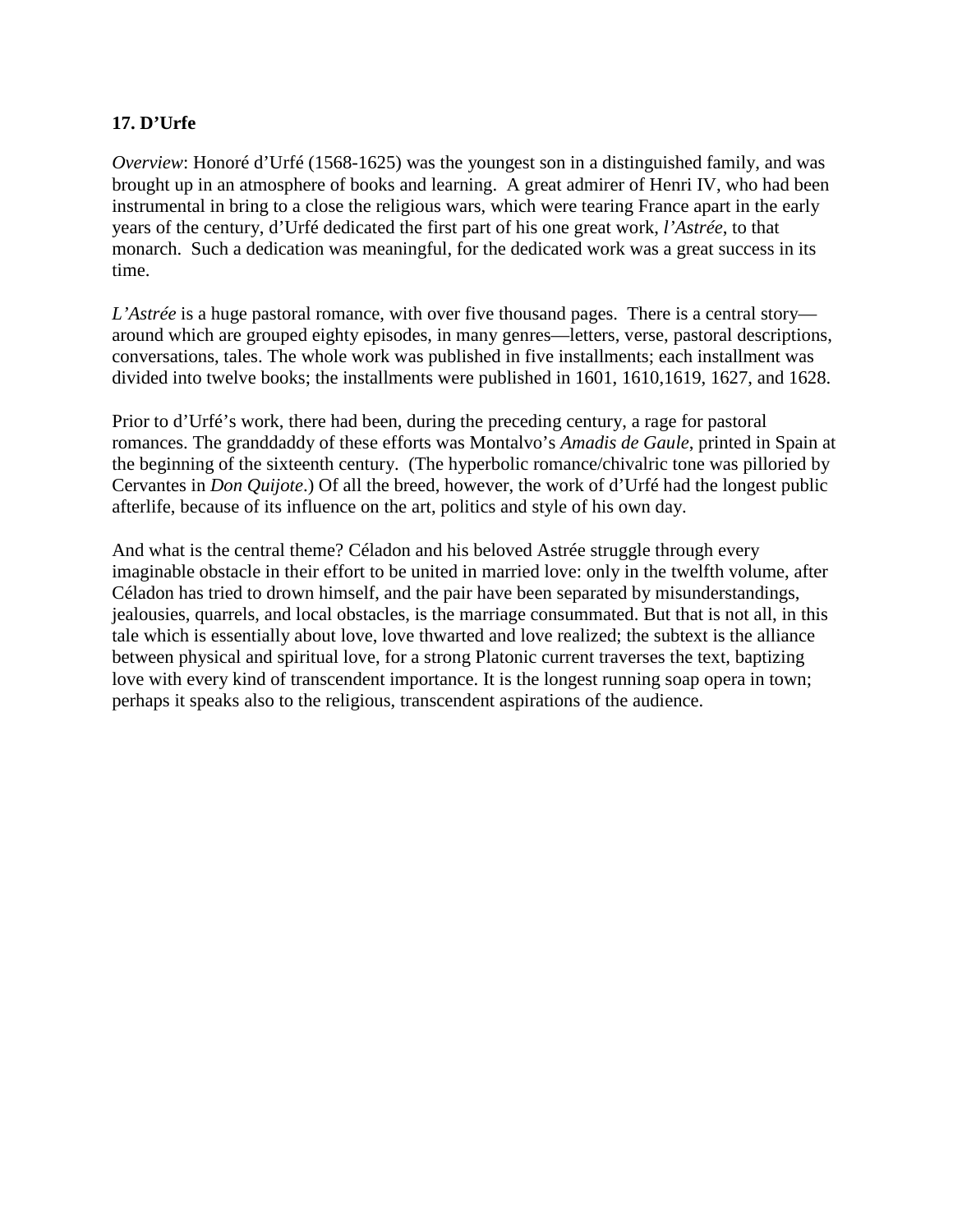# *18.* **D'Aubigné**

*Overview:* Agrippa d'Aubigne (1558-1630) was brought up at the heart of Protestant-Catholic conflicts that dominated Renaissance Europe, in the wake of the Protestant Reformation and the Catholic Counter Reformation. Unlike Montaigne, who watched these conflicts from the sidelines, and ruminated over them, the staunchly Protestant Agrippa entered the fray. Already as a child, Agrippa was drawn into a formal commitment to the Huguenot cause. Throughout his maturing life he continued to struggle for the Protestant cause, and in 1577, during a serious illness, he began to dictate what would be his most influential work, *Les Tragiques*. That work, inspired in parts, boring in others, was to be the ripest achievement of a long life in literature. The text is basically concerned with the religious wars which were tearing the nation apart, and with the validity of the Protestant cause, which the King was no longer willing to support.

*Inside Les Tragiques*: This poem has been called *t*he Protestant epic, and its admirers have wished to compare it to Milton's epic poetry, written two generations later. However the similarities are few, as the following 'plot' indication may suggest. The first of the six sections of the epic concerns the wretchedness of town and country during the destructive religious wars of the century; the second section concerns heavy satire of the court of the Catholic kings whom the Protestants wished to replace; the third section is an extended allegory/satire, depicting every kind of perversion of human justice; the fourth section, and the one which most strains the patience of the contemporary reader, is a lengthy cataloguing of Protestant martyrs who have died at the stake; the fifth part is an account of persecution by the sword in the Religious Wars, and of the brutal treatment of the Protestants during the Saint Bartholomew's assault; while the final two sections concern prophesies of eventual punishment for religious persecutors, the Catholics.

Like all heavily one sided tract epics, this one falls flat, for its lack of intrinsic drama. Yet throughout the poem there are traces of poetic genius. More of this quality can be found in the author's *Sa Vie a ses Enfants*, in which he gives to his children an account of his full and adventurous life.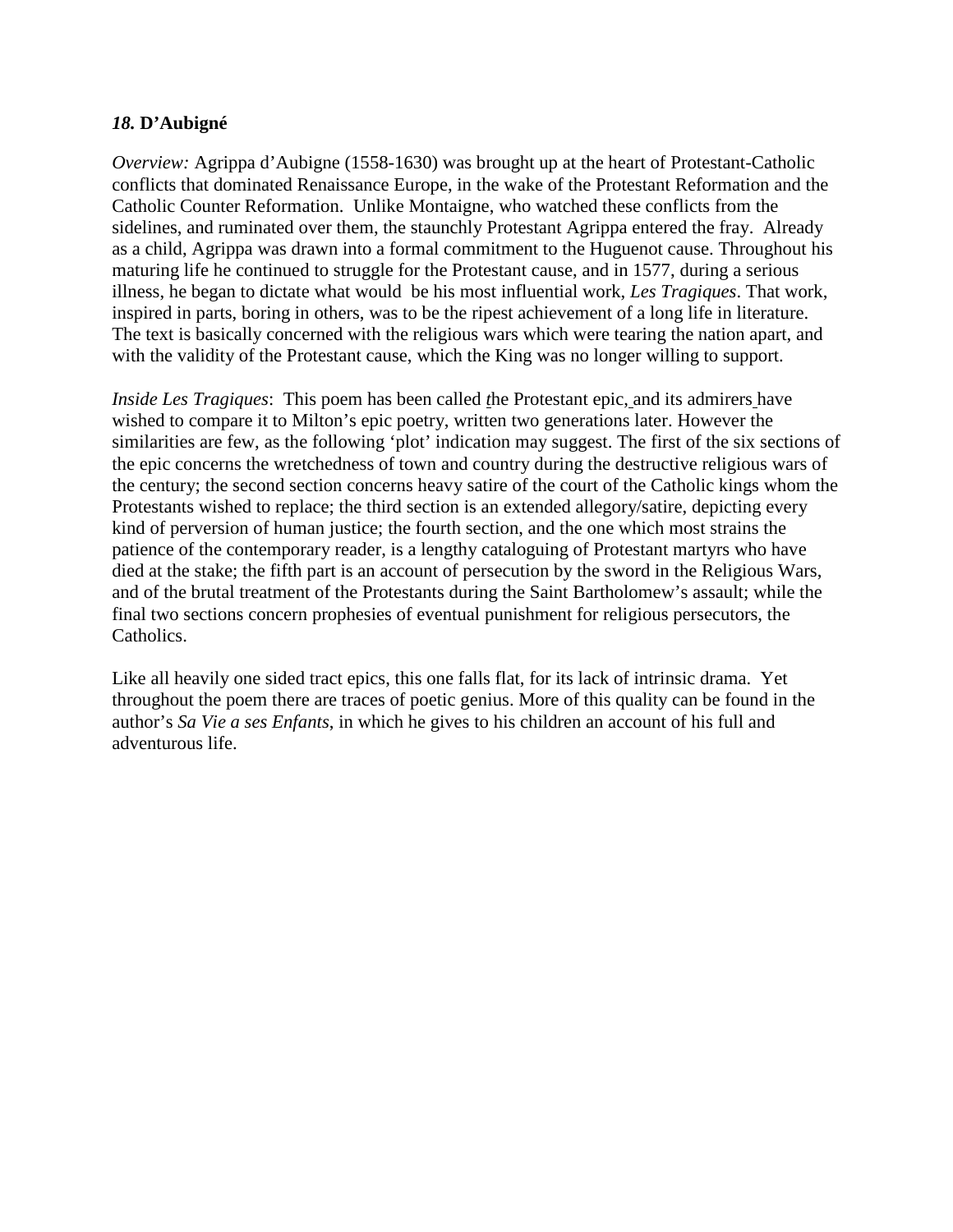### **19 Malherbe**

*Overview*: Francois de Malherbe (1555-1628) was a mediocre poet but by force of insistence made himself into a Csar of poetic taste, with huge influence on the style setting of French poetry in the l7th century. The actual poetry of this critic was limited to some hundred or so poems largely created as vehicles of thought, of explicit argument, for instance advice to King Henri IV on the principles of good governance. (Malherbe was eager to combat the frivolous ornamental poetry dominant in the work of such as DuBartas and Desportes, who were reigning at the time that Malherbe took wing.) Though Malherbe left behind no specific *Art Poétique,* his views on proper poetic procedure are embedded in many places, such as his own annotated copy of Desportes' *Premières Ouevres*, and are on the whole negative and combative, expressive of Malherbe's inclination toward poetic dictatorship. Put bluntly, his three criteria for value in poetry were purity, precision, and clarity—virtues which he achieved in his own verse, but entirely at the expense of what the Romantic poets would call imagination. (The only difference between good poetry and good prose, according to Malherbe, was rhyme and meter, and those two technical skills were of central, indeed unique, importance to the poet.) Romanticism, however, was far from the poetic doctrine of interest to Malherbe, whose desire for the strictly clear was to be a forerunner for the classical style of the great French tragedians, who were already active on the Parisian scene before Malherbe died. Such traits of l7th century tragedy, as its respect for the so-called three unities of time, space, and action, derived directly from the Malherbian perspective on literature. There is no better source to consult than Malherbe, for understanding the rebellion of Romantic poets, in the early nineteenth century, against what *they* considered the sterility of the preceding century's poetics.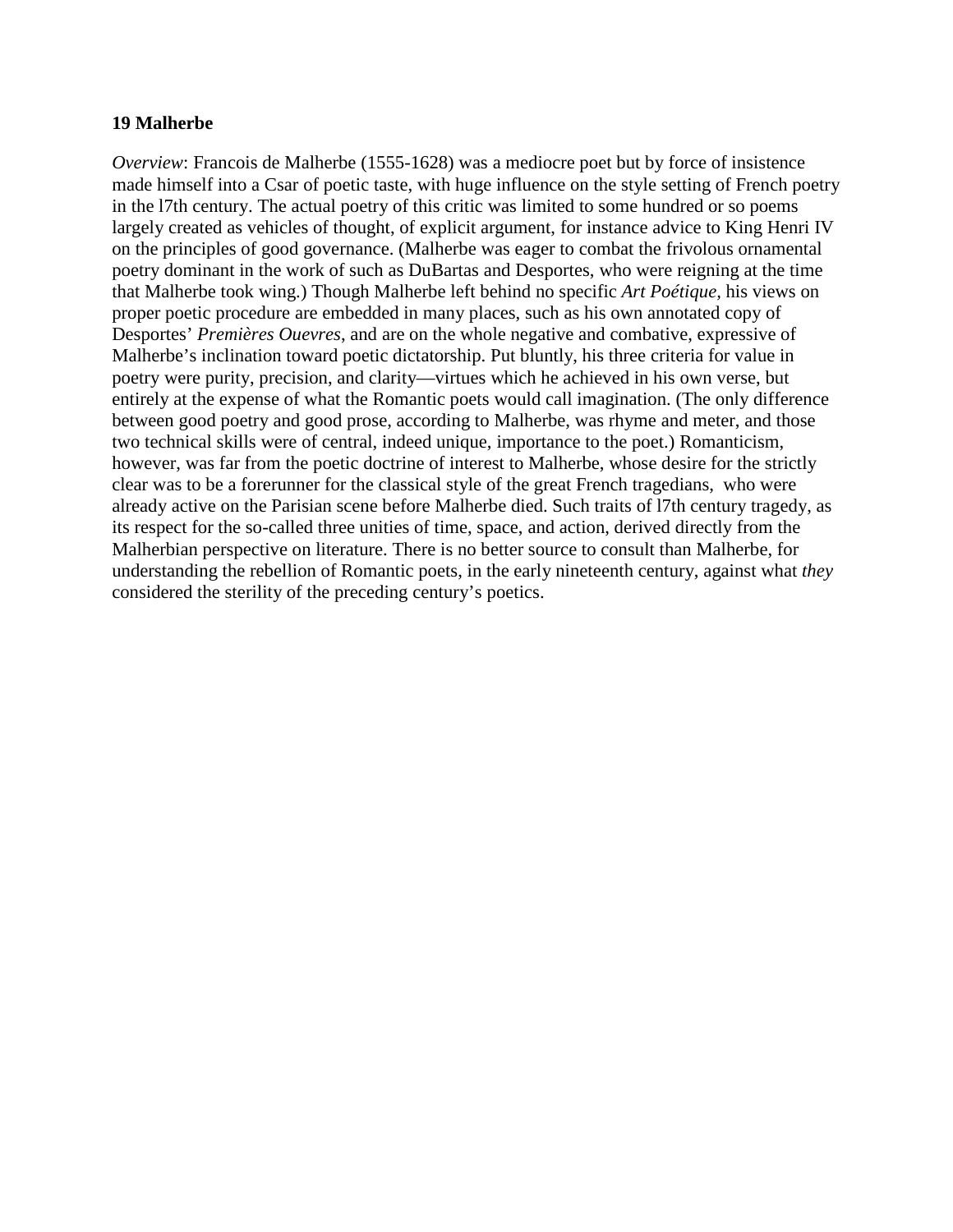# **20. Corneille**

*Overview*: Pierre de Corneille (1606-1684) grew up into a Jesuit education, and early convinced himself that the stage was his destiny. In 1634 he produced his first tragic drama, *Médée*, and in the next year his tragedy*, Le Cid*, brought him fame and attention after the successes of a single night's performance. *Le Cid*, a fruit of Corneille's long time preoccupation with Spanish drama, and chiefly with the stage of Calderon (1600-1681), deals like its predecessors with those questions of honor, fate, and destiny which belonged to the Spanish tradition. For several reasons, among which was the tribute to the Spanish tradition—the Spaniards being the greatest foreign rivals of France at the time—*Le Cid* aroused huge controversy, and though the newly formed Académie Francaise objected strongly to many violations of the Aristotelian unities, and its 'primitive' addictions to dueling and honor, the play won enormous approval from the French public, and Corneille was from then on the principal father of French classical drama.

Corneille went on from there to a prolific dramatic career, comedies as well as tragedies, and it is generally felt that the four tragedies he created between l636 and 1643—*Le Cid, Horace, Cinna, Polyeucte*—were not only his finest work but one of the triumphs of the French tragic drama, which was establishing the l7th century as one of the world's more fertile, in skilled and wise portrayals of human fate. The general themes of these works turn repeatedly around issues of honor and the dignity with which the tragic hero, representing a summit of human mirror, can survive the most dreadful traits with his tragic endurance. Many of his finest plays were based on ancient Roman history, though not with a desire to be historically accurate, rather, to use the Roman event as background for staging eternally valid truths about human nature and its destiny. It is worth noting that for Corneille it was essential at least broadly to follow the dramatic rules of the three unities, which were at that time enshrined in the value system of the French Academy. The unities of place, time, and action, as Aristotle was interpreted to have meant them, in his *Poetics*, held firm sway over French dramatic creation throughout the l7th century.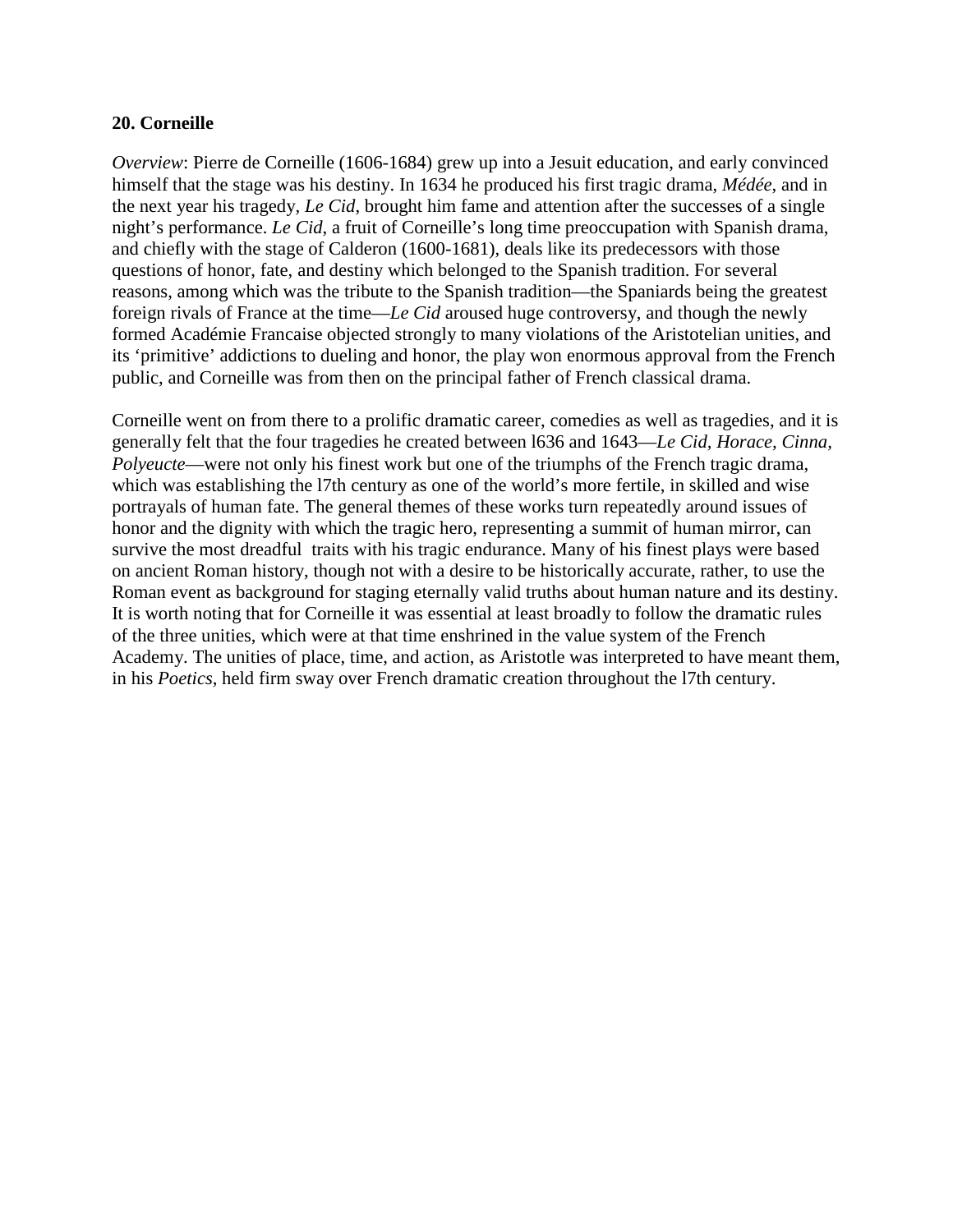## **21. Descartes**

*Overview*: René Descartes (1596-1650) , like Corneille, was educated by the Jesuits; he subsequently went on to take part in three campaigns of the Thirty Years War, which was ravaging Europe through the Catholic Protestant conflict, the intensity of which we sampled earlier in discussing Agrippa d'Aubigné. It was in winter quarters during his first campaign (1619) that Descartes conceived the ideas for his best known work, *A Discourse on Method*, which would finally be published eighteen years later. After his military period Descartes returned to the social scene of Paris, but not for long, as his growing preoccupation with philosophy and mathematics drew him toward the congenial intellectual atmosphere of Holland again. There he remained until l649, when Queen Christina of Sweden invited him to teach her philosophy in Stockholm. It was there that he died, having left a large body of groundlaying philosophical work, which would constitute a turning point for the foundations of modern thought as a whole.

*The Bent of Descartes' Work*: Descartes' philosophical work—at its most developed in what we call the *Meditations*—got its lasting imprint from the reflections that first besieged him in the *Discourse*. As a mathematician, Descartes was from the outset disposed to doubt—mathematics, living from hypotheses, demands proof at every stage. As he surveyed the propositions on which he depended, for the view he had of the world itself, he concluded that only one proposition could not be doubted, namely that he was thinking as he surveyed. That he was capable of thought—*je pense, donc je suis*—was the one thing Descartes felt he could be certain of. On the rock of this conviction he constructed a philosophical perspective which gave priority to ideas, and consequently prioritized mind over matter, the immortality of the soul—which was immaterial, and the existence of that God whose infinite and perfect existence could only have entered our thinking if indeed he existed, as he does. In another influential work, *A Treatise on the Passions of the Soul* (1649), Descartes asserts that the passions are good, and that only our misuse of them is dangerous and evil; a perspective that Corneille embraced and exemplified in many of his dramas.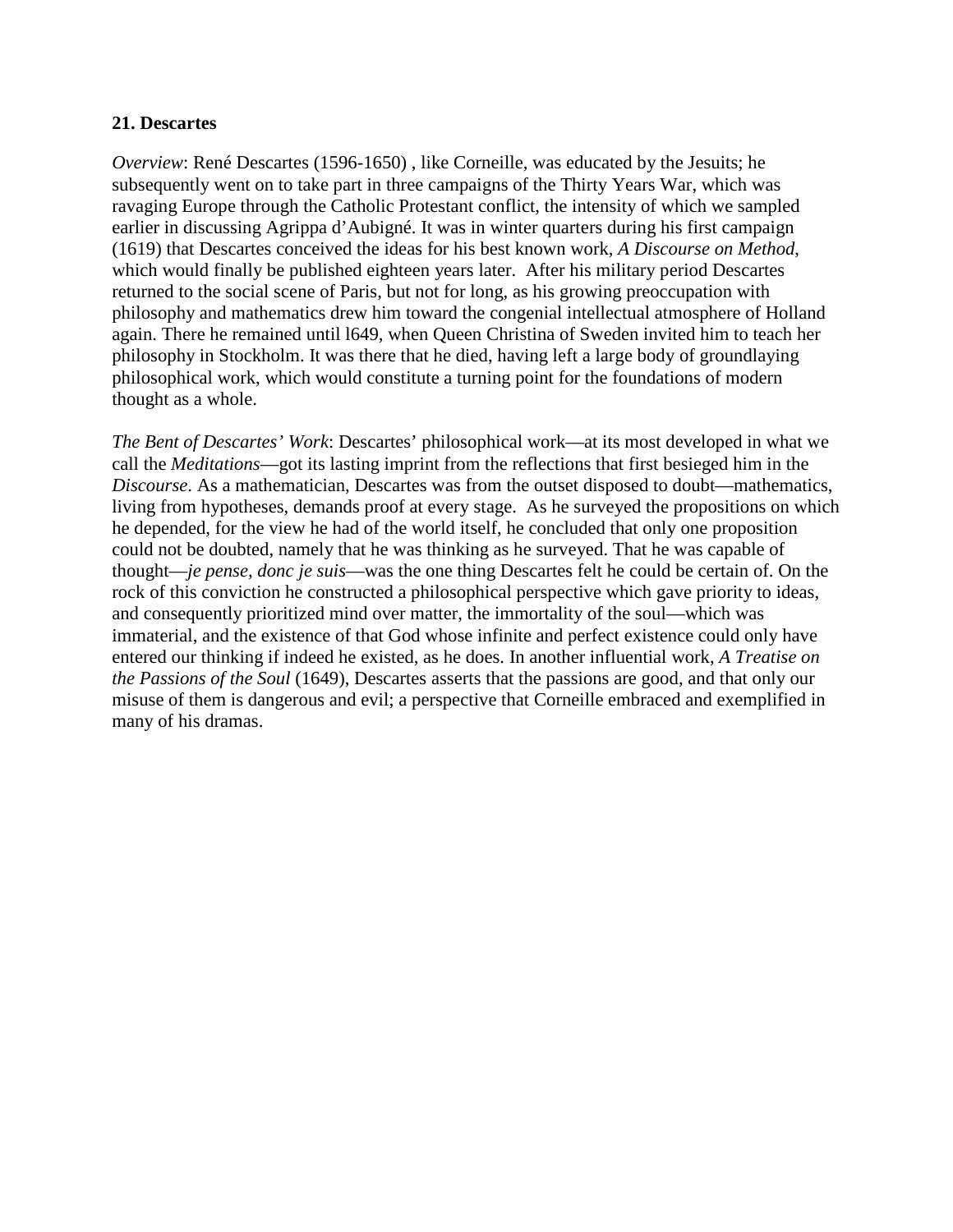#### **22. Boileau**

*Overview*: Nicolas Boileau (1636-1711) is of great importance for his rigor as a literary legislator; he it was who codified the classical tendencies of the French literature of his own time, the tendencies we have discussed in connection with Corneille and the three dramatic unities. But that achievement was part of a life long accomplishment and began in a conventional upper class fashion. Boileau's family was involved in legal professions, and though they destined him to the Church, he was later urged into the law, which ultimately, thanks to a small inheritance, he abandoned for literature. And so there he was, a contemporary of the finest cultural talents of his century—Racine, Molière, Corneille. A success of furthering events helped him to move, quickly, toward the center of his culture: he gained the vigorous favoritism of Louis XIV, and in 1684 he was elected to the Académie Francaise, where he soon found himself a spokesperson for the literary values of the classical age.

 For the rest of his life Boileau remained a mandarin of literary values and taste, dominating the scene of French culture. He was prolific in satires and verse epistles, and himself a talented scion of ancient Roman verse techniques, but the *Art Poétique* (1674) was the ripest expression of his critical genius. The key terms of his critical thinking were reason and nature—as understood in the perspective of the l8th century. Reason and Nature were the source of value in writing, or in any art. What were these notions? Nature, in Boileau, was basic, average human nature stripped of its animal affiliations and of the peculiarities of the individual embodying it. Nature, in this sense, is the home base of reason, which is the common sense of mankind. Reason working through nature would inevitably make its way to truth, the third element in Boileau's trio of reigning values. Among the resulting conclusions, in this aesthetic, was that anything grotesque or abnornal—not natural—was unacceptable in literature. It also followed that, in order to write in accordance with the trio of central values, the writer needed to emulate the great authors of Greece and Rome, for they were, as was widely believed in Boileau's time, uniquely capable of following the deepest human rules of art.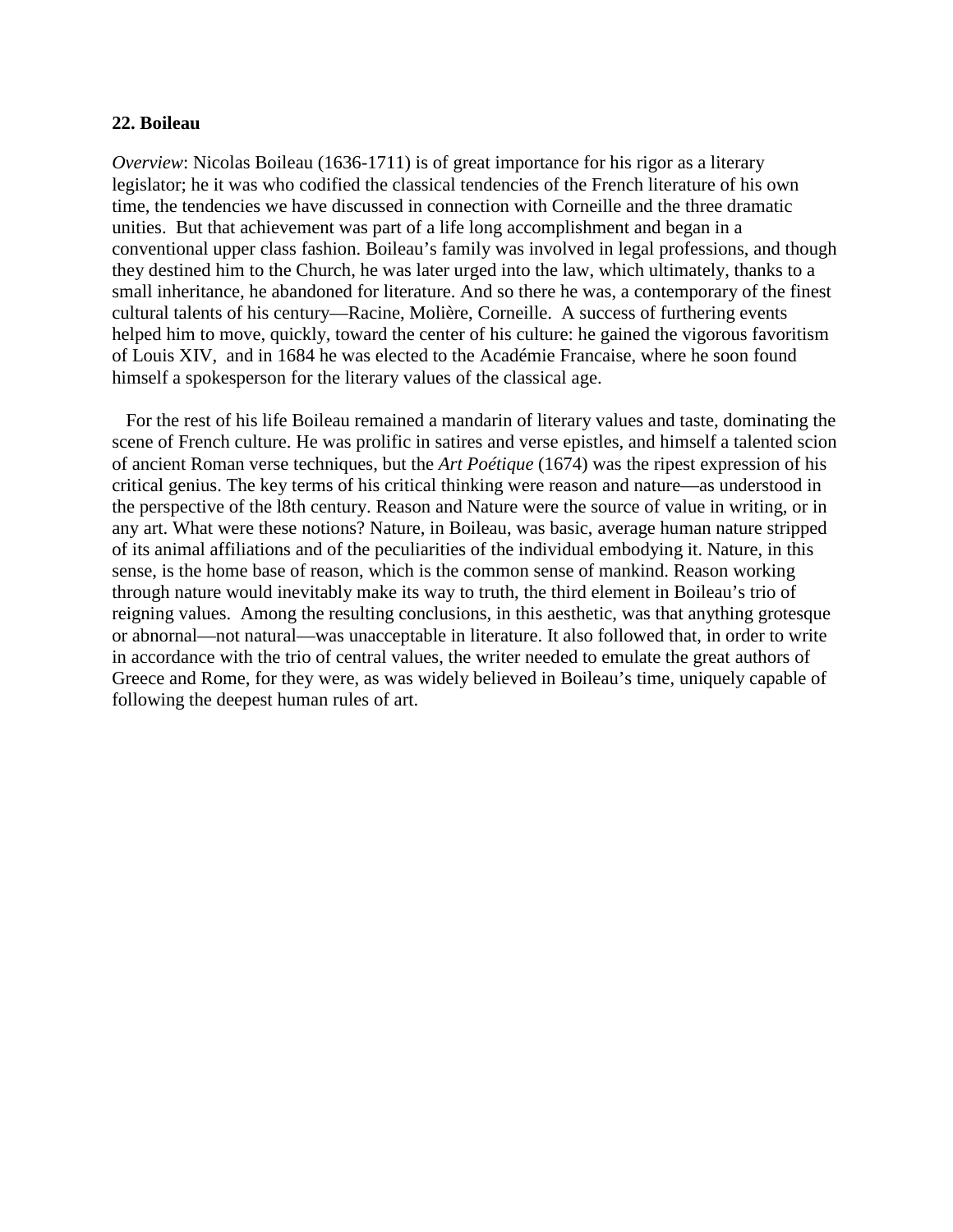# **23. Mme. De Sévigné**

*Overview*: Mme. de Sévigné (1626-1696) was of ancient Burgundian stock. At eighteen she was married to a handsome and dissipated nobleman, and at his death she was left a widow of twenty-five, with a son and daughter to bring up. In 1669 her daughter married a nobleman who was soon made the Governor of the Province of Languedoc, which meant a separation between mother and daughter. This separation lay at the root of Mme. de Sévigné's devotion to letter writing; nor was her daughter the sole recipient of these wonderful letters, for there were several others, family members and daughter, who benefitted from the flow and sociability of this woman's correspondence. In total, l500 letters remain, illuminating many social and high culture aspects of the court and world of Louis XIV. But there are innumerable other letters--dealing with nature, country life, gossip and scandal at court, and personal morality—which are unique in their power to summon up a personality and a time.

# *Excerpts from a letter of Mme. de Sévigné (1670):*

*You do not know, I believe, that my son has gone to Candia.... He consulted M. de Turenne, Cardinal de Retz, and M. de La Rochefoucauld upon this: most important personages! and they all approved it so highly, that it was fixed upon, and rumoured abroad, before I knew anything of the matter. In short, he is gone. I have wept bitterly, for it is a source of great grief to me. I shall not have a moment's rest during his voyage. I see all its dangers, and terrify myself to death: but, alas, I am wholly out of the question; for, in things of this nature, mothers have no voice. ]* 

*I am glad you approve of M. de Grignan: he is a good man, and very gentlemanly; has wealth, rank, a high office, and is much esteemed and respected by the world. What more is necessary?*

*...[B]e assured, my dear cousin, that if it depended on me, you should be first at the entertainment. How admirably well you would act your part! Since you left us, I have heard no wit equal to yours, and I have said to myself a thousand times, "Good heavens, what a difference!"*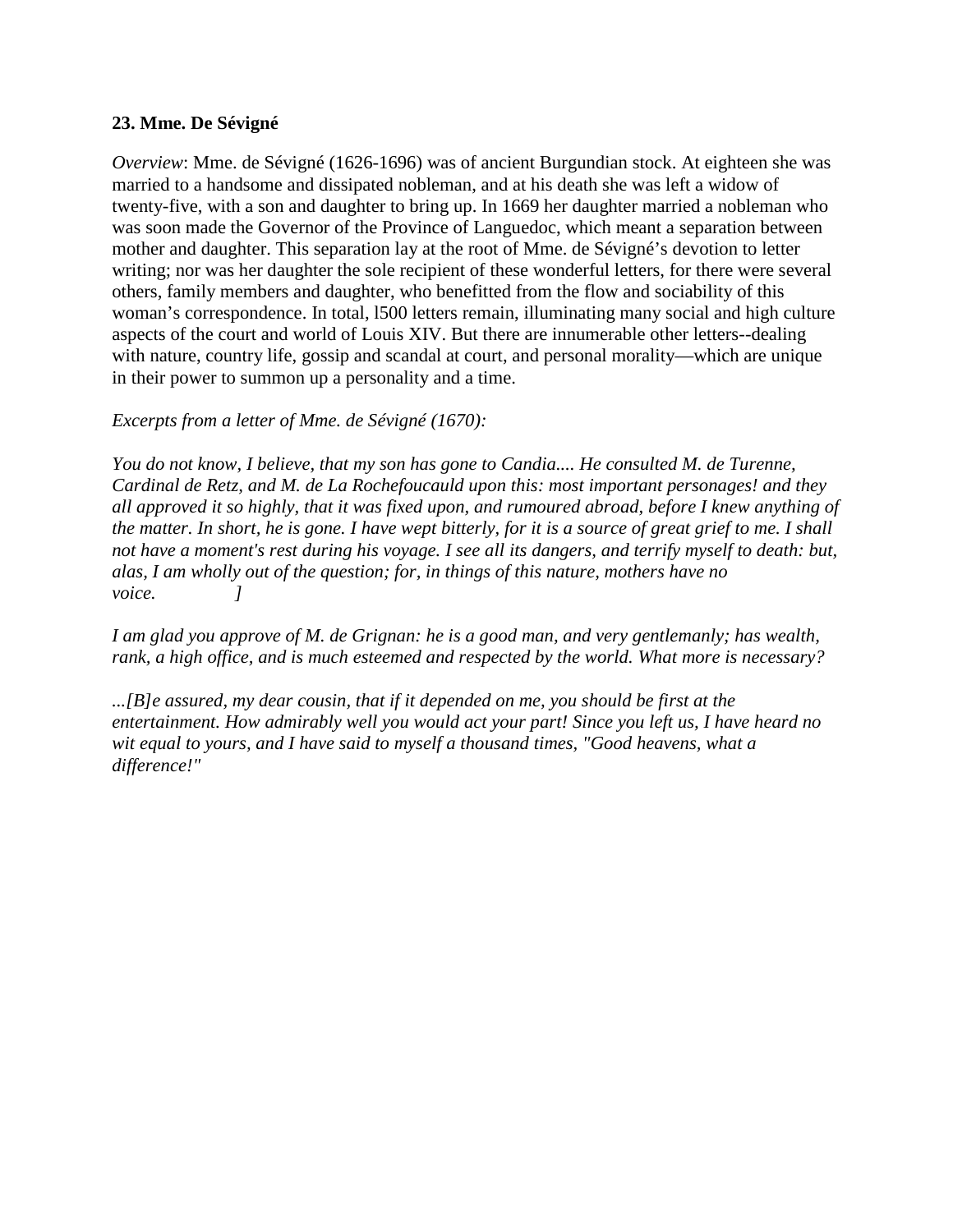## **24. Pascal**

*Overview:* Blaise Pascal (1623-1662) was born in the Auvergne, of a good and responsible family. With his two sisters, Pascal was a genius from the start, and when the mother died early Pascal's dad, who was himself passionately interested in mathematics, moved the family to Paris, where they would have more contact with the intellectual currents of the day. Before he was twelve, Pascal had mastered the elements of Euclid. Not much later, the family moved to Rouen, where Blaise aided his father, employed in administrative calculations, by inventing a calculating machine which would be the forerunner of the first cash register. In the subsequent years both Pascal and his sister moved to Paris again, and became acquainted both with Descartes, whom we visited in an earlier entry, and with the Jansenist movement—a religious movement, within Catholicism, which flourished in the seventeenth and eighteenth centuries, and which stressed human depravity and the need for divine grace—with its religious center at Port Royal. Both Pascal and his elder sister committed themselves to the movement, which was to play a sharp role in Pascal's later development. In defence of the Jansenist leader, Arnauld, Pascal composed a brilliant series of *Provincial Letters*, designed to defend Jansenism and Arnauld, and though the success of this work was powerful Pascal eventually turned to writing a defence of Christianity in general. Incomplete at his death, the remains of this large work, now called the *Pensées (1669)*, were to become Pascal's most famous legacy—in addition to his incomparably important work in mathematics, especially in advanced calculus.

## From *Les Pensées*:

*Montaigne's faults are great. Lewd words; this is bad, notwithstanding Mademoiselle de Gournay. His opinions on suicide, on death. He suggests an indifference about salvation,*  without fear and without repentance. *As his book was not written with a religious purpose, he was not bound to mention religion; but it is always our duty not to turn men from it. One can excuse his rather free and licentious opinions on some relations of life; but one cannot excuse his thoroughly pagan views on death, for a man must renounce piety altogether, if he does not at least wish to die like a Christian. Now, through the whole of his book his only conception of death is a cowardly and effeminate one.*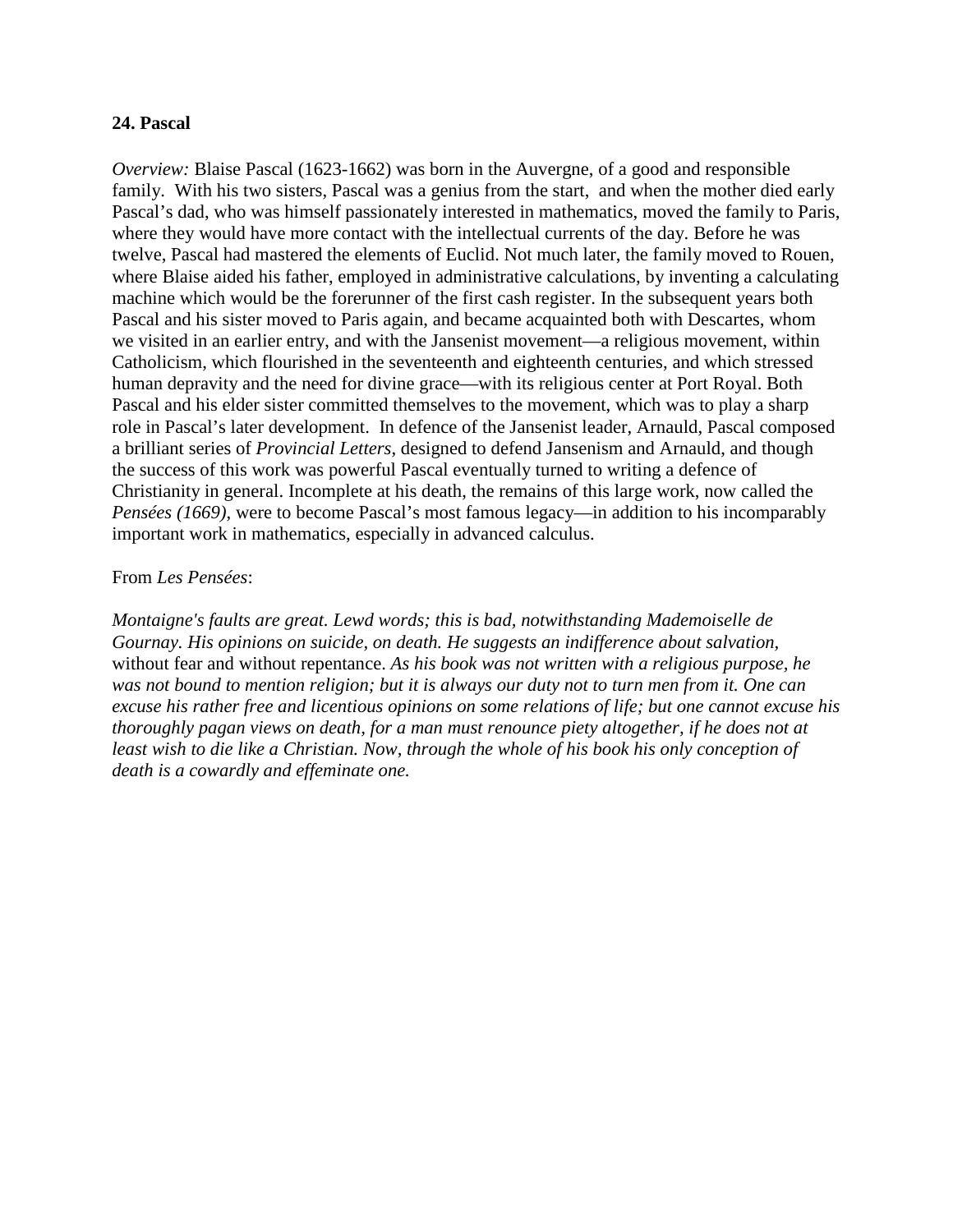# **25.Moliere**

*Overview:* Jean Baptiste Poquelin Molière (1622-1673) was raised in the heart of Paris, son of an upholsterer, and educated by the Jesuits, in whose College he became active in Latin learning and in acting of Roman comedy. The following years found Moliere gradually making his way into the active world of street theaters, private enterprise wandering theater shows, and getting a sense of the whole dramatic territory. His confidence at last well established, after the favorable reception of certain of his youthful efforts, he returned to Paris in l658, and had the perfect luck to catch the favorable attention of King Louis XIV. The final fifteen years of his life were spent in a high creative mode, and he created nineteen plays during this period, many of them among the highest achievements of French literature.

*The nature of Molière's comedies*: in the highest, and most universal of his comedies, Moliere comes close to portraying universal types, characters who act out, indeed almost become, traits of what is 'always and everywhere valid.' The Doctor Despite Himself, the Would be Middle Class Gentleman, *The* Miser, *The* Misanthrope; all these characters are known to all at all times. Underneath this level of broad humanity, in many of Molière's satirical dramas, lies a level of farce and slapstick, which was always part of the French dramatic tradition, from the times of the rough and tumble streets dramas of mediaeval times.

*A sample: from the opening of Act 1 of The Imaginary Invalid*: SCENE I.--ARGAN (sitting at a table, adding up his apothecary's bill with counters).

ARG. Three and two make five, and five make ten, and ten make twenty. "Item, on the 24th, a small, insinuative clyster, preparative and gentle, to soften, moisten, and refresh the bowels of Mr. Argan." What I like about Mr. Fleurant, my apothecary, is that his bills are always civil. "The bowels of Mr. Argan." All the same, Mr. Fleurant, it is not enough to be civil, you must also be reasonable, and not plunder sick people. Thirty sous for a clyster! I have already told you, with all due respect to you, that elsewhere you have only charged me twenty sous; and twenty sous, in the language of apothecaries, means only ten sous. Here they are, these ten sous.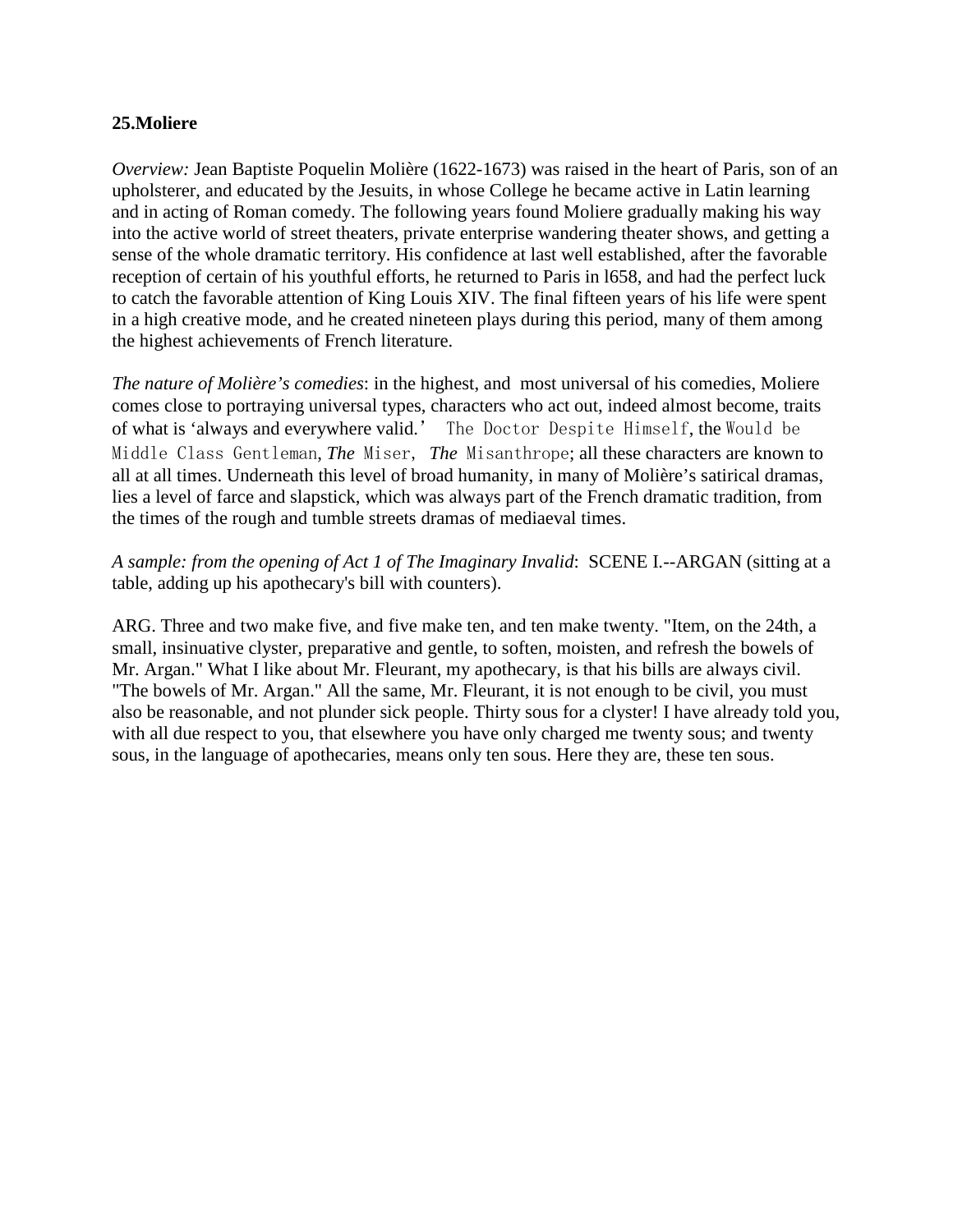# *26***. Racine**

*Overview:* Jean Racine (1639-1699) Brought up, like Molière, in the center of Paris, Racine however was of high middle class background, and at an early age, in the schools of Port Royal, he received the most thorough classical education available, coming especially into a mastery of Greek, which was to be a major source of inspiration throughout his dramatic career. After an unsuccessful attempt to study theology, which did not interest him, Racine returned from seminary to Paris, and once more embraced the excitement of urban life, making influential and agreeable friendships, with the fable writer La Fontaine, and soon with Molière and Boileau. Racine's first tragedy was published in l664. There followed a period of pain and growth for Racine, as his masters of religious instruction, from whom he had learned so much at seminary, published their strong disapproval of Racine's devotion to the stage, a slur which brought sharp response from Racine, and a firm new decision to commit his life to the theater. With the superb play *Andromaque* (1667) Racine initiated a series of masterpieces—B*ritannicus, Iphigénie, Phèdre—*which would establish for French tragedy, as Molière did for comedy, a world wide pre eminence. It comes to us as a shock that at the height of his powers and fame, with *Phèdre* in l677, Racine virtually abandons the theater, marries a woman who has never read a line of his work, reconciles with his Port Royal masters, and devotes himself henceforth to God, king, and family.

*The nature of Racinian tragedy*: Racine is a psychologist, at his best dissecting the intense emotions of passionate, vengeful, and introspective women. His sense of structure is faultless in his finest plays, like *Phèdre*, and mounts to a purifyingly tragic climax, handled with infinite verbal subtlety, in the consummate French classical blend.

## *Sample, from Phèdre:*

This malady of mine is from far back. Only just married to Aegeus' son, My peace, my happiness seemed safe at last, When Athens showed me my proud enemy. I saw him. First I blushed and then grew pale; At sight of him my troubled soul was lost. My eyes no longer saw, I could not speak; I felt my blood run icy and then burn; I recognized Her! Venus! Dreaded fires, Inevitable torments for that blood Which she pursues.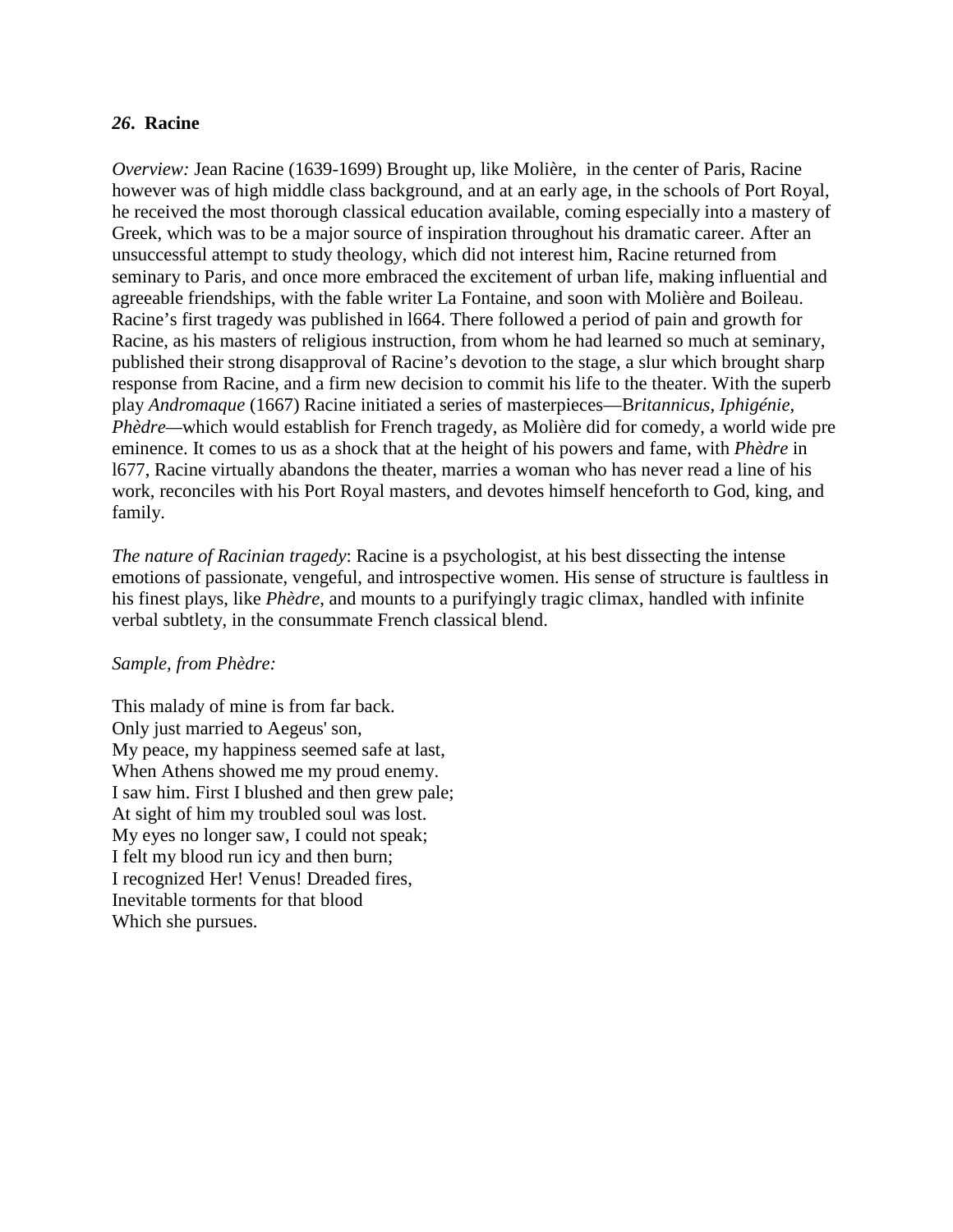# **27. Lafontaine**

*Overview*: Jean de la Fontaine (1621-1695) was not aggressvely educated in the schools, but rather in nature, which he came to know on long walks through the countryside with his father, who was a district commissioner of Waters and Forests. After his father's retirement he briefly succeeded his dad in his job, but proved as untalented for that activity as for marriage, which he abandoned after ten years, in order to return to the cosmopolitan life of Paris. (This 'return to Paris' is clearly a leitmotif of the present ebook.) Lafontaine became a close friend of Racine, Boileau, and Molière, and while tracing different literary ambitions than theirs, and though writing a good deal of traditional verse and verse letters, Lafontaine found his unique genius in the fable, the models for which he largely took from Eastern or classical literatures, but the charming and perceptive turn of these small masterpieces took him to a place all his own.

## *A Sample*:

The Grasshopper and the Ant (1668) The Grasshopper having sung All the summer long, Found herself lacking food When the North Wind began its song. Not a single little piece Of fly or grub did she have to eat. She went complaining of hunger To the Ant's home, her neighbour, Begging there for a loan Of some grain to keep herself alive Til the next season did arrive, "I shall pay you," she said "Before next August, on my word as an animal. I'll pay both interest and principal." The Ant was not so inclined: this not being one of her faults. "What did you do all summer? Said she to the grasshopper. "Night and day I sang, I hope that does not displease you." "You sang? I will not look askance. But now my neighbour it's time to dance."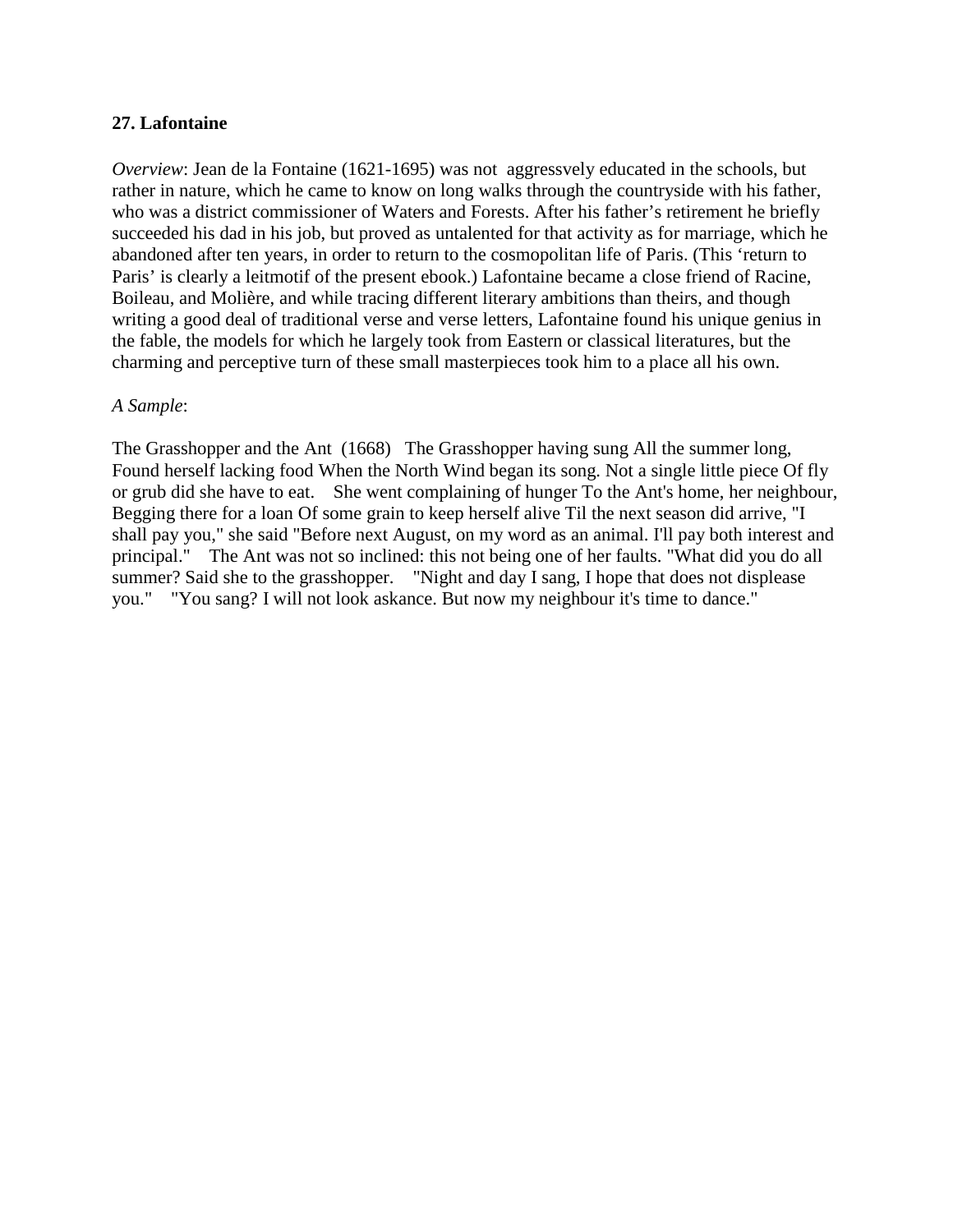### **28. Mme. de Lafayette**

*Overview:* Mme. de Lafayette (1634-1693) was born into a wealthy family with limited status in the noble Parisian world, but marriage to a well connected gentleman, nearly twenty years her senior, was a stepping stone into ever higher society. The marriage broke. Drifting back toward the sophisticated world of Paris, Mme. de Lafayette formed her own literary salon, the social move most expected of the female literata, and there found herself in the friendly company of such as Molière and Boileau. (The reader of these notes is probably thinking, rightly, that 'everybody of importance knew everybody of importance,' in the literary world of l7th century Paris. Not far from the truth!) From her Parisian milieu, Mme. de Lafayette wrote four novels, of which one, *La Princesse de Cleves* (1678), is arguably the first and one of the best true novels written in French. Even to rehearse the plot is to see the clean lines, and innovatively realistic, spirit of this book.

*The plot of the Princesse de Clèves:* the story is set at the court of Henri II (1519-1559), thus acquires a historical setting, as well as a social environment bathed in aristocracy. That is as far as this slim novel goes, to dwell on issues of romance and chivalry. The plot could be transposed into contemporary western terms, without any loss of vigor. The female protagonist of the book is married to a man who loves her greatly but for whom she feels nothing more nor less than 'estime.' Not surprisingly, for she is attractive, the lady attracts the attentions of a nobleman with whom she too gradually falls in love. It is here that the dignity and power of the story accelerates. The Princesse feels it incumbent on her to confess, to her husband, her passionate feelings; while her husband, with equal dignity, deals with it, forgives her, and yet in the end is plagued by lingering jealousy. This jealousy undoes him; he grows ill and dies, prematurely, upon which the Princess, now sure that she and her 'lover' were the cause of her husband's death, retires to a convent, and soon dies as did her husband. The power of the story lies in the simplicity with which Mme. de Lafayette develops a down to earth tragic plot, as psychologically fine as the dramas of Corneille or Racine, but as contemporary to us, today, as the most devastating narrative of urban social reality.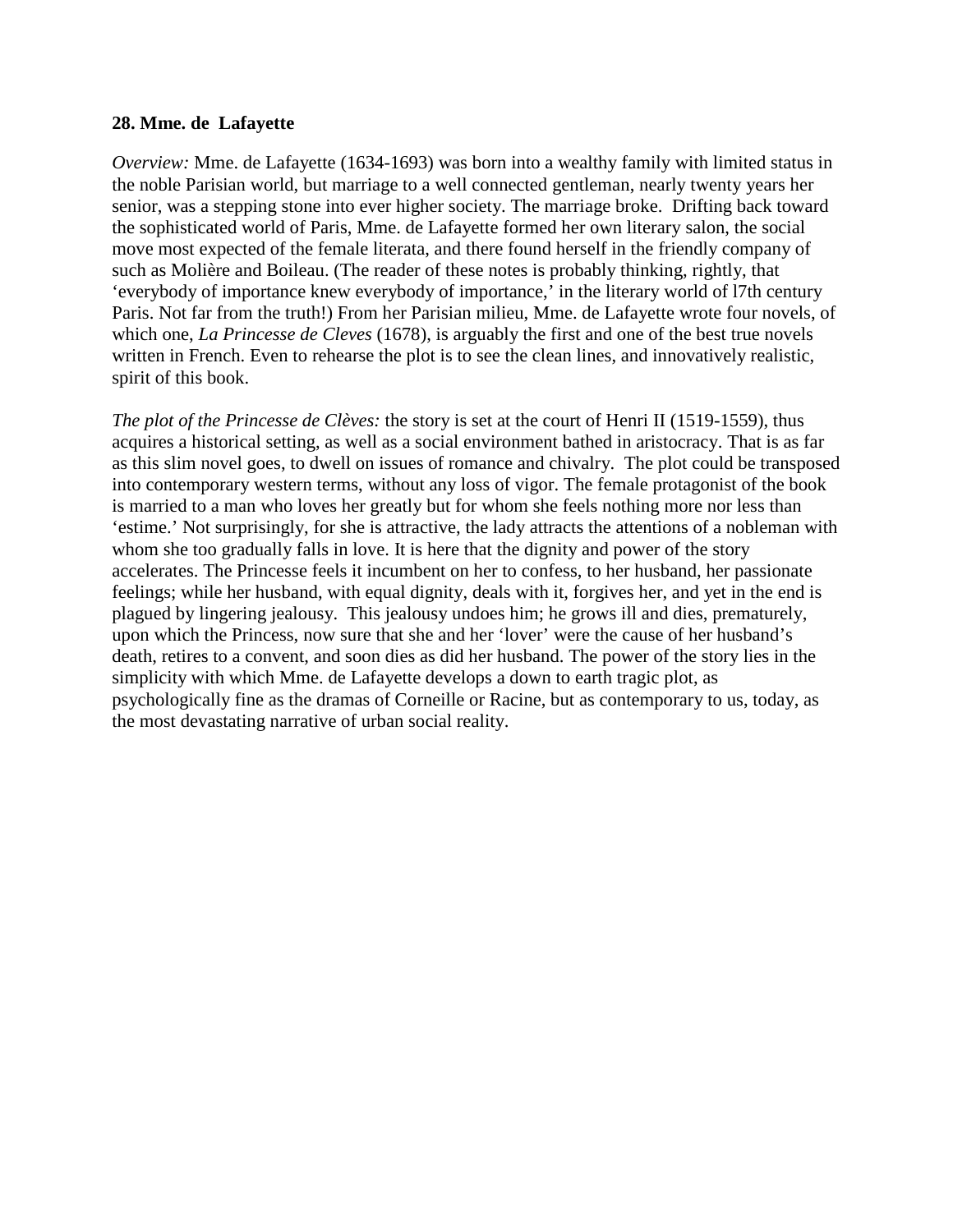# **29. Bayle**

*Overview*: Pierre Bayle (1647-1707) belongs chronologically to the 17th century, but on the whole mirrors the thought of the mid  $18<sup>th</sup>$  century, progressive, rational, skeptical—his gift, he said, was 'to create doubts.' (On the whole, because Bayle did not accept the common l8th century conviction of the innate goodness of the human being.) Bayle's biography is not where the power of his personality is. He came of Protestant stock, his father being a Calvinist minister in the south of France. Proof of his capacity for self critique lies in the way he dealt with his own religious life. For a year and a half, early in his manhood, he converted to Catholicism, but upon self-reflection he thought himself back into his original Calvinist faith. In l681 he settled in Holland—the refuge par excellence, since the time of Descartes, for French intellectuals seeking a liberal social climate—and took over a Chair of Philosophy which had been prepared for him. From the outset, in his lectures and writings, he assaulted the traditional, whether in religion, social assumptions, or politics: his banner being "errors, even if they are ancient, are not for that reason to be valued." The major work of Bayle, in his influential new position, was his *Dictionnaire historique et critique* (1697). This constantly developing dictionary project became a source, in the eighteenth century, for every free thinker of the times, in their quest for rational arguments against the power of tradition.

Samples from Bayle's thought:

I am a good Protestant, and in the full sense of the term, for from the bottom of my soul, I protest against everything that is said, and everything that is done.

I know too much to be a sceptic and too little to be a dogmatist.

It is pure illusion to think that an opinion that passes down from century to century, from generation to generation, may not be entirely false.

It is thus tolerance that is the source of peace, and intolerance that is the source of disorder and squabbling.

The antiquity and general acceptance of an opinion is not assurance of its truth.

There is no less invention in aptly applying a thought found in a book, than in being the first author of the thought.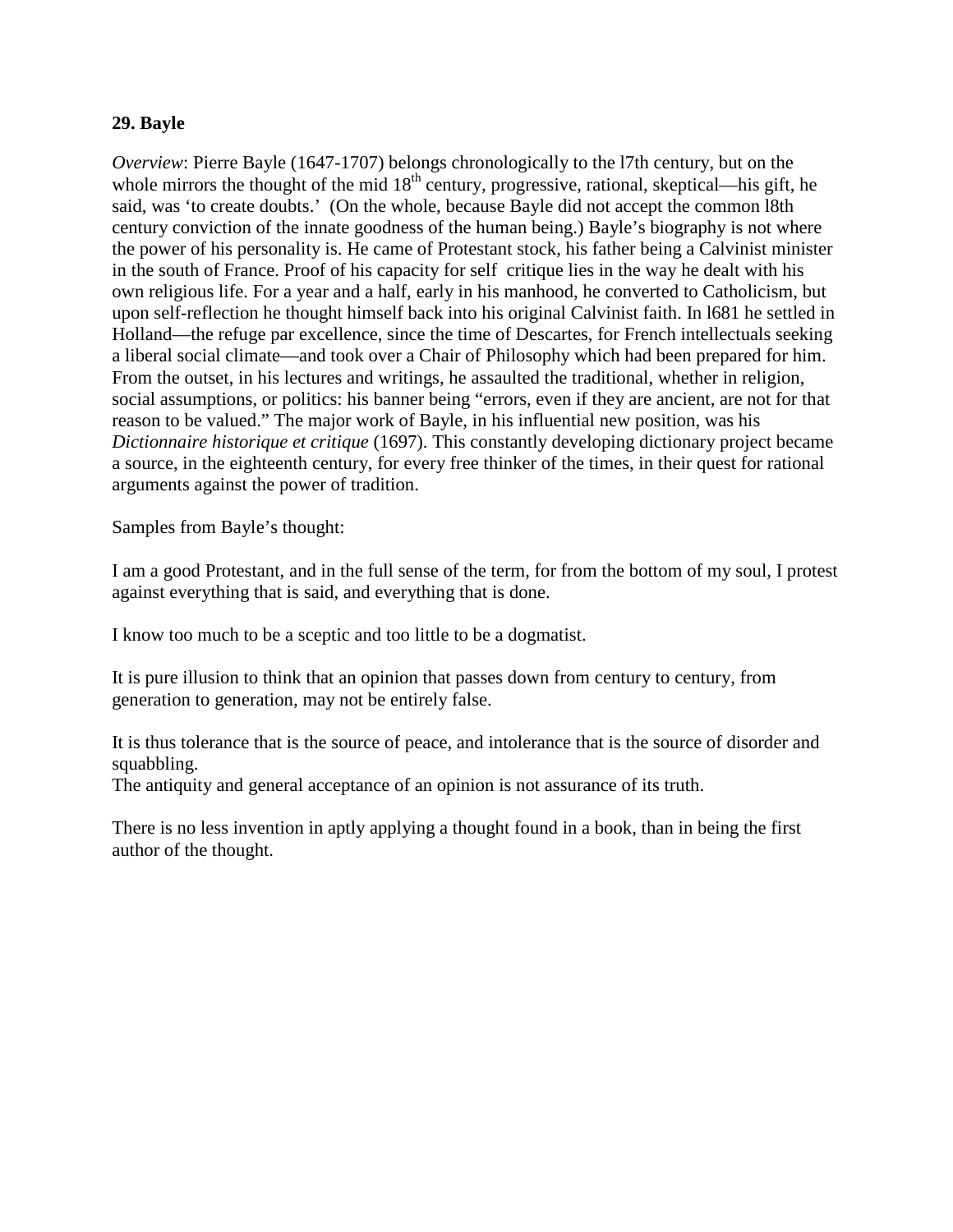### **30. Fontenelle**

*Overview:* Bernard le Bouvier de Fontenelle (1657-1757) was first permanent secretary to the French Académie des Sciences, and a major popularizer of scientific ideas. This scientific popularizer lived to one hundred years of age, and to the end remained faithful to the rationalist perspective of the Enlightenment, and to the scientific ideals of his time. Famed for his intelligence and rationality, Fontenelle had a try at the arts—tragedy, comedy, poetry—but was unsuccessful, and came to terms with himself as one of the first popularizers, and defenders of, the new scientific knowledge of his time. Much of his intellectual life was spent in a succession of salons, where he was able to enjoy the presence of the 'grand ladies,' and to disseminate his views of the rational life.

Fontenelle's chief popularizing work was his *Entretiens sur la pluralité des mondes* (1686.) In this work an astronomer takes on the task of explaining the nature of the Galilean heavens to a distinguished (and attractive) marquise, and in a gallant give and take, epigrammatic and suggestive, manages to give her a view of the new views of science. (His scholarly replies are fascinatingly interspersed with epigrams and gallant witticisms.) In his *Histoire des Oracles* (1687) Fontenelle undertakes that in fact ancient oracles were fakes, based on deception, but in the course of carrying through this scholarly demonstration he manages suggestively to argue against the whole foundation of religious belief, in general. In a short work, *Digressions sur les Anciens et les Modernes* (1688), Fontenelle went on to display his sense that the world of thought is progressive, and that the moderns, as they were called at his time, had—by standing on the shoulders of the Ancients—brought understanding and knowledge to an unprecedented new level of insight. For forty years, in his position as permanent Secretary, Fontenelle succeeded in popularizing his progressivist scientific platform, and in his fashion opening the way to such free thinkers of the following century as Diderot and Voltaire.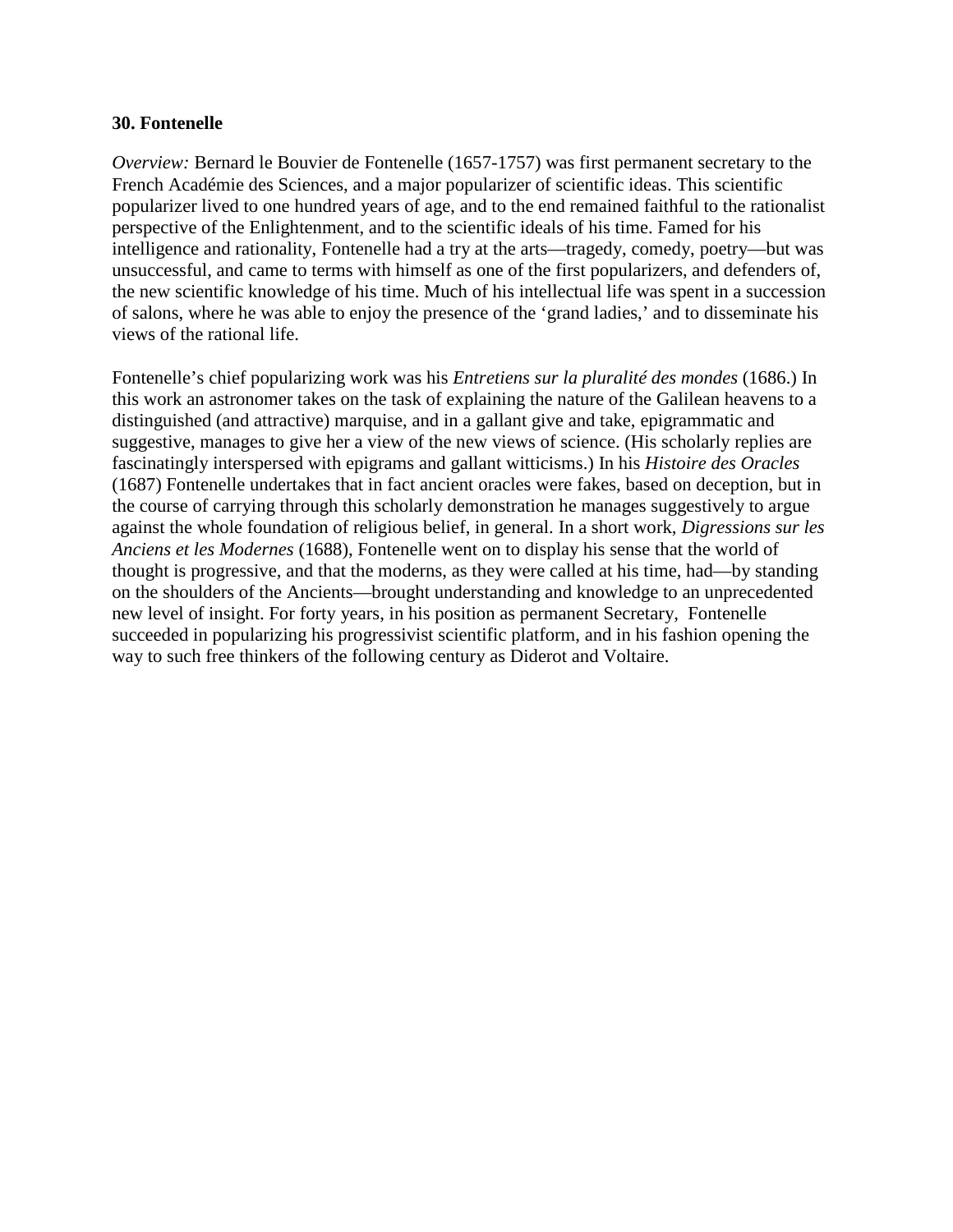# **31 La Bruyère**

*Overview:* Jean de la Bruyère (1645-1696), born of a middle class Parisian family, led a quiet life in the city. In 1684 he accepted a job as tutor to the Duke of Bourbon, grandson of the famed Condé. In l688 he completed the publication of the first edition of his one renowned book, *Les Caractères*: in 1693 he was elected to the French Academy. Surprisingly little is known about the first forty years of his life, except that the tutoring post he accepted was so nearly servitude that many have wondered why La Bruyere put up with it. Put up with he did, though, until the end of his life, having for his entire adult life remained a higher servant of the Duke, though as time went by La Bruyère acquired an apartment of his own in the Duke's mansion and at Versailles, the King's court. He also acquired an unparalleled eye for life around the court and city, the raw material of *Les Caractères.*

A translation of the work of Theophrastus, an ancient Greek satirist and caricaturist of morals around town, formed the basis of La Bruyere's work. Basis is the operative word here. La Bruyère took off from his Greek predecessor's ironic eye, to cast his own amused eye over the society of his own moment, and the character portraits he created were of vast delight to his fellow citizens.

# *Sample, from La Bruyère's remarks on women:*

Some women have an artificial nobility, due to the way they turn their eyes or hold their heads, or their manner of walking, and which goes no deeper; a dazzling wit that is deceptive, and which we admire only because we don't look below the surface. In others we find a simple, natural nobility, independent of their gestures and gait, which springs from the heart and is, as it were, a consequence of their noble birth; a quiet but substantial goodness, enriched with a thousand virtues which all their modesty cannot conceal, and which shine out for all who have eyes to see.

I have heard the wish expressed that one could be a girl, and a goodlooking girl, between the ages of thirteen and twenty-two, and after that become a man.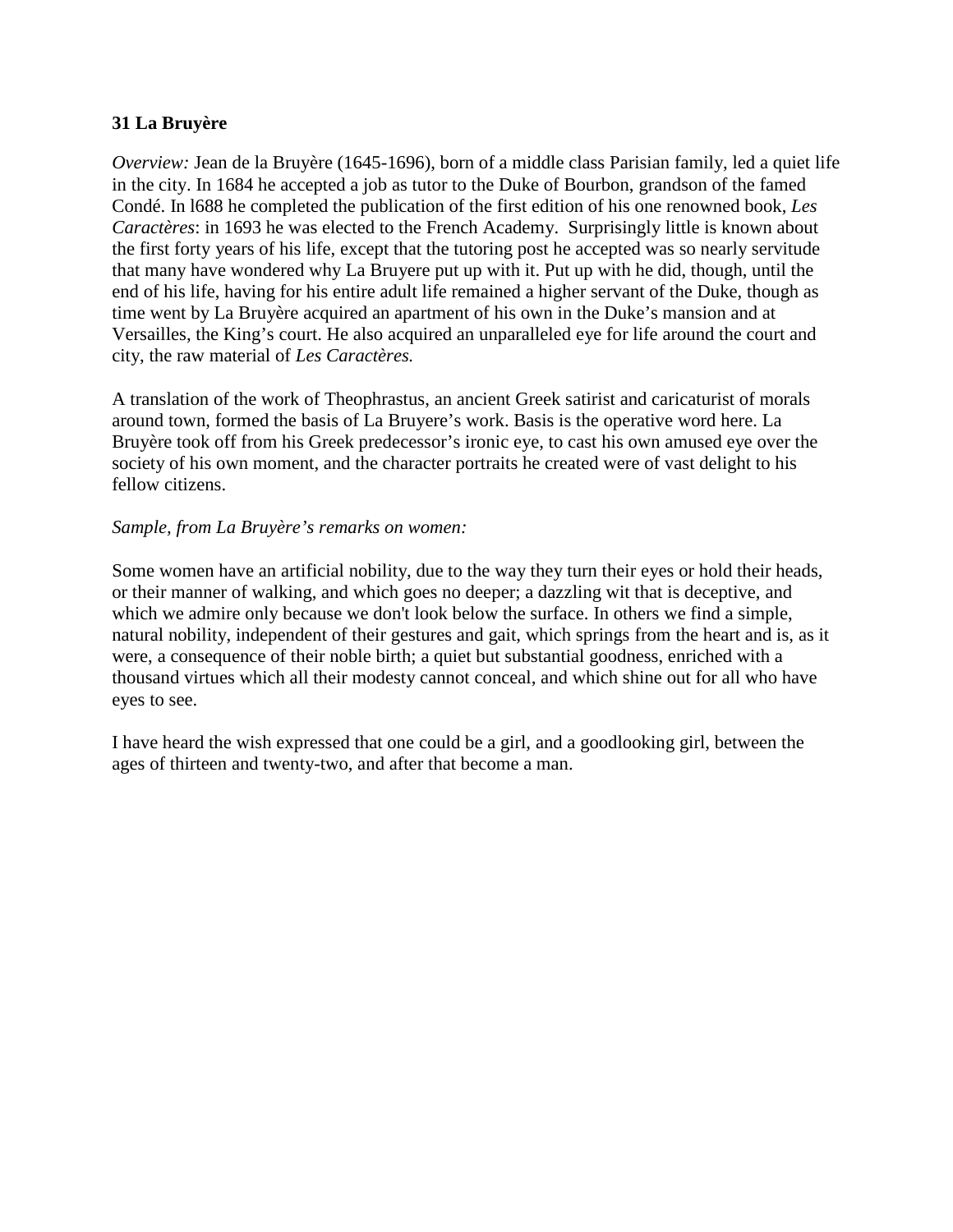**18th century**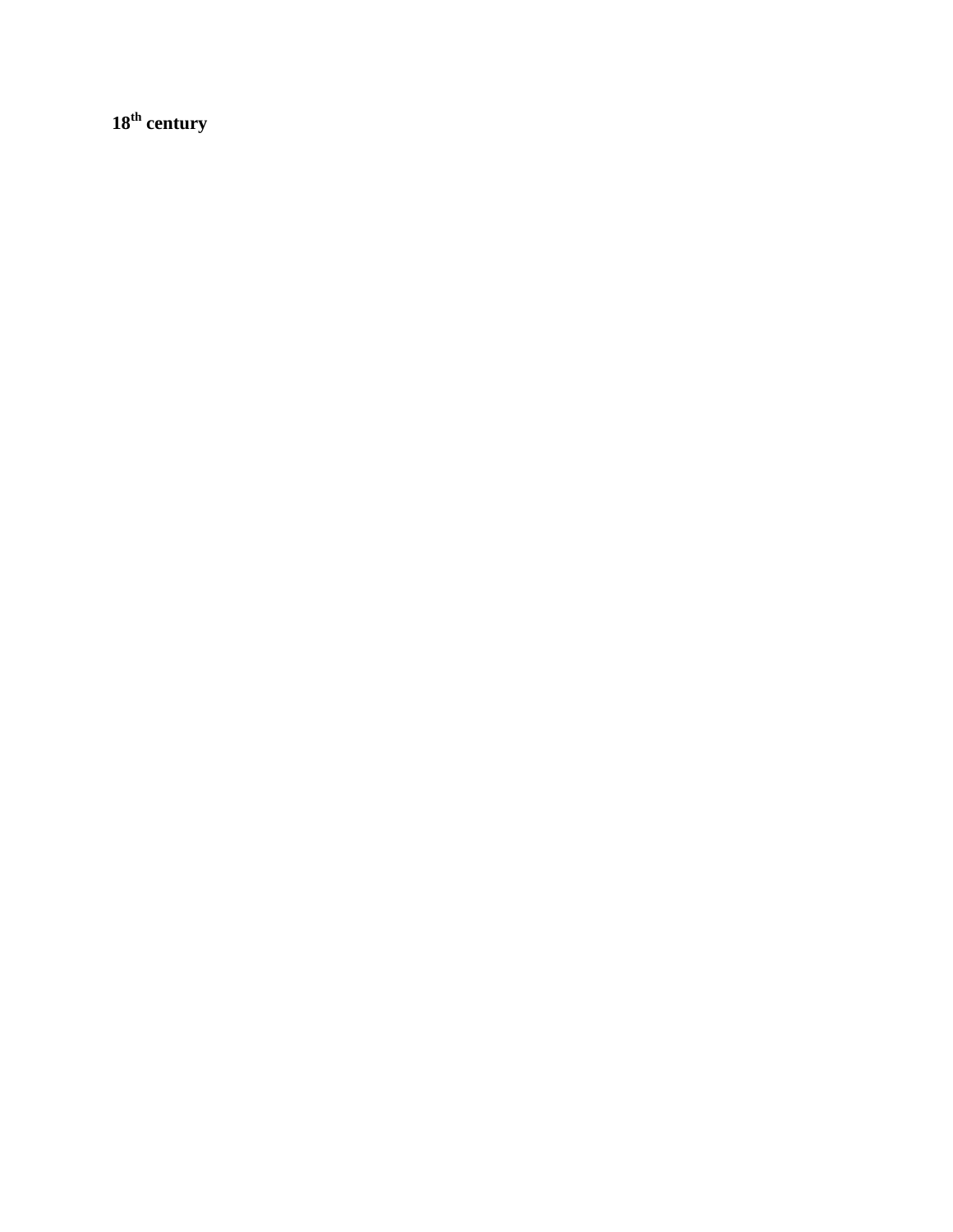## **32. Montesquieu**

*Overview*: The Baron de Montesquieu (1689-1755) was, like Montaigne, born in Gascony, and like Montaigne was in adulthood to play the role of a country gentleman. Having completed studies of the law, he was made a counselor of the city of Bordeaux, and shortly after Vice President of the Parliament of Bordeaux. These duties appear to have left the young public figure with considerable leisure, much of which he devoted to on the spot studies of social behavior and human nature. *The Persian Letters* (1721), his first book, heralded a great career for this shrewd observer of the human scene, whose kinship with Montaigne, his fellow Gascon a century before, declared itself. There followed a period during which the still young Montesquieu traveled widely through much of Europe, eventually, using his acquaintance with Lord Chesterfield, finding his way to England, where he lived for nearly two years, while preparing his notes and thoughts for a major work on the societies he had been visiting: that work was the *Esprit des Lois* (1734).

*The ideas in The Persian Letters and the Esprit des Lois*. *The Persian Letters* purport to be the creation of three Persian travelers who visit France in the last years of the reign of Louis XIV. The literary device adopted here enables Montesquieu to level any number of criticisms, of his own society, which would otherwise have been more than unwelcome at home. (He pokes fun at the type of the 'grand seigneur' and the 'retired general'; at the Académie Francaise, crammed with elderly wool gatherers; at the Pope and the King, whom one of the travellers calls great magicians. In the course of this self-critique Montesquieu is showing the French how easily their own sense of superiority can be turned upside down.) *L'Esprit des Lois* is the first serious work of political and legal analysis, and although Montesquieu writes the text with literary humor and class, aiming at a general audience—and finding huge reader response—he directs his attention to fundamental new zones of inquiry, in particular the role natural environment and historical antecedents play in shaping the legal practices peculiar to each different society.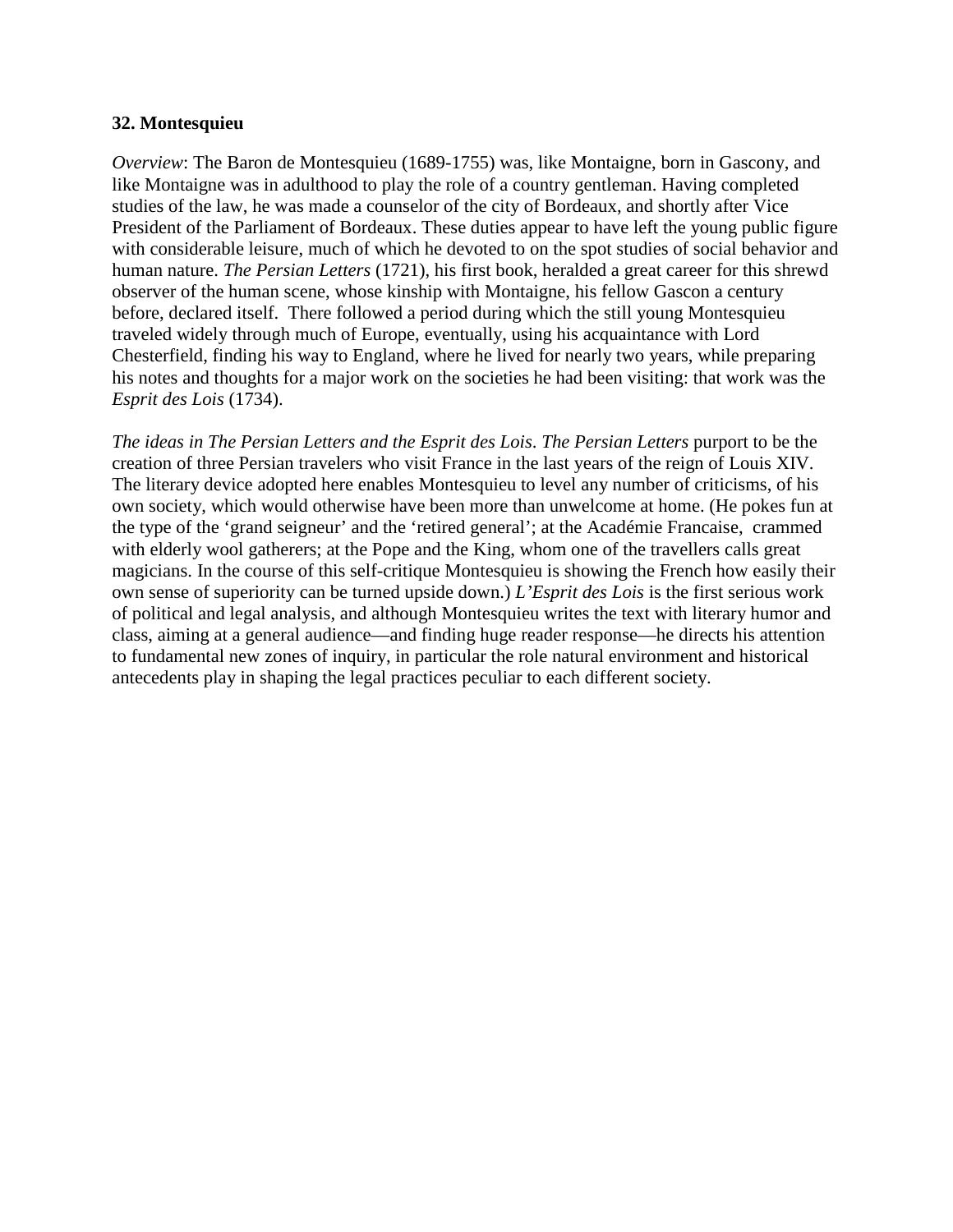# **33. Voltaire**

*Overview*: Francois Marie Arouet (Voltaire) (1694-1778) was educated by the Jesuits, at the renowned Collège de Clermont, and at an early age launched into his literary career—having abandoned the law for art, to the horror of his father. Satires, an early drama, a couple of light comedies; Voltaire was already launched on an aggressive career which would send him to the Bastille for wounding aristocratic sensibilities. Freed from prison a second time he was exiled to England, where he made the acquaintance of many of the influential English intelligentsia: Swift, Congreve, Young, Bolingbroke. (His lifelong respect for British social justice and freedom springs from this experience.) In l734 his *Lettres philosophiques* was published, and with the frank expression of bitter criticism of his own country, he became once again an endangered species, and retreated quietly to a country house in Champagne, where he was to spend the next fifteen years—not quietly but out of sight, and writing most of his best dramas , and the first of his prose tales, *Zadig(1747)*. The remainder of Voltaire's long life was spent largely in Switzerland, close to France but not dangerously so, and saw him in constant literary and cultural activity, corresponding voluminously with many of the literati and intelligentsia of his time, and in every work attempting to speak out for tolerance, freedom, good sense, and justice. Though a conservative in all matters but religion—which he considered pure bigotry—he was relentless in his Enlightenment pursuit of the kind of mature monarchical/democratic society he encountered in England.

Sample: from the conclusion of Voltaire's tale, *Candide* (1759):

*Pangloss used now and then to say to Candide:* 

*"There is a concatenation of all events in the best of possible worlds; for, in short, had you not been kicked out of a fine castle for the love of Miss Cunegund; had you not been put into the Inquisition; had you not traveled over America on foot; had you not run the Baron through the body; and had you not lost all your sheep, which you brought from the good country of El Dorado, you would not have been here to eat preserved citro*

*ns and pistachio nuts."* 

*"Excellently observed," answered Candide; "but let us cultivate our garden."*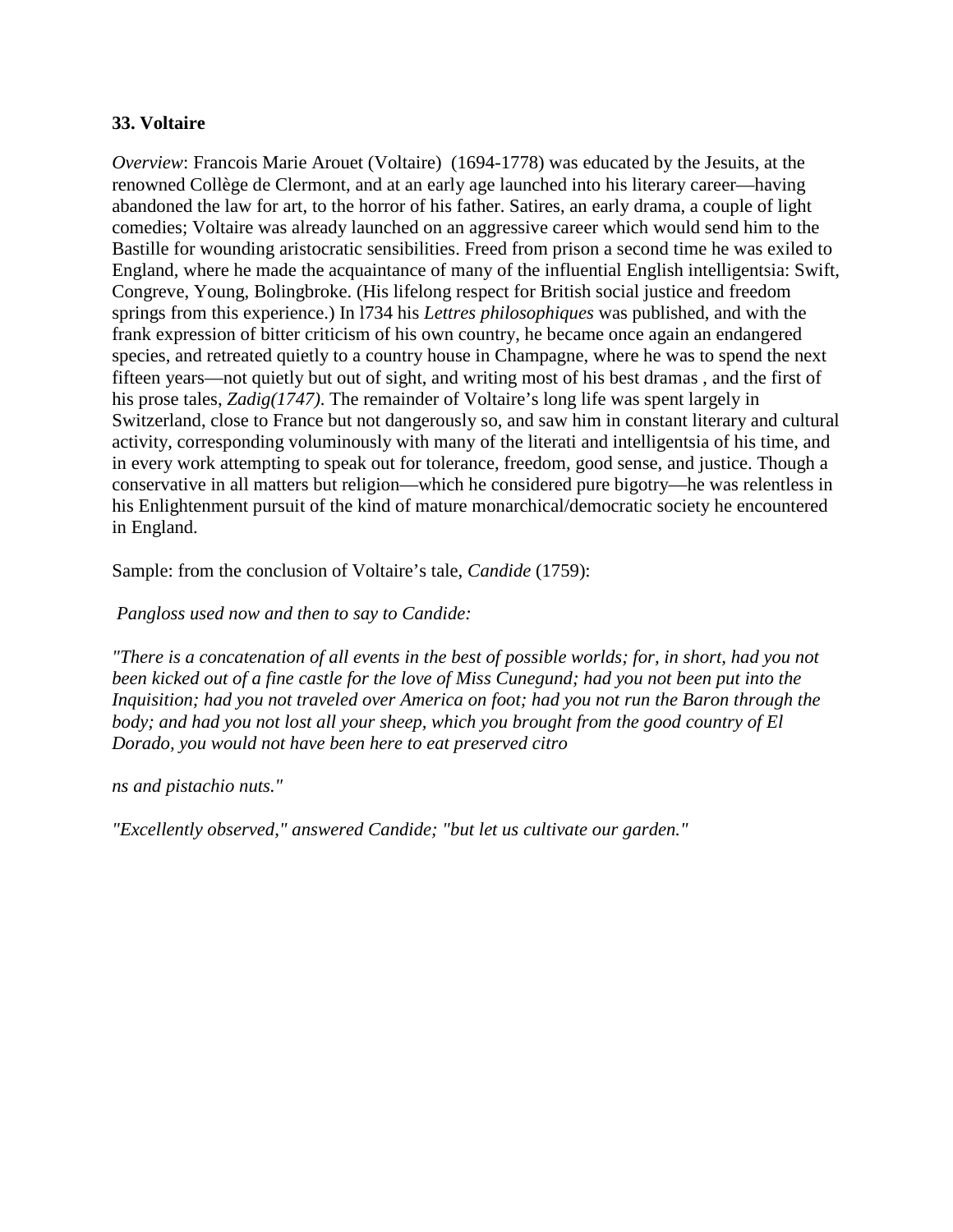## *34.* **Marivaux**

*Overview*: Pierre Carlet de Marivaux (1688-1763) takes us into the fiction and drama of the middle class, working psychological and moral issues with great finesse, translating some of the concerns of Mme. de Lafayette, say, into the mind interiors of eighteenth century bourgeois, especially bourgeoises. Like many other French luminaries of his own and the previous century, Marivaux learned feminine psychology in the salons of aristocratic ladies, in which venues subtle and empty ingenuities of conversation were the order of business. It was Marivaux' special ability to see the human implications of such chatter—perhaps like Jane Austen, later, or the creators of the sitcom Seinfeld—and what he turned into stage drama, from his social experiences, made *marivaudage* a household descriptor, and turned his plays, at the *Comédie Italienne,* into city wide raves. Echoes of Racine are to be heard in such work as *Le Jeu de l'amour et du hasard* (1730) *where* the romantic passion that in Racine or Corneille leads to downfall and disaster is converted into wedding bells and marriage ceremonies. (Marivaux says of himself, in regard to these comedies: 'I ransacked the human heart for all the various hiding places where love hides when it is afraid of letting itself be seen, and each of my comedies aims at making love emerge from one of these hiding places.' Marivaux's best known novel, *Le Paysan parvenu* (1735-36), addresses the same socialization processes. His characters, Jacob and Marianne, are country folk who have reached the big city, Paris, and by virtue of good looks and polite behavior have ascended both in social rank, and in susceptibility to subtle affairs of the heart. All is emotion, amour first frivolous then fraught then touching, and everywhere are tears, the middle class tears which are Marivaux' version of a Racinian suicide.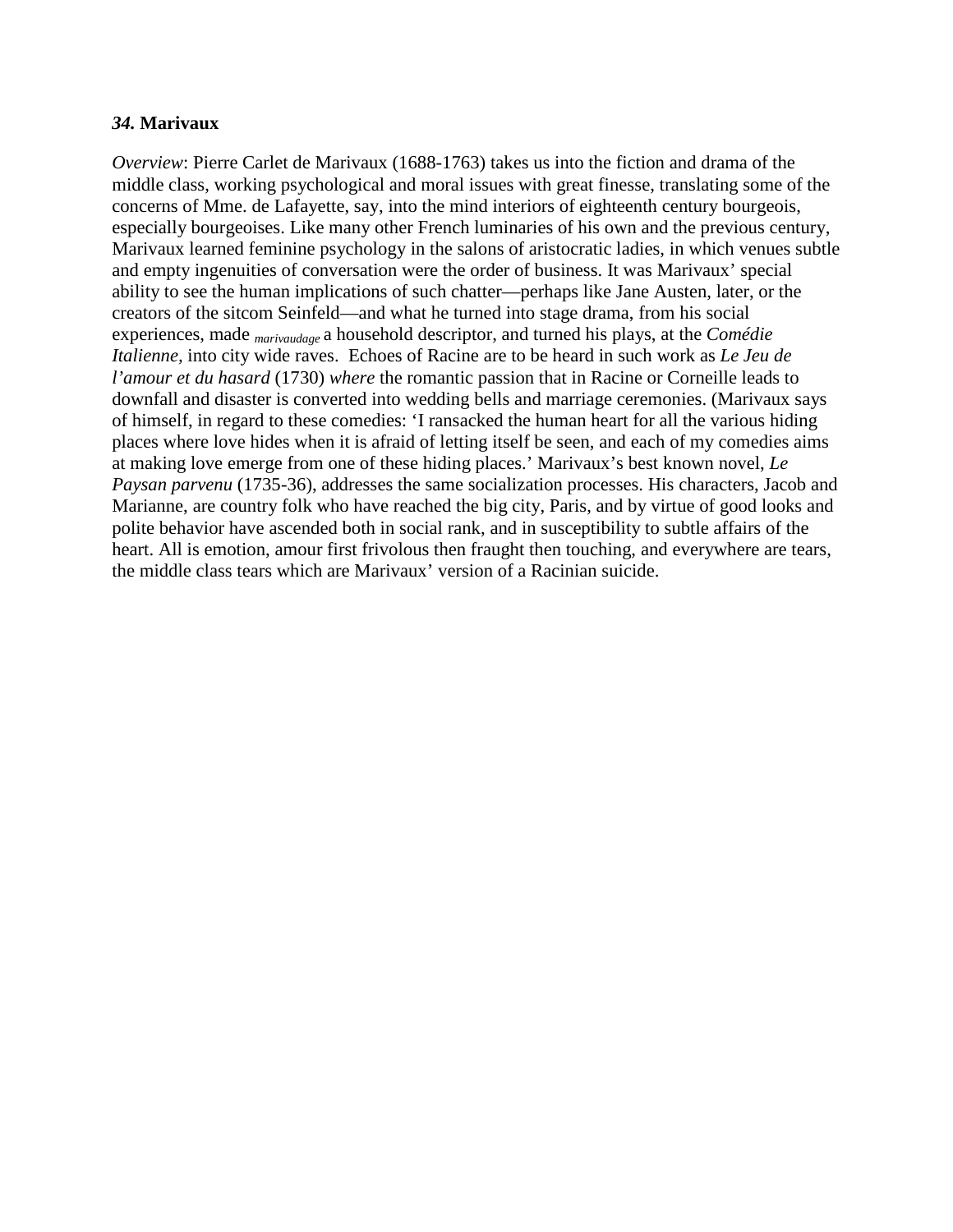#### **35. Rousseau**

*Overview*: Jean-Jacques Rousseau (1712-1778) was born in Geneva, of a Genevan watchmaker and descended from a long Huguenot line, with its strong Calvinist morality. Put out of the house by his Father at an early age, the young boy began a wandering existence, blessed by some guardian angel who directed him from neighbor to friend and finally out into the large world, serving as tutor, handyman, music teacher, until eventually in l744 he made his way to Paris. He was at that time assailed by a variety of inspirations, which enabled him to see what seemed to him the true character of human existence. In his *Discours sur les Sciences et les Arts* (1750) he developed ideas which, in more elaborated form in his *Le Contrat Social* (1762), were to make him both famous and of exceptional influence on his entire century. These ideas were rich, both in strengthening ideas embedded in his time—belief in the natural goodness of man, and in the potential evil of social institutions, which corrupt us—and in original directions, contrary to the mode of his time—such as a deep distrust of the power of reason, which was widely viewed at the time, by the intellectuals, as the supreme gift to man from his creator.

Sample*:: But if there is a state where the soul can find a resting-place secure enough to establish itself and concentrate its entire being there, with no need to remember the past or reach into the future, where time is nothing to it, where the present runs on indefinitely but this duration goes unnoticed, with no sign of the passing of time, and no other feeling of deprivation or enjoyment, pleasure or pain, desire or fear than the simple feeling of existence, a feeling that fills our soul entirely, as long as this state lasts, we can call ourselves happy, not with a poor, incomplete and relative happiness such as we find in the pleasures of life, but with a sufficient, complete and perfect happiness which leaves no emptiness to be filled in the soul.*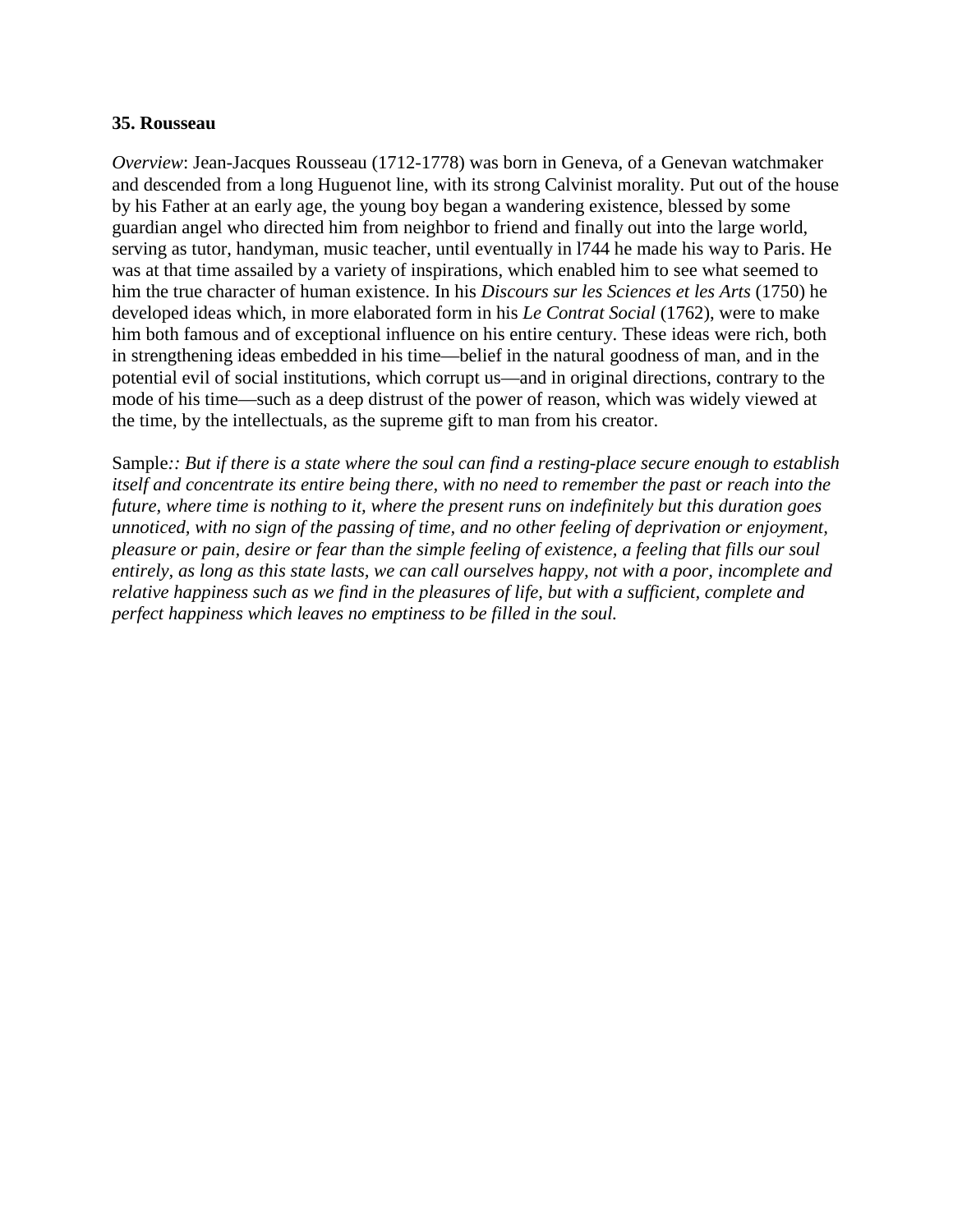### **36. Diderot**

*Overview:* Denis Diderot (1713-1784) was educated by the Jesuits, in Paris, but to his father's great disgust refused to follow the law, the Church, or a medical career, and at the age of 22 found himself thrown out of the family home. He became a barely employed young intellectual around Paris, and published his first work, *Les Pensé*es Philsophiques (1746), in which he applies critical reasoning to the concept of God, for which boldness he earned himself a session in prison. In the same year he began his greatest life project, *L'Encyclopé*die, a twenty year effort, with the assistance of many of the finest French minds of the time, to create a scientifically exact account of knowledge as it stood at the time. The perspective of the entries, in this massive effort, was anti religious, and anti traditional, but the eminence of the contributors guaranteed the huge success of the venture. All in all, the achievement of the *Encyclopé*die was so vast, and made itself so widely influential, that it has been said, without exaggeration, that events like the French Revolution, which involved a radical rethink of social values, had their roots in Diderot's vast undertaking. Upon completing this huge work, Diderot turned to a lesser assignment, *Les Salons* (1759-81), in which he began to review the painting exhibits which took place in Paris every two years. In those reports, Diderot exercises hitherto unknown delicacy, in giving expression to visual finesse, and he goes on, within his discussions, to elaborate on the unique relation which painters and poets should feel for one another.

Sample, from the *Encyclopédie)*: Christianity is the religion that recognizes Jesus Christ as its author. Let us not confuse it here with the various sects of Philosophy. The Gospel, that contains its dogma, its moral doctrine, its promises, is not one of these ingenious systems to which the spirit of the Philosophers gives birth by dint of thought. Most of them, little caring about being useful to men, are more occupied with satisfying their vanity by the discovery of some truth, always sterile for the reformation of morals and most often useless to humankind. But Jesus Christ, by bringing his religion to the world, offered a more noble purpose, which is to instruct men and to make them better.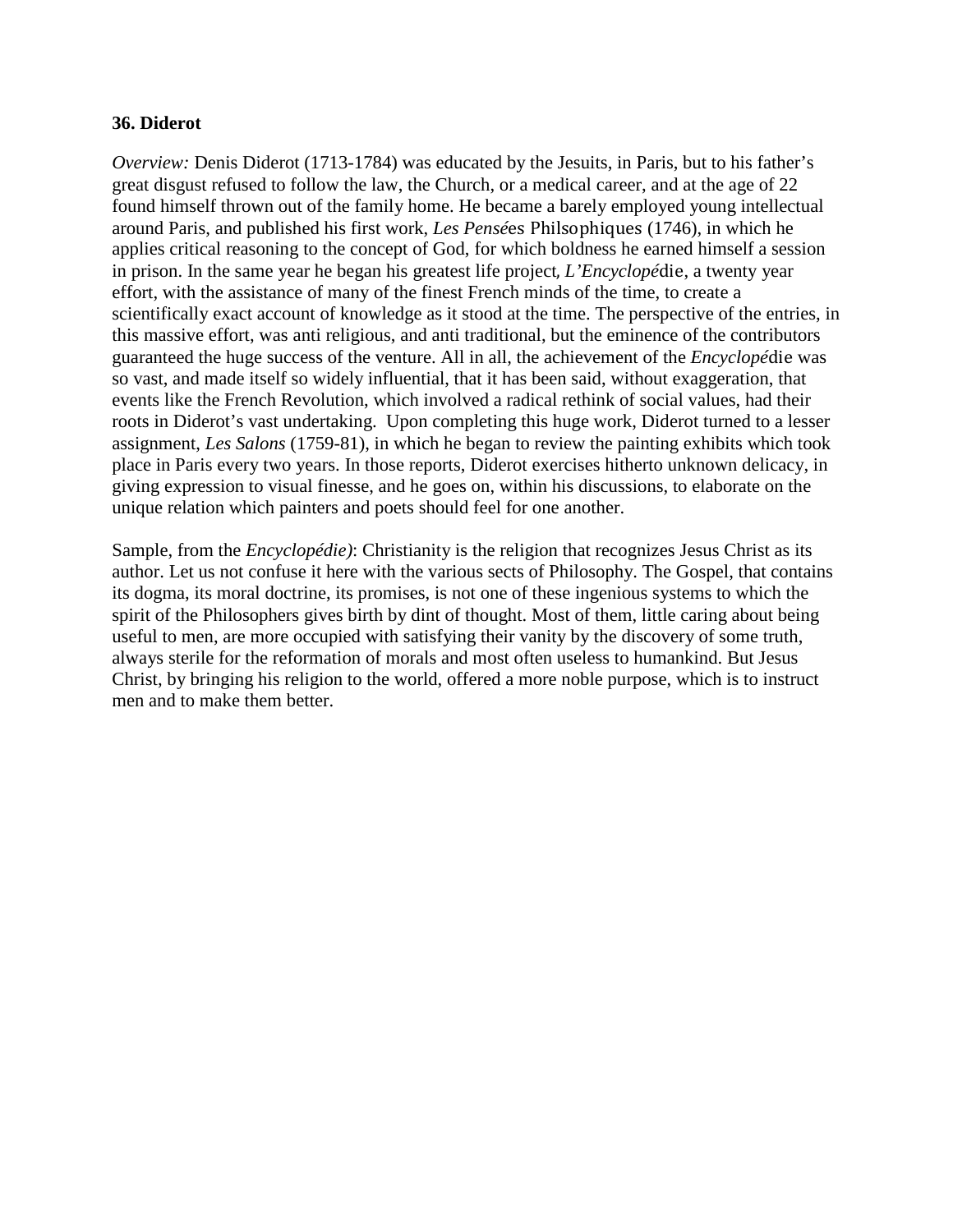## **37. Buffon**

*Overview*: The Comte de Buffon (1707-1788) was born in Burgundy, his father being a *conseiller du parlement* of the province. Buffon was educated at the Jesuit College of Dijon, where he showed a marked interest in mathematics and science. In l730 he set off on a journey with a young English friend, whose tutor infected Buffon with an avid interest in natural history. The three men visited Italy, Switzerland, and finally England, where Buffon, like Montesquieu, greatly admired English culture. On his return to France, in 1739, Buffon was appointed curator of the Jardin des Plantes, the Royal botanical garden; he spent the remaining half century of his life between the botanical garden, and his private Chateau at Monbard, working in his own gardens and writing his vast *Histoire Naturelle (1749-1788).*

At the time of his curatorship, Buffon found the gardens still in use as a source of medicinal plants for the royal family, but under Buffon the location was turned into an extensive botanical garden, which botanists from around the world visited, and to which they contributed rare species. In his *Histoire Naturelle*, Buffon opened by saying that the kind of intelligence required, for the work before him, was of two sorts: precise in the observation of minute details; grand in theoretical overviews. Buffon's own attention gradually drifted to the second of these concerns, and it was there that he anticipated many subsequent scientific discoveries. He was the first thinker to elaborate the theory of the geological ages which preceded the present state of our planet; he was a pioneering student of the influence of environment on the individual creature; and he had some understanding even of such refined sciences as microbiology. It was his peculiarly eighteenth century observation, that all of nature leads up to the human being. (It was equally of his time that he thought grandeur of size a distinguishing mark of what was most awesome in nature.) In his *Discours de Réception a l'Académie francaise* (1753) Buffon elaborated a theory of style---"le style c'est l'homme"—in which he developed a perspective applicable to his own writing life, that to write well is to think well.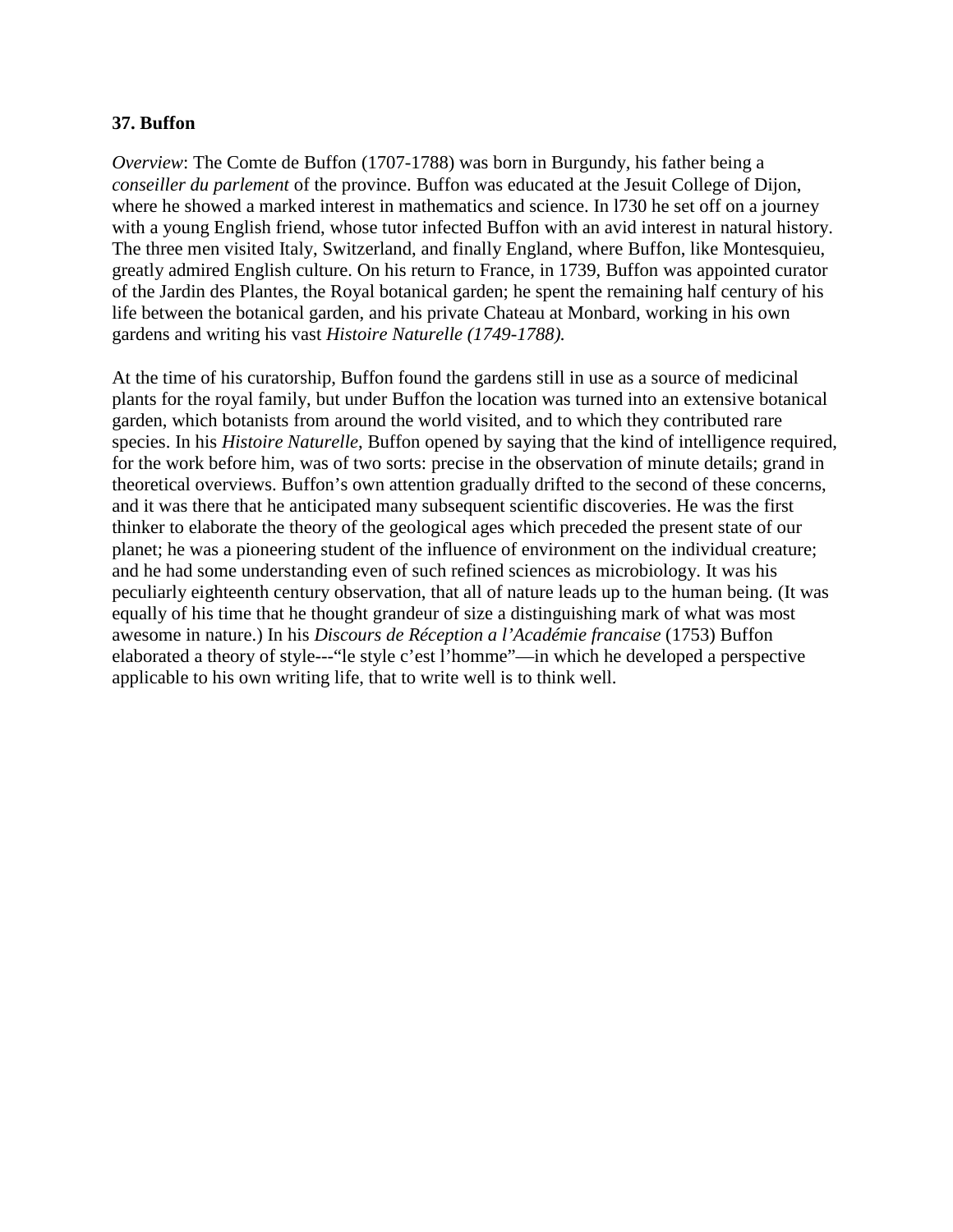#### **38. Bea***umarchais*

*Overview*: Pierre-Augustin de Beaumarchais (1732-1799) was the son of a watchmaker, and also a skilled musician, and using the latter ability he managed to get himself employed as harp instructor for the daughters of King Louis XV. Having proven himself witty, vitriolic, and articulate, Beaumarchais, who wrote a number of better forgotten plays, found his way into the creation of the two plays which made his fame, to this day: *Le Barbier de Seville* (1775) and *Le Mariage de Figaro* (1784). Both of these plays revolve around the mischief of Figaro, a man of all trades, educated and quick, who ends up as a Barber. In the first of these plays he acts out the role of a witty partner in a love triangle, but in the second play, *Le Mariage de Figaro*, Figaro takes on the role of a critic of the aristocracy, an embittered victim of a privileged society with no respect for the common man; and he expresses these feelings with an incendiary vigor which, in looking back, we may feel part of the spirit that was soon to lead into the French Revolution.

### From Act V of *Le Mariage de Figaro*:

### Figaro

"I even saw her laugh with Delight, while he read her Billet!—They think themselves secure, but perhaps they yet may be deceived."—No, my very worthy Lord and Master, you have not got her yet—What! Because you are a great Man, you fancy yourself a great Genius.—"Which way?—How came you to be the rich and mighty Count Almaviva? Why truly, you gave yourself the Trouble to be born! While the obscurity in which I have been cast demanded more Abilities to gain a mere Subsistence than are requisite to govern Empires. And what, most noble Count, are your Claims to Distinction, to pompous Titles, and immense Wealth, of which you are so proud, and which, by Accident, you possess? For which of your Virtues? Your Wisdom? Your Generosity? Your Justice?—The Wisdom you have acquired consists in vile Arts, to gratify vile Passions; your Generosity is lavished on your hireling Instruments, but whose Necessities make them far less Contemptible than yourself; and your Justice is the inveterate Persecution of those who have the Will and the Wit to resist your Depredations." But this has ever been the Practice of the *little* Great; those they cannot degrade, they endeavour to crush.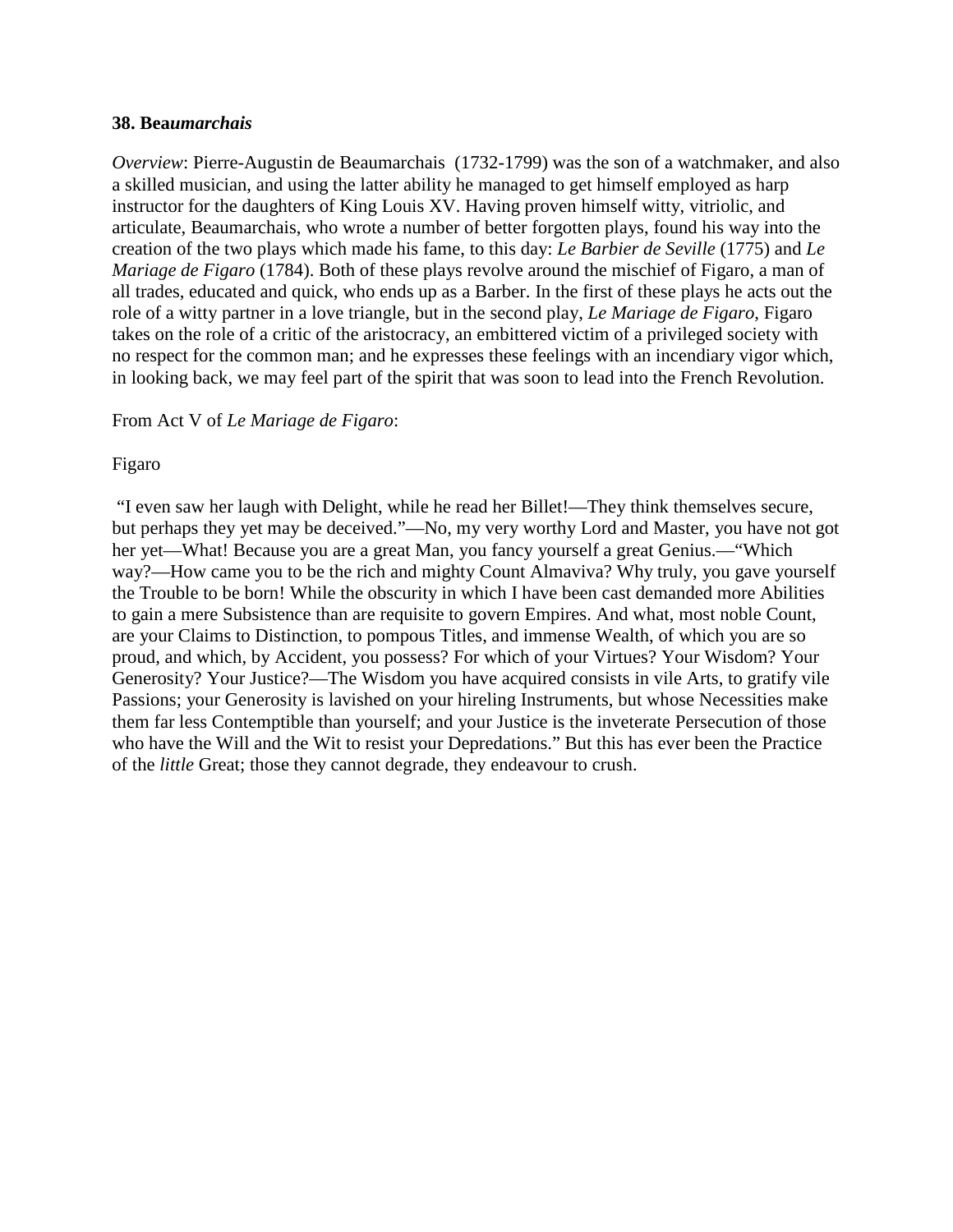## **39. Choderlos de Laclos**

*Overview*: Choderlos de Laclos (1741-1803) was born to a bourgeois family in the northern French city of Amiens. He was trained from youth for a military career, and sent for his education to the Ecole Royale d'Artillerie, and saw sporadic battle action during the early stages of the Napoleonic Wars. During an extensive career in the military he managed to find time for writing, which increasingly took over his interest and attention. Though he began by writing poetry, and even an *opéra comique,* it was not until he started to work on Les Liaisons Dangereuses, ultimately published in 1782, that he found his true artistic voice.

The novel, Les Liaisons, was the subject of much moral reprobation during its time, for the text, highlighting the last corrupt years of an *ancien régime* which is soon to give way to the Napoleonic era, and after that to a new l9th century world in which the intricacies of court corruption were no longer fashionable.

The novel itself involves two separate but intertwined themes in which figures of aristocratic background, the Viscomte de Valmont and the Marquise de Merteuil, conspire to seduce and corrupt two relative innocents at court. The drama plays out across this wily seduction plot, with eventual tragic results, expected to be sure, and in the end less fascinating than the machinations of the super sophisticated aristocrats.

Sample: the words of the marquise, *Les Liaisons Dangereuses (1782)* :

*When I came out into society I was 15. I already knew then that the role I was condemned to, namely to keep quiet and do what I was told, gave me the perfect opportunity to listen and observe. Not to what people told me, which naturally was of no interest to me, but to whatever it was they were trying to hide. I practiced detachment. I learn how to look cheerful while under the table I stuck a fork onto the back of my hand. I became a virtuoso of deceit. I consulted the strictest moralists to learn how to appear, philosophers to find out what to think, and novelists to see what I could get away with, and in the end it all came down to one wonderfully simple principle: win or die.*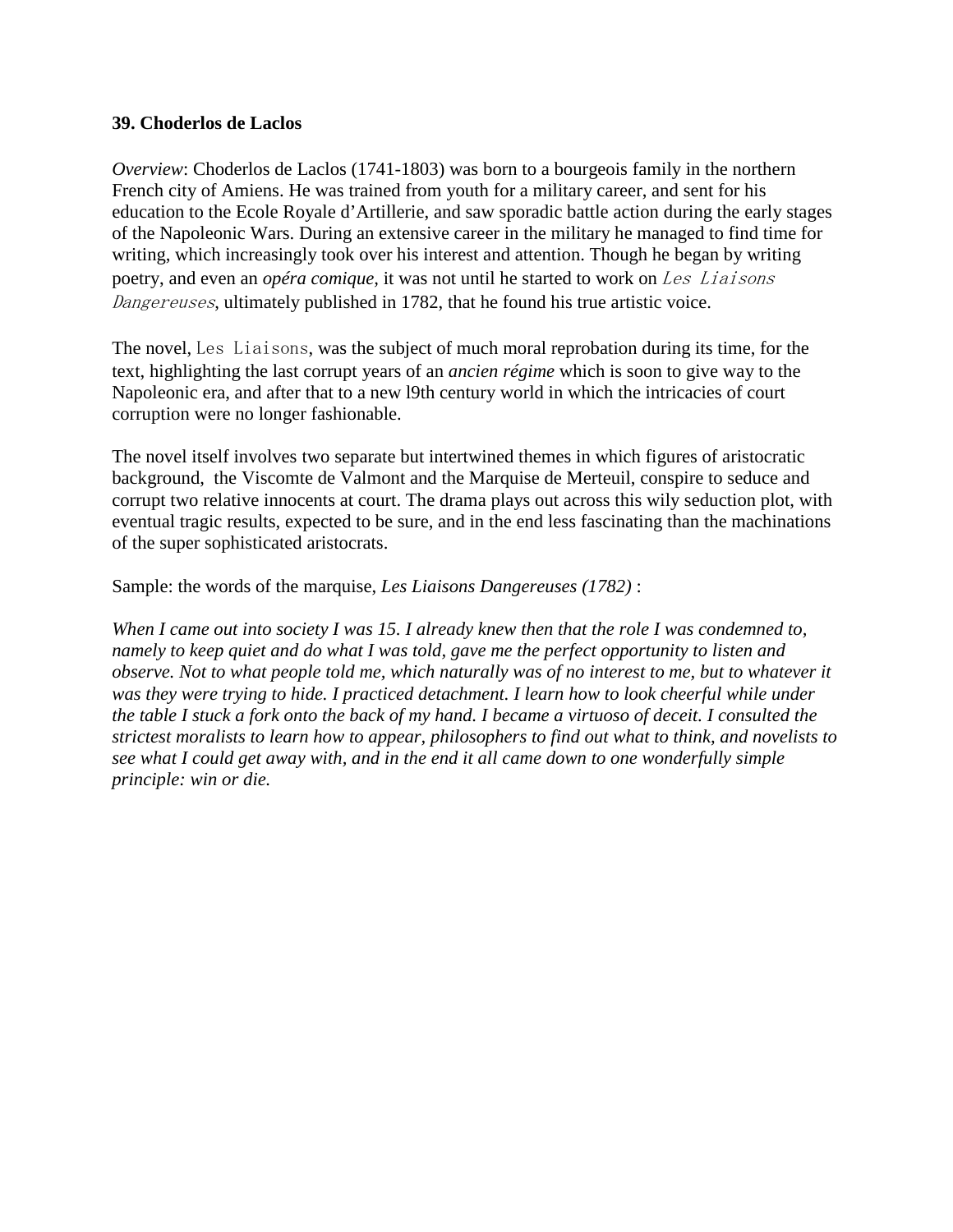### **40. Bernardin de Saint Pierre**

*Overview*: Bernardin de Saint Pierre (1737-1814) was born in Rouen, where he spent a happy childhood playing by the seashore and reading *La Vie des Saints*, from which he learned that God always cares for those who love him. The youngster also read, until he had almost memorized it by heart, Defoe's *Robinson Crusoe*, which enflamed his appetite for travel. As a young man he satisfied that appetite, taking a long trip to Madagascar and Maurititus, upon return from which, in 1771, he made the acquaintance of Rousseau, whom he admired hugely for his individualism and his passion for nature. It was Rousseau's wish that Saint-Pierre should write a continuation of Emile, Rousseau's tract on education, but Saint-Pierre decided instead to complete his own *Le Voyage a l'Ile de France* (Mauritius), an epistolary account of his own experiences in tropical lands. This work was a huge success, and was followed in 1784 by the first three volumes of Saint-Pierre's *Etudes de la Nature*, which quickly ensured its author's reputation. In l787 appeared a fourth volume of the *Etudes*, the idyl tale of *Paul et Virginie*, which became a huge popular favorite. Bernardin de Saint-Pierre's ideas, in *Paul et Virginie*, were not original, but hewed closely to Rousseau, beginning with a rather unqualified view that God created the universe for the convenience of mankind: and that mankind, in return, would be wise to live far from urban life in the wilds of nature, living a natural and, accordingly virtuous life. While Saint-Pierre excels in his depiction of the wild untouched beauty of tropical nature, his understanding of nature, and its relation to mankind, remains sentimental and naïve. This author was in effect the discoverer of exoticism for French literature, and by the same stroke the precursor of the Romantic movement.

## From *Paul et Virginie (1787)*:

*Desert as was the island, and the ground left to the choice of the settler, she avoided those spots which were most fertile and most favorable to commerce: seeking some nook of the mountain, some secret asylum where she might live solitary and unknown, she bent her way from the town towards these rocks, where she might conceal herself from observation. All sensitive and suffering creatures, from a sort of common instinct, fly for refuge amidst their pains to haunts the most wild and desolate…*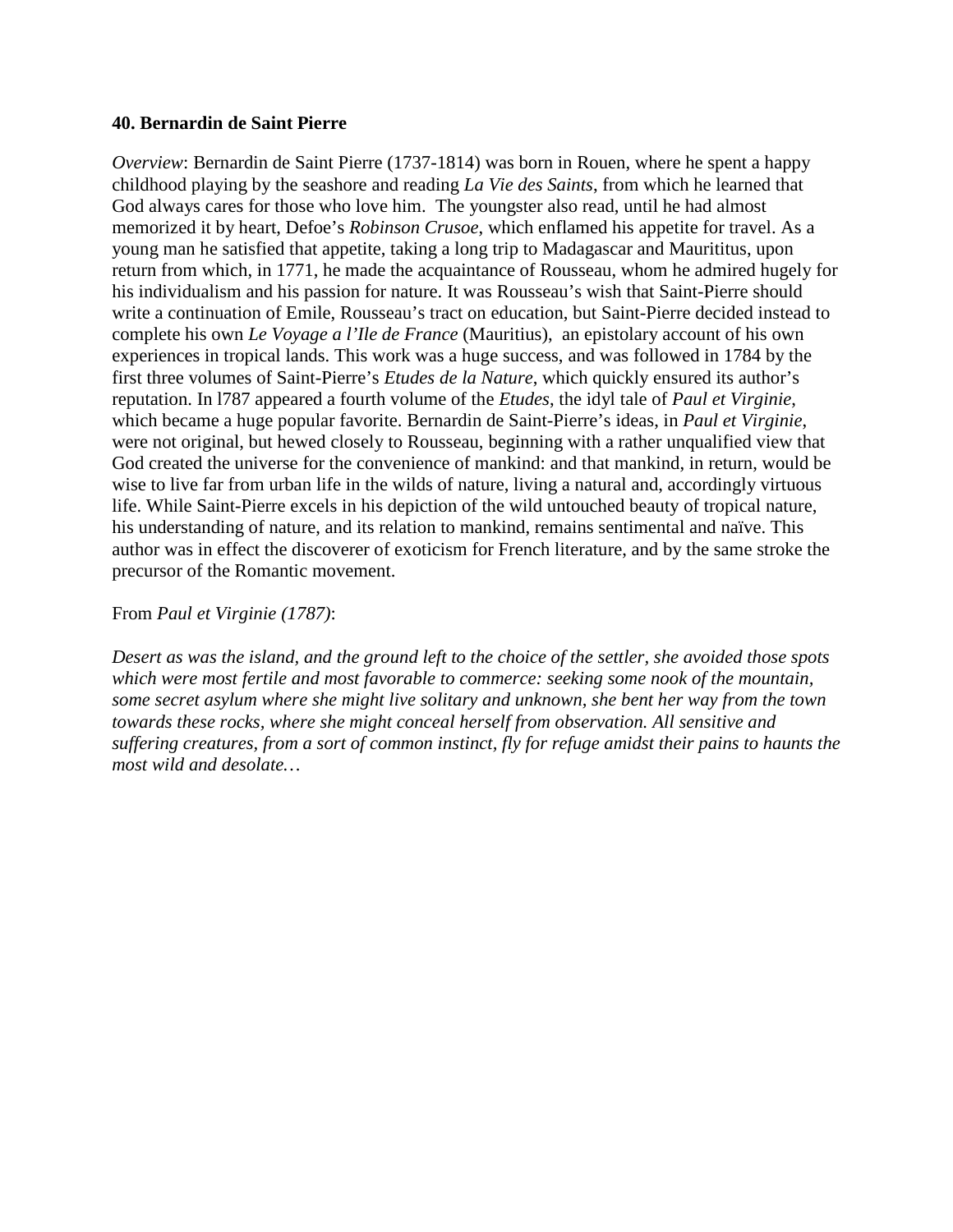#### **41. Marquis de Sade**

*Overview*: The Marquis de Sade (1740-1814) was born of a prominent family, given a formal education, and found his way early into a military career. He fought actively in the Seven Years War. From early in that career, however, he drifted into a notably libertine lifestyle, and began his involvement in a series of sexual scandals, outrages to public morality, and episodes which led to his incarceration both in prisons and in mental asylums. (In all he spent thirty two years of his life incarcerated, much of that time, however, preoccupied with writing.) The value of that work has been generally scorned, both by critics and by moralists, for its perversity of behaviors but also for its general artlessness of construction.

#### Sample, from *Justine (1787)*:

At this period crucial to the virtue of the two maidens, they were in one day made bereft of everything: a frightful bankruptcy precipitated their father into circumstances so cruel that he perished of grief. One month later, his wife followed him into the grave. Two distant and heartless relatives deliberated what should be done with the young orphans; a hundred crowns apiece was their share of a legacy mostly swallowed up by creditors. No one caring to be burdened with them, the convent's door was opened, their dowry was put into their hands, and they were left at liberty to become what they wished.

Madame de Lorsange, at the time called Juliette, whose mind and character were to all intents and purposes as completely formed then as at thirty, the age she had attained at the opening of the tale we are about to relate, seemed nothing but overjoyed to be put at large; she gave not a moment's thought to the cruel events which had broken her chains. As for Justine, aged as we have remarked, twelve, hers was of a pensive and melancholy character, which made her far more keenly appreciate all the horrors of her situation. Full of tenderness, endowed with a surprising sensibility instead of with her sister's art and finesse, she was ruled by an ingenuousness, a candor that were to cause her to tumble into not a few pitfalls.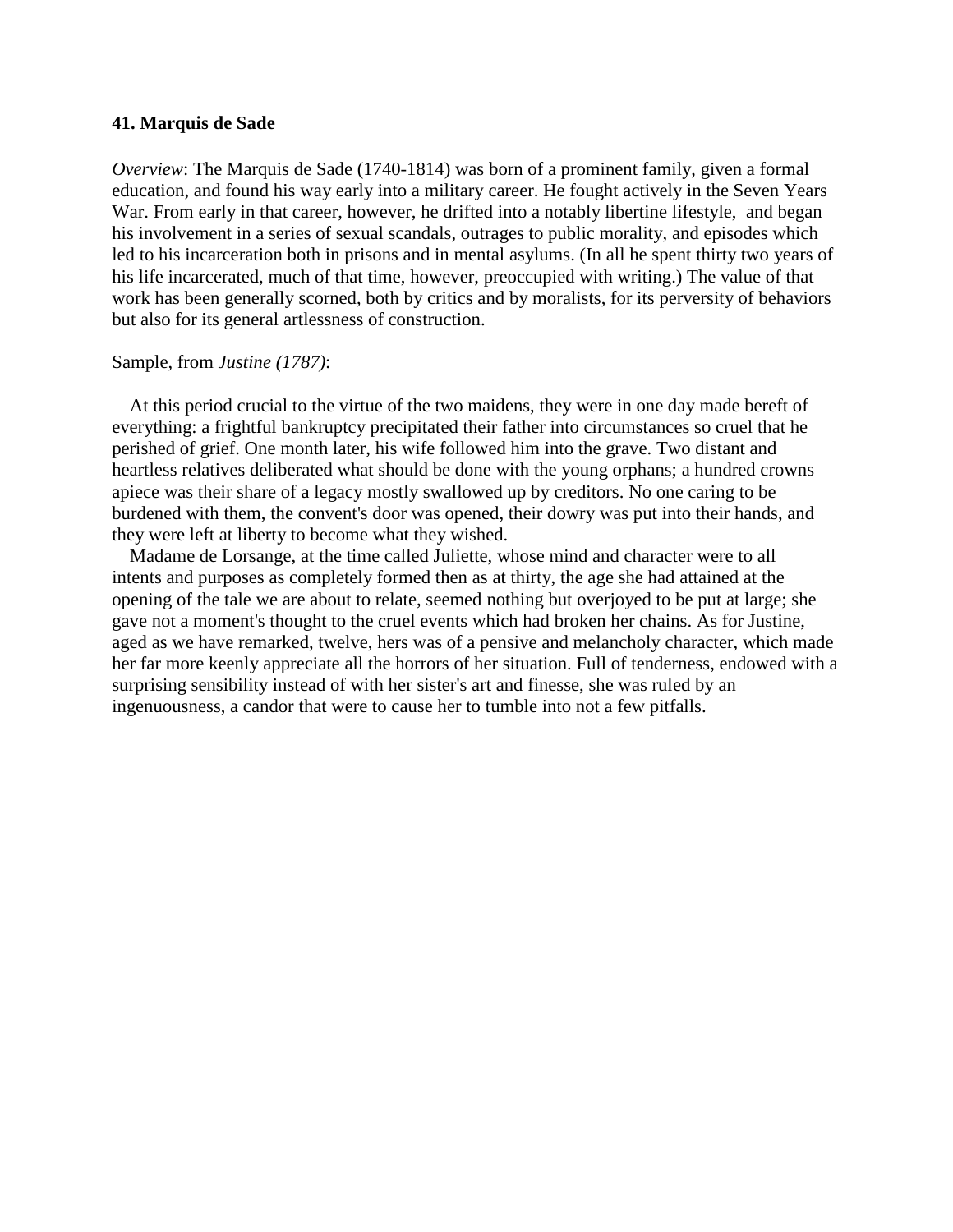**Early l9th Century**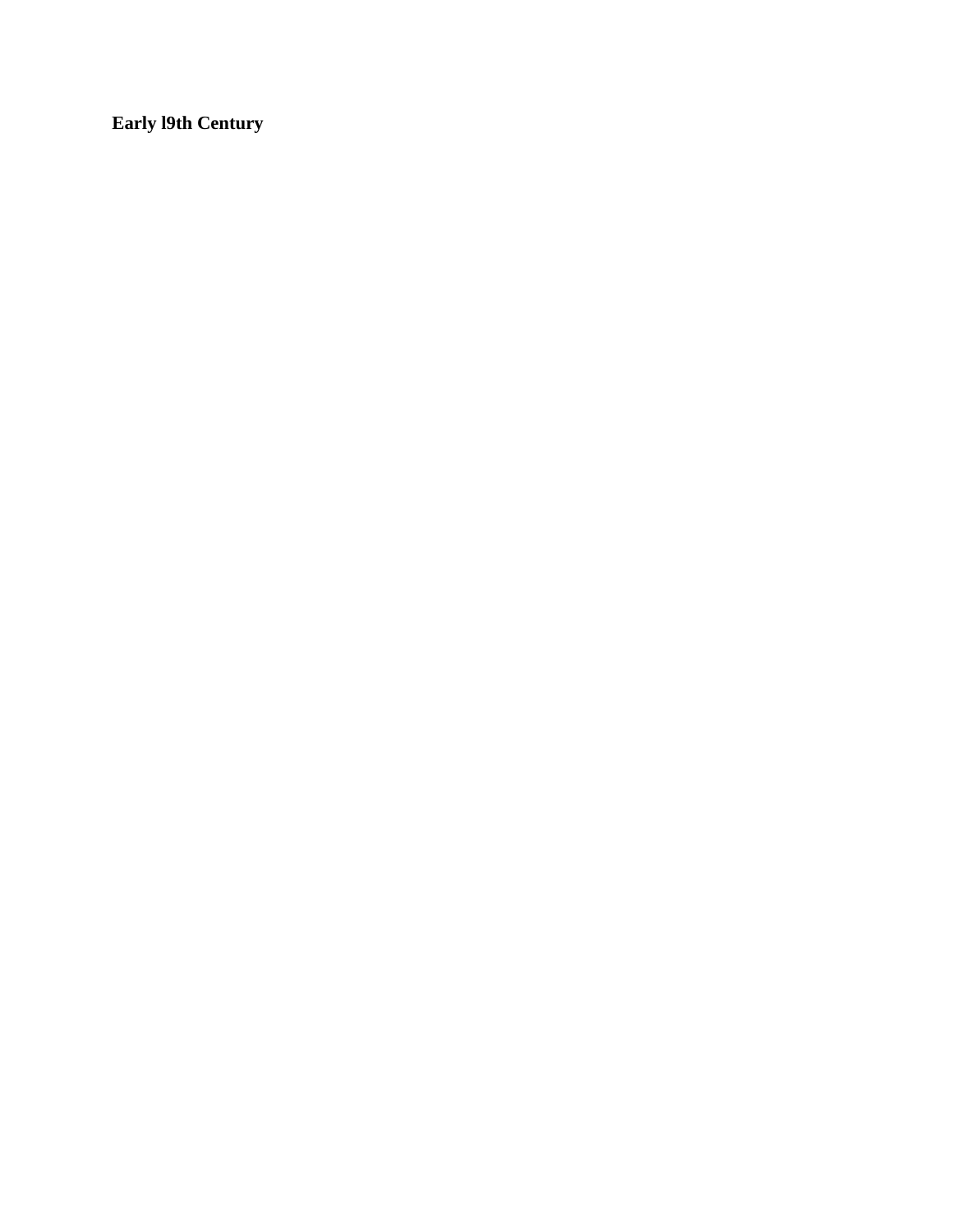### **42. Chateaubriand**

*Overview*: Francois-René de Chateaubriand (1768-1848) was born in Saint-Malo in the same year as Napoleon. Brought up strictly, and with a stern education against which he chafed, Chateaubriand was ever restive for freedom and independence, though at the same time, as a person solitary by nature, his only real confidant was his sister Lucile. The Revolution broke out just as Chateaubriand enlisted in the Army, and as the son of a conservative family he had no sympathy with the new developments, and in 1791 made his way to America, where he was to spend eight months traveling in the wilder parts of North America, and making many observations of Native American tribes; experiences which became the base of his two short tales, *Atala* and *Rene*. There followed seven years in England, during which Chateaubriand eked out a meager living, and worked on the text of *Le Genie du Christianisme*, which was published in l802, just at the right moment to bring him fame, and to recommend him to Napoleon Bonaparte, who had just at that moment worked out a deal with the Papacy, once again to promote the public worship of Catholicism in France. For some time after this publication, Chateaubriand traveled in North Africa and the Middle East, seeking new material for texts like *Les Martyrs* (1809). In the subsequent decades Chateaubriand was largely active in politics, though he was constantly at work on his vast *Memoires d'outre Tombe* autobiography (1848-50), in which he gives thorough expression to the dominant themes of his oeuvre. In brief terms, the work of this prolific writer, who can be called the Father of French Romanticism, circles around the power of imagination, of his own hypersensitive poetic nature, and the enormous beauty of nature. His impassioned, and consistent love of Christianity drew on the ways in which that religious, in its historical development, and especially in the Middle Ages, promoted the imaginative freedom of the individual.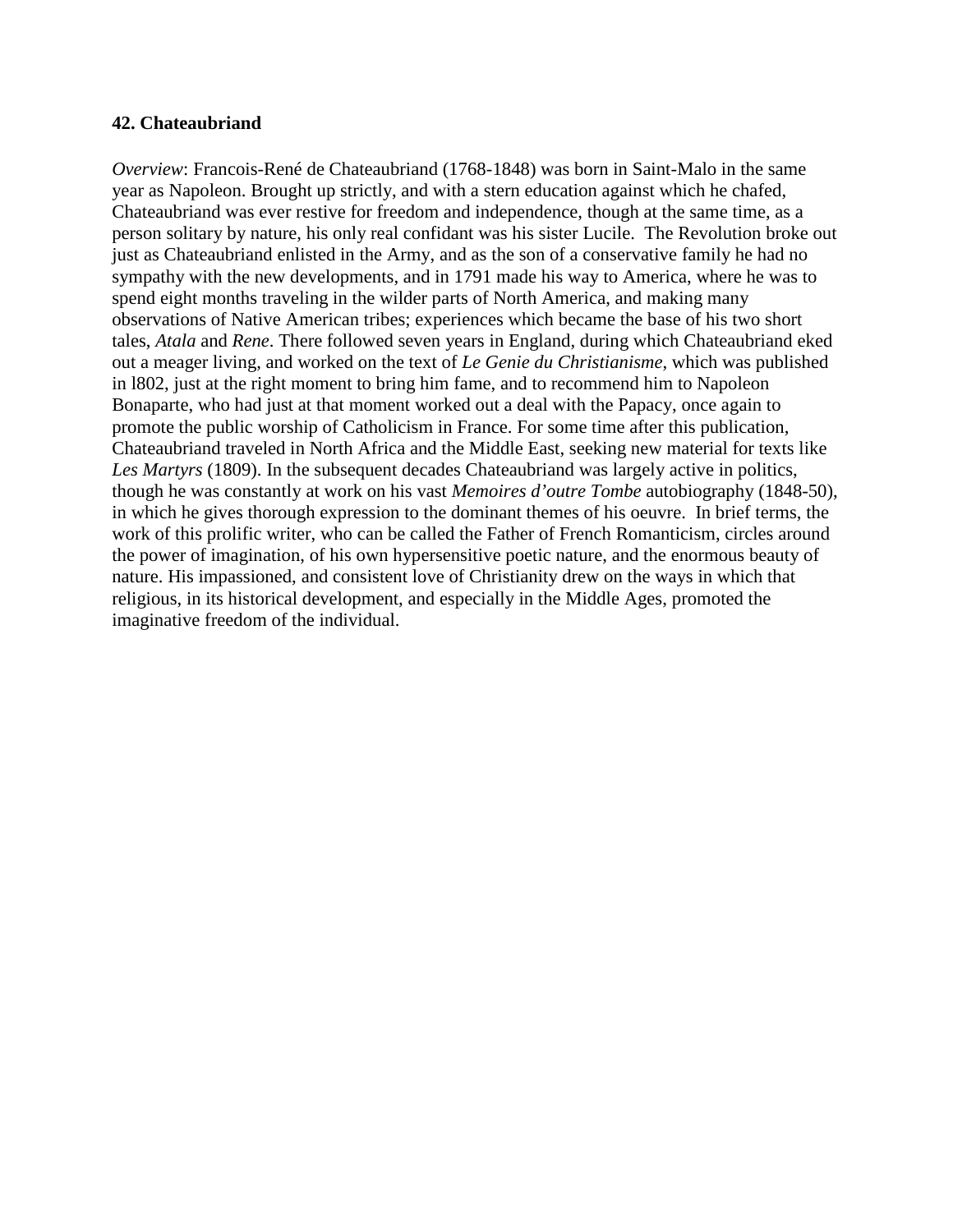#### **43. Mme. de Stael**

*Overview*: Anne Marie Germaine Necker (1722-1817) was brought up in her mother's distinguished literary salon, and in the ambience of her powerful father, who was Prime Minister of France just before the Revolution. At the age of twenty she was married to the Swedish Ambassador to France, Baron de Stael; as their marriage was unhappy, Mme. de Stael was able to throw herself into the worlds of literature and politics, and though she was forced to flee for five years, she returned to Paris in 1797 to establish her own salon, which included writers like Benjamin Constant. In 1803, having made her opposition to Napoleon boldly clear, Mme. de Stael again went into exile, banished, separated from the Paris she needed to live. In subsequent years she made two extensive trips to Germany—where she became close friends with Goethe, Schlegel, and Schiller; and in continuation, with her second husband, traveled to Russia, finally making her way back to England, where her masterpiece, *De l'Allemagne,* was published (1813). The last two years of her life were spent back in Paris, where her salon once again became the talk of the town.

*De l'Allemagne* was the strongest achievement of Mme. de Stael's writing life, and is pervaded with her characteristic largeness of soul. Reaching toward the thought of a world literature, believing firmly in human progress, ready always to speak out for justice, she embraces the quite foreign culture of Germany as a valuable addition to world culture, and an incomparable source of new inspiration for French culture. The fact is that throughout her many writings, these same forceful personal qualities are evident. Mention might thus be made of her two autobiographical novels, *Delphine* (1802) and *Corinne* (1807), in which she portrays herself in two phases of self-understanding: as the woman of great talent who submits graciously to the demands of social convention; or as the bold woman in rebellion, who defies the demands of her society. In neither case does the woman in question find happiness.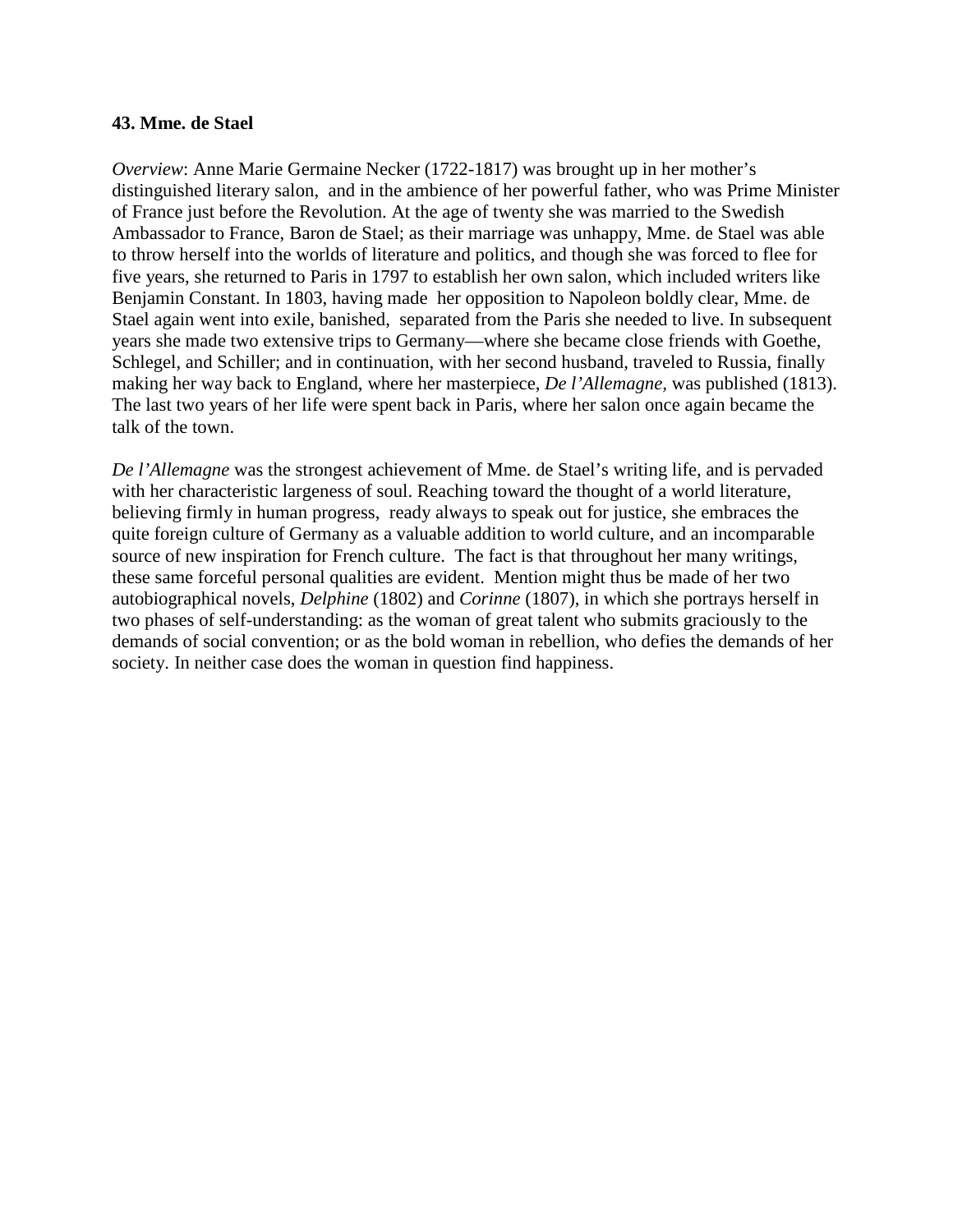### **44. Benjamin Constant**

*Overview*: Benjamin Constant (1787-1830) was a contemporary and close friend of Mme. de Stael, with whom he shared both a generous sympathy for humanity, and a deep suspicion about the French Revolution. It was in Constant's blood to feel a sympathy for that Revolution, as he descended from liberty loving Swiss Huguenots, and he was active in politics, striving to put the new Revolutionary Government on a liberal course. Liberal politician Constant was, deeply impressed by the example of English government, with its respect for individual privacy, and often present in the National Assembly as a brilliant orator fighting for Liberal policies. As with Mme. de Stael, whose views resembled his own, Constant wrote a small body of fiction—see the sample below—in which the romantic sensibility of the time is plain to see.

## Sample Quotes from *Adolphe (1816)* :

"The great question in life is the suffering we cause, and the most ingenious metaphysics do not justify the man who has broken the heart that loved him." "Art for art's sake, with no purpose, for any purpose perverts art. But art achieves a purpose which is not its own." "Woe to the man who in the first moments of a love-affair does not believe that it will last forever! Woe to him who even in the arms of some mistress who has just yielded to him maintains an awareness of trouble to come and foresees that he may later tear himself away!" "Nearly always, so as to live at peace with ourselves, we disguise our own impotence and weakness as calculation and policy; it is our way of placating that half of our being which is in a sense a spectator of the other."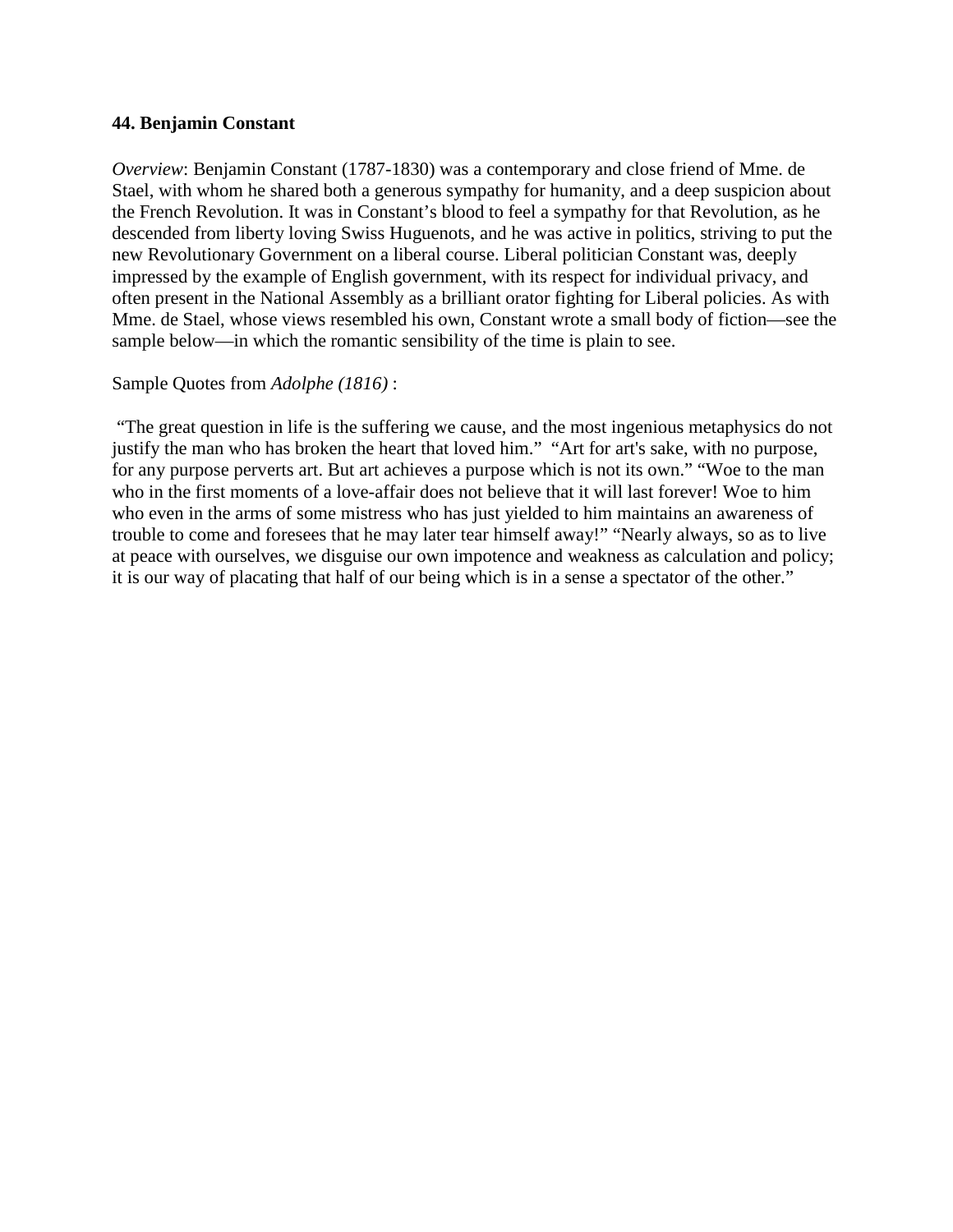## **45. Amiel**

*Overview*: Henri Frédéric Amiel (1821-1881), was a Swiss born philosopher and traveler, who left one remarkéle testimony to his spirit and his time. This work, of which an example follows, was the posthumously published distillation of a life of travel, in which Amiel became acquainted with the finest of European thought, and showed his kinship with other intimate students of the heart, like Benjamin Constant.

Sample from the *Journal Intime* (1883-1884):

March 3, 1852.—Opinion has its value and even its power: to have it against us is painful when we are among friends, and harmful in the case of the outer world. We should neither flatter opinion nor court it; but it is better, if we can help it, not to throw it on to a false scent. The first error is a meanness; the second an imprudence. We should be ashamed of the one; we may regret the other. Look to yourself; you are much given to this last fault, and it has already done you great harm. Be ready to bend your pride; abase yourself even so far as to show yourself ready and clever like others. This world of skillful egotisms and active ambitions, this world of men, in which one must deceive by smiles, conduct, and silence as much as by actual words, a world revolting to the proud and upright soul, it is our business to learn to live in it! Success is required in it: succeed. Only force is recognized there: be strong. Opinion seeks to impose her law upon all, instead of setting her at defiance, it would be better to struggle with her and conquer.... I understand the indignation of contempt, and the wish to crush, roused irresistibly by all that creeps, all that is tortuous, oblique, ignoble.... But I cannot maintain such a mood, which is a mood of vengeance, for long. This world is a world of men, and these men are our brothers.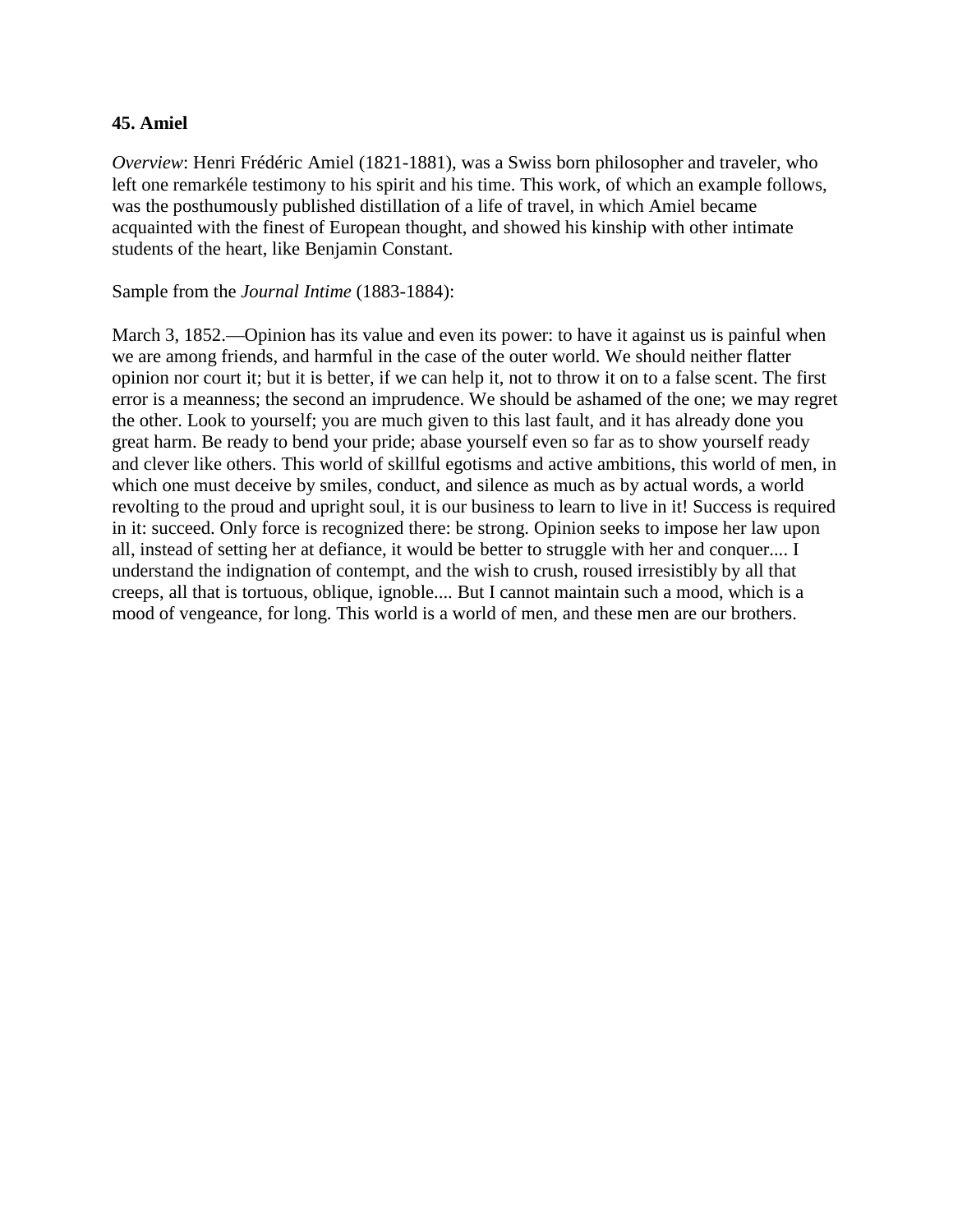### **46. Cousin**

*Overview*: Victor Cousin (1792-1867) was, as philosopher, as opposed to the rationalist Enlightenment view of reality as were the Romantic poets, for whom *Le Siècle des Lumières* seemed a wasteland for the imagination. At an early age, twenty three, Cousin was appointed assistant to Royer Collard, the Professor of Philosophy at the Sorbonne, and with that mentor Cousin went on to a most influential career as spokesman for idealism and 'spiritualisme' in philosophy. After mastering the perspective of the Scottish school of thought, especially of Thomas Reid, Cousin traveled to Germany, in l817-18, where he made the acquaintance of Fichte and Hegel, and, having taught himself German, brought the essences of their thought back to his University teaching at the Sorbonne.

The thought perspective of Cousin was eclectic. He believed that all the major philosophies contained an element of the truth, and that the job of his own philosophy was to extract and rejoin the truth elements in other people's thought. With this viewpoint he naturally directed his attention to the history of philosophy, to which—especially to Platonism—he devoted much thought. His most influential work, based on his Sorbonne lectures, was *Du Vrai, Du Beau, et Du Bien* (1853), a basically idealist case for the embededness of truth, beauty, and goodness at the center of reality. In the later l820's, under the Restoration Government, Cousin was thought suspect of liberalism, and was forced to resign, but in l828 he resumed his Sorbonne lectures, and attracted fervent student attention. It was during these years, in full command of his eloquent lecture style, that Cousin became a prominent 'spiritualist' figure on the Parisian scene. His idealism was of a soft kind, which recommended it to the enthusiasms of the Romantic period, and caught fire in the feelings of poets, leaders, and politicians.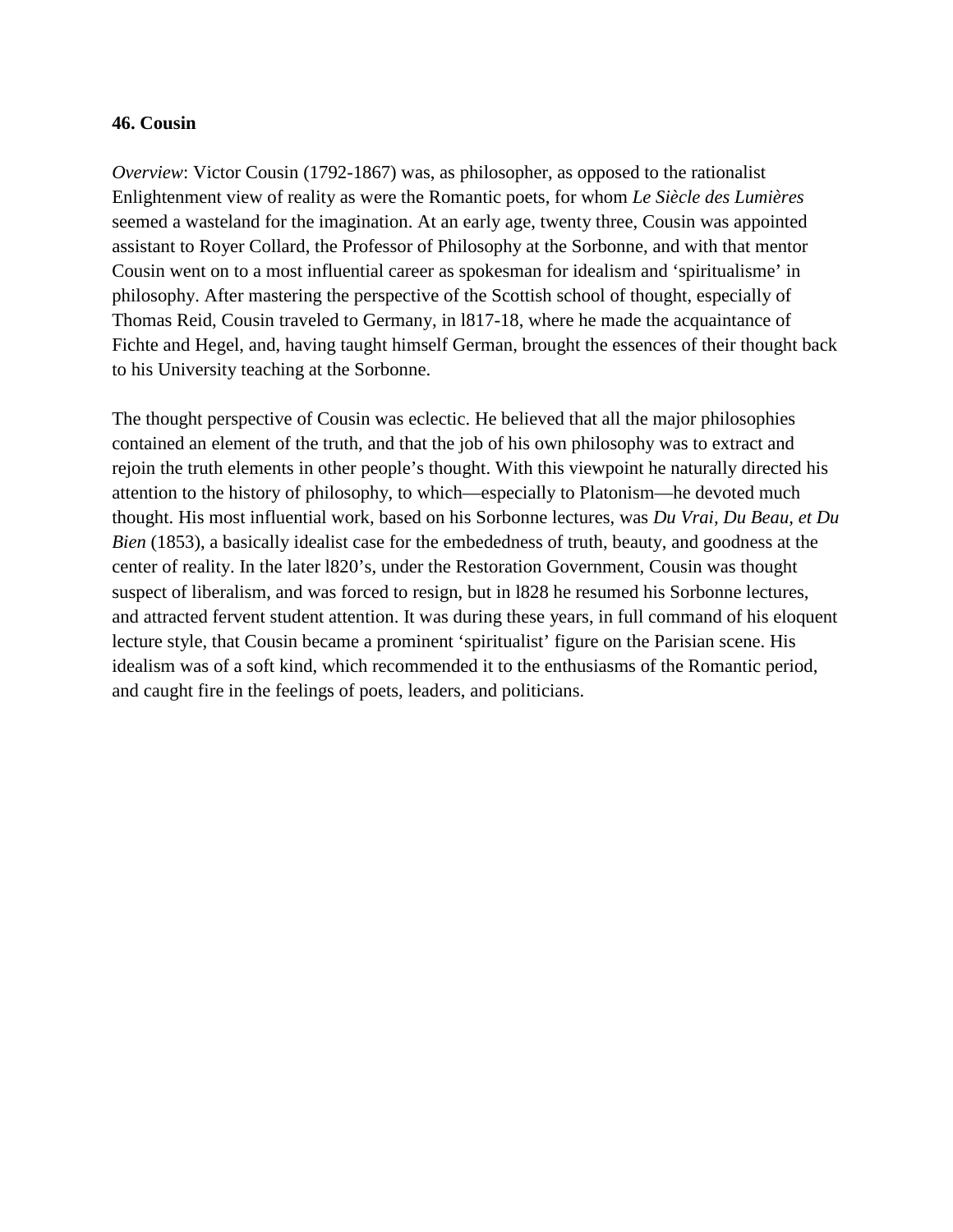## **47. Lamartine**

*Overview*: Alphone Louis-Marie de Lamartine (1790-1869) was born in Burgundy, where he enjoyed a delightful childhood with his sisters, at his family's hill surrounded home. For the first twenty years of his life he remained close to home, reading, delighting in nature, and absorbing a strong Jesuit education. In 1811 he was sent on a tour to Italy, to cure him of a bad case of *amour*, and after a number of affairs of the heart he completed his first book of poetry, *Les Meditations Poétiques* (1820, which was a huge success, and made him famous overnight. The following decades saw Lamartine involved both with poetry and, even more conspicuously, with politics. His prominence as a national figure—a superb orator, a dramatic thinker—brought him for a time in l848, as a member of the Provisional Government, virtually to the summit of French politics, but not long after he was cast down by the waves of political sentiment, and spent his last years struggling to make a living.

*The Work of Lamartine*: Lamartine introduced into the French lyric a rare insight into psychological states as the poet experiences them in nature. With a faultless ear, and a readiness for lofty experiences—one might compare him to Victor Cousin in this, as well as to Wordsworth, whose nature poetry breathes the same innocent perfection as Lamartine's—he led the artistic Romantic movement which was sweeping France after the Revolution. Cf. the following, from "The Lake" (1816):

*…suspend your trek O Time! Suspend your flights O favoring hours, and stay! Let us pause, savoring the quick delights That fill the dearest day.* 

*Unhappy crowds cry out to you in prayers. Flow, Time, and set them free. Run through their days and through their ravening cares! But leave the happy be.*

*In vain I ask for hours to linger on And Time slips into flight. I tell this night: "Be slower!" and the dawn Undoes the raveled night.* 

*Let's love, then! Love, and feel while feel we can The moment on its run. There is no shore of Time, no port of Man. It flows, and we go on..*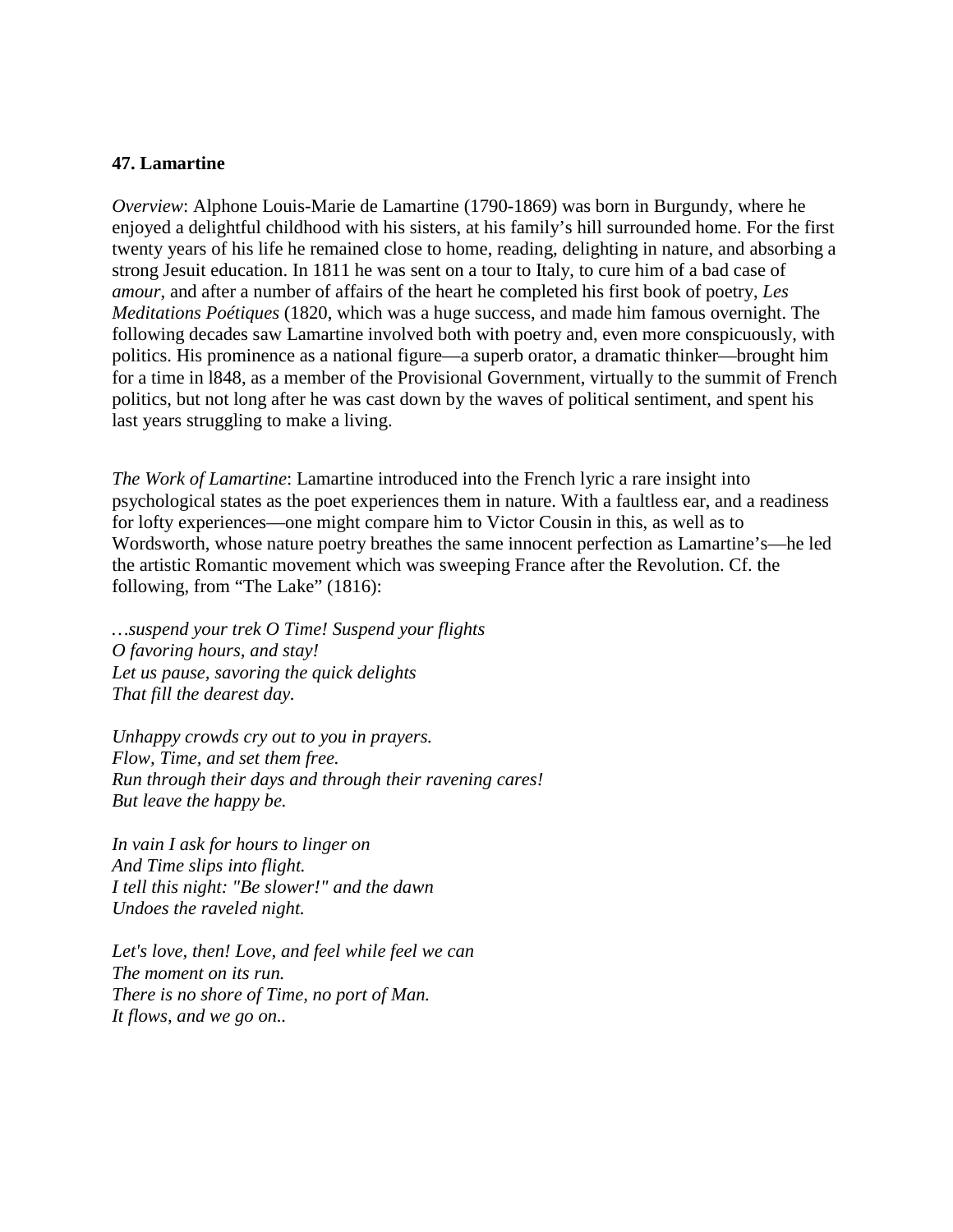### **48. Hugo**

*Overview*: Victor Hugo (1802-1885) was born in Bésancon, in the year when Chateaubriand's *Genie du Christianisme* was published. Hugo's father was a military man in the army of Napoleon, and as a child Victor was something of an army brat, transported from base to base, but when his father was appointed provincial Governor, Victor went with his Mom and brother to Paris, where he enjoyed the pleasures of a big yard and, before long, a good Parisian education, admiration for his early verses, and in 1821 marriage to a former playmate. From that time on, except for a decade in mid life, Hugo remained a prolific poet, a faithful and subtle echo, as he put it, of the political and social events of his time, and a fervent apostle of the poet's role; the poet, as both Hugo and Shelley felt, was the true master of his age, and the most sensitive barometer of the meaning of the age. While developing these ideas on poetry and in poetry, Hugo was supremely active both as dramatist and as novelist/epic writer. His plays are as expansive and passionately global as his poetry, and in every way violate the strict unities of the seventeenth century drama of French classicism. (Hugo remarked that the theory of the unities was the scissors by which the French cut off the wings of their greatest dramatists.) Hugo's greatest impact derived from his two vast novels: *Notre-Dame de Paris* (1831) and *Les Misérables* (1862), both of which epic efforts dug deeply into the pathos and dynamism of Paris society, as it developed the ills of an overgrown and undeveloped modern metropolis, rather like the London depicted by Dickens.

Sample, from Chapter 1 of *Les Miserables (1862)*:

*After the brilliant failure of his first theatrical venture, he dared not return to the lodging which he occupied in the Rue Grenier-sur-l'Eau, opposite to the Port-au-Foin, having depended upon receiving from Monsieur the provost for his epithalamium, the wherewithal to pay Master Guillaume Doulx-Sire, farmer of the taxes on cloven-footed animals in Paris, the rent which he owed him, that is to say, twelve sols parisian; twelve times the value of all that he possessed in the world, including his trunk-hose, his shirt, and his cap.*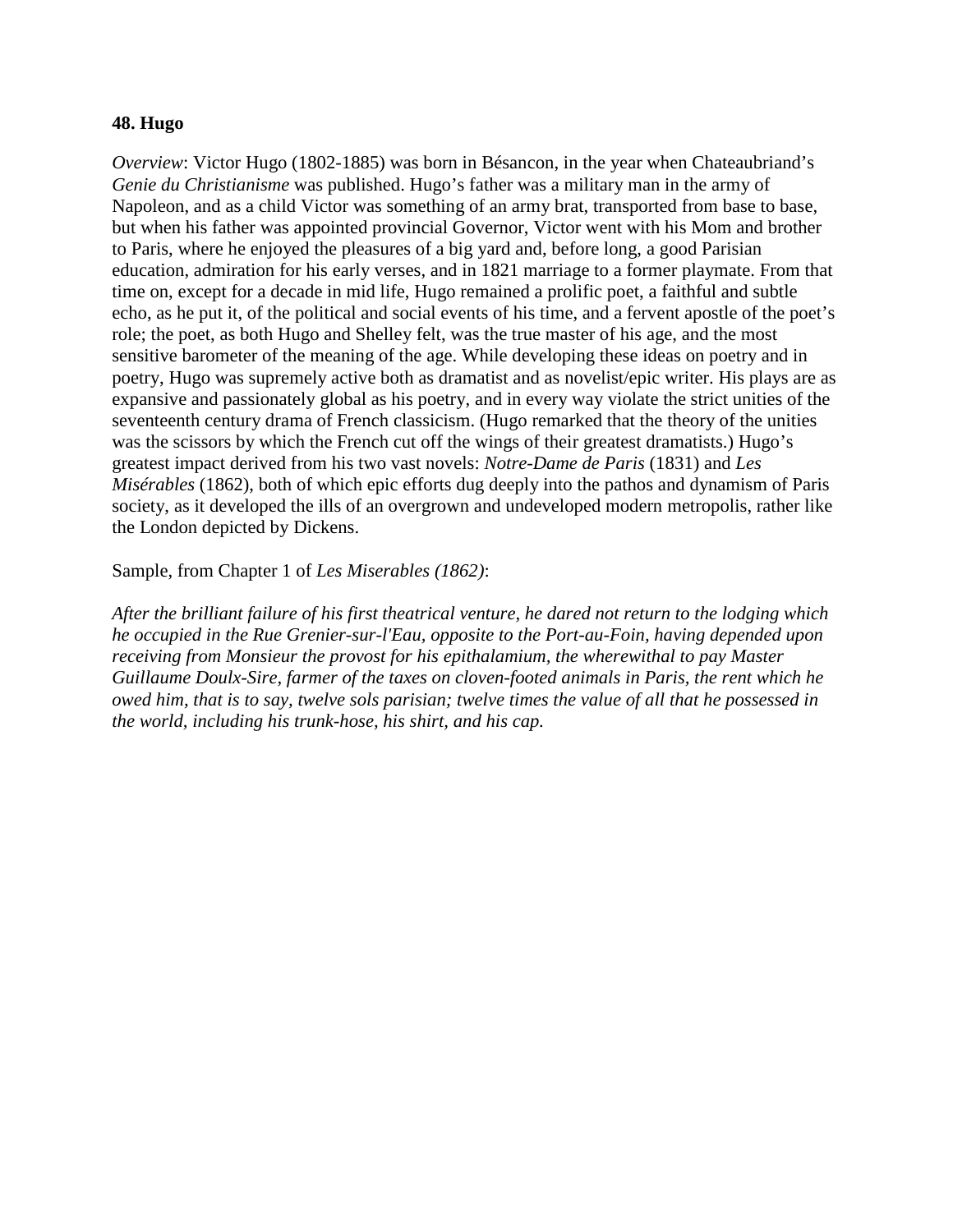#### **49 Alfred de Vigny**

*Overview*: Alfred Victor, Comte de Vigny (1797-1863) was born in Touraine of a many generations military family. Alfred himself joined the army in his teens, but retired from it in 1827, amply discouraged by the conflicts between the profession and his own contemplative nature. By this point de Vigny's literary tastes had blossomed, and in l822 he published his first book of poetry, entitled *Poèmes*. In l828 he married, but was soon to see that union break apart, as did others of his love affairs. This defeat was mirrored by his failed efforts to win election to the National Assembly, and at the turn of the century he retired to his Chateau in Angouleme, from where he continued to write, but far less profusely than Victor Hugo. By temperament aristocratic, pessimistic, and fiercely honest, de Vigny did not easily commit himself to his own poems, but worked and limned them carefully, bringing to fruition a variety of lyrics—like 'The Death of the Wolf' "The Bottle in the Ocean,' or "Moise''—which were of the highest quality, as was his incomplete long poem, 'Les Destinées.' Throughout this steeply maturing body of poetry, de Vigny enriches his pessimistic view of nature, our heartless mother, of social relations, which offer little but deception, and of God himself, the indifferent force into which the human has entered, by no choice of his own. In the end de Vigny, who differs from his fellow Romantics in philosophy and aesthetic values, turns to the realm of ideas as the domain where meaning and value accumulate for mortals.

*From 'The Death of the Wolf*" (1846): The sire-wolf forward stepped, his forelegs tensed, Digging with his claws for purchase in the dirt. He judged himself lost, overtaken he was, Encircled, with every escape cut off; Then by the throat seized our bravest hound In his fiery maw with one fatal snatch And would not forfeit his toothy grip No matter our bullets burned his flesh And our sharp knives, like talons, Plunged and tore among his guts, Keeping his strangle hold Until at last he dropped the dead assailant at his feet.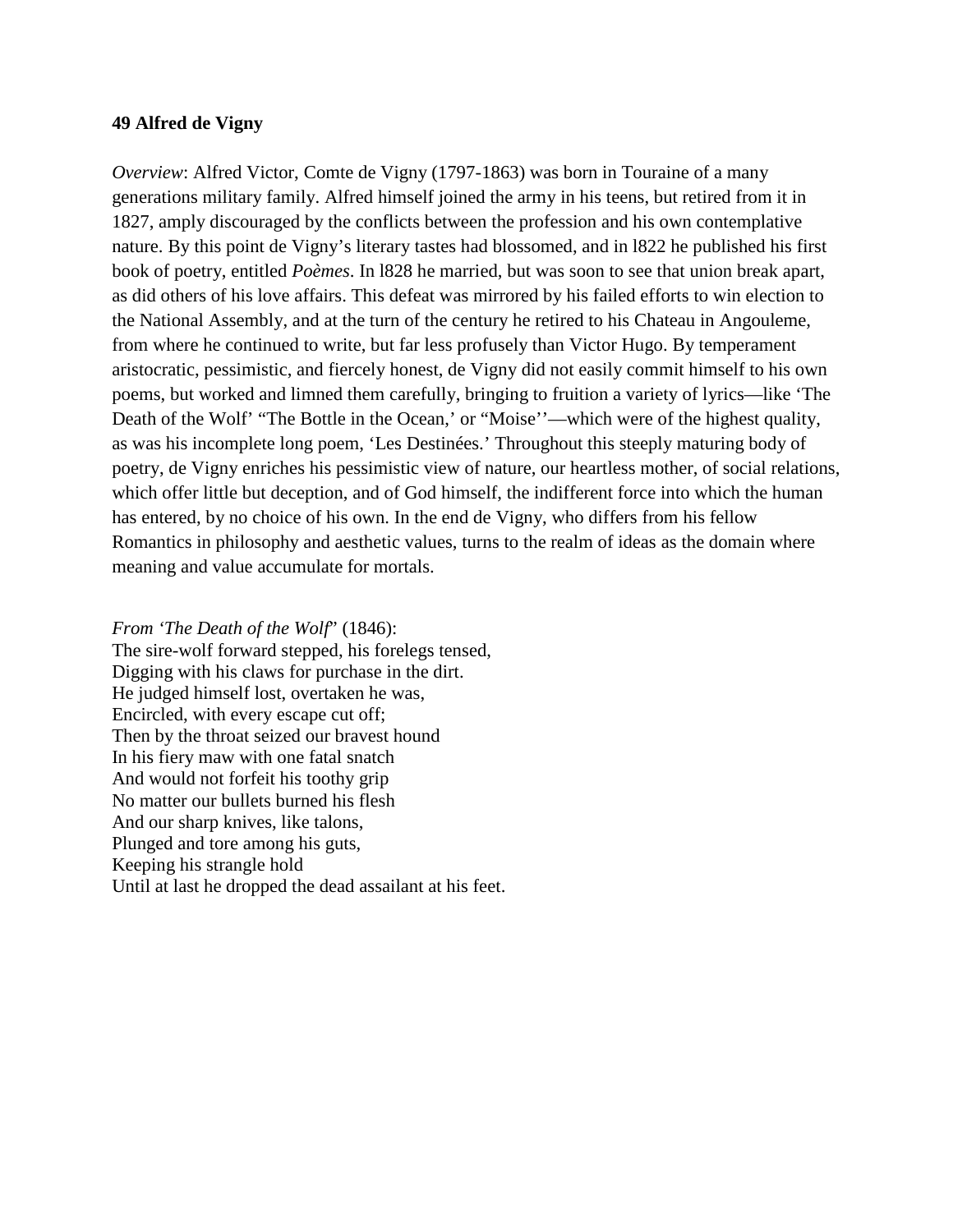### **50 Alfred de Musset**

*Overview*: Alfred de Musset ( 1810-1857) was born in Paris, son of a high level administrator in the War Ministry, who was also a student and biographer of the works of Rousseau. At twenty de Musset published his first volume of poetry, which was not much appreciated either by the professional critics, who found his poetic technique too casual, or by de Musset's younger contemporaries, who rightly thought he mocked their sentimentality in his poetry. The decisive event in his life was his love affair with Georges Sand, novelist and poet much his senior, with whom he traveled to Italy, but whom he could not find peace with. The passion and pain of that relationship marked the poet for life.

*Alfred de Musset's poetry*: The main themes of de Musset's poetry derive from his disastrous love affair with Georges Sand, which left him cynical and bitter: those themes are lost love, the supreme eloquence of youthful love, and the role of poetry as ennobler of love. In other words, de Musset sails a tight poetic ship, largely avoiding the vast emotional outpouring of Hugo or the philosophical gloominess of de Vigny.

*Juana* (1831)

Again I see you, ah my queen, Of all my old loves that have been, The first love, and the tenderest; Do you remember or forget - Ah me, for I remember yet - How the last summer days were blest?

Ah lady, when we think of this, The foolish hours of youth and bliss, How fleet, how sweet, how hard to hold! How old we are, ere spring be green! You touch the limit of eighteen And I am twenty winters old.

My rose, that mid the red roses, Was brightest, ah, how pale she is! Yet keeps the beauty of her prime; Child, never Spanish lady's face Was lovely with so wild a grace; Remember the dead summer time

Think of our loves, our feuds of old, And how you gave your chain of gold To me for a peace offering; And how all night I lay awake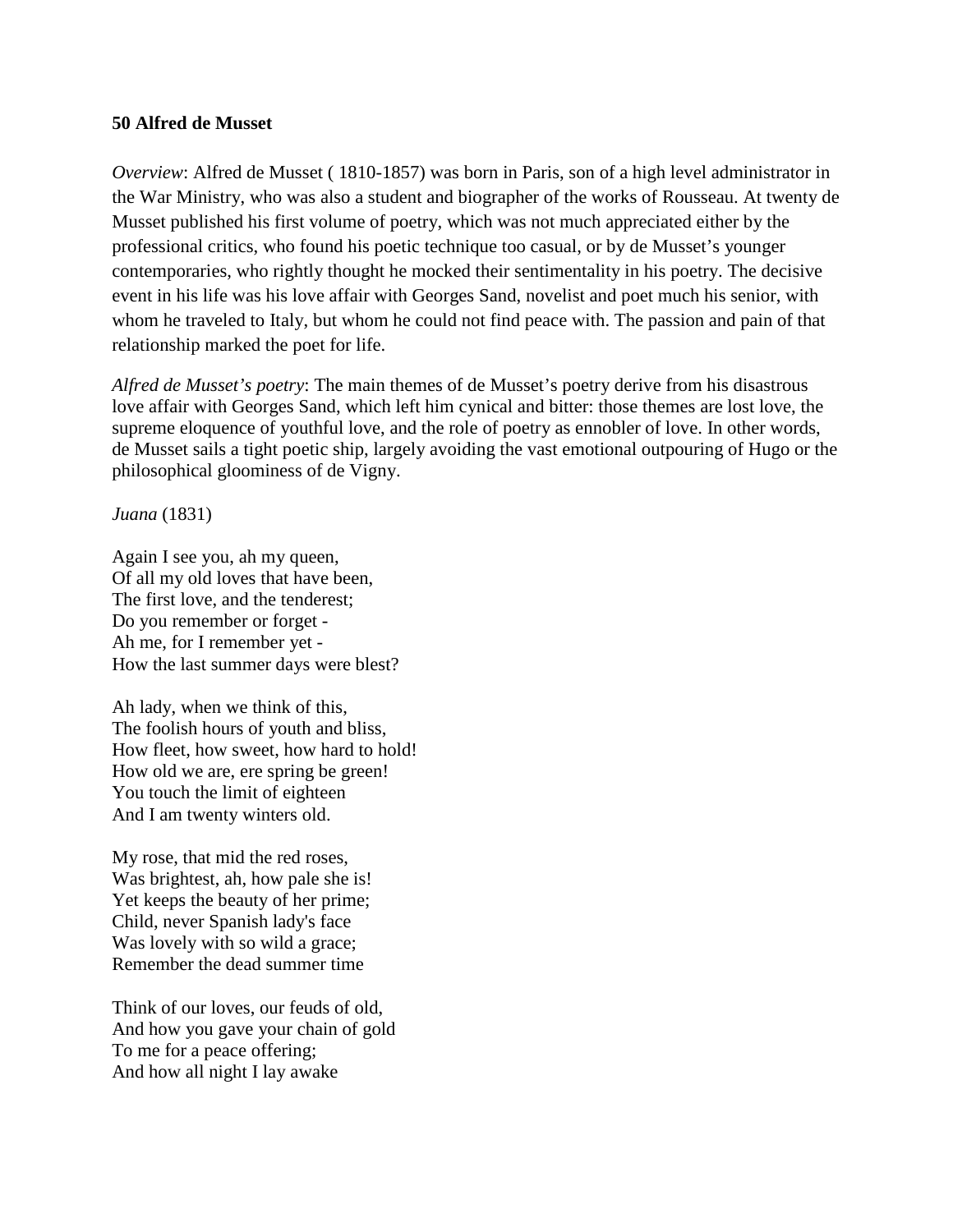To touch and kiss it for your sake, - To touch and kiss the lifeless thing.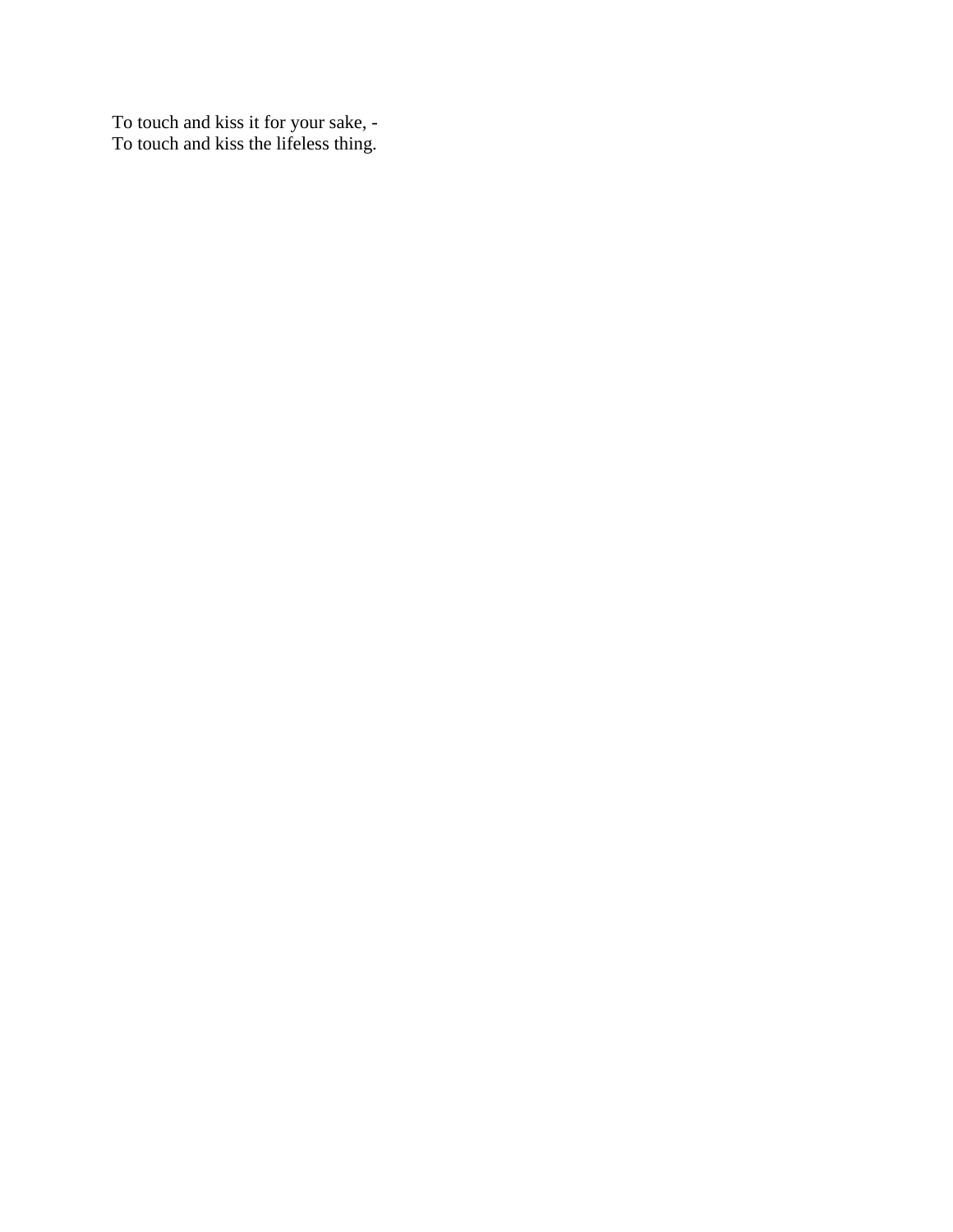## **51. Balzac**

*Overview*: Honoré de Balzac (1799-1850) was born in Tours, but then moved with his family to Paris in 1814. The young man had from early on a passionate interest in writing, and after having been apprenticed out as a lawyer's assistant, at the insistence of his parents, Balzac reinforced the feeling that only the writing life would do. He had a go at playwriting, then at writing popular horror penny dreadfuls, then finally after many failures, and schemes for financial success as a publisher, he published his first successful novel (*Les Chouans*, 1829) and was thereby launched on the activity that would preoccupy him for the remaining twenty two years of his life. The sequence of novels on which Balzac then launched, and which were to keep him at his desk for the rest of his life, living on black coffee, he eventually came to call *La Comédie Humaine*, taking Dante's text title as his foil, and aspiring to address the whole panorama of human life.

*The Material of La Comédie Humaine*: Balzac is the first 'realistic' French novelist, which is to say both that he attempted to portray all classes and types of society, and that he always strove to interpret his characters—there are several thousand of them—in terms of their physical and environmental settings, which are described as keenly as are the people's characters. As for those 'characters,' Balzac's most powerful interest was in the middle-class, which under the First Empire (Napoleon), the Restoration, and the July Monarch, with its 'roi bourgeois,' entered its early modern phase, as the main stay of social/political life. Balzac was accordingly far less interested in either the aristocracy or the peasants.

First lines of *The Country Doctor (1833)*:

*On a lovely spring morning in the year 1829, a man of fifty or thereabouts was wending his way on horseback along the mountain road that leads to a large village near the Grande Chartreuse. This village is the market town of a populous canton that lies within the limits of a valley of some considerable length. The melting of the snows had filled the boulder-strewn bed of the torrent (often dry) that flows through this valley, which is closely shut in between two parallel mountain barriers, above which the peaks of Savoy and of Dauphine tower on every side.*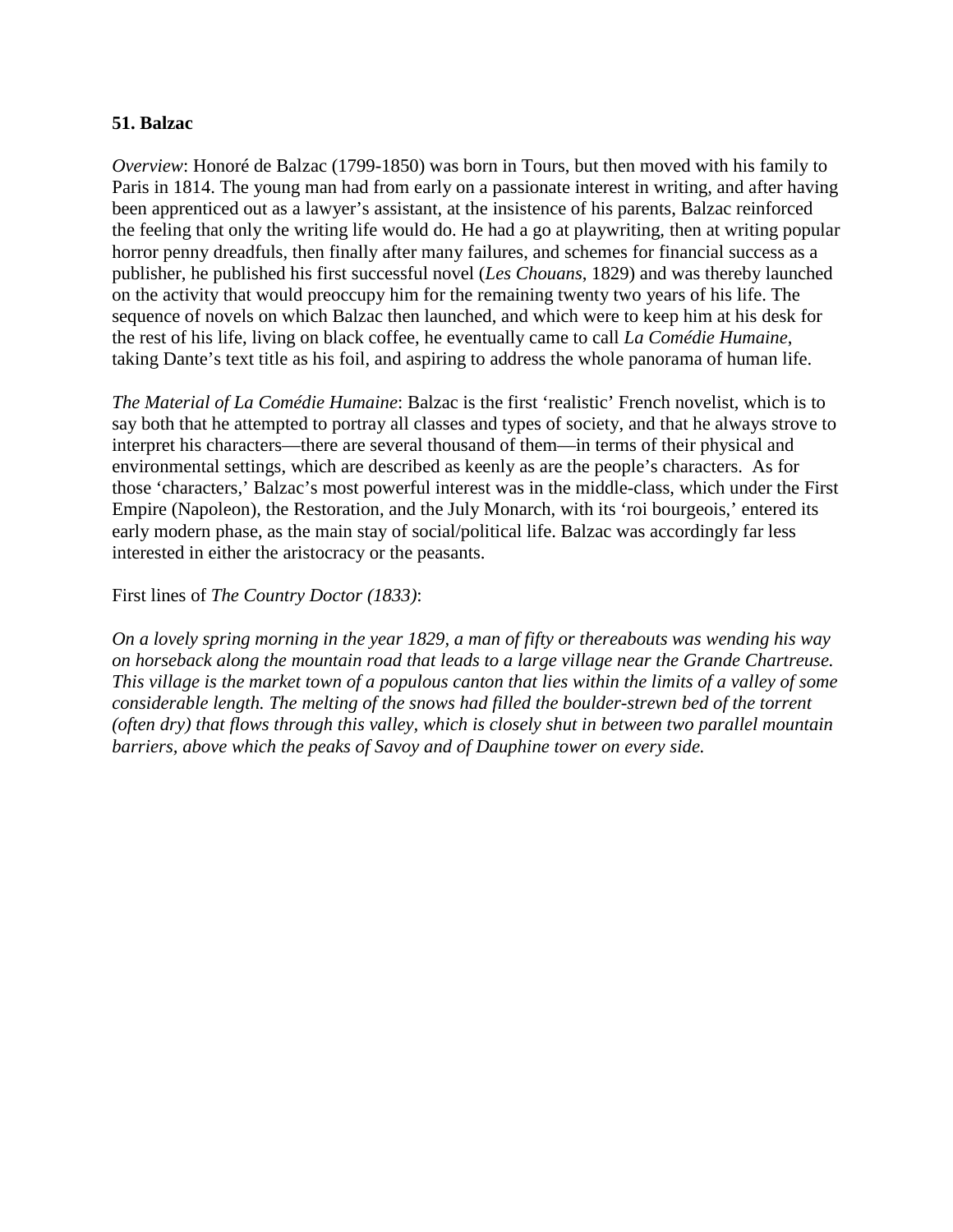#### **52. Saint-Simon**

*Overview*: Henri de Saint Simon (1760-1825) was a descendant of the prominent 18th century memoirist of the same name, and was indeed a thinker who took his calling seriously. Already at age fifteen he ordered his valet de chamber to wake him every morning with the command: 'Levez-vous, Monsieur le Comte, vous avez de grandes choses a faire aujourd'hui,' 'Get up, Monsieur le Comte, you have great things to accomplish today.' The career of the Count did indeed begin on a grand note, as he volunteered to serve under George Washington in the American War of Independence. From that point on, Saint Simon was a man of grand schemes and plans. He plunged into society, as a man of fashion, as a businessman speculating in land, and at the same time as a student of the social, a political economist, and founder even of a social religion.

*Saint-Simon as Social Reformer*: It was typical of Saint-Simon's forward striving social plans that early on he conceived a plan to join the Atlantic and Pacific by cutting a canal through the Isthmus of Panama. (Long after his death this plan was realized as the Panama Canal.) As his thoughts on societal improvement matured he read Mme. de Stael's *De la Litérature*, and concluded—Mme.'s husband having just died—that he would like to marry the lady. Discovering the lady's disinterest, Saint-Simon settled in Geneva, where he conceived his first large scale social scheme; it was to conscript an international council of intellectuals and artists, who could take the place of the Catholic Church, as the planet's most directive spiritual body. This kind of idea was part of Saint-Simon's most energetic contribution to the social theory of this time, a contribution most fully developed in his *Le Nouveau Christianisme* (1825). In that work Saint-Simon looked to the establishment of a new society, in which the Feudal heritage of Europe would give way to a society in which power was vested in a coalition of intellectual/artistic persons complemented by a huge cohort of merchants, bankers, and captains of industry. Unlike most of the Romantics, but not unlike Balzac, Saint-Simon thought of the world of business as a key driver to a new and valuable humanity.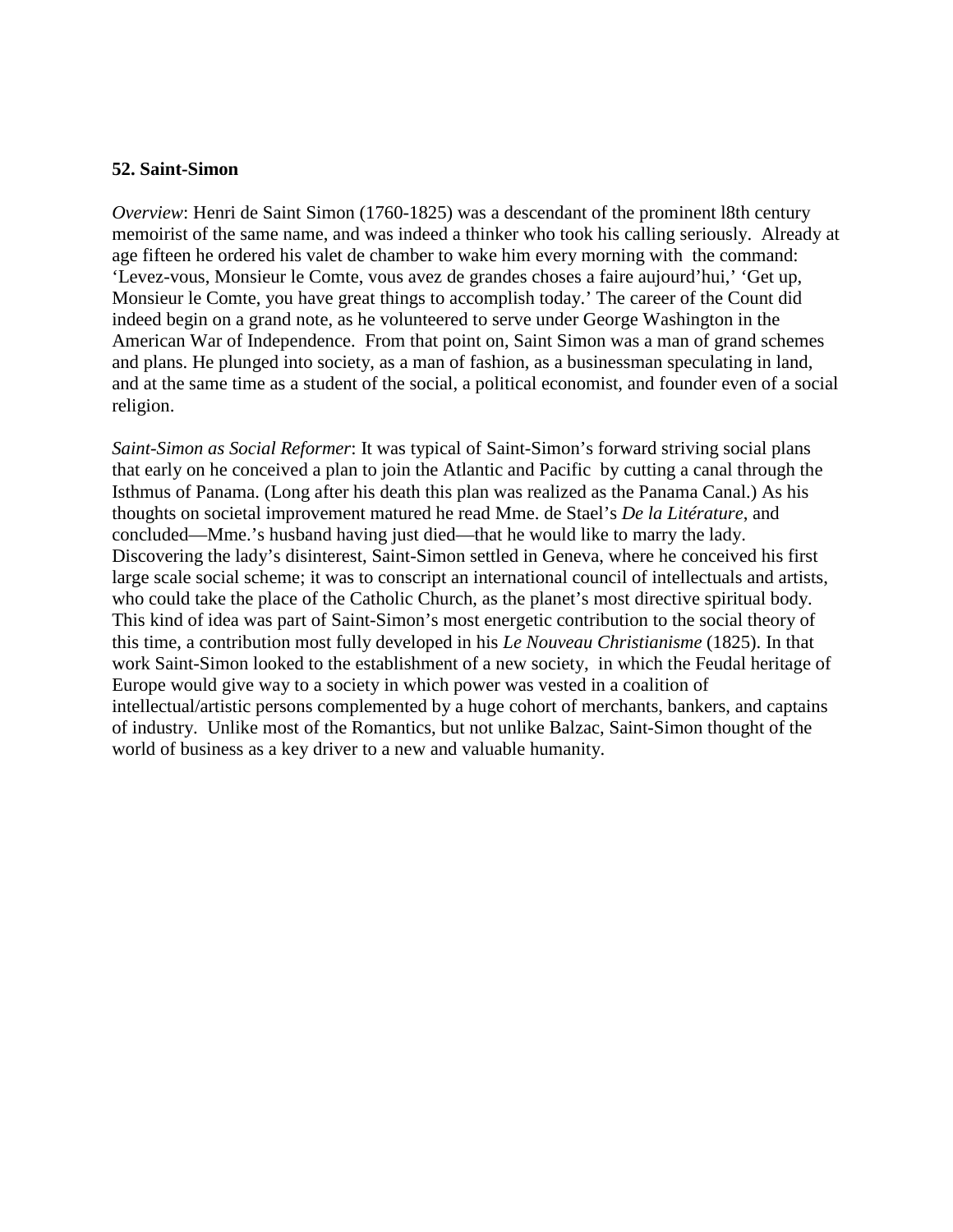# **53. Fourier**

*Overview*: Charles Fourier (1772-1837) was a contemporary of Saint-Simon, and like him a utopian social reformer. (The post Revolutionary period, in France, was a time when society was being broadly reinvisaged, and experiments in societal renovation were common—and would find one of their strongest backers in Karl Marx, a few generations later. ) He believed that once the individuals in society were given free play to do what they liked and believed in, and were liberated from the strictures normally imposed by society, on human freedom, harmony and significant mutual achievement would follow. (His text, *Théorie des quatre Mouvements*, 1808) was his most developed statement of this position.) Working from the assumption that human beings are basically co- operative, he developed the idea that individualism and greed can be overcome if humans are given freedom in a society that is natural to them. In subsequent texts, Fourier developed these basic ideas into the form of a utopian socialism, in which, by the way, women were understood to be fully equal players. Fourier it was, who coined the term 'feminism.'

From Fourier's *Théorie des Quatre Mouvements* (1841):

The learned world is wholly imbued with a doctrine termed MORALITY, which is a mortal enemy of passional attraction.

Morality teaches man to be at war with himself, to resist his passions, to repress them, to believe that God was incapable of organizing our souls, our passions wisely; that he needed the teachings of Plato and Seneca in order to know how to distribute characteristics and instincts. Imbued with these prejudices regarding the impotence of God, the learned world was not qualified to estimate the natural impulses or passional attractions, which morality proscribes and relegates to the rank of vices.

It is true that these impulses entice us only to evil, if we yield to them individually; but we must calculate their effect upon a body of about two thousand persons socially combined, and not upon families or isolated individuals: this is what the learned world has not thought of; in studying it, it would have recognized that as soon as the number of associates (*societaires*) has reached 1600, the natural impulses, termed attractions, tend to form series of contrasting groups, in which everything incites to industry, become attractive, and to virtue, become lucrative.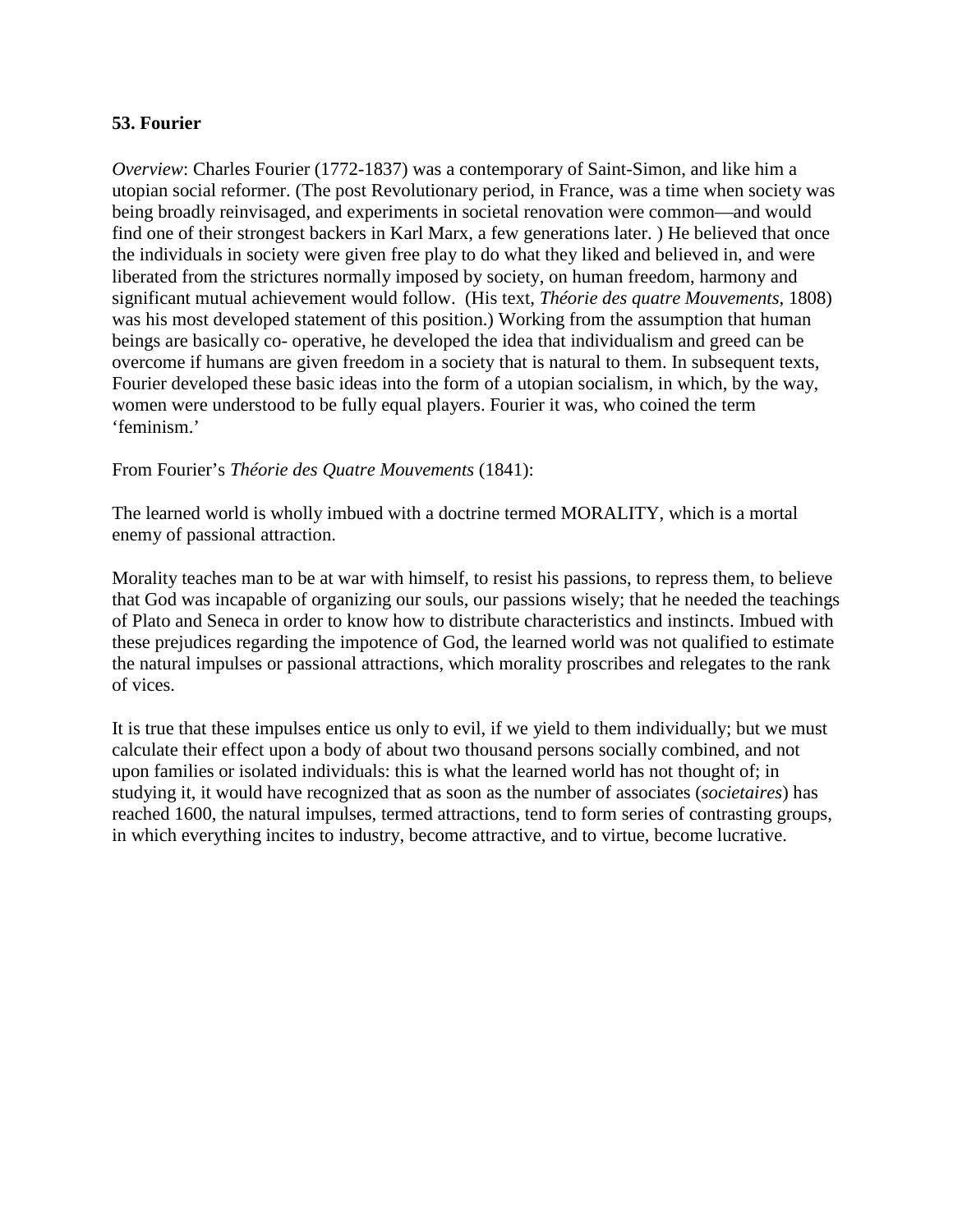#### **54. Stendahl**

*Overview*: Henri Beyle, later Stendahl (1783-1842) was born in Grenoble and served as a soldier under Napoleon through to the end of the Russian campaign (1812). He was a great admirer of Bonaparte, and of Italy, as well, which he considered the home of passion and intensity. (From 1814-1821 he lived in Milan; from 1830-1841 he was consul, first in Trieste, then in Civitavecchia.) His earliest writings were on music, then, in *Racine et Shakespeare* (1823-25), on what he saw as the deep Romanticism of the great playwrights of the French seventeenth century. His two great novels, to follow, were *Le Rouge et le Noir* (1831) and the *Chartreuse de Parme* (1839). The former is a brilliant portrait of a young man who excels as a soldier under Napoleon, then, however, finds himself of limited power under the Restoration Government; in the end, after disguises and adventures, he is condemned to the scaffold for murder. *The Chartreuse de Parme*, like its predecessor, reviews the psychology of individuals living in a no longer militarily dramatic social environment, in this case a small provincial court in Italy, but in a social world so finely and subtly portrayed, that Stendahl can properly be considered the forerunner of the more recent psychological novels of our time.

Excerpt from *Le Rouge et le Noir (1831)*:

*With the lively and graceful demeanour which came naturally to her when she was not in company, Mme de Rênal was coming out into the garden through the French window of the drawing-room when she noticed the figure of a young peasant standing by the front door. He was scarcely more than a boy, and his pale face showed signs of recent tears. He was wearing a spotless white shirt and carrying a very clean jacket of thick mauve wool under his arm.* 

*The peasant boy had so fair a complexion and such gentle eyes that Mme de Rênal's romantically inclined nature led her to imagine at first that he might be a girl in disguise, coming to ask some favour of the mayor. She felt a surge of pity for the poor soul standing there at the front door and obviously not daring to raise a hand to the bell. She went over to him, distracted for a moment from the deep distress whi*ch the prospect of a tutor in the house was causing her.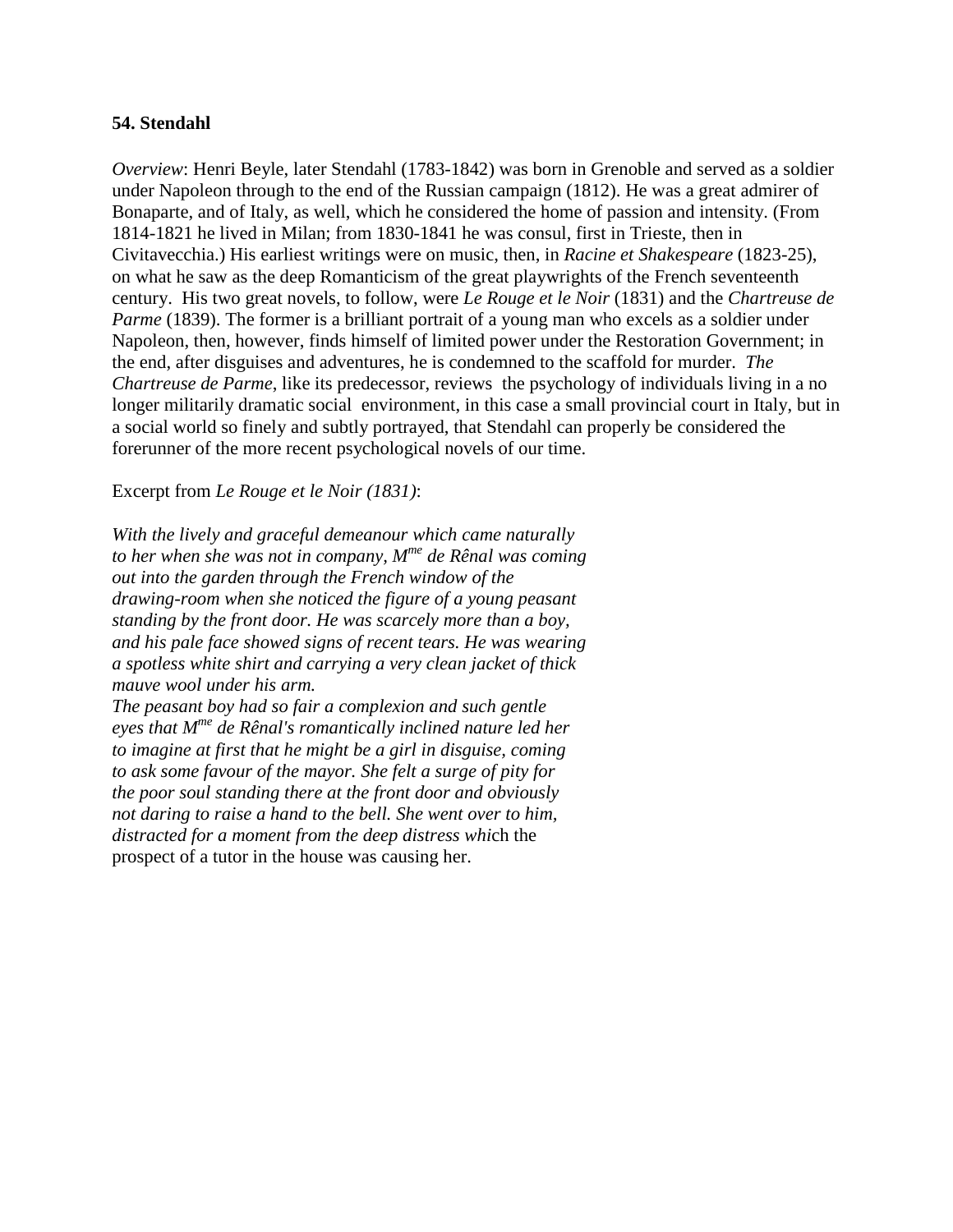**Late l9th Century**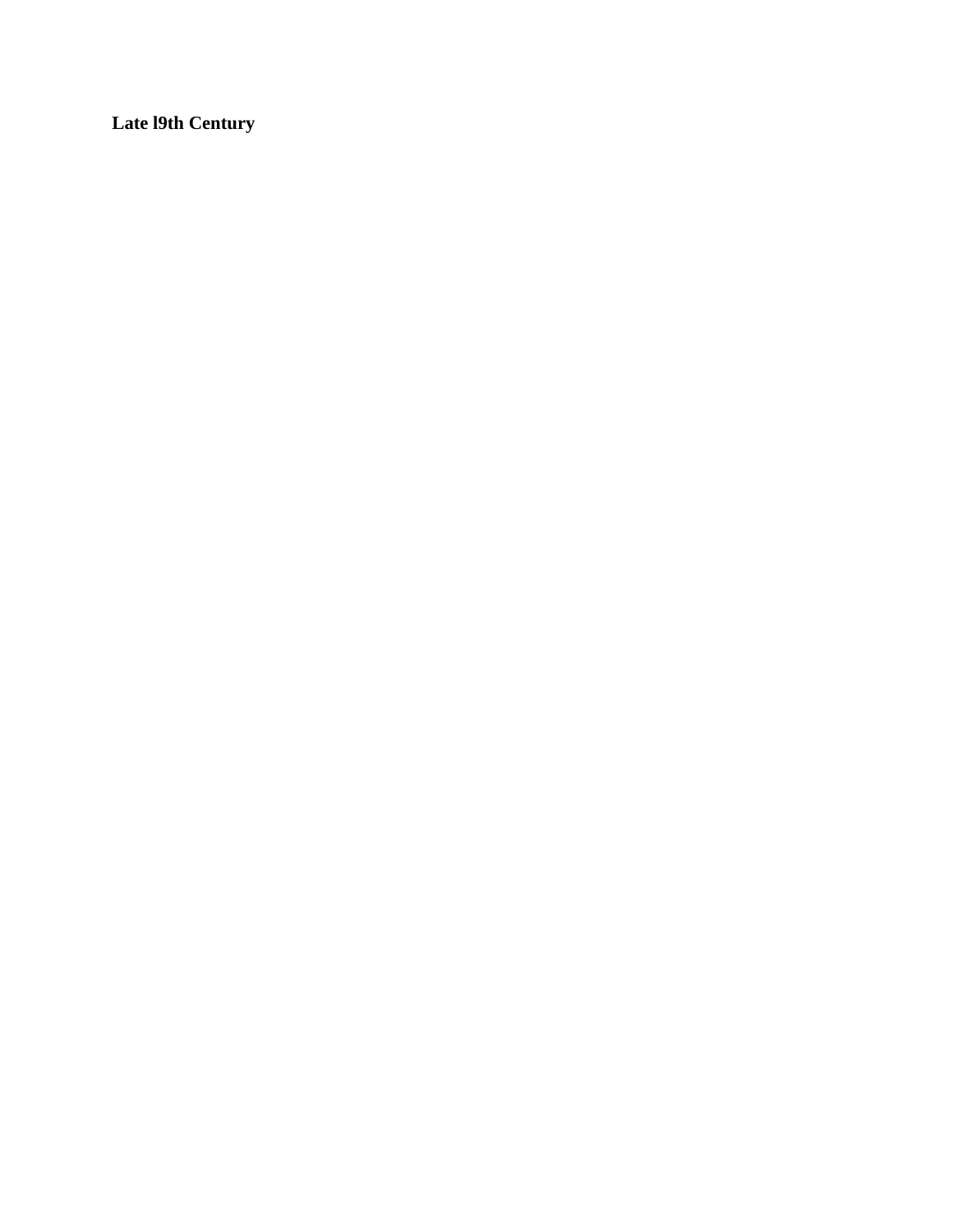## **55. Gautier**

#### *Overview*: Théophile Gautier (1811-1872)

Poet, painter, and short story writer, Theophile Gautier is best known for his remark that 'I am a man for whom the visible world exists.' Most of his tales—the best of which are included in his *Romans et Contes* (1857)—deal with supernatural or fantastic issues. In addition to 'contes,' Gautier wrote fascinating novels—*Mademoiselle de Maupin* (1835) and *Le Capitaine Fracasse*  (1863)—and excellent volumes of travel account and art and literary criticism. Gautier's poetry, also abundant, marks the transition from the Romantic to the next phase—Parnassian? Objectivist?—in which the poem is 'about things.' Gautier's early poetry is still about the 'fantastic' and 'mysterious,' but by the time of *Emaux et Camées* (*Emeralds and Cameos*) (1852), he is turning toward 'hard' verse in which object centered depictions are the rule. In this phase Gautier excels, depicting detailed and often minute objects with a clarity intentionally lacking in Romantic poetry.

### From *The Mummy's Foot (1840)*:

It was a singular face, that of the merchant; an immense skull, polished like a knee, and surrounded by a thin aureole of white hair, which brought out the clear salmon tint of his complexion all the more strikingly, lent him a false aspect of patriarchal *bonhomie*, counteracted, however, by the scintillation of two little yellow eyes which trembled in their orbits like two louis-d'or upon quicksilver. The curve of his nose presented an aquiline silhouette, which suggested the Oriental or Jewish type. His hands—thin, slender, full of nerves which projected like strings upon the finger-board of a violin, and armed with claws like those on the terminations of bats' wings—shook with senile trembling; but those convulsively agitated hands became firmer than steel pincers or lobsters' claws when they lifted any precious article—an onyx cup, a Venetian glass, or a dish of Bohemian crystal. This strange old man had an aspect so thoroughly rabbinical and cabalistic that he would have been burnt on the mere testimony of his face three centuries ago.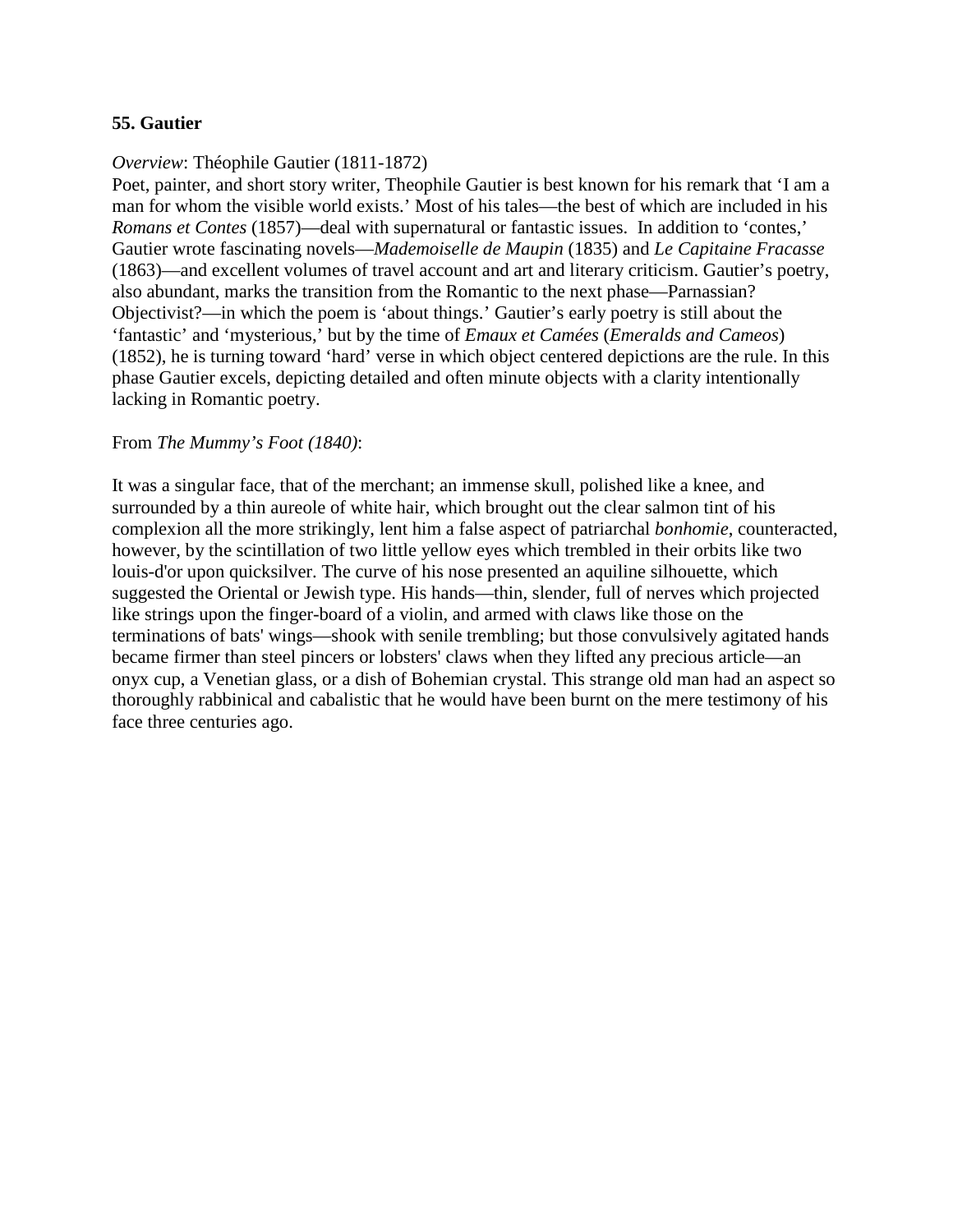## **56. France**

*Overview*: Anatole France (1844-1924) was a novelist and critic incarnating what ius sometimes called the Gallic *esprit critique*, skeptical verging toward cynical. (Already with Descartes we noticed the germ of this deeply Gallic critical and negative spirit; and we saw a further development of it in Henri Beyle.) It marks Anatole France's whole body of work that he believes above all in art, and not in morality, which as he sees it fluctuates with the ages. The complex tone of his work is implicit in a short story like 'The Procurator of Judea,' that is Pontius Pilate, in which he imagines the thoughts of Pontius as he thinks back onto certain episodes in Judaea—the crucifixion of Jesus Christ—and on the now fading memory of those events, which in retrospect seem to him like small scale, but fascinating blips in the memory of a provincial administrator.

#### Sample from *Thais (1848)*:

In those days there were many hermits living in the desert. On both banks of the Nile numerous huts, built by these solitary dwellers, of branches held together by clay, were scattered at a little distance from each other, so that the inhabitants could live alone, and yet help one another in case of need. Churches, each surmounted by a cross, stood here and there amongst the huts, and the monks flocked to them at each festival to celebrate the services or to partake of the Communion. There were also, here and there on the banks of the river, monasteries, where the cenobites lived in separate cells, and only met together that they might the better enjoy their solitude.

Both hermits and cenobites led abstemious lives, taking no food till after sunset, and eating nothing but bread with a little salt and hyssop. Some retired into the desert, and led a still more strange life in some cave or tomb.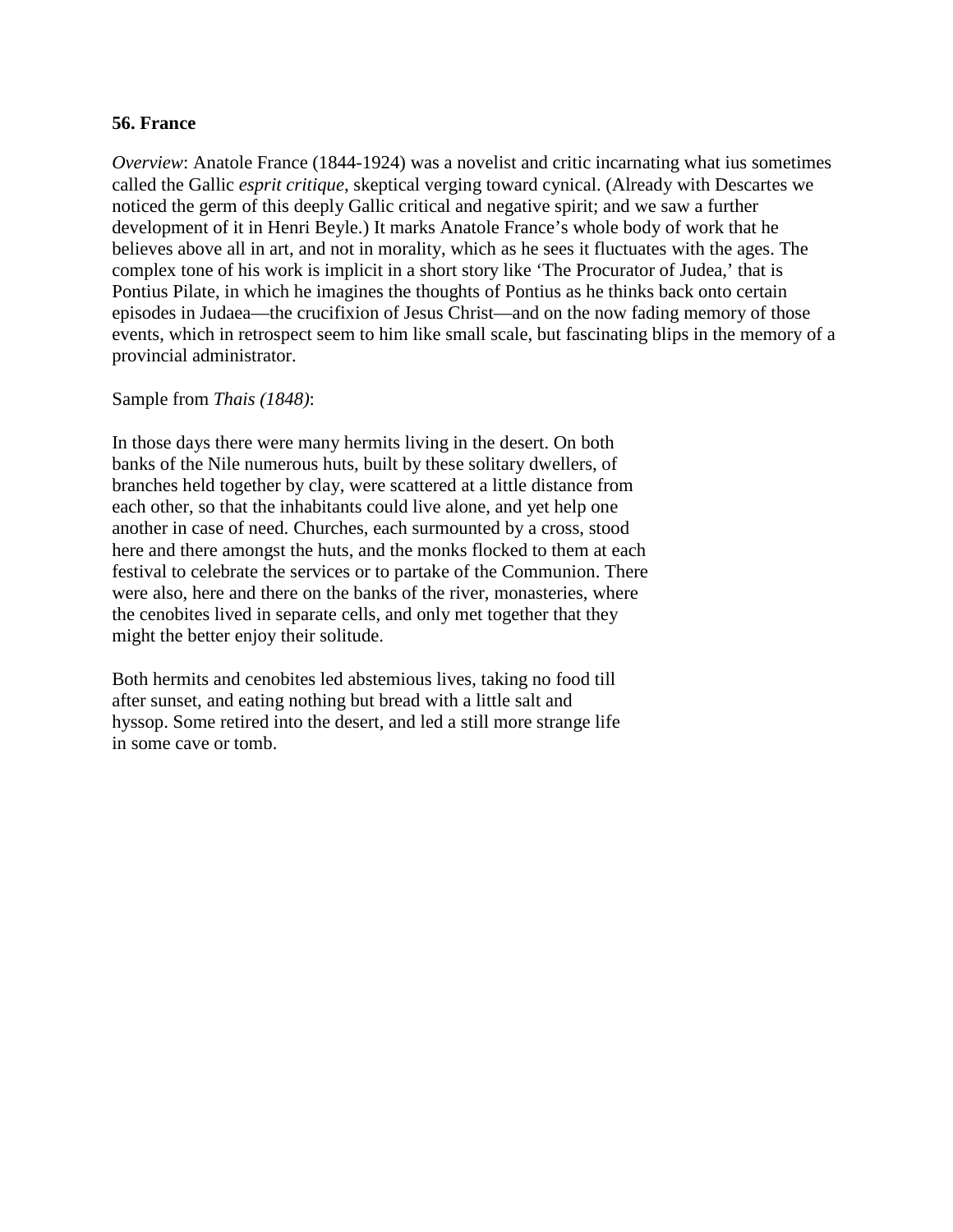## **57. Nerval**

*Overview*: Gérard de Nerval (1809-1855) was a prodigy, who made his first literary mark with a translation of Goethe's *Faust*, completed when the young Frenchman was still a student at the Lycée Charlemagne, in Paris. (Goethe is said to have commented, on seeing this work, that prior to reading the translation he had never fully understood his own poem.) A natural for the inner circle of Romantic creators, Nerval nonetheless remained apart, frequently on the edge of dreams and fantasy, throughout his writing life. (Much of his adult life was in fact spent in mental asylums.) When he was sane and strong, Nerval traveled extensively, in Germany, France, and the Middle East. He has left splendid travel works—*De Paris à Cythère* (1848) and *Voyage en Orient* (1851)—and haunting short stories, pervaded with the occult and with musicality. He died by hanging in 1855, either a suicide or a victim of a gang attack.

## *Nerval's self portrait in poem:*

*El Desdichado* (1853)

I am the man of gloom - widowed - unconsoled The [prince of Aquitaine,](http://en.wikipedia.org/wiki/Edward%2C_the_Black_Prince) his [tower in ruin:](http://en.wikipedia.org/wiki/The_Tower_%28Tarot_card%29) My sole star is dead - and my constellated lute Bears the Black Sun of Melancholia.

In the night of the tomb, you, my consolation, Give me back [Posillipo](http://en.wikipedia.org/wiki/Posillipo) and the Italian sea, The [flower](http://en.wikipedia.org/wiki/Aquilegia) that so eased my heart's desolation, And the trellis that twines the rose into the vine.

Am I **Eros** or **Phoebus**? [Lusignan](http://en.wikipedia.org/wiki/Lusignan) or **Biron**? My brow is still red with the kiss of the queen; I have dreamt in the grotto where the siren swims. . .

And, twice victorious, I have crossed [Acheron:](http://en.wikipedia.org/wiki/Acheron) My [Orphic lyre](http://en.wikipedia.org/wiki/Orpheus) in turn modulating the strains Of the sighs of the saint and the cries of the fay.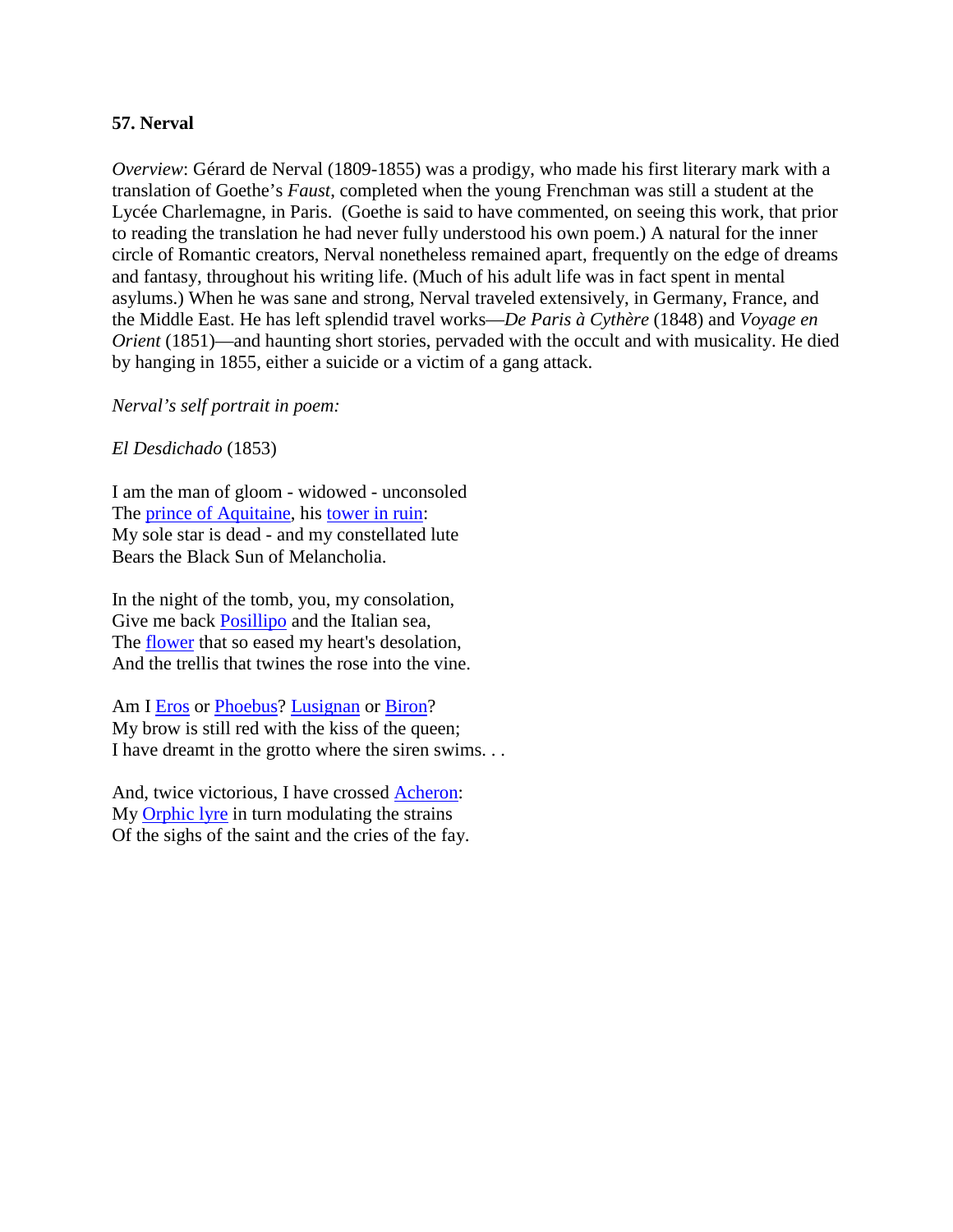#### **58. Baudelaire**

Overview: Charles Baudelaire (1821-1868), whom some have called the father of all subsequent modern poetry in France, was born in Paris, given a conventional education, and soon able to acquire, among his teen age-mates, a reputation as a dandy and a womanizer. (He specialized in syphilis and gonorrhea, which he picked up before he was twenty, and which, added in to what was going to be a life filled with laudanum and excess alcohol, contributed to his early death, and to the massive stroke which left him aphasic for the last years of his life.) His greatest work, which sums up his lifetime of writing, is *Les Fleurs du Mal*, *The Flowers of Evil* (1857), in which he fully develops his basic themes—the essential power of symbols to move the soul, the richness of combined sense impressions as we take them in from nature, and ultimately the boredom, or 'ennui' resident in the human condition, which links to our susceptibility to evil sexual carelessness, addictions, a taste for the darkness of the occult. All of these basic themes echo out in other works: *L'Art romantique* (1868), *Petits Poèmes en prose* (1868) in which he creates the new genre of the prose poem, and a brilliant translation of Poe's short stories.

## *A translation of 'Spleen,' from The Flowers of Evil, translated by the English poet, Roy Campbell, 1952:*

I'm like the King of some damp, rainy clime, Grown impotent and old before my time, Who scorns the bows and scrapings of his teachers And bores himself with hounds and all such creatures. Naught can amuse him, falcon, steed, or chase: No, not the mortal plight of his whole race Dying before his balcony. The tune, Sung to this tyrant by his pet buffoon, Irks him. His couch seems far more like a grave. Even the girls, for whom all kings seem brave, Can think no toilet up, nor shameless rig, To draw a smirk from this funereal prig. The sage who makes him gold, could never find The baser element that rots his mind. Even those blood-baths the old Romans knew And later thugs have imitated too, Can't warm this skeleton to deeds of slaughter, Whose only blood is Lethe's cold, green water.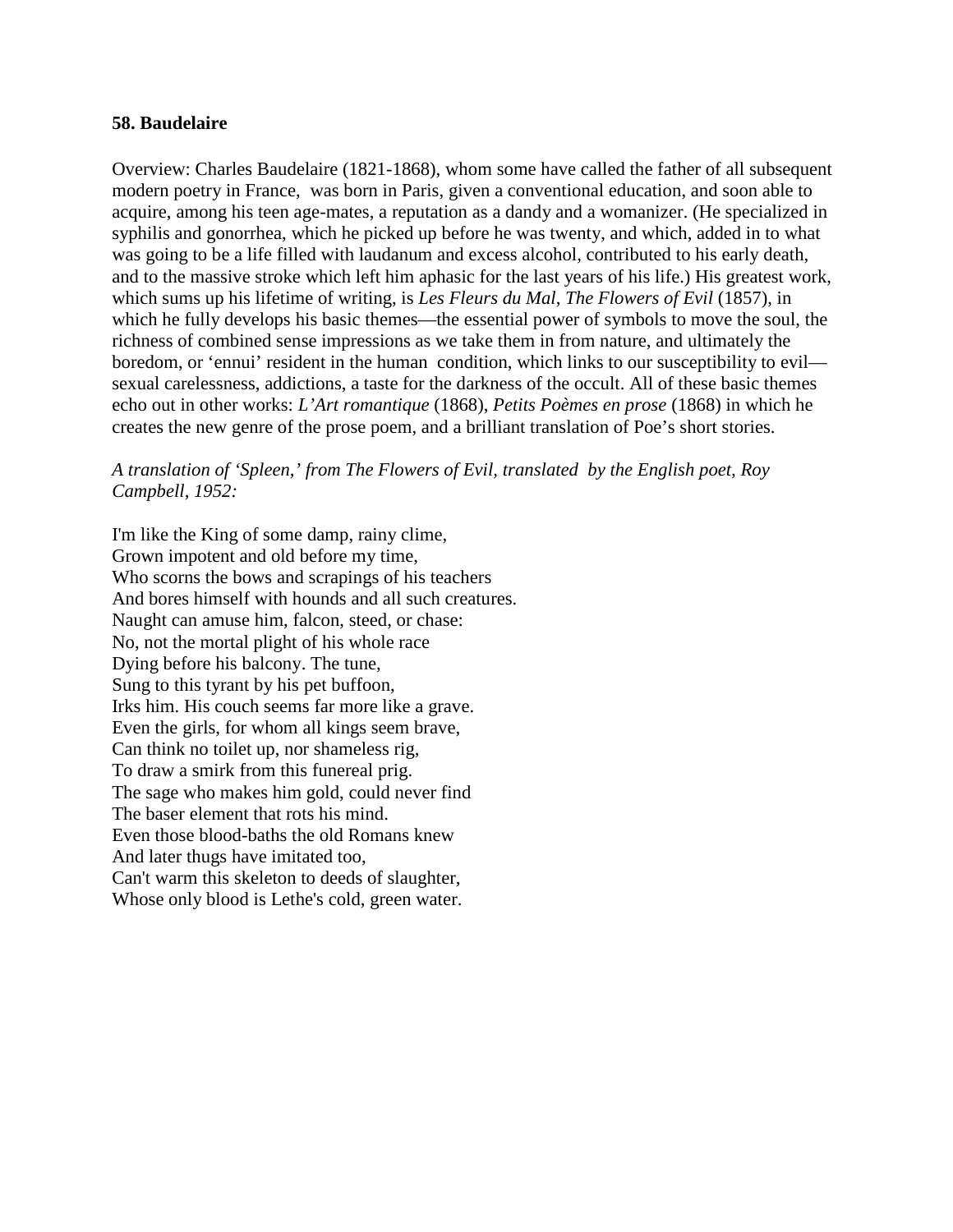### **59. Zola**

*Overview*: Emile Zola (1840-1902), who was to become known as the Father of French Naturalism, began his literary career, as did Balzac, by writing popular horror and mystery stories. From early on, however, he began conceiving the ideas of an extensive series of fictions in which the novel would become a kind of sociology, recording the growth of industrialization and the new middle class in France. His novel *Thérèse Raquin* (1867) heralded this large systematic vision—one thinks in this connection of Balzac's *La Comédie Humaine*—which was the first step toward the novel of Naturalism, and toward the series, *Les Rougon-Macquart*, of which twenty volumes were eventually to be written. It should be added that the cultural climate into which Zola wrote this work supported the idea of society, and its members, as parts of a vast evolving organism: the ideas of Darwin, of Hippolyte Taine (1828-1893), who formulated the notion of race, moment, and milieu as the determining shapers of society, and even the first texts of 'social science' were creating a new climate of social analysis. As it happened Zola chose to exemplify his vision/theory by a single family and its many members, all of whom were socially limited and even physiologically broken, good examples, therefore, of the broadly scornful view Zola had, of the human animal. Despite the limitations theory imposed on his vision, however, Zola has left us with three wonderfully powerful novels, on the level with the work of Dreiser, in America: *L'Assommoir* (1877), a brutal attack on the damages done by drink; *Germinal* (1885) on the conflict between capital and labor in a miner's strike; and *La Débacle* (1892) a study of politics and war.

### *Preface to first volume of the Rougon-Macquart series (1871):*

*I wish to explain how a family, a small group of human beings, conducts itself in a given social system after blossoming forth and giving birth to ten or twenty members, who, though they may appear, at the first glance, profoundly dissimilar one from the other, are, as analysis demonstrates, most closely linked together from the point of view of affinity. Heredity, like gravity, has its laws.*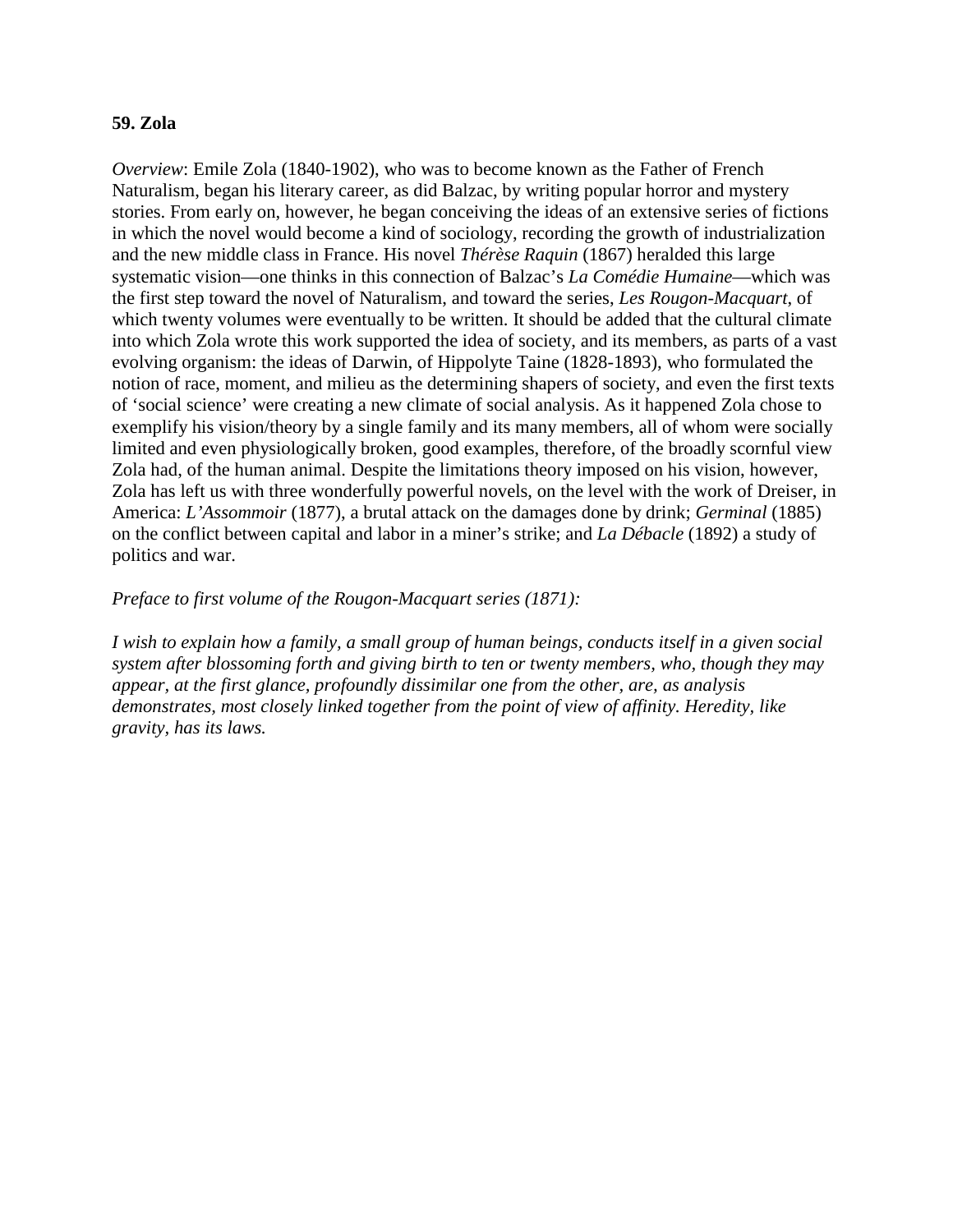#### **60. Maupassant**

*Overview*: Guy de Maupassant (1850-1893) was born near Paris, to prosperous middle class parents, and was especially close to his well read and thoughtful mother, an important influence on de Maupassant as he developed his literary skills and tastes. It was the work of Gustave Flaubert, author of *Madame Bovary* (1857), which first caught de Maupassant's deep attention, speaking to him with the classical notion that the great artist should remain personally withdrawn from his artistry, and should above all be attentive to form and structure. In the body of his fictions and short stories he is consistently careful about this cool aesthetic, which appears perfectly natural to him, and about his major premise in world-view:

He writes that 'the mediocrity of the universe astonishes and revolts me, the smallness of all things fills me with disgust, the poverty of human beings makes me sick.' Despite the strength of these feelings, de Maupassant is careful to keep those feelings out of the texts of his many prose works, and to remain behind the scenes.

## *From the beginning of de Maupassant's short tale, Boule de Suif (1880):*

For several days in succession fragments of a defeated army had passed through the town. They were mere disorganized bands, not disciplined forces. The men wore long, dirty beards and tattered uniforms; they advanced in listless fashion, without a flag, without a leader. All seemed exhausted, worn out, incapable of thought or resolve, marching onward merely by force of habit, and dropping to the ground with fatigue the moment they halted. One saw, in particular, many enlisted men, peaceful citizens, men who lived quietly on their income, bending beneath the weight of their rifles; and little active volunteers, easily frightened but full of enthusiasm, as eager to attack as they were ready to take to flight; and amid these, a sprinkling of red-breeched soldiers, the pitiful remnant of a division cut down in a great battle; somber artillerymen, side by side with nondescript foot-soldiers; and, here and there, the gleaming helmet of a heavy-footed dragoon who had difficulty in keeping up with the quicker pace of the soldiers of the line.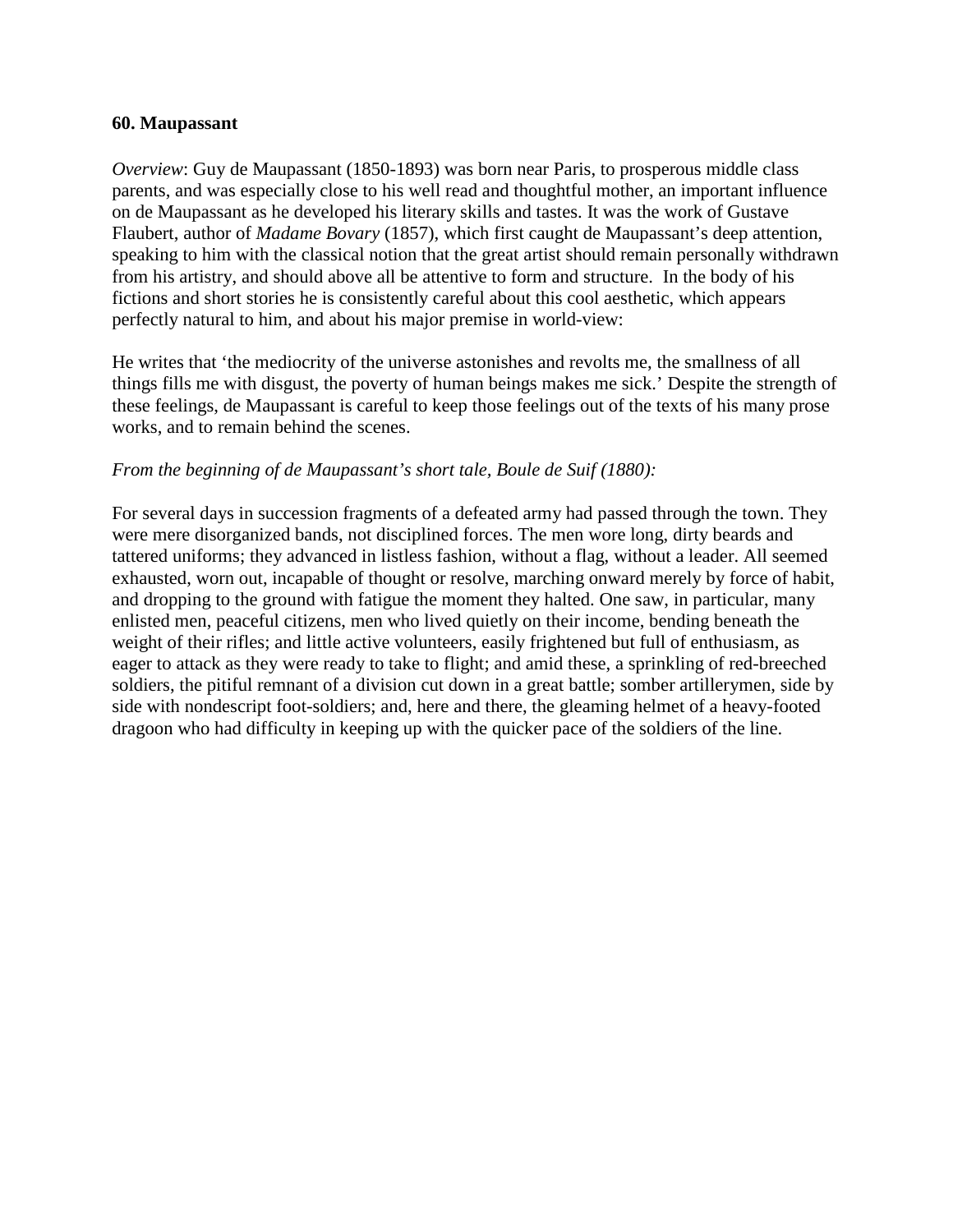### **61. Flaubert**

*Overview*: Gustave Flaubert (1821-1880) the son of a Norman surgeon, was born and educated in Rouen. From early in life he was sketching a life-plan, a series of novels (to which he gave titles), reading voraciously, doing badly in school, and trying in every way possible to avoid going into the law as a profession—his father's desire. Around l840 Flaubert was back in Normandy, living with his mother, who died shortly after, then with himself, for he never married, and, except for one occasion, hardly traveled. His closest friend was Maxine du Camp, with whom he traveled to Greece and the Near East in 1849. He was a devoted worker in his own home, and in the course of his life wrote a few works which have set lasting standards for the French novel: *Madame Bovary* (1857), *Salammbo* (1869), and the *Trois Contes* (1877). His great contribution to French literature was customarily called 'realism,' and in fact Flaubert was forever concerned with fictional detail, with precision of observation, like Balzac, but at the same time his sense of form and structure set a new standard for French fiction. He was a tireless worker, not rarely spending hours remodeling a single phrase, or weeks on a particular page of a text like *Madame Bovary*.

### *From the beginning of Chapter 4, Madame Bovary (1856):*

*When the first cold days set in Emma left her bedroom for the sitting-room, a long apartment with a low ceiling, in which there was on the mantelpiece a large bunch of coral spread out against the looking-glass. Seated in her arm chair near the window, she could see the villagers pass along the pavement.*

*Twice a day Leon went from his office to the Lion d'Or. Emma could hear him coming from afar; she leant forward listening, and the young man glided past the curtain, always dressed in the same way, and without turning his head. But in the twilight, when, her chin resting on her left hand, she let the embroidery she had begun fall on her knees, she often shuddered at the apparition of this shadow suddenly gliding past. She would get up and order the table to be laid.*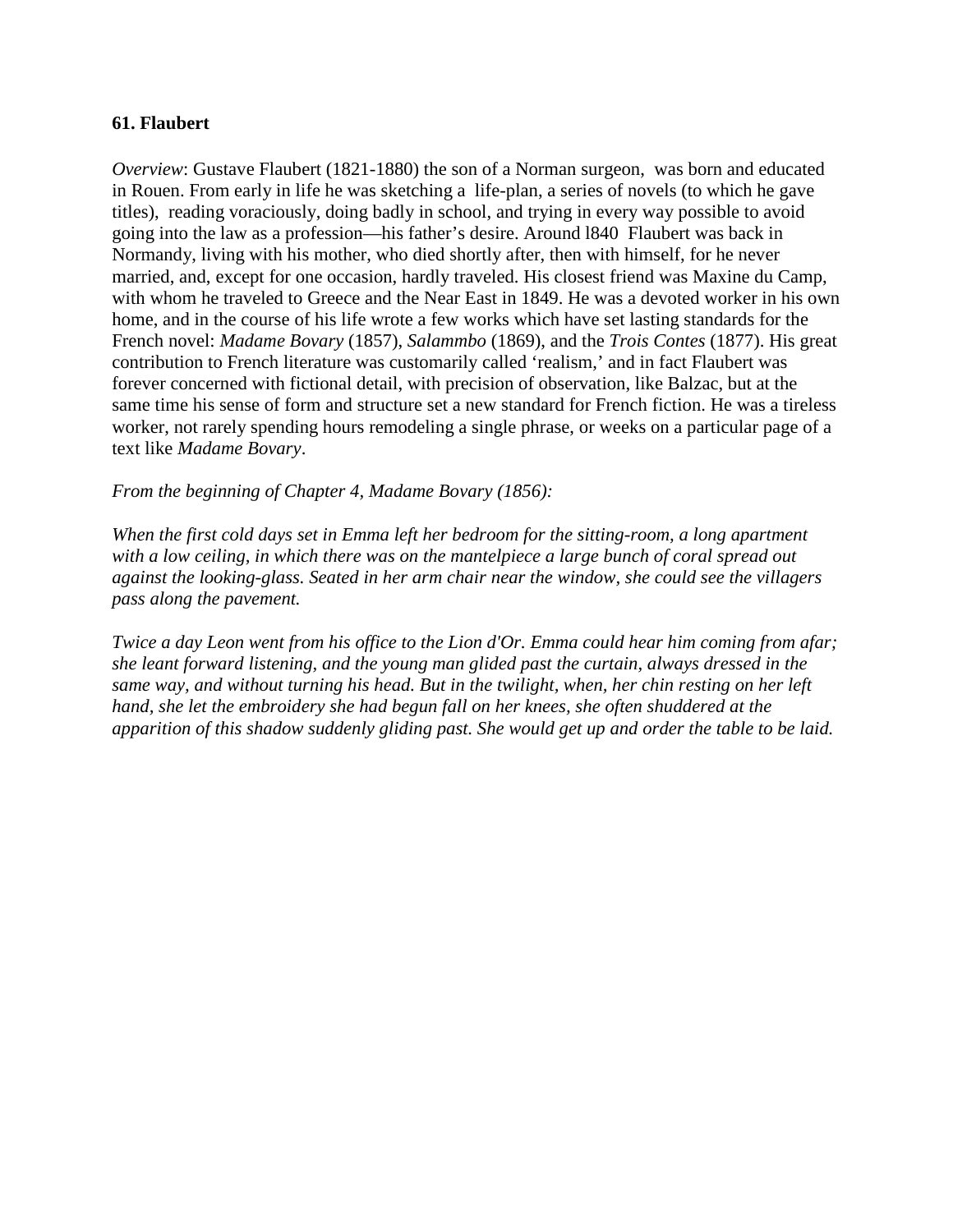## **62. Goncourt Brothers**

*Overview*: Edmond (1822-1896) and Jules (1830-1870) were a writing team, brothers who composed many 'naturalistic' novels together, who wrote a vast Journal of their observations in the streets, back alleys, law courts, prisons, and asylums of Paris. The most striking difference, of the Goncourts from Balzac and Zola, is their passion for the pathological and deranged in experience. The topics that formed the backbones of their stories were various: a study of hospital life and alcoholism—a topic Zola had treated; the pathologies of an underclass servant girl; seductions and tensions in the world of artists' studios. The outstanding work of the two brothers was their *Journal*, left to the world after their deaths. In this compendious series of notes, the brothers observed Paris life was great exactitude, often copying down conversations verbatim—and then including them directly in their novels, or taking exhaustive notes on work place sites, restaurants or cafés, or the street conversations of working men. The result is that much of this material, while assembled rather hit and miss in the brothers' structurally negligent novels, is of unique interest as a testimony to Parisian life in the second half of the nineteenth century. As it happens, the life they portrayed—and participated in—also included important salons, in which the Goncourt brothers came to know Renan, Taine, Gautier, and, slightly, Flaubert.

# *Journal excerpt in which the Goncourt brothers describe the death of their beloved family maid (1882):*

Yesterday I learnt things about poor Rose, only lately dead and practically still warm, which astonished me more than anything else in the whole of my life; things which completely took away my appetite, filling me with a stupefaction from which I have not yet recovered and which has left me positively dazed. All of a sudden, within a matter of minutes, I was brought face to face with an unknown, dreadful, horrible side of the poor woman's life.

Those bills she signed, those debts she left with all the tradesmen, all had an unbelievable, horrifying explanation.. She had lovers whom she paid. One of them was the son of our dairywoman, who fleeced her and for whom she furnished a room. Another was given our wine and chickens. A secret life of dreadful orgies, nights out, sensual frenzies that prompted one of her lovers to say: 'It's going to kill one of us, me or her!'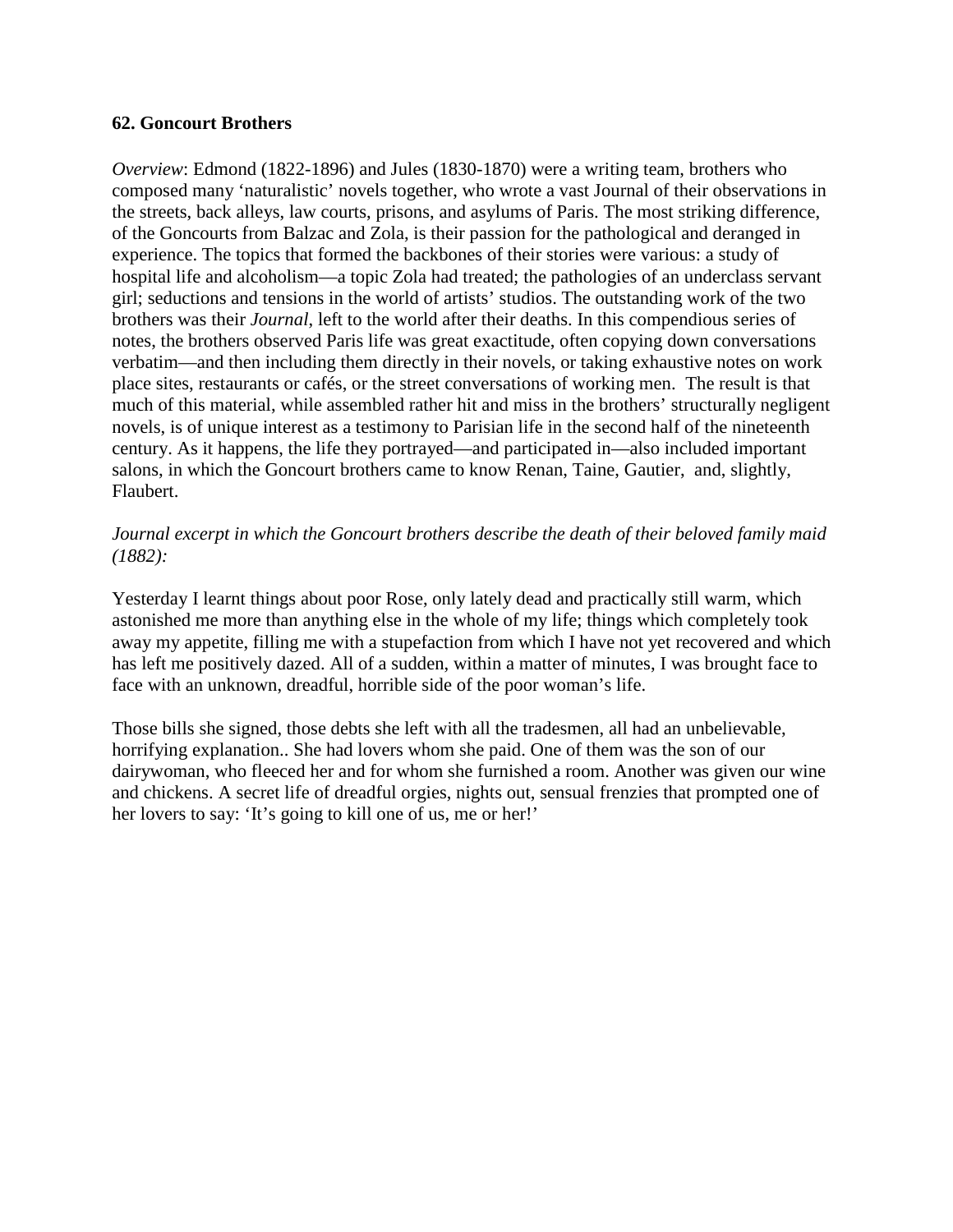# **63. Mallarmé**

*Overview*: Stéphane Mallarmé (1842-1898) was born in Paris, and spent his career life teaching English in diverse parts of France. His was not a dramatic life of journeys or love affairs; he exceeds Flaubert in duty to the page and the careful writing on it.

We have dealt with Baudelaire as symbolist poet, and Mallarmé picks up the thread inventively. He was both a theorist of poetry and a poet, and he was wont to develop his aesthetic ideas at a series of evening meetings he hosted, on Tuesday nights from nine to midnight. Those ideas, which he elaborated in his *Divagations (1897),* emphasized the music of poetry, but also the allusiveness of the language which went into creating the music. The result, typically, is poetry which does not yield to logic, but only to an intuitive and close reading, as well as to delicate listening. He added a new sense, also, of the layout of text and spaces on the open field of the page; a kind of visual experiment that underlies his late work, *Un coup de des n'abolira jamais le hazard (1897),* notoriously resistant to paraphrase. That work enshrines Mallarmé's dictum that beyond reality there is nothing, but that nothing is the home of forms, ideas that dictate the poem behind the poem. One of the famous applications of Mallarmé's work and aesthetic is Debussy's *L'après midi d'un faune*, music which is drawn from Mallarmé's poem of the same name (1876).

Sample, *A Negress* (1899):

*Possessed by some demon now a negress Would taste a girl-child saddened by strange fruits Forbidden ones too under the ragged dress, This glutton's ready to try a trick or two:*

*To her belly she twins two fortunate tits And, so high that no hand knows how to seize her, Thrusts the dark shock of her booted legs Just like a tongue unskilled in pleasure.*

*Facing the timorous nakedness of the gazelle That trembles, on her back like an elephant gone wild, Waiting upside down, she keenly admires herself, Laughing with her bared teeth at the child:*

*And, between her legs where the victim's couched, Raising the black flesh split beneath its mane, Advances the palate of that alien mouth Pale, rosy as a shell from the Spanish Main.*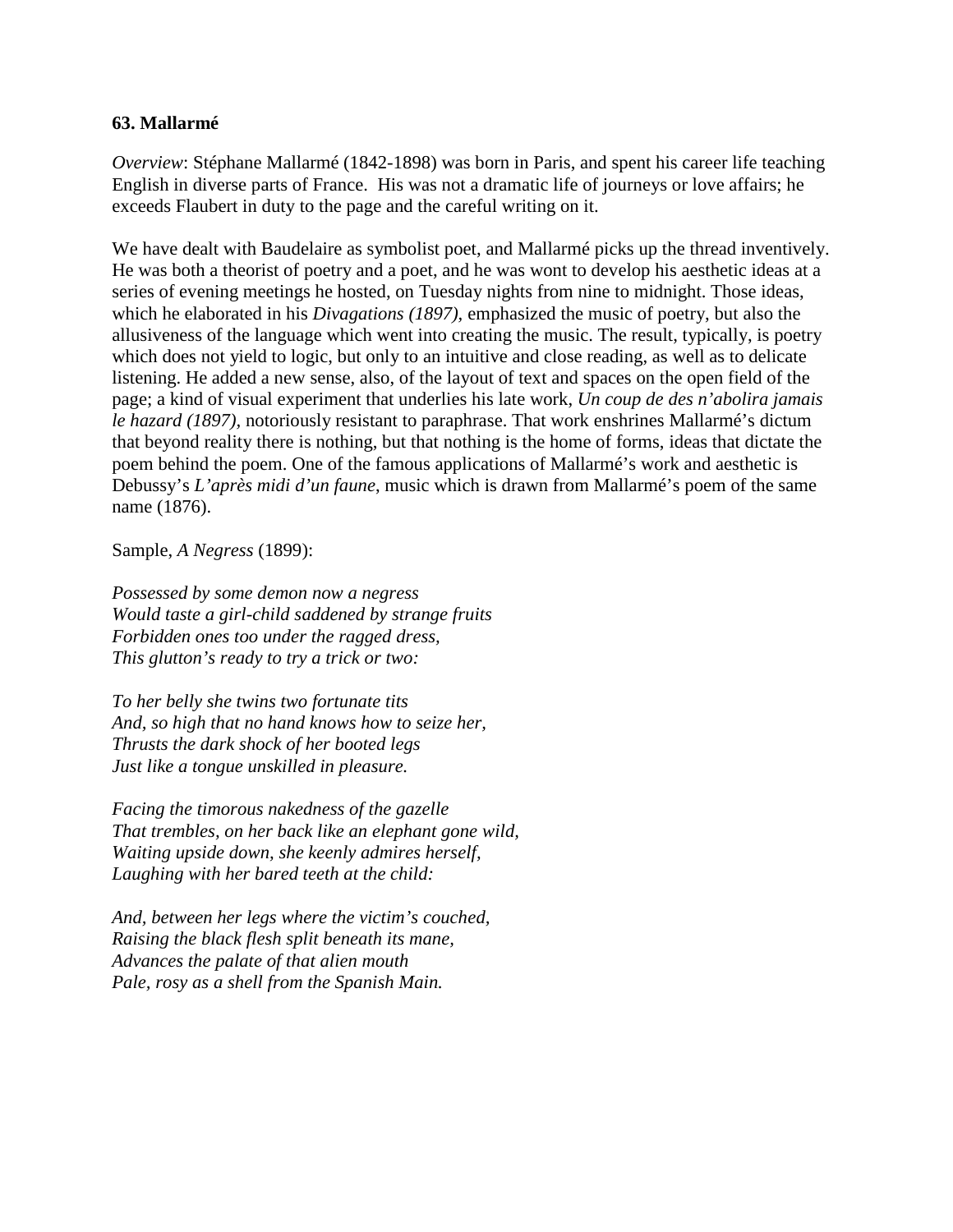# **64. Péguy**

*Overview*: Charles Péguy (1873-1914) was born in poverty, his mother a Parisian seat-mender. But the young man was diligent and won his way to a fine education, under one of the great French philosophers, Henri Bergson, at the Sorbonne. That philosopher underlined Péguy's intense early love of truth—the source of his strong passion for the case of Dreyfus, the *cause célèbre* of French culture at the time—and his patriotic nationalism, which he was to fuse with Socialism throughout his adult life. In 1900 Péguy founded the publishing venture *Cahiers de la quinzaine*, in which both he and his similar minded, and distinguished, friends—Romain Rolland, Julien Benda-- would publish in the next decades. Among the works of poetry and cultural critique Péguy published, in the following years, as he grew deeper into his Catholicism, were *Notre Jeunesse* (1910) and *Le Mystère de la Charité de Jeanne d'Arc* (1910). The latter of these texts was designed to honor the five hundredth anniversary of Joan's great sacrifice on behalf of her nation and her Church.

## Sample: *Quotations from Péguy*

The sinner is at the very heart of Christianity. Nobody is so competent as the sinner in matters of Christianity. Nobody, except the saint.

It will never be known what acts of cowardice have been committed for fear of not looking sufficiently progressive.

Tyranny is always better organised than freedom.

It has never been given to a man to attain at once his happiness and his salvation.

Homer is new and fresh this morning, and nothing, perhaps, is so old and tired as today's newspaper.

Surrender is essentially an operation by means of which we set out explaining instead of acting.

He who does not bellow the truth when he knows the truth makes himself the accomplice of liars and forgers.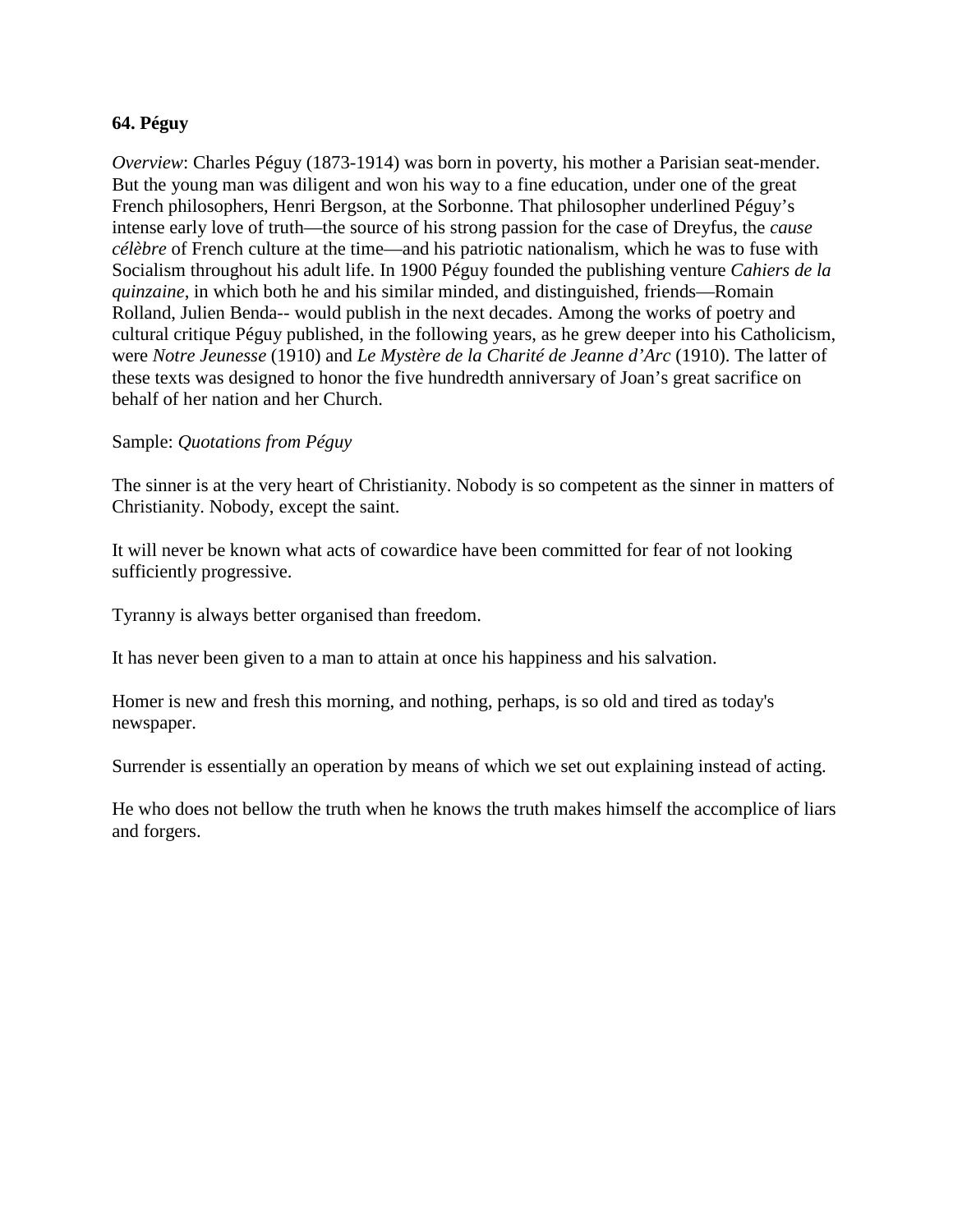## **65. Taine**

*Overview*: Hippolyte Taine (1828-1893) was born in the Ardennes, sent to the Collège de Bourbon, for his undergraduate learning, then to the Ecole Normale, where he was expected to succeed at the head of his class. But what a surprise! Taine failed, because he insisted on ideas which were at the time unorthodox, and alienated most of his professors. Ultimately, in order to get his doctor's degree, Taine had to write a dissertation on what he/ and his mentors thought was a harmless topic, the fables of La Fontaine. The decision to choose this topic assured Taine's academic success, and though he was to deal with many topics—especially the history of English literature—during the next decades, he was consistent in deploying the perspective he elucidated in his dissertation. The perspective in question is summed up in the following perspective, translated by this e book author:

# *Man is like an animal of a higher species, who produces philosophy and poems rather as do silkworms in creating their cocoons and bees their hives*.

The perspective in question is best exemplified in Taine's *History of English Literature* (1864) in which he formulated most fully his doctrine of *race, moment, et milieu,* the three components to which he attributed the generation of each new literary period.

# Sample from *The Introduction to the History of English Literature* (1869):

History, within a hundred years in Germany, and within sixty years in France, has undergone a transformation owing to a study of literatures. The discovery has been made that a literary work is not a mere play of the imagination, the isolated caprice of an excited brain, but a transcript of contemporary manners and customs and the sign of a particular state of intellect. The conclusion derived from this is that, through literary monuments, we can retrace the way in which men felt and thought many centuries ago. This method has been tried and found successful. We have meditated over these ways of feeling and thinking and have accepted them as facts of prime significance. We have found that they were dependent on most important events, that they explain these, and that these explain them, and that henceforth it was necessary to give them their place in history, and one of the highest.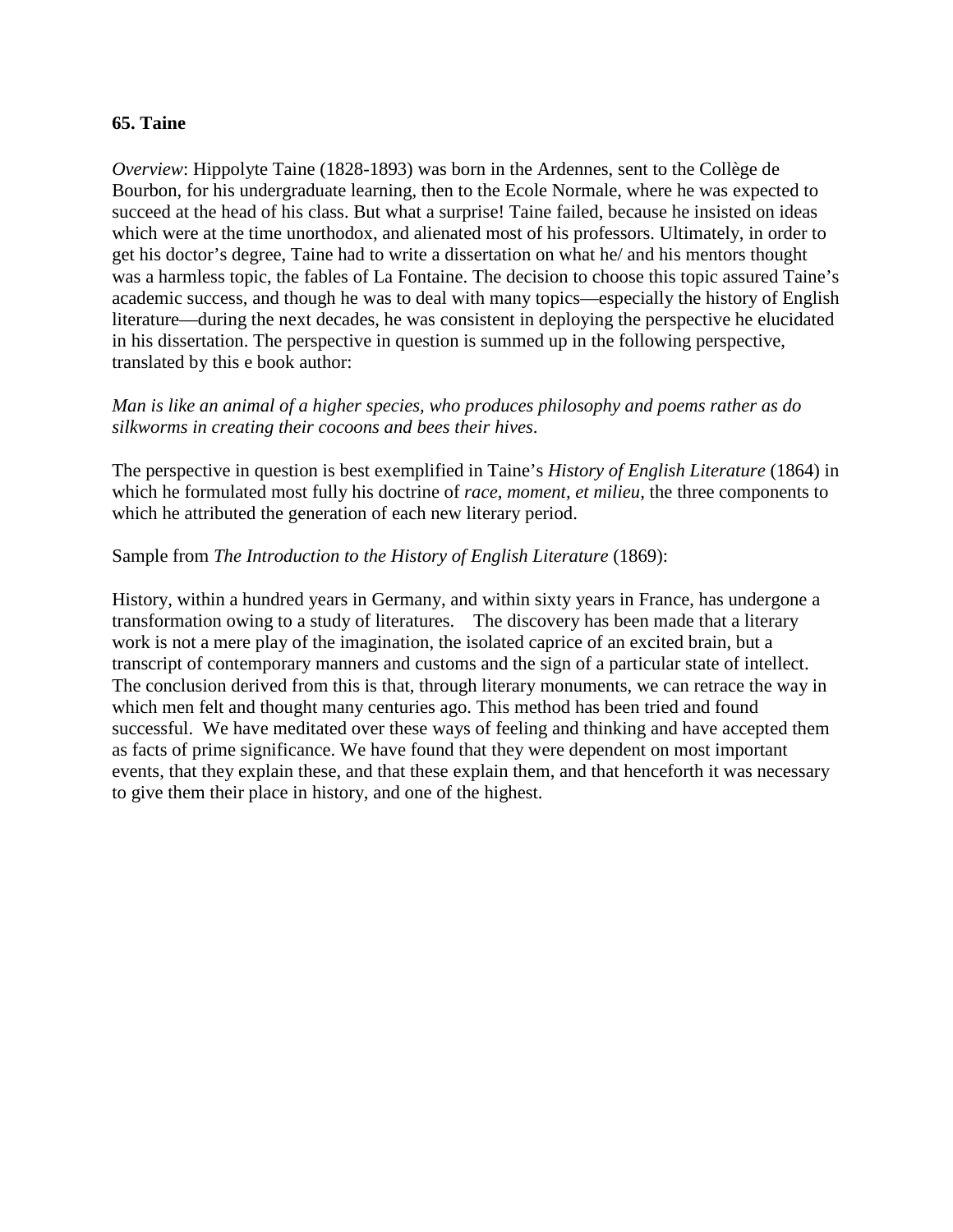## **66. Claudel**

*Overview*: Paul Claudel (1868-1955) was from early on working for the French consular service. He reached high levels of governmental responsibility, eventually serving as French Ambassador to Japan, after having worked in China, South America, and diverse European posts. The essence of Claudel's art, as poet and especially in his eight plays, is found in a statement like this, in the translation of this e book composer: 'All of nature is vain without me; it is I who give it its meaning,' or 'For me, nothing out there remains alone, for in my heart I connect it to something else.' This stress on 'connections, ' endowed by the poet, leads Claudel to create literary works in which allusive connections between statement and statement gradually merge in literary wholes as hard to concretize as any of the work of Mallarmé or Rimbaud.

### Scene: from Claudel's *The Satin Slipper* (1931):

DONA PROUHEZE. You turn away your head when you say that, so that I shall not see the jest upon your lips. DON CAMILLO. When I say that love is jealous you pretend that you don't understand. DONA PROUHEZE. What woman would not understand? DON CAMILLO. She that lov^s do not the poets say that she sighs at not being all in all to the being of her choice? He must have no more need but her alone. She carries death and the desert about with her, DONA PROUHEZE. Ah, not death but life would I bring to him whom I love, life, were it at the cost of my own. DON CAMILLO. But are not you yourself more than these kingdoms to seize, more than yon America to bring up out of the sea? DONA PROUHEZE. I am more. DON CAMILLO. And what is it to call up an America beside a soul that sinks? DONA PROUHEZE. Must I give my soul to save you? DON CAMILLO. There is no other way, DONA PROUHEZE. If I loved you, that would be easy for me. DON CAMILLO. If you love not me, love my misfortune, DONA PROUHEZE. What misfortune can be so great? DON CAMILLO. Save me from being alone. DONA PROUHEZE. But isn't it just that you have never left off working for?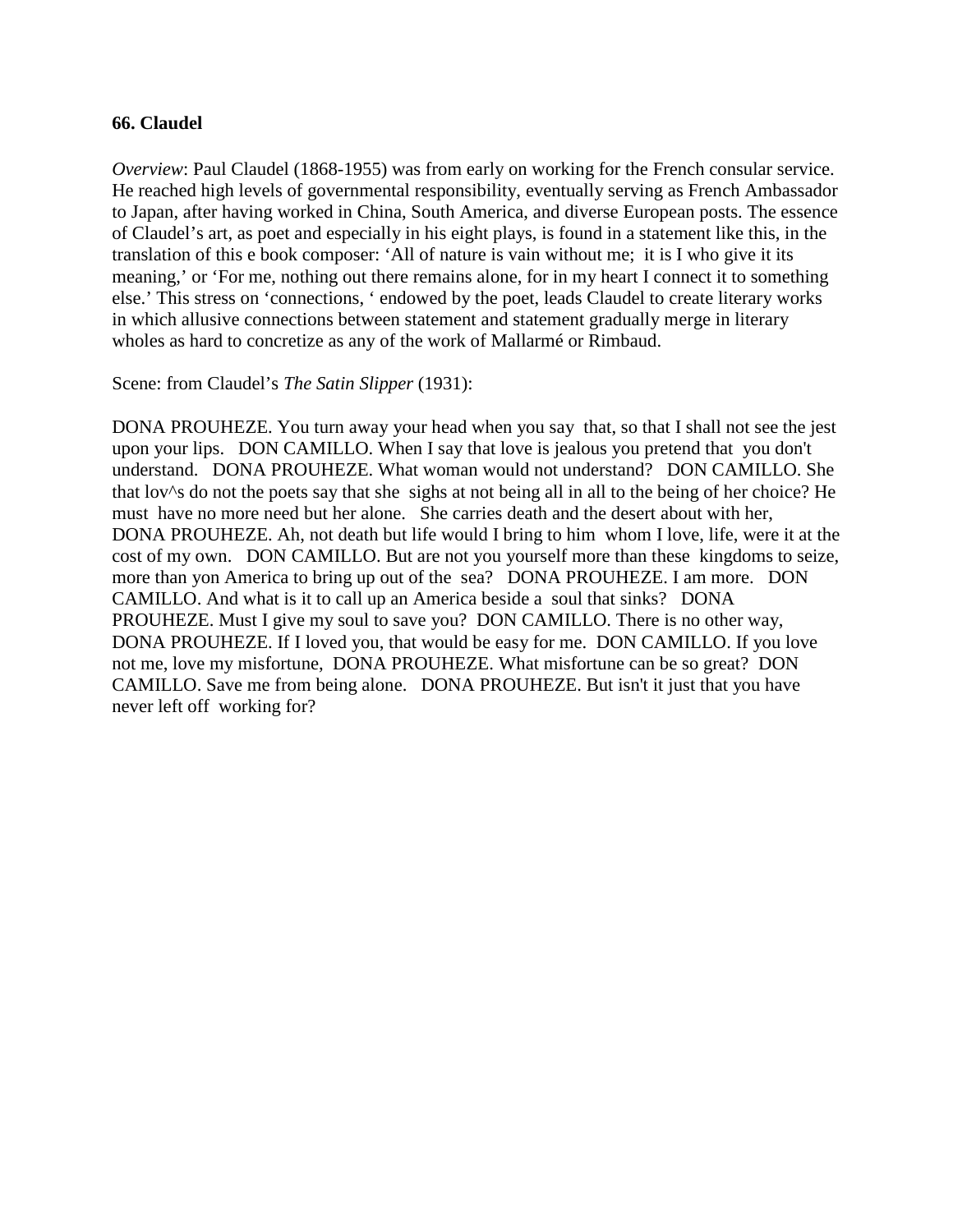### **67. Renan**

*Overview*: Ernest Renan (1823-1892) was born in Brittany, of a Breton father and a Gascon mother. Ernest, who was to become an eminent philosopher, linguist, and historian, began early to absorb books, and in the course of a thorough education, largely in Catholic seminaries, he came to abandon the thought of the priesthood, and to reevaluate the Christian classical tradition upon which he had been weaned. Renan dumped the idea of the priesthood, and began also to embrace science as the religion of the future, a view he espoused in his text *L'Avenir de la science*, which he wrote in l849 but did not publish until l890—a text which survived as his most stable statement of view point. For Renan science, as a directive force in humanity, will be essentially a new religion, setting down the laws, teaching the people, and providing a meaning to life. Throughout his life Renan adopted both a critical and a longing attitude toward religion; when he was appointed to the Chair of Hebrew, at the Collège de France, his inaugural words were to speak of Jesus Christ as an 'incomparable man,' upon which he was dismissed from his position, until a regime change proved more accepting toward his religious views.

Renan's most attention getting work was published in connection with an archeological mission on which he was sent, to Phoenicia. There he became deeply aware of the cultural backgrounds in which Christianity had developed, and in 1863 published his *Vie de Jésus*, which caused a storm of reaction in France, for the clarity with which Renan characterized Jesus as a normal fully human man. There followed a number of lengthy volumes to which Renan gave the general title, *Les origines du christianisme,* and which included studies of The Apostles, Saint Paul, Marcus Aurelius, and others. All of these works are marked by extensive scholarship, and personal investigation, but everywhere the breath of poetry is striking, and in the end many sympathizers of Renan found that this great critic ended up falling in love with the very Catholicism he was trying to undermine.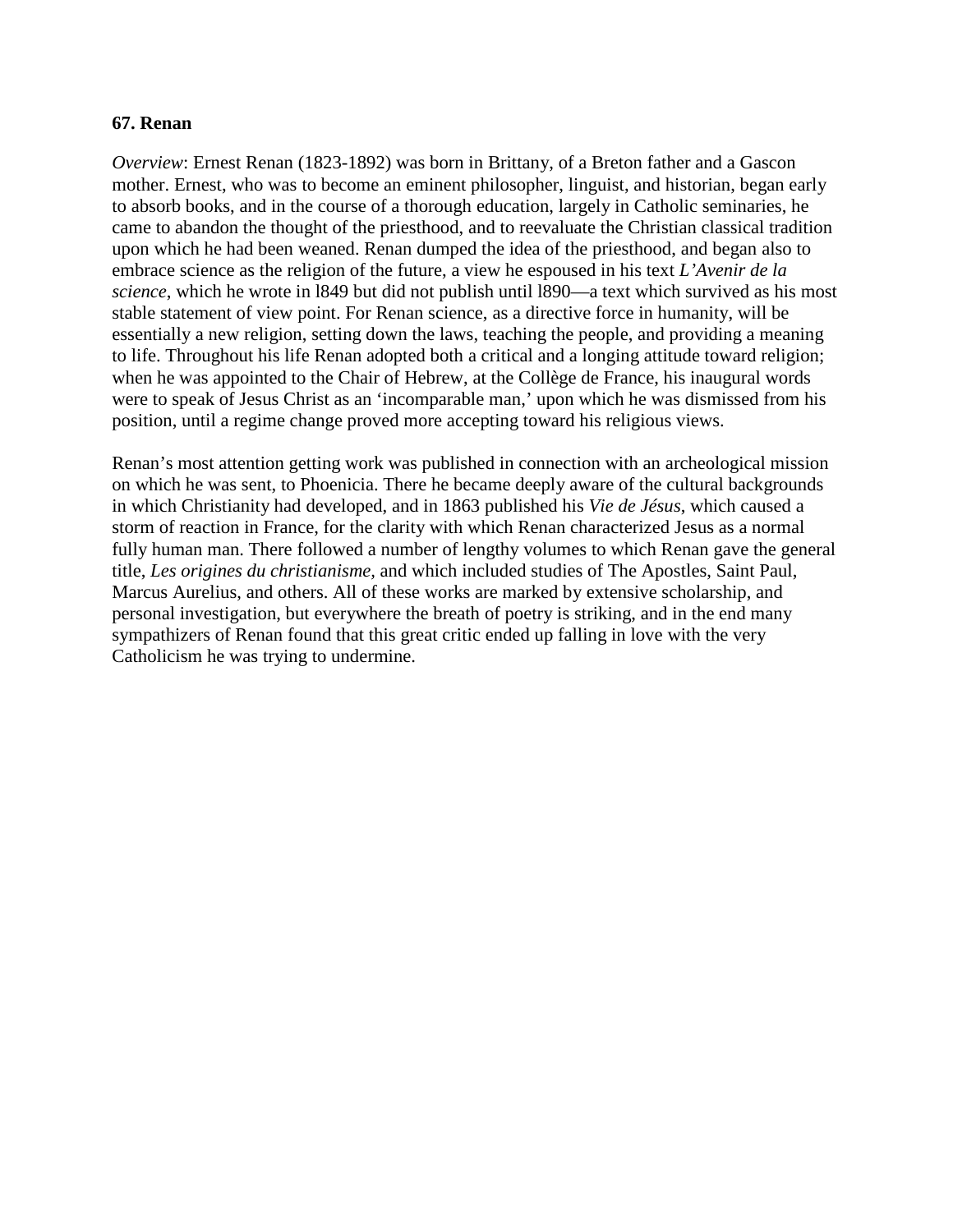### **68. Rimbaud**

*Overview*: Arthur Rimbaud (1854-1891) was a close friend of the older poet, Paul Verlaine, and from him had a passionate sense of the importance of poetry. But Rimbaud, whose finest works of poetry—*Le bateau ivre* (1871), *Une saison en enfer* (1873)—were powerful and visionary texts, was nonetheless writing documents of a world he lived adventurously, and not armchair poetic testaments. Rimbaud's praise of a life in which the senses are totally disordered—in which there is a 'dérèglement complet de tous les sens,'—is congruent with the life he himself lived: teacher of French in London and Stuttgart, a wanderer begging his way on foot among the Italian Alps, a dockhand working in Marseilles, a mercenary soldier with Dutch troops headed for Indonesia, and far more, leading him ultimately through Egypt into Aden, and from there into Ethiopia, where, in the city of Harar, he established himself as a very successful trader/businessmen, and was well known for his honesty and justice in business. In l891 a tumor on his knee forced Rimbaud to return to Marseille for treatment, which was amputation of his leg. The autopsy revealed that he was suffering from cancer.

Sample: *Morning of Drunkenness, from The Illuminations* (1873*):*

*O my Good! O my Beautiful! Appalling fanfare where I do not falter! rack of enchantmants! Hurrah for the wonderful work and for the marvelous body, for the first time! It began in the midst of children's laughter, with their laughter will it end. This poison will remain in all our veins even when, the fanfare turning, we shall be given back to the old disharmony. O now may we, so worthy of these tortures! fervently take up the superhuman promise made to our created body and soul: that promise, that madness! Elegance, science, violence! They promised to bury in darkness the tree of good and evil, to deport tyrannic respectability so that we might bring hither our very pure love. It began with a certain disgust and it ends--unable to grasp this eternity--it ends in a riot of perfumes.*

*Laughter of children, discretion of slaves, austerity of virgins, loathing of faces and objects here, holy be all of you in memory of this vigil. It began with every sort of boorishness, behold it ends with angels of flame and ice.*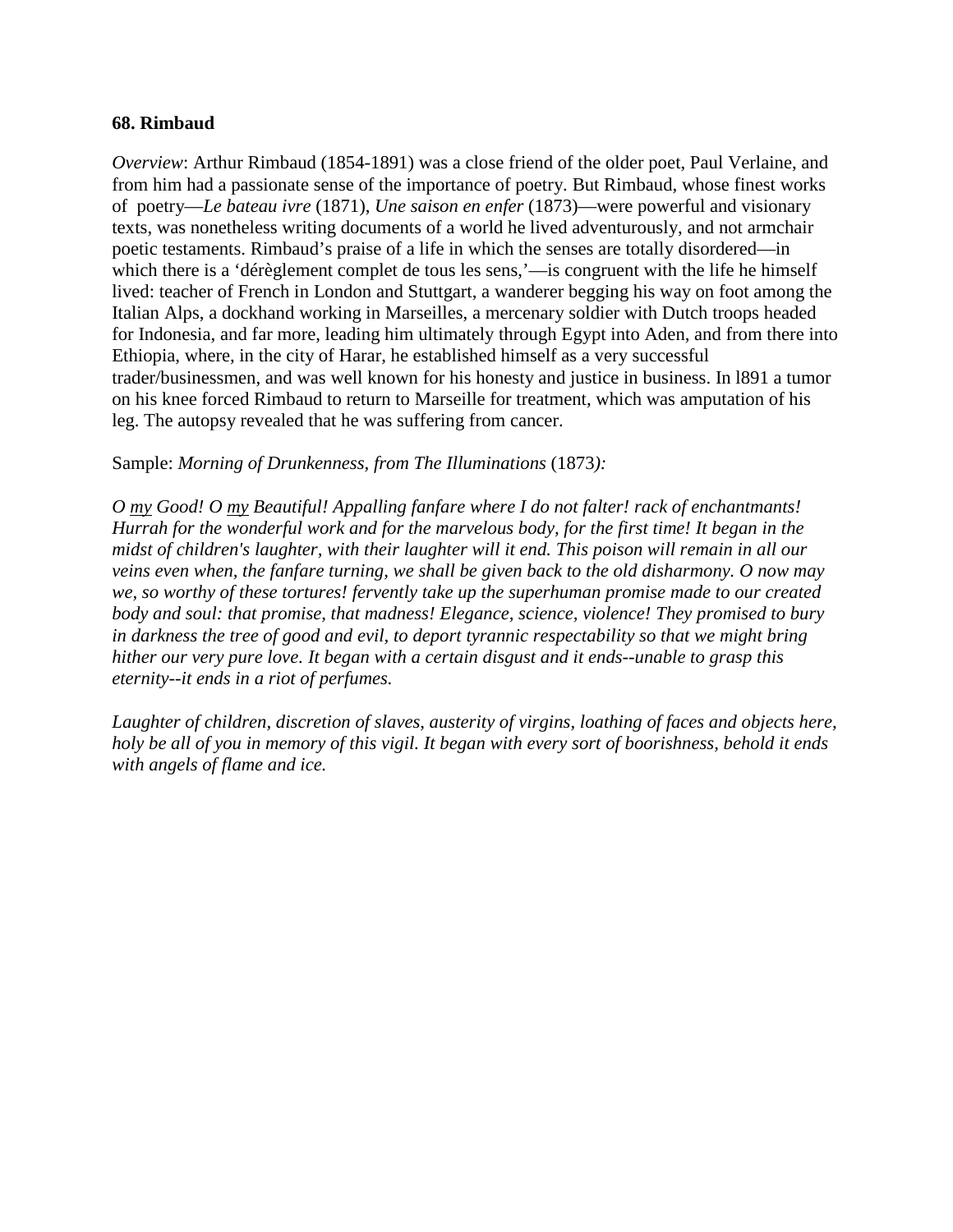Early 20<sup>th</sup> century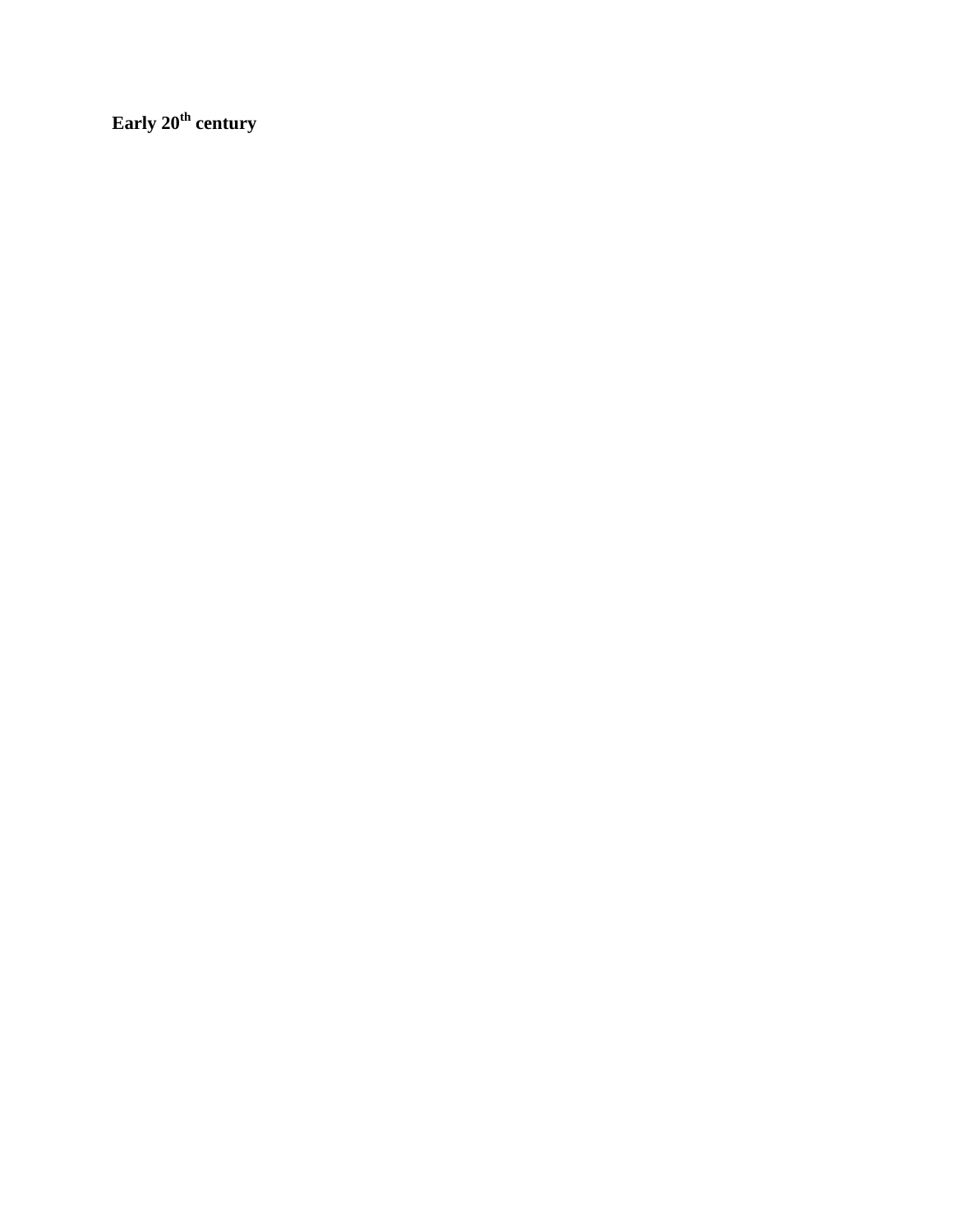### **69. Gide**

*Overview*: André Gide (1869-1951) was one of the most influential figures in early twentieth century French literature. While his earliest work, a novel written when he was barely twenty, still flourished in the ambience of the Symbolist movement, his later in life works, reaching far into the last century, saw him involved with the break up of the European Colonialist colonies in Africa; thus with the full realignment of old political assumptions which dominated the world in which Gide grew up, as the scion of a middle class nineteenth century Protestant home.

## *Sample: interlocked quotes from Gide*:

When one has begun to write, the hardest thing is to be sincere. Essential to mull over that idea and to define artistic sincerity. Meanwhile, I hit upon this: the word must never precede the idea. Or else: the word must always be necessitated by the idea. It must be irresistible and inevitable; and the same is true of the sentence, of the whole work of art. And for the artist's whole life, for his vocation must be irresistible. -- *Journals*, 31 Dec 1891

That a germ of Michel (the immoralist) exists in me goes without saying. How many buds we bear in us, Scheffer, that will never blossom save in our books! They are 'dormant eyes' as the botanists call them. But if intentionally you suppress all of them but one how it grows at once! How it enlarges, immediately monopolizing all the sap! My recipe for creating a fictional hero is very simple: take one of these buds and put it in a pot all alone; you soon achieve a wonderful individual. Advice: choose preferably (if it is true

you can choose) the bud that bothers you the most. You get rid of it at the same time. This is perhaps what Aristotle called the purging of passions. *Letter of l916*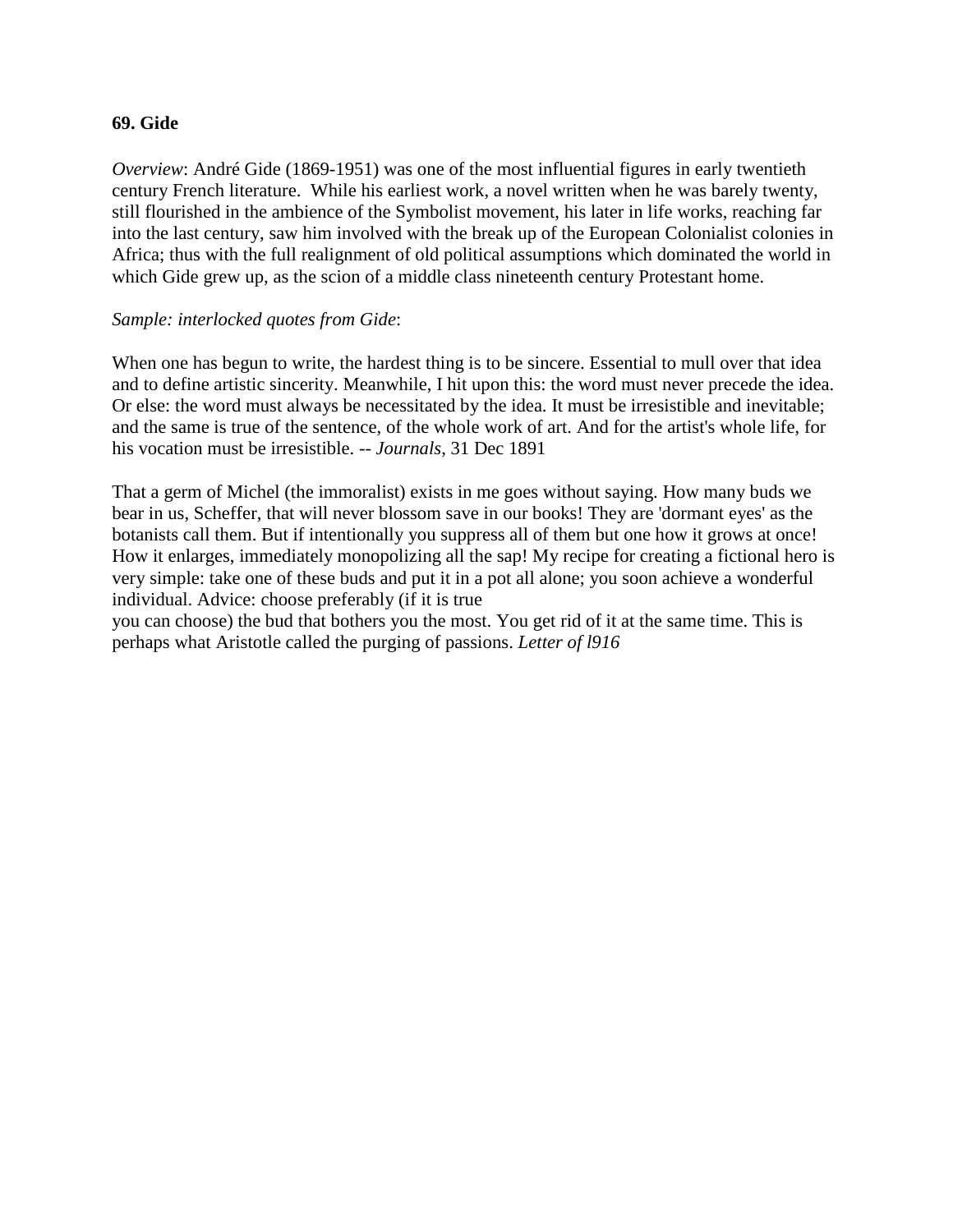### **70. Eluard**

*Overview*: Paul Eluard (1895-1952) was born in St. Denis into a modest family: his father a bookkeeper, his mother a dressmaker; a social situation which contributed to Eluard's lifelong sympathy with the marginalized of society. The young man was profiting from a normal public education, when, in his mid teens, he was hit with tuberculosis, and had to be sent to a Swiss sanatorium. At the end of WW I Eluard published his first book of poetry, his key of entrance to the multiple salons the reigning in Paris. It was during these years, in the mid twenties and thirties of the past century, that Eluard (like many young French intellectuals in both France and the United States) joined the Communist Party. He was to remain a faithful follower, true in his lasting respect for such as Joseph Stalin. It was also in the thirties that Eluard joined the Dada movement in poetry and the arts. It was as a member of the Dadaists that Eluard joined fellow poets like Aragon and Breton, in creating the hugely influential Dadaist volume, *La Capitale de la Douleur* (1926).

Sample:

*Absence (1929)*

I speak to you over cities I speak to you over plains My mouth is against your ear The two sides of the walls face my voice which acknowledges you. I speak to you of eternity. O cities memories of cities cities draped with our desires cities early and late cities strong cities intimate stripped of all their makers their thinkers their phantoms Landscape ruled by emerald live living ever-living the wheat of the sky on our earth nourishes my voice I [dream](http://www.poemhunter.com/poem/absence-60/) and cry I laugh and dream between the flames between the clusters of sunlight And over my body your body extends the layer of its clear mirror.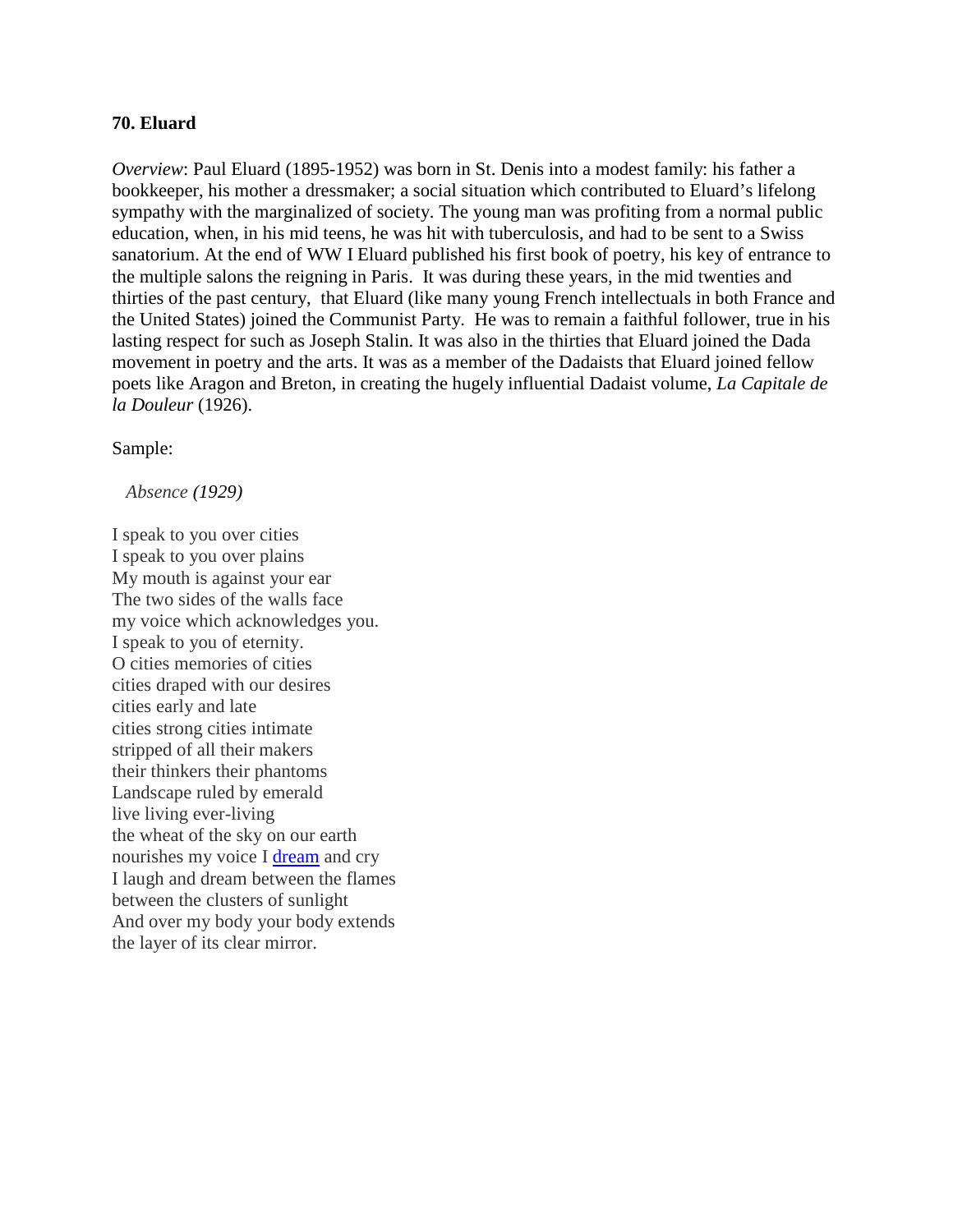## **71. Lautréamont**

*Overview*: The Comte de Lautréamont (real name, Isidore Ducasse) (1846-1870) was born in Montevideo, Uruguay, son of a French consular official and his French wife. He was brought up speaking three languages—French, Spanish, and English—and from early in life showed great precocity. Shortly after moving to Paris, and proving at the Lycée that he had extraordinary intelligence for language and mathematics, and while still in his teens, Lautréamont moved into a hotel in the Quartier Latin, where he found himself surrounded by any number of counter cultural figures. He was to prove to be the rare long-hair who had genuine genius, and who spent his time playing intensely on his piano, writing poetry, and reading in the local libraries. (His passions were Racine, Corneille, Shelley, Poe, and Byron, and the works of those authors were to appear everywhere in his own work.) In 1868 he published his one real work, *Les Chants de Maldoror*, a hyperbolic tale of a great figure of evil, pervaded by the dressings of a fallen world, Gothic we might say today, in which, contrary to everything the bourgeoisie proclaimed, the extravagant foulness of life is taken as a delight. Victim of a plague-like epidenic, Llautreamont died at the age of 24, a rising star, who was to go on to influence the greatest writers of the Surrealist movement—Aragon, Breton—which was just around the corner. Lautréamont borrowed heavily from the past—'plagiarism is necessary; it is implied in the idea of progress,' he said—and gave fruitfully to the future.

### From Stanza 6, *Les Chants de Maldoror (1868-1869):*

One should let one's nails grow for a fortnight. Oh! How sweet it is to brutally snatch from his bed a child with no hair yet on his upper lip, and, with eyes wide open, to pretend to suavely stroke his forehead, brushing back his beautiful locks! Then, suddenly, at the moment when he least expects it, to sink one's long nails into his tender breast, being careful, though, not to kill him; for if he died, there would be no later viewing of his misery. Then, one drinks the blood, licking the wounds; and, during the entire procedure, which ought to last no shorter than an aeon, the boy cries. Nothing could be better than his blood, warm and just freshly squeezed out as I have described, if it weren't for his tears, bitter as salt.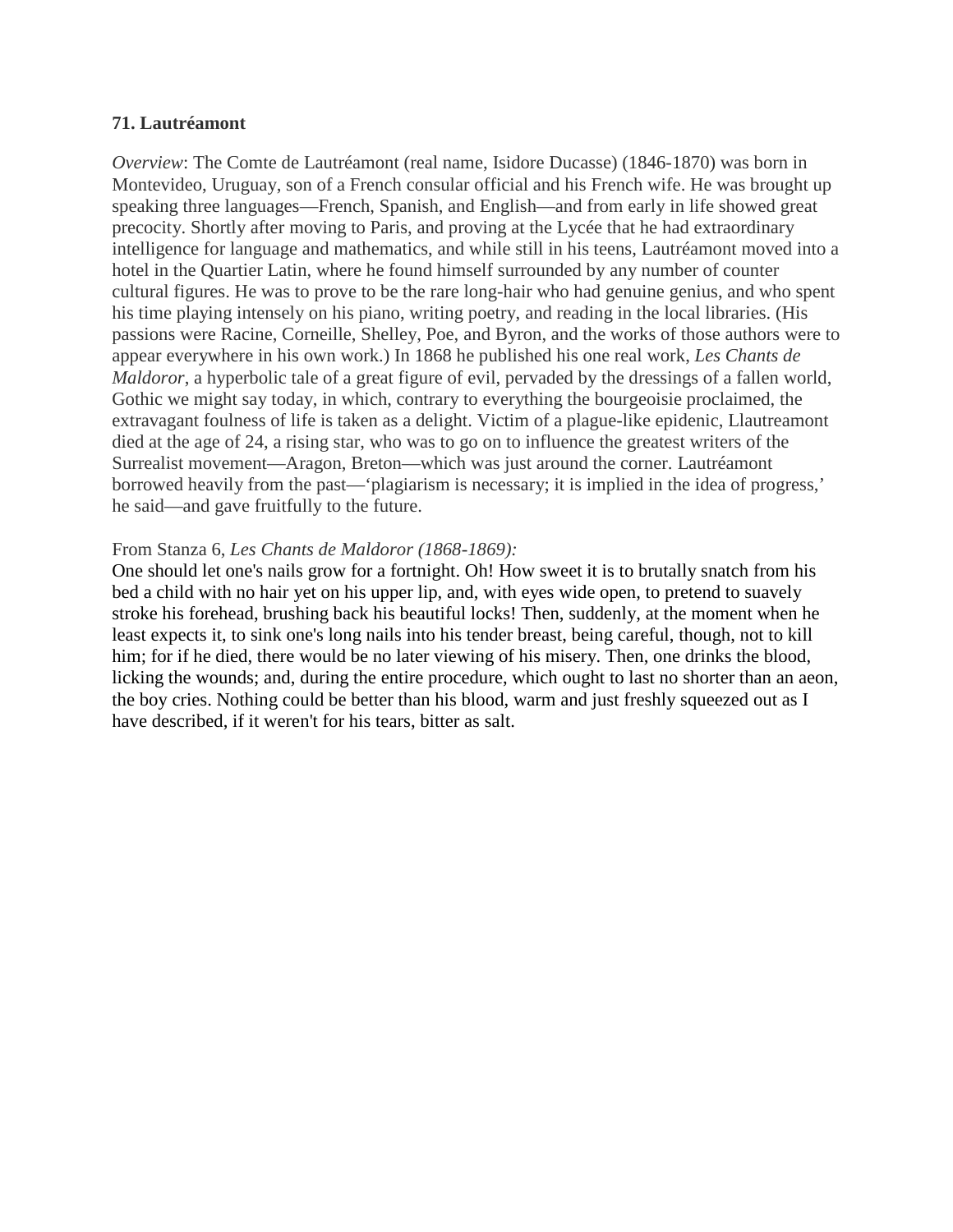# **72. René Char**

*Overview*: René Char ( 1907-1988) was born in the Department of Vaucluse to a middle class family, his dad a city manager and administrator. Young René, a tall powerful rugby player, fond of outdoor life, nevertheless came in to study, and proved a fast learner at the Ecole de Commerce in Marseilles, where he devoured Plutarch, Villon, Racine, de Vigny, and Gerard de Nerval. The success of his earliest poetry began to attract the interest of the Surrealists—such as Aragon and Breton—and led to the inclusion of Rene in wartime Parisian literary culture. In 1940, while still writing faithfully as a testimony to his daily life, and while opening his poetic work out into the prose poem—at which genre he was to become a master—Char joined the French Resistance. This was a developmental of his lifelong sense, that poetry springs from a total expression of values within life. It is no surprise, then, that Char was a major fighter, in the fifties, against the development of atomic weapons in France.

Despite the open window in the room of long absence, the odor of the rose is still linked with the breath that was there. Once again we are without previous experience, newcomers, in love. The rose! The field of its ways would dispel even the effrontery of death. No grating stands in the way.

Desire is alive, an ache in our vaporous foreheads.

One who walks the earth in its rains has nothing to fear from the thorn in places either finished or unfriendly. But if he stops to commune with himself, woe! Pierced to the quick, he suddenly flies to

ashes, an archer reclaimed by beauty.

The Lied of the Earth

So deep a freeze that milky branches Damaged the saw and snapped in the hands. Spring did not see the gracious ones turn green.

From the keeper of those who fall, The fig tree asked for a new faith's shrub. But its prophet, the oriole— Warm dawn of his flight home-Alighting on this unfortunate ruin, Instead of hunger, died of love.

## *Sample poem fragment from The Formal Share (1941-1943):*

By intense physical work we keep even with the outer cold, and doing so, put down the risk of being taken over by it; likewise when we return to what is real –that is, not sustained by our desire—and the time has come to give over to its destiny the vessel of the poem, we find ourselves in an analogous situation. The wheels (junk!) of our petrified mill start turning, scooping deep and difficult waters. Our exertion learns again its proportion of sweat. And we go on, wrestlers downed but never dying, surrounded by exasperating spectators and indifferent virtues.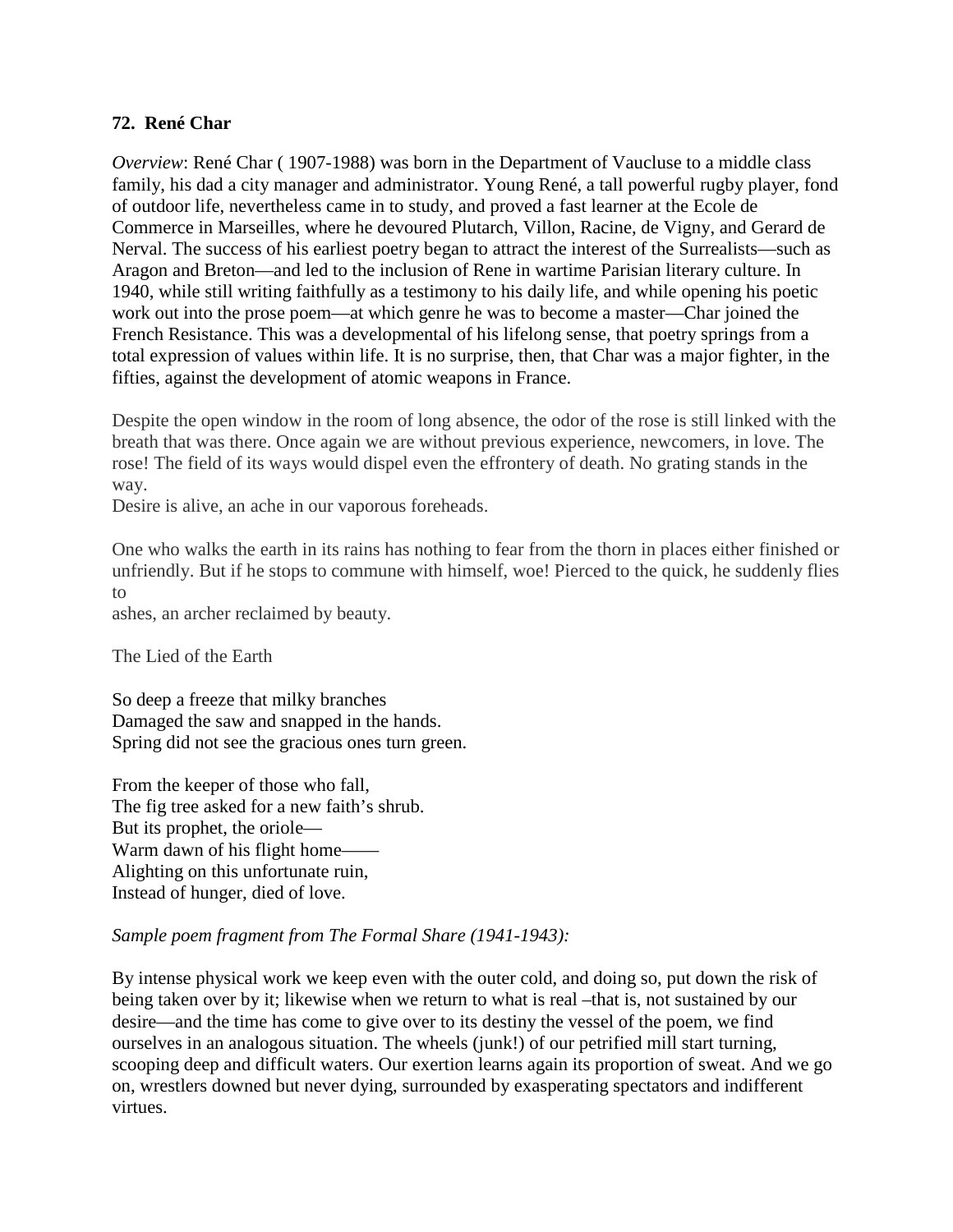### **73. Aragon**

*Overview:* Louis Aragon *(*1897-1982) lived the whole expanse of the twentieth century, and as a politically engaged writer, especially with the issues around Communism, he became a principal barometer of the tensions in Western ideology. Critics have noted the importance, in Aragon's developing thought, of the difficult relation between himself and his biological father. His father, a prominent Senator, had Louis out of wedlock, and refused ever to recognize his son; which left Louis in a mind-set of resistance and social dissidence, as he matured. From the post WW I moment on, Aragon embraced the socially radical platform of Soviet Communism, joining the Party with enthusiasm. Aragon's art and aesthetics developed parallel with his ideological positions. He affiliated himself with the Dadaist Movement in the five years between 1919-1924, and, along with Breton and Soupault, became a founding father of Surrealism, from 1924 on. (Political and aesthetic liberation seemed to him twinned.) In the course of his up and down relationship, with Soviet Communism, Aragon created a large and impressive body of prose poems, lyrics, and manifestos.

#### Sample:

I'll reinvent the rose for you For you are that rose which cannot be described These few words at least in the order proper to her ritual That rose which only words distant from roses can describe The way it is with the ecstatic cry and the terrible sadness which it translates From the stars of pleasure above love's deep abyss I will reinvent for youth the rose of adoring fingers Which create a nave as they interlace but whose petals then suddenly fall away I will reinvent for you the rose beneath the balconies Of lovers whose only beds are their arms The rose at the heart of sculpted stone figures dead without benefit of confession The rose of a peasant blown to bits by a landmine in his field The scarlet scent of a letter that has been "discovered" In which nothing's addressed to me neither the insult nor the compliment Some rendezvous to which no one has come An entire army in flight on a very windy day A maternal footstep before prison-gates A man's song at siesta-time beneath the olive trees A cock-fight in a mist-enshrouded countryside The rose of a soldier cut off from his own home country I'll reinvent for you my rose as many roses As there are diamonds in the waters of the seas…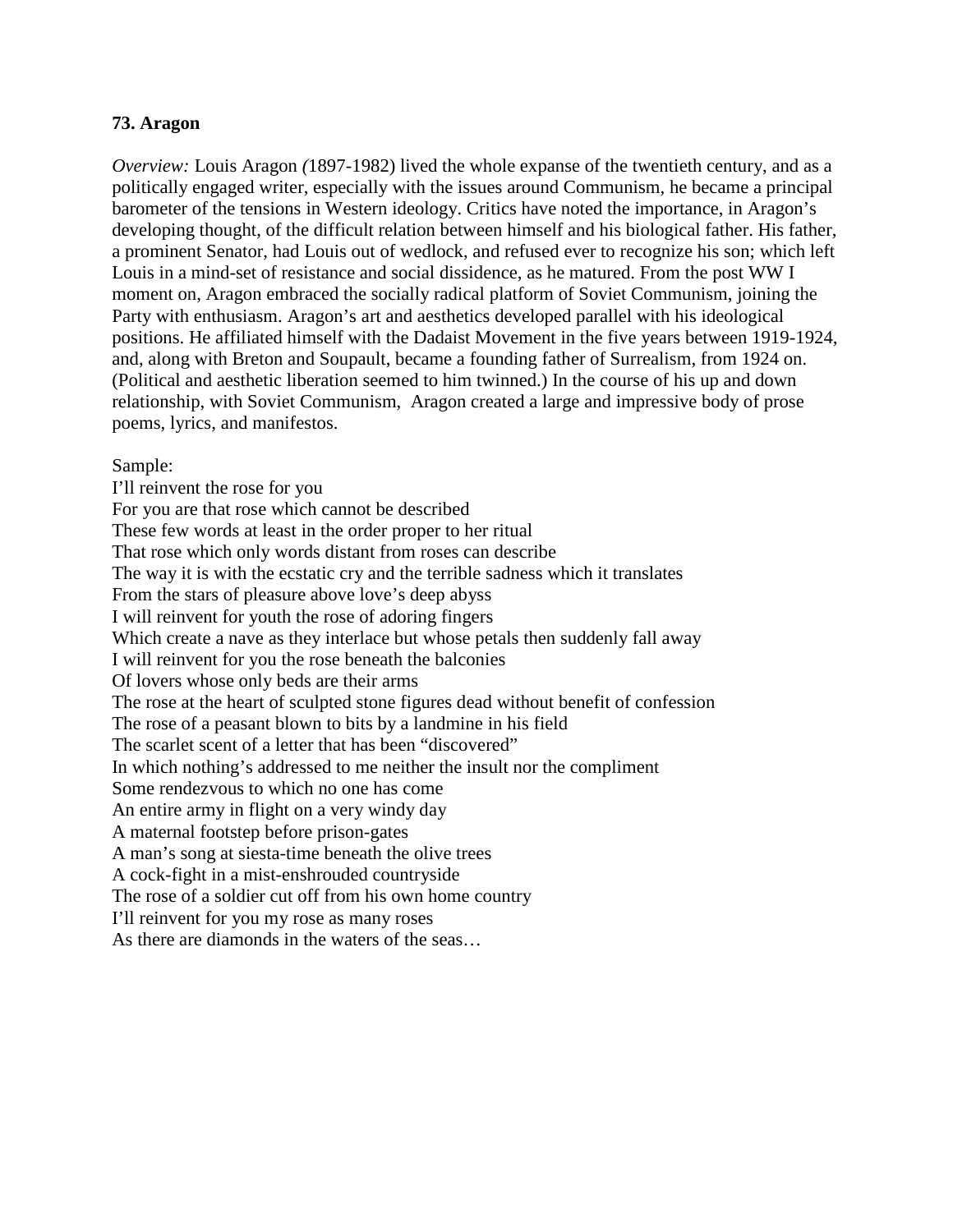## **74. Valéry**

*Overview*: Paul Valéry (1871-1945) was born in Sete on the Mediterranean coast of France, and throughout his life remained drawn to the warm culture of that area. (His father was Corsican, his mother Italian.) He was educated in the nearby city of Montpellier, where he received a solid Classical education, and then for twenty years, while writing some of his best work, like the long poem *La Jeune Parque* (1917), he worked for his living at a news agency. By l920 Valery had become a full time writer, and entered the 'highest levels' of French literary culture. In 1925 he was elected to the *Académie francaise*, and in subsequent years he entered into an increasingly public phase of his career, representing his country in international diplomatic venues like the League of Nations. His poetry spoke from the Symbolist perspective, and at its finest, as in 'Le Cimetière Marin, ' he wrote some of the strictest and most powerful French poetry of the twentieth century. His *Cahiers (Notebooks*), not published until 1960, were a compendium of a lifetime's observations of the culture of his nation. One of his finest moments came in 1932, when he spoke on the one hundreth anniversary of the death of Goethe. On that occasion Valéry proved his powerful status, deeply penetrating the thought of that master. And with typical precision Valéry highlighted his special interest in Goethe's views of biology and optics.

### From *Le Cimetière Marin* (*The Graveyard by the Sea*) (1920):

This quiet roof, where dove-sails saunter by, Between the pines, the tombs, throbs visibly. Impartial noon patterns the sea in flame -- That sea forever starting and re-starting. When thought has had its hour, oh how rewarding Are the long vistas of celestial calm! What grace of light, what pure toil goes to form The manifold diamond of the elusive foam! What peace I feel begotten at that source! When sunlight rests upon a profound sea, Time's air is sparkling, dream is certainty -- Pure artifice both of an eternal Cause. Sure treasure, simple shrine to intelligence, Palpable calm, visible reticence, Proud-lidded water, Eye wherein there wells Under a film of fire such depth of sleep -- O silence! . . . Mansion in my soul, you slope Of gold, roof of a myriad golden tiles.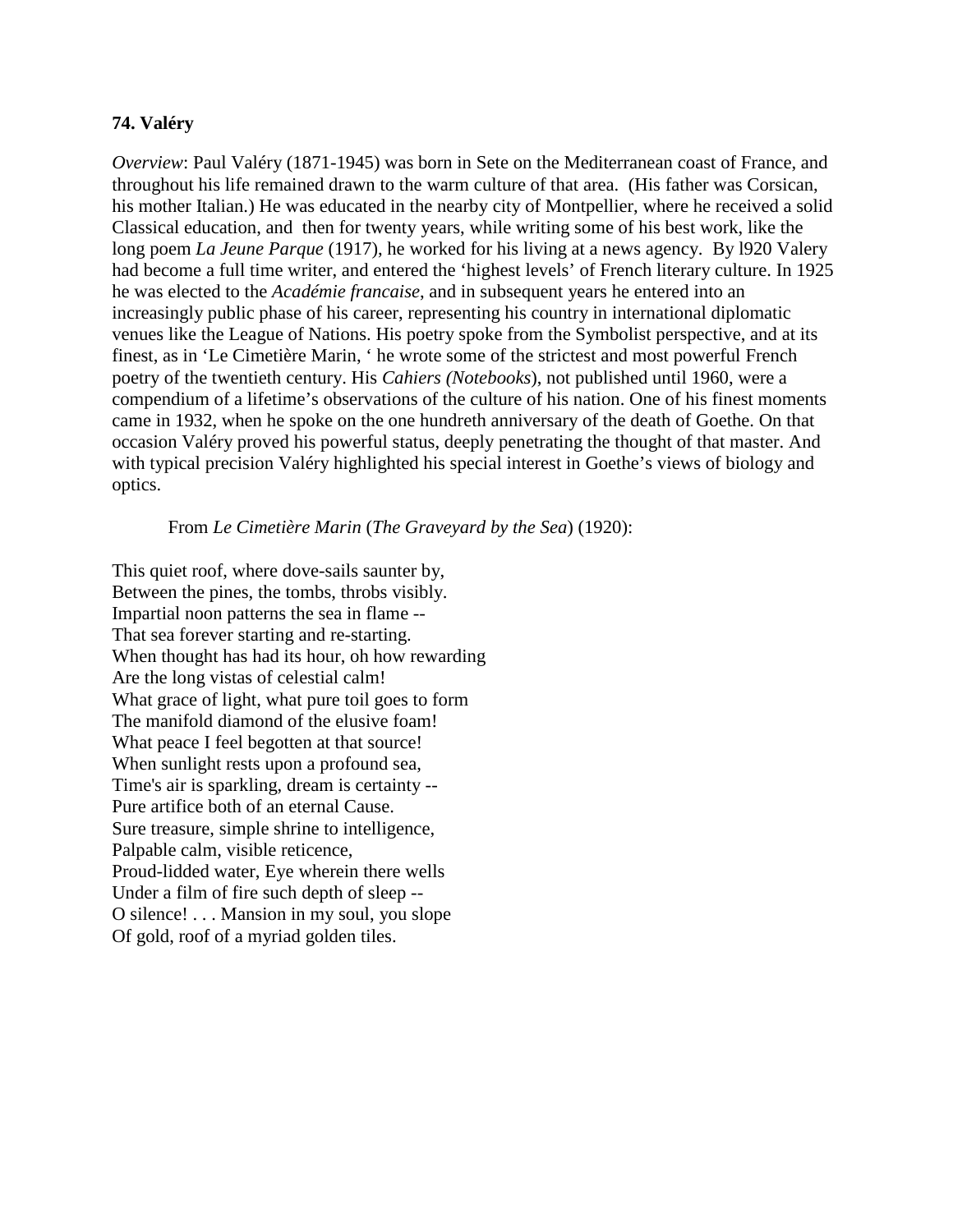### **75. Proust**

*Overview*: Marcel Proust (1871-1922) was born into a cultivated Parisian family, his Father a prominent physician and medical researcher, who had contributed greatly to the fight against cholera in his time. The young Proust was born at the end of the Franco Prussian War, during the brutal suppression of the French Commune; an era which can be taken to mark the moment of decline of the French aristocracy, and the significant development of the new Middle Class; in other words the transition point of society that was to fascinate Marcel Proust throughout his life, and to form the material of the huge series of seven novels which was the fruit of his writing life, a life which saw little activity, but much reading, no marriage, a closeted homosexuality. Proust himself was fully prepared for this work; highly educated at the Lycée Condorcet, from early on a social climber with a fascination for the declining aristocracy, and with a suitable private income, he was able to devote his life attention to the sequence of novels making up *In Search of Times Past* (1913-1921), arguably the most powerful work of literary Modernism.

*Overture* to *Swann's Way (1913)*: For a long time I used to go to bed early. Sometimes, when I had put out my candle, my eyes would close so quickly that I had not even time to say "I'm going to sleep." And half an hour later the thought that it was time to go to sleep would awaken me; I would try to put away the book which, I imagined, was still in my hands, and to blow out the light; I had been thinking all the time, while I was asleep, of what I had just been reading, but my thoughts had run into a channel of their own, until I myself seemed actually to have become the subject of my book: a church, a quartet, the rivalry between François I and Charles V. This impression would persist for some moments after I was awake; it did not disturb my mind, but it lay like scales upon my eyes and prevented them from registering the fact that the candle was no longer burning.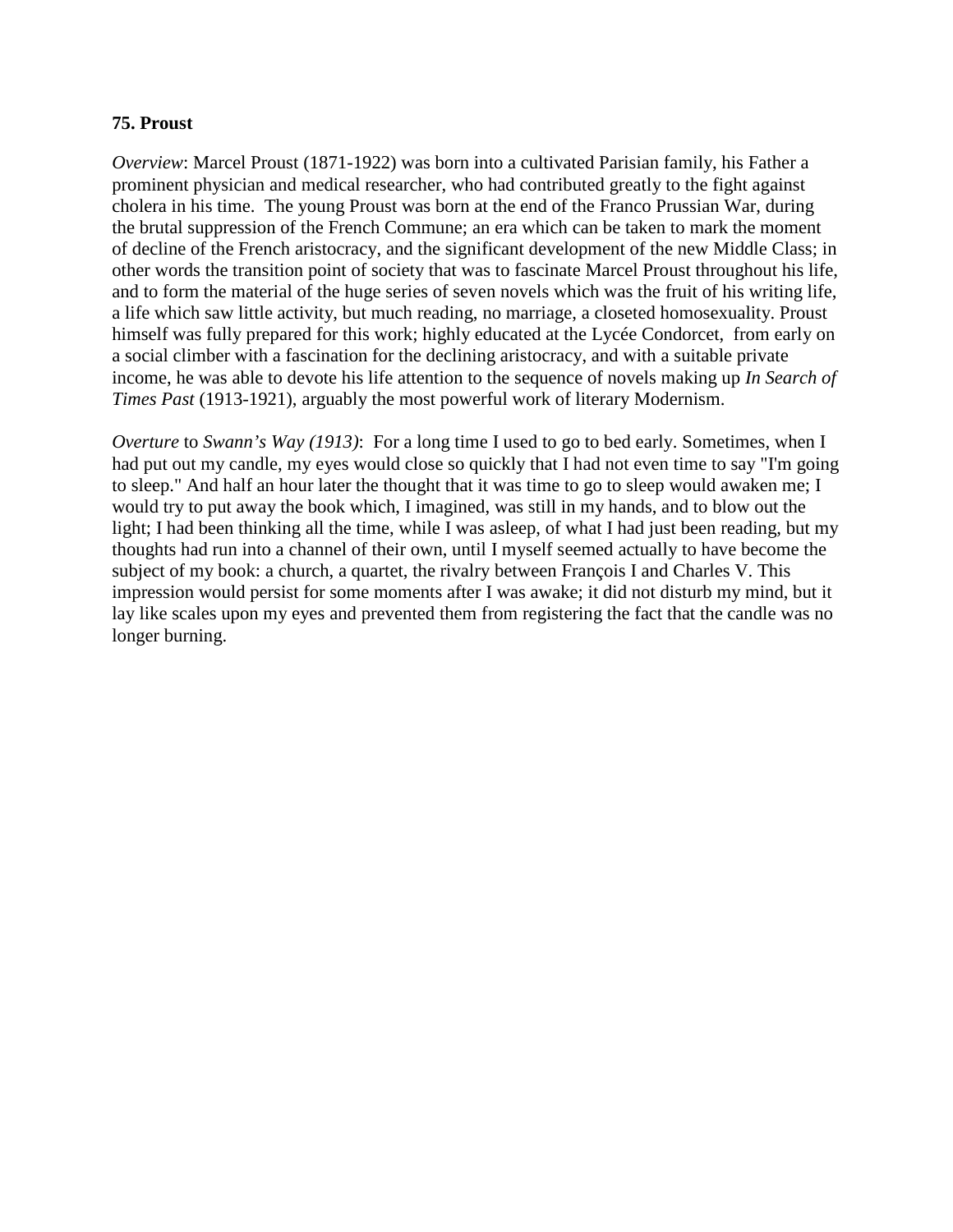# **76. Breton**

*Overview*: André Breton (1879-1966) was born in Normandy and studied medicine and psychiatry in University, but soon found his career direction shifting to literature. Engaged with the culture of the budding Surrealists, whose 'father' he was later to become, along with Soupault and Aragon, Breton founded the review *Literature* with those two colleagues, in 1919. With these colleagues Breton created a strong new poetic sub-culture, indulged in arcane experiments like automatic writing, and, by 1924, was in a position to create the influential *Manifesto of Surrealism*. From l927-1933 Breton joined the Communist Party, which seemed to him for a while the hope of the world, but before long his particular anything goes aesthetic put him in sharp conflict with this rigid ideology, and he was expelled from the party. In l938 he visited Trotsky in Mexico, but ultimately fell, after the War, into a love affair with anarchism. Breton's own creative work remains powerful, in texts like *L'amour fou* (1937) and the novel *Nadja* (1928). Breton was also an avid art collector, especially of artifacts from the Pacific Northwest.

## Sample: *Postman Cheval (1932)*

We are the birds always charmed by you from the top of these belvederes And that each night form a blossoming branch between your shoulders and the arms of your well beloved wheelbarrow Which we tear out swifter than sparks at your wrist We are the sighs of the glass statue that raises itself on its elbow when man sleeps And shining holes appear in his bed Holes through which stags with coral antlers can be seen in a glade And naked women at the bottom of a mine You remembered then you got up you got out of the train Without glancing at the locomotive attacked by immense barometric roots Complaining about its murdered boilers in the virgin forest Its funnels smoking jacinths and moulting blue snakes Then we went on, plants subject to metamorphosis Each night making signs that man may understand While his house collapses and he stands amazed before the singular packing-cases Sought after by his bed with the corridor and the staircase The staircase goes on without end It leads to a millstone door it enlarges suddenly in a public square…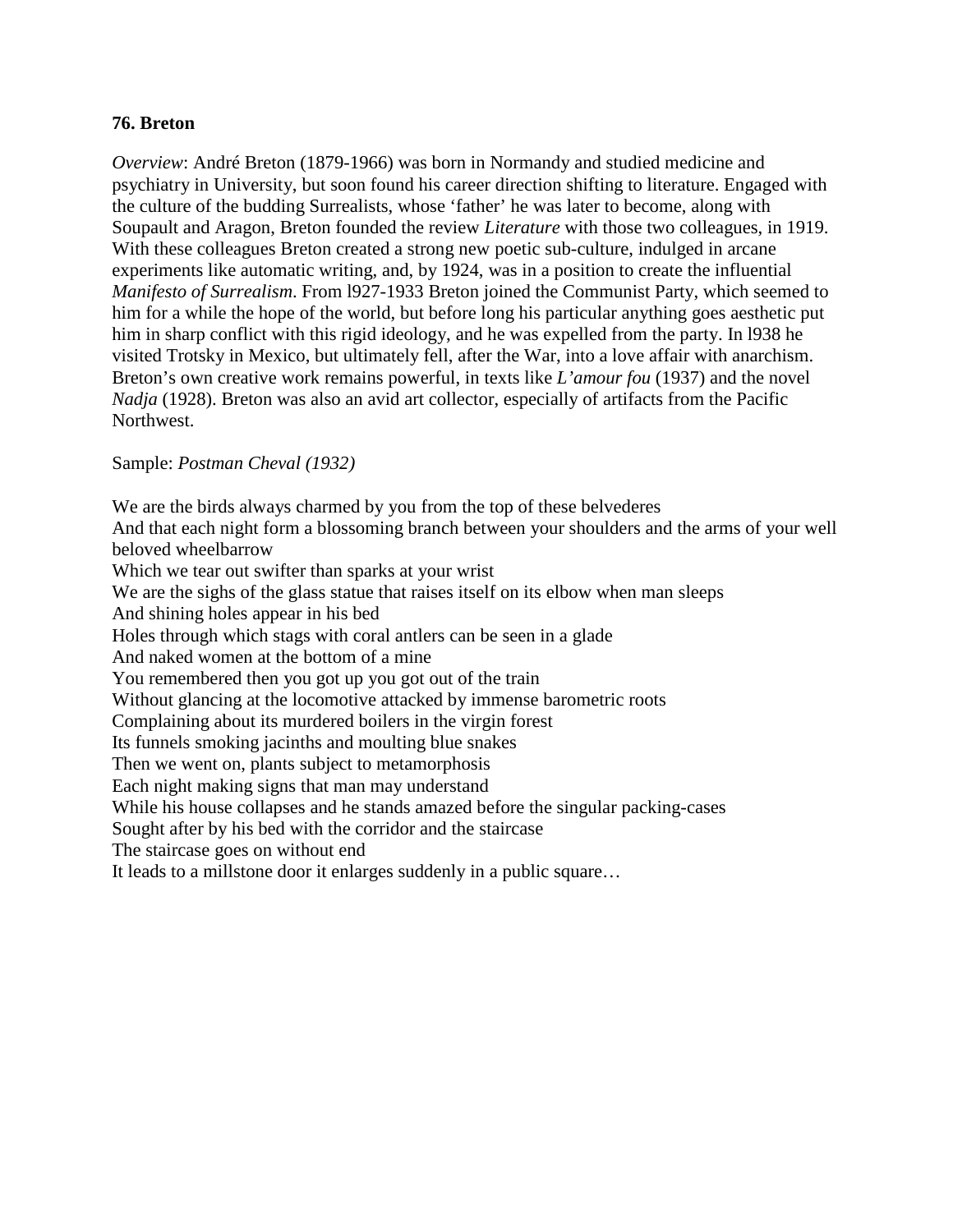# **77. Mauriac**

*Overview*: Francois Mauriac (1885-1970) was one of the leading public Catholic figures of the first half of the  $20<sup>th</sup>$  century in France. He was born in Bordeaux, as the eldest son of a wealthy businessman, and was destined for higher education and a social role. He did in fact begin studies at the prestigious Ecole des Chartes, but soon abandoned higher scholarship in order to devote himself to writing. His most successful novels, such as *Therese Desqueyroux (1928)* and *Le Noeud de Vipères (1933)*, portrayed tangled, bitter, and often evil family struggles, in which a darkly Catholic sense of sin was pervasive. (The Catholic Church, as well as the secular left, found many faults with this kind of fiction.) Mauriac was elected to the *Académie francaise* in 1933, and won the Nobel Prize in 1952. He was also deeply engaged with the political values of his time, and spoke out loudly for reconciliation after the War, as he did against French colonial policy in Algeria, especially against its readiness to torture

# *Sample: Holy Thursday (1931):*

Holy Thursday is the day when only one hour is given the Christian to rejoice in an inestimable favor: The Lord Jesus, on the night in which He was betrayed, took bread, and giving thanks, broke it, and said, "This is my body which shall be given up for you; do this in remembrance of me." After He had supped, He took the chalice and said: "This cup is the new covenant in my blood; do this as often as you drink it, in remembrance of me."

The anniversary of that evening when the small Host arose on a world sleeping in darkness should fill us with joy. But that very night was the one when the Lord Jesus was delivered up. His best friends could still taste the Bread in their mouths and they were going to abandon Him, to deny Him, to betray Him. And we also, on Holy Thursday, can still taste in our mouths this Bread that is no longer bread; we have not finished adoring this Presence in our bodies, the inconceivable humility of the Son of God, when we have to rise hastily to follow Him to the garden of agony.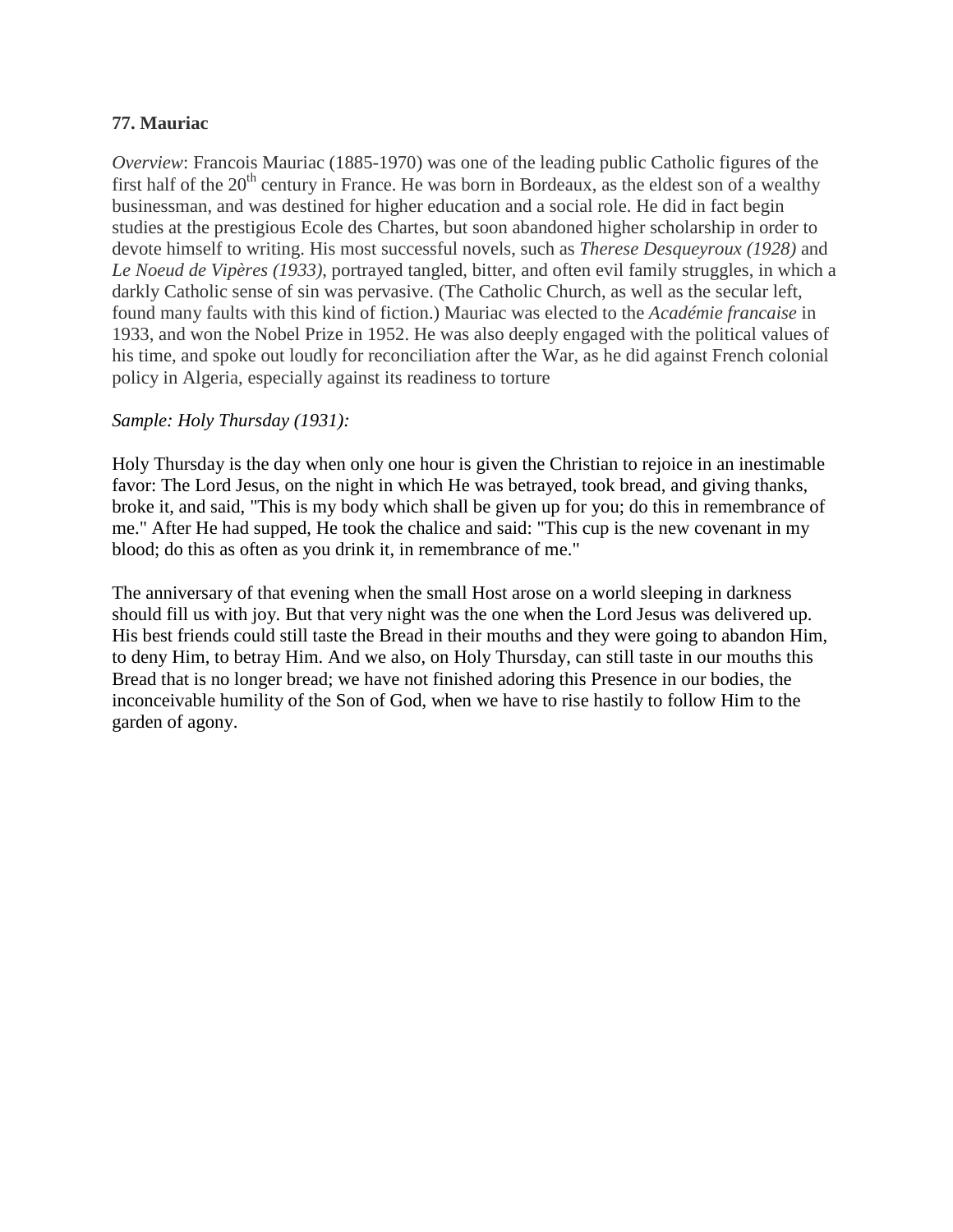## **78. Malraux**

*Overview*: André Malraux (1901-1976) was an adventurer, novelist, and man of state—in the French sense, an intellectual, an activist, and internationalist. He was born in a small town, son of a stockbroker—who committed suicide 1n 1930, after the market collapse—and a loving Mother. At the age of twenty one Malraux began the first of his extensive travels, this one to Cambodia, where he immersed himself in the relics of the Angkor culture. (And where he began to develop a strong distaste for French colonialism.) In 1933 he published what is arguably his finest of many novels, *La Condition Humaine*, which concerns the tragic struggles of the l927 Communist uprising in Shanghai, and reveals strong sympathy for the Communists. Malraux won the Prix Goncourt for this novel. In the l930's Malraux fought with the Popular Front against Franco, in Spain, and during this time wrote and published his novel, *Man's Hope* (1938), which concerned the anti-Fascist struggle in Spain. During WWII Malraux fought with the French Resistance, was several times captured by the Gestapo. After the War President Charles de Gaulle appointed Malraux Minister of Informmation (1945-48), a post in which he represented France world wide.

*The Special Style of Malraux*: somewhat like Paul Valery, Mauriac was a literary figure of great stature who occupied an important role in French culture. He was an adventurer and an activist scholar at the same time, forever analyzing the world's art treasures, and interviewing the differences between West and East.

## *Two Quotations:*

"Humanism does not consist in saying: 'No animal could have done what I have done,' but in declaring: 'We have refused what the beast within us willed to do, and we seek to reclaim man wherever we find that which crushes him.'" *The Voices of Silence* (1951*)*

"The greatest mystery is not that we have been flung at random between this profusion of matter and the stars, but that within this prison we can draw from ourselves images powerful enough to deny our nothingness." *Les Noyers de l'Altenburg (*1948)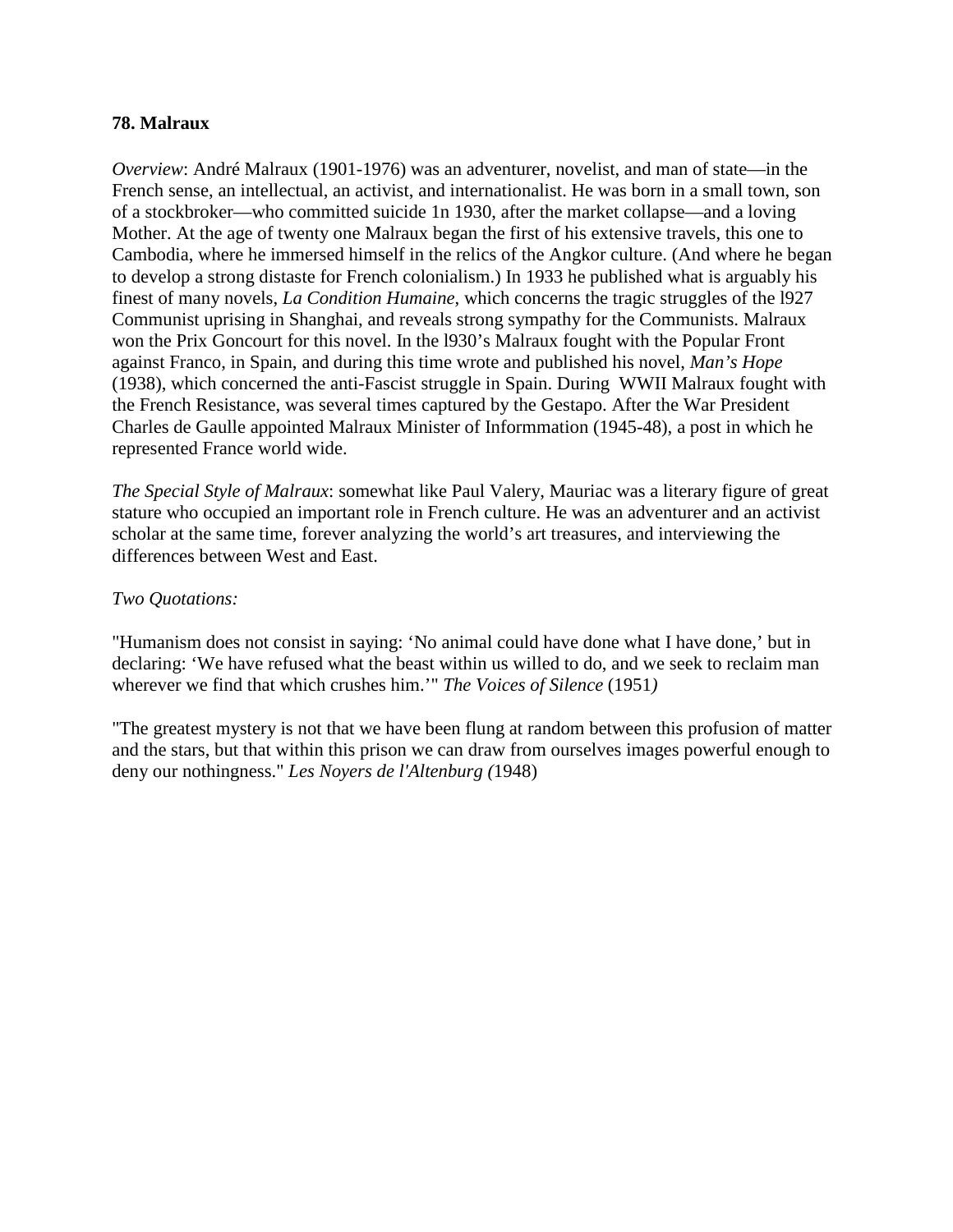### **79. Bernanos**

*Overview*: George Bernanos (1888-1948) was a major French author of the first half of the previous century, was held in respect by many of his most gifted colleagues, and yet in many ways he stood apart from the culture of his time. To put it in a nutshell, Bernanos was on the whole a Monarchist, in a time when that form of government was of little importance in Europe, a fervent Catholic—one thinks of Mauriac here—and a passionate despiser of the bourgeoisie and its values—like many French writers, perhaps even Proust, whose vast novel is in part a lament at the loss of true aristocracy. As the child of a family of craftsmen, Bernanos had from early on a taste for the well made and the humanly rich; hence, in part, his lifelong hatred of the technologically reproducible, of which he lived only long enough to see the beginning, and his despair at the materialism of consumer culture.

Bernanos saw life precisely, through his own lens, and participated actively in it. He was a front line soldier in WWI, where he was wounded. But although he knew the enemy, and fought it hard in the first World War, he grew increasingly ambiguous about national pride, as the second World War approached. Bernanos went to Spain during the Spanish Civil War, first out of sympathy with Franco, but after a few weeks, having seen the disaster on the ground, he turned to support the Popular Front. Though he loathed Nazism/Fascism, he was equally agonized by the loss of spirit and pride in his own country, and was a total opponent of the Vichy Regime puppetry under which France fell at the outset of the German Occupation. From 1938-1945, exiling himself from his country, and taking his three sons with him, Bernanos moved to Brazil, where he lived, writing and farming, during the second WW.

Bernanos' finest novels are *Under the Sun of Satan* (1925) and *the Journal of a Country Priest* (1936).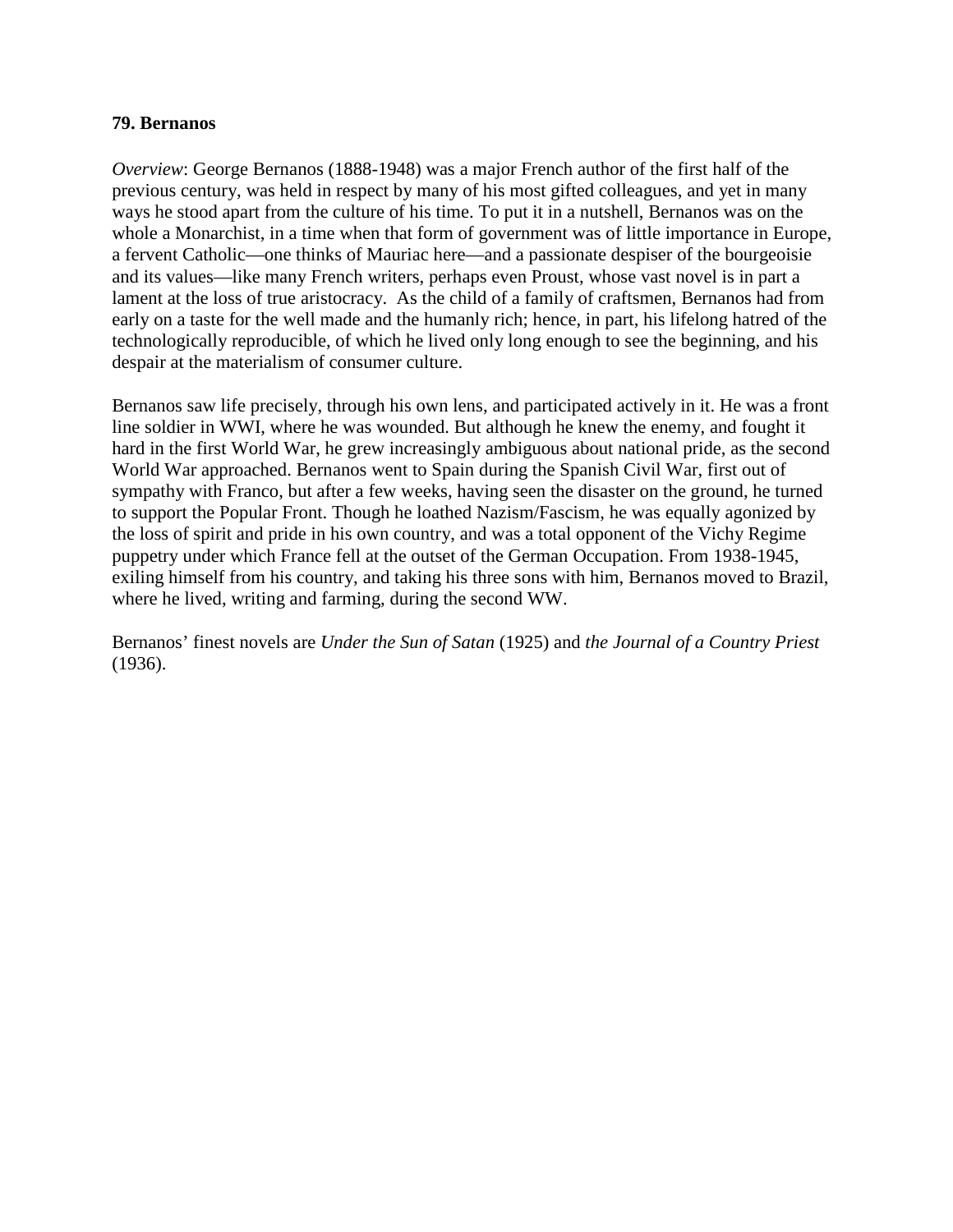### **80. Sartre**

*Overview*: Jean Paul Sartre (1905-1980) was the only child of a French naval officer, who died when the youngster was five months old, leaving Jean Paul to be raised by his Mother. Sartre grew up bookish, as he explains in his late memoir*, Les Mots* (The Words), and immersed himself both in classical language and literature, and in the philosophy of his moment, his first inspiration being that of Henri Bergson. As a student at the Ecole Normale, the most prestigious Parisian seed bed of leading intellectuals, Sartre proved himself to be both a fiery ideologue and a prankster. His dissident inclinations met a fine match in Simone de Beauvoir, his lifetime lover, whom he first met in 1929. Their first mutual attraction was all about resistance to the French War in Algeria, which both lovers thought unpardonably evil. In 1943 Sartre published his first major philosophical work, *L'Etre et le Néant,* a manifesto of Exisrtentialism. In 1939 Sartre joined the French army, where he worked as a meteorologist, until taken prisoner by the Germans. In l941 he returned again to Paris. Perhaps his finest writing was enshrined in the trilogy *Les Chemins de la Liberté*, 1945-49.

## From *The Wal*l (1959):

They pushed us into a big white room and I began to blink because the light hurt my eyes. Then I saw a table and four men behind the table, civilians, looking over the papers. They had bunched another group of prisoners in the back and we had to cross the whole room to join them. There were several I knew and some others who must have been foreigners. The two in front of me were blond with round skulls: they looked alike. I supposed they were French. The smaller one kept hitching up his pants: nerves.

It lasted about three hours: I was dizzy and my head was empty; but the room was well heated and I found that pleasant enough: for the past 24 hours we hadn't stopped shivering. The guards brought the prisoners up to the table, one after the other. The four men asked each one his name and occupation.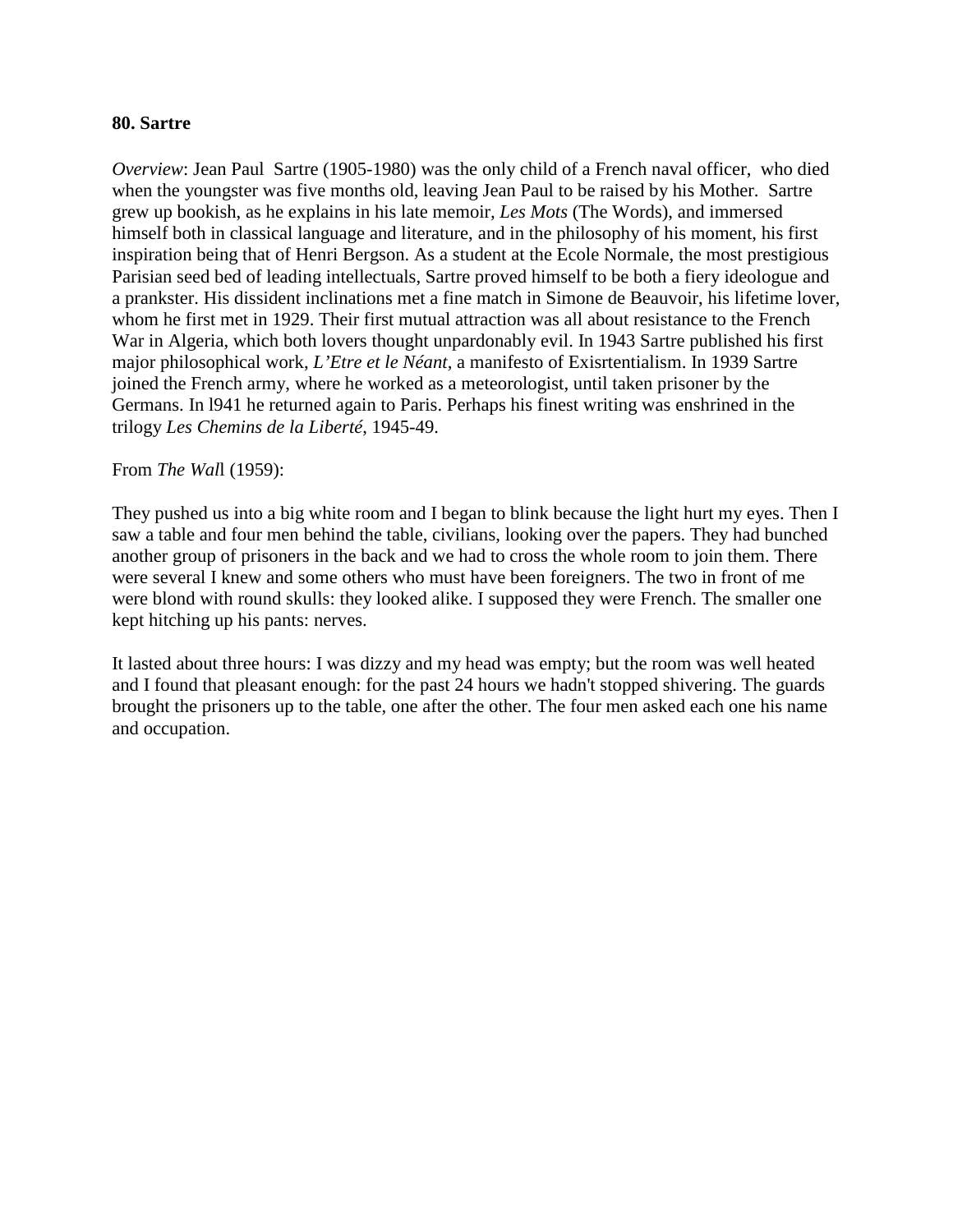# **81. Marcel**

*Overview*: Gabriel Marcel (1889-1973) was a French philosopher, dramatist, and political activist in the sense that he was deeply concerned with the spiritual condition of 'modern man.' A brilliant student, he earned the distinguished *aggrégation* degree when he was only twenty one, and began soon after a writing career which would produce over thirty plays and any number of philosophical/meditative works. As the child of an agnostic, Marcel long struggled with the question of the meaning of human existence—knowing only that he was totally opposed to the 'meaninglessness philosophies' of Sartrean Existentialism. In 1929, however, he converted to Catholicism. The philosophical position he worked out was what we might call Personalism, putting the human person, which can never be reduced to an other, at the center of his ontology. Two of Marcel's best works turn around this issue of the 'personal.' One is *The Mystery of Being*  (1951), another *Man Against Mass Society* (1955). In both of these works Marcel develops the Christian conception of the person as an image of Christ.

From *Awakenings*, Marcel's Autobiography (1971):

# *Sample: Holy Thursday (1931):*

Holy Thursday is the day when only one hour is given the Christian to rejoice in an inestimable favor: The Lord Jesus, on the night in which He was betrayed, took bread, and giving thanks, broke it, and said, "This is my body which shall be given up for you; do this in remembrance of me." After He had supped, He took the chalice and said: "This cup is the new covenant in my blood; do this as often as you drink it, in remembrance of me."

The anniversary of that evening when the small Host arose on a world sleeping in darkness should fill us with joy. But that very night was the one when the Lord Jesus was delivered up. His best friends could still taste the Bread in their mouths and they were going to abandon Him, to deny Him, to betray Him. And we also, on Holy Thursday, can still taste in our mouths this Bread that is no longer bread; we have not finished adoring this Presence in our bodies, the inconceivable humility of the Son of God, when we have to rise hastily to follow Him to the garden of agony.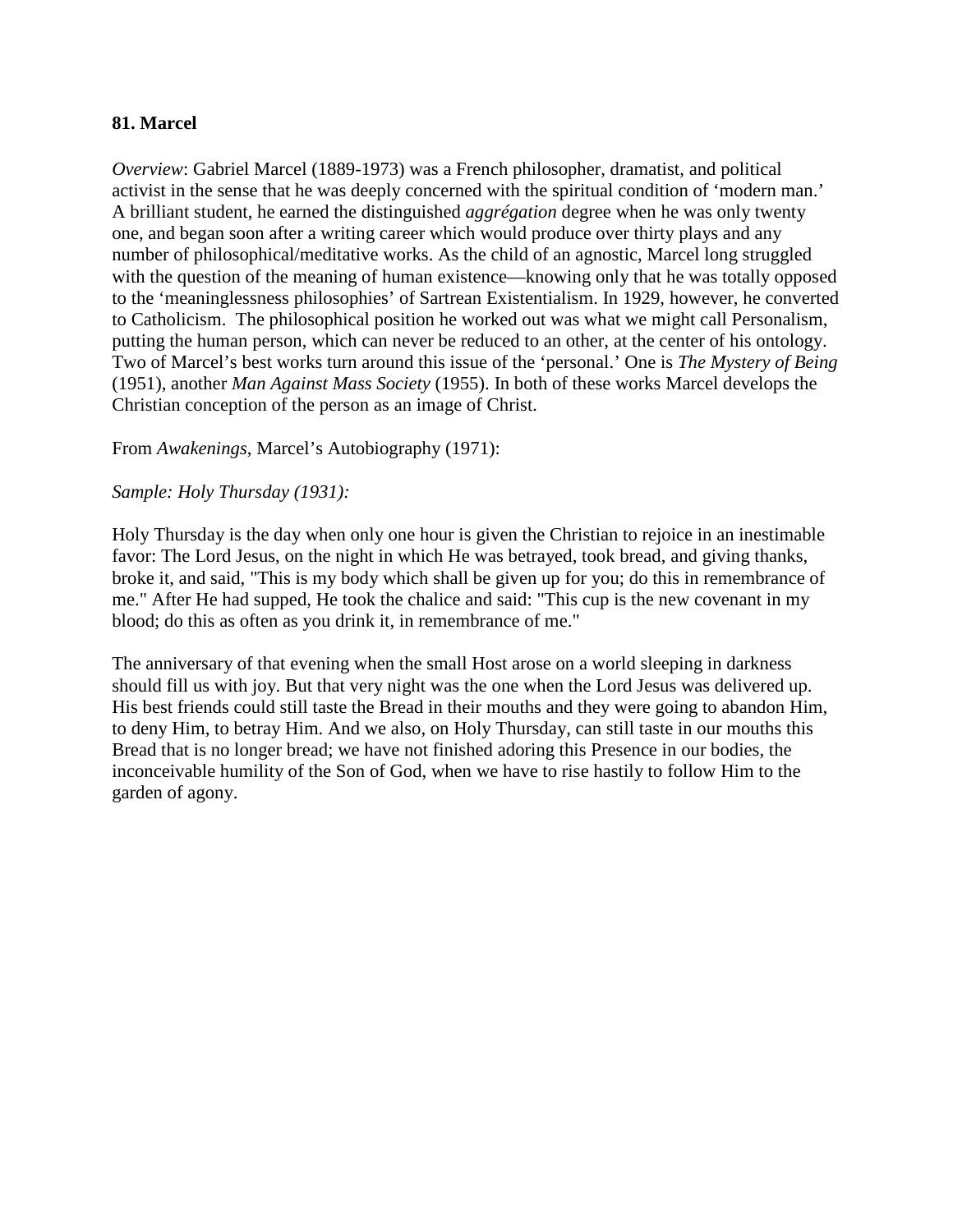## **82. Camus**

*Overview*: Albert Camus (1913-1960) was born in French Algeria and died before the outbreak of the great conflict between France and Algeria, in which Algeria would break from her colonizer. Educated both in Algeria and France, Camus' deep involvement with Paris culture began with his engagement in the French Resistance, during WWII. There he founded the journal, *Combat*, which was devoted to the Free French cause, and in the subsequent years he carried out the mandatory flirtation with Communism, which eventually he broke from, as he discovered the tyrannical side of a movement initially intended to liberate the people. (That break with Communism was also Camus' break with Sartre, who felt Camus 'went soft.') Camus waged a lifelong battle on behalf of human individuality, and a lifelong quest for the meaning of life in what often seemed an absurd world. His finest work is *The Stranger* (1942, *The Plague* (1947), and *The Rebel* (1951). He was an ardent and lifelong opponent of capital punishment.

Sample: opening of the *The Stranger* (1942):

MOTHER died today. Or, maybe, yesterday; I can't be sure. The telegram from the Home says: YOUR MOTHER PASSED AWAY. FUNERAL TOMORROW. DEEP SYMPATHY. Which leaves the matter doubtful; it could have been yesterday.

The Home for Aged Persons is at Marengo, some fifty miles from Algiers. With the two o'clock bus I should get there well before nightfall. Then I can spend the night there, keeping the usual vigil beside the body, and be back here by tomorrow evening. I have fixed up with my employer for two days' leave; obviously, under the circumstances, he couldn't refuse. Still, I had an idea he looked annoyed, and I said, without thinking: "Sorry, sir, but it's not my fault, you know."

Afterwards it struck me I needn't have said that. I had no reason to excuse myself; it was up to him to express his sympathy and so forth. Probably he will do so the day after tomorrow, when he sees me in black. For the present, it's almost as if Mother weren't really dead. The funeral will bring it home to me, put an official seal on it, so to speak. ...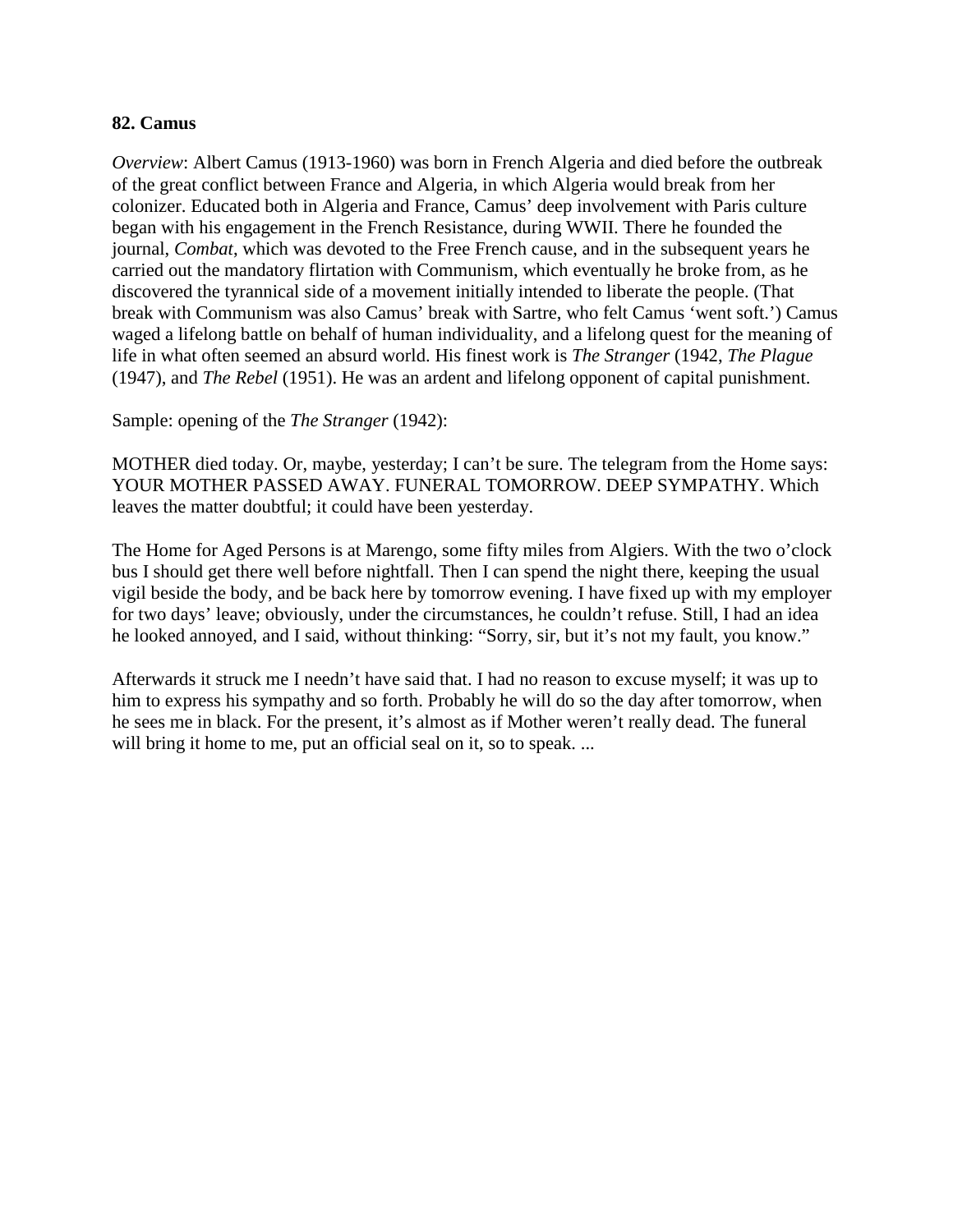## **83. Anouilh**

*Overview*: Jean Anouilh (1910-1987) was a prolific French playwright, who incorporates many themes and styles in his extensive opus: domestic comedy, dark family dramas, historical canvases—like plays devoted to British history or Joan of Arc—and universal allegories, like *Antigone* (1945) his best known work today. For his dramatic talent Anouilh thanked both his Father, a meticulous tailor who taught his son the virtues of precision, and his Mother, a violinist who played in a nearby Casino theater, and through whom Anouilh had his first exposure to the life of directors and playwrights. His own earlier career also prepared Anouilh for craftsmanship and detail; that was the job of copyeditor at a Parisian publishing house, shortly before Anouilh made the fruitful acquaintance of Jean Giraudoux, who was at the time the senior figure of French theater. From that time on, Anouilh remained immersed in the excitement of the French theater, staying apart from the huge political/military issues of the Occupation. Late in life he said: 'I do not have a biography and I am happy about it.'

Sample, from Anouilh's Preface to *The Lark (1952)*, his play about Joan of Arc;

The play that follows makes no attempt to explain the mystery of Joan.

The persistent effort of so-called modern minds to explain mysteries is, in any case, one of the most naive and foolish activities indulged in by the puny human brain since it became overstocked with shallow political and scientific notions, and can yield nothing, in the long run, but the nostalgic satisfaction of the small boy who discovers at last that his mechanical duck was made up of two wheels, three springs and a screw. The little boy holds in his hands three springs, two wheels and a screw, objects which are doubtless reassuring, but he has lost his mechanical duck, and he has usually not found an explanation.

For my own part I always refuse to tell children how things work, even when I know; and in the case of Joan I must confess that I did not know.

Some nights, when I am feeling depressed, I try to be rational and I say: the situation- social, political and military-was ripe for the phenomenon of Joan; a little shepherdess, one of the countless little shepherdesses who had seen the Virgin or heard voices, and who happened to be called Joan, came to fill a gap in the works, and then everything began turning. If it hadn't been this one, another would have been found-there were candidates before and after her. When she was burnt, her place was taken by a little shepherd from the Landes, who led his countrymen to a few incomplete victories and was in his turn taken prisoner and burnt, without anyone thinking of making him into a hero or a saint.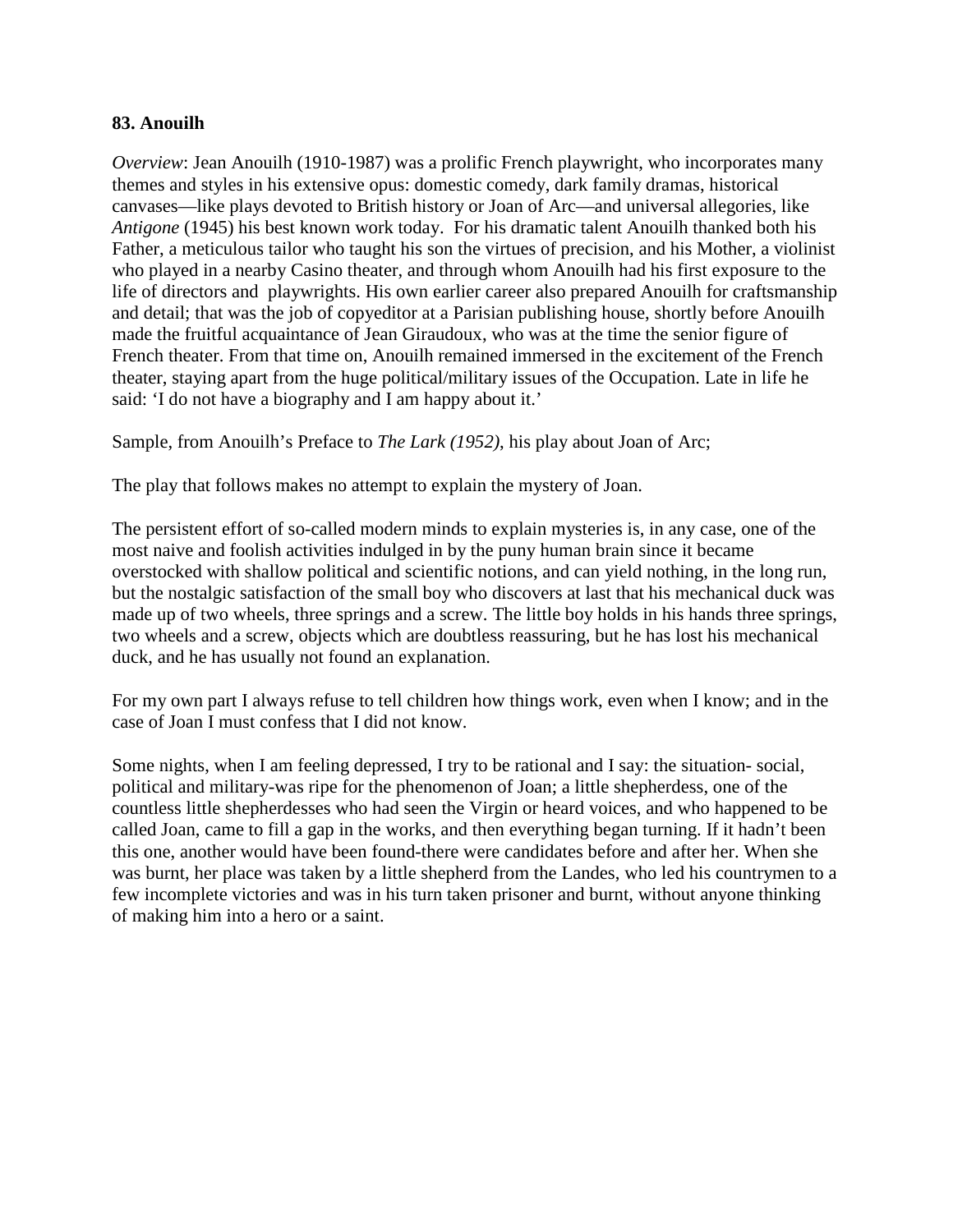## **84. Giraudoux**

*Overview*: Jean Giraudoux (1892-1944) was born in the small village of Bellac, in Haute Vienne, where his father worked for the Ministry of Transport, but he found his way to studies in Paris, and from there to considerable international traveling throughout the western world. (He taught at Harvard for a year, 1906-1907). He fought with honor in WWI, and was the first writer to be awarded the *Légion d'honneur,* for bravery on the battlefield (1915). He was a prolific playwright, most famed for *Ampitryon 38* (1929), *The Trojan War Will Not take Place* (1935), and *The Mad Woman of Challot* (1945), all of them plays devoted, with supreme wit and sophistication, to the follies of war, sexual romance, or the imbecility of greedy businessmen in comparison with the good sense of ordinary eccentric citizens.

## *Quotations from Giraudoux:*

A golf course is the epitome of all that is purely transitory in the universe; a space not to dwell in, but to get over as quickly as possible

A man has only one way of being immortal on earth: he has to forget he is a mortal.

As soon as war is declared it will be impossible to hold the poets back. Rhyme is still the most effective drumbeat.

Education makes us more stupid than the brutes. A thousand voices call to us on every hand, but our ears are stopped with wisdom. Everyone, when there's war in the air, learns to live in a new element: falsehood.

To win a woman in the first place one must please her, then undress her, and then somehow get her clothes back on her. Finally, so she will allow you to leave her, you've got to annoy her.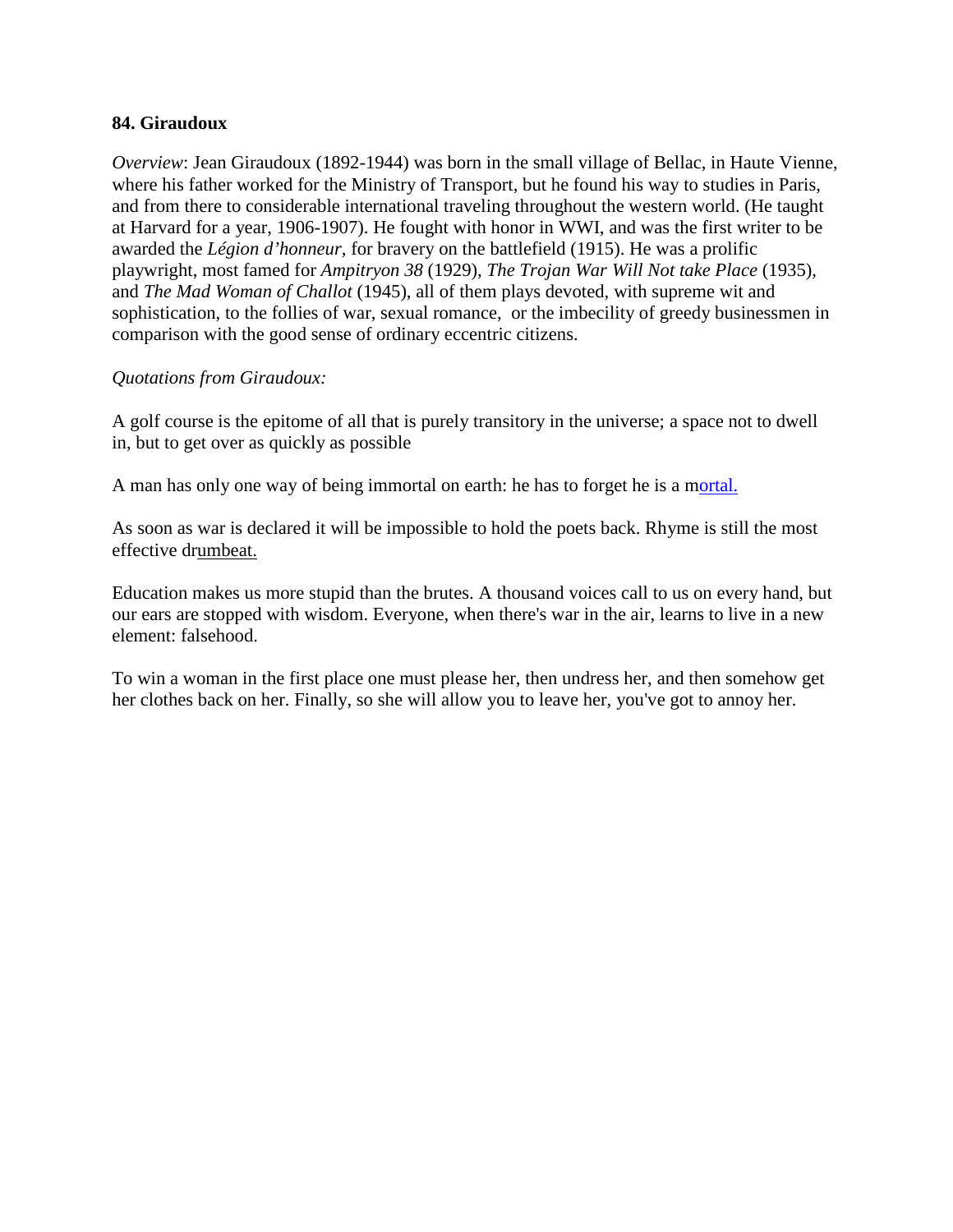# **85. Beckett**

*Overview:* Samuel Beckett (1906-1989) was born in a suburb of Dublin, son of a Civil Engineer and a nurse. Beckett was drawn to the study of languages, from early on, and at Trinity College, Dublin, he majored in French, English, and Italian. He was also a talented cricket player. graduating in 1927.

After graduation he went to Paris for a year of teaching English at the Ecole Normale Superieure, then returned to Ireland, and finally again to France; in the course of which years he was busy writing essays, learning and working with the expatriate community in Paris—especially with James Joyce, who was his great inspiration, and finally joining the French Resistance. At the end of the war he was honored with the *Croix de guerre*; a fitting tribute to an expatriate who had made French culture and the French language his own. (Most of Beckett's work was written in French, and most of it translated subsequently into English, by him. Beckett chose French for his writing, because it enabled him to write 'without style,' a goal for this writer whose creations were devoted to the bleakness and meaningless of contemporary life.) Beckett's plays *Waiting for Godot* (1955), *Endgame*, and *Krapps' Last Tape* epitomize the grim world he sees humanity occupying—today or perhaps always. The décor is minimal, the themes pervaded by death and indifference, the characters stripped of all human richness. The miracle is that Becket works with these ingredients to create of mood of anticipation and impending doom

From Samuel Beckett's poem, 'Cascando' (1961): why not merely the despaired of occasion of wordshed is it not better abort than be barren

the hours after you are gone are so leaden they will always start dragging too soon the grapples clawing blindly the bed of want bringing up the bones the old loves sockets filled once with eyes like yours all always is it better too soon than never the black want splashing their faces saying again nine days never floated the loved nor nine months nor nine lives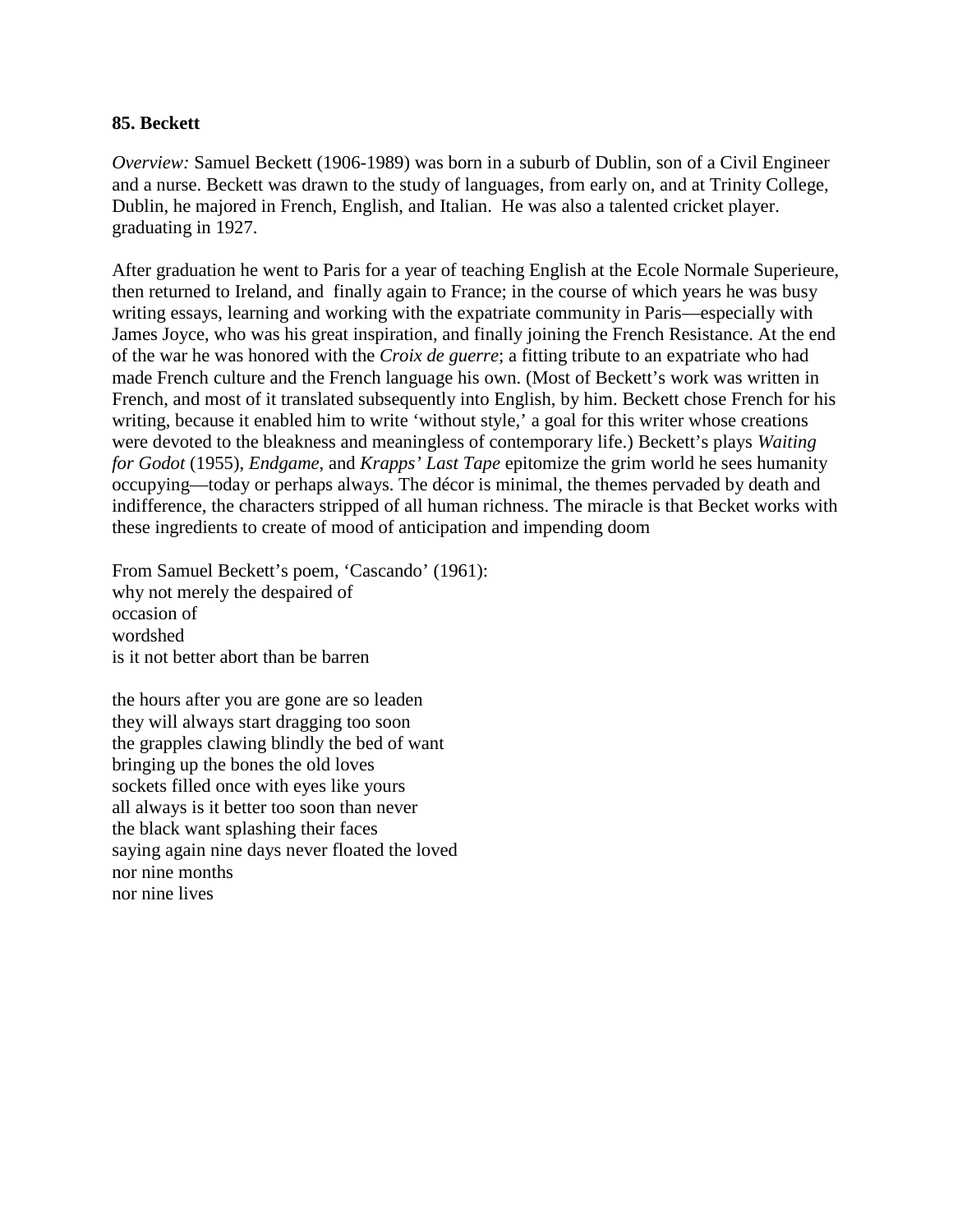### **86. Lévi-Strauss**

*Overview*: Claude Levi-Strauss (1908-2009) was born in Belgium, and went on, in a remarkable long life, to open new worlds of inquiry to ethnographers, anthropologists, and to students of human cultures from what came to be known as a Structuralist point of view. Levi-Strauss did his University work in law and philosophy, taking the *aggrégation* in Philosophy, and then, after some years of teaching at the Lycée level he was invited to participate in a research trip to Brazil, where he and wife went; both of them worked as Professors of Ethnography at the University of Sao Paolo. During these years—1935-39—Levi Strauss spent some time living with Brazilian tribes, whose family and kinship relations became models for the structural perspective Levi-Strauss was to develop in his writings. During WWII Levi Strauss found himself out of a job due to the Nazi Occupation's dismissal of all Jews in France--and in the nick of time escaped from France on a boat to Martinique, and eventually to the United States, where he spent the war, much of the time teaching at the New School for Social Research. Two of the most influential books, to emerge from this peripatetic ethnographic life, were *Tristes Tropiques* (1955) and *La Pensée Sauvage* (1962); in both of these works he probed into the structures of human kinship and interrelationship, and did so in prose so fresh and poetic that he created a unique genus of writing. His perspective brought him into conflict with Existentialists, like Sartre, for whom the Structuralist perspective was too static, and with the new forms of thought, like Postmodernism, which were moving in to dominate French culture by the end of the century.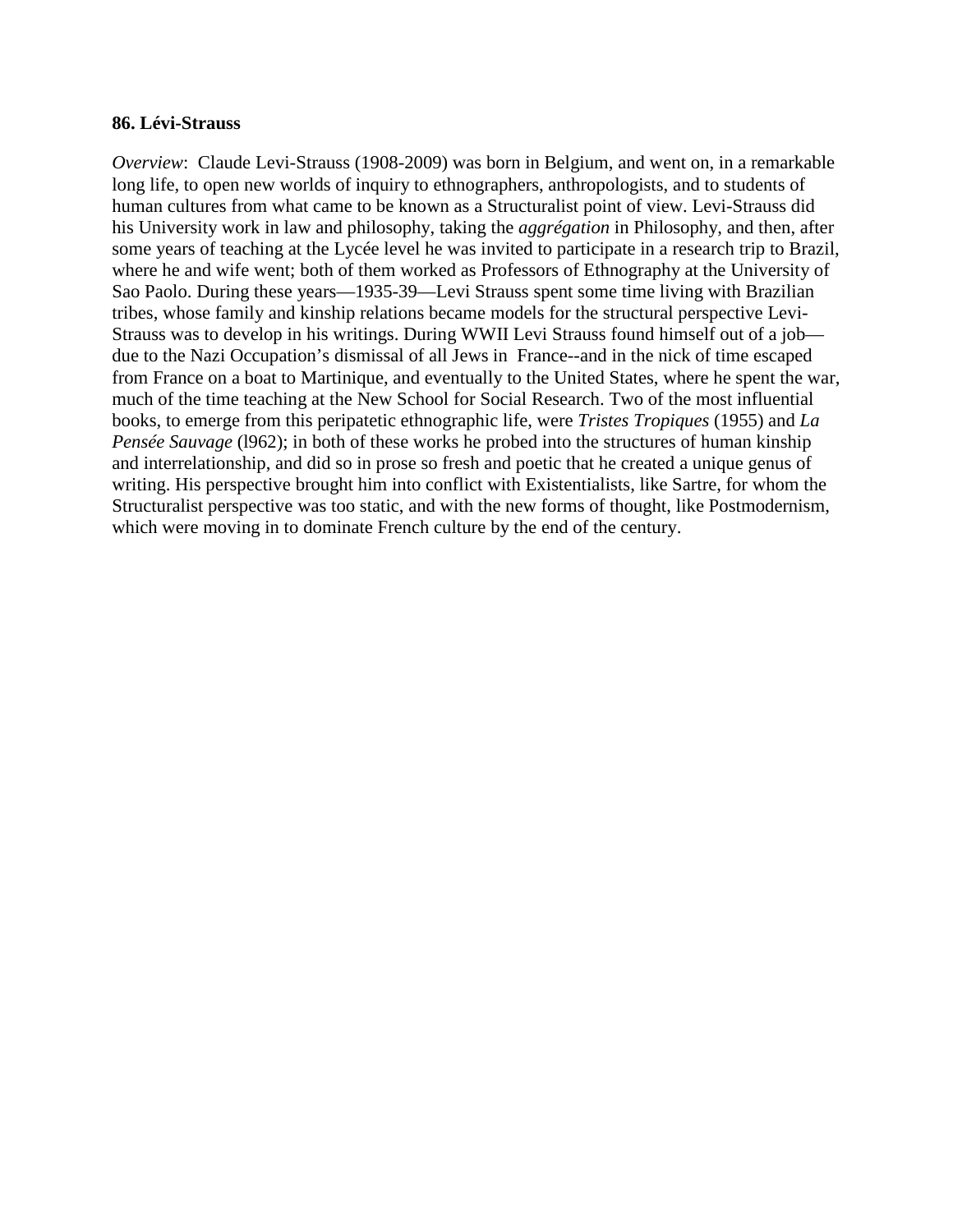## **87. Robbe-Grillet**

*Overview*: Alain Robbe-Grillet (1922-2000) was born in Brest, the child of a family of engineers and scientists. He himself was trained as an agricultural engineer, and during his career life would work in Martinique and elsewhere in the Caribbean, on soil issues. During the war, Robbe-Grillet's career was interrupted when he was taken prisoner and sent to Nueremberg, to do compulsory mechanical labor—which turned out to give him much leisure for reading and the opera. After the war he began to attract literary attention with his New Novel (*Nouveau Roman)* texts, which culminated in his critical work *For a New Novel* (1963), in which he drew on his own fiction, and that of Michel Butor, to formulate a fresh direction for French fiction. His own novel, *Les Gommes* (1953) gives an idea of that new direction. The narration is fractured, the narrator shadowy and at times almost ignored by the text, and the sub text, an Oedipal account embedded in a mystery story, only allowed to appear occasionally, in patches of sudden clarity. *Le Voyeur* (1955) gives deeper insight into the challenge Robbe-Gillet presents, to conventional ideas of order and tale telling. The narrator's tale is periodically punctuated by a highlighting of certain perceived objects, which emerge from the texture of the novel and are inspected in precise detail. It is relevant that at the time of writing these two novels Robbe-Grillet was working as Professor of the Sociology of Literature at the Free University of Brussels.

## Sample: First paragraph of *La Jalousie* (1957*)*:

This veranda is a wide, covered gallery surrounding the house on three sides. Since its width is the same for the central portion as for the sides, the line of shadow cast by the column extends precisely to the corner of the house; but it stops there, for only the veranda flagstones are reached by the sun, which is still too high in the sky. The wooden walls of the house — that is, front and west gable-end — are still protected from the sun by the roof (common to the house proper and the terrace). So at this moment the shadow of the outer edge of the roof coincides exactly with the right-angle formed by the terrace and the two vertical surfaces of the corner of the house.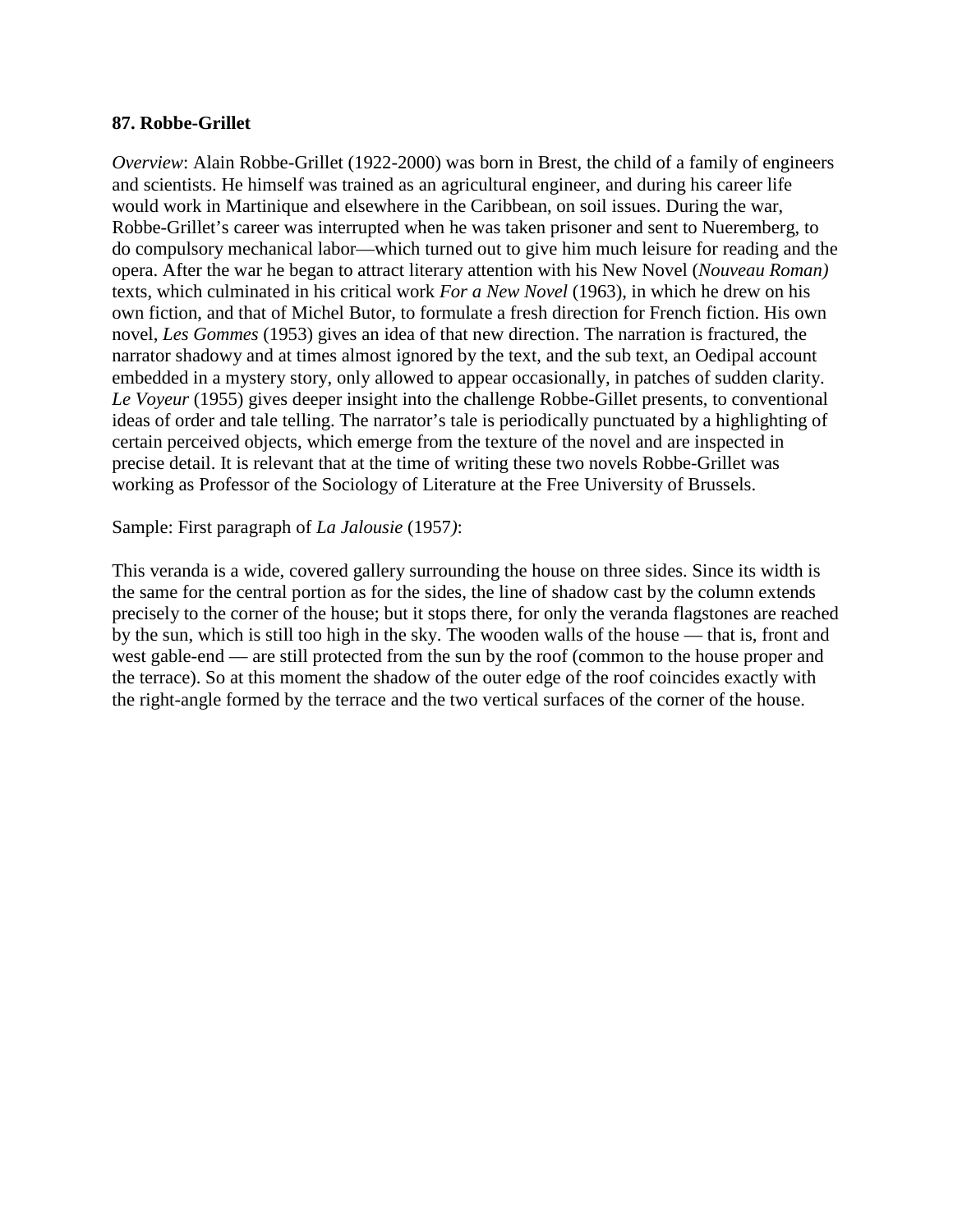### **88. Derrida**

*Overview*: Jacques Derrida (1930-2004) was born in El Biar, Algeria, to a French speaking Jewish family. As a young man he was bookish—though with a frustrated desire to be a champion football player, and he was deeply pained to be dismissed from school during the Nazi/Vichy regime, which dominated Algeria during the War, and ordered to study in an alternative school for Jews. (Derrida's recourse was to stay at home and read Rousseau, Nietzsche and Gide, who represented effective rebellions against the status quo.) High academic achievement took Derrida in due time to the Ecole Normale Superieure in Paris, where, on his first day, he met the critic Louis Althusser, a brilliant fellow critic and friend through whom Derrida would find his way into the center of French cultural life. After succeeding with his *aggrégation*, with a dissertation on Husserl, Derrida taught for a year at Harvard (1956-57) where he spent his time reading through *Finnegans Wake*, then later taught at the Sorbonne (1960-1964) and the Ecole Normale Superieure (1964-1984). Throughout this time period Derrida was intensely writing. Three books from this time contain much of the heart of his thought: *Speech and Phenomena* (1973), *Of Grammatology* (1976), and *Writing and Difference* (1978). The philosophical position emerging from these texts supports the perspective of Deconstruction (as well as of Postmodernism in general), and take off from a view that the self has no substantiality, that, as Derrida put it, 'there is nothing outside the text,' that everything is 'context,' and that the 'metaphysics of presence,' by which Western philosophy has consistently anchored its thinking, is verbiage without special claims.

Needless to say there has been active resistance to Derrida's thought, which to many orthodox philosophers seems to undermine philosophy as a study, and which to many literary thinkers has seemed lacking in human subtlety.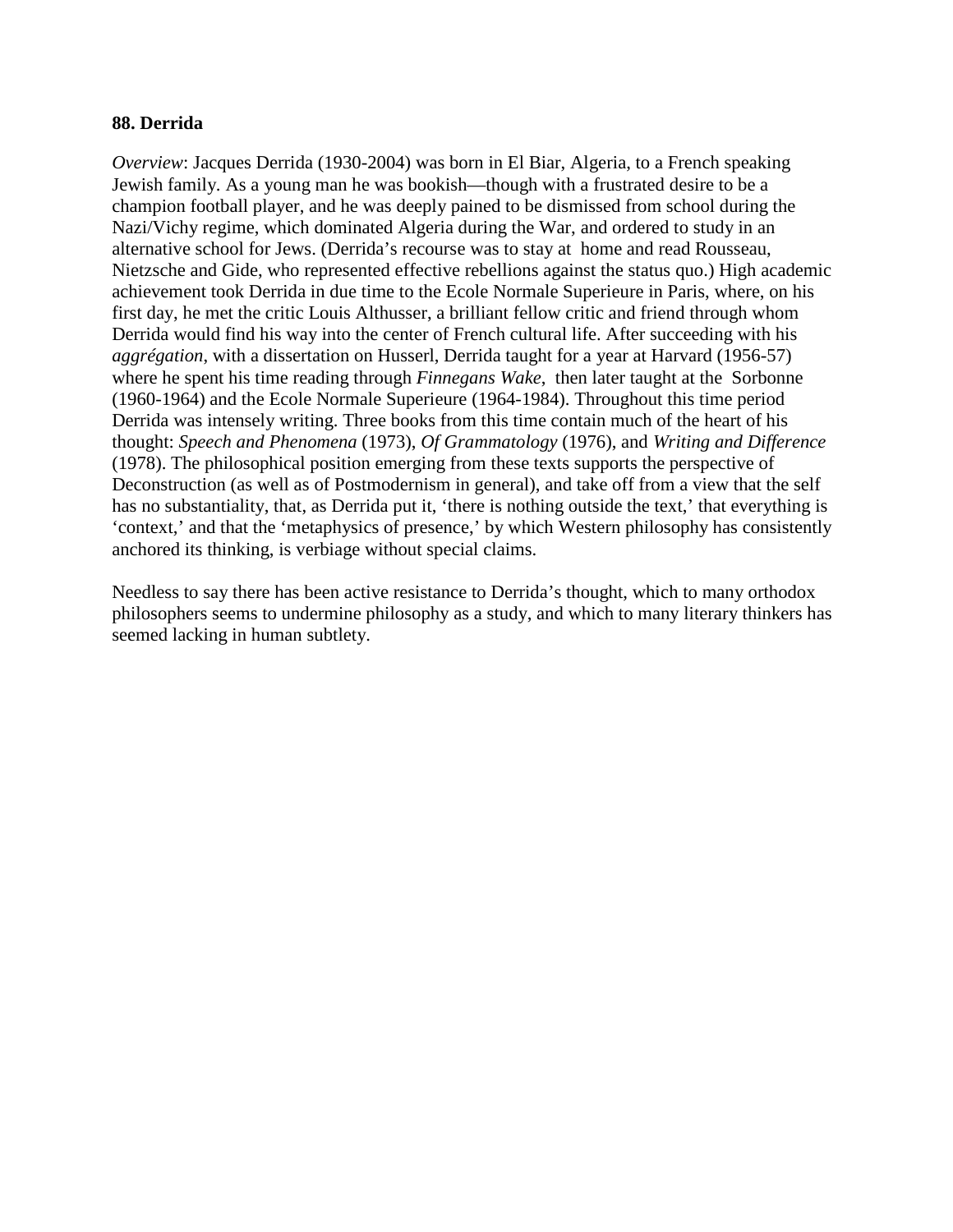### **89. Foucault**

*Overview*: Michel Foucault (1926-1982) was born in Poitiers. His father was a distinguished surgeon, who wanted his son to follow in his tracks, but was disappointed by both the son's mediocre academic performance, and his evidently individualist turn of mind. At the Jesuit College, from which he graduated, Foucault began to demonstrate his brilliance, which continued to flower at the Ecole Normale Supérieure in Paris. During his work at the Collège, as it happened, Foucault fell prey to serious depression, through the treatment of which, perhaps, he initiated that intense interest in the history of societal institutions—medicine, psychiatry, the prison system—in which he saw coagulated the ancient history of power relations, and of the discourses they adopted in western culture. Foucault's *aggrégation* dissertation concerned the history of madness in western culture, and in later studies he joined sexuality to madness, in an effort to show the repressive desire for punishment that governs western culture,. Such books as the first volume of his *History of Sexuality* (1964), *The Order* of Things (1965), and *Discipline and Punish* (1977) went far to establish Foucault as a profound re evaluator of the major social institutions of the Western world. Extensive visits to Iran, in his later career, led him to great admiration for the heroes of the Iranian Revolutions, and to insights of lasting importance, for us today, into the nature of Islam.

*Foucault on Iran and Islam* (1978*)* : As an Islamic movement, it can set the entire region afire, overturn the most unstable regimes, and disturb the most solid. Islam which is not simply a religion, but an entire way of life, an adherence to a history and a civilization, has a good chance to become a gigantic powder keg, at the level of hundreds of millions of men. . . Indeed, it is also important to recognize that the demand for the 'legitimate rights of the Palestinian people' hardly stirred the Arab peoples. What it be if this cause encompassed the dynamism of an Islamic movement, something much stronger than those with a Marxist, Leninist, or Maoist character?